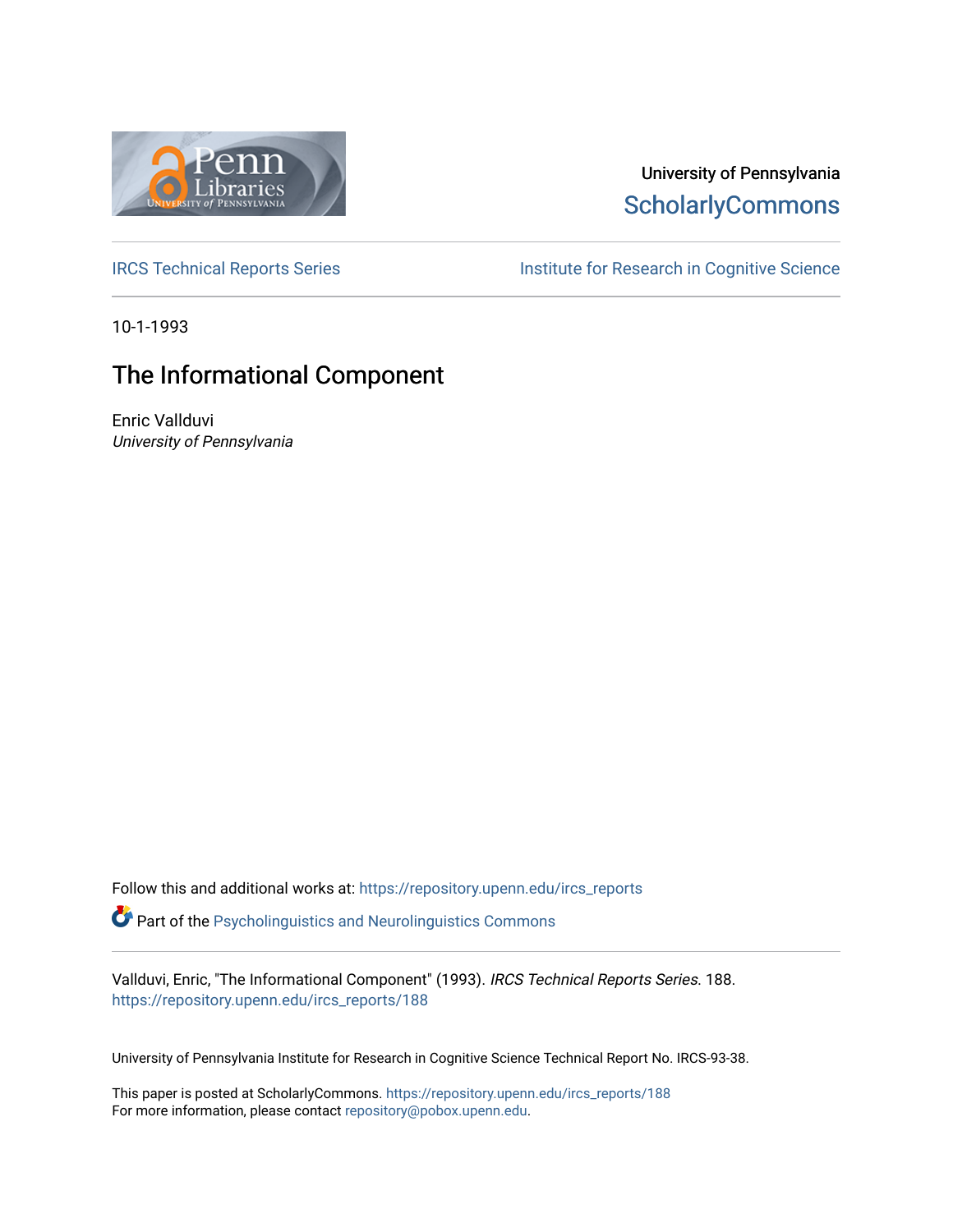### The Informational Component

### Abstract

Even though the relevance of non-truth conditional notions like 'topic' and 'focus' in sentence structure and interpretation has long been recognized, there is little agreement on the exact nature of these notions and their role in a model of linguistic competence. Following the information packaging approach (Chafe 1976, Prince 1986), this study argues that these notions are primitive elements in the informational component of language. This component, informatics, is responsible for the articulation of sentences qua information, where information is defined as that part of propositional content which constitutes a contribution of knowledge to the hearer's knowledge-store. Informational primitives combine into four possible distinct information packaging instructions, which direct hearers to retrieve the information of a sentence and enter it into their knowledge-store in a specific way.

After a discussion of previous approaches to the informational articulation of the sentence, a hierarchical articulation is proposed: sentences are divided into the focus, which is the only information of the sentence, and the ground, which specifies how that information fits in the hearer's knowledge-store. The ground is further divided into the link, which denotes an address in the hearer's knowledge-store under which s/he is instructed to enter the information, and the tail, which provides further directions on how the information must be entered under a given address.

Empirical support for this representation of information packaging comes especially from the surface encoding of instructions in Catalan, which is then contrasted with that of English. Using a multistratal syntactic theory, it is then proposed that information packaging is structurally and purely represented at the abstract level of IS, which acts as an interface with informatics. Finally, in order to further argue for informatics as an autonomous linguistic component, some proposals that attempt to include informational notions under logical semantics are reviewed and countered.

This study is an effort to gain insight into one subdomain of pragmatics by integrating it into the larger process of language understanding. This is done by giving otherwise elusive informational notions a specific role in the component responsible for the entry of information into the hearer's knowledge-store.

### **Disciplines**

Psycholinguistics and Neurolinguistics

### **Comments**

University of Pennsylvania Institute for Research in Cognitive Science Technical Report No. IRCS-93-38.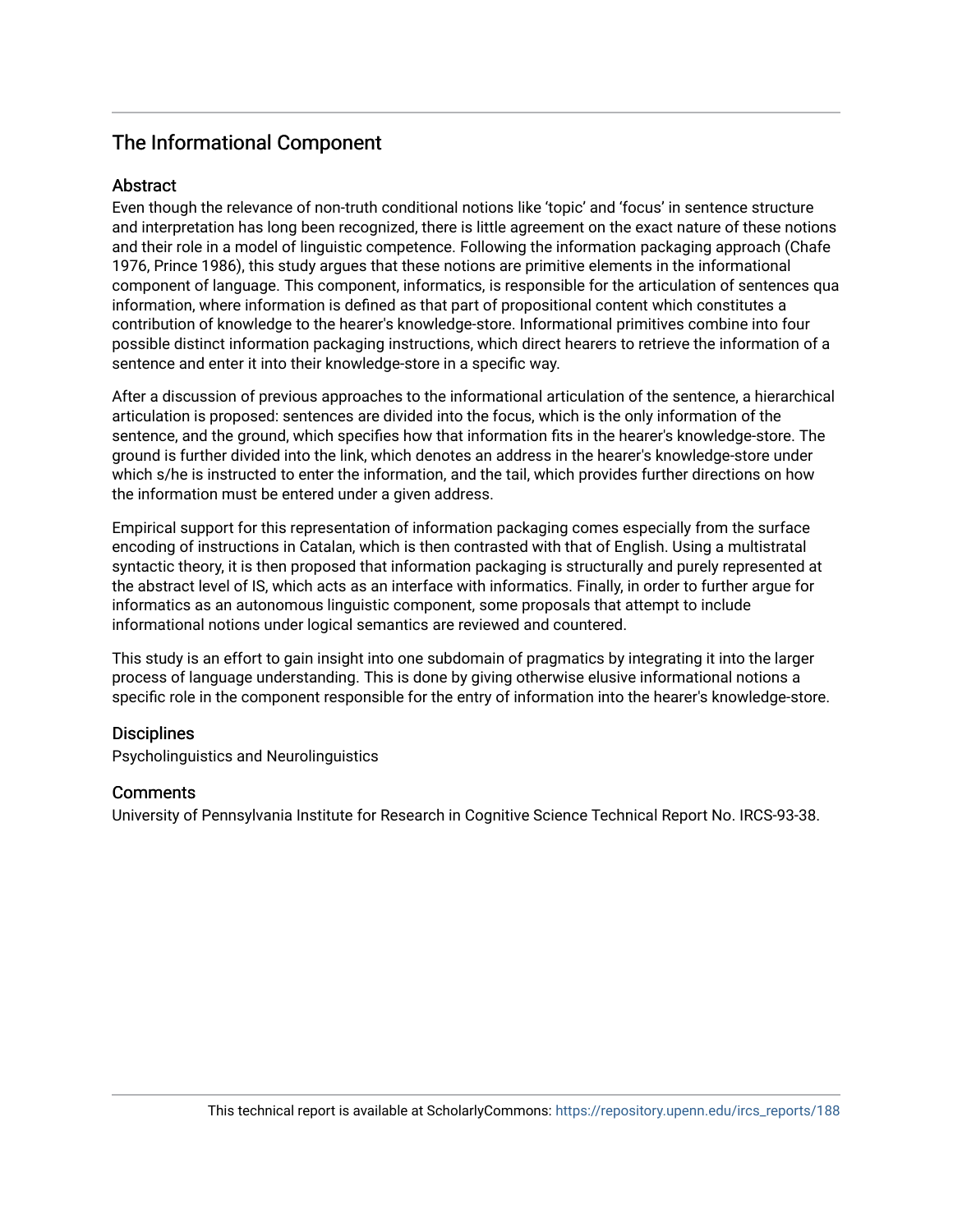# **The Institute For Research In Cognitive Science**

**The Informational Component (Ph.D. Dissertation)**

**by**

**Enric Vallduví**

**University of Pennsylvania 3401 Walnut Street, Suite 400C Philadelphia, PA 19104-6228**

**October 1993**

Site of the NSF Science and Technology Center for

Research in Cognitive Science



*University of Pennsylvania* Founded by Benjamin Franklin in 1740 **IRCS Report 93-38**

**P**

**E**

**N**

**N**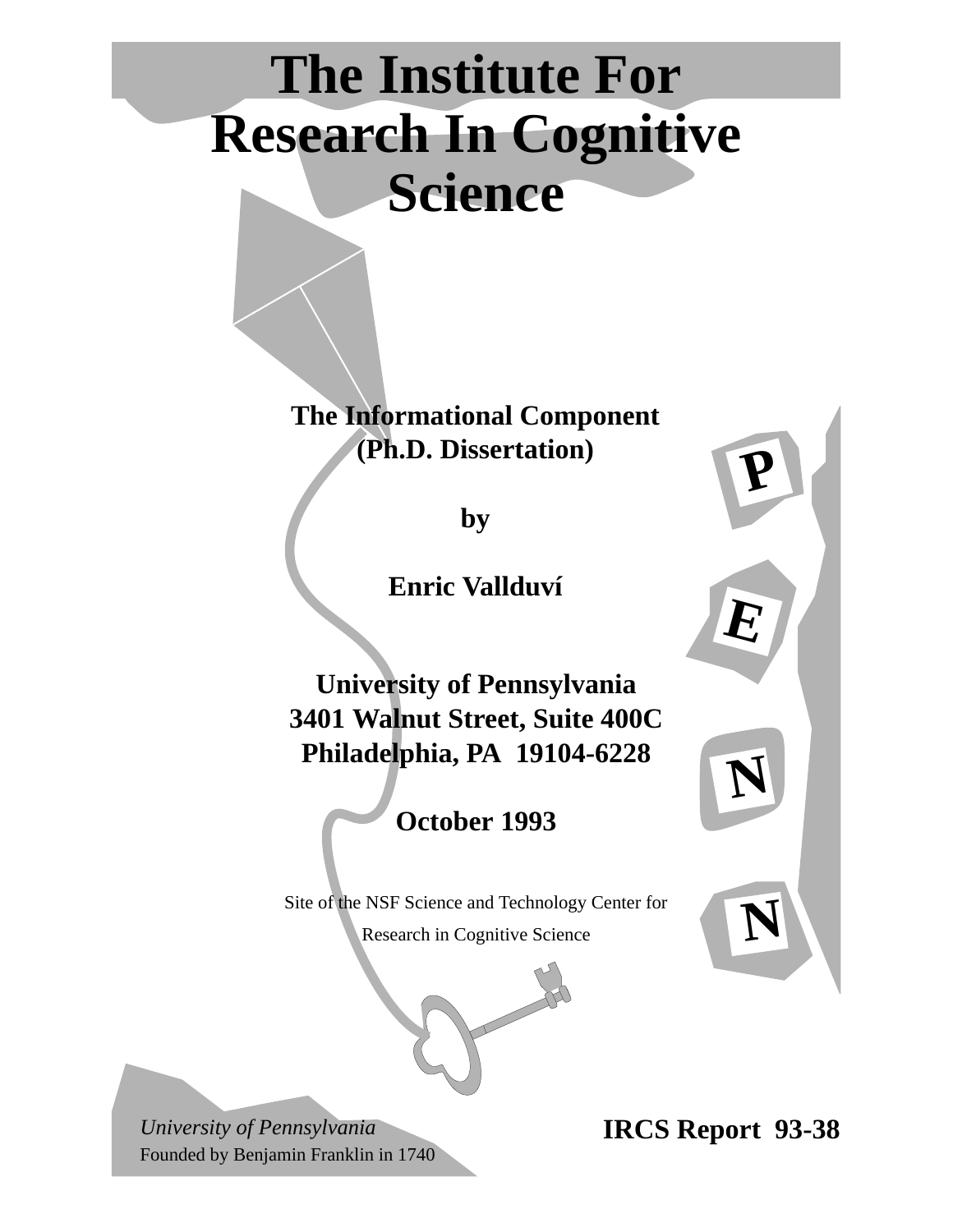### THE INFORMATIONAL COMPONENT

Enric Vallduv

### A DISSERTATION

in

### Linguistics

### Presented to the Faculties of the University of Pennsylvania in Partial Ful-llment of the Requirements for the Degree of Doctor of Philosophy

1990

Ellen F. Prince, Supervisor of Dissertation

Anthony S. Kroch, Committee Member

Jacob Hoeksema, Committee Member

Anthony S. Kroch, Graduate Group Chairperson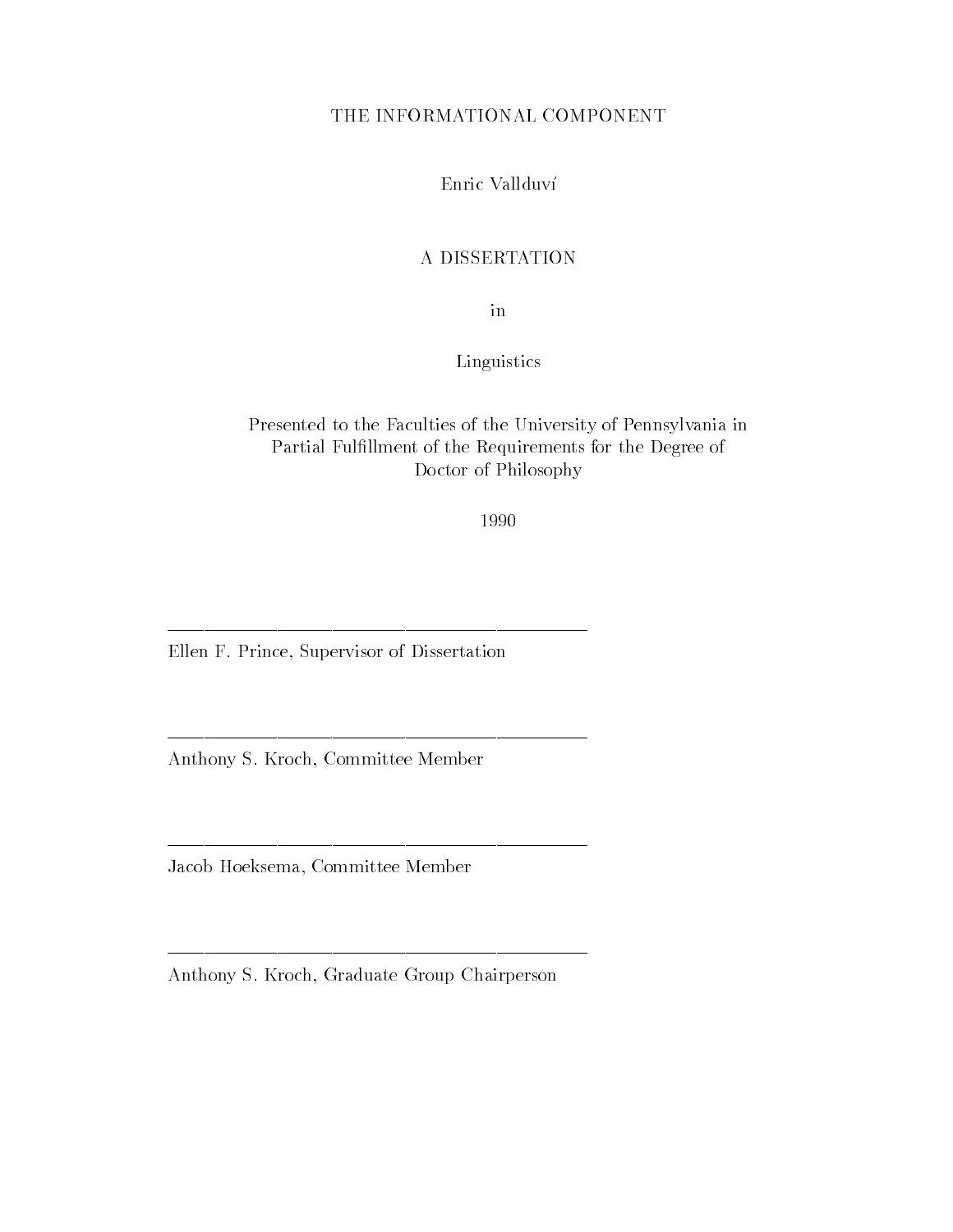COPYRIGHT  $\odot$ Enric Vallduv 1990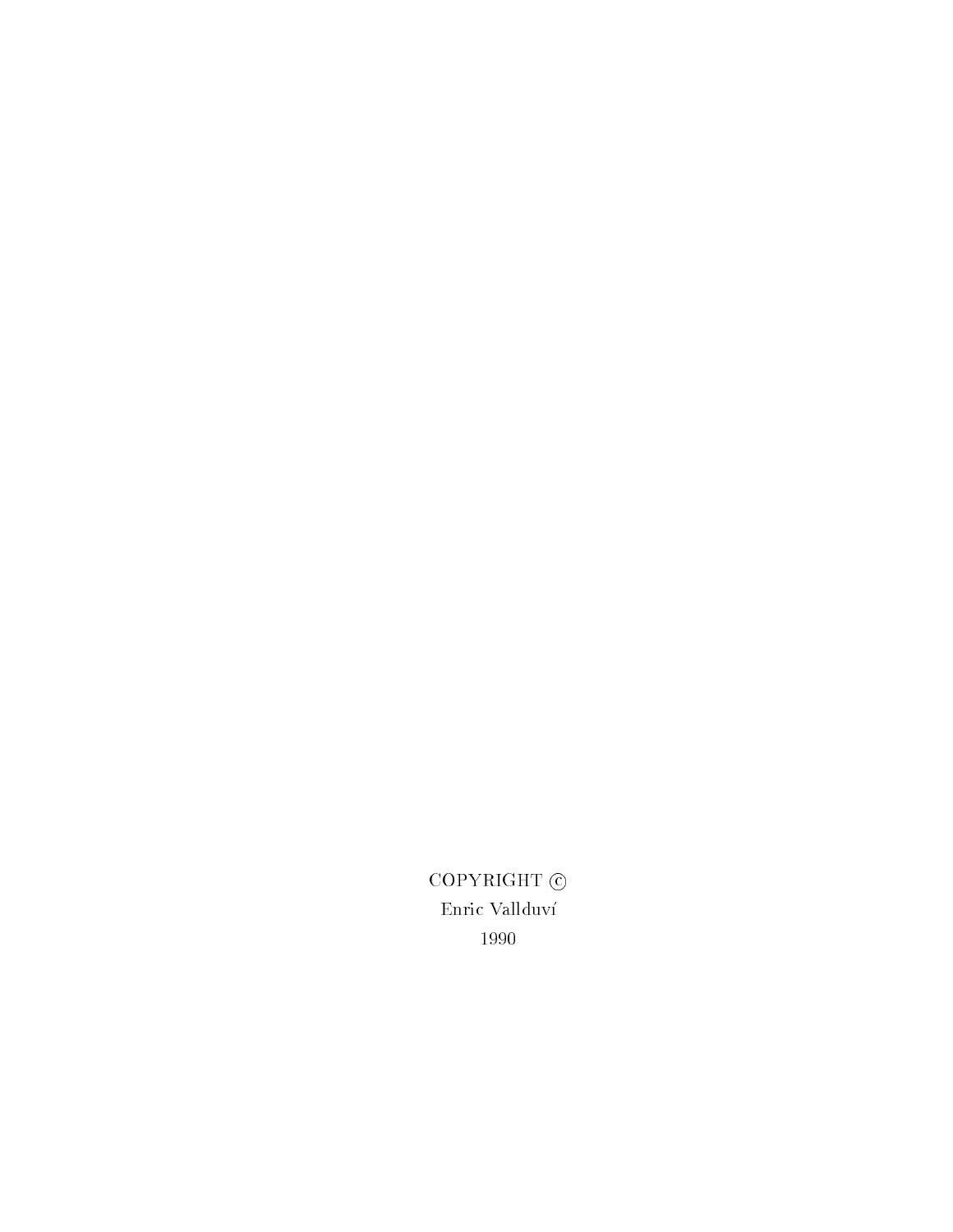### ACKNOWLEDGMENTS

many people me to both in the get from an one of the United States of the United States of the United States o and in Catalonia Professionally I am de-mailed and product of the very stimulating  $\sim$ environment I enjoyed at the University of Pennsylvania It is only with the teaching and help of George Cardona, John Fought, Jacob Hoeksema, Ann Houston, Aravind Joshi, Anthony Kroch, William Labov, Paul Lloyd, Ellen Prince, and Gillian Sankoff that I have managed to understand what it is that codeswitching, grammaticalization, linguistic change, morphology, phonology, pragmatics, semantics, syntax, and variation have in common

Ellen Prince, my dissertation supervisor, fueled my interest in pragmatics from the very beginning. Her influence on me and my work is enormous, as attested by the contents of this dissertation, and her continued support, encouragement, and friendship has propelled me through graduate school I was very fortunate to have her as my advisor. Jacob Hoeksema, committee member, made me realize that you cannot do pragmatics without knowing some semantics His promptness in providing comments and suggestions on my work from even before I started my dissertation was of great value to me and an important part of this dissertation deals with issues he brought to my attention. Anthony Kroch's thinking and instruction has had a tremendous impact on me as well As a member of my dissertation committee he has always played a crucial role in determining the way I addressed both the global and the particular issues. Without his ability to get me out of several cul-de-sacs this dissertation would not be -nished yet Despite my undeniable indebtedness to my committee members any errors or shortcomings of this work are my sole responsibility

Equally important has been the help and influence of my fellow graduate students at Penn, from whom I learned almost as much as I learned from my teachers, mostly through informal, semiformal, and formal seminars, hallway chats, and discussions during truck lunches A partial list would include Cathy Ball Sharon Cote Josep M. Fontana, Bob Frank, Ruth Herold, Caroline Heycock, Beth Ann Hockey, Shizhi Huang, Young-Suk Lee, Claudia Mazzie, Megan Moser, Peter Patrick, Robin Sabino, Beatrice Santorini, Ann Taylor, Brian Teaman, Tom Veatch, and Raffaella Zanuttini Their contribution to my work in general and this dissertation in par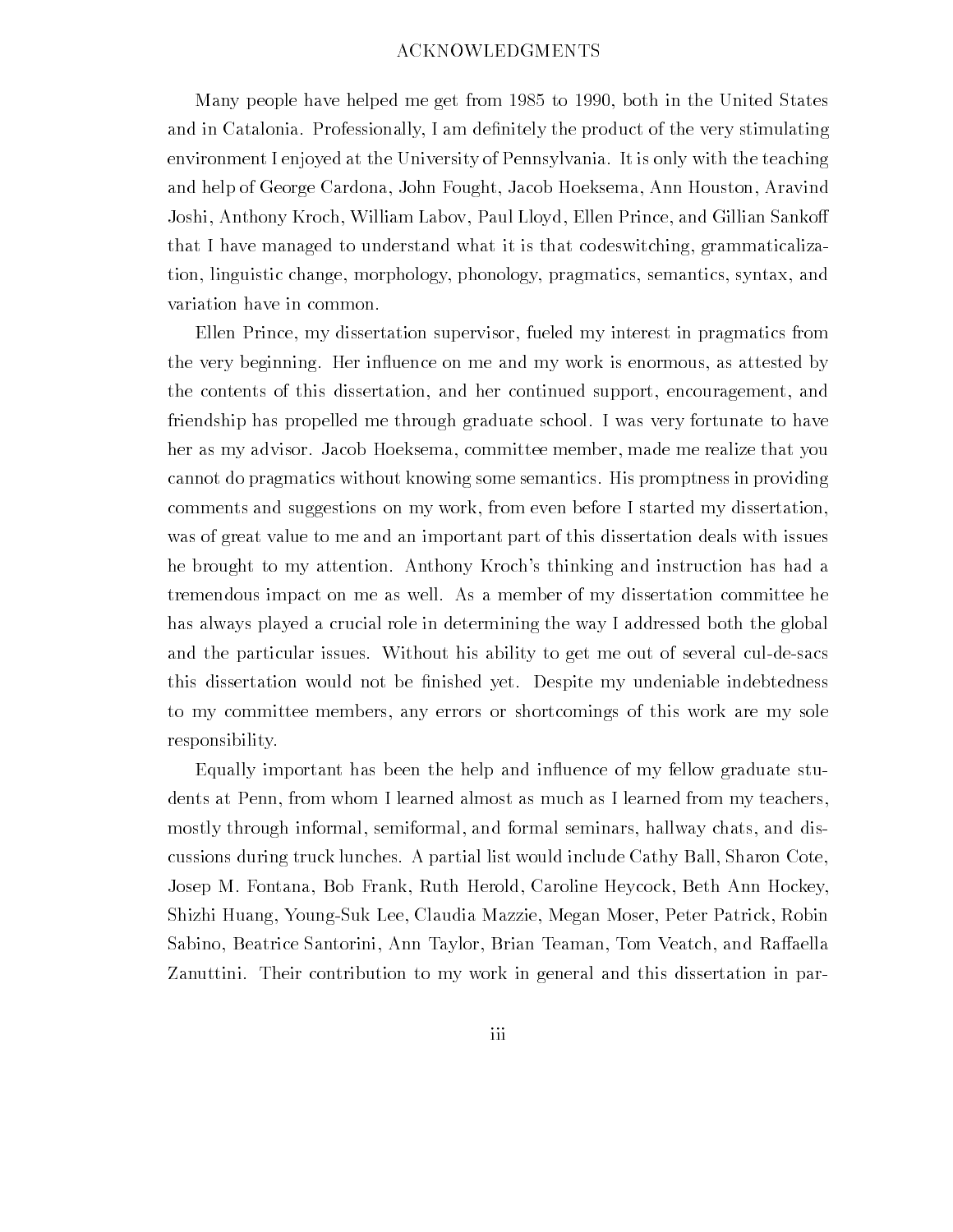ticular has been extremely valuable Another thing I learned from these and other friends at Penn, with whom I have had good fun, is that one can be a serious linguists and not talk about linguistics all the time, which was a relief.

My doctorate and, therefore, this dissertation, became a reality thanks to the -nancial support of la Caixa during two years of Fulbrightla Caixa fellowship and thanks to the assistantship, graduate fellowship, and Mellon dissertation fellowship granted to me by the Department of Linguistics and the School of Arts and Sciences at the University of Pennsylvania during my last three years I also want to thank the Department of Computer and Information Sciences and the Cognitive Science Group for excellent computational resources

The best part of it, though, is that many of the people mentioned above are not only excellent teachers and colleagues but also very dear friends, a fact that made life much easier. However, I am lucky to have very good nonlinguist friends as well, who have always encouraged me and made my work more pleasurable. There are the members of the everchanging West Philadelphia Catalan settlement, with whom I was always able to share Catalan food and humor. There is my mother Maria Rosa, my sister Milós, and my brother Gerard, who allowed me to stay far away from them in a time when I should have not. There are my friends in Catalonia, with whom I have managed to maintain a strong relationship, despite the episodic nature of our encounters And -nally there is my American English native informant of four years, Joan, who made me feel at home wherever we were together and, to top it off, proofread this dissertation as well.

Finally, I must acknowledge my deep indebtedness to my grandfather Ramon, from whom I learned more than he can imagine, even though I never thought that his idea that I become an expert welding engineer was particularly brilliant. Oh, well ...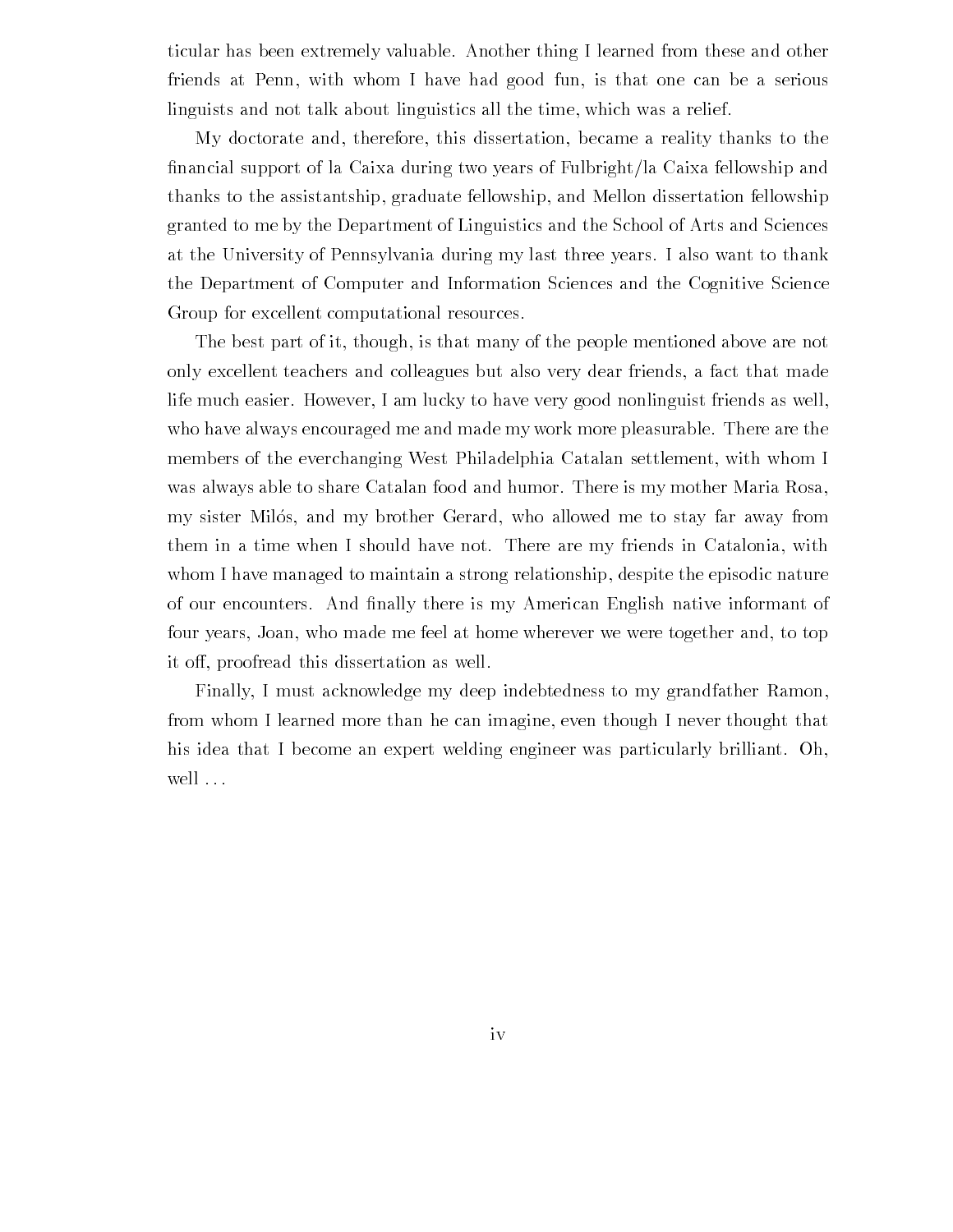### ABSTRACT The Informational Component Enric Vallduv Supervisor: Ellen F. Prince

Even though the relevance of non-truth-conditional notions like 'topic' and 'focus' in sentence structure and interpretation has long been recognized, there is little agreement on the exact nature of these notions and their role in a model of lin guistic competence. Following the information-packaging approach (Chafe 1976, Prince 1986), this study argues that these notions are primitive elements in the informational component of language. This component, informatics, is responsible for the articulation of sentences qua information where information is de-ned as that part of propositional content which constitutes a contribution of knowledge to the hearer's knowledge-store. Informational primitives combine into four possible distinct informationpackaging instructions which direct hearers to retrieve the information of a sentence and enter it into their knowledgestore in a speci-c way

After a discussion of previous approaches to the informational articulation of the sentence, a hierarchical articulation is proposed: sentences are divided into the focus, which is the only information of the sentence and the ground which species and the ground which species  $\mathbf{e}$ that information  $\mathcal{U}$ into the link, which denotes an address in the hearer's knowledge-store under which  $s/he$  is instructed to enter the information, and the tail, which provides further directions on how the information must be entered under a given address.

Empirical support for this representation of information packaging comes espe cially from the surface encoding of instructions in Catalan, which is then contrasted with that of English. Using a multistratal syntactic theory, it is then proposed that information packaging is structurally and purely represented at the abstract level of IS which acts as an interface with informatics Finally in order to further argue for informatics as an autonomous linguistic component some proposals that attempt to include informational notions under logical semantics are reviewed and countered

This study is an effort to gain insight into one subdomain of pragmatics by integrating it into the larger process of language understanding This is done by giving otherwise elusive informational notions a speci-c role in the component responsible for the entry of information into the hearer's knowledge-store.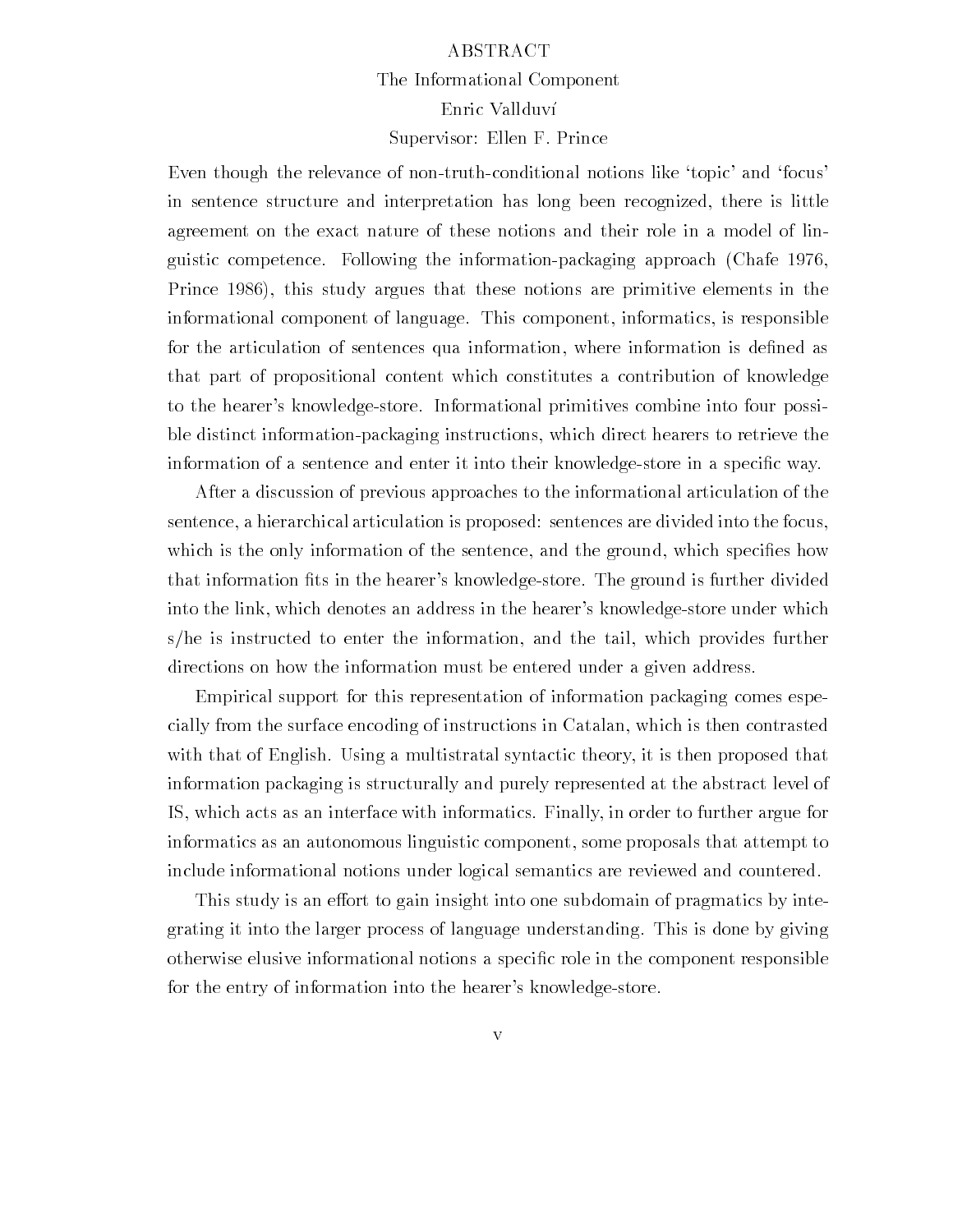## **Contents**

| $\mathbf{1}$   | Introduction |                                                                                      |                                            |                |  |  |  |  |
|----------------|--------------|--------------------------------------------------------------------------------------|--------------------------------------------|----------------|--|--|--|--|
|                | 1.1          |                                                                                      |                                            | $\overline{1}$ |  |  |  |  |
|                | 1.2          |                                                                                      |                                            | -7             |  |  |  |  |
| $\overline{2}$ |              | Pragmatics and Informatics                                                           |                                            |                |  |  |  |  |
|                | 2.1          | Scope of Pragmatics $\ldots \ldots \ldots \ldots \ldots \ldots \ldots \ldots \ldots$ |                                            |                |  |  |  |  |
|                | 2.2          |                                                                                      |                                            |                |  |  |  |  |
|                | 2.3          |                                                                                      |                                            |                |  |  |  |  |
|                |              | 2.3.1                                                                                |                                            |                |  |  |  |  |
|                |              | 2.3.2                                                                                |                                            |                |  |  |  |  |
|                |              | 2.3.3                                                                                |                                            |                |  |  |  |  |
|                | 2.4          |                                                                                      |                                            |                |  |  |  |  |
|                |              | 2.4.1                                                                                |                                            |                |  |  |  |  |
|                |              | 2.4.2                                                                                |                                            | 29             |  |  |  |  |
|                |              | 2.4.3                                                                                |                                            | 30             |  |  |  |  |
|                |              | 2.4.4                                                                                |                                            | 31             |  |  |  |  |
|                | 2.5          |                                                                                      |                                            |                |  |  |  |  |
| 3              |              |                                                                                      | Informational Articulations: An assessment | 35             |  |  |  |  |
|                | 3.1          |                                                                                      |                                            |                |  |  |  |  |
|                |              | 3.1.1                                                                                | Theme-Rheme                                | 36             |  |  |  |  |
|                |              | 3.1.2                                                                                |                                            | 37             |  |  |  |  |
|                |              | 3.1.3                                                                                |                                            | 44             |  |  |  |  |
|                |              | 3.1.4                                                                                |                                            | 45             |  |  |  |  |
|                |              | 3.1.5                                                                                |                                            | 52             |  |  |  |  |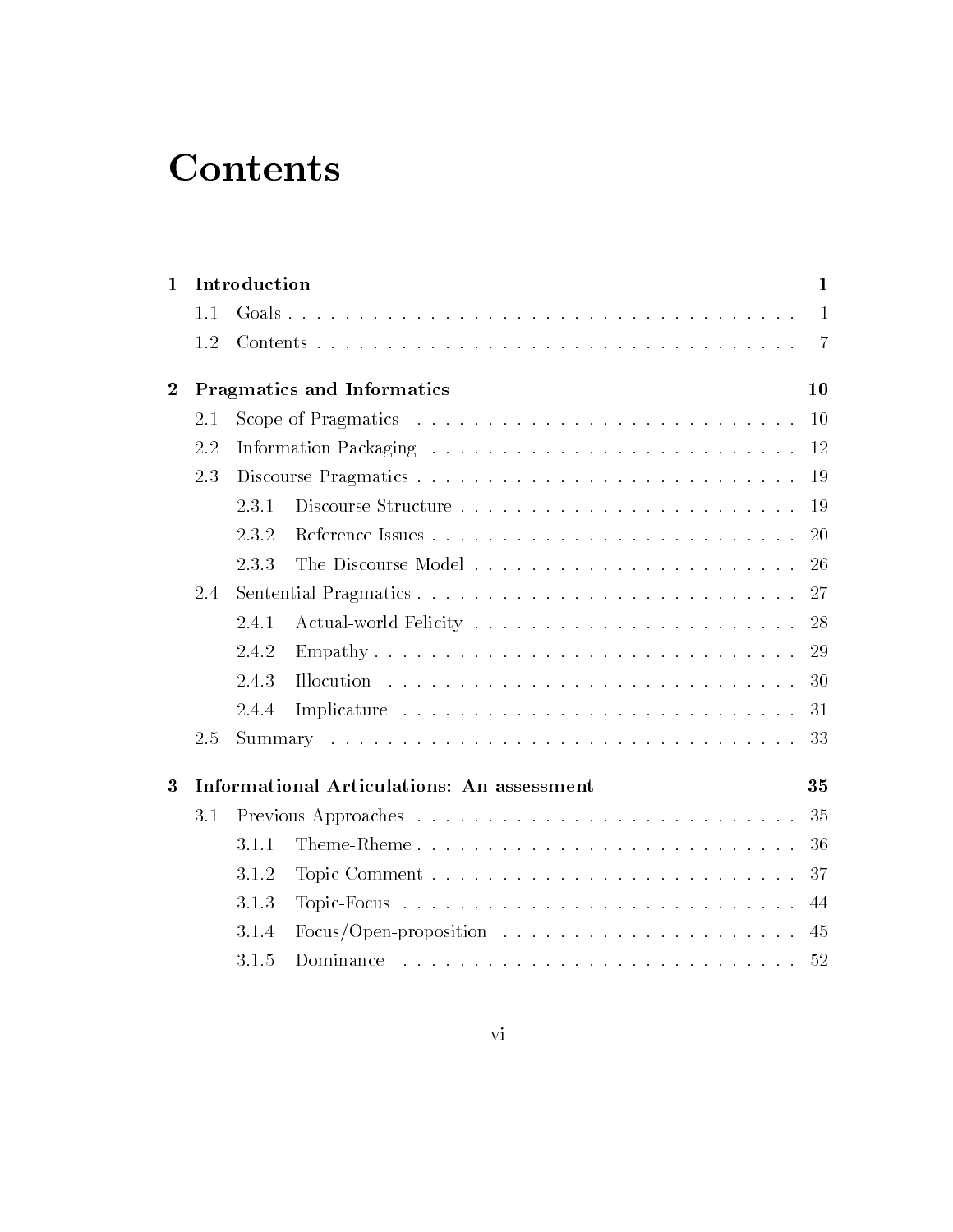|   | 3.2 |       |                                                                                  |    |  |  |
|---|-----|-------|----------------------------------------------------------------------------------|----|--|--|
|   |     | 3.2.1 | Assessment of Previous Approaches 54                                             |    |  |  |
|   |     | 3.2.2 | Trinomial Hierarchical Articulation 57                                           |    |  |  |
|   |     | 3.2.3 | Application of the Articulation 61                                               |    |  |  |
| 4 |     |       | A Theory of Informatics                                                          | 66 |  |  |
|   | 4.1 |       |                                                                                  |    |  |  |
|   |     | 4.1.1 | The Knowledge-store $\ldots \ldots \ldots \ldots \ldots \ldots \ldots \ldots$ 67 |    |  |  |
|   |     | 4.1.2 | Redundancy in the Entry of Data 69                                               |    |  |  |
|   |     | 4.1.3 | Information Packaging as Data Entry 74                                           |    |  |  |
|   | 4.2 |       |                                                                                  |    |  |  |
|   |     | 4.2.1 |                                                                                  |    |  |  |
|   |     | 4.2.2 | Packaging Instructions and Interpretation 76                                     |    |  |  |
|   | 4.3 |       |                                                                                  |    |  |  |
|   |     | 4.3.1 |                                                                                  |    |  |  |
|   |     | 4.3.2 |                                                                                  |    |  |  |
|   |     | 4.3.3 | Pronouns                                                                         |    |  |  |
| 5 |     |       | <b>Syntactic Representation: Catalan</b>                                         | 95 |  |  |
|   | 5.1 |       |                                                                                  |    |  |  |
|   |     | 5.1.1 |                                                                                  |    |  |  |
|   |     | 5.1.2 |                                                                                  |    |  |  |
|   |     | 5.1.3 |                                                                                  |    |  |  |
|   |     | 5.1.4 |                                                                                  |    |  |  |
|   |     | 5.1.5 |                                                                                  |    |  |  |
|   | 5.2 |       |                                                                                  |    |  |  |
|   |     | 5.2.1 |                                                                                  |    |  |  |
|   |     | 5.2.2 |                                                                                  |    |  |  |
|   |     | 5.2.3 | The Adjunction Site for Left-detachment 116                                      |    |  |  |
|   |     | 5.2.4 |                                                                                  |    |  |  |
|   |     | 5.2.5 | The Informational Representation Condition 132                                   |    |  |  |
|   | 5.3 |       |                                                                                  |    |  |  |
|   |     | 5.3.1 |                                                                                  |    |  |  |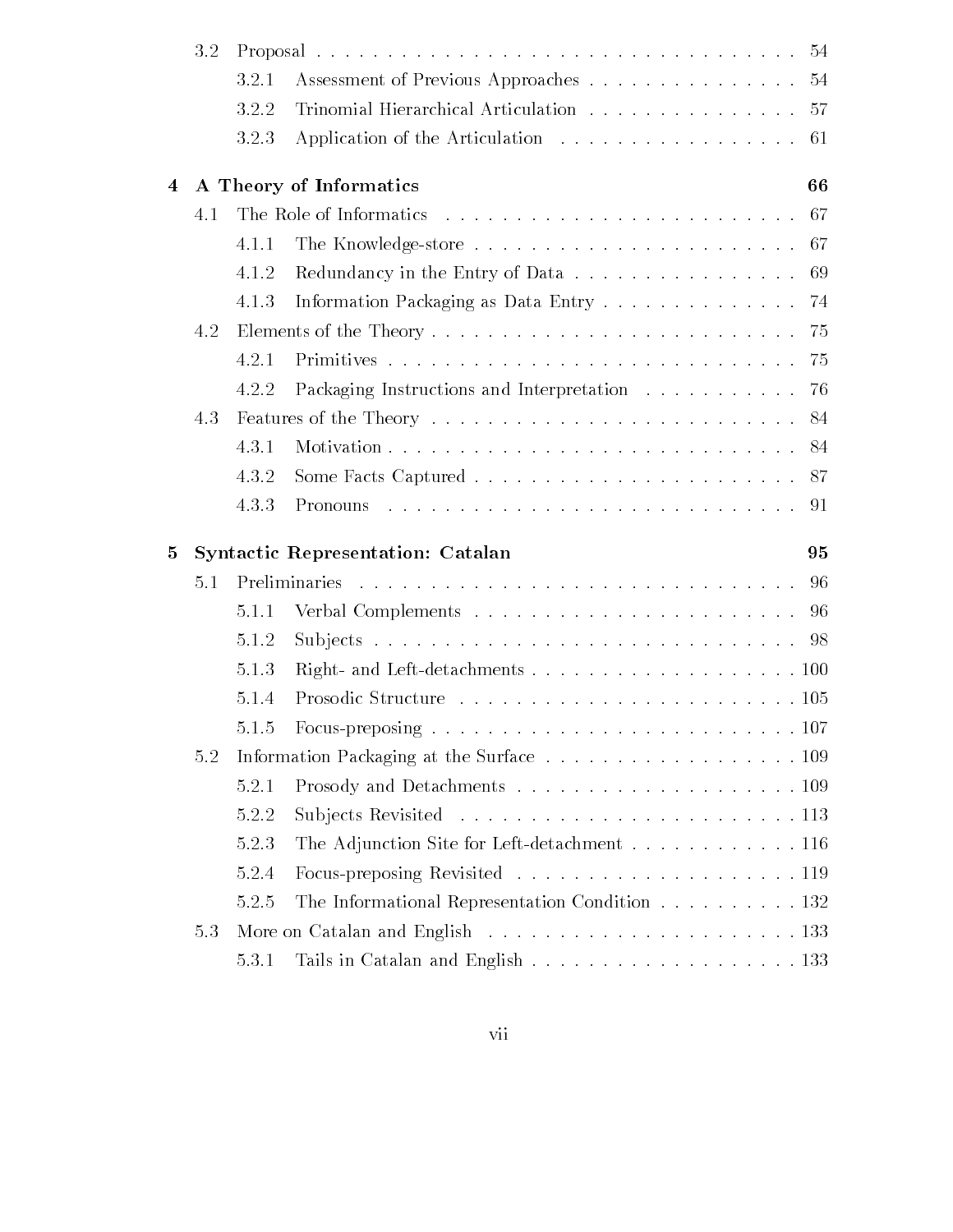| 6   |                                                                                          | The Syntax-Informatics Interface                                                        | 138 |  |  |
|-----|------------------------------------------------------------------------------------------|-----------------------------------------------------------------------------------------|-----|--|--|
| 6.1 |                                                                                          |                                                                                         |     |  |  |
|     | 6.1.1                                                                                    |                                                                                         |     |  |  |
|     | 6.1.2                                                                                    |                                                                                         |     |  |  |
|     | 6.1.3                                                                                    |                                                                                         |     |  |  |
| 6.2 | Information Structure (IS) $\ldots \ldots \ldots \ldots \ldots \ldots \ldots \ldots 149$ |                                                                                         |     |  |  |
|     | 6.2.1                                                                                    | Surface Representation in Catalan 149                                                   |     |  |  |
|     | 6.2.2                                                                                    | Derivation and Configuration 150                                                        |     |  |  |
|     | 6.2.3                                                                                    |                                                                                         |     |  |  |
|     | 6.2.4                                                                                    |                                                                                         |     |  |  |
| 6.3 |                                                                                          |                                                                                         |     |  |  |
| 6.4 |                                                                                          |                                                                                         |     |  |  |
| 7   | Logical Semantics and Informatics                                                        |                                                                                         |     |  |  |
| 7.1 |                                                                                          |                                                                                         |     |  |  |
| 7.2 |                                                                                          |                                                                                         |     |  |  |
|     | 7.2.1                                                                                    | Only and Association with Focus 171                                                     |     |  |  |
|     | 7.2.2                                                                                    | Consequences for Rooth's Semantics of $Only \dots \dots \dots 174$                      |     |  |  |
|     | 7.2.3                                                                                    |                                                                                         |     |  |  |
|     | 7.2.4                                                                                    | Only's Partner in the Discourse History 179                                             |     |  |  |
|     | 7.2.5                                                                                    |                                                                                         |     |  |  |
| 7.3 |                                                                                          |                                                                                         |     |  |  |
|     | 7.3.1                                                                                    |                                                                                         |     |  |  |
|     | 7.3.2                                                                                    | Deriving the Infrapropositional Readings 185                                            |     |  |  |
|     | 7.3.3                                                                                    | The Negation and Q-Operators $\dots \dots \dots \dots \dots \dots \dots \dots 187$      |     |  |  |
|     | 7.3.4                                                                                    |                                                                                         |     |  |  |
| 7.4 |                                                                                          |                                                                                         |     |  |  |
|     | 7.4.1                                                                                    | Scope Interactions $\ldots \ldots \ldots \ldots \ldots \ldots \ldots \ldots \ldots 193$ |     |  |  |
|     | 7.4.2                                                                                    |                                                                                         |     |  |  |
| 7.5 |                                                                                          |                                                                                         |     |  |  |
|     |                                                                                          |                                                                                         |     |  |  |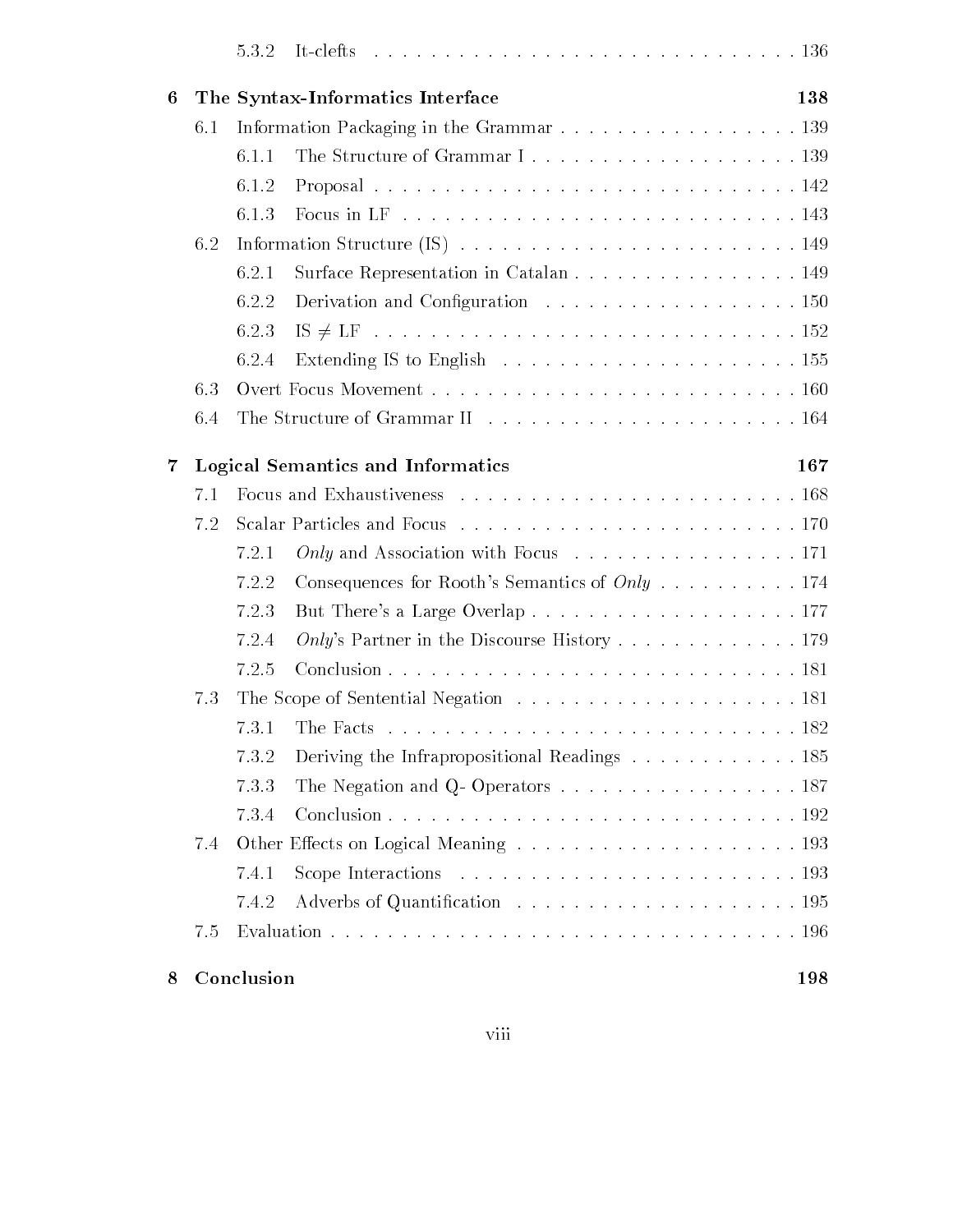## Chapter 1

## Introduction

### 1.1 Goals

One of the major goals of linguistics is to explain how meaning is encoded in linguistic structure Linguists try to understand and describe the process by which the human mind takes a string of acoustic signals interprets it and turns it into a conceptual structure. Indeed, we have gained a fair amount of understanding about our linguistic competence It is generally agreed that the physical reality of an utterance's phonetic shape is mapped onto an abstract phonological representation where bundles of acoustic parameters are converted into bundles of distinctive phonological features with inherent linguistic value On the basis of this phonologi cal representation, in turn, we are capable of capturing the syntactic structure of a sentence, and once this syntactic object is available, we proceed to its interpretation.

But what does interpretation consist of? Traditionally, linguists have considered that meaning is abstractly represented in the semantic component of language Interpretation, then, can be viewed as a translation from syntactic objects into semantic objects or propositions, which will in turn be converted into more general nonlinguistic conceptual structures in the mental knowledge store. We have relied on truth-conditional logic to provide us with a way to formally represent meaning, and, since Richard Montague, in the late 1960s, we can also compositionally translate syntactic ob jects into semantic formulae with extreme systematicity

Truth-conditional semantics, however, while yielding important results, cannot account for the entire range of phenomena we would normally include under the label to <del>constructing In order the benefit the semantics we need and conditions we need the series were computed and</del>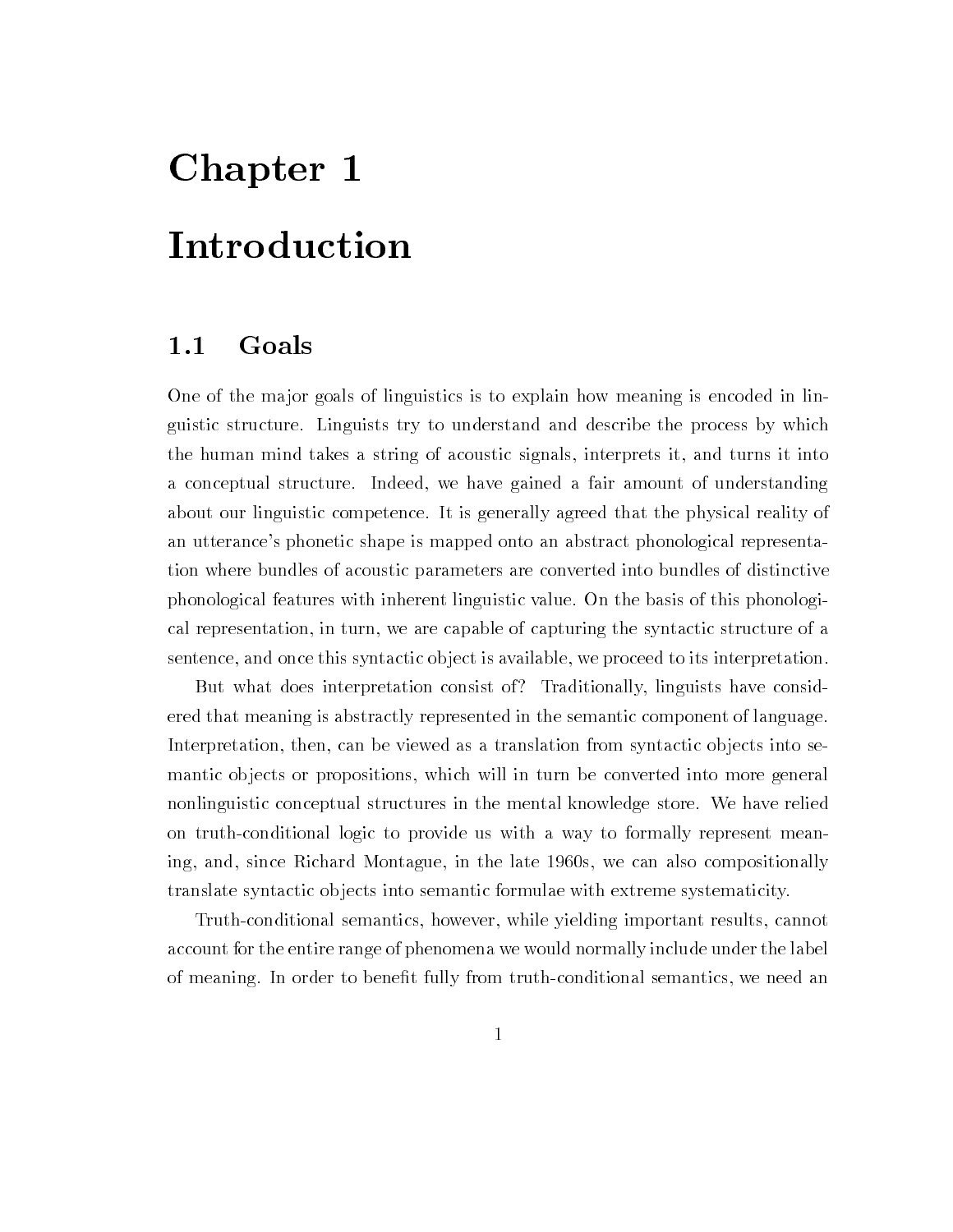additional sort of meaning interpretation beyond, or along with, truth-conditional interpretation. In fact, and due mostly to the influence of Paul Grice in his 1967 W. James lectures, such an assumption underlies much work in modern linguistics, hence the methodological division of labor between the study of semantics and the study of pragmatics

The object of study of this dissertation lies outside the realm of truth-conditional semantics and within the realm of pragmatics. The kind of non-truth-conditional meaning we shall be concerned with is INFORMATION PACKAGING or, equivalently, INFORMATIONAL MEANING.<sup>1</sup> Even though information packaging is traditionally regarded as just one subtype of pragmatic understanding, it is sufficiently distinct and self-contained to warrant our studying it without considering other types of promotive phenomena Such an approach has led to the international category and international category and inter tant primitives in the study of information packaging the familiar notions of focus and TOPIC.

What sort of 'meaning' is information packaging? It has long been noted by linguists that different sentential forms can express the same propositional content, or inversely that one and the same semantic proposition can be expressed by a variety of constructions. For instance,  $(1)a$  and  $(1)b$ ,

 $(1)$  a. He hates broccoli. b. Broccoli he hates.

are truth-conditionally equivalent, i.e., the same conditions that must be met for (a) to be true must be met for (b) to be true. The difference between (a) and (b), therefore, is not in what they say about the world, but in how they say what they say about the world. This non-truth-conditional difference in sentence understanding that we observe in  $(1)$  is a difference in information packaging. In other words,  $(a)$  and  $(b)$  are equivalent logico-semantically but not informationally: while their propositional contents are the same, they do not provide the same INFORMATION. where two sentences with the same propositional content may convey different information in different speaker-hearer interactions depending on how and how much

<sup>&</sup>quot;As a norm, the term information packaging-will be used, but informational meaning-comesin handy especially when information packaging is contrasted with logico-semantic meaning and when emphasizing the importance of information within the global process of interpretation (or meaning- in the wide sense of the wide sense  $\mathcal{C}$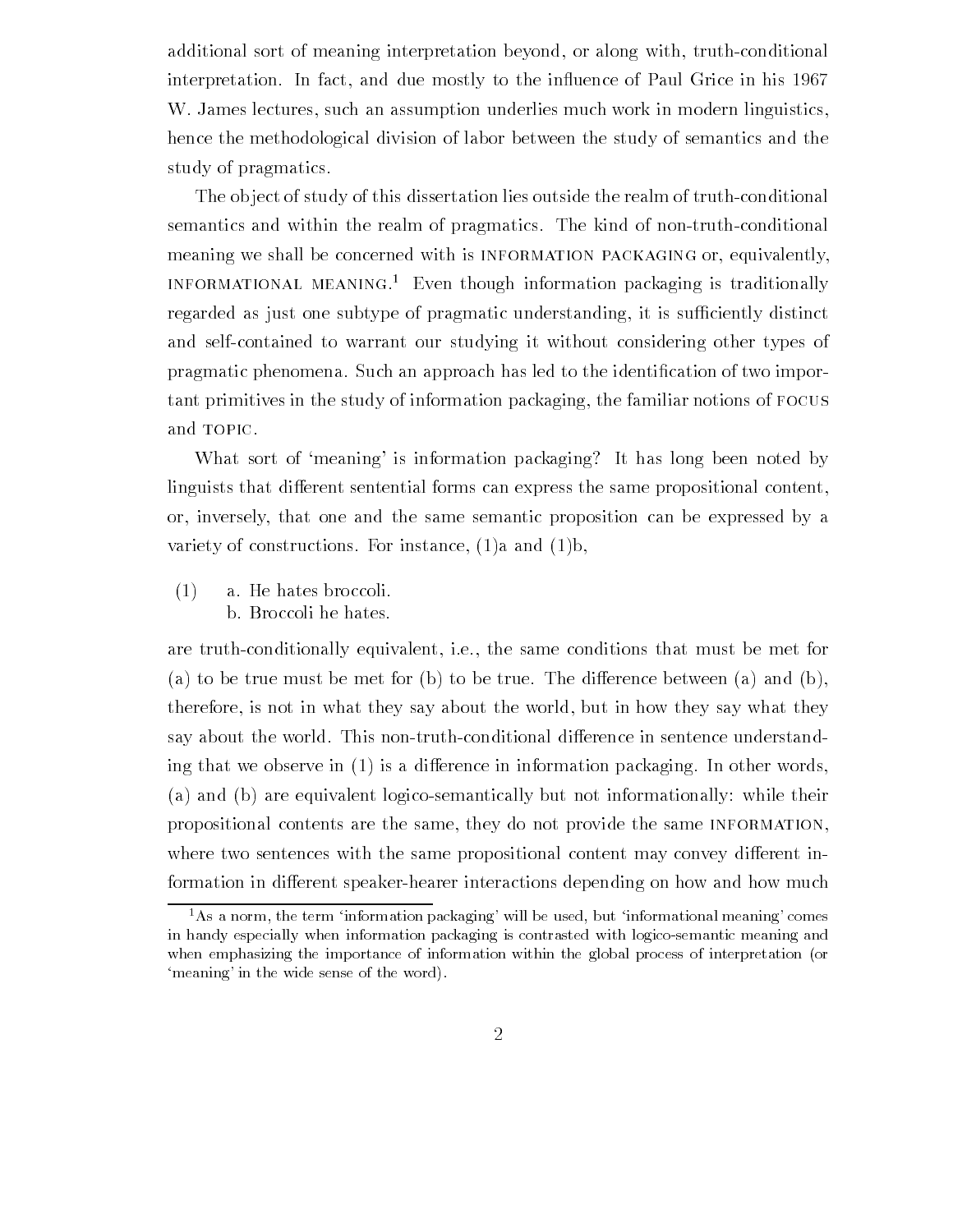this propositional content contributes to the hearer's knowledge-store at the time of utterance

Indeed, speakers seem to structure or package the information conveyed by a sentence at a given time-point (cf. Chafe  $1976$ , Prince  $1986$ ) according to their assumptions about their interlocutors' beliefs or knowledge and attentional state. Hearers' knowledge and attentional state, due to the mere effect of the discourse input, change continually in a given linguistic encounter and, therefore, so changes the way in which speakers package information With this packaging speakers seem to instruct hearers to retrieve the information carried by a sentence and enter it into their knowledgestore in a particular way Each one of this particular ways to package information will be referred to as an INSTRUCTION. Different packaging structures license diese die rent sentential con-license diese the sentential con-

In this sense, then, information packaging is a very context-sensitive component of language understanding, springing from each particular speaker-hearer interaction and, furthermore, reflecting the changes in (the speaker's beliefs about) the knowledge and attentional state of the hearer that take place during this interaction Truth-conditionally equivalent sentences encoded in different information-packaging instructions are, therefore, not mutually interchangeable in a given context of utterance, preserving felicity. It is this context-sensitivity that has traditionally placed information packaging within the scope of pragmatic inquiry

Example  $(1)$  showed that the same logico-semantic proposition may be encoded in different packaging structures. The opposite is also true; the same packaging instruction may be used to encode different logico-semantic propositions. In a sentence like  $(2)$ ,

### Broccoli he loves

there is a certain interpretive equivalence with  $(1)b$ , having to do with the linear order of phrases , which is absent from (1)a. Sentences (1)b and (2), while truth-conditionally distinct, may be said to represent the same packaging instruction, i.e. their informational structure is identical. In these sentences there are two overlapping elements that are simultaneously expressed in the sentence structure logico-semantic propositional content and information-packaging instructions. A

 $\overline{\ }$  fine syntactic configuration in (1)D and (2) is traditionally referred to as topicalization-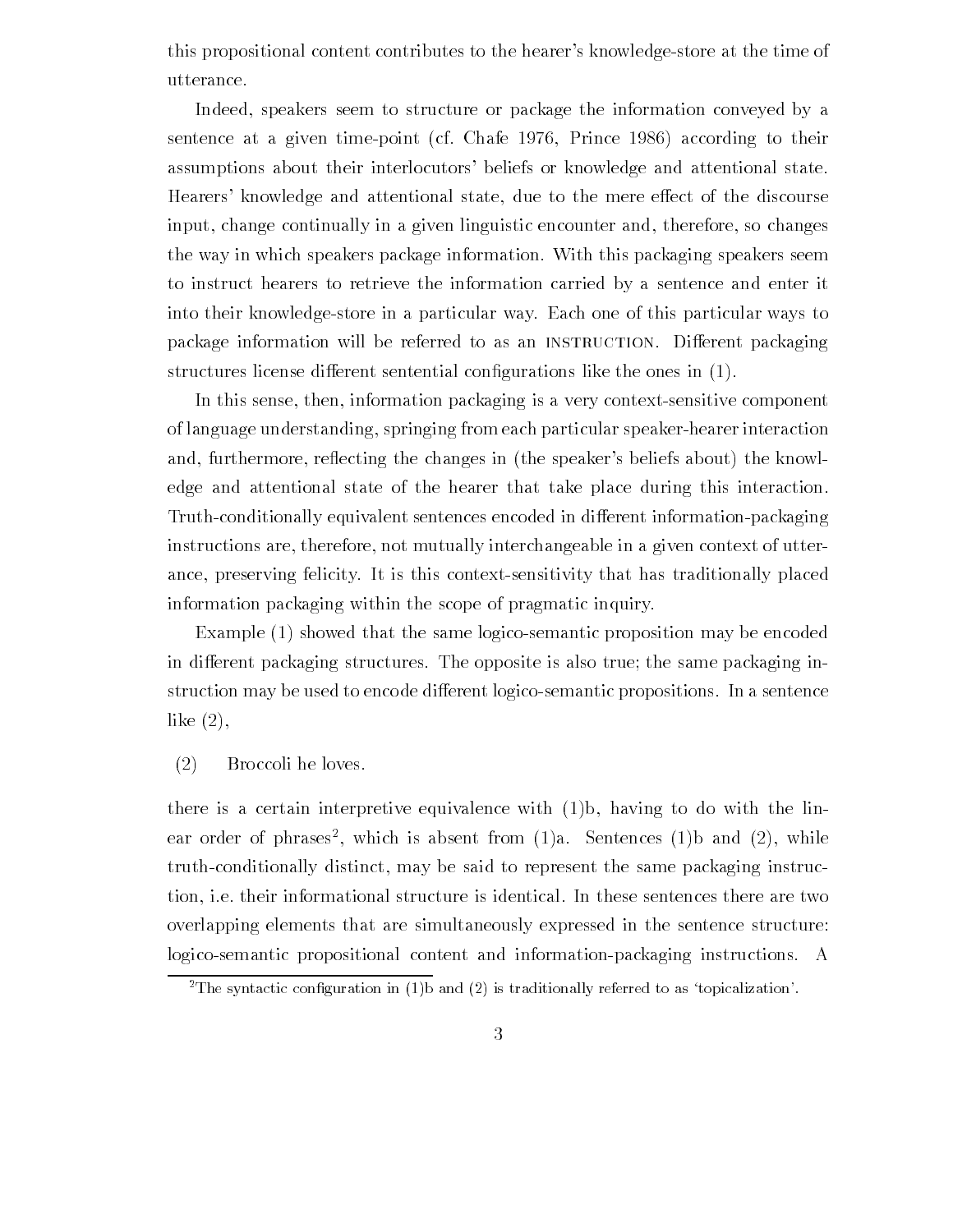complete linguistic theory, of course, must ultimately explain what these elements are, describe their representation, and study their interaction.

One way in which the issue may be addressed is by viewing logicosemantic meaning and information packaging as belonging to two separate independent com ponents of language Although both components are interpretive in some sense the sort of 'meaning' each component deals with is of a different nature. This is, in fact, the thesis of this dissertation: that a complete model of linguistic competence must include a component, which I will call INFORMATICS, that is merely concerned with the interpretation and generation of information packaging Even though informat ics is an autonomous component, one expects there to be much indirect interaction between it and other components of language, e.g. syntax, semantics, and phonology. Interaction with syntax and phonology is the necessary result of having to express information packaging through the structural components of language Interaction with logical semantics is the unavoidable consequence of a close coexistence within the interpretive end of language

Despite abundant research in the area, the exact nature of informational notions remains evasive and controversial. This study shows that, by adopting a strict literal interpretation of the notion PACKAGING, originally Chafe's  $(1976)$ , a more explicit de-nition of information packaging and a clearer idea of what its niche is within the larger linguistic apparatus can be offered. Our theory, which builds upon previous research in the area- includes an informational ontology with four basic primitive notions arranged in a hierarchical articulation  $S = \{FOCUS, GROUND\}$  and  $GROUND = \{LINK, TAIL\}$ , the combinatorial rules by means of which the different packaging instructions are obtained, and the interpretive rules by means of which such packaging instructions are interpreted

The mere availability of a coherent and comprehensive theory of informatics indi rectly validates the tacity with the tacity in the second contract is a well-contracted that we have a well-contracted the component. Nevertheless, other approaches may be taken —and have been taken to attain the incorporation of informational meaning into a theory of language competence. One may try to account for the facts discussed around  $(1)$  and  $(2)$ 

<sup>-</sup>Most notably, in this particular respect, in the work of Domiger 1994, Kuno 1972, Dahl 1974, a chafe and the contract of the contract of the contract of the contract of the contract of the contract of th and Valimaa Blum aanda Valimaa Blum aanda Valimaa Blum aanda Valimaa Blum aanda Valimaa Blum aanda Valimaa Blu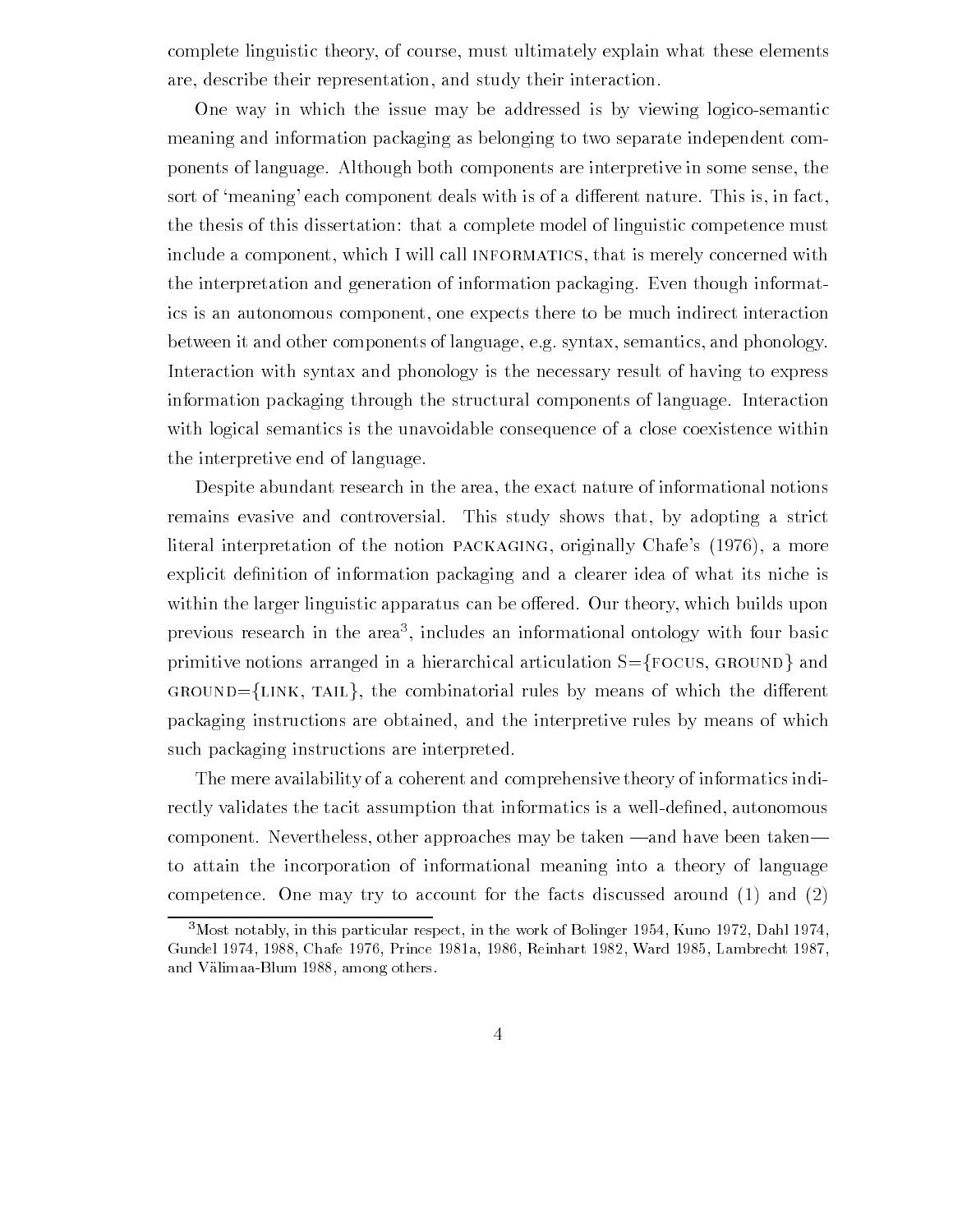differently, for instance, by saying that all differences observed between the three sentences in question are all of the same kind. In fact, it has been argued that the difference between sentences like  $(1)a$  and  $(1)b$  is indeed truth-conditional (see Szabolcsi 1981 and Svoboda & Materna 1987 for analyses along these lines). Some plausibility for this claim comes from the fact that some informational notions seem to have truth-conditional effects, especially with sentential operators like negation, the yes/no interrogative operator, and exhaustiveness (cf. Jackendoff 1972, Horn Rooth 

In order to show that informatics is indeed a distinct, autonomous part of linguistic interpretation, this study discusses some of these truth-conditional effects and offers alternative analyses that account for the data without requiring direct interaction between logicosemantic operators and informational elements It is shown that sometimes the putative interaction is merely a pragmatically induced mirage in the case of exhaustiveness—and that at other times—in the case of negation and interrogation—it is the result of the indirect interaction between parallel but autonomous components

Our theory emphasizes the autonomy of informatics not only with respect to truth-conditional logico-semantic meaning but also with respect to other types of non-truth-conditional interpretation. It is fair to say that we now know that Bar-Hillel's (1971) 'pragmatic wastebasket' is not just one basket but a cover term that encompasses various distinct phenomena of a very different nature. While phonology syntax and semantics refer to both a linguistic area of inquiry and a component in a model of linguistic competence, pragmatics has only a methodological connotation

By providing a rigorous theory of informatics, we want to contribute to the enterprise of hooking up 'pragmatic competence' to the larger linguistic apparatus, following Prince 1988a. To do so one needs to identify the 'real' linguistic components currently encompassed under the overarching label of pragmatics and -nd their place in the model. This study must be considered, then, a move towards improving our understanding of some pragmatic phenomena in language and their relationship with other types of linguistic evidence if it is possible to come up with a sound theory of informatics, another fragment of the reputedly 'messy' pragmatic mosaic will have become clearer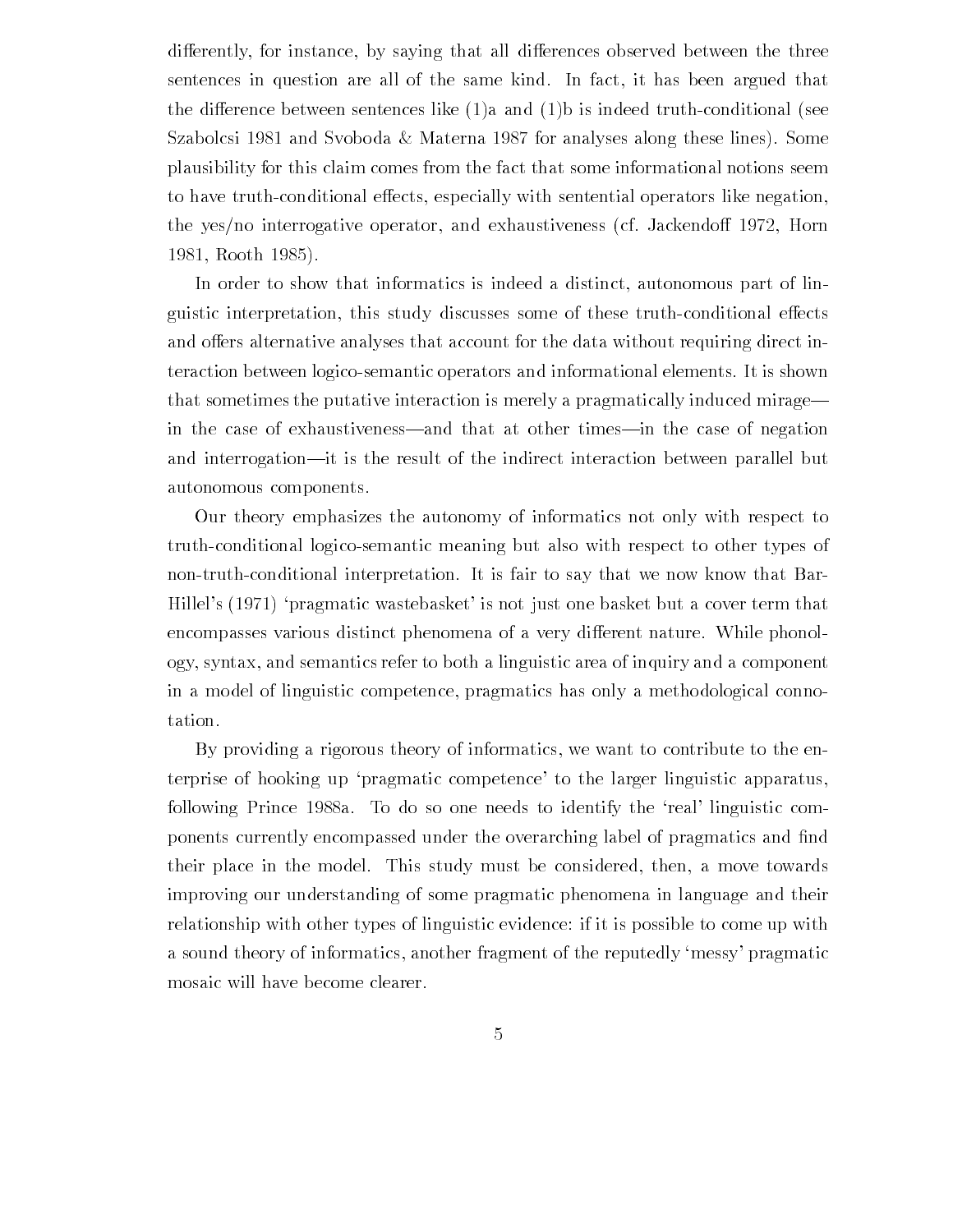Informational understanding and the packaging instructions that encode it must obviously be recoverable from the overt structure of any language Information packaging is structurally represented by syntactic, morphological, or prosodic means, or a combination of these, as is usually the case. It is well known that in English information packaging may be expressed exclusively by means of prosody (cf. e.g. Selkirk 1984, Rochemont 1986). Compare, for instance,  $(3)a$  to  $(3)b$ , where small caps signal the constituent containing prosodic prominence

 $(3)$  a. The boss hates BROCCOLI. b. The boss HATES broccoli.

Sentences  $(3)$  a and  $(3)$  are logico-semantically equivalent, the truth-conditions that must be met for them to be true are exactly the same. Still, the understandings we obtain from them, their 'meanings' in a wide sense of the term, are different in some respect. As in the case of  $(1)$  above, the difference between  $(a)$  and  $(b)$ is a difference in information packaging. These sentences embody two different informational structures that represent two different packaging instructions, let us call them  $x$  and  $y$ , with nevertheless the same propositional content.

Not all languages, however, represent instructions x and y as English does. In fact, there is considerable crosslinguistic variation in this respect. Catalan, for example, does not allow the equivalent of  $(3)$ b. In Catalan, prosody alone is not enough to represent information packaging; it must be accompanied by a syntactic operation (cf. Vallduví 1988a). The Catalan equivalent to the contrastive pair in (3), representing instructions x and y, respectively, is shown in (4):

|                           | $(4)$ a. L'amo odia el BRÒQUIL. |  |  |  |                                                         |
|---------------------------|---------------------------------|--|--|--|---------------------------------------------------------|
|                           | the boss 3s-hate the broccoli   |  |  |  |                                                         |
|                           | The boss hates BROCCOLI.'       |  |  |  |                                                         |
|                           |                                 |  |  |  | b. L'amo $l_1$ ' ODIA $t_1$ , el bròquil <sub>1</sub> . |
|                           |                                 |  |  |  | the boss <i>obj-cl</i> 3s-hate the broccoli             |
| The boss HATES broccoli.' |                                 |  |  |  |                                                         |

We notice the similar prosodic pattern between  $(3)$  and  $(4)$ , but also that  $(4)$ has undergone a syntactic operation absent in  $(4)$ a, a rightward detachment of el bròquil 'broccoli', the syntactic evidence for which is the object clitic  $(l_1)$  that must be coindexed with an empty argument position  $(t_1)$  (cf. Borer 1981, inter alia). In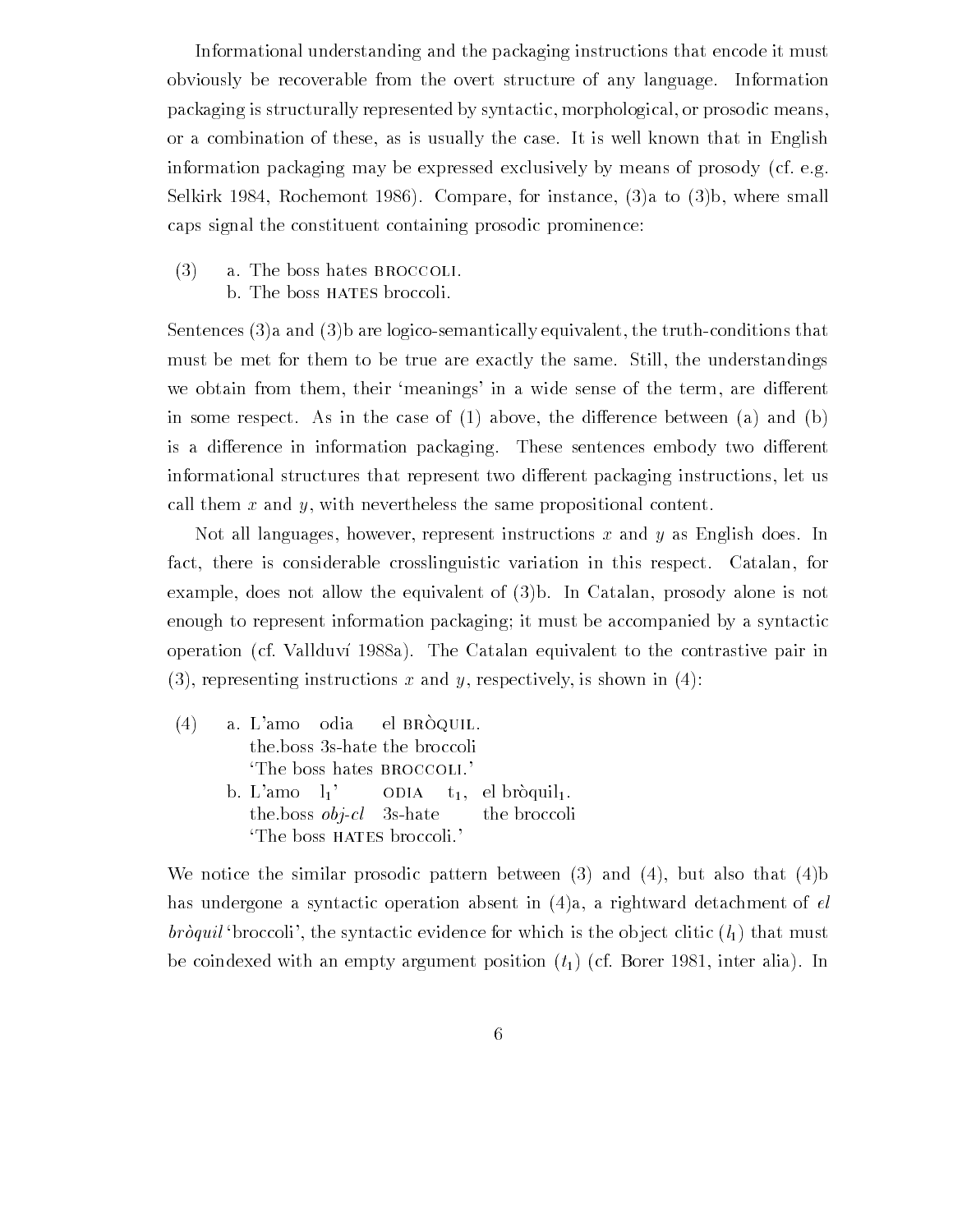other words, different languages choose different structural means to spell out the same packaging instruction

In order to gain insight into the exact nature of the syntax-informatics interface, this study offers a detailed analysis of the syntax of information packaging in Catalan. Catalan, as just mentioned, requires overt syntactic operations where English requires only prosodic marking. By contrasting English and Catalan in this respect some crosslinguistically valid generalizations regarding the mapping between syntax and informatics may be attained

While syntactic theory has long dealt with issues concerning the structural rep resentation of theta relations, case requirements or logico-semantic structures, the representation of informational structure has been generally neglected.<sup>4</sup> Even most of the work done in the functionalist tradition where informational relationships are the central concern, seems to view them as basically asyntactic, that is, untreatable in terms of a traditional syntactic analysis This study takes the position that information packaging, while part of an autonomous interpretive component, is just another type of abstract structure that has to be represented at the surface In other words, the lexical item everybody, for instance, in a given sentence, must be interpreted not only as a quanti-er over a proposition and as an argument of a predicate but also as having a particular standing in a packaging instruction All of these things must be recoverable from the surface shape of a sentence and it is the job of a theory of syntax to explain how. This study, using one of the most widely-accepted theories of syntax, the Principles  $\&$  Parameters Theory (cf. Chomsky 1981, 1986 and subsequent work by his associates), suggests how this might be done

### 1.2

Beyond this -rst chapter where the general purpose and concrete goals of this work is outlined, the dissertation is organized as follows. Chapter 2 discusses the place

 $\tau$ Exceptions are Cuncover  $\alpha$  Rochemont 1985, Horvath 1980, and Rochemont 1980, inter analy Several others have dealt with some informational notions in isolation under the conviction that they were dealing with logico-semantic elements.

<sup>-</sup>A different perspective is found within the so-called generativist-discourse analysis (Kuno-s term approach where the discovery and study of information of information  $\boldsymbol{u}$ ture is not seen as a substitute for this structure but as a complement to it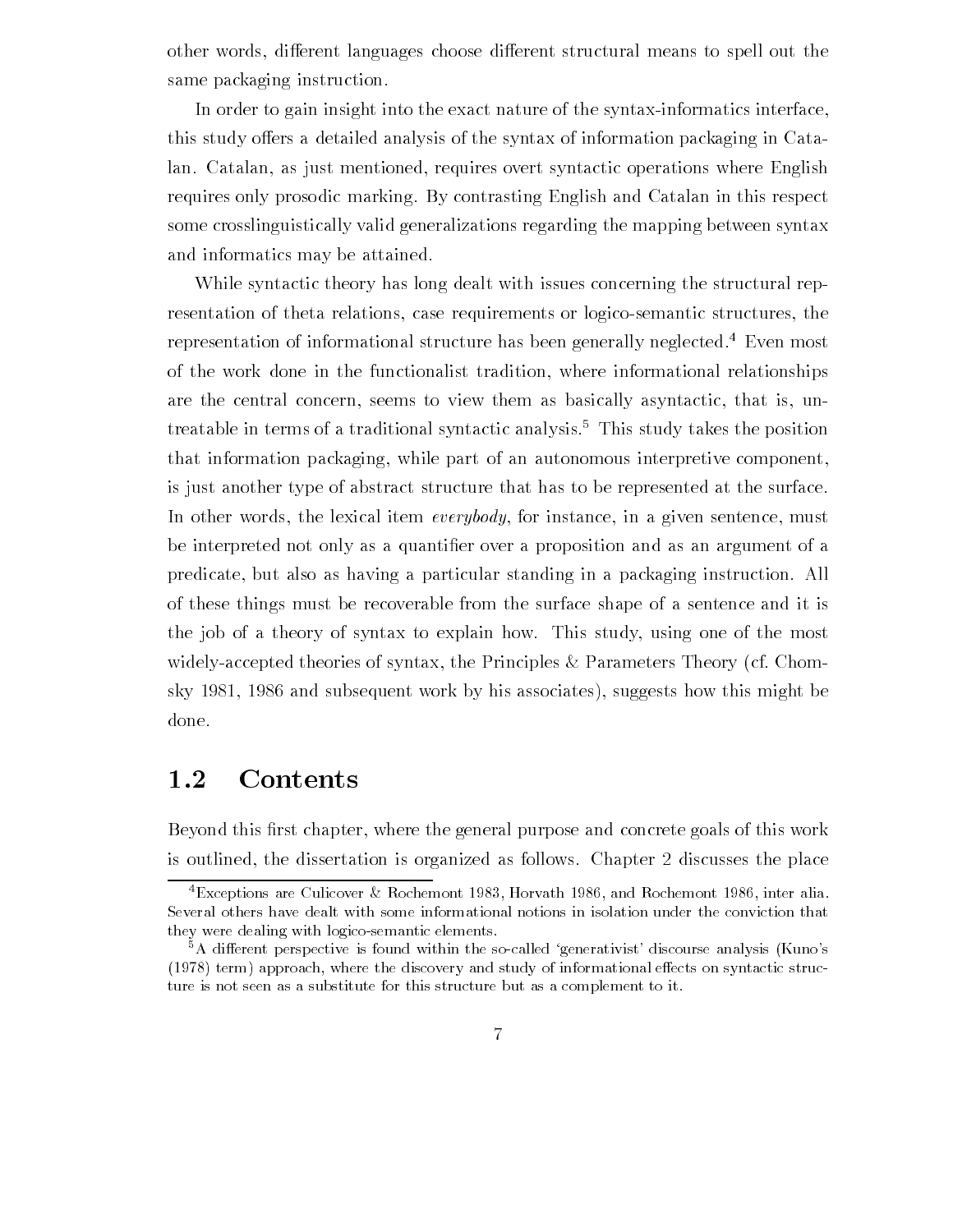of information  $\mathbf{r}$  information  $\mathbf{r}$  and its task within the model of pragmatics and its task within the model of products and its task within the model of  $\mathbf{r}$ linguistic competence The issue of what pragmatics is and what the -eld covers as an area of inquiry is briefly surveyed and then we consider different phenomena that belong to linguistic pragmatics both at the level of the sentence and at the level of the discourse Also in this chapter information packaging is examined and de-ned The goal of this chapter is to clarify the relationship between information packaging and other pragmatic but distinct phenomena and, at the same time, ascertain the role of information packaging within the complex process of language production and comprehension

Chapter 3 provides a comprehensive critical survey of the previous literature on information packaging, from the early Prague School proposals to the current so-called 'generative' functions-of-syntax analyses. We concentrate on two of the approaches, namely the 'focus-presupposition' approach and the 'topic-comment' approach pointing out the advantages and the shortcomings of the binomial infor mational articulations they put forward. Finally, we present a trinomial hierarchical articulation of the sentence based on the insights gained from the survey of the pre vious approaches

In Chapter 4, building upon the trinomial hierarchical articulation and following the notion of information packaging literally we provide a coherent notation for the representation of information packaging and propose a small -nite inventory of packaging instructions, i.e. speakers' instructions on how hearers must retrieve the information carried by the sentence and enter it into their knowledge-store, stated in procedural terms. This instructions are obtained from the arrangement of the informational primitives in a given sentence in a compositional way

Chapter studies in detail the surface manifestation of information packaging in one language: Catalan. Catalan surface syntax presents a straightforward encoding of information packaging which provides empirical support for the representation of informatics proposed in the previous chapter The chapter includes a brief intro duction to Catalan syntax a discussion of the syntax of information packaging and a comparison between Catalan and English

Chapter 6 focuses on the nature of the syntax-informatics interface. As mentioned above the interpretation of information packaging must be guaranteed by an appropriate and unambiguous representation in the structural component of lan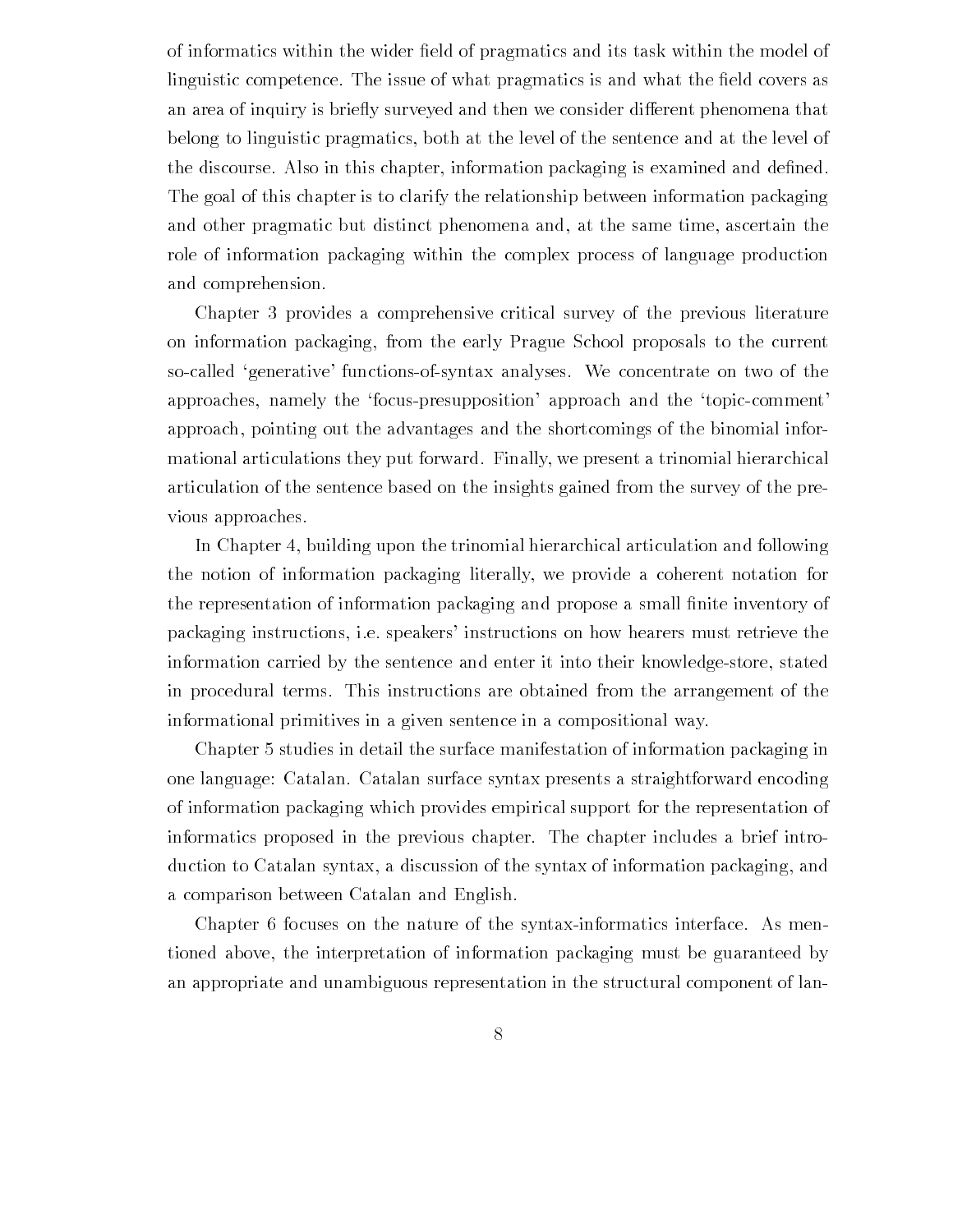guage. Within the multistratal framework of the Principles  $\&$  Parameters Theory, we suggest how information packaging can be connected to the syntax It is pro posed that an abstract level of representation—Information Structure—mediates the mapping between informatics and the surface syntactic con-guration of sentences in the same way the level of LF mediates between semantic interpretation and sur face syntactic structure, thus offering a pure structural representation of information packaging The proposal involves a discussion of the con-guration of Information Structure, the operations that map it to S-structure, and its independence from LF.

In Chapter 7 we return to the assumption that informatics and semantics are two distinct interpretive components in our linguistic competence This assump tion is not universally shared and analyses are found in the literature than argue or tacitly assume that certain informational notions have truth-conditional effects. This chapter contains counteranalyses of these putative truth-conditional effects. In particular, we concentrate on the interaction between focus and negative and interrogative sentences and the apparent dependence of exhaustiveness operators like only on focus. Alternatives are provided that show that the truth-conditional effects are in fact the result of indirect interaction between the semantic and informational components thus avoiding the use of informational notions in a logicosemantic representation

Finally in Chapter we conclude by evaluating the -ndings and proposals pre sented in this dissertation. These remarks are centered around the advantages of our proposal, the place of informatics within the larger linguistic apparatus, and its relevance within the general context of meaning and interpretation and in the mapping between the structural and the interpretive components of language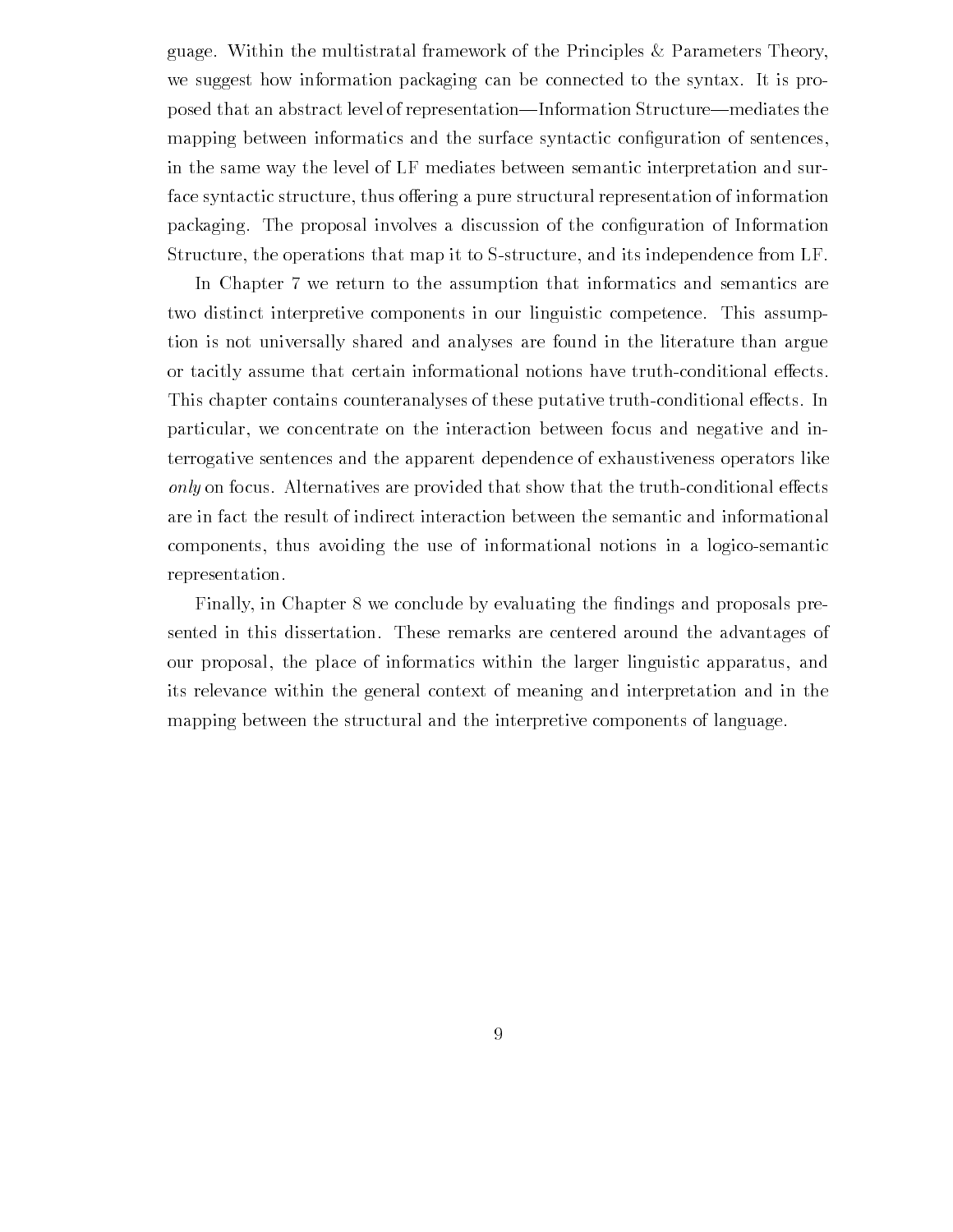## Chapter 2

## Pragmatics and Informatics

#### 2.1 Scope of Pragmatics

As pointed out in the introductory chapter, this dissertation is meant as a contribution to our understanding of certain pragmatic phenomena in language The scope of pragmatic inquiry, however, is extremely wide, and, moreover, different scholarly traditions have different ideas about what this scope is. For instance, within the Continental European tradition pragmatics includes the study of issues more commonly studied within applied linguistics, sociolinguistics, ethnolinguistics, psycholinguistics, and the sociology of language.<sup>6</sup> The term pragmatics is used here as in the AngloAmerican linguistic and philosophic tradition Following Levinson  $(1983)$ , pragmatics is understood as being 'the study of those relations between language and context that are grammaticalized, or encoded in the structure of language'  $(1983:9).$ 

Unfortunately even after leaving social and applied pragmatics aside and con centrating on linguistic pragmatics we still must deal with the very confusing array of phenomena that Bar-Hillel  $(1971)$  called the 'pragmatic wastebasket'. In fact, the term pragmatics in current linguistic theory differs from its sister terms syntax and semantics in a crucial way Both syntax and semantics refer to a methodological area of inquiry within linguistics but simultaneously they also refer to a coherent and distinct part of our cognitive linguistic apparatus. Pragmatics, in contrast, while used indeed to refer to an area of linguistic inquiry, lacks its other meaning as

 $\sim$  See Levinson 1909 (Cn, 1) for a thorough discussion of the origins and use of the term  $\rm ~prag$  – matics- in the dierent traditions and the scope of pragmatics as an area of inquiry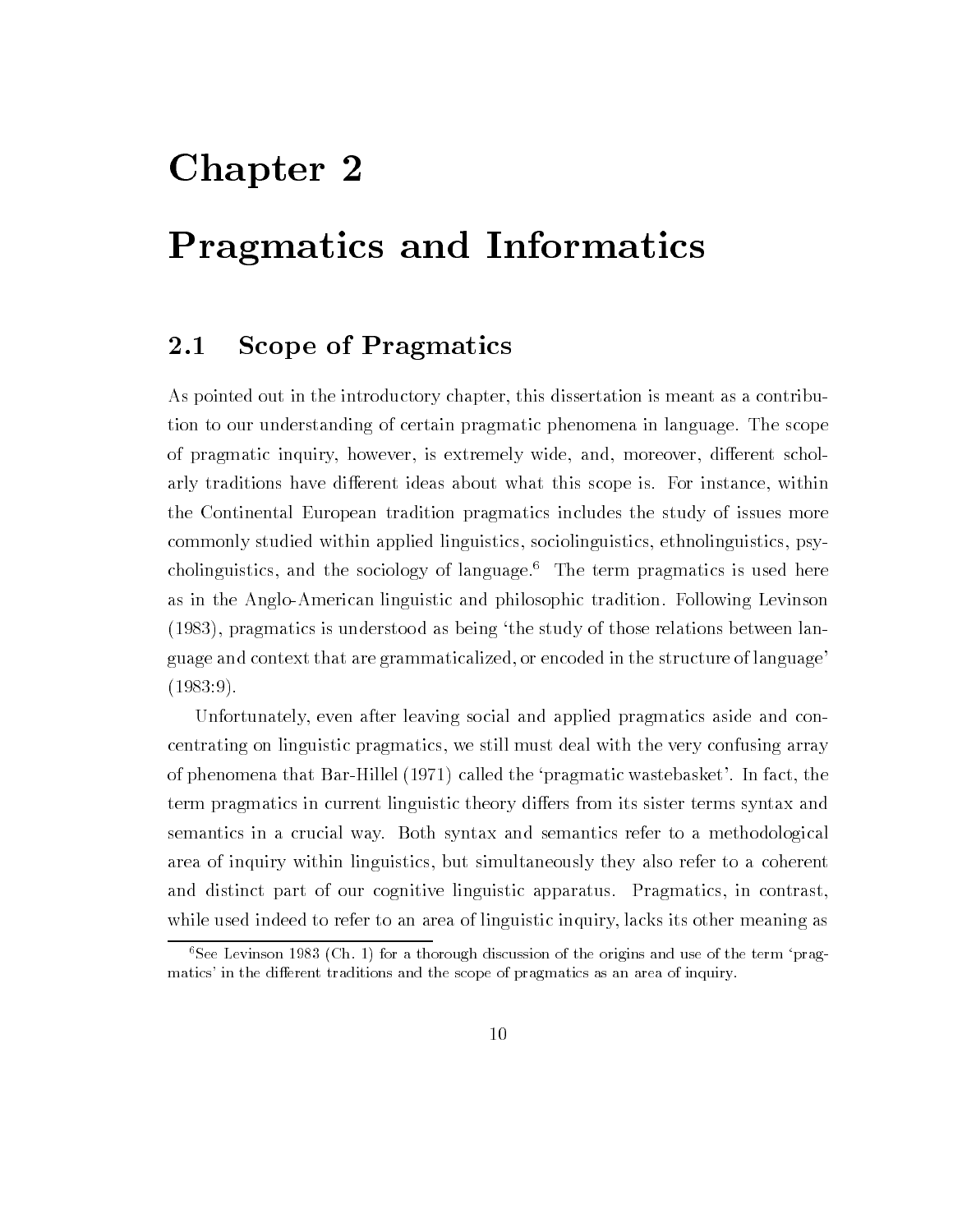a single coherent component of linguistic competence

There exist, of course, works that argue convincingly that human linguistic abilities must include a pragmatic competence of sorts (e.g. Prince 1988a). But, even accepting the reality of pragmatic competence, one serious question remains: What kind of competence is a competence that includes knowledge of such diverse phe nomena as illocution, discourse structure, reference resolution, implicature, empathy, and information packaging? It seems clear that we are not dealing with a single component of our linguistic apparatus. It makes no sense to presume that, let us say the cognitive process responsible for illocutionary meaning interpretation is also responsible for processing the segmentation of discourse chunks There is no empir ical or conceptual support for such a presumption, beyond the fact that both types of structural phenomena involve contextual effects of some sort.<sup>7</sup>

The 'wastebasketness' of pragmatics is an artifact of our methodological division of labor. Lumping together all elements of linguistic structure that involve contextual notions (Levinson 1983) or, similarly, all aspects of meaning that have no truth-conditional effects (Gazdar 1979) has been very useful in advancing our understanding of the nonpragmatic phenomena of language. The result of such a methodological approach, however, has been the enormous heterogeneity of pragmatics as an area of inquiry Undoubtably if we want to gain insight into the pragmatic end of language plausible subdomains of inquiry must be teased apart and their role in the linguistic system and its relationship with other better-known areas of linguistic competence must be studied. This is precisely what this study attempts to do with respect to one such domain of inquiry: information packaging.

In what follows the pragmatic subdomain of information packaging will be intro duced and de-medicing the useful to give and  $\alpha$  and  $\alpha$  and  $\alpha$  and  $\alpha$  the distribution of the distribution of the distribution of the distribution of the distribution of the distribution of the distribution of the d domains of inquiry within current pragmatics, briefly outlining their object of study and their relationship to information packaging

<sup>.</sup> Ward 1989:1, taking a pro-pragmatic-competence stance, also expresses his doubts about a unitary pragmatic competence- and states that as research in pragmatics develops it will become increasingly possible to identify and classify the various types of extra-semantic contributions to utterance interaction-interpretation-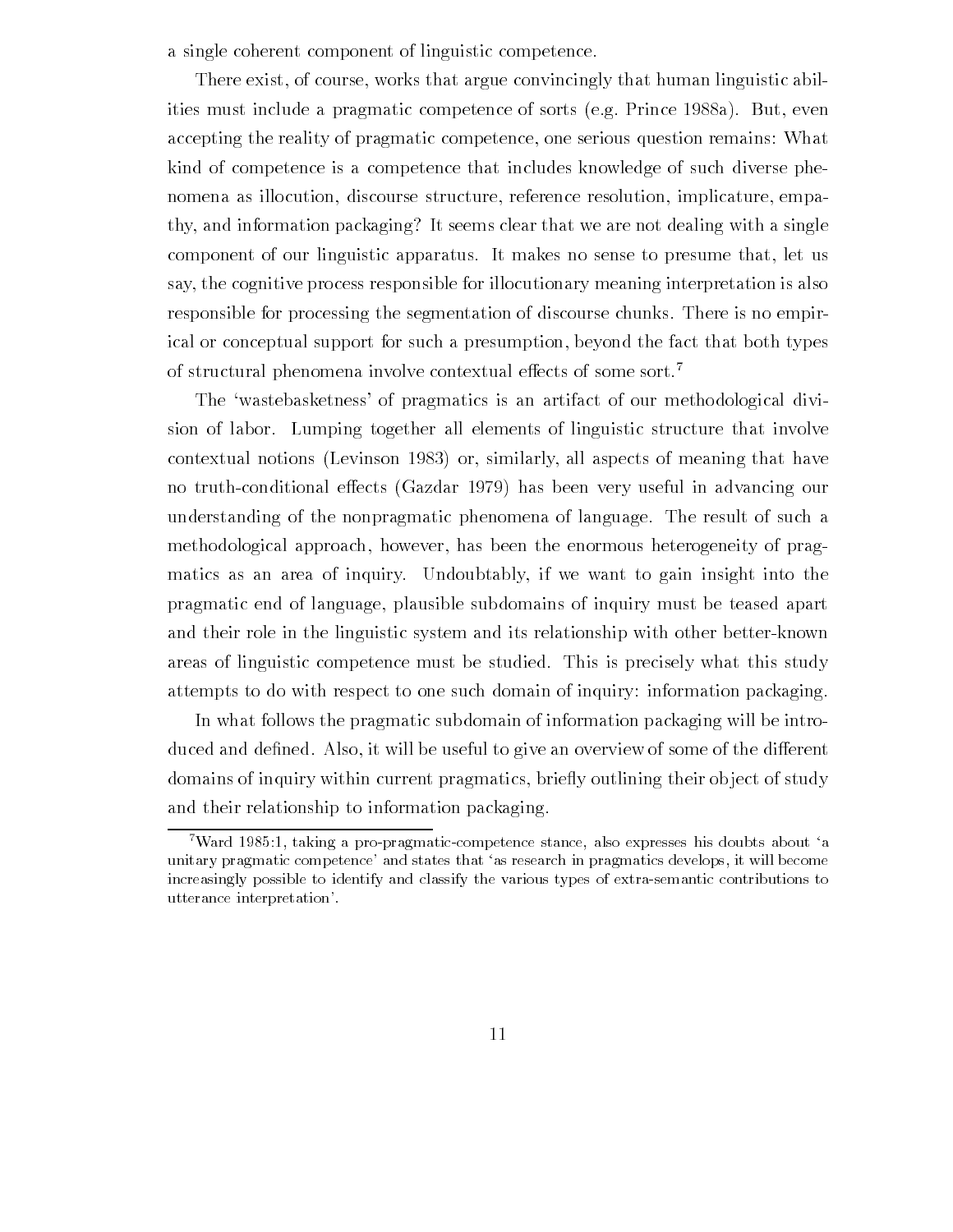#### $2.2$ Information Packaging

It has long been noticed that there are syntactic operations which are not triggered by the need to satisfy any known 'purely' structural requirements—like the Case -lter agreement or thematic structure and which are logicosemantically vacu ous as well. These operations include topicalization, VP-preposing, left-dislocation, right-dislocation, adverb-preposing, gapping, it-clefting, pseudo-clefting, heavy NPshift, and probably many others. A large number of studies, within the 'functions of syntax' approach, have pursued the task of establishing a raison d'être for all these 'non-structurally-motivated' syntactic operations. This raison d'être is generally called the 'functional load' of a sentence. In fact, some of these studies claim to have found functional loads for the existence of core syntactic operations like passive, NP-raising, tough-movement, relativization, and so on. Among the many valuable examples of this kinds of work are bolinger for all the second of the second  $\mathbf{r}$ bas and by present way and it receives an exchange of the second of the second and the product of the second o & Sperber 1979, Green 1980, Prince 1978, 1986, Givón 1983, Silva-Corvalán 1983, ward allen and the list of the list of the list of the list of the list of the list of the list. could evidently be much longer.<sup>8</sup>

Following many of these works (e.g. Halliday 1967, Chafe  $1976$ , Prince 1981a, where  $\mathcal{V}$  allows the viewed as a set of the viewed as a set of the viewed as a set of the viewed as a set of the viewed as a set of the viewed as a set of the viewed as a set of the viewed as a set of the viewed as a packaging or structuring of the information contained in sentential structures This packaging re
ects the speakers beliefs about how this information -ts the hearers knowledge-store. The term INFORMATION PACKAGING is used in this study to denote this nonsyntactic non-logico-semantic structuring of sentences. Information packaging can be thought to be part of the 'meaning' of sentences, if 'meaning' is understood in a generous way as encompassing several distinct types of interpre tation necessary in achieving full understanding of sentences. In other words, the successful interpretation of sentences requires not only the interpretation of logico semantic meaning—generally referred to as just meaning in its narrow sense—but

 ${}^8$ Within a different linguistic tradition, there are a number of works that have looked at these functionallymotivated- constructions from a purely syntactic point of view Akmajian e die staatse gebeur is. Dit will in die staatse koning van die staatse koning van die staatse koning van die Selkirk  these two last works deal with the phonological interface as well Solan  Horvath Rochemont inter alia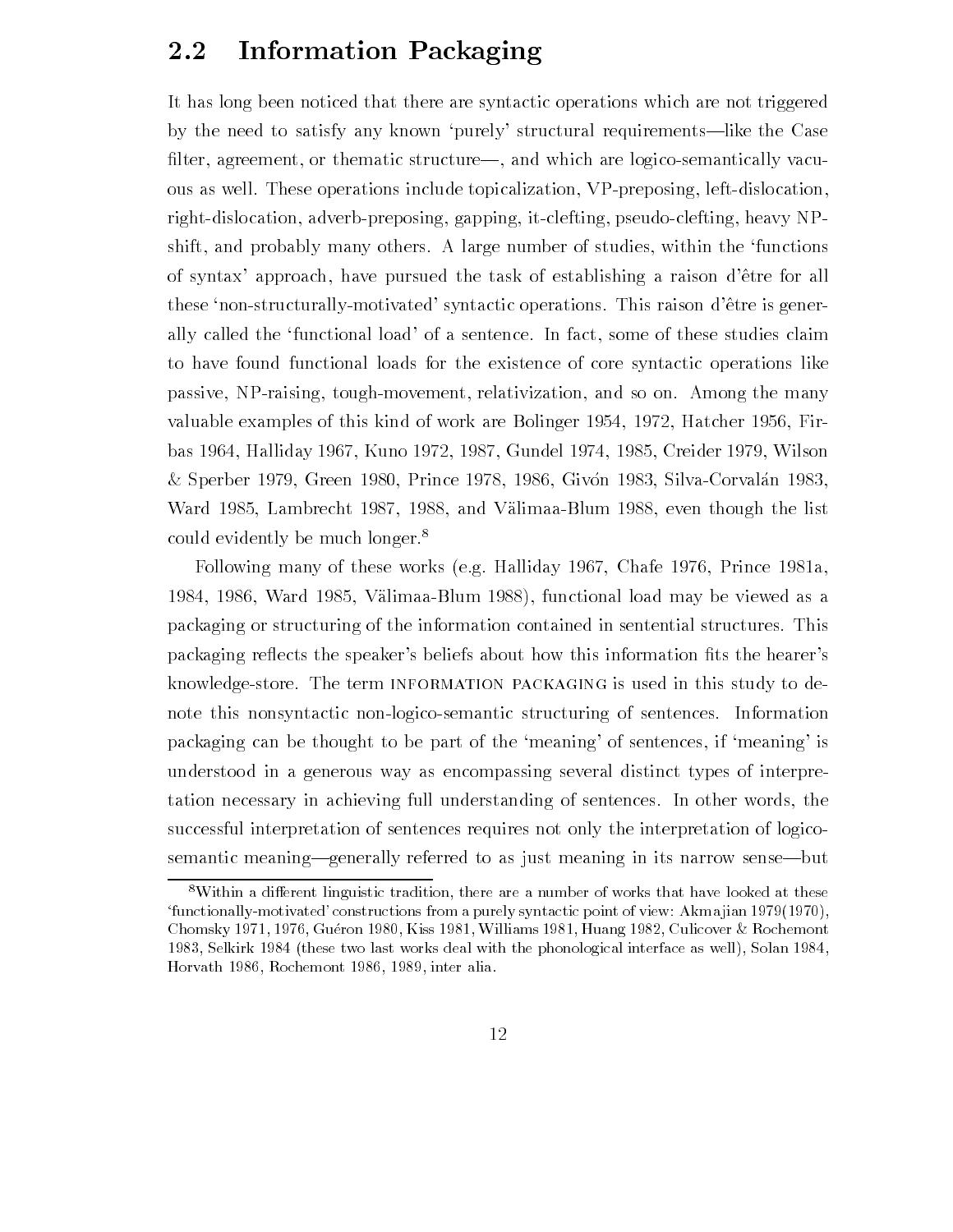also, at least, the interpretation of informational meaning.

The notion of information packaging was explicitly introduced by Chafe 1976:

I have been using the term packaging to refer to the kind of phenom ena at issue here, with the idea that they have to do primarily with how the message is sent and only secondarily with the message itself just as the packaging of toothpaste can affect sales in partial independence of the quality of the toothpaste inside (1976:28).

Prince (1981a, 1986, among others) picks up Chafe's packaging idea and states that speakers 'tailor sentences in various ways to (their assumptions about) their  $interlocators'$  (1988:1) or, in more detail:

Information in a discourse does not correspond simply to an unstruc tured set of propositions; rather, speakers seem to form their utterances so as to structure the information they are attempting to convey usu ally or perhaps always in accordance with their beliefs about the hearer what s/he is thought to know, what s/he is expected to be thinking about. (1986:208)

Our use of the rubric information packaging', however, differs in some respects from Chafe's and Prince's. Chafe 1976 uses the term in a generally vague way. It comprises not only the notions dealt with here, but also other reflexes of the speaker's attitude towards the event reported in the sentence, i.e. empathy, contrast, and a notion of 'subjecthood'. Empathy is totally different from information packaging as understood here. Hopefully this will become clear in the following discussion. Contrast, following Prince 1984, is most likely a derived notion and not a primitive. This issue will be addressed below in  $\S 4.3.2$ . As for Chafe's subjecthood, it will not be dealt with at all here

The term information packaging as used by Prince has a wider coverage as well (cf. Prince 1988c, for instance). Information packaging is used to designate both the formal marking of *sentences* to indicate the speaker's beliefs about the hearer's knowledge and attentional state—information packaging (her informationstructure)—and the formal marking of  $NPs$  to indicate the status of discourse entities with respect to the discourse model—referential status (her information-status).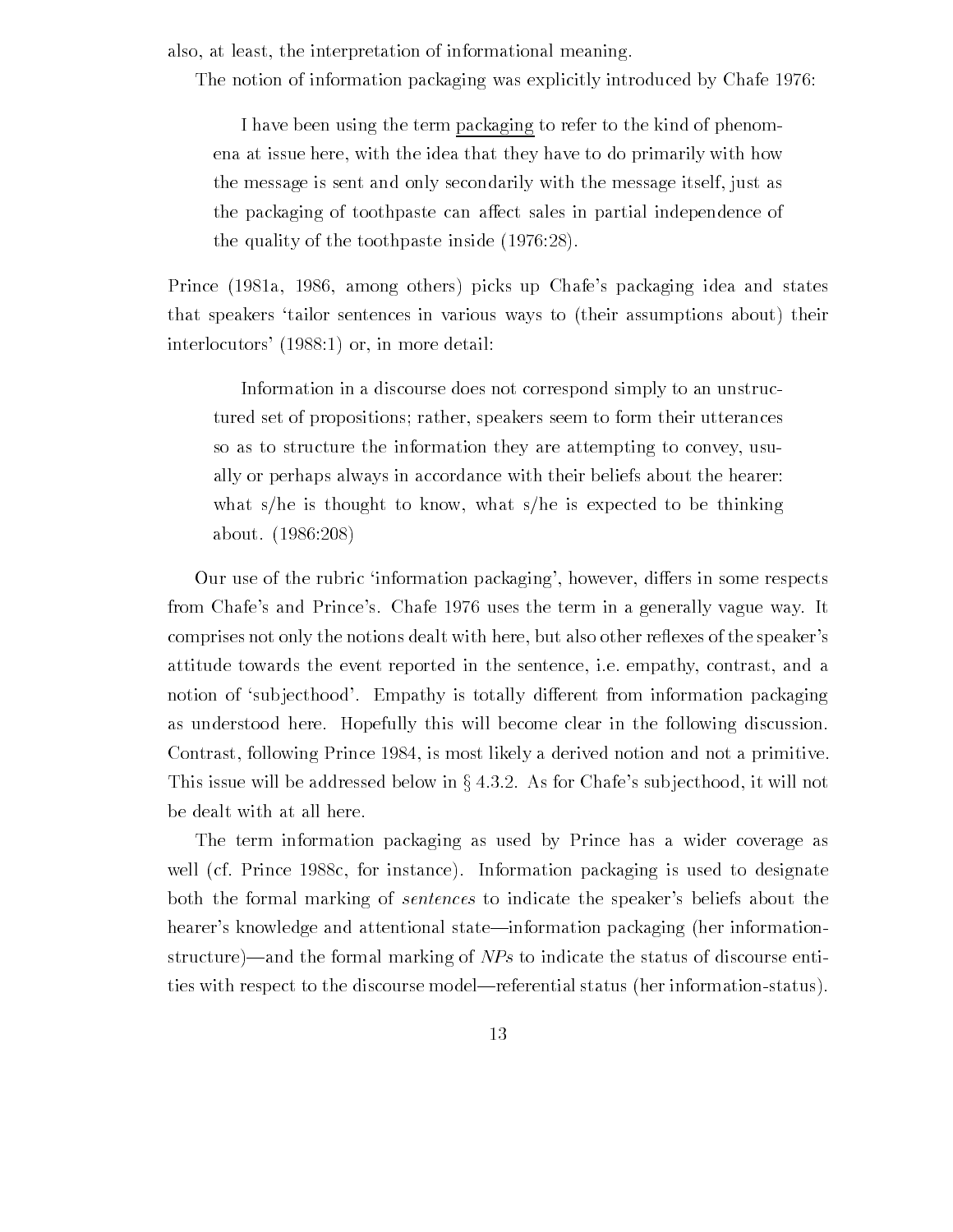Prince, however, is careful to point out that 'the two levels are mutually independent, though statistical relationships may exist between them  $(1988c:1)$ .

We have thus taken the term 'information packaging' and reduced its coverage to only one of the two 'levels' in Prince 1988c, namely her 'information-structure'. The reason is twofold -rst the term information structure is used with a dierent meaning in Chapter 6, and information packaging seems actually a better designator of the phenomenon we are trying to account for; second, in agreement with Välimaa-Blum 1988, it seems that the use of the term 'information' for both NP-level and sentence-level phenomena is potentially misleading, especially when the phenomena to be distinguished are so closely related (cf.  $\S 2.3.2$  for discussion).

Our conception of information packaging is a literal interpretation of the no tion of 'packaging'. Namely, information packaging—the structuring or packaging of information—is taken to consist of a small set of INSTRUCTIONS with which a speaker directs a hearer to retrieve the information encoded in a sentence and enter it into her/his knowledge-store. The purpose of information packaging is precisely to optimize the entry of data into the hearer's knowledge-store.

Before moving on, the use of the term INFORMATION in this study needs some claric Information Information Information Information Information Information Information Information Information Information Information Information Information Information Information Information Information Information yielding knowledge and what information a signal carries is what we can learn from it' (1981:44). Dretske's view of information, taken from the notion of information in information theory, will be adapted for our purposes: two sentences with the same propositional content may carry different information in different speaker-hearer interactions depending on how much of that propositional content is unknown by the hearer at the time of utterance. Let us illustrate this with the following example. Suppose a speaker has the knowledge represented by the proposition in and wishes to communicate it

 $(5)$ hates (broccoli, the boss)

The speaker will encode this proposition in a sentence and will utter it so that the hearer may incorporate this knowledge into her/his knowledge-store. Suppose further that the speaker, in separate occasions, communicates the proposition in to two dierent hearers a to a hearer H who at the time of utterance knows nothing about or is not attending to the boss' relation to broccoli, and  $b$ ) to a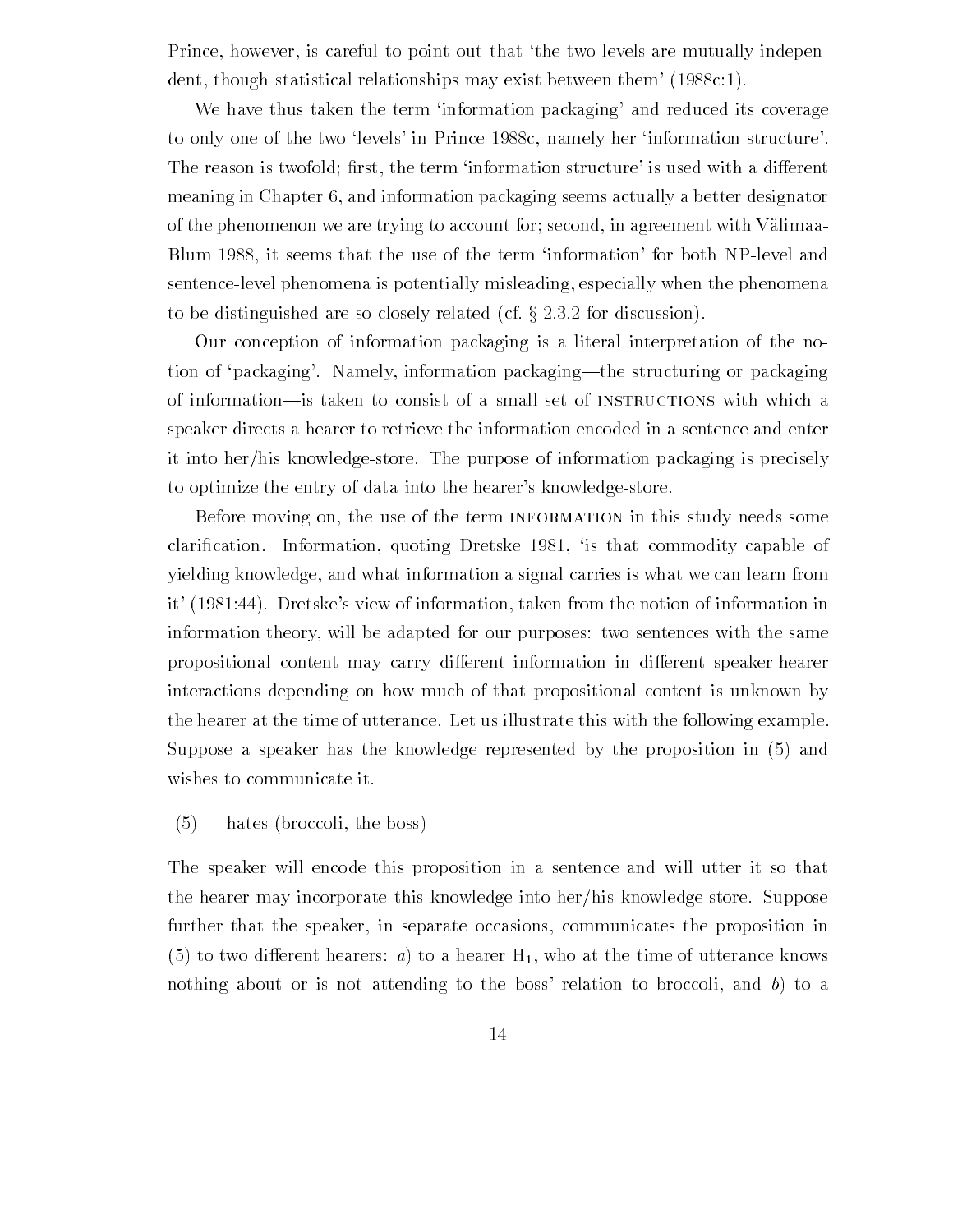hearer  $H_2$ , who at the time of utterance knows that there exists a relation between the boss and broccoli (and is attending to it) without knowing what the relation is A sentence encoding proposition will carry dierent information in the case of  $H_2$  than in the case of  $H_1$ . In  $H_1$ 's situation, the information of the sentence is, given the salient existence of the boss, that he hates broccoli. In  $H_2$ 's situation, the information of the sentence is given a salient relation between the boss and broccoli, that this relation is 'hate'. The contribution of knowledge to the hearer's knowledge store made by  $\{x\}$  in the case of the fact the fact the fact that the fact the fact that proposition is the same in both situations

Information as viewed in information theory is by de-nition a reduction of uncertainty: the information carried by two sentences with equal propositional content is different when the reduction of uncertainty they bring along to the hearer's  $k$ nowledgestore is dierent The incorporation in the proposition in the proposition in the proposition in the proposition in the proposition in the proposition in the proposition in the proposition in the proposition in t hearer's knowledge-store represents a greater reduction of uncertainty in the case of H than in the case of Hs uncertainty is reduced by  $\{A\}$  ,  $\{A\}$  ,  $\{A\}$  ,  $\{A\}$  ,  $\{A\}$  ,  $\{A\}$  ,  $\{A\}$  ,  $\{A\}$  ,  $\{A\}$  ,  $\{A\}$  ,  $\{A\}$  ,  $\{A\}$  ,  $\{A\}$  ,  $\{A\}$  ,  $\{A\}$  ,  $\{A\}$  ,  $\{A\}$  , the exact relation that holds between the boss and broccoli, since, before the time of utterance,  $H_2$  knew that a relation between the two entities in question existed. In contrast,  $H_1$  was uncertain not only about the relation that holds between the boss and broccoli but also about the actual existence of a relation at all

The information of the sentence  $(I_s)$  is, then, the part of the propositional content  $(p_s)$  that makes a contribution of knowledge to the hearer's knowledge-store, i.e. that is not part of the knowledge of the hearer  $(K_h)$  at the time of utterance (or, in information-theoretic terms, the part of the propositional content that reduces uncertainty in the hearer's knowledge-store). This may be schematically represented as in  $(6)$ :

 $I_s = p_s - K_h$ 

If the entire propositional content makes a contribution of knowledge to the hearer's knowledge store, the information of the sentence is equivalent to the propositional content

<sup>&</sup>lt;sup>9</sup>See Pierce: 'The more we know about what message the source will produce, the less uncertainty the less the entropy and the less the information-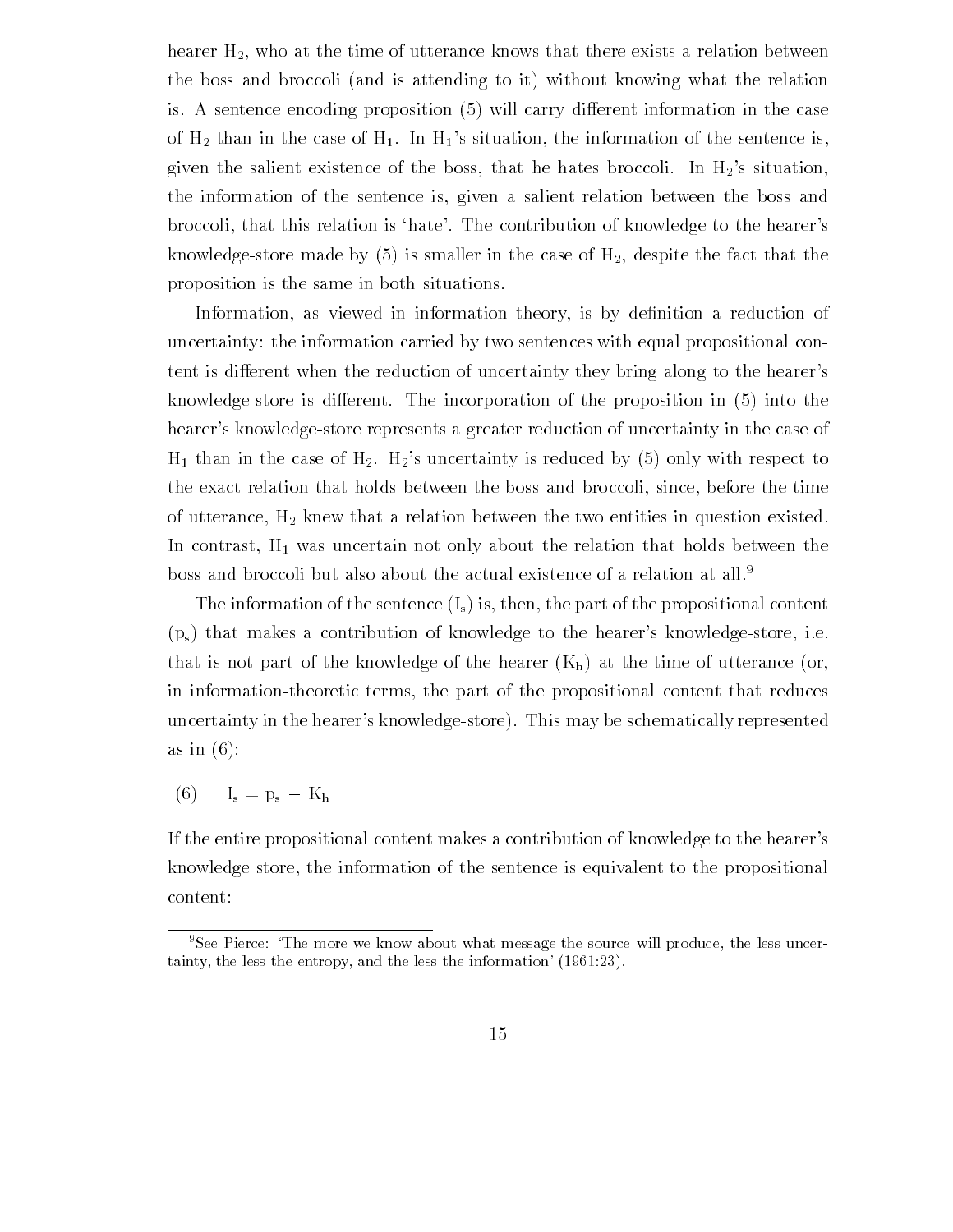$$
\displaystyle\bigodot\; \left(\begin{array}{c}\mathbf{K_h}\\ \mathbf{K_h}\end{array}\right)
$$

 $(7)$ 

 $I_s = p_s - K_h = p_s$ 

If the propositional content makes no contribution to the hearer's knowledge-store, the information of the sentence is null:<sup>10</sup>

$$
\left(\mathbf{D}\mathbf{K}_{\mathbf{h}}\right)
$$

 $(8)$ 

 $I_s = p_s - K_h = \emptyset$ 

Finally, if some of the propositional content of a sentence makes a contribution of information to the hearer's knowledge-store, the information of the sentence coincides only with a subset of the knowledge encoded in that proposition

$$
\left(9\right)
$$
 (9)

 $I_s = p_s - K_h = n$ , where  $\emptyset < n < p_s$ 

Information then unlike propositional content is crucially de-ned with respect to the particular hearer a sentence is addressed to. As noted, the information carried  $\alpha$  and the proposition in the proposition in  $\alpha$  is roughly district for the sentence  $\alpha$ 'hates' for  $H_2$ . Speakers are sensitive to these differences in the hearer's knowledgestore and thus encode information in the structure of the sentences they produce This encoding of information is 'information packaging'. A speaker of English, for

 $10$ In Ch. 3 it is pointed out that sentences with zero information do not occur. In other words, if (the speaker assumes) there is no contribution of knowledge there is no reason for the sentence to exist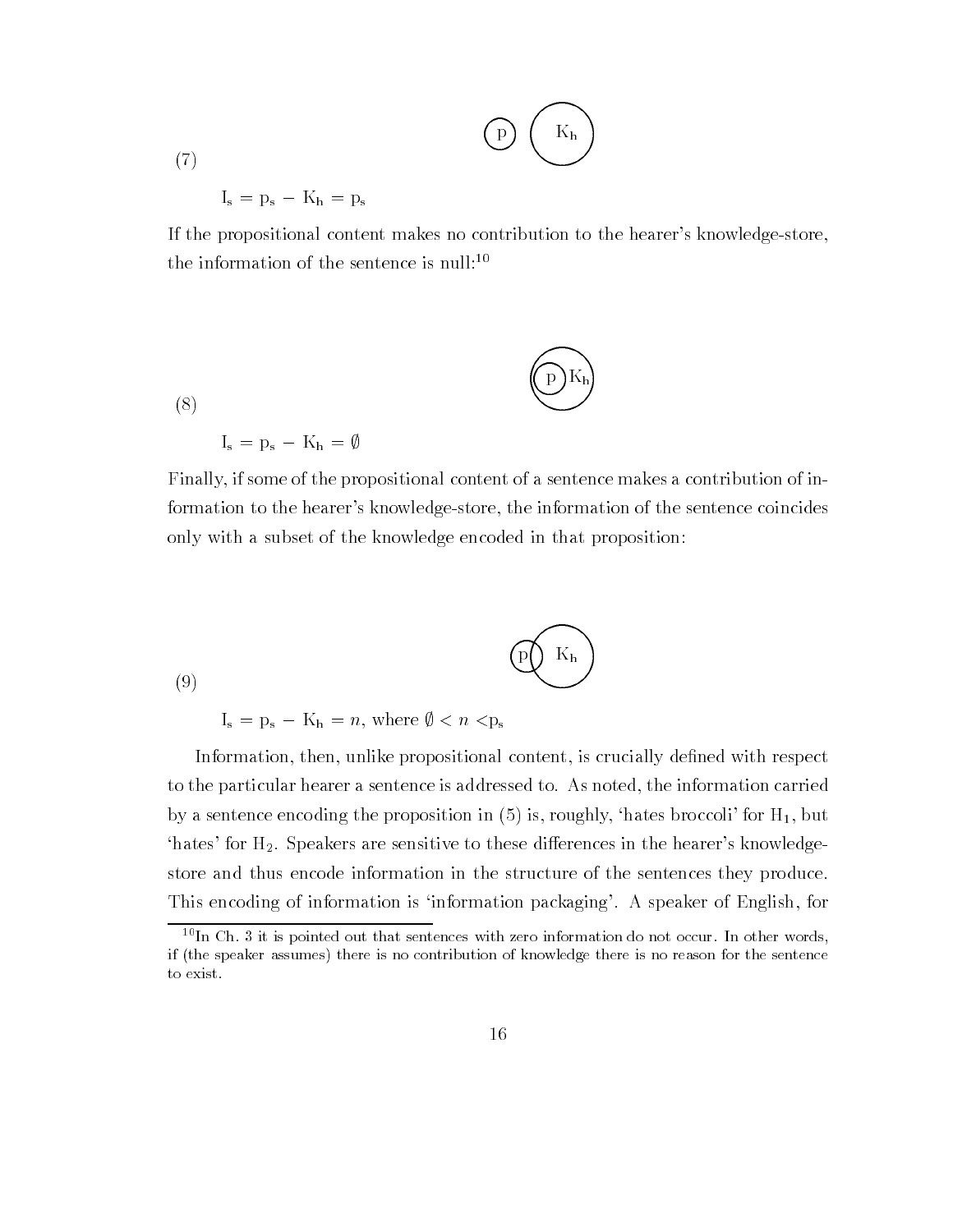instance when with do so with do so with sentence a in case  $\mathcal{N}$  and case  $\mathcal{N}$ (a) (to hearer H<sub>1</sub>) but with sentence (10)b in case (b) (to hearer H<sub>2</sub>):<sup>11</sup>

 $(10)$  a. The boss hates BROCCOLI. b. The boss HATES broccoli.

This adaptation of Dretske's notion of information is in agreement with Dahl 1976 and Lyons 1977:33, who characterize information as a hearer-based contribution to sentence production and understanding. In fact, this notion of information has several precedents in the literature. The notions progression and marche parallèle in Weil 1844 and Gabelentz's (1868) psychological articulation of the sentence seem to be analogous to the articulation of information The notion of communicative  $\alpha$  , also similar it such that it suggests in the interval  $\alpha$  is also similar it suggests in the interval  $\alpha$ that different sentence elements 'contribute to the development of communication'. push the communication forward to different extents (Firbas  $1964:270$ ), i.e. some elements are more communicative than others. If 'contribution of knowledge', i.e. information, is substituted for 'contribution to the development of communication' in the above quote, communicativeness can be equated to information.<sup>12</sup>

Another notion that seems analogous to the view of information in this study is Erteschik-Shir's (1973, 1979, 1986) dominance. Dominance, which is reviewed below in  $\S 3.1.5$ , is a property that a constituent has if the speaker intends to direct the attention of his/her hearer to the intension of that constituent (cf. Erteschik- $\mathcal{L}$  . There is no further specific there is no further specific the whole whole  $\mathcal{L}$ attention of the hearer to something' is, but, in a sense, one may say that the constituent that encodes the information in the sentence is 'dominant' in that it is singled out by the packaging instruction. The hearer's attention, in some way, is directed to that constituent as the carrier of the information of the sentence Finally there is satisfied a property which he uses the satisfied to rede-the the thetical control theorem is distinction of Brentano and Marty (cf.  $\S 3.2.3$ ). What has been called information here is identi-ed by Sasse as unexpected or contrary to expectation The connection

TUI course, here and in the above discussions, what matters is the speaker-s-*assumptions* about the hearer-s knowledge and attentional state not the hearer-s actual knowledge and attentional state.

The fact, as will be seen below, **Fir**bas-fieme is equivalent to the focus of information in ourproposal Communicative dynamism however is a continuum but information and its complement in the sentence are discrete notions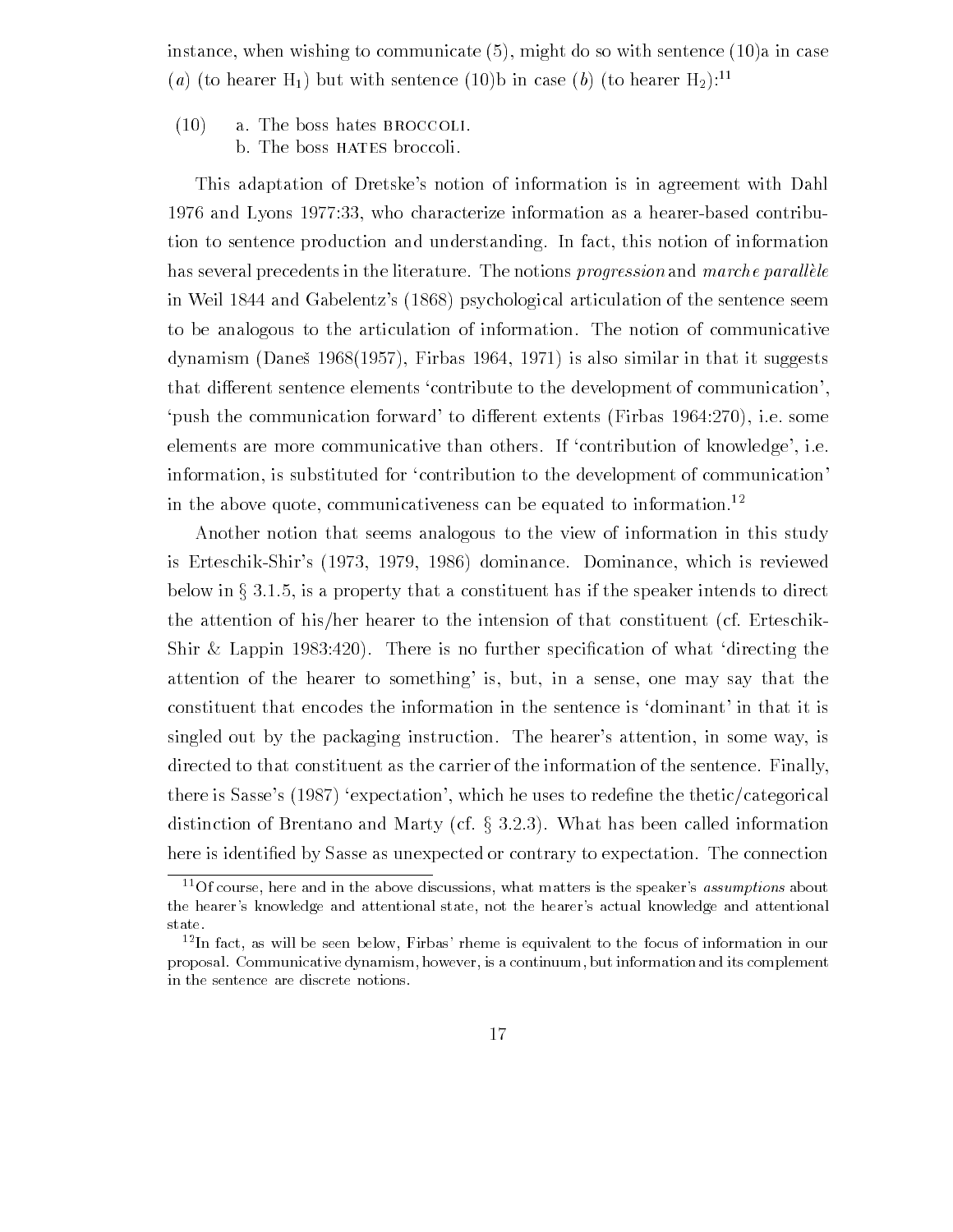between the notions of information and unexpectedness is clear.<sup>13</sup>

Sentences, then, are packaged in different ways according to the different information carried by the sentence. But, as pointed out, they must also guarantee that that information is retrievable In other words the informational articulation of the sentence indicates not only the information but also how this information must be entered into the hearer's knowledge-store. In fact, as will be discussed in Ch. 4, the role played by information and its packaging in language understanding concerns the entry of data into the hearer's knowledge-store. Therefore, a sentence must specify how and where in the hearer's knowledge-store the information of the sentence is entered a compact de-minister of information packaging many stated as in the proper

(11) INFORMATION PACKAGING: A small set of instructions with which the hearer is instructed by the speaker to retrieve the information carried by the sentence and enter it into  $her/his$  knowledge-store.

Chapters 3 and 4 contain a discussion of the informational primitives proposed in the literature a proposal for a revised set of primitives and the development of an account of information packaging following the de-nition in In order to develop this account a number of notational decisions had to be made. It is clear that other alternatives may be possible or even superior to describe the facts under discussion with accuracy. Unlike in other research (i.e. standard syntactic or semantic theory), in this study there will not be a strong defense of some of the notational choices made. The study of the representation of information packaging is at too early a stage to be able to perceive the advantages or disadvantages of different notational variants with detail. Before going into this, however, other types of pragmatic understanding will be reviewed

<sup>--</sup>Apparently, the lifst time the term information-was used to refer to issues we are dealing with is in Halliday-s  $\{1,2,3,4\}$  . It must also be noted that is used to the noted that information is used in the philosophical and linguistic literature with different meanings. For instance, information in Situation Semantics is used in a general and nonlinguistic sense The information conveyed by a linguistic or nonlinguistic) event is what we learn about a situation from that event. Information is prior to language and the purpose of language is to convey information (Barwise  $\&$  Perry Our use of information although originating in the same tradition has a smaller coverage, since it was defined as that part of the knowledge represented in a given proposition that is unknown to the hearer. Information in Situation Semantics is also the knowledge we gain by means of a sentence, but it is not restricted to the proposition encoded in that sentence (e.g. the sentence The boss is short, in a context where the hearer believes short men do not like broccoli, conveys the information, in the Situation Semantics sense, that the boss does not like broccoli).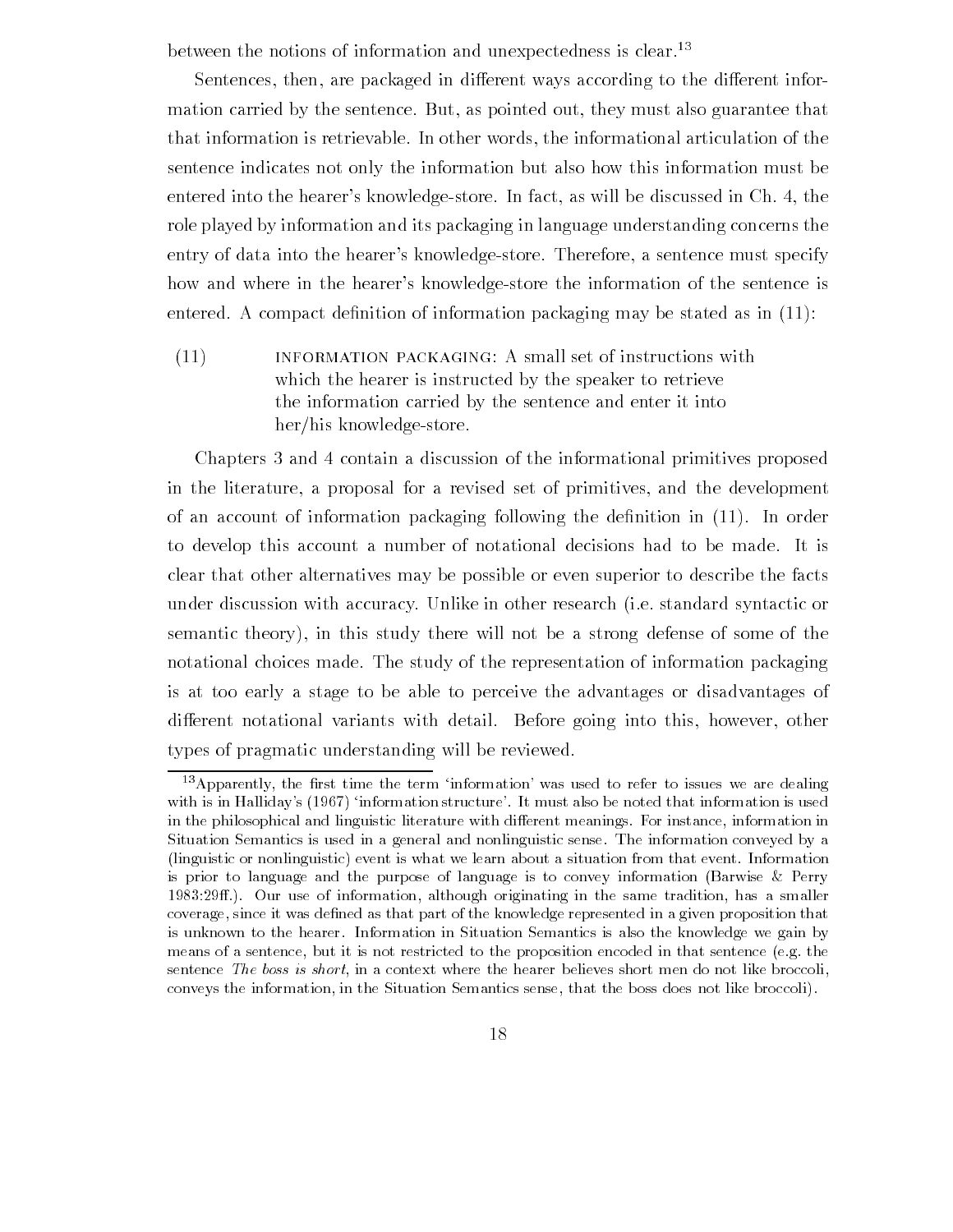#### 2.3 Discourse Pragmatics

The definition of pracmatics as the study of the study of linear structure after a spectrum  $\mathbf{A}$ fected by context presumption and  $\alpha$  agreed upon defined upon defined upon decontext', in theory, one refers to extralinguistic elements—like the users of language and the time and place of utterance—that are relevant for language production and understanding Interestingly though due to the prevalent methodological practice of focusing on the study of sentential grammar, the term 'context' is also used to refer to anything beyond the sentential level. Thus, discourse, understood as a cohesive sequence of sentences, while in principle as purely linguistic as a sentential syntactic object, is referred to as 'linguistic context' or 'discourse context'. Notice, however, that the extralinguistic context may affect both sentential structure and discourse structure

First, we will consider pragmatic phenomena that concern the linguistic or discourse context and, second, we will look at 'sentential pragmatics', i.e. nonlinguistic contextual phenomena that affect the structure of the sentence regardless of linguistic context

#### 2.3.1 Discourse Structure

As Chomsky 1980 points out, 'linguistic knowledge, of course, extends beyond the level of the sentence We know how to construct discourses of various sorts and there are no doubt principles governing discourse structure  $\mathcal{W}$ cisely, through the study of discourse structure—a.k.a. discourse syntax, discourse grammar—linguists try to ascertain what are the principles that underlie the wellformedness of discourses or texts and which is the appropriate way to organize discourses into constituent units.<sup>14</sup>

Among the important contributions in this area are Grosz & Sidner 1986, Polanyi 1986, 1988, and Webber 1988. These works independently propose similar ways in which discourses can be segmented into hierachical constituent structures. The result is a tree-like representation where constituency reflects the chunking of the discourse into sequences of related units. What gives these chunks their unity is their

 $14$  Discourse structure is not related in any direct way to information packaging. Its inclusion here is meant to provide a complete picture of discourse pragmatics.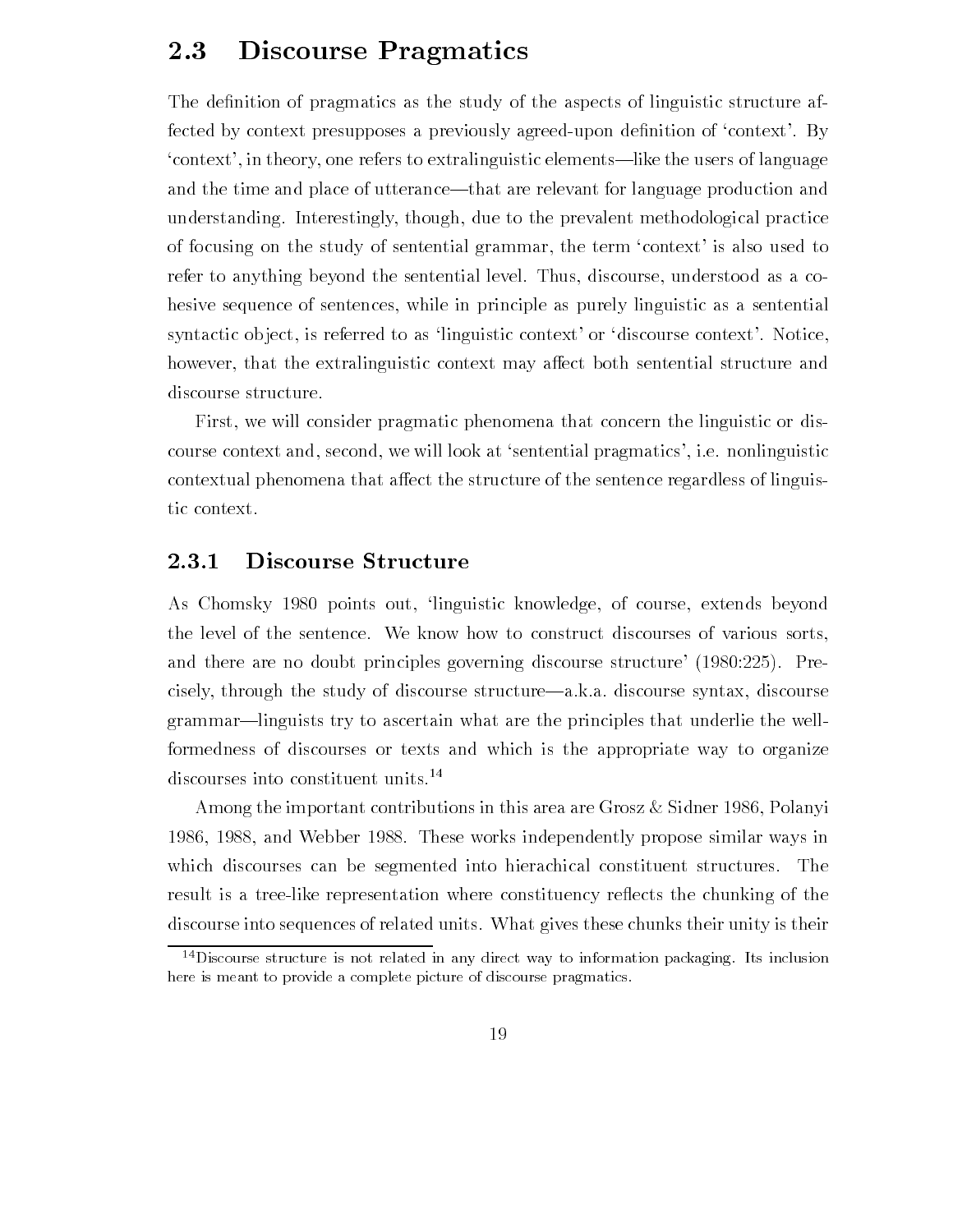sharing a common purpose with respect to the speaker's plans (Grosz  $\&$  Sidner 1986) or their representing a single state of affairs (Polanyi 1988).<sup>15</sup>

A theory of discourse segmentation is necessary to account for textual coherence and the nonpermutability of sentences in a given discourse and the intuition that sentences group together in suprasentential units It has also been shown that some discourse particles or cue phraseswel l- anyway- okare used to signal the beginning and end of discourse segments (Hockey 1989, Polanyi & Martin 1989). Webber 1988 provides a formal treatment of 'discourse deixis', i.e. reference to a discourse segment, as illustrated by the *that* in  $(12)$ .

 $I(12)$  It's always been presumed that when the glaciers receded, the area got very hot. The Folsum men couldn't adapt, and they died out. That's what is supposed to have happened. It's the textbook dogma. But it's wrong. They were human and smart. They adapted their weapons and culture, and they survived. (Webber  $1988 \text{.}$ ex. 1)

that depends on discourse segments having their own mental reality. Moreover, discourse segmentation seems necessary to account for reference phenomena, as argued, for instance, by Grosz & Sidner  $(1986)$ , whose theory of the structure of discourse includes also a discourse-model-like component of 'focus of attention' where notions like reference are dealt with Apparently the position of an element in the hierarchical discourse structure determines the choice of referring expression in the consequent mention of that element Reference phenomena are dealt with in the following section

#### 2.3.2 Reference Issues

It is clear that, as Prince 1988c puts it, 'if a speaker evokes an entity in a discourse, she -rst hypothesizes the informationstatus of that entity in the hearers mind with respect to both familiarity and saliency'  $(1988c:1).$ <sup>16</sup> In other words, not all entities that enter a discourse may be encoded alike in the linguistic structure, since there are crucial differences in the referential status of these entities. Entities may be known to hearers but not salient at the time of utterance, they may be salient at the

T-rolallyi (1966) calls her theory of discourse structure a -discourse model- Obviously, her use is dierent from the use of discourse model- in for instance Prince b or Webber as a hearer-s mental model of the ongoing discourse containing entities attributes etc

 $\sim$  As noted above, in Prince 1988c -information-status-means what referential status means nere.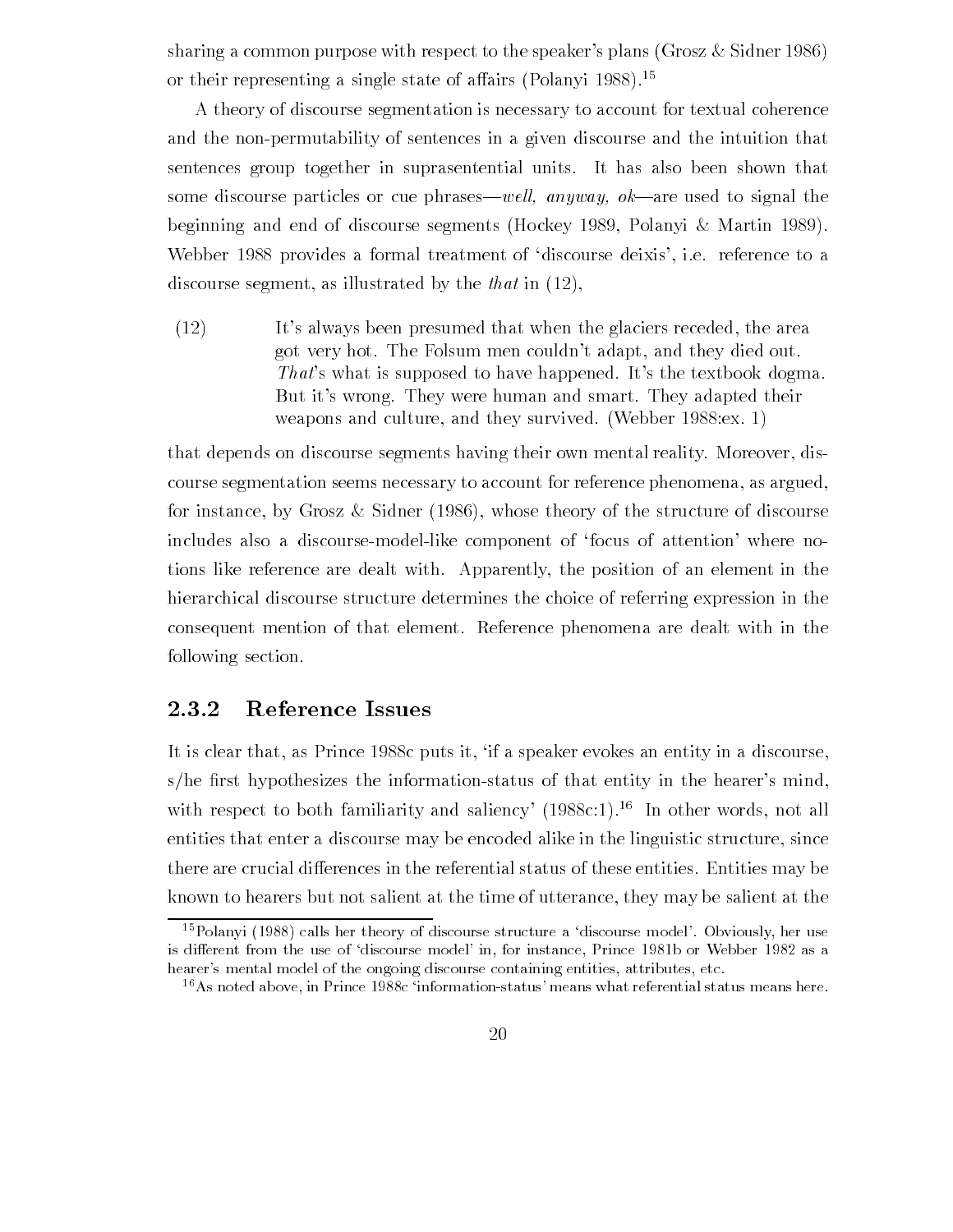time of utterance, they may be completely new to the hearer, they may be inferrable from what the hearer knows, etc. These differences in referential status determine the linguistic shape of the referring expressions that refer to these entities: speakers may use de-nite NPs inde-nite NPs pronouns zero anaphora in some languages and so forth, depending on the status of the entities they encode.

Prince (1981b, 1988b) offers a taxonomy of referential status and its impact on the choice of referring expression. Prince 1988b, recasting her own 'assumed familiarity hierarchy' (Prince 1981b), introduces the following distinctions in the referential status of discourse entities. On the one hand, entities may be discourseold or discourse-new: they may or may not be linguistically or contextually evoked, i.e. already introduced in the current discourse. On the other hand, they may be hearer-old or hearer-new, where hearer-old means already present in the hearer's knowledgestore via the current discourse or via previous knowledge This distinc tion yields three possible referential statuses: discourse-new/hearer-new (new to the discourse and new to the hearer's knowledge-store), discourse-new/hearer-old (new to the discourse but known via previous knowledge to the hearer), and discourseold/hearer-old (evoked in the discourse and therefore in the hearer's knowledgestore). This categorization captures in a simple manner the many definitions of givenness and newness that have haunted the linguistic literature for decades Chafegivenness Clarkgivenness recoverability conceptual de-niteness and so on, as proposed or discussed in Halliday 1967, Kuno 1972, Haviland & Clark 1974, Chafe 1976, Clark & Haviland 1977, among others). Prince's  $(1988b)$  categorization will be used here to refer to the referential status of discourse entities when necessary

An intimately related—actually overlapping—issue is the continuation of reference to a given entity once that entity has already entered the previous linguistic context. That is, given a discourse model with several discourse entities, how do we encode each one of them? How do we keep track of which referential expression refers to which discourse entity? This was, as noted, one of the concerns of Grosz & Sidner (1986) and the main concern of Centering theory (cf. Grosz, Joshi

 $\lnot$  The cell discourse-old/nearer-new is obviously empty. In Prince 1981b discourse-new/nearernew was called brand-new, discourse-new/hearer-old was called unused, and discourse-old/hearerold was called evoked Inferrable- entities represent another referential status but will not be referred to here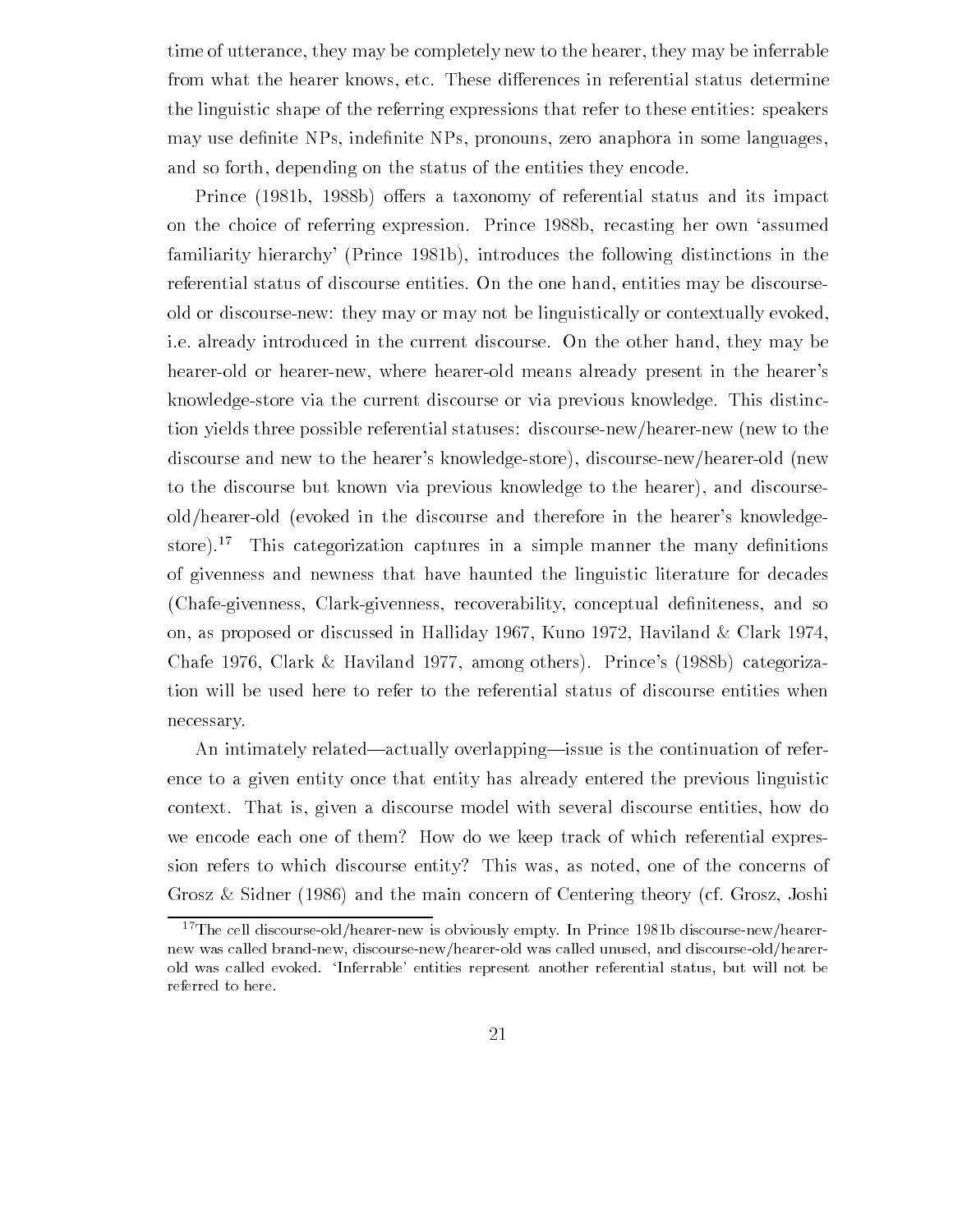$&$  Weinstein 1987 and related research). These theories provide an account of the different degrees of saliency of discourse entities in the discourse model across the text, i.e. how entities maintain or change their degree of saliency and how that affects their encoding in the linguistic structure Another approach to this very same issue, stemming from a very different linguistic tradition, is found in the work of Givón (1983) and associates. Where Centering talks about degree of saliency, Givón talks about topicality or topic continuity but both approaches are strikingly similar and share similar goals.<sup>18</sup>

Referential status is an absolute property of discourse entities, which is reflected in English and many other languages through the formal marking of NPs. It concerns the status of a given entity with respect to its presence or absence in the previous discourse or the hearer's discourse model or knowledge-store, depending on the approach Several authors have made a point of noting that referential status must be teased apart from information packaging (cf. Reinhart 1982, Prince 1988c, Välimaablum blue aleman blue information and information and information packaging and in terms of referential status (e.g. modern Prague School, Rochemont 1986). This approach is problematic. Let us consider the discourse in  $(13)$ :

- $(13)$  a. The boss hates broccoli.
	- b. But vegetables are important in a balanced diet.
	- c. so he'll have to eat some anyway.

The discourse entity 'the boss' is introduced into the discourse in  $(a)$ , so at the time  $(c)$  is uttered its referential status is discourse-old, i.e. given, and, furthermore, since it was just introduced, we may assume it is salient. That is why, most approaches would say, 'the boss' is encoded in a pronominal form in  $(c)$  (*he*). Now, the referential status of 'the boss' at the time  $(c)$  is uttered is absolute: it is independent of the sentential context in which the referential expression  $he$  appears. Moreover, even if no mention of 'the boss' was made in  $(c)$ , this discourse entity would still be salient and discourse-old at the time  $(c)$  is uttered.

Similar observations apply to discourse-new and hearer-new entities. In sentence  $(14)b,$ 

 $\sim$ Givon (1980) is addressed again in Chapter 5 (9-5.1.2) to dispel any potential confusion between  $\sim$ his use of the term topic and the use of the term topic in the topic-comment framework.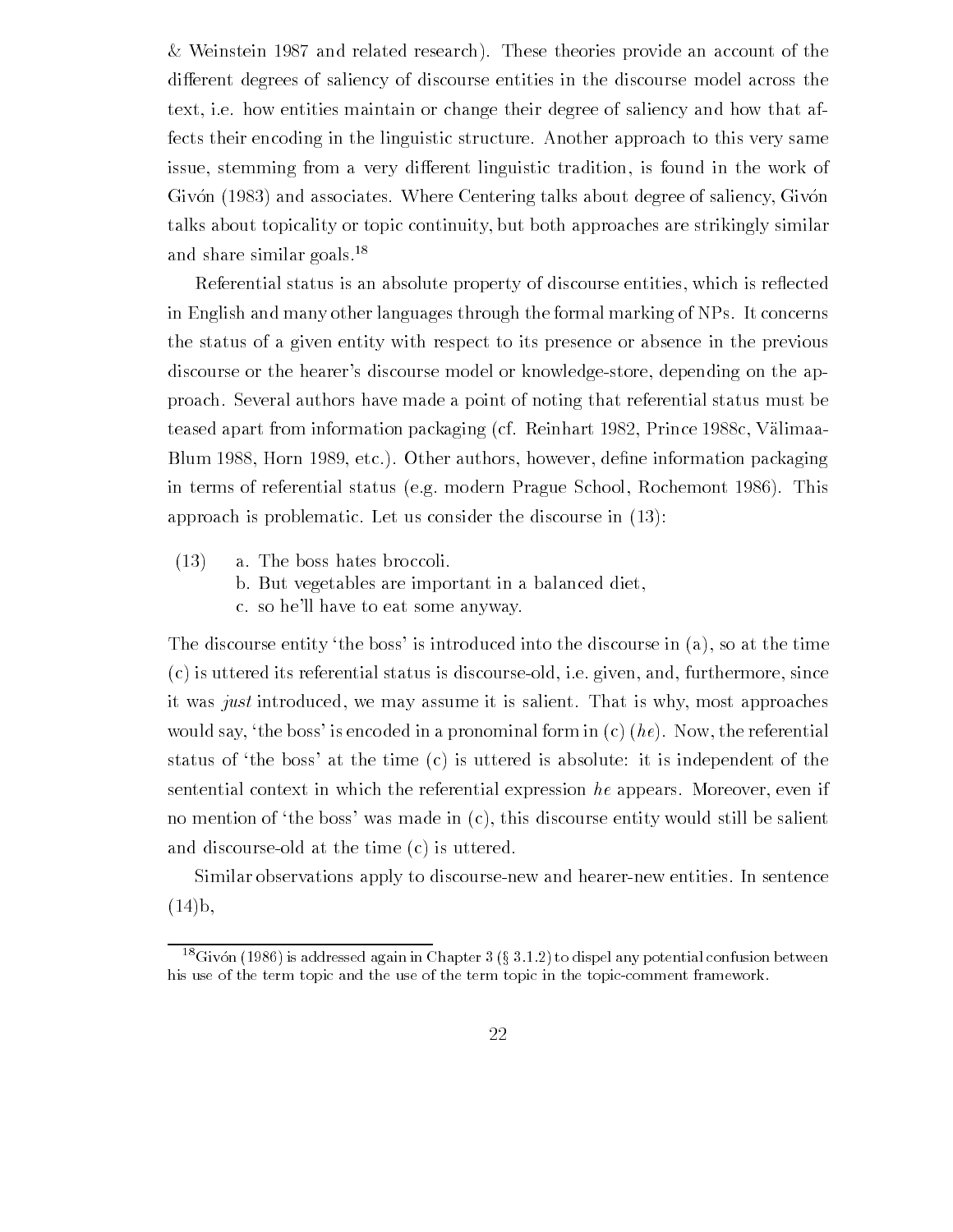$(14)$  a. I was lost in the Colombian jungle. b. Suddenly, I stumbled onto a broccoli plantation.

The referent of the NP *a broccoli plantation* is neither previously mentioned nor hearer-old, i.e. it is not yet in the discourse model or in the hearer's knowledgestore The inde-niteness of the NP marks it as encoding a hearernew entity Again the referential status of the entity 'broccoli plantation' in the expression a *broccoli plantation* in  $(14)$  as hearer-new would be the same regardless of the actual sentence in which it occurs

Information packaging, in contrast, is an intrinsically relational notion. A focus, for instance, is a focus only by virtue of its standing in a given relation to the other elements of the sentence in a packaging instruction. Let us consider (15) and (10):  $\,$ 

- $(15)$ a.  $Q$ : What is he going to have? b. A: He'll have  $\lceil_{\text{F}} \rceil$  a broccoli QUICHE  $\lceil$  tonight.
- $(16)$  a. Q: Are you and John coming out to dinner? b. A: Oh, no. He's cooking broccoli, c. so I'll  $\lbrack_F$  stay home with HIM  $\lbrack$  tonight.

The constituents a *broccoli quiche* and *stay home with him* are foci, they are the informative part of the sentence In b the speaker assumes the hearer knows and is attending to something like 'he is (or isn't) going to have something tonight'. With be speaker singles a brochure out as the convex of information while  $\mathcal{A}$ the remainder of the structure indicates to the hearer how to enter this information into her/his knowledge-store efficiently. Similarly, in  $(16)c$ , the speaker assumes the hearer knows and is attending to something like she'll be doing something tonight'. Therefore, the speaker singles out *stay home with him* as the conveyor of information within this particular sentence, i.e. the speaker assumes in this particular utterance that, out of the propositional content of the sentence, only the predicate (minus the adverbial) makes a contribution to the hearer's knowledge-store.

In principle, referential status has nothing to do with this. Referential status is a reflection of the status of a given discourse entity with respect to the discourse model or the hearer's knowledge-store. Whether a discourse entity is old or new

 $\sim$  in the following examples  $\parallel_{\rm F}$  - signals the focus of the sentence, while small caps still indicate the prominent element within it Brackets will be used below in cases where the focus is larger than the element receiving prominence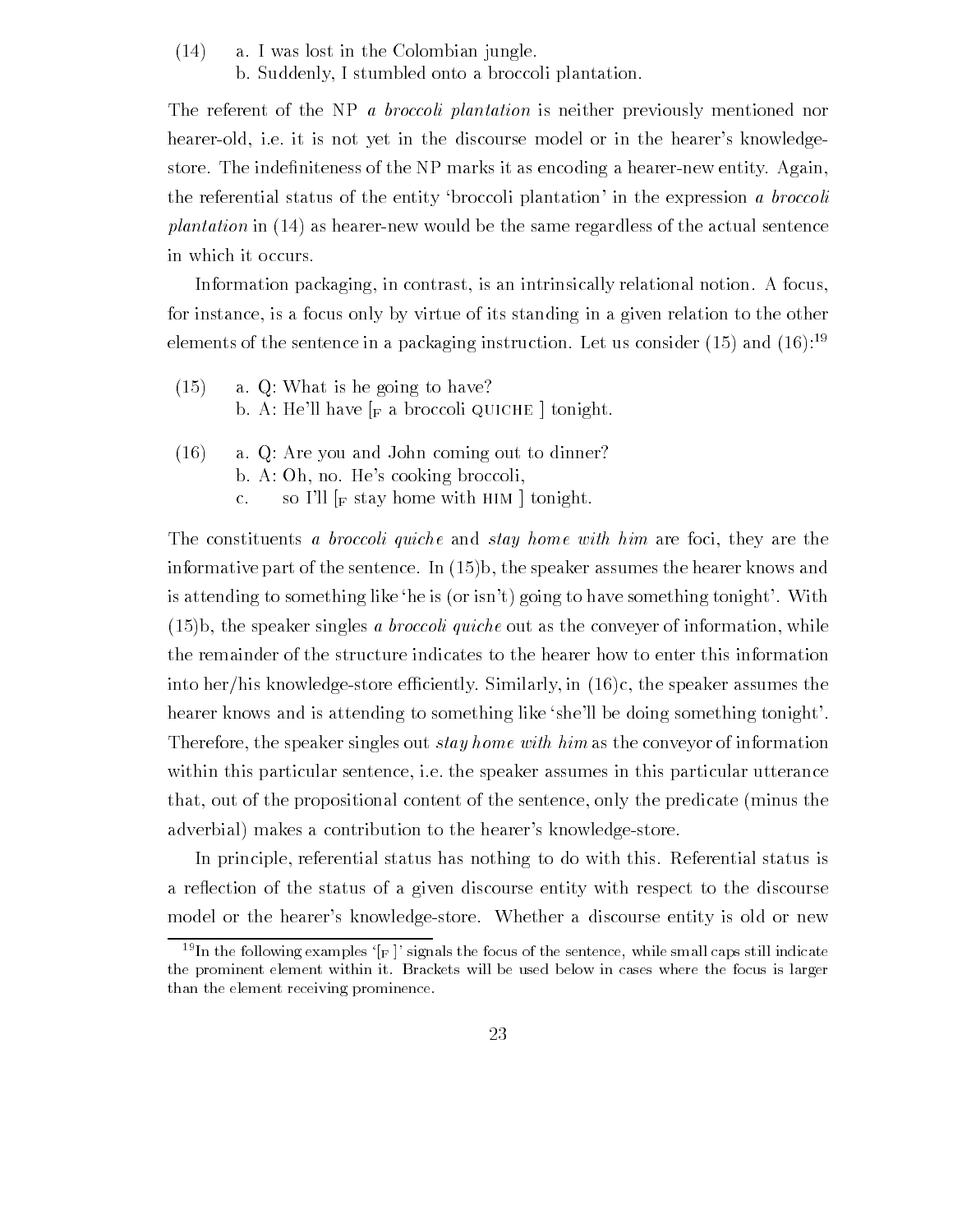is independent of its ability to be informative within a given propositional context i.e., to increase the knowledge of the hearer as a result of its standing in a particular sentence In b the focus a broccoli quiche encodes a discoursenew entity but in  $(16)$ c the pronoun him, part of the focus, encodes the discourse-old entity 'John'. If information packaging is divorced from referential status, the ability of foci to be either given or new is not surprising. Further evidence is provided by examples like  $(17)$ , where the focus is just a pronominal form:

 $(17)$  [At a grocery's cash register] a.  $S_1$ : It's \$1.20... ok... Here's your change and here's your broccoli. b.  $S_2$ : Thank you. c.  $S_1$ : Thank YOU.

Such cases, so-called 'contrastive focus' (e.g. Rochemont 1986), are fairly common. There is no sense in which you in  $(17)c$  can be considered hearer- or discourse-new, but you is the focus nevertheless.<sup>20</sup> The speaker assumes thanking (or not thanking) somebody is already being attended to by the hearer. The information conveyed by  $(17)c$  is exclusively located on *you*, which is thus properly singled out.

Consider also cases where the informative part of the utterance is not a referential expression but a predicate

 $(18)$  The boss HATES broccoli.

In what sense can one say that hates is hearernew If focus is de-ned in terms of newness one is forced to state counterintuitively that hates in  $(18)$  is hearer-new (cf. Ward where this is also pointed out And compare minimal pairs like where the adverb tonight has a different information-packaging force in  $(a)$  and in  $(b)$ , although its referential status is presumably the same:

 $(19)$  a. Guess what! John's coming TONIGHT. b. Guess what! John's COOKING tonight.

In (a) the speaker presumably assumes that John's coming sooner or later is in the hearer's knowledge-store and that *tonight* is informative with respect to this

The may be said, as in Prince 1981a, 1980 (see g 3.1.4), that the referent of you is not new in  $\sim$ absolute terms, but rather that what is new is the fact that you is what appears in the position of . In the context thanking a fight where is exceeded here is the same is equivalent to informationin this sense is denitely void of its meaning as a referential of its meaning as a referential that the contract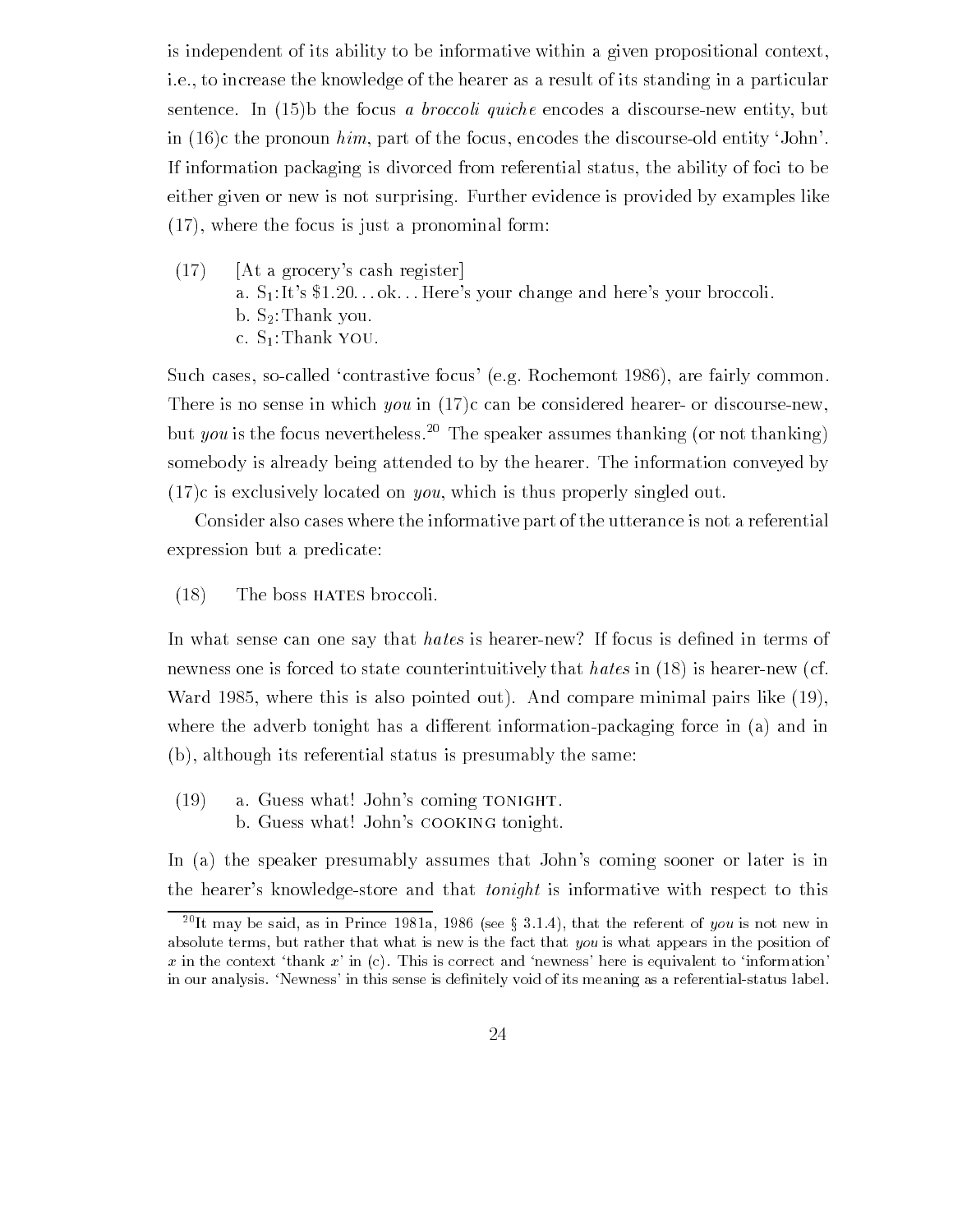knowledge. In  $(b)$ , on the other hand, John's engaging in some activity tonight is presumably assumed to be uninformative, but *cooking* is assumed to be a contribution to the hearer's knowledge-store with respect to this knowledge about John and tonight. This, of course, is independent of whether the speaker assumes the entity 'tonight' is in the hearer's knowledge-store or not (most likely  $s$ /he does). Clearly, a referential view of information packaging is at a loss in both  $(18)$  and  $(19)$  and the need for a relational notion becomes evident

As noted above, von Stechow 1981 and Reinhart 1982 share the view that information packaging cannot be defined in terms of referential status. — Reinhart provides the following example

 $(20)$  a. Who did Felix praise?

b. Felix praised HIMSELF. (Reinhart  $1982 \text{:} ex. 37$ )

The referential expressions Felix and himself refer to one and the same entity 'Felix'. Nevertheless, Felix is, following Reinhart, the topic of  $(20)$ b, while himself is the focus. It would seem, then, that the entity 'Felix' is marked as being new just after it has been introduced, but, as von Stechow points out, 'the information of a constituent like *himself* qua focus is not a referent  $(1981.97)$ . Identifying the information-packaging force of a constituent cannot be done on the basis of the referential status of the entity it represents

Another well-known information-packaging notion is the topic. Reinhart argues at length that topichood cannot be viewed as a property of referents either  $(1982:\S5)$ . She says that, since elements other than the topic may encode discourse-old referents, it is insucient to state that oldness is what identi-es topics Furthermore she derives the fact that topics 'strongly tend' to be discourse-old from independent reasons having to do with discourse cohesion. Notice, though, that topics need not be discourse-old in the strict sense of the word, as  $(21)$ b shows:

- $\mathbf{A}$  is a I cant nd broccoline broccoline broccoline broccoline broccoline broccoline broccoline broccoline broc
	- b. Crack they sell at every corner,

but broccoli it's like they don't grow it anymore.

The topicalized NP *crack* in  $(21)b$ , while a topic, is not discourse old in the sense of being already evoked in the previous discourse It is true that the entity crack

<sup>-</sup> von Stechow 1981 actually draws from a prepublication draft of Keinhart 1982.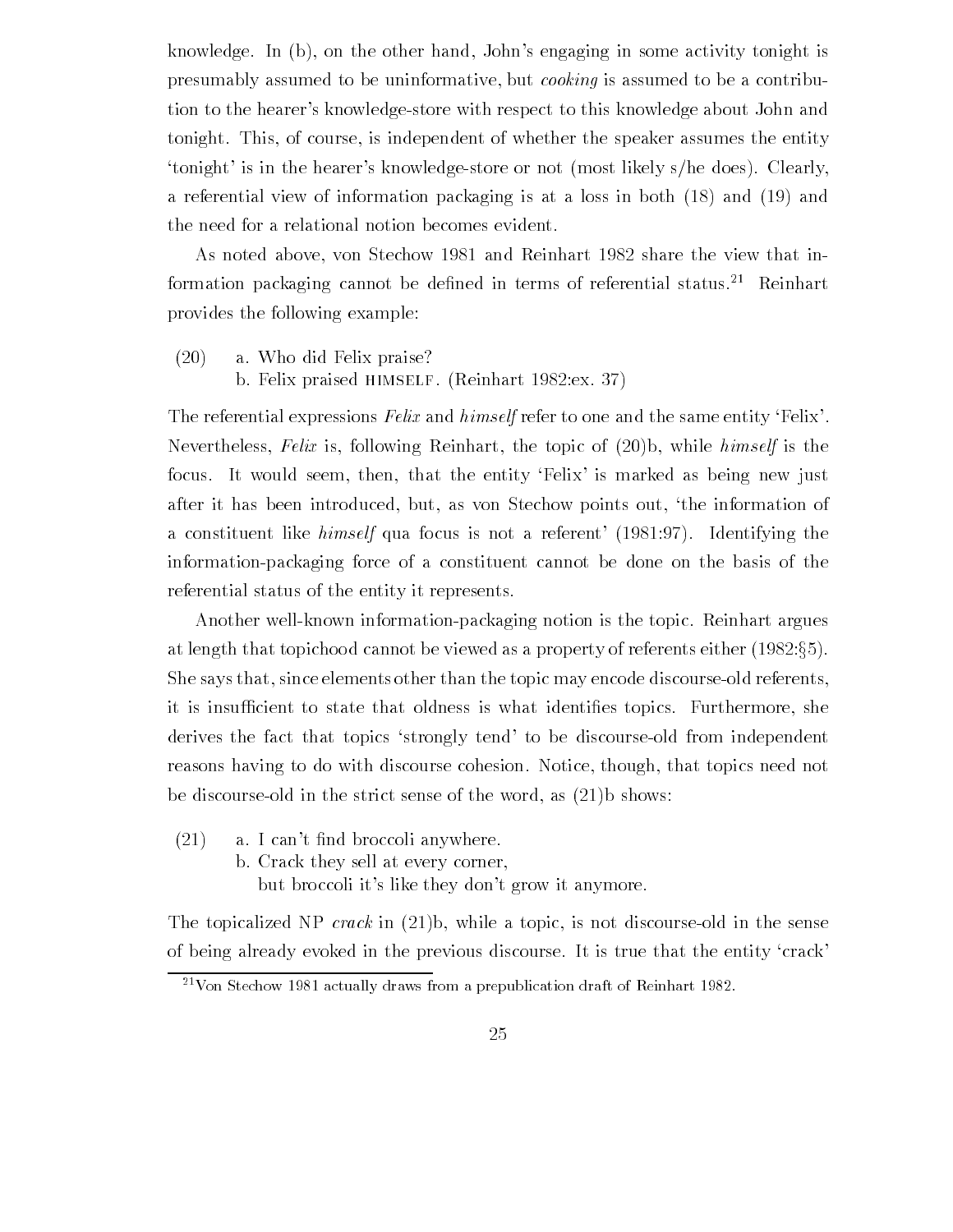acquires some discourse-oldness by virtue of its standing in some relation to the discourse-old entity 'broccoli', but the 'discourse-oldness' of 'crack' is quite peculiar and clearly deviant from the traditional meaning of givenness.<sup>22</sup>

Whether topichood is a property of constituents or referents or both is actually not very clear What seems unjusti-ed following Reinhart is to assume that the discourse task of topics is to mark or signal the referents they encode as hearer old. The data, as viewed by Reinhart 1982, Välimaa-Blum 1988, Horn 1989, and others, suggest that the hearer-oldness of a discourse entity encoded by a given linguistic expression may be a necessary condition for that expression to become a topic, but it is clearly not a sufficient condition. If topics are hearer-old it is because discourse-oldness is a pre-condition for topichood, not because topichood is a marker of discourseoldness in the strict sense

Referential status and information packaging are distinct, i.e., the givenness/newness distinction and information-packaging notions like focus and topic are orthogonal to each other. However, given the nature of both phenomena and their intimate relationship within the linguistic apparatus, there are clear correlations between the two. Once the account of information packaging in Chapter 4 is introduced, the distinction between referential status and information packaging will be discussed further

## The Discourse Model

Pioneering work in this area was done by Karttunen (1971), where the idea of 'discourse referent'—later renamed discourse entity—was introduced as a mental construct. This notion, as a mediation between referring expression and real-world referents, is extremely useful in accounting for some long-observed problems in all theories of reference encoding and resolution

But the notion of discourse entity is generally not considered to be an isolated mental construct. Many approaches to reference place the discourse entity within a larger mental construct called the discourse model A discourse model is a par

 $\lceil \cdot \rceil$  ward 1989, and ward  $\alpha$  prince 1980 identify the peculiar relation between  $\lceil \cdot \rceil$  crack-and-broccolias a partially ordered set (poset) relation. Identity—when the referent of a topic expression is identical to a previously evoked entity, i.e. traditional givenness—is just one of many poset relations. This approach will be discussed below in  $\S 4.3.2$ .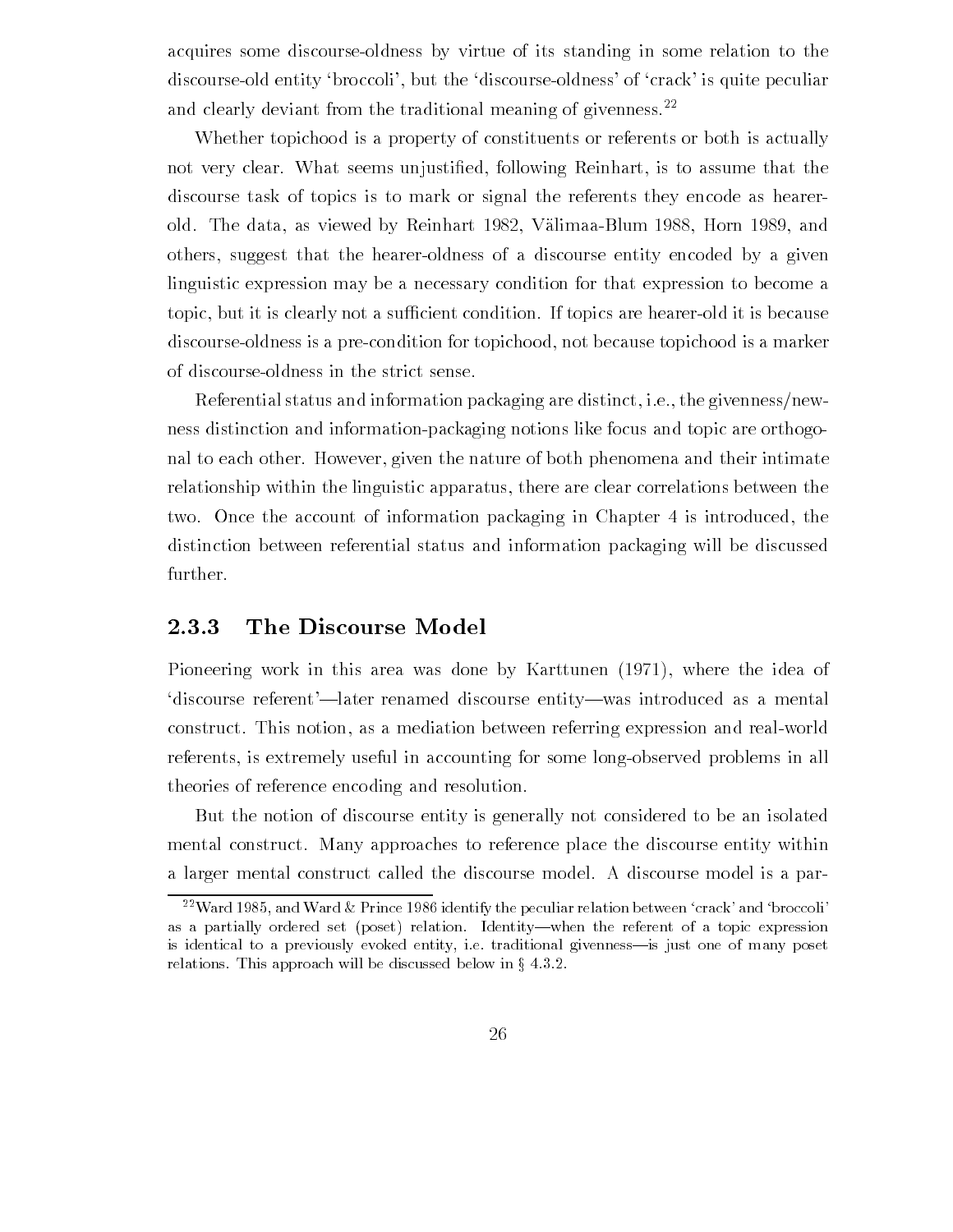ticipant's evolving model of the discourse and contains a mental representation not only of the entities involved in the current discourse but also of their attributes and the links between them. Webber 1982, for instance, thinks of discourse entities as mental hooks on which attributes are hung. Discourse models have been used extensively to provide a formalization for the distinction between salient entities nonsalient entities, and discourse-new/hearer-old entities.

Another view of discourse models is found in the work of Kamp 1981 and Heim 1983. Their theories are a hybrid between a dynamic truth-conditional semantics and a true theory of the discourse model. Kamp's discourse representation structures , a construction of the compact communities and discourse and discourse and discourse the compact of de-niteness and a suprasentential method of truthvalue computation Despite this hybrid character Heims -les and -le cards seem to be analogous to Webbers discourse model and its hooklike entities Each -le card represents a discourse entity and attributes and links with other entities are written on the card in the same way attributes are hung from Webbers hooks Inde-nites cause hearers to open a new -le card add a new hook and de-nites to retrieve a dierent but already existing -le card card metaphor will be used in Chapter and the used in Chapter of the used in Chapter the United States and hearer's knowledge-store. Kamp's DRSs, however, cannot be equated with Webber's hooks in any straightforward way but seem to be constructs that reflect some or all of the functions assigned to a discourse model as viewed above have some of the characteristics of discourse segmentation and structure and contain an alternative notation to represent logico-semantic operators of the traditional type.

#### 2.4 Sentential Pragmatics

The pragmatic issues discussed in this section are of a different type in that the linguistic unit they concern is not the discourse but the sentence These phenomena actual-world felicity, empathy, illocution, and implicature—are pragmatic in that they all involve the context of utterance in a crucial way," but the imguistic ellects  $\blacksquare$ 

<sup>-</sup>It is actually unclear whether all types of implicature involve the context of utterance Con ventional implicature and generalized conversational implicature, in particular, can be accounted for independently of the language users and the time and place of utterance, but since their contribution to meaning is non-truth-conditional, they are traditionally considered part of pragmatics  $\mathcal{L}$  –  $\mathcal{L}$  –  $\mathcal{L}$  –  $\mathcal{L}$  –  $\mathcal{L}$  –  $\mathcal{L}$  –  $\mathcal{L}$  –  $\mathcal{L}$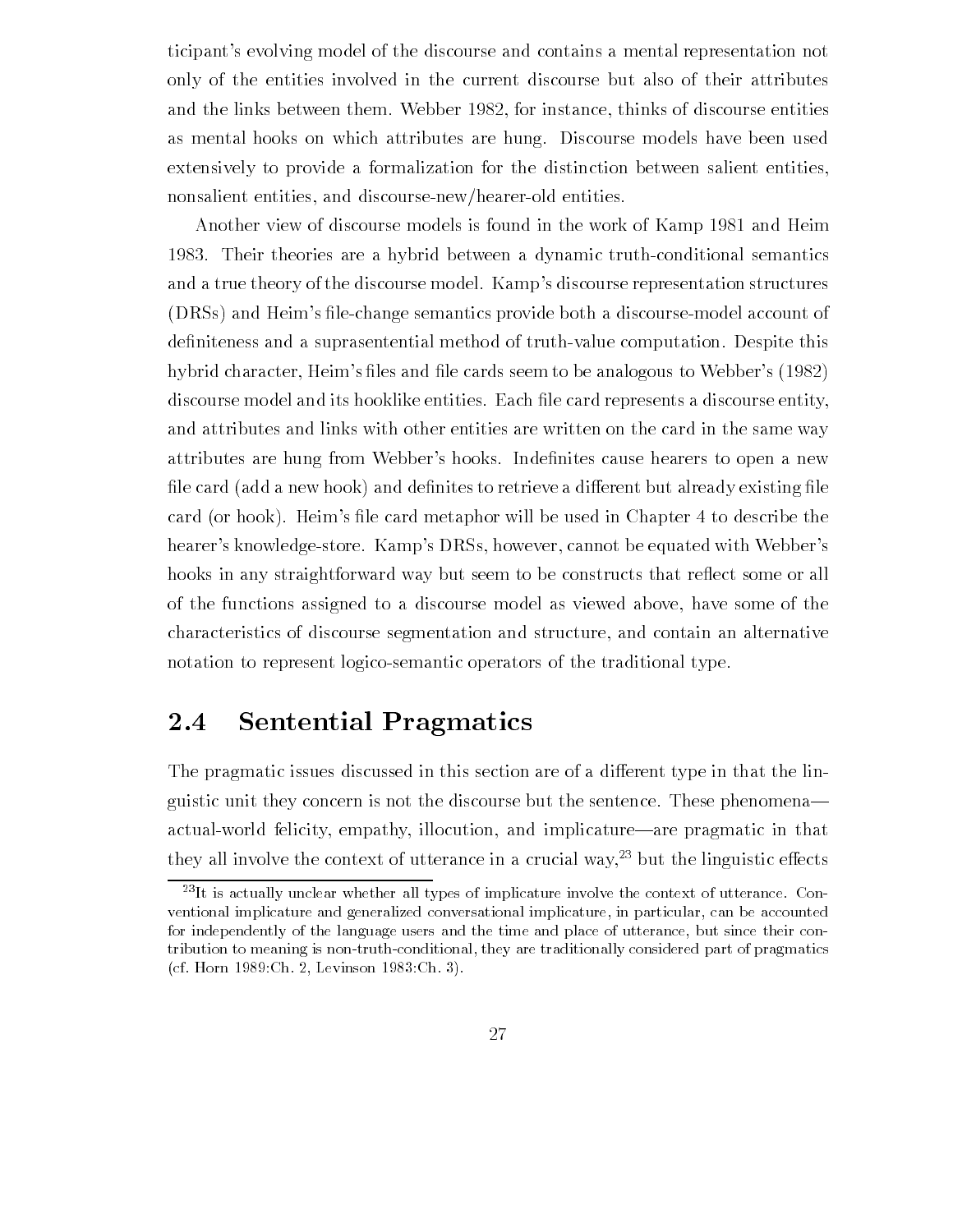they have are primarily felt at the sentential level, both in sentence structure and sentence in interpretation

Some of these are more relevant to the topic of this dissertation than others The relevance of each of the issues will be noted in each section

# 2.4.1 Actual-world Felicity

It has been traditionally considered one of the central tasks of pragmatic inquiry to determine the set of contexts in which a given sentence may be uttered appropriately or felicitously (cf. Austin 1962, Lyons 1977). The felicity or infelicity of a given sentence is the result of several different factors. For instance, it may be infelicitous due to wrong referential encoding, the presence of contradictory empathy relationships, the encoding of implicata that cannot coexist with certain truth-conditional readings, or the use of unwarranted packaging instructions. To obtain acceptable utterances, therefore, the satisfaction of these linguistically-motivated felicity conditions is as important as the satisfaction of purely syntactic grammaticality requirements

Nevertheless there exists another kind of felicity condition which is clearly not linguistically based. Sometimes, sentences that are syntactically, semantically, and linguisticopragmatically perfect still sound unacceptable when used in most con texts The reason is that the contextual nonlinguistic conditions that we would need to make the sentence felicitous are never or rarely present in the world as we know it, which makes the sentence practically unusable or, equivalently, pragmatically unlikely. This kind of felicity may be called 'actual-world felicity'.

Actual-world felicity, in fact, has no bearing whatsoever on the structural properties of language. However, it deserves mention here because in Chapter 7 this notion will be used in providing an account of the rarity of a certain type of sentences (sentences containing an exhaustiveness operator in non-association with focus) which our analysis predicts are syntactically and informationally well-formed.

Interestingly one can -define can -define  $\mathcal{L}$ lines of several syntactic and semantico-pragmatic phenomena. For instance, Kroch 1989 argues that the putatively ungrammatical long wh-extraction from 'non-referential' adjuncts (cf. Cinque 1989, Rizzi 1989), as in  $(22)$ ,

 $(22)$  (\*)How much money was John wondering whether to pay?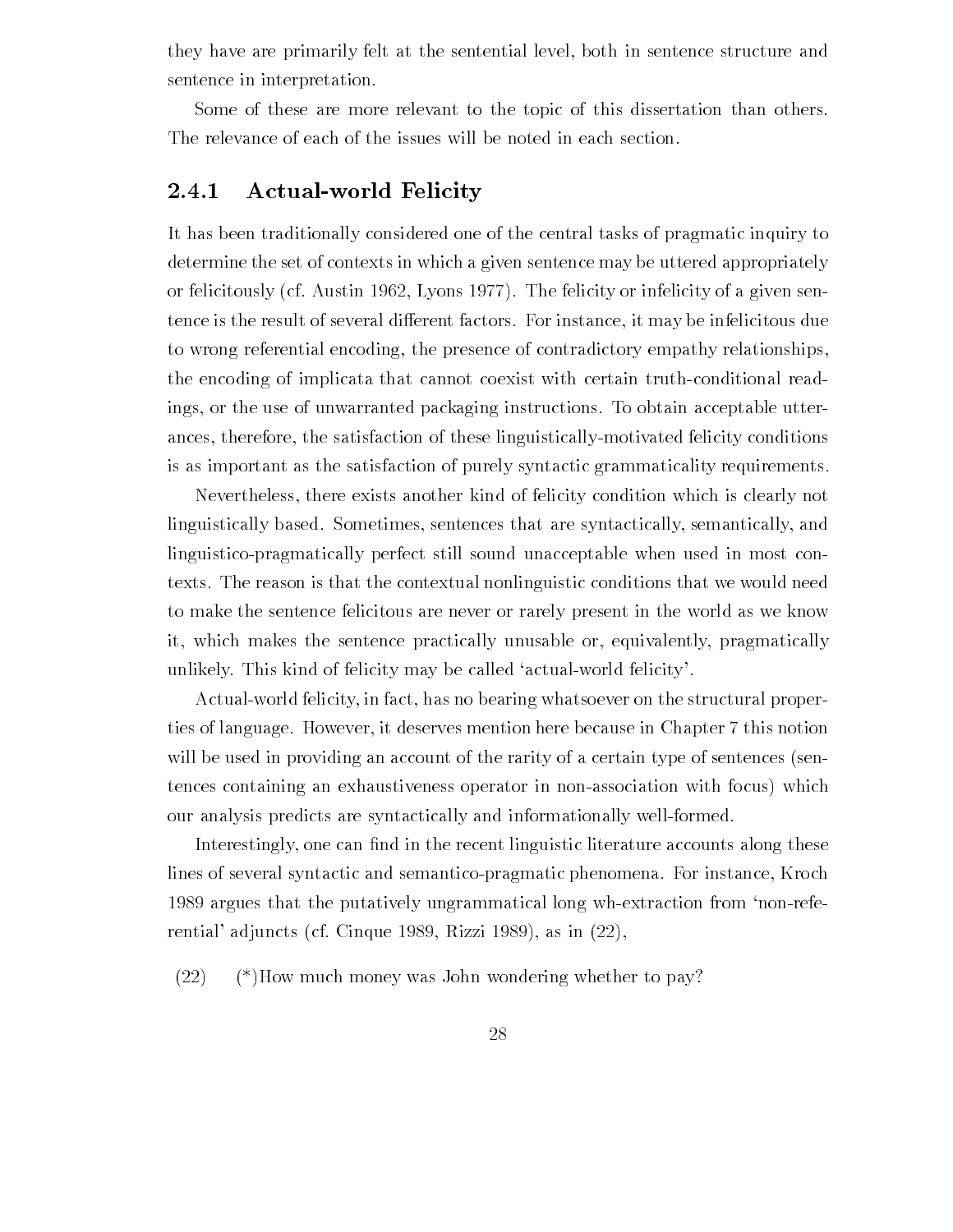is not ungrammatical at all The reason for their awkwardness is that the existential claim presupposed by this sentence—that there existed a sum of money about which John was wondering whether to pay it—is possible but very odd, which renders the question in  $(22)$  unusable under most actual-world circumstances.

Similarly, Searle 1989 offers a radical revision of the traditional analysis of performative verbs, in which the infelicity of  $(23)$ 

 $(23)$  # I hereby fry an egg.

is not due to any inherent linguistic property of the verb  $fry$ , but to the fact that in the world as we know it, we cannot fry an egg by just saying that we fry an egg, even though an Englishspeaking almighty creature of sorts could clearly fry an egg by uttering  $(23)$ .

# 2.4.2 Empathy

Empathy as a pragmatic component or perspective is basically de-ned and studied in Kuno & Kaburaki 1977 and Kuno 1987. Chafe 1976 also refers to this phenomenon using the term 'point of view', and his are the examples in  $(24)$ , which illustrate the kind of data empathy sets out to account for

 $(24)$  a. John hit his wife. b Marys husband hit her Chafe hit her Chafe hit her Chafe hit her Chafe hit her Chafe hit her Chafe hit her Ch

While  $(24)a$  describes the facts from John's side,  $(24)b$  describes the facts from Mary's side. The speaker empathizes either with John (in  $(24)a$ ) or with Mary (in t kunst as the speakers is the speakers in the speakers in the speakers in the speakers in the speakers in the degree, with a person/thing that participates in the event or state that he describes in a sentence  $\{x \cdot \tau \cdot \tau \cdot \tau\}$  this declare of constraints as no constraints as number of constraints to account for the infelicity of certain sentences like

 $(25)$  $#$  Mary's husband hit his wife.

which violate his ban on conflicting empathy foci within one sentence.

Kuno draws a convincing analogy between empathy and movie-making. The speakers is include a -choose the location of the location of the location of the camera given the camera give a scene involving A and B, the director can choose a neutral angle, can place the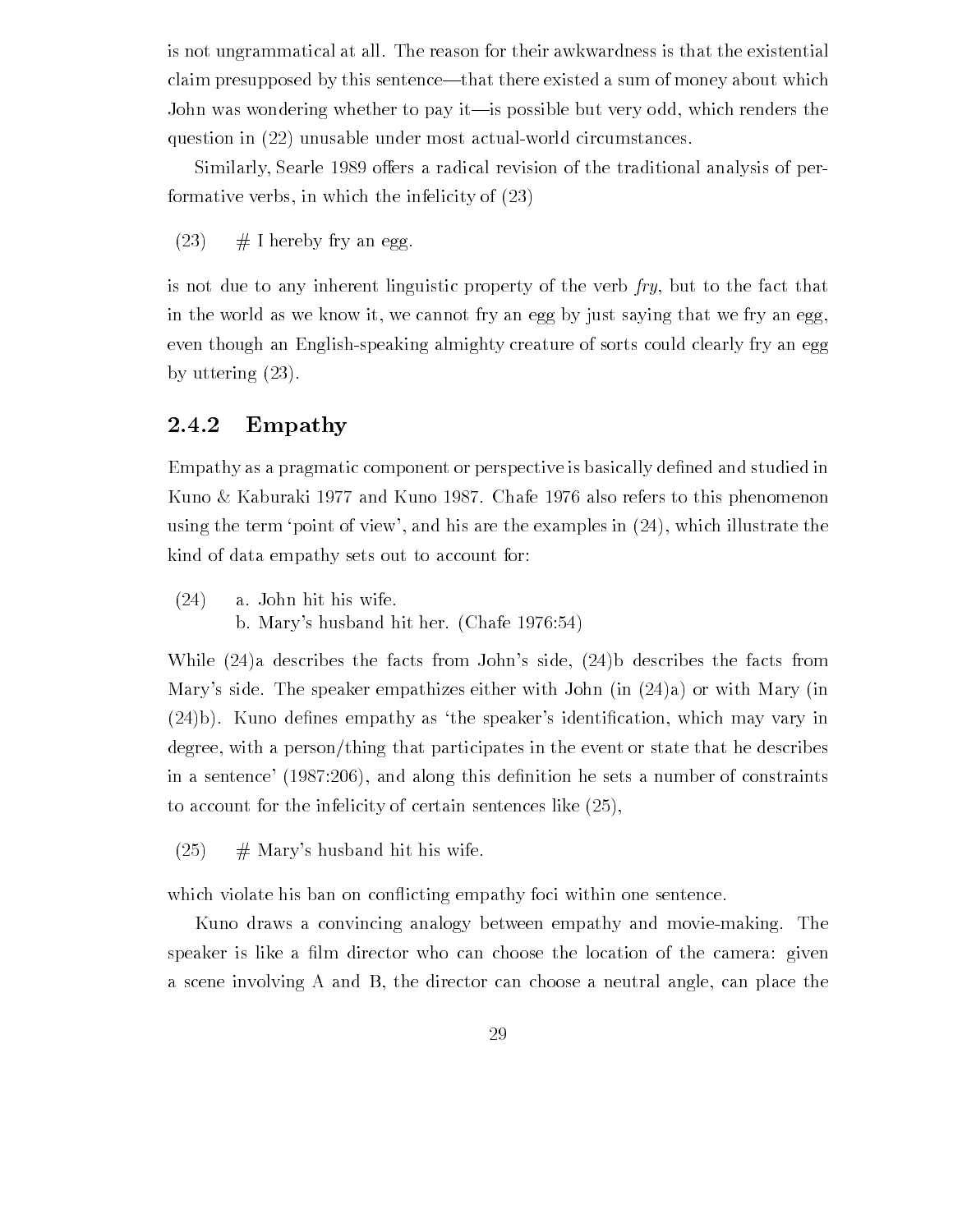camera closer to A (empathizing with A), or place it closer to B (empathizing with B). This notion of empathy seems relevant even for the use of some contrasting lexical items which reflect empathy relations, such as  $\text{com}e/\text{go}$  and  $\text{bring}/\text{take}$ . Finally, choice of deictic elements (here/there or this/that) could also be thought of as reflecting speakers empathy or, metaphorically, the positioning of a camera over the event they report

There is a de-nite intuitive appeal behind the notion of empathy and a lot of lexical, morphological, and syntactic properties can be derived from it. Nevertheless empathy falls outside the scope of this study The reason for its inclusion in this chapter is that Chafe, as noted in  $\S 2.2$ , includes empathy under the label information packaging Information packaging as de-ned in this study excludes empathy Empathy being the expression of speaker identi-cation with a discourse participant is unrelated to information packaging as de-ned above

#### 2.4.3 Illocution

Beyond the mere locutionary act carried out in uttering a sentence with a given meaning, there is always an illocutionary act. The illocutionary force conventionally associated with a sentence utterance, i.e. what we do by means of a locutionary act, clearly affects sentence structure. Different illocutionary forces—announcements. assertions, questions, commands, denials, requests, exclamations, etc. (cf. Levinson erent structural een structural een the synthesis the synthesis of the phonology or both synthesis and must, therefore, be coherently represented at some level.

Pioneering work on illocution was done from within the philosophical tradition by Austin  $(1962)$  and Searle  $(1969)$ . A recent proposal by Jacobs  $(1984, 1986)$ includes the addition of an interpretive level for illocutionary meaning to our model of linguistic competence In principle illocution has very little in common with the topic of this study but it is precisely Jacobs work which motivates the inclusion of illocution here. Jacobs  $(1984, 1986)$  suggests that certain information-packaging notions are represented at the level of illocution

Illocution, however, has to do with what kind of speech act is performed when a sentence is uttered. We may perform an act of commanding, requesting, denying a previous statement and so on Information packaging has to do with the information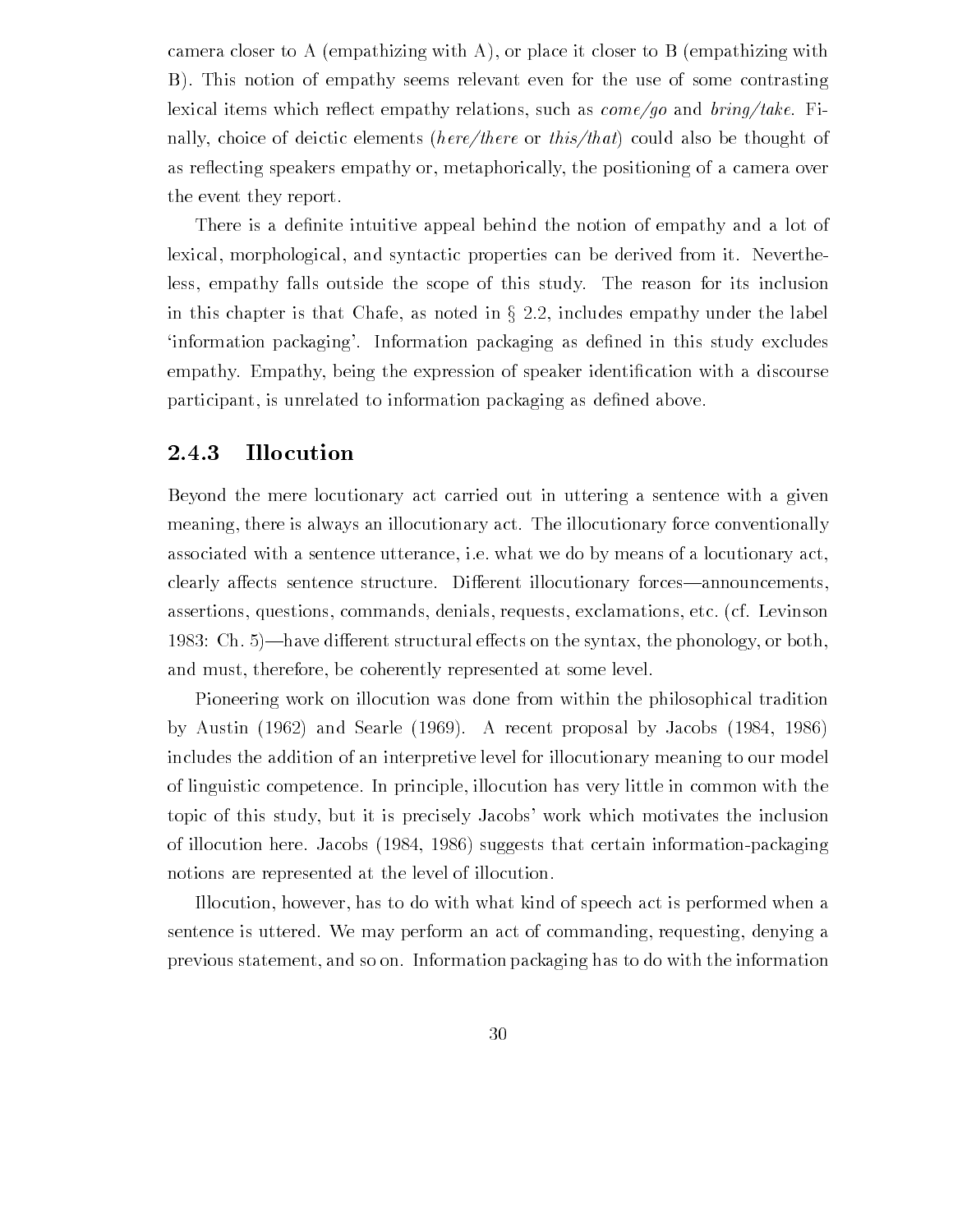carried by a given sentence at a given time-point. In principle, these two aspects of sentential 'meaning' appear to be mutually independent. Some confusion may arise, however, from the ambiguity of the term 'assertion' as used both with an illocutionrelevant sense and as an informationally-relevant notion. To 'assert' as a speech act is based on Russells the term with the term with the sense of  $\mathcal{U}$ to the truth of the statement one is uttering. Thus, when speakers Russell-assert sentence  $(26)$ ,

### $(26)$  The boss ate broccoli on Monday.

they commit themselves to the truth of the boss' having eaten broccoli on Monday.

Jacobs (1984, 1986) proposes that informational notions like topic and focus be represented at the level of illocutionary meaning He views the focus of a sentence as the focus of the assertion'. Whatever this means, it is obvious that Jacobs is not using the term 'assertion' in the Russellian sense of the word. When uttering a sentence like  $(27)$ , where BROCCOLI is the focus,

 $(27)$  The boss ate BROCCOLI on Monday.

speakers carry out the same Russell-assertion they carried out in uttering  $(26)$ . When Jacobs states that  $(26)$  and  $(27)$  assert different things he is using 'assert' more in the sense of Stalnaker 1979. As will be seen below in  $\S$  3.1.4, for Stalnaker 'assertion' is a reduction of the context set, i.e. a contribution of information. Including Jacobs' notion of assertion into the list of speech acts, however, would signi-cantly stretch the de-nition of speech act since it does not seem natural to view information packaging as belonging to the same class of acts as requests, commands, announcements,  $etc.<sup>24</sup>$ 

## 2.4.4 Implicature

 $\mathbb{R}$  since the seminal work of Grice and Status and Grice and Grice and Grice and Grice and Grice and Grice and with  $\mathcal{L}$  and  $\mathcal{L}$  order to probability in order to probability the truth conditional approach approach

t Jacobs-line of argument is very interesting. He starts with cases in which focus is apparently associated with a scalar particle like only or even and licenses these foci his bound foci- by virtue of their being bound to the scalar particle (see Ch. 7, where it is argued that this kind of association is only an epiphenomenon He then needs to nd a binder to license his free foci-normal foci that do not occur with a scalar particle—and he resorts to an abstract illocutionary 'assertion' operator to perform the task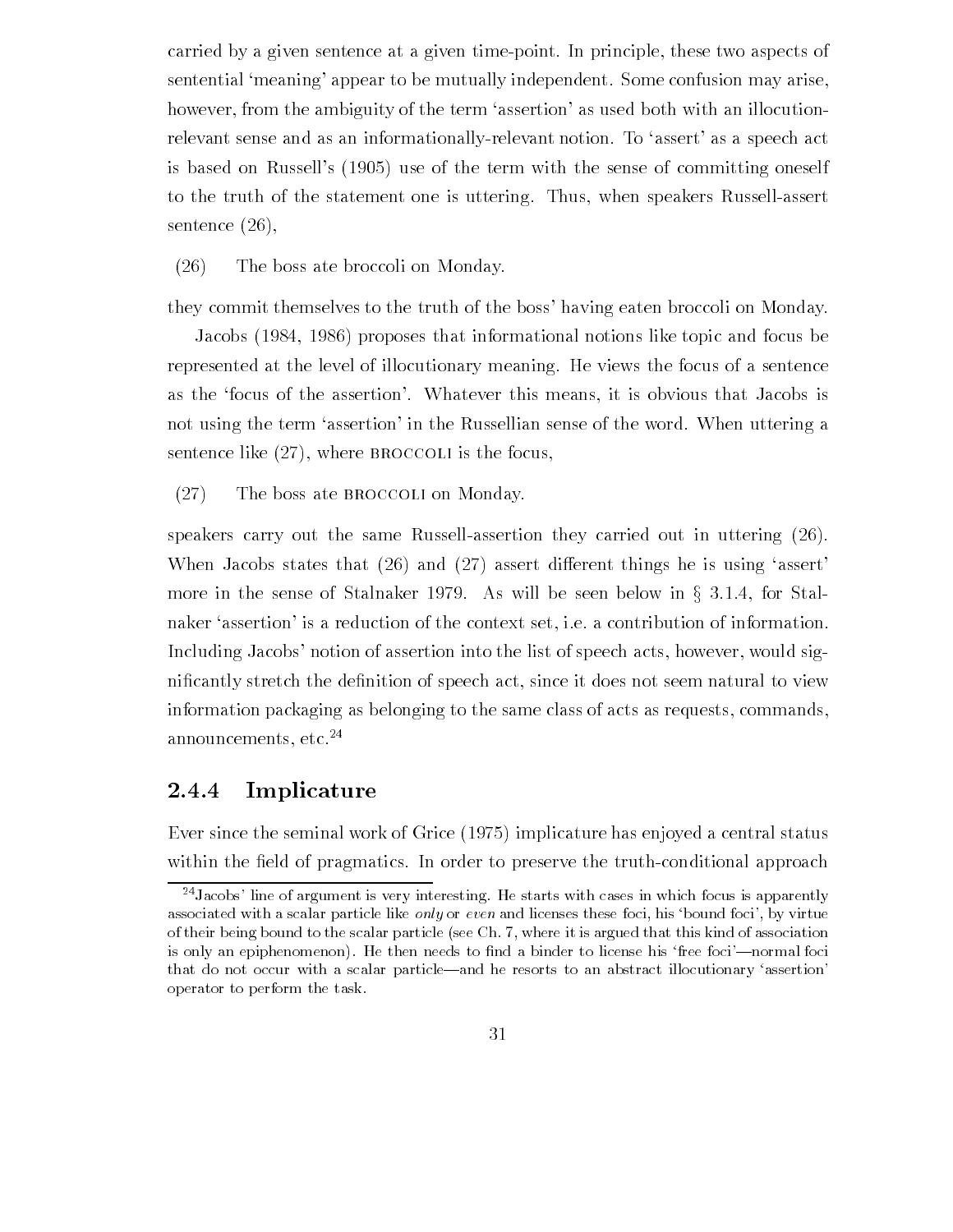to meaning that logical semantics had adopted, Grice suggests that the differences that exists between most logical operators in  $\mathbf{r}$ guage counterparts are to be accounted for by additional pragmatic mechanisms that operate above logical semantics The gap between logic and natural language oper ators is bridged by a single principle the Cooperative Principle that comprises four maxims of conversation: the maxims of quality, quantity, relevance, and manner. See Levinson 1983. Green 1989, and Horn 1989 for surveys of the Gricean maxims and their coverage, and Horn  $1984$  and Sperber & Wilson  $1986$  for important modifications of Grices original proposals original proposals original proposals of  $\mathcal{C}$ 

Observance and deliberate flouting of Grice's maxims is what generates all the interpretive inferences above logico-semantic meaning that we call (conversational) implicatures.<sup>25</sup> Among the best studied cases (cf. Gazdar 1979, Atlas & Levinson Horn  $\mathbf{A}$  if speakers if speakers in the set we fixed the speakers in the speakers in the speakers in the speakers in the speakers in the speakers in the speakers in the speakers in the speakers in the speakers in the assert that a given point in a given scale obtains they also implicate that a higher point does not obtain), clausal implicature (given the assertion of a weak claim, we obtain the implicature that a stronger claim cannot be asserted at this point), and exhaustiveness (if speakers assert, in certain contexts, that 'something' about a given entity is the case, they also implicate that the same 'something' is not the case about another entity in the same salient set

Implicature is responsible for many linguistic contrasts at the lexical, morphological, and syntactic level (cf. Horn 1981, Rubinoff 1987), from the presence of discourse particles like *in fact* to the morphology of reflexives in some languages and, partly, for the existence of constructions like it-clefts, under some analyses (cf. Atlas  $&$  Levinson 1981). But our interest in implicature here stems from a crucial difference that exists between it and another area of pragmatic interpretation, information packaging. It has been argued (Atlas  $&$  Levinson 1981, Levinson 1983) that implicatures cannot be obtained directly from uninterpreted surface syntactic struc

 $\lq\lq$  Conventional implicatures, in Grice-s original formulation, are not obtained with the use of the  $\lq$ maxims but are attached by convention to particular lexical items. So, for example, the 'contrast' implicature in (i)

i He-s poor but honest

is conventionally attached to the lexical item but. With some additional assumptions, however, conventional implicatures can be made to follow from the maxims in the same way conversational implicatures do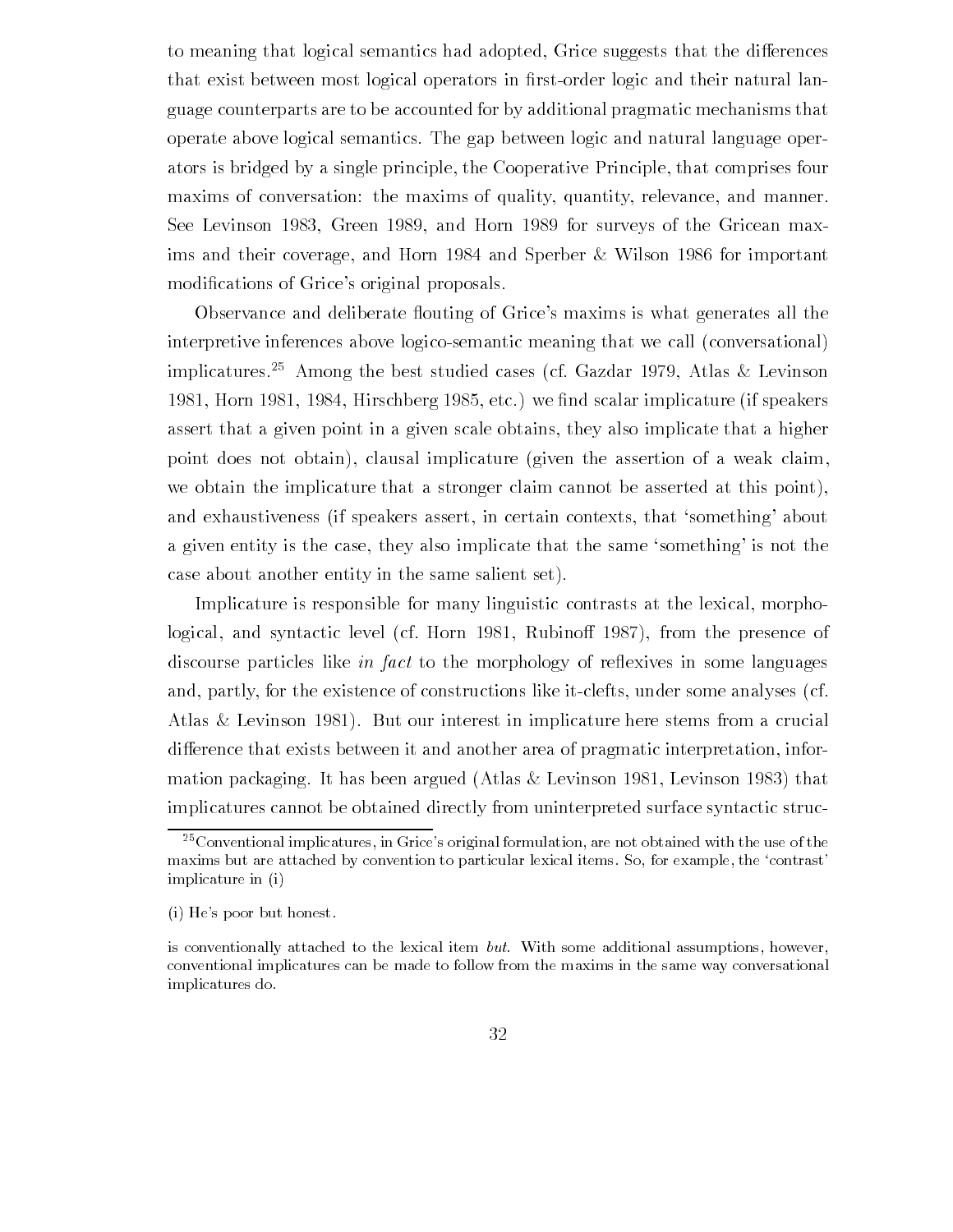tures but have to be derived from logico-semantic structures. If this is correct, the interpretive component in which implicatures are computed and interpreted must be linked, in the model of linguistic competence, not to the syntax but to the truthconditional, logico-semantic component. In fact, Atlas  $\&$  Levinson 1981 suggest that implicatures be consistently incorporated into the logical form of sentences

As noted above, our working assumption is that logico-semantic meaning is relevant for information packaging only indirectly. Of course, there would be no information without the existence of propositional content. However, it is not necessary that information packaging bleed logicosemantic meaning since surface syntactic structure may feed both information packaging and logical semantics in parallel In other words, the sentence is structured to encode both propositional content and information simultaneously If this approach is correct there exists an important difference between implicature and information packaging: while the pragmatic understanding obtained from implicatures lies *beyond* logico-semantic meaning, the pragmatic understanding obtained from information packaging is interpreted along  $with, not after, logico-semantic meaning.$ 

#### 2.5 Summary

Pragmatics is a -eld of inquiry with a very wide scope Under the label pragmatic competence' linguists subsume phenomena that in fact belong to different modules of our linguistic apparatus When the phenomena surveyed here are incorporated into our linguistic competence with precision, it is obvious that they cannot possibly all - t with one probability components of  $\mathbf{t}$  with one probability components of  $\mathbf{t}$ 

The focus of this study, information packaging, is just one of the linguistic modules currently studied under pragmatics In consequence the account of information packaging presented here should not be expected to account for every pragmatic aspect of language understanding As de-ned information packaging has a very speci-c role in language understanding and production and only matters relevant to this role should be taken into account when building up a theory Of course which matters are actually relevant is ultimately an empirical question.

Several other interpretive components of language will, of course, be in close relation to informatics and all sorts of indirect interactions and statistical correlations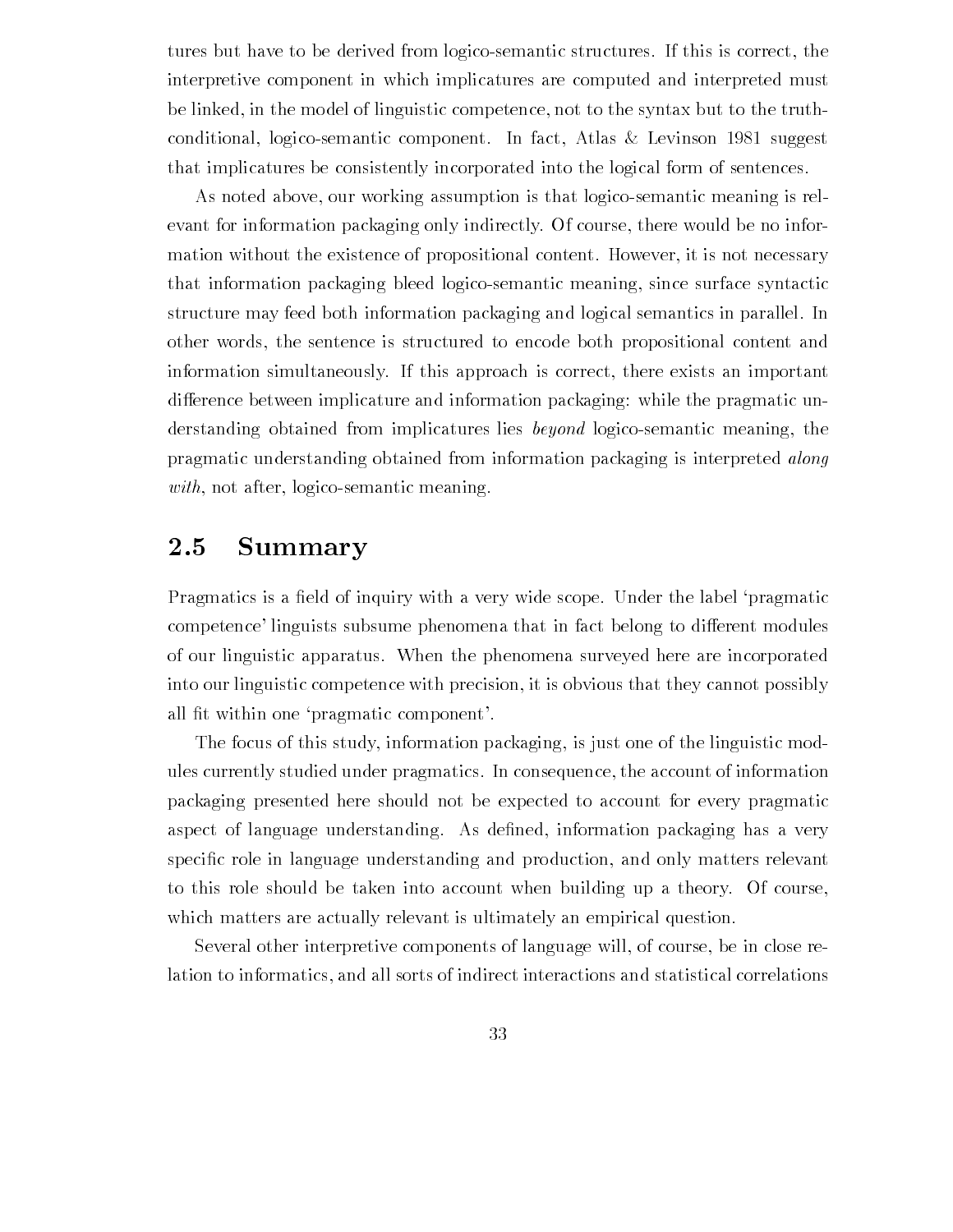should be expected. In particular, one should expect interaction between informatics and the referential status of discourse entities and logical semantics The existing literature on these issues con-rms these expectations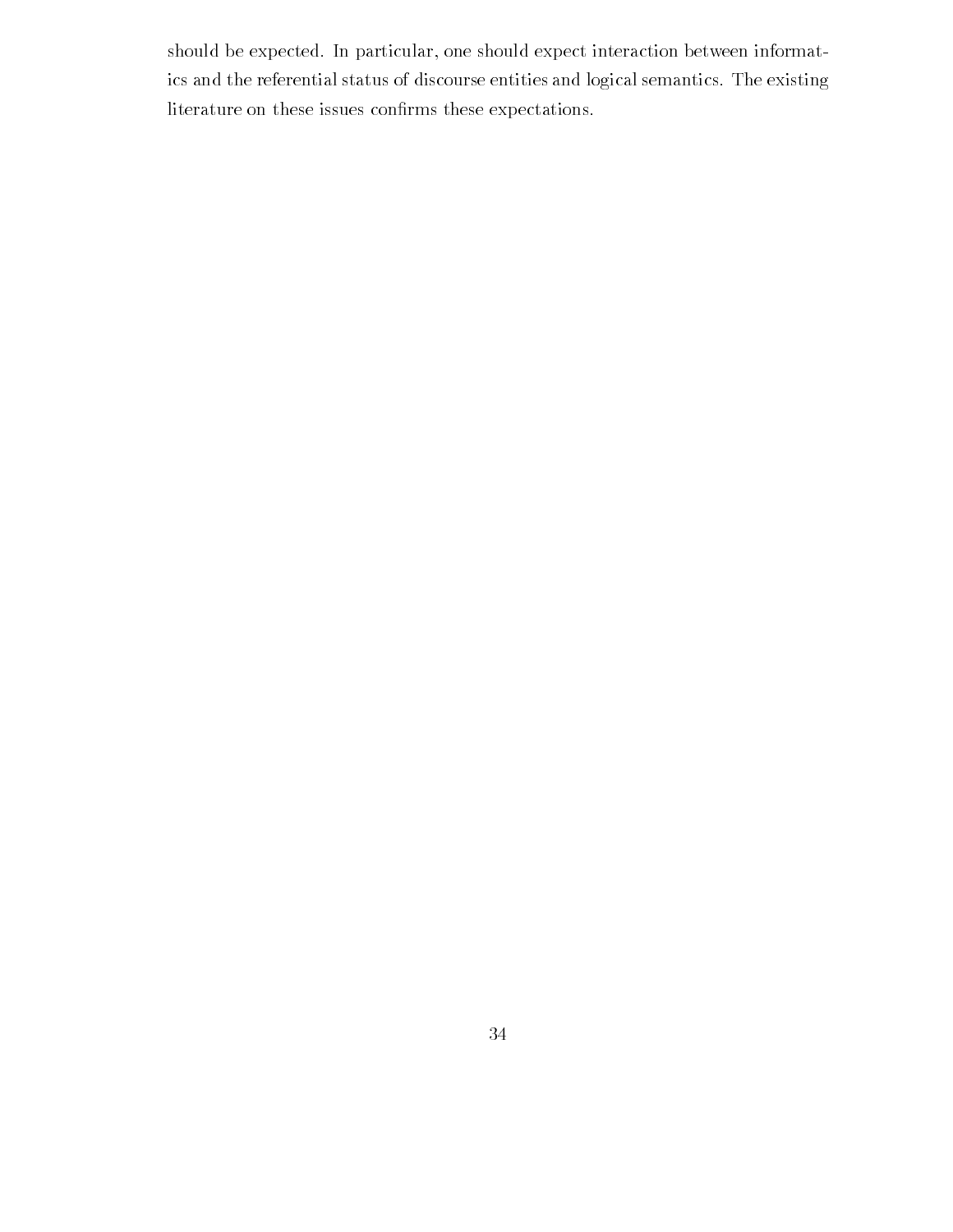# Chapter 3

# Informational Articulations: An assessment

In  $\S 3.1$  the several informational articulations put forward in the literature are critically reviewed. The discussion in  $\S 3.2$  contains a global evalution of their insights and shortcomings and, based on this evaluation, a trinomial hierarchical articulation is proposed. Finally, the differences and similarities between the hierarchical trinomial articulation and previous approaches are discussed

#### $3.1$ Previous Approaches

A number of proposals for the informational articulation of the sentence—sometimes incompatible—are found in the literature. The differences among them are significant but they can be grouped, as will be done below, in two larger approaches. What all the approaches have in common is the recognition that in the sentence there is some sort of informational split between a more informative part and a less informative part. Where that split is and what kind of split it is—a continuum or a dichotomy- is a matter of disagreement, but the split is nevertheless present. In our terms it could be said that information is concentrated on a subpart of the sen tence while the remainder is licensed only as an anchoring vehicular frame for that informative part to guarantee an optimal entry into the hearer's knowledge-store.

In the next sections, the following approaches will be reviewed, pointing out their differences, their similarities, their insights, and their shortcomings:

 $\sim$  Some of the issues discussed in this chapter were the topic of a paper presented at the 1990  $\sim$ International Pragmatics Conference in Barcelona July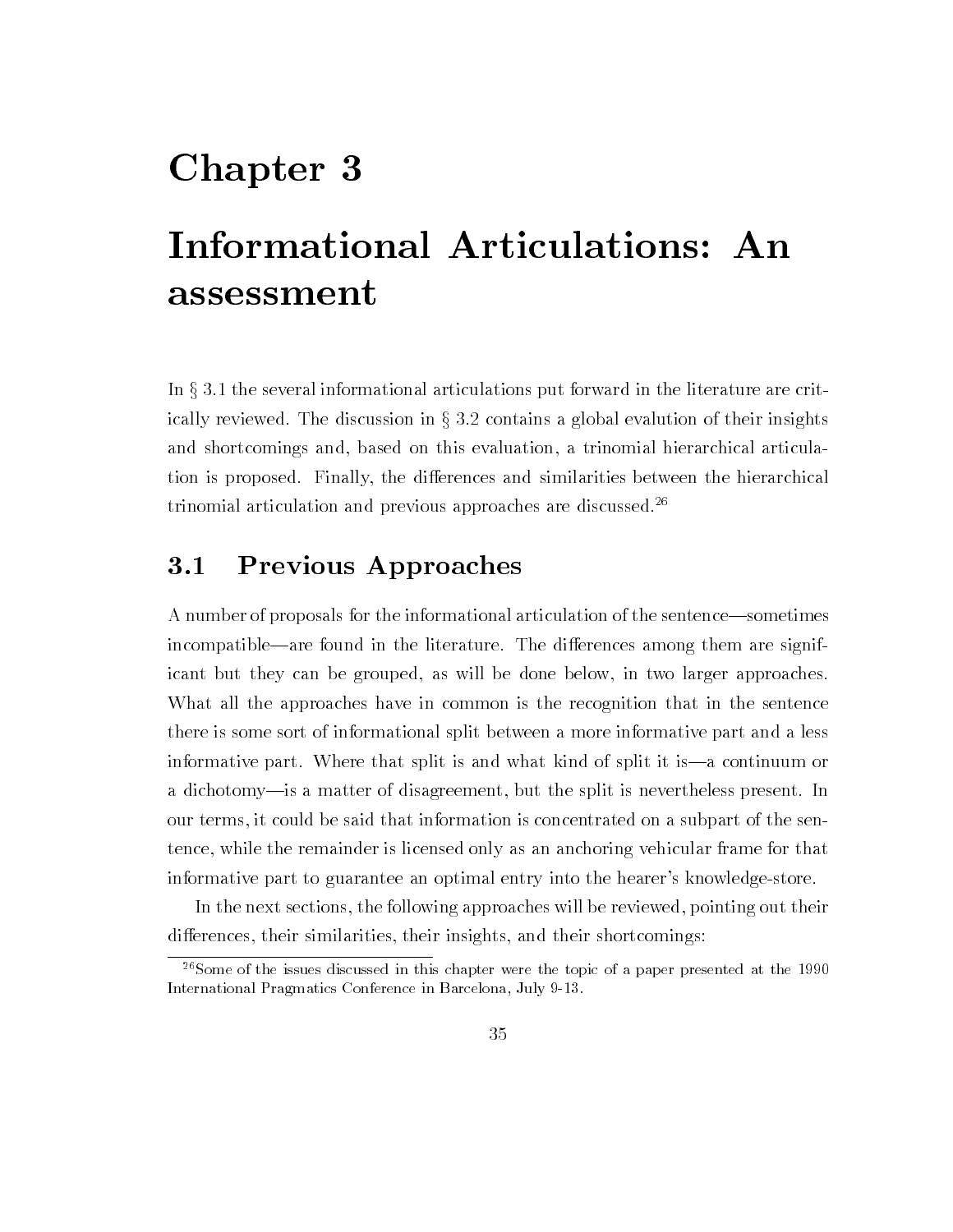- the contract of the contract of  $\mathcal{N}$  . An interact of the contract of the contract of the contract of the contract of the contract of the contract of the contract of the contract of the contract of the contract of the Halliday 1967, Contreras 1976).
- topics and Mathesius Mathesius (Strawson Mathesius Mathesius Mathesius Mathesius Mathesius Mathesius Mathesius 1988, Dahl 1974, Li & Thompson 1976, Kuno 1980, Reinhart 1982, Davison 1984).
- $\mathbf{H}$  is satisfactor  $\mathbf{H}$  and  $\mathbf{H}$  is the many others by the many others by the many others by the many others by the many others by the many others by the many others by the many others by the many others by t associates (cf. Hajičová 1984 for a relation), von Stechow 1981).
- focuspresupposition or focusopenproposition Akma jian Chom sky 1971, Jackendoff 1972, Dahl 1974, Rochemont 1978, 1986, Wilson & Sperber Williams Prince  $\mathbb R$  . We are the contract the contract of the contract of the contract of the contract of the contract of the contract of the contract of the contract of the contract of the contract of the contrac Lambrecht  $1987, 1988, V$ älimaa-Blum  $1988$ ).
- dominance (meter erte dominale television et electric meter de meter and plane television 1983).

The shortcomings these proposals contain can be classi-ed into two types de-ni tional problems and incomplete empirical coverage. Both types are discussed for each one of the approaches

#### 3.1.1  ${\bf Theme\text{-}R}$ heme

The terms thema and rhema, according to Hajicova  $1984:190$ , were introduced by Ammann 1928. In the theme-rheme perspective, the rheme is the informative part of the utterance and the theme is the anchoring or vehicular part While the authors that work in this framework, listed above, agree in this respect, they also use the term 'theme' is different ways. There are, at least, two 'themes', that will be called Firest Control and Halliday theme Firest Control of the Halliday of the Daniel States (1988) operate with the notion of 'communicative dynamism' (cf.  $\S 2.2$  above) defined as a continuum into which all sentence elements fall. Firbas asserts that 'the theme is constituted by the sentence element (or elements) carrying the lowest degree(s) of communicative dynamism within the sentence'  $(1964.272)$ . It is, therefore, the least informative part of the sentence The rheme pushes the communication forward the most and may be viewed as the informative part of the sentence. Contreras' (1976)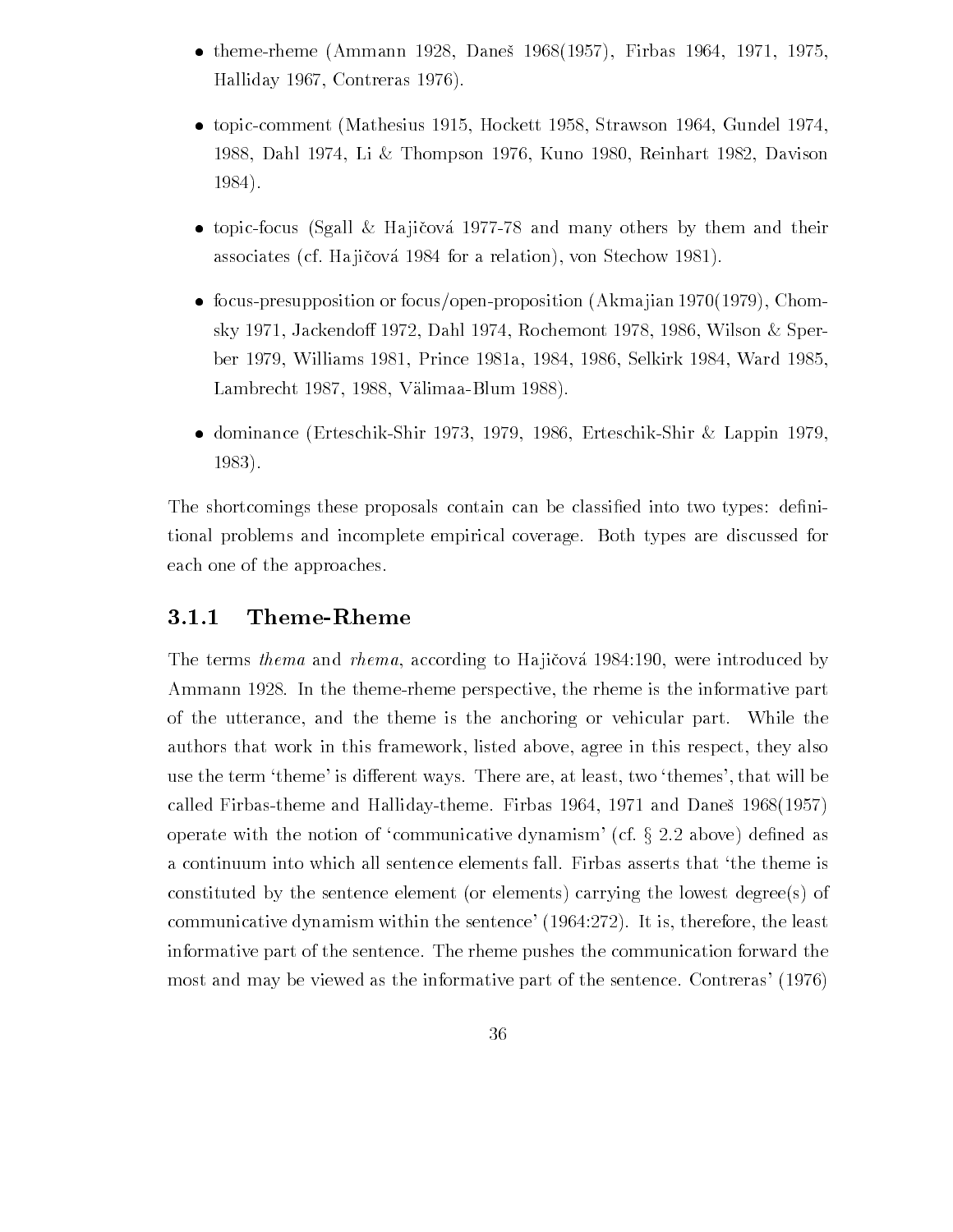theme-rheme articulation is taken directly from Firbas', although he does away with the continuum in favor of a discrete dichotomy

For Halliday, the theme is what is being talked about, the point of departure for the clause as a message as a message and it is what comes  $\mathbf{r}$ Halliday illustrates this with the three sentences in  $(28)$   $(1967:212)$ ,

- $(28)$  a. John saw the play yesterday.
	- b. Yesterday John saw the play.
	- c. The play John saw yesterday.

where, in his view, the themes are, respectively, *John, yesterday*, and the play. In Hallidays system the rheme is de-ned merely as the complement of the theme Firbas-theme and Halliday-theme may coincide in a given sentence, but they need not. Firbas, for example, is careful to remark that it is wrong to consistently associate the theme with the beginning of the sentence  $(1964:274)$ , which enters in clear conflict with Halliday's assumptions.<sup>27</sup>

Even without understanding the full implications and technicalities of Firbas's and Halliday's theories, one can appreciate the difference between their two interpretations of the notion theme Interestingly a Firbastheme is more or less anal ogous to the topic in the topic-focus framework, while a Halliday-theme is almost equivalent to the topic in the topic-comment framework. Given these equivalences, then, we will subsume the discussion of theme-rheme under the discussion of each of these, pointing out the relevant differences between either theme and either topic as needed

#### 3.1.2 Topic-Comment

Along with the focuspresupposition approach it is one of the most widely found in modern American linguistics. They are mutually (partially) incompatible. Unfortunately, the term 'topic' has been used in the literature with a multiplicity of denotations. This has led to important misunderstandings. Before moving on, in order to try to avoid confusion, some uses of the term 'topic' that will not be dealt with here should be mentioned.

<sup>-</sup> Halliday-s (1907) system is extremely complex. He also invokes the notions-given-and-new-, and develops a theory of information units that interact with the syntactic structure of the sentence in intrincate ways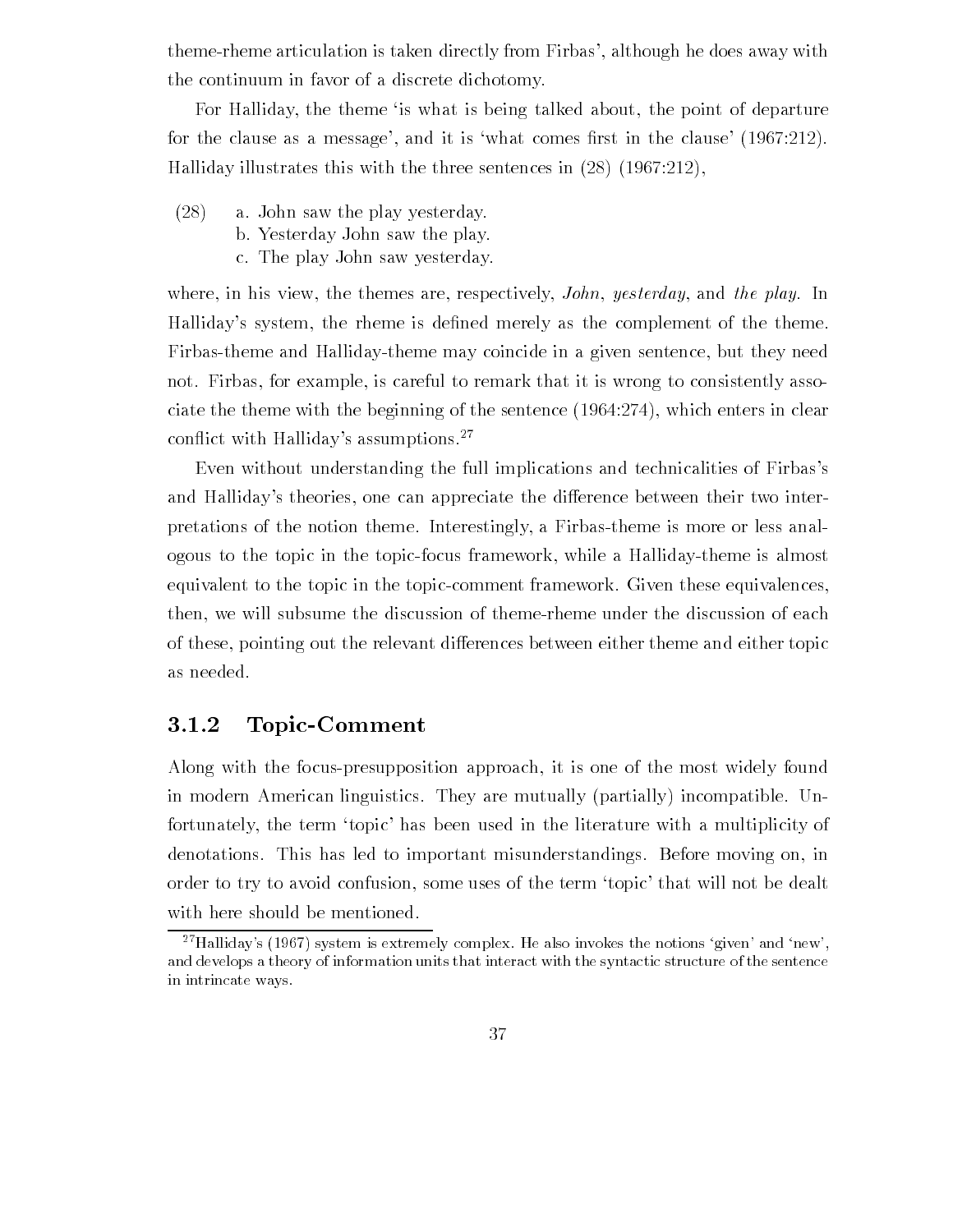First, there is the notion of discourse topic (Keenan-Ochs & Schieffelin 1976, Bayer 1980): a given text is understood as being about a certain proposition or a certain discourse entity, which is the topic of that text. This is a suprasentential notion, with no relevance for sentential structure, even though the topic of a discourse may be linguistically represented in one or more of the sentences in that discourse.<sup>28</sup>

Second, there is Givón's (1983) topicality. Topicality is a property that all participants in a discourse possess to a larger or a lesser degree The degree of topicality—also called continuity—of a referent will determine the way it is encoded by referential expressions as well as, Givón claims, word order. In Chapter 2, Givón's topicality was included in  $\S 2.3.2$ , since the theory of topic continuity actually deals with referential status of entities with respect to their presence in the previous discourse and not with information packaging of propositions as de-ned above.<sup>29</sup> The most topical referents need the 'weakest' encoding—zero-anaphora or pronominalizationand the least topical the strongestinde-nite NPs Compar isons with Givón's topic will be drawn as needed through this discussion.

Let us now focus on the topiccomment articulation Mathesius one of the precursors of the notion of 'aboutness', articulates the sentence into what the speaker wants to speak about, the topic, and what is to be said about this topic (cf. Ha ji cova  $\Lambda$ eral characteristic of predicative constructions is suggested by the terms "topic" and "comment" for their ICs (immediate constituents): the speaker announces a topic  $\mathbf{A}$ in  $(29)$ , where the vertical line () separates the topic from the comment:

 $(29)$  a. John | ran away.

b. That new book by Thomas Guernsey | I haven't read yet.

It is precisely the shared notion of 'aboutness' which underlies these two views that is crucial in the make-up of the topic-comment approach. The topic is what the sentence is about; the comment what we say about it. Example  $(29)a$  is about

tagee valimaa-Blum 1988 tor discussion of the difference between sentential topic and discourse to topic and an interpretation of the latter as a psychological Gestalt

 $\,$  - Amidst the terminological maze around  $\,$  topic- and the inescapable confusion that comes with  $\,$ it is not it is that while the while Given as society that while the the topicality- it is a constituent, the workers in the topiccomment framework talk about its topichood- reecting the fact that they are talking about two different things.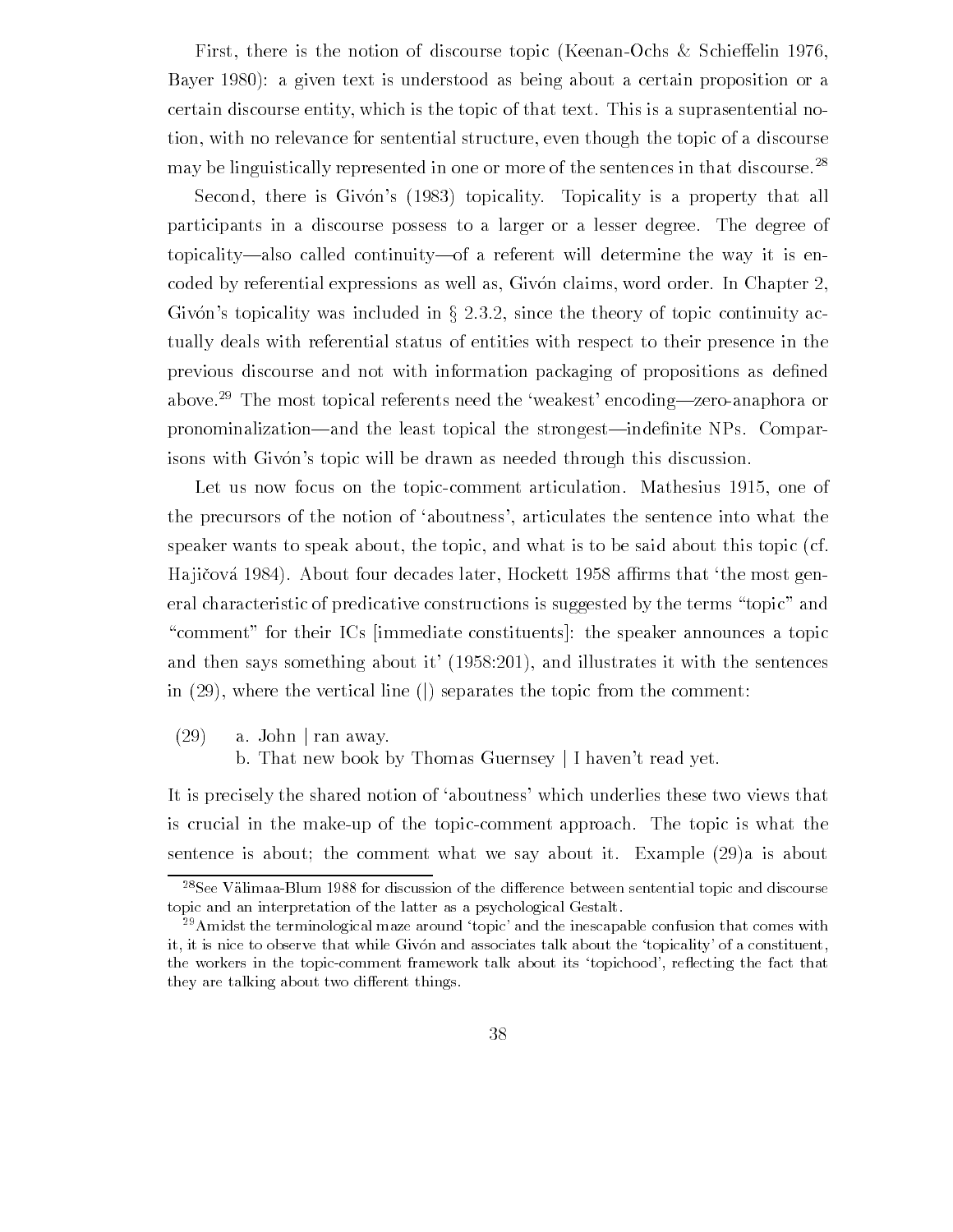John, i.e. *John* is the topic, and the comment is that he ran away.

This notion is extremely widespread and is used in many accounts of word order variation in the most diverse languages (cf. Gundel 1987 and Herring 1990 for a crosslinguistic survey Pragmatic aboutness as we know it now is -rst outlined with the philosophical tradition in Strawson in Strawson in Strawson in Strawson and - and - and - and - and research in a systematic way by Gundel 1974. $\cdot$  Up to this point, however, the only on it-

Reinhart 1982 notices that the notion of pragmatic aboutness needs explication. She adopts Strawson's (1964) insights, but she further combines them with the pragmatic analysis of assertions in Stalnaker  $(1978)$ , incorporating his idea of context set into her explication of aboutness. She suggests that the context set— Stalnaker's set of propositions accepted to be true at a given time by speaker and hearer in commonis organized and classi-ed in some way by speakers and it is in this classi-cation that topics play a role sentencetopics within this view are one of the means available in the language to organize, or classify the information exchanged in linguistic communication—they are signals for how to construct the context set, or under which entries to classify the new proposition  $(1982:24)$ . For Reinhart then a topic represents an address or a -le cardshe explicitly uses this metaphor—under which the oncoming information, i.e. the comment, is stored or ciassined in the context set.--

In the sentences in  $(29)$ , for instance, the propositions John ran away and I havent read that new book by Thomas Guernsey yet would be classi-ed in the context set under *John* and *that new book by Thomas Guernsey*, respectively. Notice that Reinhart's system, within which topics play a role, is, in a sense, reminiscent of

<sup>-</sup> Independently and stemming directly from Mathesius- Firbas- and Halliday-s work the no tion of theme- or topic- is found in Kuno and Dik for instance

<sup>--</sup>see, for example, the definition of topic in Gundel 1988.210, an elaboration on the notion of -

An entity,  $E$ , is the topic of a sentence,  $S$ , iff in using  $S$  the speaker intends to increase the addressee-s knowledge about request information about or otherwise get the addressee to act with respect to E-

 $\sim$ Keinnart-s adaptation of Stalnaker-s context set substantially alters his original conception of  $\sim$ the notion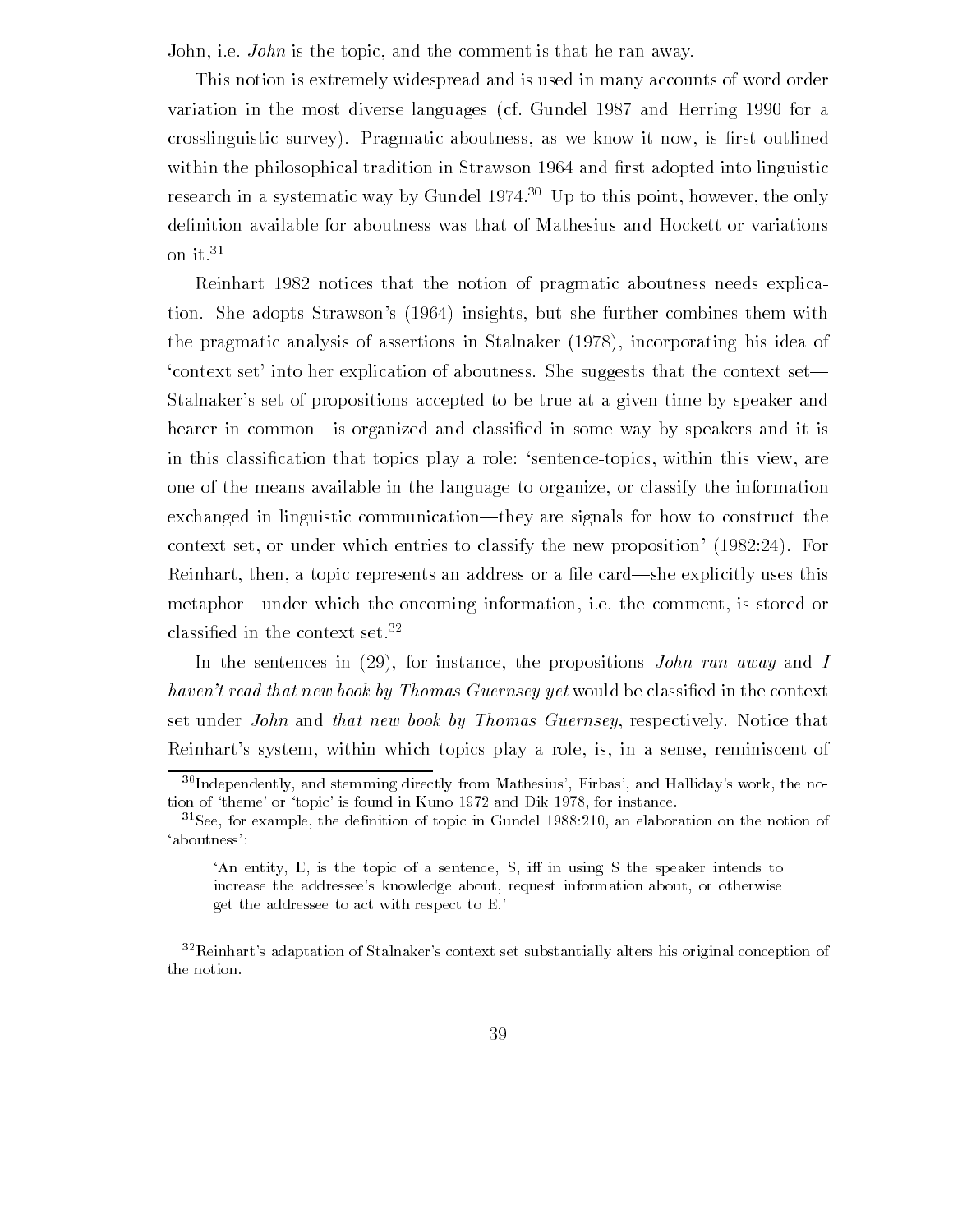the approach to information packaging presented in this dissertation. Both analyses use the idea of information retrieval and entry and both make use of the vision of topic' as an address of sorts. The difference between the two analyses are several and important and will become apparent as our analysis is developed (cf.  $\S 3.2$ ). Despite these differences, however, Reinhart's contribution provides us with a more explicit defilifition of what topichood is.<sup>--</sup>

All the cases of topic seen so far have in common that the topic phrase is sentence initial: it is either the subject or a preposed, 'topicalized' phrase. In fact, the sentence-initial position for preposed constituents is called the 'topic slot'. According to Gundel 1988, for instance, any constituent found in this slot must be interpreted as the topic of the sentence. It is not the case, however, that the topic of the sentence has to be encoded in sentence-initial position. Any (referential) phrase in a sentence is allowed to be the topic of that sentence, depending on the interpretation intended (ci. reinhart 1982, Davison 1984, Gundel 1988). — In a sentence like (50),

 $(30)$  Rosa is standing near Felix. (Reinhart 1982, ex. 24)

the topic could be, depending on the context, either Rosa or Felix (even though Reinhart points out that  $Felix$  is an 'unexpected' topic).

Now, the main problem with the topic-comment approach is precisely that of identifying what the sentence is about, i.e. identifying the topic. If we are forced to take the sentence-initial phrase as a topic, sentence-initialness can be used as an operational criterion to identify topics If we take the position that the topic cate in a cation for the sentence in the sentence is the sentence in the sentence problematic in The authors working in the topic-comment framework, especially Gundel (1974) and Reinhart (1982), have set a number of tests for topichood which are meant to provide an operational tool to identify the topic of a sentence: the 'as-for' test, the where the said test and the said the said test The said the said test the said the -

 $\,$  - There is one further difference-between Reinhart-s and Gundel-s topics. For Reinhart topichood  $\,$ is a property of constituents (which encode a given discourse entity), but for Gundel it is a property of entities (which are encoded in a given constituent).

 $^\circ$  Gundel 1988 actually states that 'a pragmatic topic is not always encoded as a syntactic topic  $^\circ$  $[i]$  in the sentence-initial topic slot]; in fact, a pragmatic topic does not have to have overt expression in the sentence at all-the sentence at all-the information of assume that the information of assume that the i given sentence may contain a topic if this topic is not represented in the structure of the sentence at all It seems that Gundel-Gundel-  $\blacksquare$  seems that  $\blacksquare$ topic and Givon-Givon-Givon-Givon-Givon-Givon-Givon-Givon-Givon-Givon-Givon-Givon-Givon-Givon-Givon-Givon-Givo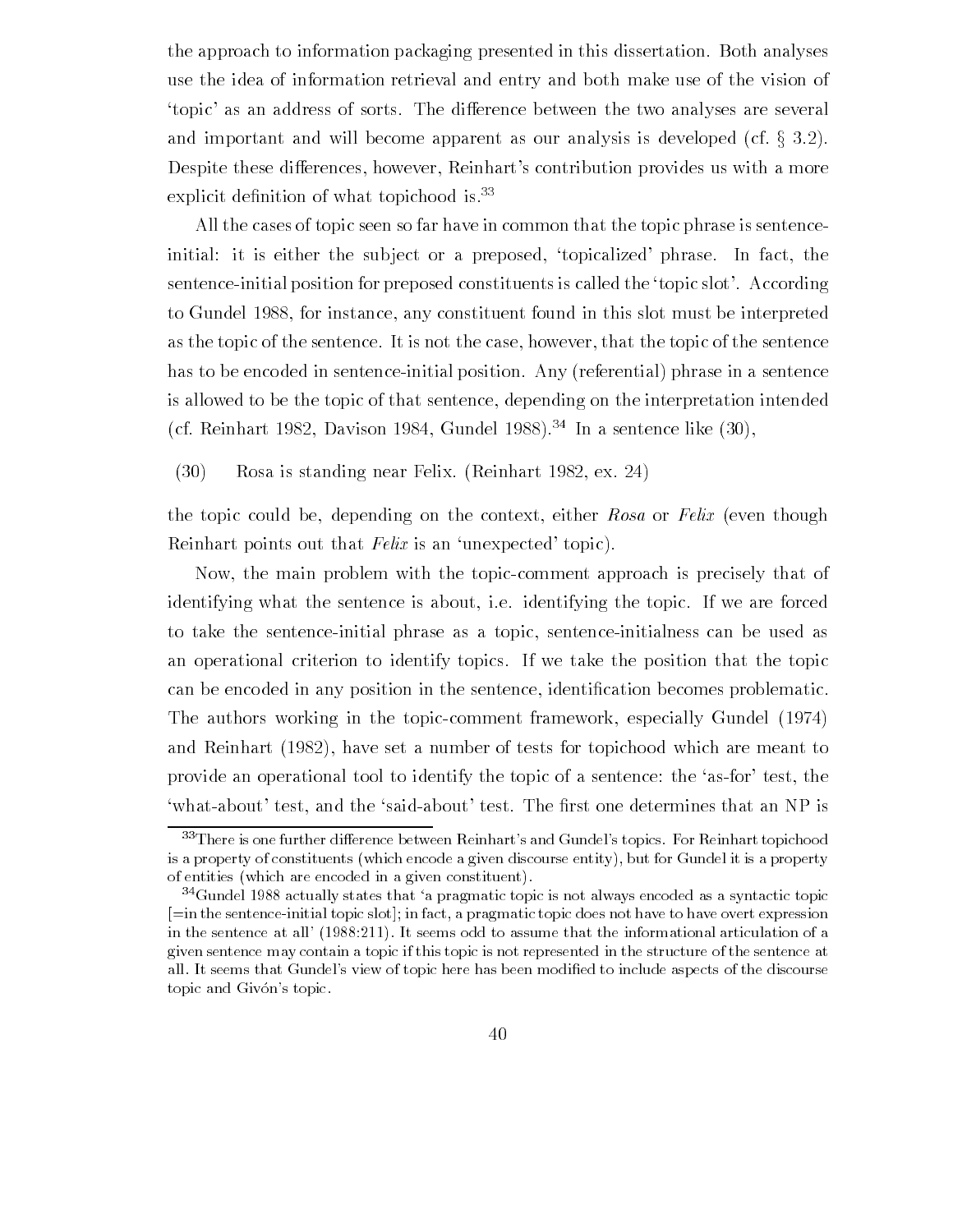the topic of a sentence if it can be left-detached and preceded by as for. The second one establishes that an NP is the topic of a sentence if this sentence can answer the question who who who who who to the topic topic the topic the the the topical control one is place with the NP that can be inserted as x in the frame *She said about x that 'comment'*.

Unfortunately these tests are problematic as Gundel herself indirectly suggests and as Prince  $\mathbb{R}$ from English and Catalan. For example, many examples of 'topicalized' phrases, which are, following Gundel, necessarily topics, fail to pass the tests, rendering these tests too strong. In particular,  $69\%$  of the topicalizations in Ward's corpus fair the first contracting the contraction of the whole tests and the tests of the tests of the tests of the t furthermore, are too weak in that they identify as topics of the sentence more than one element. Let us take the sentence  $Linguistics$  fascinated me. In the discourse in  $(31)$  the topic of this sentence would be, following Reinhart's and Gundel's criteria, linguistics

 $(31)$  She told me I needed a change in my life, like getting a new job. It was to no avail. *Linguistics fascinated me*. Wall Street would have to wait

But both *linguistics* and me seem to pass the aforementioned tests:

|  |      | $(32)$ a. i. I said about linguistics that it fascinated me. |
|--|------|--------------------------------------------------------------|
|  |      | ii. (?) As for linguistics, it fascinated me.                |
|  | 111. | What about linguistics? It fascinated me.                    |
|  |      |                                                              |

- b. i. I said about myself that linguistics fascinated me.
	- ii. As for myself, linguistics fascinated me.
	- iii. What about myself? Linguistics fascinated me.

The conclusion that the notion of topic used in the topic-comment framework, as it stands, is not operationalizable seems unavoidable.

As noted above in  $\S 3.1.1$ , Halliday 1967 also defines his Halliday-theme in terms of aboutness so he should run into the same problems as the workers in the topic comment framework. Halliday, however, is very strict in requiring that the Hallidaytheme be sentenceinitial This is a positive move in two respects -rst with this requirement we regain the operationability lost in letting any constituent be the topic and, second, it is more consistent to use 'topic' to designate only those phrases that intuitively feel like they are directing the hearer to some element about which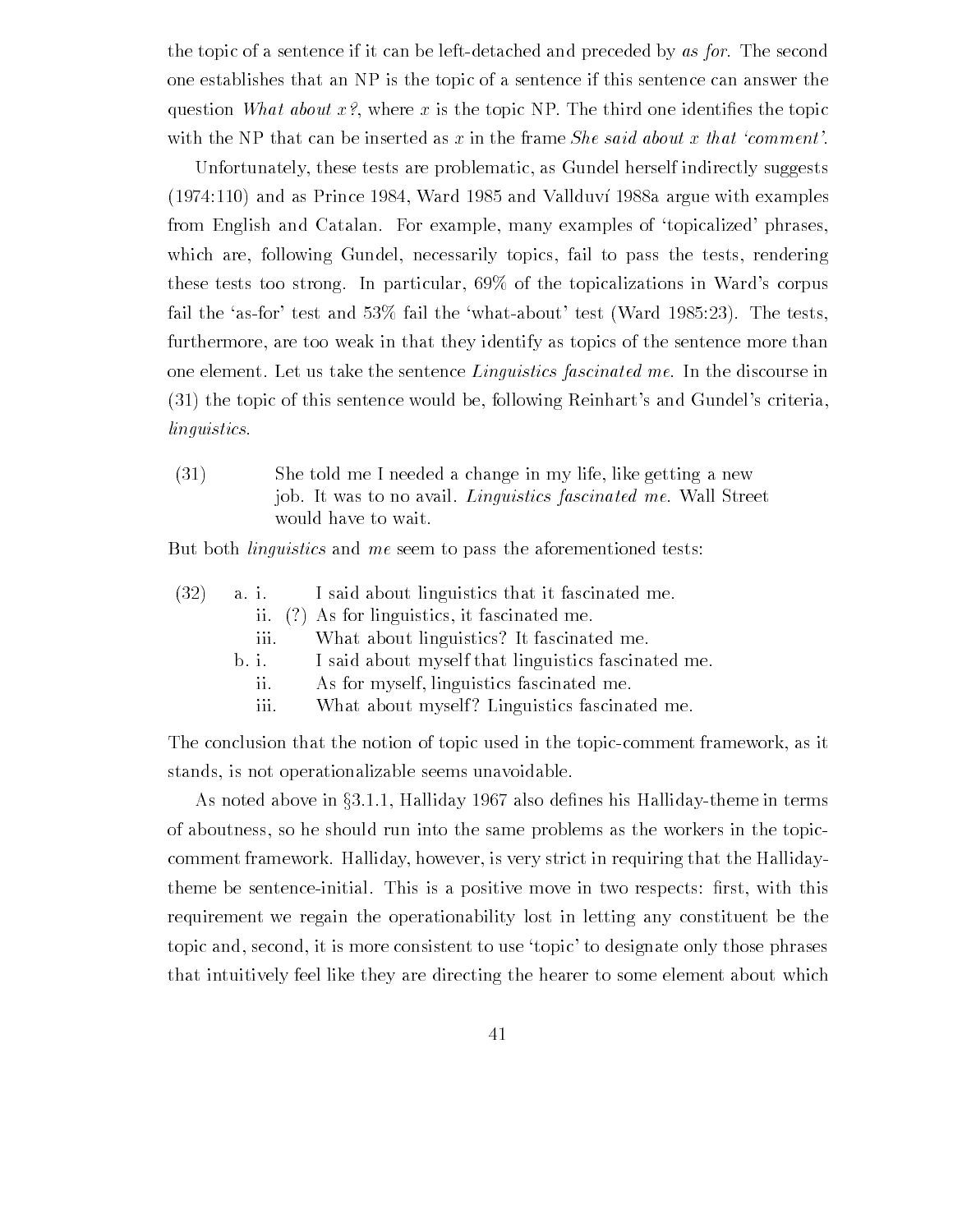the speaker will *consequently* assert something. This is actually the spirit behind Mathesius and Hocketts notion of aboutness-

Unfortunately, Halliday's strictness about sentence-initialness leads him to state that all sentenceinitial elements are a Hallidaytheme This is a counterintuitive position, as seems clear from his sentence in  $(33)$   $(1967.222)$ ,

### $(33)$  What did John see yesterday?

where he claims that what is the Halliday-theme of the sentence. In a sentence of this type Gundel and Reinhart would choose the subject  $John$  as the topic. Furthermore, and this applies to Reinhart as well, it seems extreme to claim that all sentences have a topic Both Gundel (Italy and Valimaa Blum Blum (Italy 1975) and the topical sentences exist and so do, in a different vein, Kuroda 1972 and Sasse 1987—their thetic-judgment sentences. If this position is correct, Halliday's sentence-initial requirement, while positive in certain respects, is too strong in at least two counts.

It is not just the de-nitional problems around the notion of aboutness that weaken the solidity of the topic-comment approach. The incompleteness of empirical coverage of the topiccomment articulation is also an important shortcoming that must be resolved. This incomplete empirical coverage is due to the fact that a mere division between topic and comment does not suffice to capture all the informational distinctions detected in a sentence. This becomes clear in sentences like  $(34)$ :

 $(34)$  a. She gave the SHIRT to Harry. (Prince 1986: ex. 1) b. To Harry she gave the SHIRT.

The two sentences in  $(34)$  represent one and the same logico-semantic proposition, but they also reflect two different information-packaging structures. Within the topic-comment framework, the contrast between these two sentences can be accounted for by saying that the phrase to Harry is a topic in (b) but not in (a) and that that is why it is preposed in the former but not in the latter. In (a) the topic is most likely she and the comment gave a SHIRT to Harry. This is indeed intuitively plausible and accounts for one of the informational splits of this sentence

The Topic provides the definition of topic in Bland 1980 (in Ward 1989.33). The Topic provides a way for the Speaker to retrieve something from previous discourse in order to indicate what s/he is going to their detections of the actually does the about it (about it-left called the congression).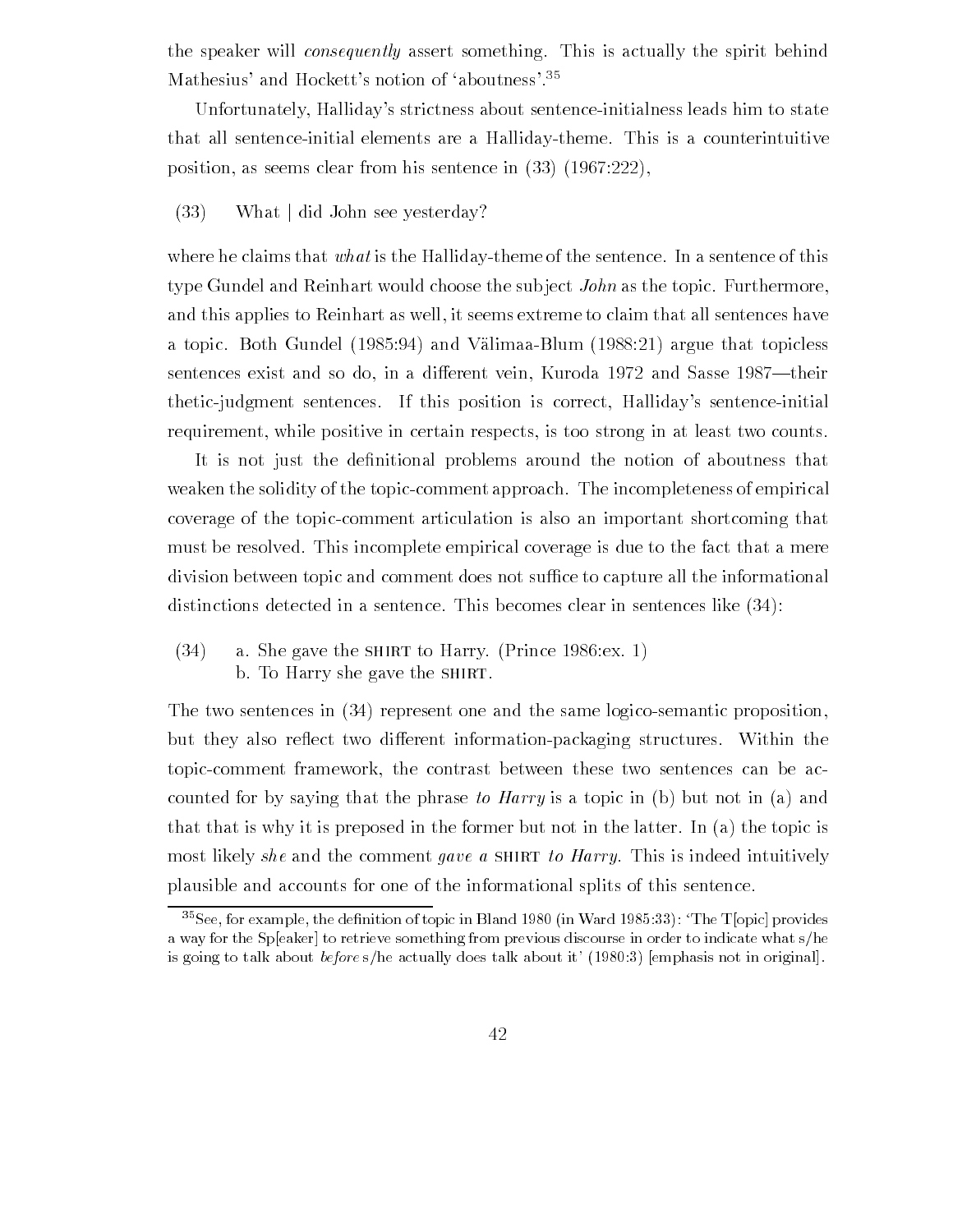However, there is another clear informational split, especially in  $(a)$ , that the topic-comment framework has nothing to say about. In  $(a)$  there is a clear informational distinction between the prosodically-prominent a *shirt* and the nonprominent to Harry, even though they are both within the comment. This distinction within the informationallycomplex comment is left unaccounted for The binomiality of the topic-comment articulation is not enough to capture the informational subtleties of both  $(34)$  and  $(34)$ b. The prosodically-prominent part of the comment in  $(34)$ a is what the focus/open-presupposition approach calls 'focus', and the nonprominent part of the comment that follows the focus is part of the open-proposition (along with the topic). The focus corresponds to only a segment of the comment. Focus, therefore, must be invoked to complement the topic-comment division if we wish to account for the information-packaging articulation of the sentence.

Before concluding this section on the topic-comment articulation, it is worth speculating on the source of the de-nitional problem described above There is a clear intuitive notion that the sentence-initial 'topic' phrase has some special informational standing within the sentence This is the original intuition behind the notion of topic as found in Mathesius and Hockett The problem arises when one tries to extend this notion to other sentences so as to force the topic-comment articulation onto all structures.

This extension is done, it seems, at the cost of causing the pervasive confusion and amalgamation of three phenomena labeled topic:  $a$ ) the original topic, a sentenceinitial phrase that acts as an address for the appropriate entering of information and becomes a topic only relationally with respect to the comment—a true informationpackaging primitive; b) topicality as a measure of the salience of a discourse entity, as in Givon 1983, that reflects the status of that entity with respect to its presence or absence in the previous discourse This is most obvious in the variants of the theory that suggest topichood is a property of discourse entities and especially in Davison 1984; and c) the suprasentential notion of discourse-topic, referring to an entity, proposition, or event that is felt to be the topic of a discourse, i.e. what that discourse is about, which may or may not be structurally encoded in all of the sentences contained in the discourse in question This is especially so in the literature on topic in some Asian languages (e.g. Li & Thompson 1976; cf. Välimaa-Blum 1988:18-27) and in Gundel 1988, where she states that topics need not be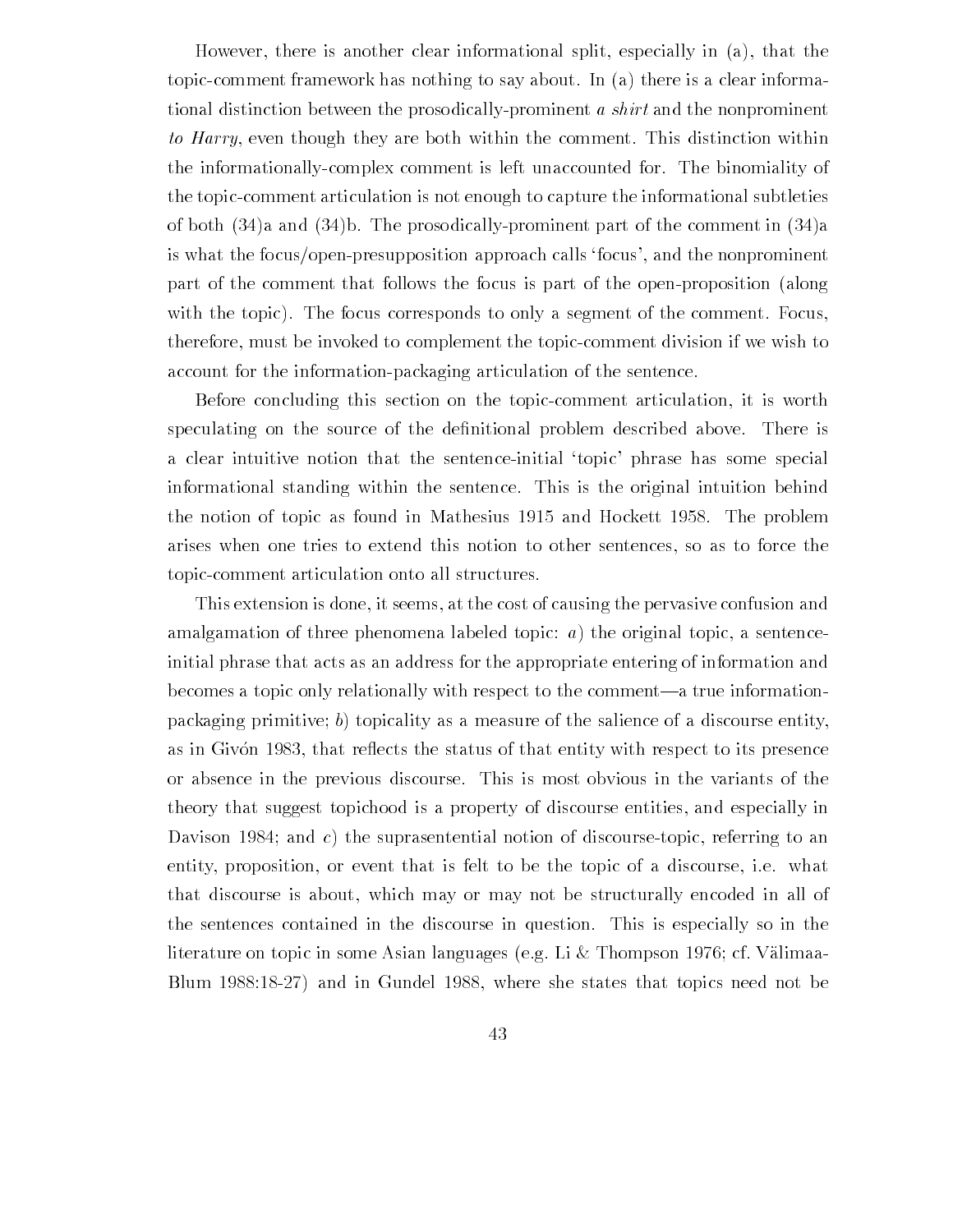expressed in the sentences they are topics of

Let us compare Givons topicality with standard topicality with standard topicality with standard topicality with example  $\mathcal{A}$ 

- $(35)$ Does he want mustard on his broccoli?  $\mathbf{a}$ .
	- b. i. I don't think so, thanks. Brown mustard he likes, ii. but this yellow stuff he doesn't touch.

The Givon-topic of sentence (b.ii) is he. It is the most salient entity and is therefore weakly encoded in a pronominal form. The topic in Hockett's sense is clearly this *yellow stuff*: it announces a topic about which we then say something. These two notions of topic, as pointed out, are clearly distinct. Some workers in the topiccomment framework, having tried to conflate the two into one overarching 'topic', have lost consistency and operationalizability in the process-

Summing up, the topic-comment articulation introduces a useful notion to account for the existence of a sentence-initial constituent in many clauses (especially Reinhart's explicit characterization of it). It is sufficient to capture the informational split of the sentence in simple cases where there is a leftmost 'topic' phrase—be it an overtly topicalized phrase or a topical subject—and a noncomplex comment. Unfortunately it seems inadequate to deal with all sentence types given the common occurrence of complex comments like the one in  $(34)a$ .

# Topic-Focus

The topic-focus articulation is the one defended by most present-day Prague School linguists (cf. Sgall, Hajičová & Panevová 1986) and other European scholars like von Stechow (1981). Within Prague School linguistic theory, informational considerations are just one of several that constitute the underlying or tectogrammatical representation of the sentence. In contrast, von Stechow  $(1981)$  views the topic-focus articulation as a structuring of logico-semantic propositions.

The de-nitions of topic and focus are phrased in terms of contextual boundedness or contextual freeness, respectively, where contextually bound means 'accessible in the hearer's memory, i.e. salient, activated over a certain threshold in the stock of

<sup>-</sup> Even when the two notions are connated, their disparate structural behavior requires some terminological means to distinguish between contrastive or shifted topics- sentenceinitial about ness expressions and continuous topics- Givontopics cf Herring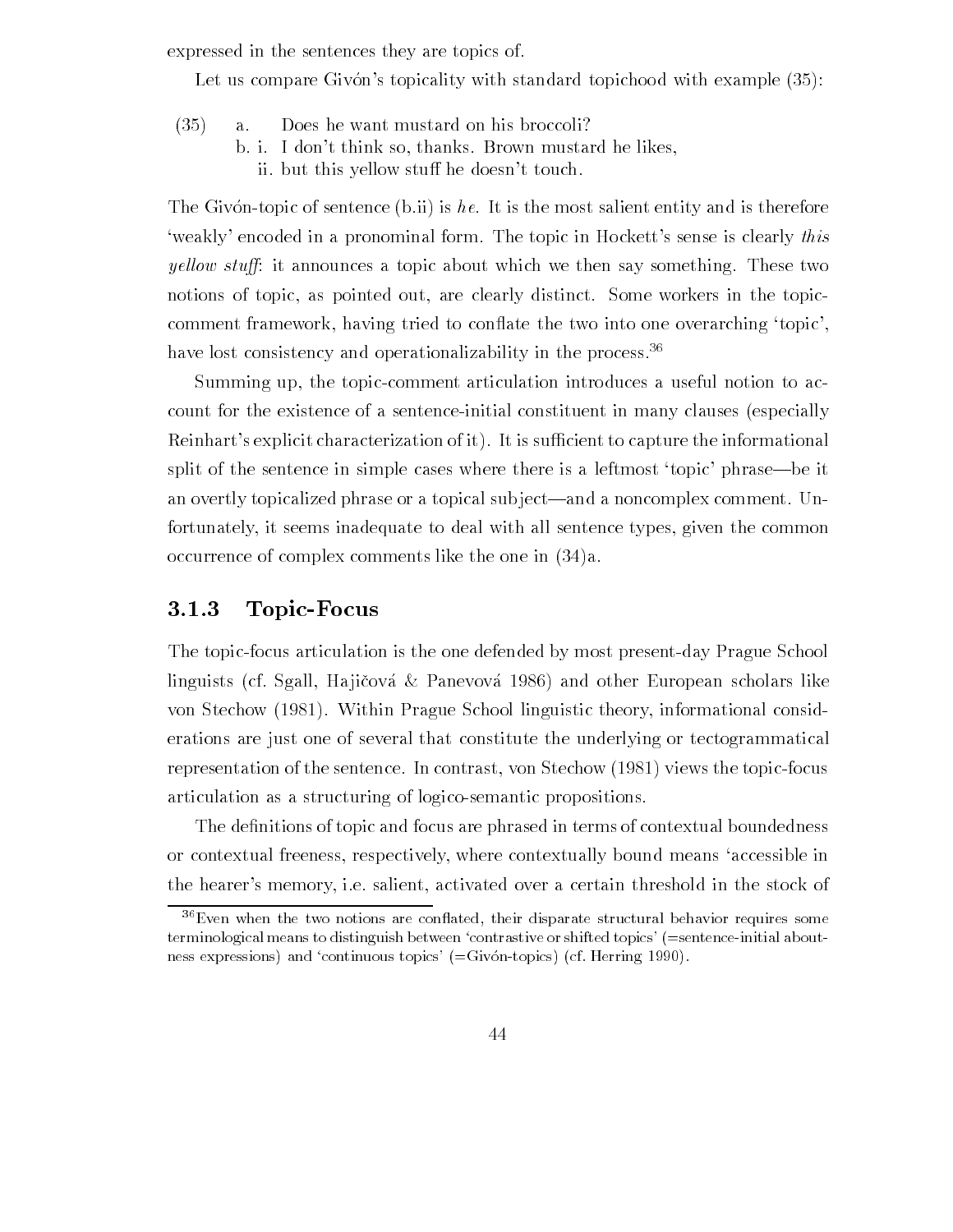shared knowledge' (Hajičová 1984:193). A sentence like  $(36)$ , with prosodic prominence on dams

 $\mathcal{B}$  beavers build diffinitions for  $\mathcal{B}$  in  $\infty$  is a second formula

is claimed to display, in isolation, an informational three-way ambiguity: a) beavers is the topic and build dams is the focus; b) beavers build is the topic and dams is the focus; and c) the entire sentence is part of the focus and the topic is null.

Notice from this example that 'topic' here is not analogous to 'topic' in the topic-comment framework. The latter kind of topic for sentence (36) would be invariably *beavers*. The Prague notion of topic encompasses the topic-comment notion of topic and a part of its comment In the next section it will be noted that the Prague School topic is equivalent to the open-proposition in the focus/openproposition approach. Similarly, the Firbas-theme discussed above in  $\S 3.1.1$  is also equivalent to the Prague School topic even though the former is de-ned in terms of communicative dynamism ('pushing the conversation forward') and not in terms of contextual boundedness ('salience in hearer's memory'). Contextual-boundedness is indeed a property of the nonfocal part of the sentence (cf.  $\S$  2.3.2,  $\S$  3.2), but this is an artifact of its informational role in the sentence More problematic is the definition of focus as contextually free, since in  $\S 2.3.2$  it was noted that a focus constituent may encode discourse-old, even salient, entities.

The focus-topic articulation is, for all intents and purposes, equivalent to the focus-open-proposition articulation. Discussion of its advantages and shortcomings is therefore subsumed under the discussion of the latter articulation undertaken in the next section

#### 3.1.4 Focus/Open-proposition

The focus/open-proposition articulation or focus-presupposition articulation has a strong history in modern linguistics. The term 'focus' has its origin in Halliday  $(1967)$ , who uses it to designate a subset of the rheme in his theme-rheme articulation which he calls the 'informative part'. While focus is the informative part of the sentence, the open-proposition is just the anchoring or vehicular part. It is important to point out that (a subpart of) the focus constituent is always marked by prosodic prominence which happens to be a valuable operational criterion to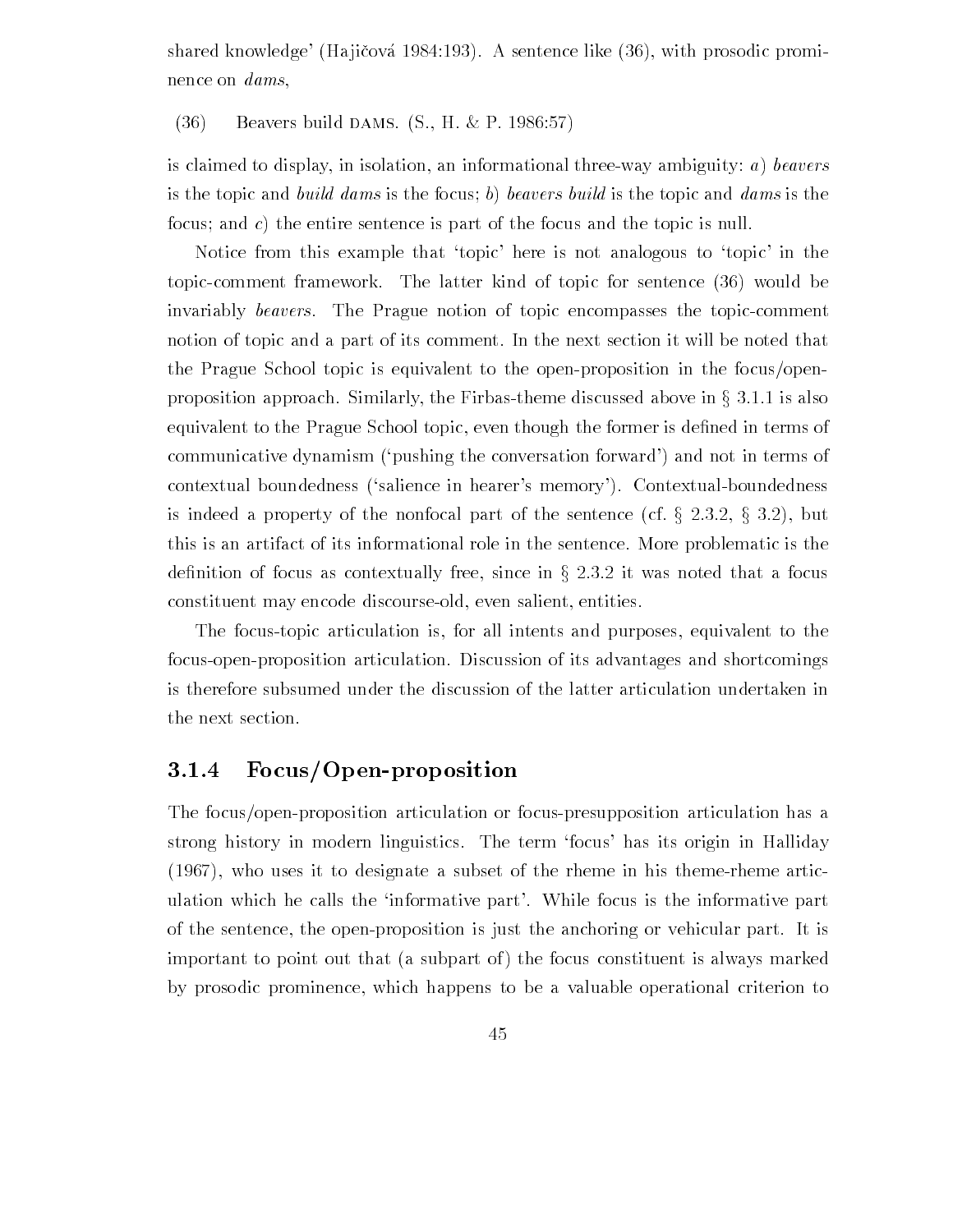identify the focus in a given sentence. The term 'focus' soon made its way into generative grammar, due mainly to its role in the battle between interpretive and generative semantics (cf. Chomsky 1971, Jackendoff 1972). Sometimes it is also called, somewhat misleadingly, 'focus of new information'. Although there does not seem to be as much terminological confusion around 'focus' as there is around topic a couple of paragraphs worth of clari-cation is in order

In the last decade the term focus' has been introduced into computational linguistics with a very different denotation. This use of 'focus' originates in the work of Grosz and Sidner (Grosz 1977, Sidner 1979, 1981, Grosz & Sidner 1986) and is found in much work in arti-cial intelligence AI This focus is of no direct rele vance for information packaging. As mentioned above, the notion of a 'focus stack' is used in Grosz & Sidner's  $(1986)$  theory of discourse-entity salience and encoding. All discourse entities are ranked for salience in the focus stack The most salient entity at a given point, which is generally encoded in a pronominal form, is called the  $(AI-)$ focus. The AI-focus is the equivalent of the backward-looking center  $(BLC)$ in the Centering approach, and, ironically, it also corresponds to the most topical element, i.e. the topic, in Givon's (1983) framework-

Another less common use of the term 'focus' is as 'focus of contrast'. Contrast is yet another term which is used ambiguously in the literature, there existing both a contrastiveness of sentence-initial topics and a contrastiveness of foci. Chafe (1976) uses 'focus of contrast' to refer to both types of contrast with unfortunate results, since he ends up referring to some topics as foci (of contrast). This confusion seems to have been inherited by a few studies like Diesing 1988, where contrastive topics are equated to (narrow) foci of new information. Some issues regarding contrast will be discussed below in  $\S~4.3.2.^{38}$ 

In modern American linguistics the focus of new information, or just 'focus',

 $\lnot$  see Hajicova 1987 for a comparison of A1-focus and focus. This paper also contains a discussion of how information packaging and entity salience may interact

<sup>-</sup>An extreme case of misguiding terminology is found in the literature on Philippine languages where according to Herring (Herring), representation and focus-the focus and focustopic. Just in case the reader has lost count of the different types of topic and focus, here is a brief list: discourse-topic, Givon-topic, sentence-initial topic (or topic-topic, if we may put one over the others), and Prague-topic  $(=$  topic-topic  $+$  part of the comment), and AI-focus  $(=$  Givon-topic), focus of new information (or focus-focus), and focus of contrast  $(=$  sometimes a focus-focus and sometimes a topic-topic).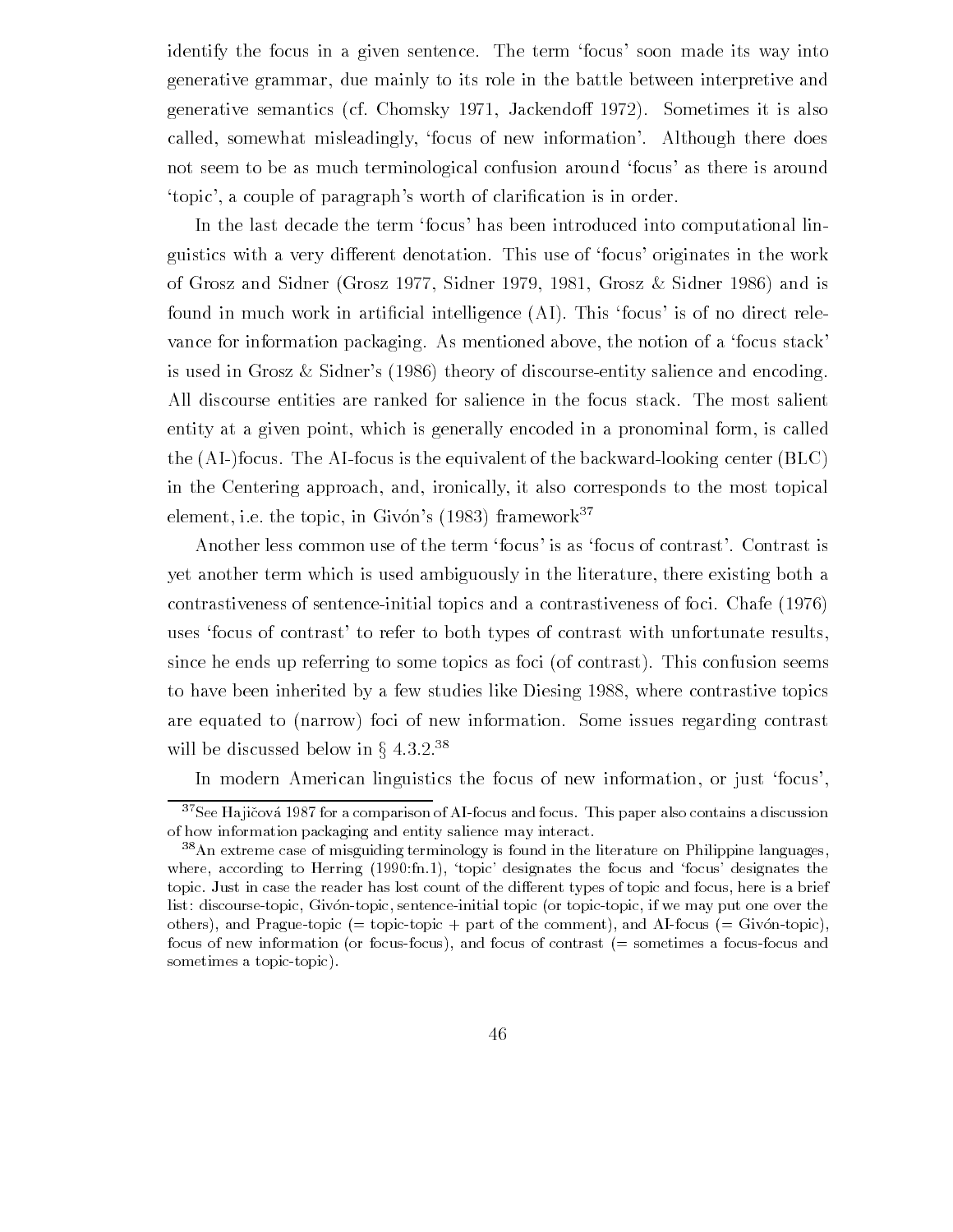was introduced as a complement of the presupposition in the focus-presupposition articulation (Akmajian 1970(1979), Chomsky 1971, Jackendoff 1972, inter alia). The presupposition, following Jackendoff, 'denote's the information in the sentence that is assumed by the speaker to be shared by him and the hearer' (1972:230). For Prince  $(1981a, 1984, 1986)$ -Prince uses the term open-proposition instead of presupposition—the presupposition is also 'shared knowledge', which in most cases is salient (i.e. currently in the discourse model or consciousness of the hearer). and Chafe 1976, analogously states that the presupposition represents background knowledge. In Wilson  $&$  Sperber 1979 it corresponds to a logico-semantic background entailment of the actual sentence. More recently, Culicover & Rochemont and rochemont and the presupposition of a sentence of a sentence as the sentence as the sentence of a sentence which is c-construable, where c-construable means having a 'semantic' antecedent in the previous discourse

The focus then is generally de-ned negatively as the complement of this pre supposition; it is, respectively, that which is not shared by the speaker and the hearer that which is not background knowledge that which is not part of the -rst background entailment, or that which is not c-construable. This is generally represented as follows: the presupposition is equated to the sentence (or proposition) with a variable substituted for the focus. So, for instance, a sentence like  $(37)a$  has the 'presupposition' in  $(37)$ b, with the shirt as focus:

 $(37)$  a. She gave the SHIRT to Harry. b. She gave x to Harry. (Prince  $1986$ : ex. 1)

In other words, sentence  $(37)a$  presupposes' She gave something to Harry and the focus says that that something is the shirt

Although this articulation has great intuitive appeal and has proved useful in the description of information packaging most of the particular proposals just men tioned are problematic in some way. First, as pointed out already by Jackendoff  $(1972:246)$ , analyses that assume that the 'presupposition' is entailed or presupposed in the traditional sense of the word (e.g. Wilson  $\&$  Sperber 1979) run into immediate trouble when dealing with examples like  $(38)a$ .

 $(38)$  a. I saw NOBODY at the party. b. I saw  $x$  at the party.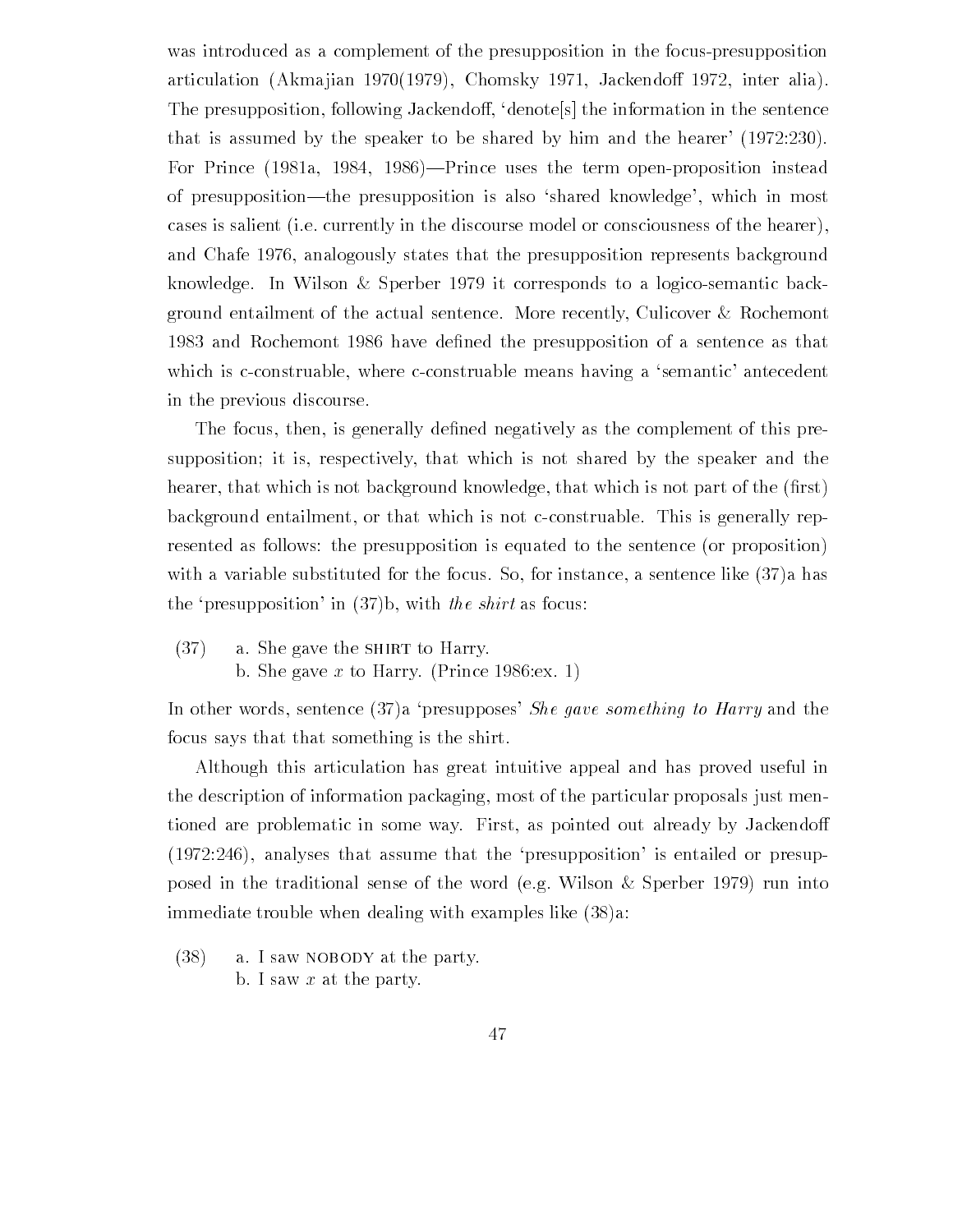If (a) were to entail or presuppose (b) we would run into a logical contradiction: if it is true that I saw nobody at the party then it is true that I saw somebody at the party (entailment), or that seeing nobody at the party presupposes seeing somebody at the party (presupposition). Clearly, the 'presupposition' can be neither entailed nor presupposed by a given focuspresupposition sentence- This has led several authors to abandon the unhappy term 'presupposition' and adopt Prince's (1981a, open proposition and the community of the Contract of the Material State of the Material State of the Material

Prince's view of the open-proposition as salient shared knowledge is less problematic as far as this issue is concerned. If 'shared knowledge' is understood as the set of propositions believed to be true by both speaker and hearer at the time of utterance, as Jackendoff 1972 did, using shared knowledge is no less problematic: the open-proposition in  $(38)$ b, being shared knowledge, would have to be believed true by the speaker. This cannot be the case here, since the speaker of  $(38)$  cannot believe  $(38)$  to be true. But if shared knowledge is viewed, as in Prince's work, as where the specific must belief the specific prime in the specific prince  $\mu$  above  $\mu$  , we do not the specific run into the problem of assigning contradicting beliefs to the speaker. Speakers can utter  $(38)$  if they assume that the hearer believes  $(38)$  to be true, even when they themselves do not believe it to be true

Culicover & Rochemont's (1983) c-construability is not free of problems either. C-construable means 'having an antecedent in the previous discourse' and focus is described as not being c-construable. In many cases, however, the focus of a sentence refers to an entity already introduced into the previous discourse, i.e., the focus is as c-construable as its corresponding open-proposition. Rochemont  $(1986)$  calls the cases in which the focus is c-construable 'contrastive focus' and stipulates a rule by means of which c-construable contrastive foci are allowed. In this case it is the fact that the focus is the focus of a particular focus/open-proposition structure and not of some other—which is not c-construable. Although this takes care of the facts a uni-ed characterization of focus is lost in the process Rochemonts problem stems from the unwarranted assumption that information packaging can be explained in terms of the absolute referential status of discourse entities as observed

<sup>-</sup>A misunderstanding based on this misleading ambiguity was at the root of a controversy between Chomsky and Lako is the main reason for which ErteschikShirikShirikShirikShirikShirikShirikShirikShirikShirikShirikShirikShirikShirikShirikShirikShirikShirikShirikShirikShirikShirikShirikShirikShirikShirikShirikShi referred the notion of focus in favor of dominance  $\{xx, y\}$  ,  $\{xx, y\}$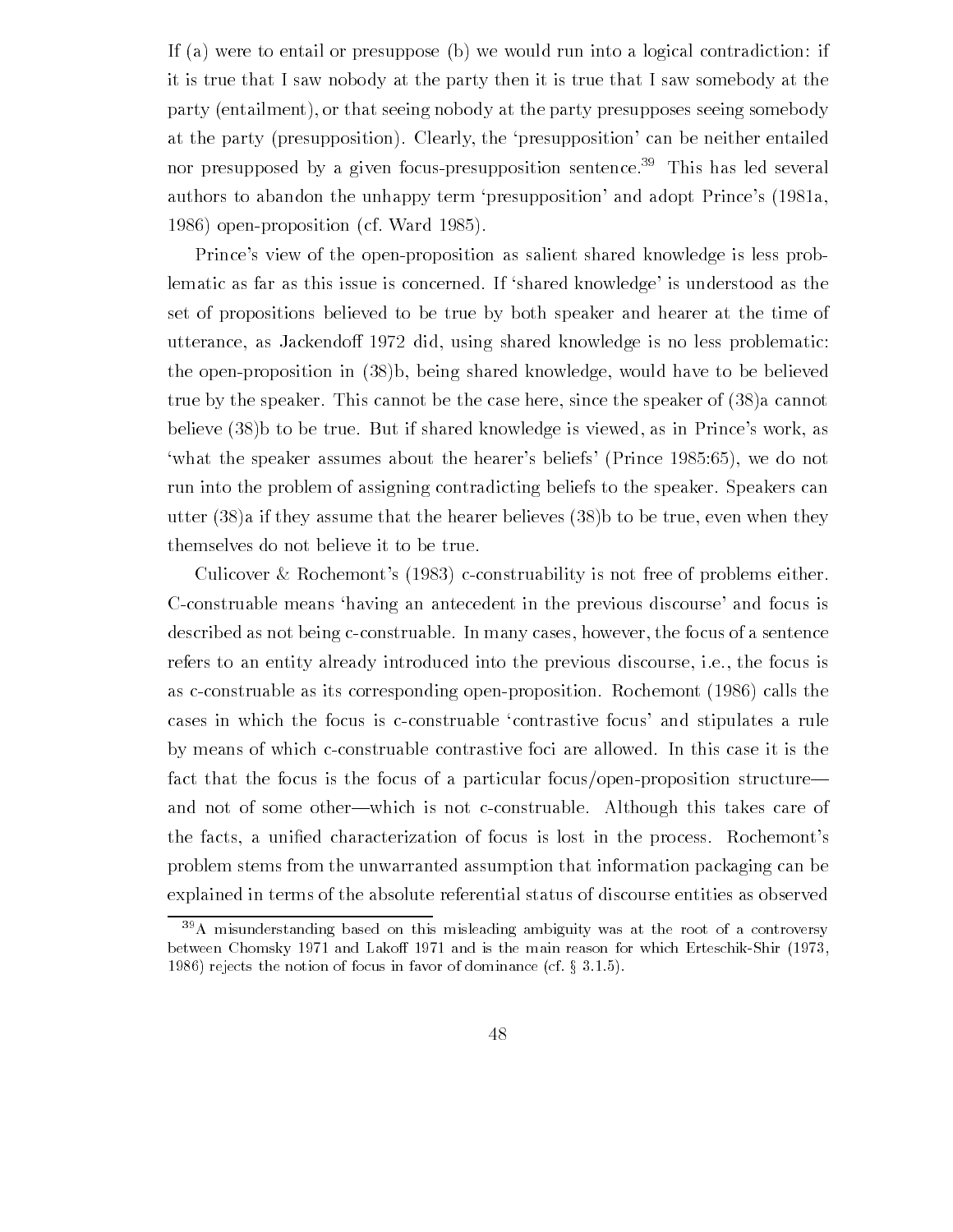in the previous linguistic context

In fact, Prince  $(1981a, 1984, 1986)$  points out that it is always the case that the 'new information' carried along by the focus is *not* a discourse-entity-based notion. What constitutes new information is the fact that a particular focus instantiates the variable in the open-proposition. For example, in example  $(37)$  above, repeated here as  $(39)$ ,

 $(39)$  a. She gave the SHIRT to Harry. b. She gave x to Harry. (Prince  $1986$ : ex. 1)

the new information is not the shirt per se, i.e. the discourse entity represented by the NP the shirt, but the fact that the constituent the shirt is what instantiates the variable in the open-proposition she gave x to Harry. Prince's account, therefore, is equivalent to a generalization of Rochemont's proposal for just contrastive foci to all cases of focus. Thus, the need to state two separate c-construability conditions for two putatively different kinds of foci is avoided.

Besides, Prince's analysis of focus/open-proposition informational relations makes crucial use of a relational view of focus and open-proposition. A given constituent is the focus of a sentence by virtue of its being in a particular relation with the open-proposition in that sentence. This is in accordance with the fact that focushood cannot be an absolute property of constituents/referents, the way newness or givenness is The notion of focus cannot be de-ned in terms of cconstruability contextual-freeness, or hearer-newness.

There is another bit of terminology that must be introduced regarding the focus/open-presupposition articulation. Chomsky 1971, Jackendoff 1972, von Stechow 1981, and Lambrecht 1987, 1989 state that the focus is the 'assertion of the utterance. This use of 'assertion' must not be confused with the use of assertion as found in the philosophical writing of Russell (2000) in the sense of Commitment. to the truth of a statement, which is an illocutionary notion. Rather, it is based on straws the sense in the sense of the sense of the sense in the sense of the some to the some to the some to th and audience can be the form of the California and the Stallah and the Stallah on Stallah and the stall on the

to make an assertion is to reduce the context set  $=$  set of possible worlds compatible with what is accepted to be true by both speaker and hearer at a given time-point in a particular way  $[...]$ . The particular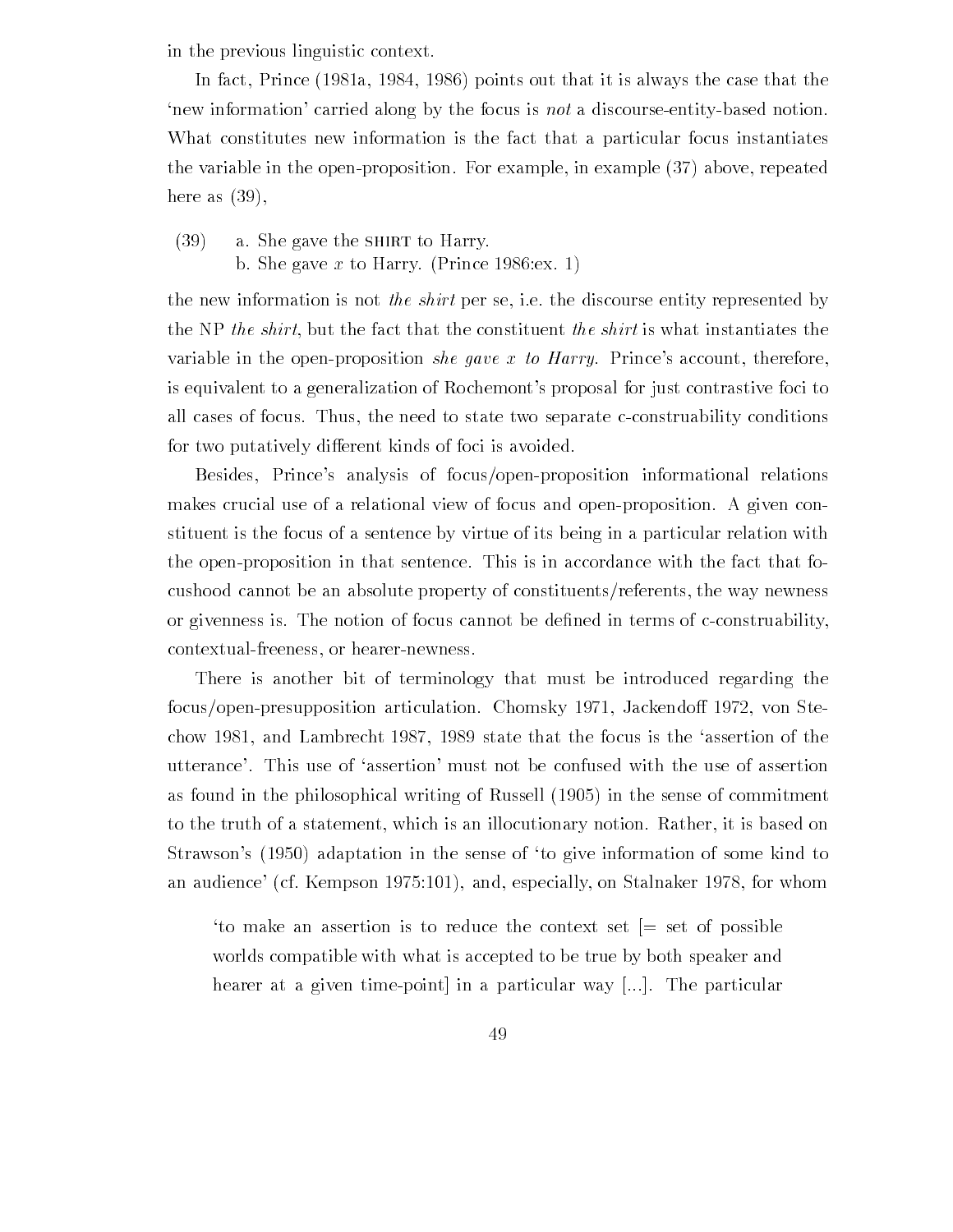way in which the context set is reduced is that all the possible situations incompatible with what is said are eliminated.' (1978:323)

duction of uncertainty introduced above in 2.2. The difference is that while 'information was de-ned as a reduction of the uncertainty in the hearers knowledge store at a given timepoint Stalnaker de-nes his assertion as a reduction of un certainty in the set of common beliefs shared by both hearer and speaker. Some authors have adopted Stalnakers assertion to de-ne the notion of focus in the focus presupposition articulation (e.g. von Stechow 1981, Lambrecht 1987, 1988). These authors state that sentences assert their focus and that the openproposition is not asserted. As noted in the discussion regarding (38), Stalnaker's asertion cannot be taken to de-ne the focusopenproposition distinction or the informativeness of the focus, since it is incorrect to assume that the open-proposition represents a 'shared belief'. It is the hearers' belief (at least the speaker assumes so), but clearly it is not a shared belief. Despite this observation, one can easily see that, when these authors say that the focus is the Stalnaker-assertion of the utterance-a reduction of the context set they are close to saying that it is the informative part of the utterance—a reduction of the uncertainty in the hearer's knowledge-store at a given time-point.

Finally before discussing the incompleteness of empirical coverage of the focus open-proposition approach, the work of Välimaa-Blum  $(1988)$  must be mentioned. Välimaa-Blum's informational articulation is identical to the focus/open-proposition articulation discussed here In general the discussion in this section is applicable to her approach. Her terminology, however, is quite different from the standard one in an unfortunate way. She calls the focus 'NewInfo' and the open-proposition 'OldInfo'. We share her use of 'info $(rmation)$ ' to refer to the component of language understanding under study, but the use of the terms 'old' and 'new' is, again, misleading in the sense that it is reminiscent of the old/new distinction regarding the referential status of discourse entities. The problem is only terminological, however, since she states very clearly that NewInfo and OldInfo must be viewed as relational notions among constituents and not as a property of entities in a discourse Välimaa-Blum, along with the NewInfo-OldInfo articulation, also makes use of a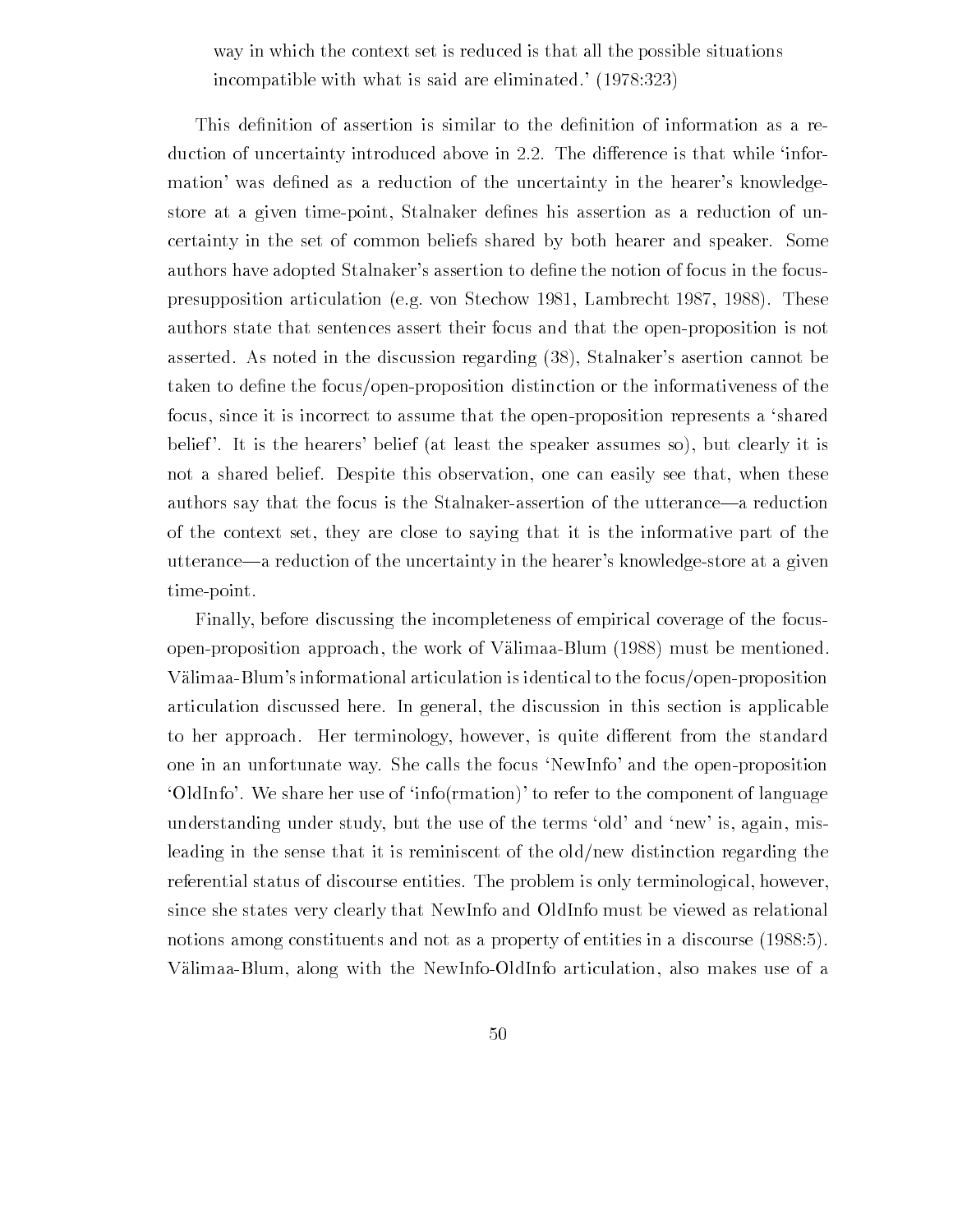sentential sentence-initial topic. Her topic (S-topic) is based on 'aboutness' à la Reinhart 1982, but, unlike it, it is restricted to sentence-initial position  $(1988.18ff.)$ . Below it will become clear that our proposal is very similar to Välimaa-Blum's in this respect

Despite its advantages and sound position in current work, the focus/openproposition articulation is not empirically adequate to cover all possible sentence types Interestingly it appears that what this articulation fails to account for the topic-comment articulation takes care of, and vice versa. Let us consider the same example discussed in reference to topic-comment:

 $(40)$  a. She gave the SHIRT to Harry. (Prince 1986:ex. 1) b. To Harry she gave the SHIRT.

Sentences  $(40)a$  and  $(40)b$ , while representing the same logico-semantic proposition, represent two different packaging instructions. The topic-comment framework fails to account for the informational split within the comment in for example sentence (a), between the shirt and to Harry. It has nothing to say about the fact that the shirt is focal, while to Harry is not. Obviously, the focus/open-proposition framework does have something to say about this split: the shirt is the focus that instantiates the variable in the open-proposition *She qave x to Harry*, thus capturing the fact that the shirt and Harry belong to two different informational units.

Now, there is one further difference between sentences (a) and (b): the position of the phrase to Harry; it is postfocal in (a) but sentence-initial in (b). This difference is captured by the topic-comment framework, as noted, by saying that to Harry is a topic in (b) but not in (a). In contrast, the focus/open-proposition approach is at a loss here, since from its perspective the two sentences are the same: a focus,  $\alpha$  shirt, and an open-proposition, she gave x to Harry. Why is then to Harry preposed in  $(b)?$ 

This fact has not gone unnoticed. In fact, Välimaa-Blum, as already noted, incorporates an S-topic into her description of information packaging, presumably, because she noticed a gap in the empirical coverage of her OldInfo-NewInfo distinction. Furthermore, there exists a proposal within the focus/open-proposition approach to account for the work of  $\mathcal{A}$  work of  $\mathcal{A}$  work of  $\mathcal{A}$  work of  $\mathcal{A}$  was  $\mathcal{A}$  where  $\mathcal{A}$ and Ward & Prince 1986. Basically, these authors suggest that topic-initial constructions perform two discourse functions' or informational tasks: one, marking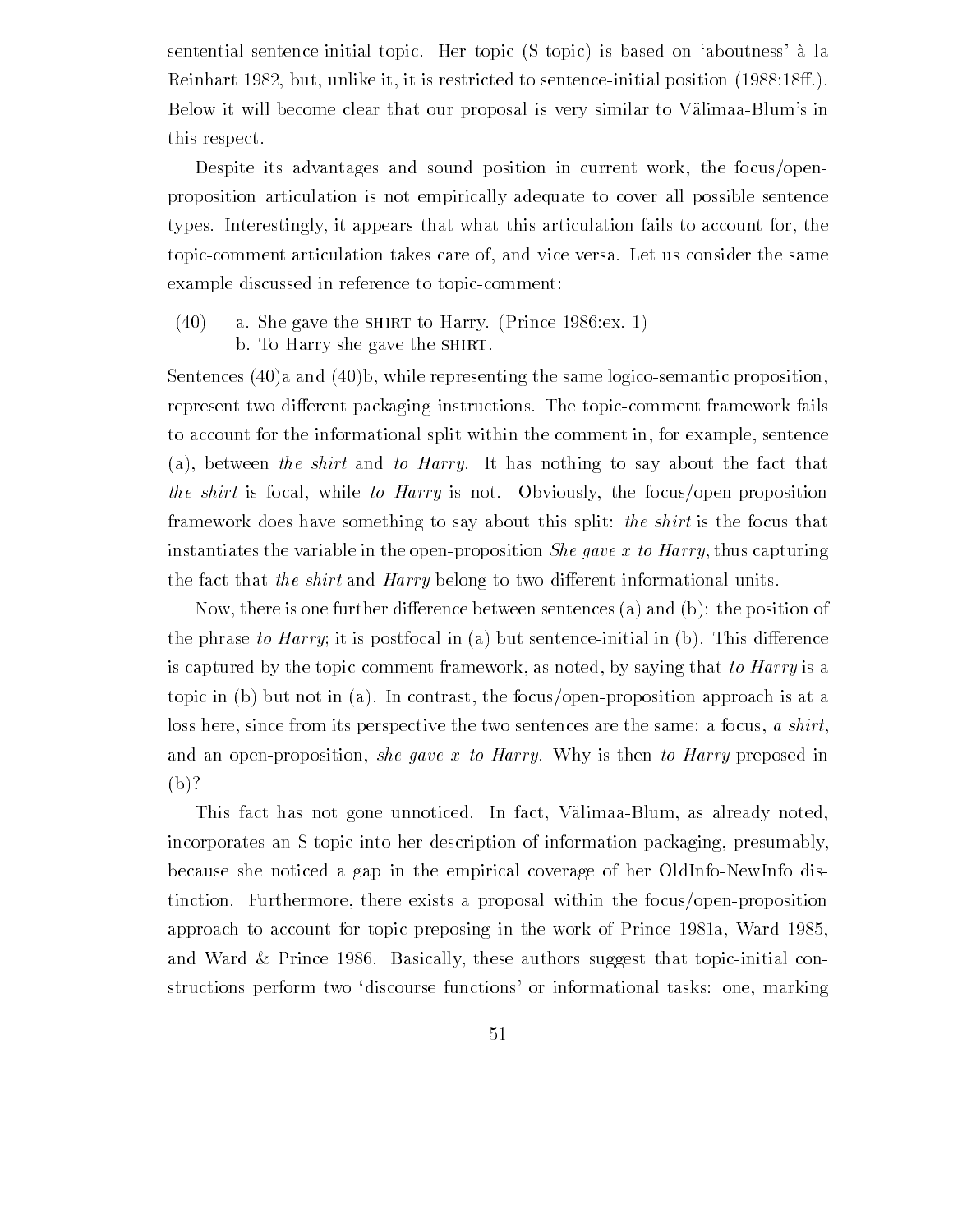the sentential focus/open-proposition structure—the packaging instruction in our terms—and, the other, marking the preposed NP as encoding an entity that stands in a particular referential standing with another entity already introduced in the previous linguistic context In particular it is argued drawing on work on linguistic scales by Hirschberg that the entity encoded in the preposed phrase must be related, via a salient partially ordered set [poset] relation to one or more entities already evoked in the discourse model' (Ward  $\&$  Prince 1986:4). As will be shown in  $\S 4.3.2$ , our proposal indirectly incorporates the main insight of Ward & Prince's proposal

Summing up the review of the focus/open-proposition articulation, it must be pointed out that the distinctions it makes are necessary for a complete theory of information packaging Several problems arise however when attempting to de-ne the notions involved, especially when using traditional semantic terms like entailment and presupposition. Prince's proposal in terms of salient 'shared knowledge', with the understanding that shared knowledge is not really 'shared' (it's what the speaker assumes are the hearer's beliefs, in Prince's terms), is unproblematic. A different kind of problem, which it shares with the topic-comment approach, is the incompleteness of empirical coverage concerning the existence of sentenceinitial preposed elements Empirically thorough solutions to this void have been proposed Was defined as  $\mathbb{N}$  and will be taken into connected into connected into connected into connected into connected into connected into connected into connected into connected into connected into connected into connected sideration in our account

#### 3.1.5 Dominance

One further approach to information packaging is found in Erteschik-Shir 1973, 1979, 1986 and Erteschik-Shir & Lappin 1979, 1983: the notion of 'dominance'. Dominance, in contrast to all the approaches seen above, does not come in a bipartite structure, but is rather a discourse property which is assigned to a constituent according to the intentions of the speaker Dominance is de-ned as follows

DOM: A constituent c, of a sentence S, is dominant in S if and only if the speaker intends to direct the attention of his/her hearer(s) to the intension of c, by uttering S. (Erteschik-Shir & Lappin 1983:420)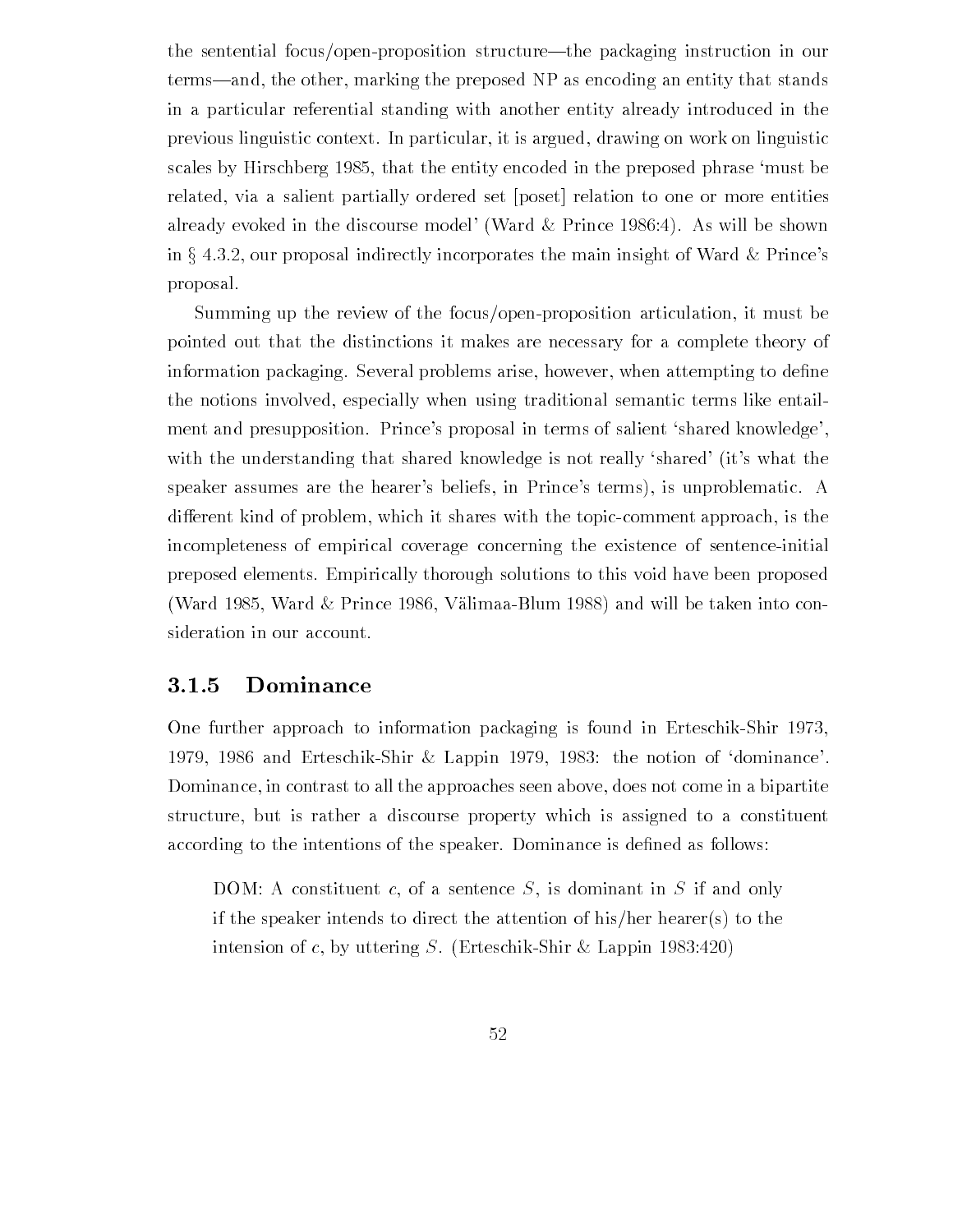As noted in  $\S 2.2$ , in a sense, one of the things the packaging instruction does is single out the informative part of the sentence, i.e. the focus. One could say, à la Erteschik-Shir, that the speaker directs the hearer's attention to this focus (although it also provides detailed instructions about how to retrieve the information embodied in that focus and enter it into her/his knowledge-store efficiently).

In fact, Erteschik-Shir herself states that 'dominance is meant to cover those cases for which focus is generally used  $(1986:120)$ , even though she lists two differences between a dominant constituent and a focus. First, she rejects 'presupposition' as the complement of dominant constituents. Presupposition, she argues, does not exclude dominance, since presupposed material can be dominant, as in  $(41)$  $(Erteschik-Shir 1986:ex. 11):$ 

 $(41)$  A: John regrets that he quit his job. B Yes I know It has been -lled and he cant go back

The italicized portion in  $(41)$ A is the dominant constituent of the sentence. But, as complement of regret, the embedded sentence is also presupposed—in the traditional meaning of the word—by  $(41)$ . Her objection to presupposition, however, is based on a misunderstanding of the sense in which the practitioners of the focus presupposition framework use the term. As mentioned above, a sentence does not actually presuppose its 'presupposition', but the ambiguity of the term has led to this same equivocation in several occasions. And second, she claims that, while focus is defined in terms of  $n$  is defined in terms of  $n$ pattern follows from the assignment of dominance For most workers in the focus background framework, however, including this study, intonational prominence is just one of the structural manifestations of focushood.

For all intents and purposes, then, the dominant constituent is equivalent to the focus of the sentence. Even though Erteschik-Shir's proposal is thorough (she even sets an operational test—the lie test—to determine what constituent is the dominant one in the sentence), her notion of hearer's attention seems less transparent than the notion of information packaging. Since most of the insights gained by the dominance approach are also captured by the focusbackground approach the former is included in the discussion of the latter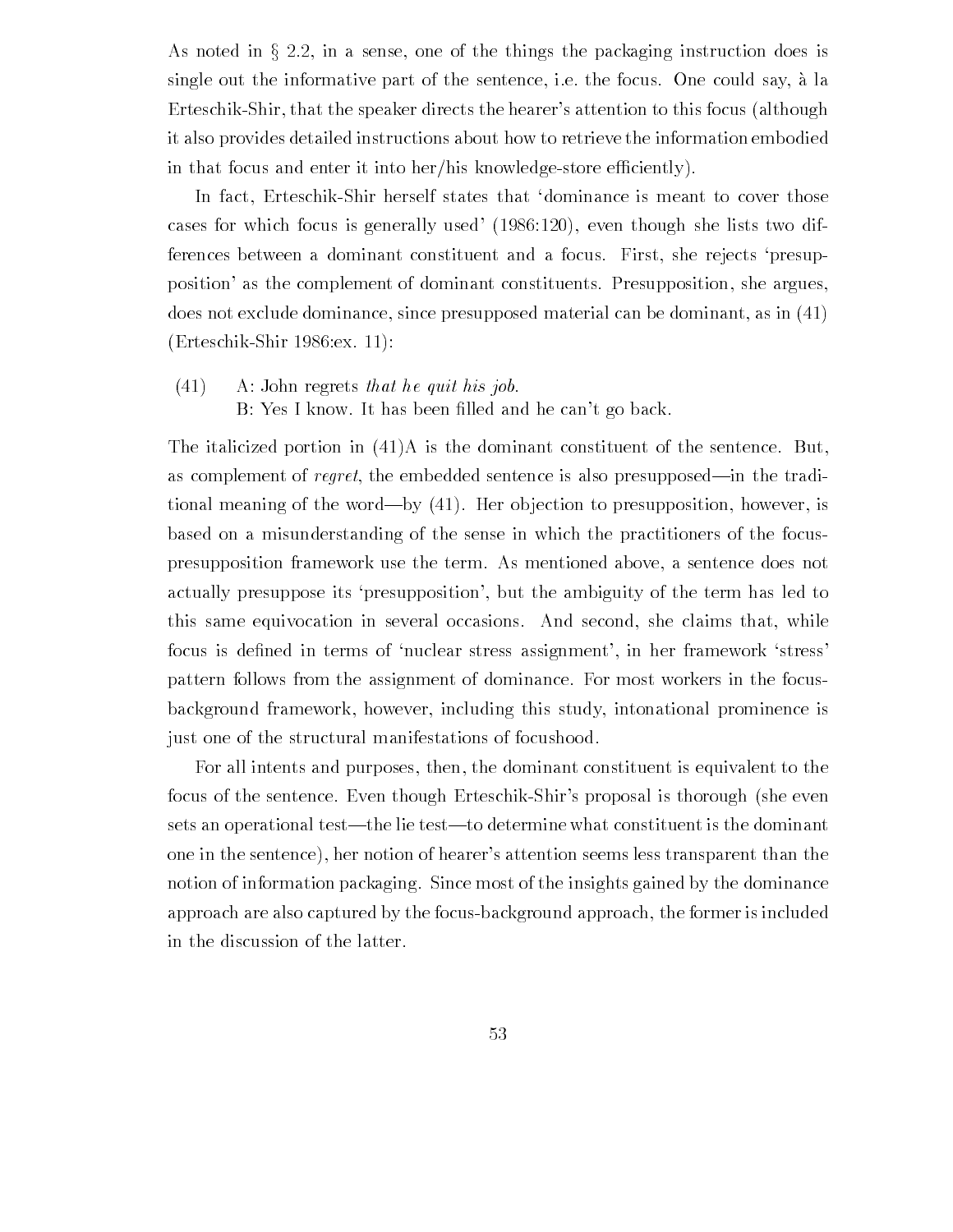#### Proposal  $3.2$

In this section an informational articulation meant to incorporate all the insights of the approaches just surveyed, while avoiding their shortcomings, is presented. First, however, we shall provide a global assessment of these previous approaches.

#### 3.2.1 Assessment of Previous Approaches

As noted, there are two kinds of problems with the approaches available in the literature On the one hand there are some de-nitional problems especially concerning the notion of topic and the exact nature of the open-proposition. On the other, both articulations—topic-comment and focus/open-proposition—are incapable of accounting for all the possible informational splits of the sentence

The - rst problem will be avoided by state and problem will be avoided by staying and problematic denitions. For the open-proposition, which is adopted in our system with the name of 'ground' (cf.  $\S 3.2.2$ ), Prince's analysis in term's of 'hearer's knowledge' will be adapted avoiding any de-nitions of this informational notion in logicosemantic or traditional presuppositional terms. We also adopt a topiclike sentence-initial phrase, under the name of 'link', modifying Reinhart's analysis in terms of a 'cataloguing address or -le card By restricting the link to be sentenceinitial one can elude the problematic extension of topichood to other elements of the sentence It was with this extension that rendered topichood a nonoperationalizable notion Finally the 'givenness/newness paradox'—how can the 'focus of new information' be discourseold?—is avoided by making clear that referential status is a property of discourse entities and the phrases that encode them and information packaging is a relational property that constituents have by virtue of their standing in a particular relation ship with the other element of the sentence

The second problem, the incompleteness of empirical coverage which both these informational articulations suffer from, is due to the fact that a binomial informational division of the sentence is simply not enough. The topic-comment framework cannot account for the informational split within the comment, and the focus/openproposition framework fails to provide an explanation for the existence of sentence initial topiclike phrases. This, in fact, has been noticed by several authors in the Praguean tradition (cf. Hajičová 1984) and by Dahl 1974, and, tacitly but clearly by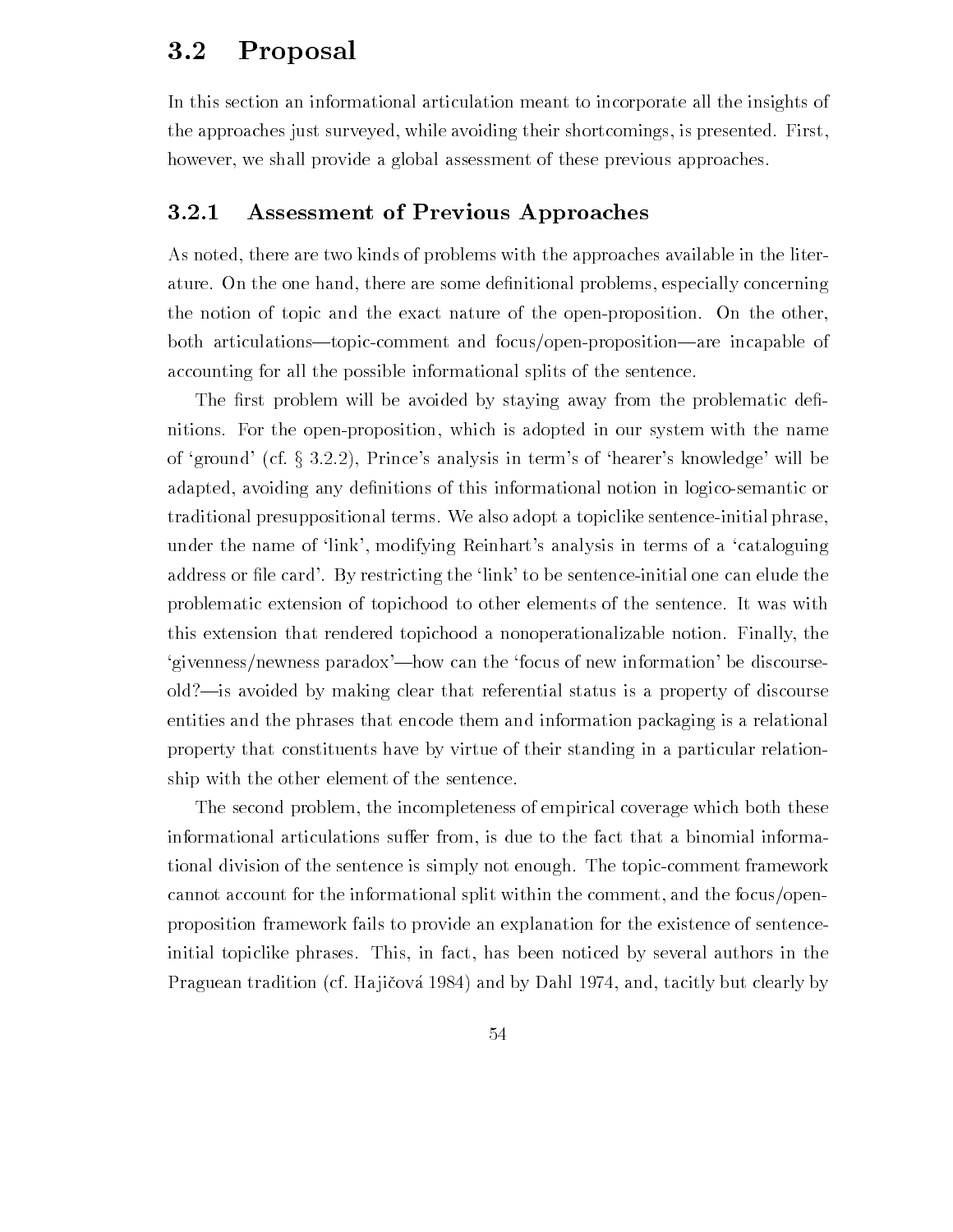$\Lambda$  and Prince  $\Lambda$  and Prince  $\Lambda$ 1986).

The Prague School - normal solution to this insulation to this insulation to this insulation to this insulation to the articular solution to the articular solution to the articular solution to the articular solution of  $\$ tion of the informational structure along a continuum of communicative dynamism that involves notions from the thematic structure of the predicate In other words the informational split within the open-proposition—their topic—is accounted for not in informational terms but in terms of a communicative hierarchy of thematic roles that determines word-order changes within the otherwise monolithic Praguetopic of a sentence. Presenting the details of this proposal is impossible here, although it must be pointed out that it violates any autonomy-of-levels hypothesis. since it brings along a direct interaction at the same level between thematic and informational considerations

Dahl's (1974) position is more germane to the proposal of this study. He suggests that sentences must have two distinct articulations, namely, topic-comment and focus-background  $(=$  focus/open-proposition), 'if for no other reason because longer sentences may exhibit a tripartite structure' (1974:2). His example of a tripartite structure is  $(42)$  (Dahl 1974:ex. 3), in which the narrowest of the possible readings of focus is assumed

(42) What does John drink? - 
$$
\frac{\text{topic}}{\text{John}} \cdot \frac{\text{comment}}{\text{brakground}} = \frac{\text{fopic}}{\text{background}}
$$

His proposal, however, is somewhat redundant in that the two articulations in question partially overlap. The verb *drinks*, for instance, is both comment and background While it is indeed necessary to make the distinction between information and ground, it is less clear that it is useful to group the nontopical elements together into an informational primitive As will be seen below it is unnecessary to preserve two superordinate informational units (the ground and the comment), since the same empirical ground can be covered with a simpler ontology. One can indeed divide the sentence in  $(42)$ , for instance, into three parts within one single articulation instead of having Dahl's two redundant partially-overlapping ones, but this is done at the cost of foregoing both the superordinate units the comment and the background (gt=background-topic, gc=background-comment,  $fc = f$ focus-comment):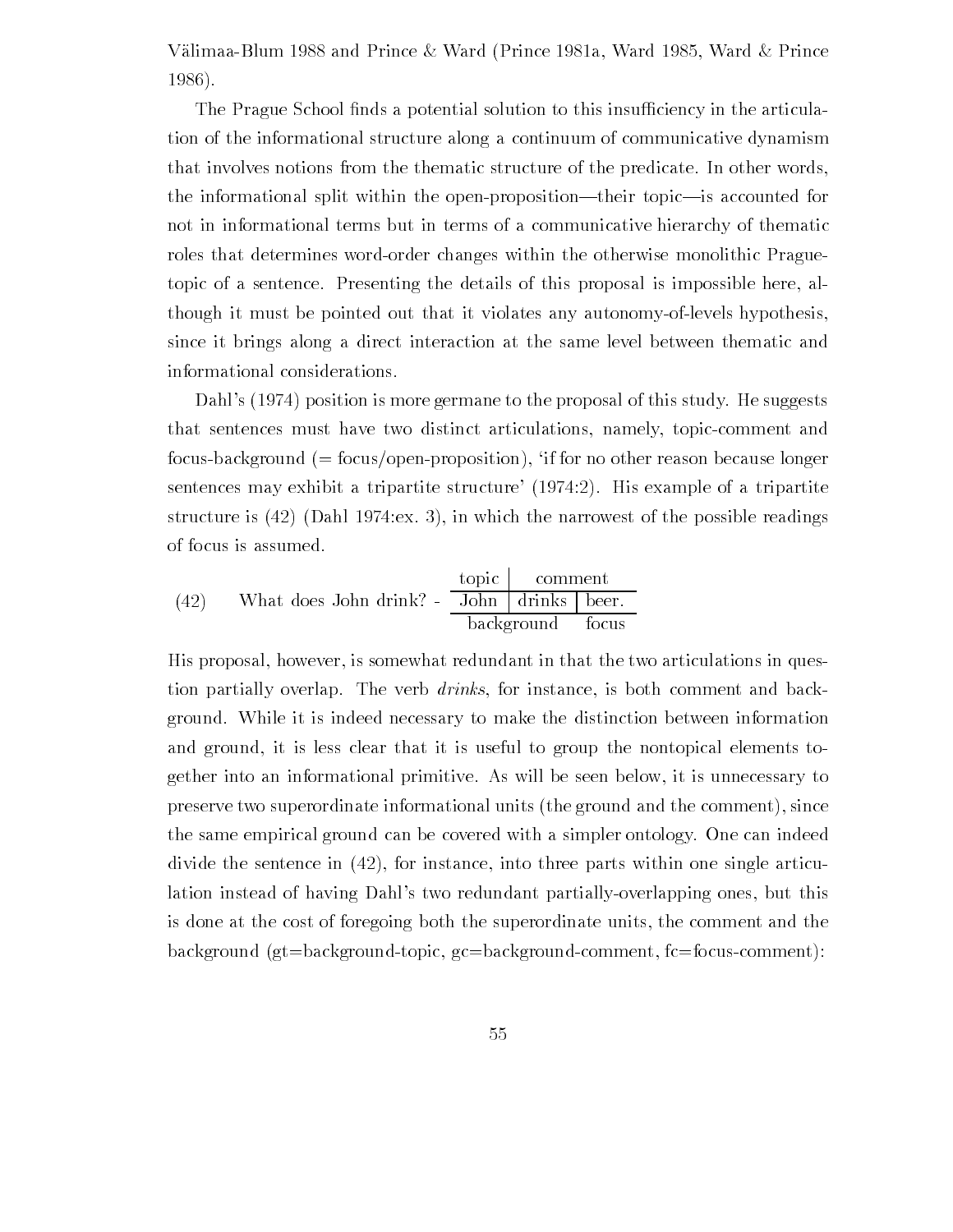(43) 
$$
\frac{\text{John}}{\text{gt}} \frac{\text{drinks}}{\text{gc}} \frac{\text{beer}}{\text{fc}}
$$

This consequence is too strong in that the distinction focus-ground seems to be a basic one, since it reflects the core distinction between information and anchoring material. In order to obtain a tripartite division, and respect at least one of the superordinate informational units, a hierarchical articulation must be used.

The articulation presented in the next section is a tripartite hierarchical ar ticulation that captures the appropriate divisions of both the topic-comment and the focus-background frameworks while digesting them into one single structure. This trinomial structure is empirically equivalent to Dahl's parallel articulations (but see the observations about redundancy above) or Välimaa-Blum's  $(1988)$  Old-Info/NewInfo plus S-topic. The main difference between our proposal and Välimaa-Blum's is that the trinomial articulation presented below integrates all the informational primitives into the purpose of information packaging, unlike Välimaa-Blum's. In her account the S-topic has an independent existence of its own totally unrelated to the OldInfo/NewInfo split. It is clear, however, that the S-topic does perform some speci-c task in the accommodation of information NewInfo in the hearers knowledgestore The articulation proposed in the next section captures this by incorporating the Stopic the link as part of the ground and giving it a speci-c subtask within the larger information-retrieval task of the ground. Similar comments about unintegration could be made about Dahl's parallel articulations.

Before moving on to the next section let us summarize the positive aspects to be preserved and the negative aspects to be avoided in the approaches to information packaging reviewed above

- nonoperationalizable criteria for the copies.
- incomplete empirical coverage
- semantic and real presuppositional accounts and nonrelational de-ni tions (for focus-presupposition)
- $\mathcal{L}$ redundant or unintegrated informations or unintegrated informations of  $\mathcal{L}$

- To be preserved: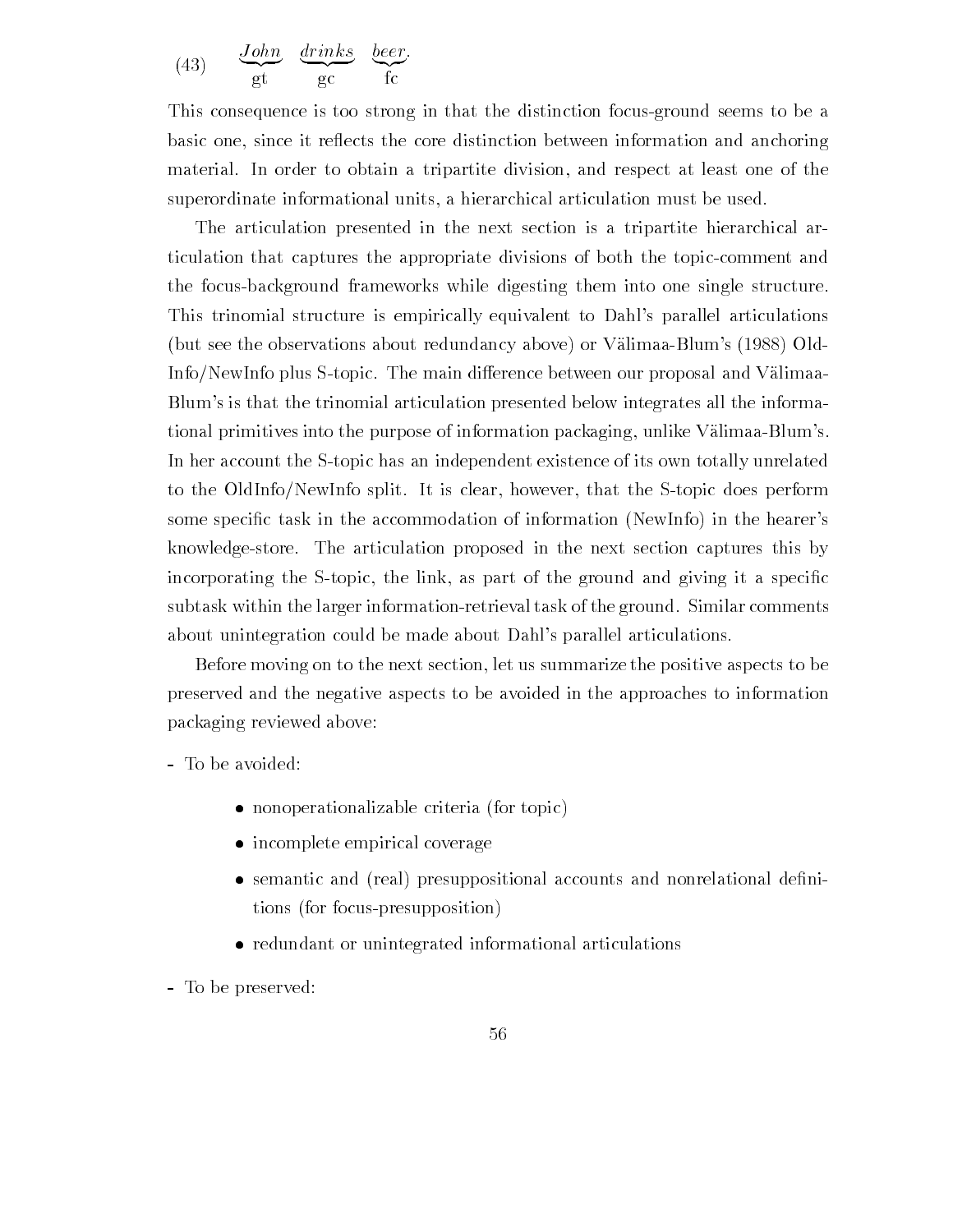- an optional sentence in the sentence in the sentence in the sentence in the sentence in the sentence in the se
- $t \sim t$  . For the focus of  $\Delta t$  is the focus of the focus of  $\Delta t$

#### **Trinomial Hierarchical Articulation**  $3.2.2$

A sound account of information packaging must provide a clear representation of the informational split of the sentence incorporating all the informational units observable Furthermore it must describe in detail the combinatorial operations by means of which the informative and the noninformative part of the utterance are put together to yield packaging instructions and a speci-cation of the interpretive rules that lead to their interpretation This section is devoted to the -rst task Adopting several insights inherited from previous work the primitives that constitute the informational articulation of the sentence will be established. The description of the combinatorial and interpretive rules that build on these primitives is undertaken in Chapter 4.

It is proposed that the sentence is informationally articulated into a trinomial hierarchical structure consisting of the FOCUS and the GROUND, while the latter is further subdivided into the LINK and the TAIL. This partition is represented in  $(44)$ :<sup>40</sup>

 $(44)$  S={FOCUS, GROUND}  $GROWD = \{LINK, TAIL\}$ 

It reflects both the focus-background split and the fact that within the ground there often is a 'special' topiclike element, the link, which appears in sentenceinitial position. The informational unit 'comment' is foregone, since it is rendered unnecesary in the account presented below (cf. Ch. 4).

The focus corresponds exactly to the focus in the frameworks reviewed above (the topic-focus and the focus/open-proposition or focus-background approaches). It constitutes the only informative part of the sentence, as in Halliday  $1967$ , i.e., the segment of the sentence in which all the information is encoded. It is, therefore, the only nonelidable part of the sentence since it is the only contribution to the

 $40$ The hierarchical nature of this representation does not automatically imply continuous constituency. No claim is made with respect to linearization, since, in particular, the two parts of the ground may or may not constitute a linear unit at the surface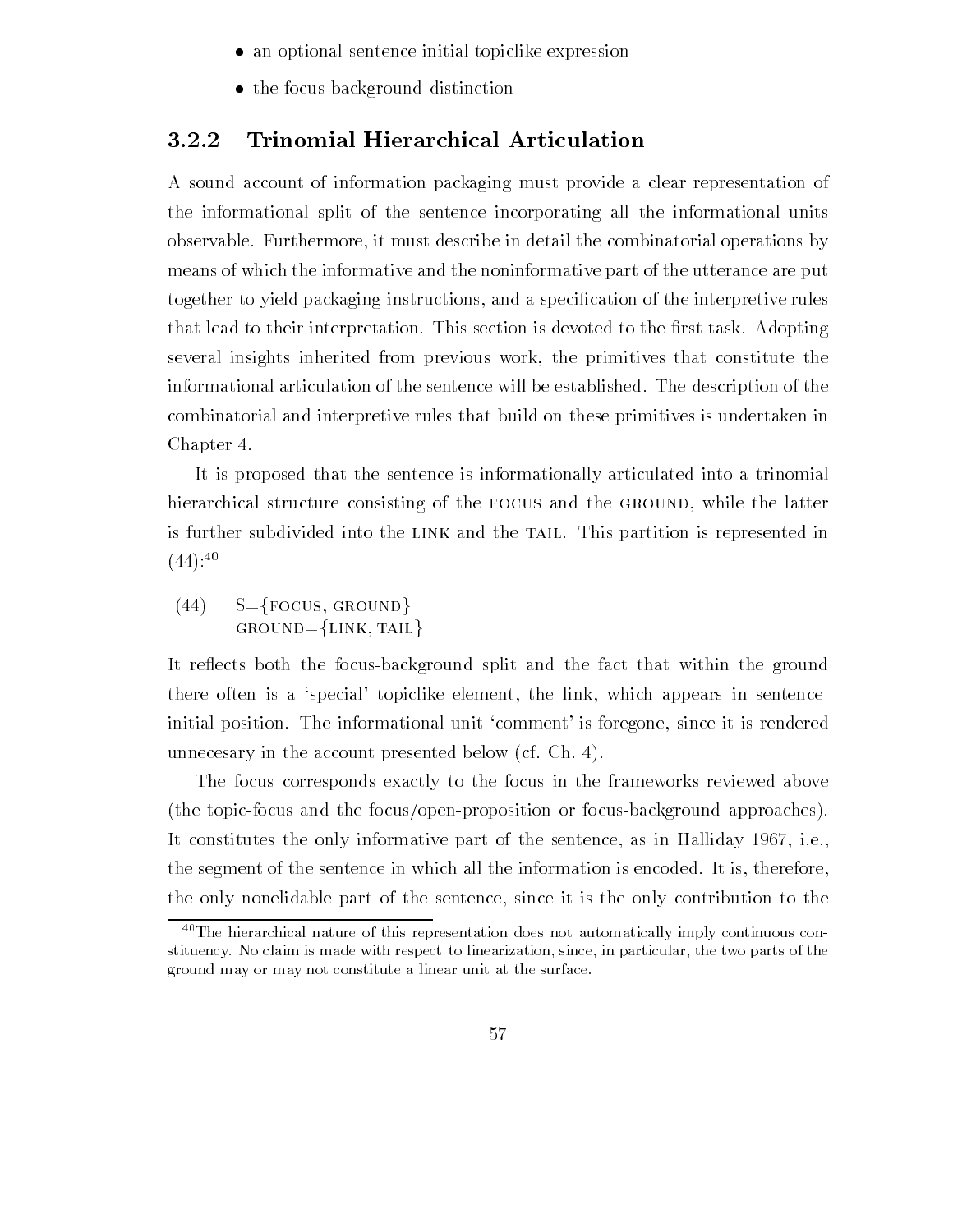hearer's knowledge-store at the time of utterance (or so the speaker assumes). The name focus is preserved due to its widespread use in the American, Hallidayan, and Praguean traditions. Also, the other main use of the term, the AI-focus, appears to be distinct enough to permit the existence of a healthy homonymity The focus of a sentence is operationally identi-ed by contextwith the now habitual warn ings about givenness/newness—and thanks to its invariably being intonationally prominent

The ground is the complement of the focus and is equivalent in coverage to the presupposition, the open-proposition, the Prague-topic, or the background in the approaches reviewed in  $\S 3.1.4$ . The term 'ground' is taken, as a terser version, from Dahl's (1974) and Chafe's (1976) background, moving away, as many other authors before, from the conflictive term 'presupposition', but also from 'open-proposition' due to its semantic connotation. The term 'ground' is free from any connection to logico-semantic meaning.

The informational force of the ground consists exclusively of acting as a ve hicular frame for the informative focus, i.e. it guarantees an appropriate entry of information into the hearer's knowledge-store, indicating to the hearer where and how the information must be entered. Since the focus is the information in the sentence, it follows that the ground does not make any contribution to the hearer's knowledgestore The knowledge encoded in the ground portion of a communicated proposition is knowledge the speaker assumes that the hearer already possesses It is also the case, however, that the ground must, in some sense, be 'relevant' enough to perform the anchoring task it is assigned, i.e., it is licensed only to guarantee that the information carried by the sentence is entered into the knowledge-store approprimately in the specific the information can - the information in the interest can - the interest of the inter sentence contributes to their knowledge-store, the sentence may not have a ground. The focus is the only nonelidable segment of the sentence and may exist by itself either as an all-focus sentence or as a sentence-fragment utterance. The ground is divided into the link and the tail, each performing a particular task within the more general anchoring role of the superordinate unit

The link in this articulation is analogous to the sentence-initial topiclike expression found in some of the theme-rheme and topic-comment approaches discussed in  $\S 3.1.1$  and  $\S 3.1.2$ . The term 'topic' is avoided due to its multiple ambiguity and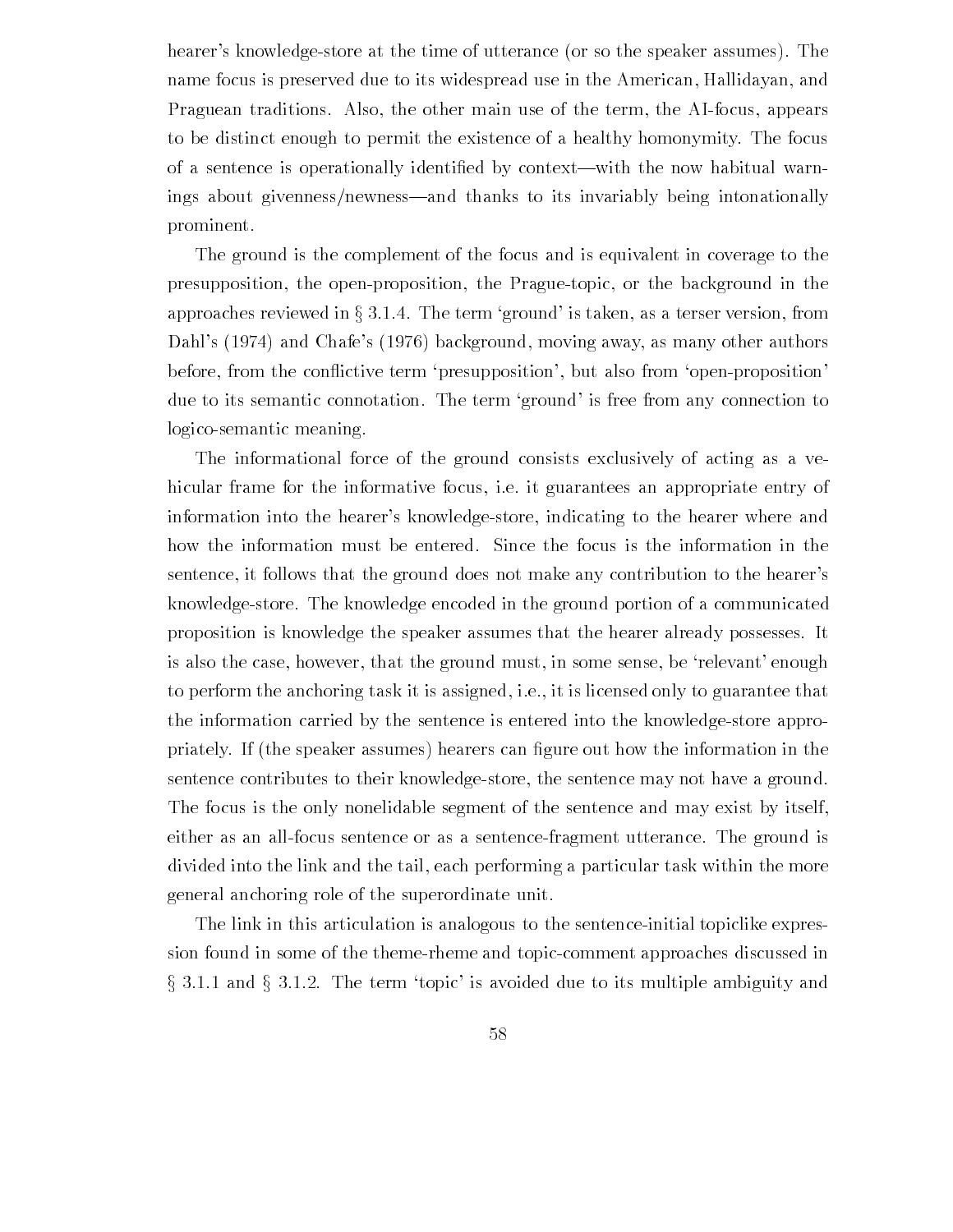choosing 'theme' to designate the sentence-initial topiclike expression is not any better, owing especially to the use of 'theme' and 'thematic' in a completely unrelated but central component of linguistic structure

Moreover, the notion of link does not match one-hundred-percent the 'topic' in the topic-comment articulation on which it is based. It does match the topic as originally presented in Mathesius and Halliday as noted in Mathesius and Halliday as noted in Mathesius and Ha but it does not incorporate later extensions of topichood to elements other than the sentence-initial topic-announcing phrase, as in Reinhart 1982 and Gundel 1988. The label 'link' is used in order to avoid possible misunderstandings in what the term is meant to cover. A notion of 'linking up' is found here and there in the literature, as in Trávníček 1962, for instance, where his theme (akin to a Halliday-theme) is described as 'the sentence element that links up directly with the object of thought. proceeds from it and opens the sentence thereby'  $(1962:166)$ <sup>41</sup>

The link in the trinomial hierarchical articulation performs precisely this task of linking up with the object of thought'. This linking-up is expressed by means of a Reinhartlike view of links as designating an address of sorts under which the oncoming information is classified (cf. Reinhart 1982 and  $\S 3.1.2$ ). A link is an address pointer in the sense that it directs the hearer to a given address or -le card in Reinhart's  $(1982)$  or Heim's  $(1983)$  terms) in the hearer's knowledge-store, under which the information carried by the sentence is entered. Pointing to this address is part of the information-anchoring role of the ground. By starting a sentence with a link speakers indicate to hearers that the focus must be entered under the address denoted by that link ie that hearers must go to that address or pull out that -le card), and enter the information under its label.

Links, as noted, must be sentence-initial, following the restriction required by, for example Travn!cek and Halliday Using the de-nition of link as an address pointer, a practical processing reason for their sentential-initialness is automatically obtained, since an address must be pointed to *before* the information to be entered under it is spelled out. Herring 1990, a crosslinguistic study of topic and focus encoding, states that 'languages of all types are consistent in putting

 $\sim$  The ferm -link- is also used by Fowler 1927 to describe some sentence-initial phrases (Catherine  $\sim$ Ball pc Fowler-s use of the term however is based on the idea that these phrases constitute a linking- with the previous discourse not a linking with the object of thought-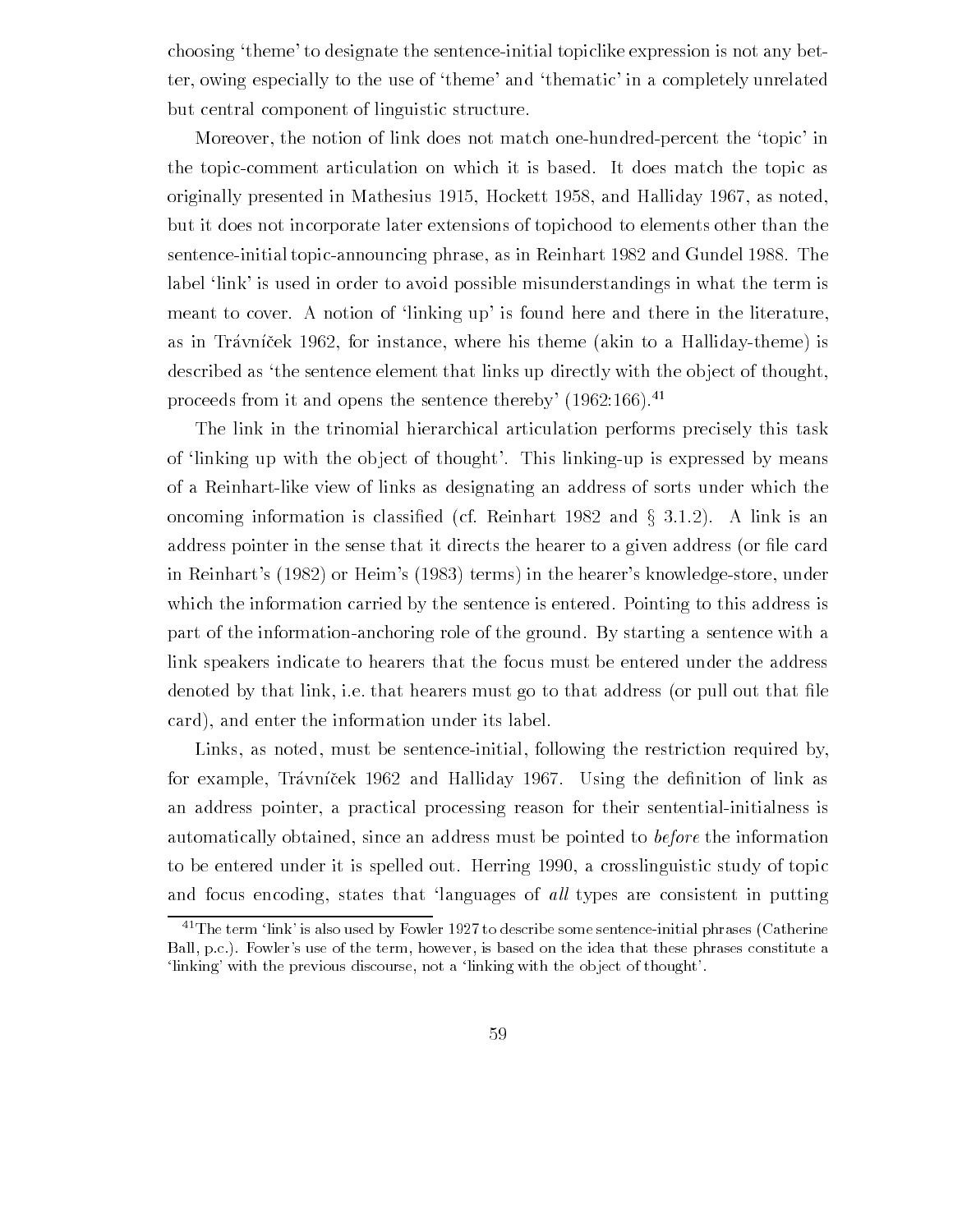shifted topics  $\mid$  =1111ks  $\mid$  111st  $\mid$  (1990.9). The view that links are address pointers is correct this is not surprising at all  $\alpha$  -rections as address pointers pointers pointers pointers also derive as Reinhart 1982 does, the aboutness feeling that is central to the topic-comment approach. In contrast with Reinhart, however, in this study aboutness is treated as an epiphenomenon resulting from the very relation of links as address pointers with the informative part of the sentence: if the information is retrieved and entered under a given address that information will be felt as being about the denotation of that address

Even though links appear only in sentence-initial position—and this is their main structural characteristic which can be used as an operational criterion for identi-cationnot all sentenceinitial elements have to be links The link is part of the ground and, as noted, the ground exists only if necessary to guarantee a successful retrieval of the information encoded in the sentence. Therefore, linkless sentences are also possible in situations in which the address under which informa tion must be entered is already established or in which, for whatever reason, there is no particular address for the information encoded in the sentence.<sup>43</sup>

The de-nition of links as sentenceinitial must be understood as including the case of multiple links. Sentences may have more than one link, as in the Catalan example to the contract of the contract of the contract of the contract of the contract of the contract of the

 $(45)$ el broquest a lamon la montre la montre del parte de la montre de la montre de la montre de la montre de la mo the broccoli to the boss  $obj.iobj$  3p-pst-give Approx : The broccoli the boss (they) gave it to him (for free).

In these cases the speaker directs the hearer to go to two addresses and enter the information under both The second link in example is not sentenceinitial Instead of having each link be sentence-initial, it should be made clear that it is the link string  $(\text{link}^*)$  that is sentence-initial.

The tail, the last informational primitive, is the complement of the link within the ground. The term 'tail' is borrowed from Dik's Functional Grammar theory

It is clear from Herring-s paper that her shifted topic- is analogous to the link while her continuous to pics- a trial activities and the something and something and something and

<sup>-</sup>Even though the link points to an entity in the knowledgestore an address it is not the case that the link is marking the discourse entity it represents as hearer-old. The fact that the entity must be hearer-old is an artifact of the informational task of the link: in general, an address cannot be pointed at unless it exists already even though in some cases the creation of an address and the pointing to it can be simultaneous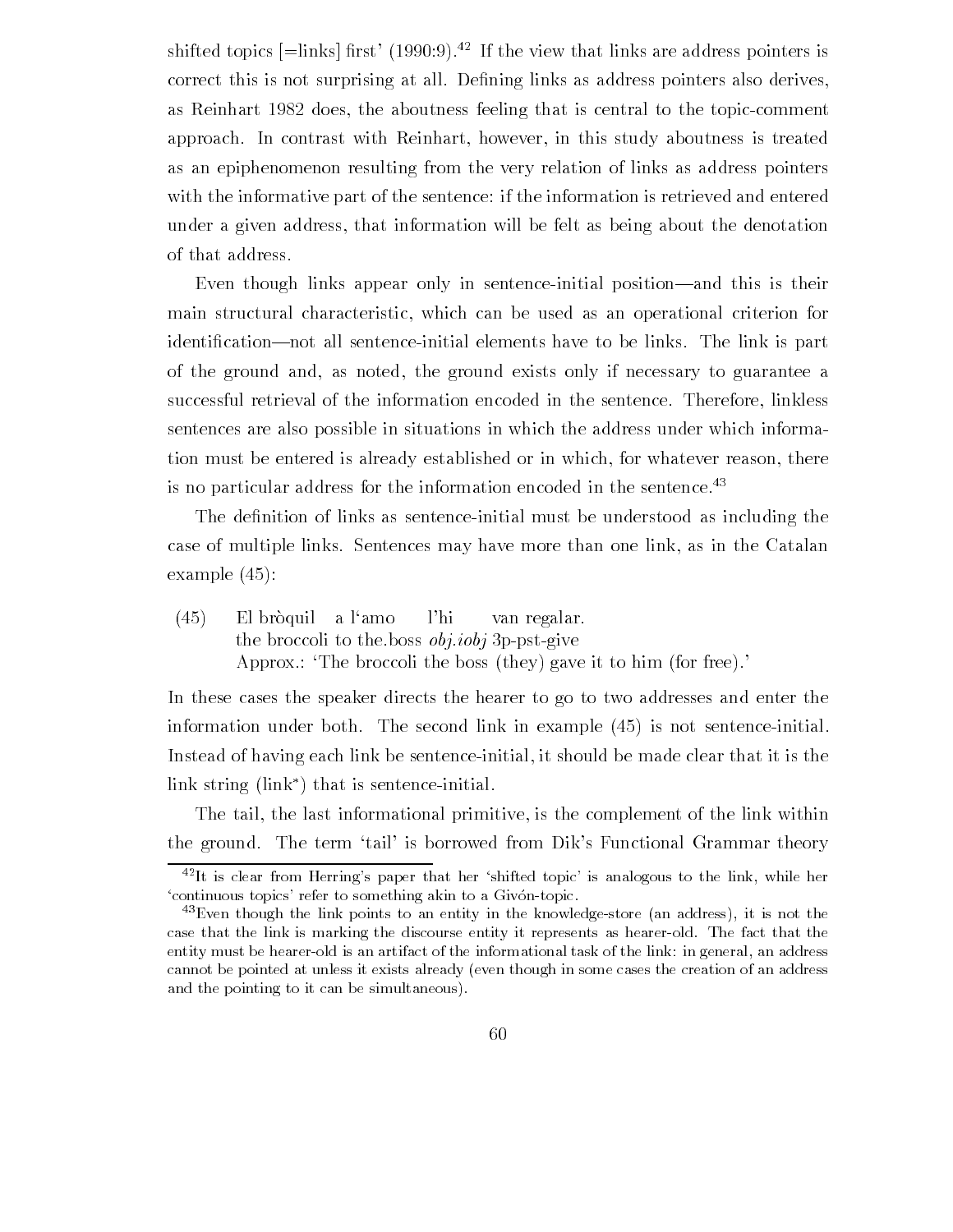(1978). Like its synonym 'antitopic' (Chafe 1976, Lambrecht 1981), it has been used to describe right-detached constituents, especially in languages like French, but it has never been de-de-dex except by its structural position cf Lambrecht by its structural position cf L for discussion). The original use by Dik and his associates, however, describes only a subset of tail elements of this proposal. Right-detached constituents, at least in some languages, are indeed part of the tail, but the tail may also be encoded in other positions within the sentence structure as for instance in English see Ch

Within the vehicular, anchoring informational force of the ground, the tail performs a more speci-c task regarding the exact way in which information is retrieved and the three districts in given address it would take use the top far a-three theories the theories exact mechanics of the tail here. First, the combinatorial rules by means of which the aforementioned informational primitives interact must be introduced This is done in the next chapter. Pretheoretically, the tail may be viewed as an element that acts as a signalling flag to indicate exactly how the information carried by the sentence must be entered under a given address

The position of the tail within a sentential structure is not universally constant. While, as noted, both link and focus have some universal structural characteristics (sentence-initialness and intonational prominence, respectively) there is no such correlate in the case of the tail, although it is true that it is never marked with prosodic prominence Structural properties of each individual language basic word order, basic intonation contour, verb-secondness, etc.) may determine the position in which tails end up surfacing in a sentence. The tail, therefore, must be negatively identified as the non-focal non-focal non-focal non-focal non-focal non-focal non-focal non-focal non-focal non-focal non-focal non-focal non-focal non-focal non-focal non-focal non-focal non-focal non-focal non-fo language particular informational/structural correlates should be found. As with links, more than one element may constitute the tail.

# Application of the Articulation

Given the trinomial hierarchical articulation presented in  $(44)$ , repeated here as  $(46)$ ,

 $(46)$  S={FOCUS, GROUND}  $GROWD = \{LINK, TAIL\}$ 

and its characteristics, i.e. non-elidability of the focus, optionality of the ground elements and sentence-initialness of the link, one is led to expect four possible in-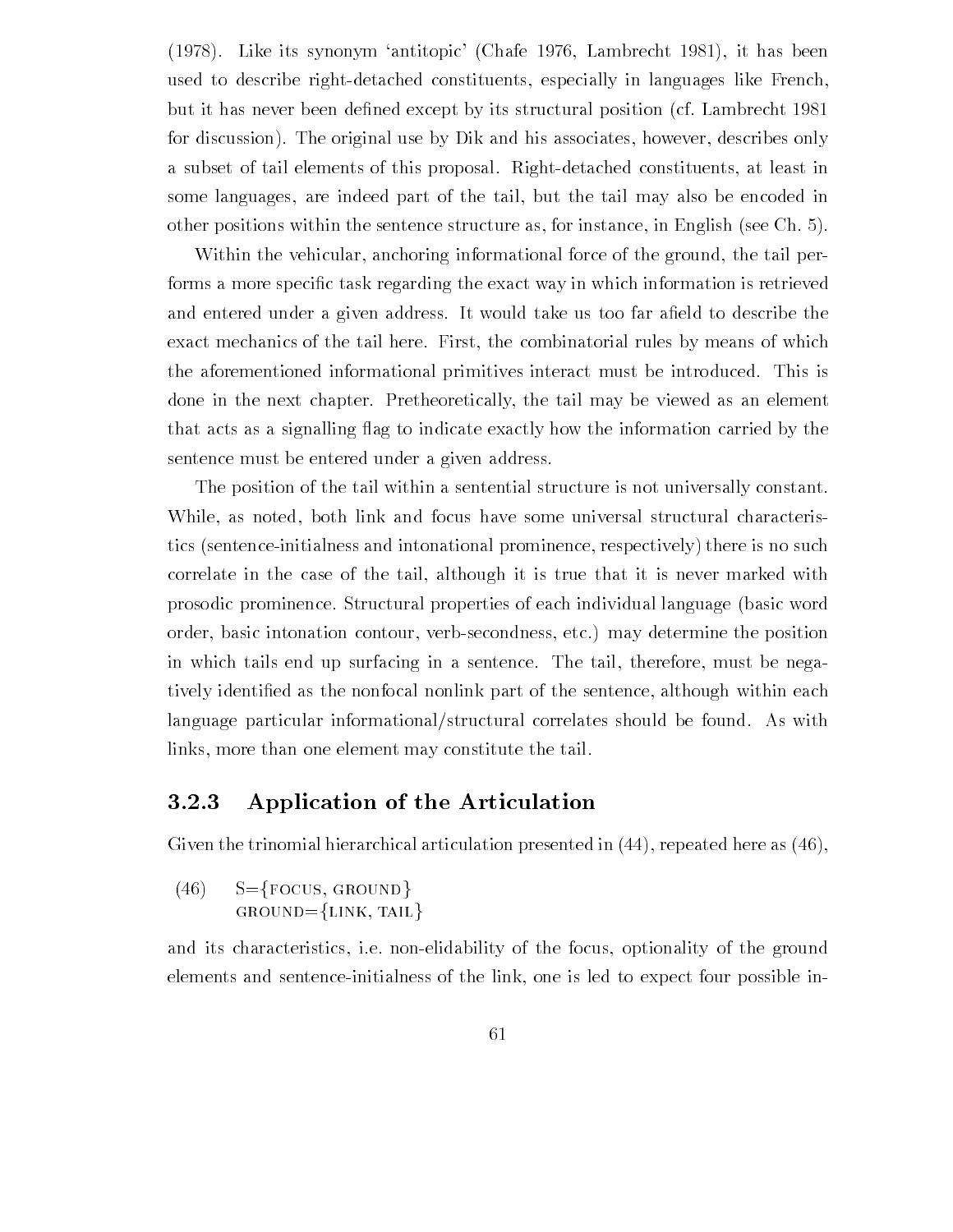formational structures for a sentence: link-focus sentences, all-focus sentences, linkfocus-tail sentences, and focus-tail sentences. These expectations are empirically met, as attested by the literature on informational sentence types. In this section, these four informational structures will be illustrated and the correspondences with their equivalents in the literature pointed out

#### Link-focus

In this type, the only ground is the link. Hearers are instructed to go to a given address and enter the information of the sentence under that address The speaker directs the hearer to enter the information by merely *adding* it under the relevant address. The following are some examples in English and Catalan:<sup>44</sup>

- $(47)$  a. The boss CALLED. b. L'amo  $_F$  ha TRUCAT  $\vert$ .
- (48) a. The boss  $_F$  visited a broccoli plantation in COLOMBIA  $\vert$ . b. L'amo  $_F$  va visitar una plantació de bròquil a COLÒMBIA  $\vert$ .
- (49) a. The boss<sub>1</sub> [F I wouldn't BOTHER t<sub>1</sub>]. b. L'amo<sub>1</sub> [F no  $l_1$ 'EMPRENYARIA  $t_1$ ].
- $(50)$ a. Broccoli<sub>1</sub> the boss  $\lbrack \text{F} \rbrack$  doesn't EAT t<sub>1</sub>. b. De bròquil<sub>1</sub> l'amo  $_{\rm F}$  no en<sub>1</sub> MENJA t<sub>1</sub>.

These examples illustrate the two standard cases of link-focus structure, with the link being either the subject in  $(47)$  and  $(48)$ , a preposed complement in  $(49)$ , and a case of multiple in the second in the second control of the second control of the second control of the second control of the second control of the second control of the second control of the second control of the second

The link-focus structure corresponds to the typical topic-comment articulation (with a noncomplex comment) of the topic-comment framework (cf.  $\S 3.1.2$  above). It is also equivalent to the categorical judgment in the thetic  $\ell$  categorical distinction of Kuroda  $1972$  and Sasse 1987. This distinction, originating in the writings of the nineteenth-century philosophers Franz Brentano and Anton Marty, was meant as an alternative to the unique Aristotelian bipartite judgment. Categorical judgments consist of two acts: a naming of an entity and an expression of a statement

<sup>&</sup>lt;sup>44</sup>Since the Catalan examples are equivalent to the corresponding English ones, no translation is provided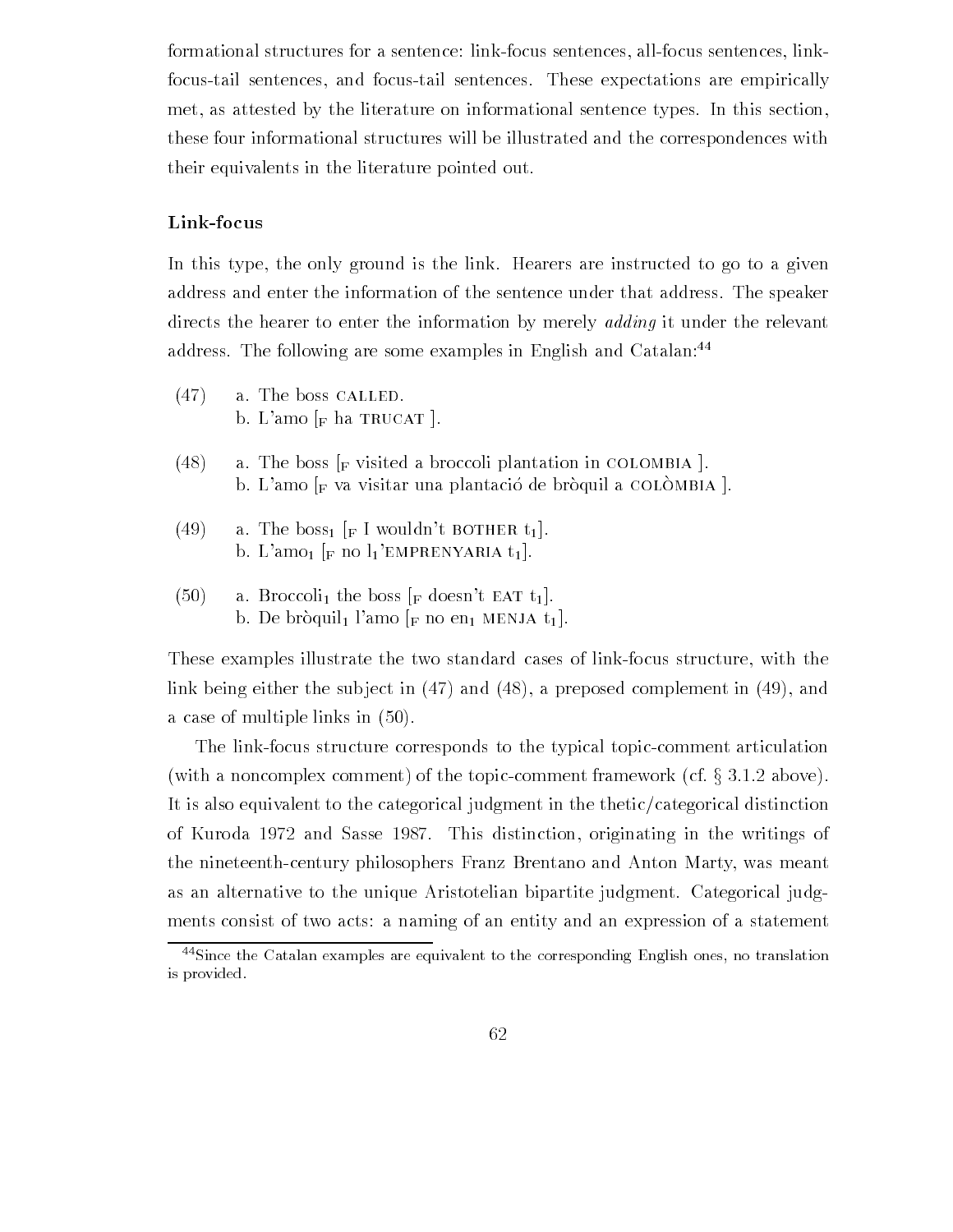about it It corresponds to the traditional Aristotelian judgment and to the topic comment articulation. Thetic judgments merely express an event or state, and they correspond to our all-focus structure, as will be pointed out below.<sup>45</sup>

Link-focus sentences are also equivalent to the predicate focus structure of Lambrecht 1987, 1988. He considers it the 'unmarked' type of informational structure and de-nes it as a structure in which the sub ject "or a topical nonsub ject con stituent is the topic, thus in the domain of the pragmatic presupposition, and in which the predicate expresses a [Stalnaker-]assertion about this topic'  $(1988:6)$ . In other words, the entire sentence, except for the link sentence-initial constituent, lies within the scope of his Stalnaker-assertion.

#### All-focus

All-focus structures correspond to sentences where the ground is null. In such cases, speakers assume that hearers are capable of retrieving the information carried by the sentence without any need for a vehicular anchoring frame: information can be entered into the knowledge-store without the need for an address pointer, and there are two reasons for the existence of linkless sentences:  $a$ ) the information of the sentence must be entered under a particular address but the speaker assumes that the hearer knows which one already from context, i.e., does not have to go to it because s/he is already there, or  $b$ ), no particular address is relevant for the entry of information. A temporary all-purpose 'situation address' may be used  $(cf. Ch. 4)$ .

The following are some examples They include general descriptions  $\mathcal{L}$  include general descriptions  $\mathcal{L}$ existential sentences and sentence fragments

 $\sim$   $(51)$  a.  $\lceil_F \text{The Boss called } \rceil$ . b.  $\lceil_{\text{F}}$  Ha trucat l'AMO  $\lceil$ .

 $^{45}$ Two points about the thetic/categorical distinction. One, categorical judgments are thought to represent a predication. The topic-comment articulation and our link-focus structures have nothing to do with syntactic or semantic predication And two Sasse explicitly states that the thetic/categorical distinction is not a matter of information structure, as is often assumed,  $\mathbf{r}$  can be explained in terms of expectation-  $\mathbf{r}$  , at section-  $\mathbf{r}$  that  $\mathbf{r}$  that is expected in structure- in his discussion designation referential status of discourse entities and not information of the s packaging. That being the case, his position is in agreement with this study. In fact, his 'hearer's expected and seems and information-to-construct the contribution-theory of the called information-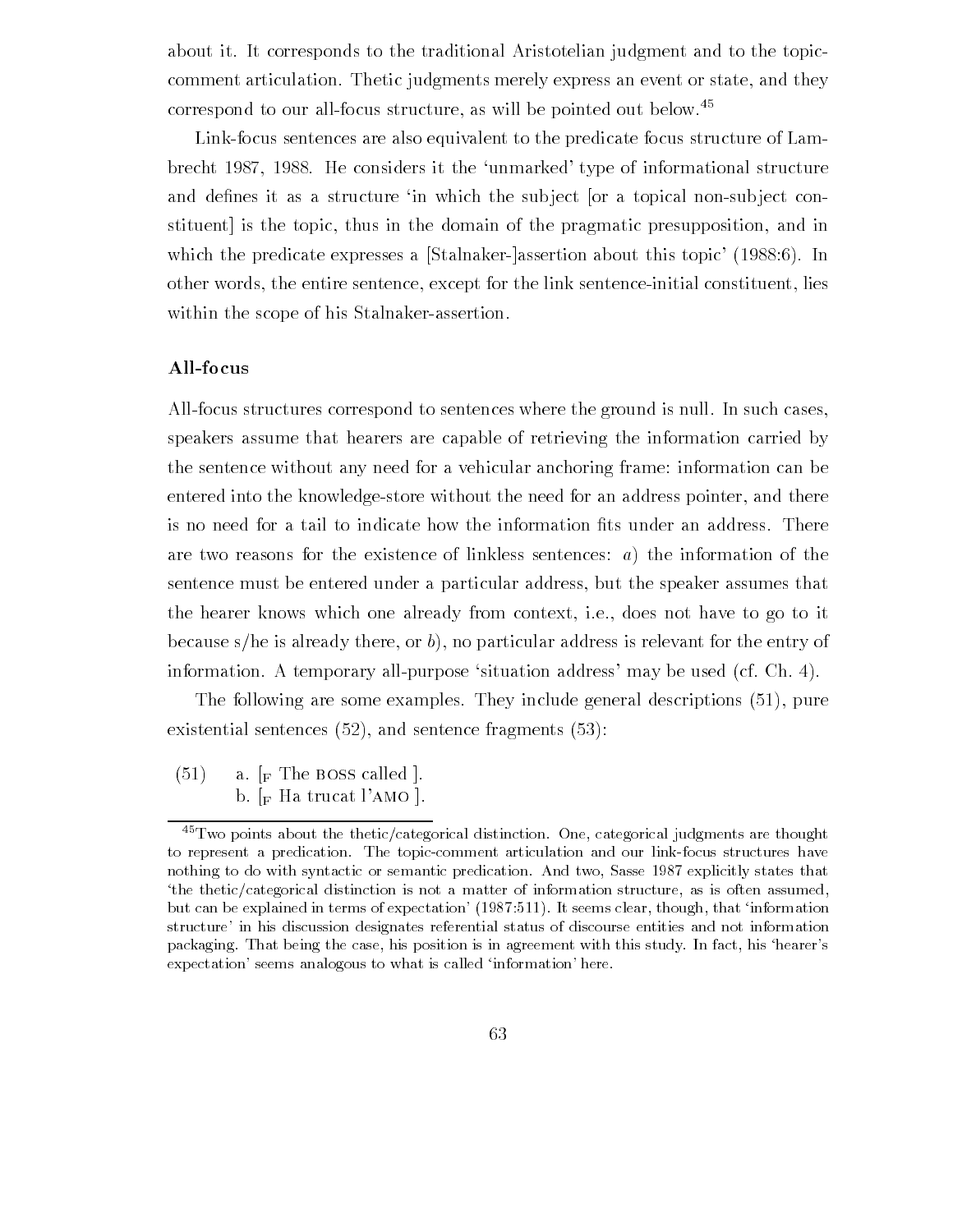- $(52)$ a. Waiter!  $\lceil_{\text{F}} \rceil$  There's a fly in my cream of broccoli soup  $\lceil$ ! b. Cambrer!  $\lbrack_{\text{F}}$  Tinc una mosca a la crema de bròquil  $\lbrack$ !
- $(53)$ a. What doesn't the boss like? broccoli b. Què no li agrada, a l'amo? el BRÒQUIL.

Some allfocus structures at least those in and correspond to Kunos  $(1972)$  neutral descriptions ('sentences that represent nothing but new information'  $(1972:298)$ , Schmerling's  $(1976)$  news sentences or all-new utterances,  $46$  and other labels like event-reporting sentences (cf. Lambrecht 1987).

In the thetic/categorical distinction, they correspond to the thetic judgment, as de-the sasses in the following the following types of the following weather weather the following the following  $\alpha$ expressions, existence, presence or appearance, description of situations, and in response to a question like what happened  $\mathcal{L}$  is to a control of the reference  $\mathcal{L}$ these sentences as sentence-focus structures, 'sentences in which the focus domain is the entire sentence  $(1988:11)$ , involving no 'pragmatically presupposed openproposition

#### Tailful Structures

Both the link-focus-tail and the focus-tail structures are included here. The tail, as noted, is an indication that further instructions are needed to guarantee the felicitous entry of information under a given address The following are examples of links and focus the tail in the tail structure in the tail in the tail in the tail in the tail in the structure is the material following the focus

 $(54)$ a. The boss HATES broccoli. b. L'amo  $l_1$ 'ODIA, el bròquil<sub>l</sub>.

 $\sim$  Schmerling 1970 offers a filte minimal pair between a link-locus sentence ((1)) and an all-locus  $\sim$ sentence (ii):

i Truman-s died

ii Johnson-s died

Both sentences, she reports, were reactions to the news about their deaths, but (i) was uttered after several days of discussion about whether and when Truman would die and (ii) was uttered as an out-of-the-blue report.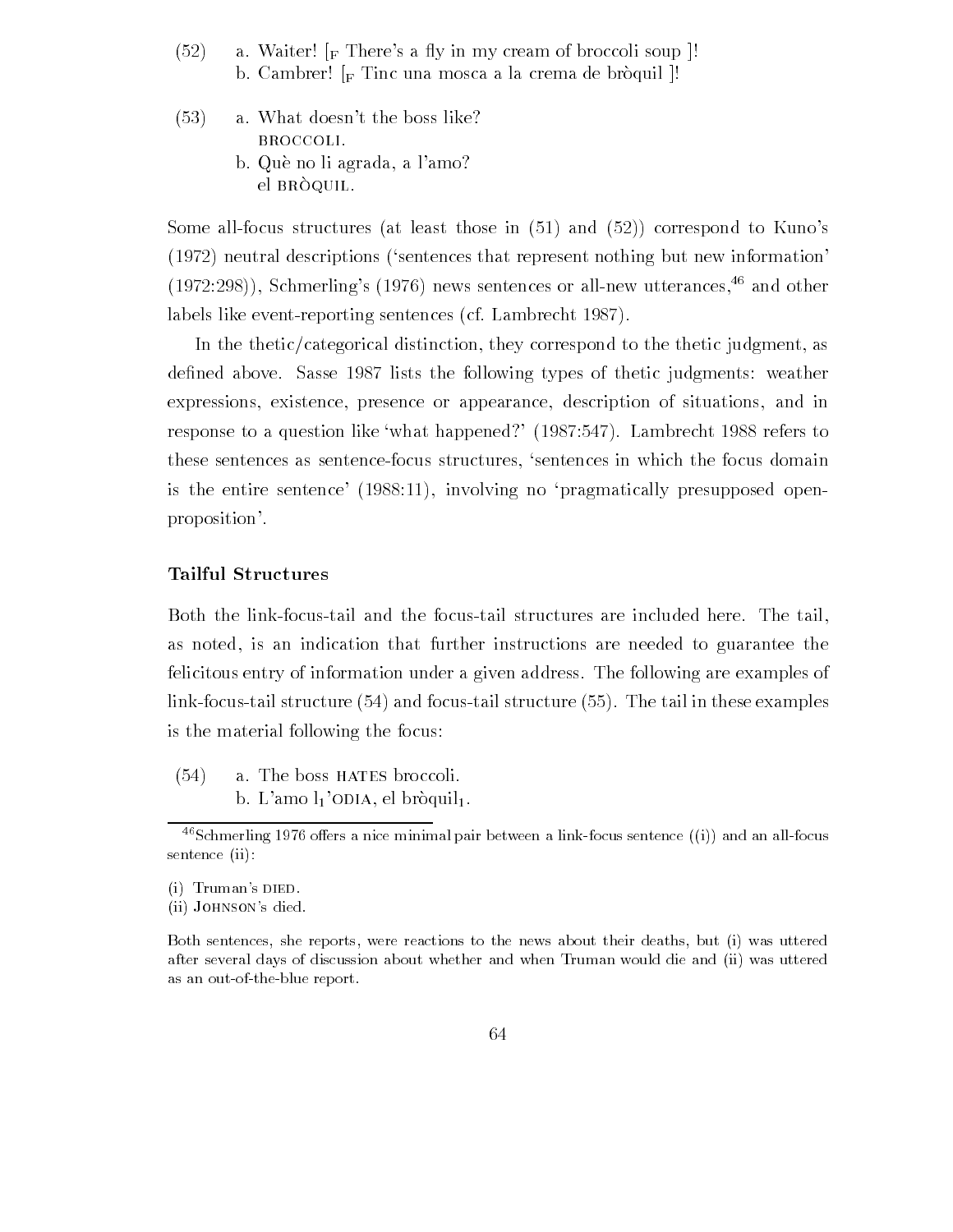- $\sim$   $$ a. I can't believe this! The boss is going crazy! BROCCOLI, he wants now.
	- b. No m'ho hagués cregut mai! L'amo està ben boig!  $\mathbf{b}$ it $\mathbf{c}$   $\mathbf{c}$   $\mathbf{c}$   $\mathbf{c}$   $\mathbf{c}$   $\mathbf{c}$   $\mathbf{c}$   $\mathbf{c}$   $\mathbf{c}$   $\mathbf{c}$   $\mathbf{c}$   $\mathbf{c}$   $\mathbf{c}$   $\mathbf{c}$   $\mathbf{c}$   $\mathbf{c}$   $\mathbf{c}$   $\mathbf{c}$   $\mathbf{c}$   $\mathbf{c}$   $\mathbf{c}$   $\mathbf{c}$   $\mathbf{c}$   $\mathbf$
- $(56)$ a. The farmers  $\lceil_{\text{F}}$  already SENT the broccoli to the boss. b. Els pagesos  $\lbrack$  F ja  $\lbrack$ <sub>1</sub> $\lbrack$   $\lbrack$   $\lbrack$  ENVIAR  $t_1$   $t_2$  $\lbrack$ , el bròquil<sub>1</sub>, a l'amo<sub>2</sub>.

Both the link-focus-tail and the focus-tail structures correspond to Prince's (1981a, 1986) focus/open-proposition sentences (cf.  $\S$  3.1.4).<sup>47</sup> These sentences have also been referred to as 'narrow focus', 'constituent focus', or 'contrastive focus' sentences by many of the workers in the focus/open-proposition framework. In fact, for nonlinguistic historical reasons the unmodi-ed term focus is understood many a time as referring exclusively to the focus in tailful sentences, i.e. narrow focus.

Having introduced de-ned and illustrated the informational primitives that constitute the informational articulation of the sentence we are now ready to discuss how these are combined into packaging instructions and what the interpretation of each of the different packaging instructions is. This is the subject of the next chapter.

<sup>&</sup>lt;sup>47</sup>A subset of the sentences Prince discusses under this rubric are treated as link-focus structures (e.g. Beer I like). This discrepancy is actually an artifact of the way in which the tail is analyzed.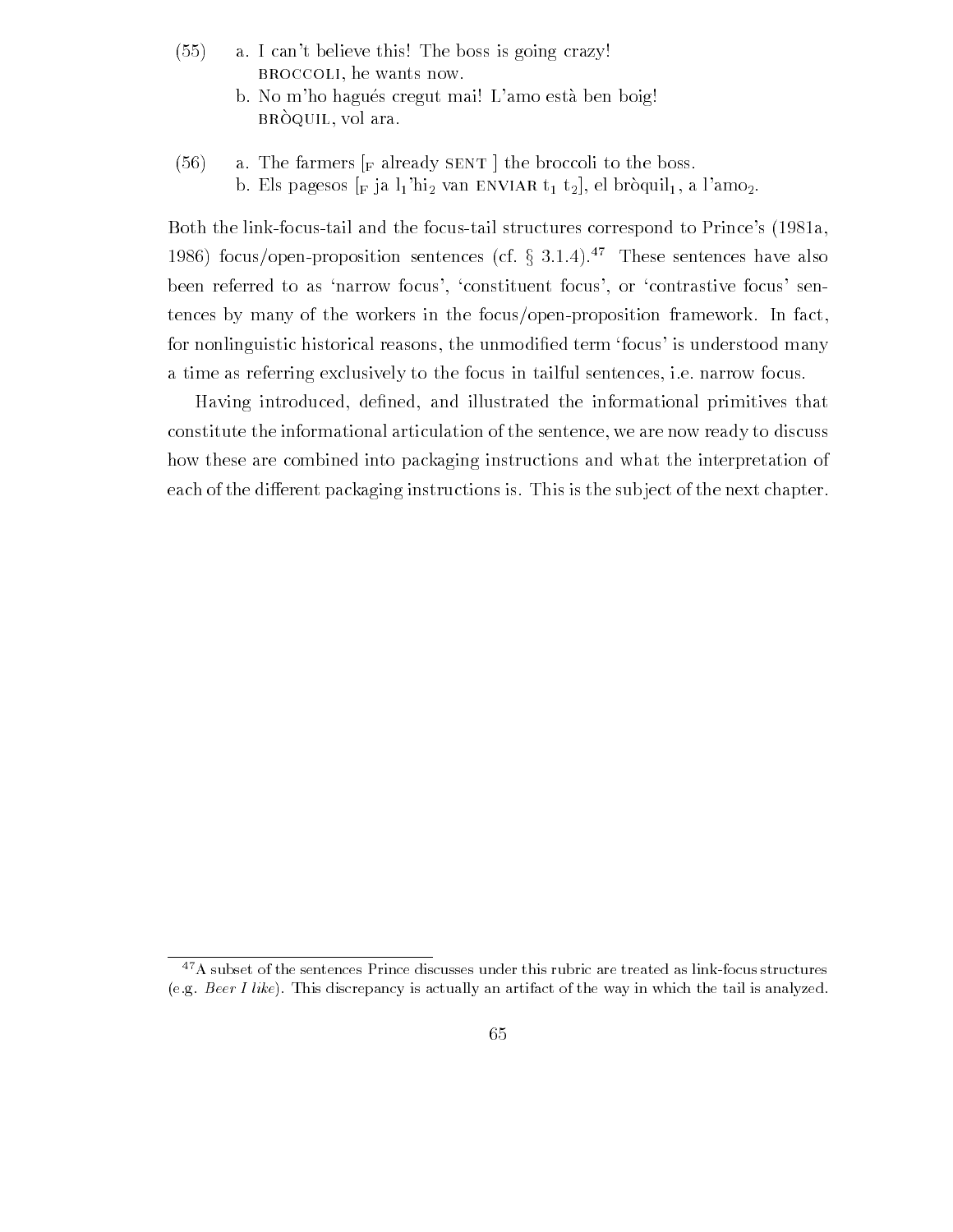# Chapter 4 A Theory of Informatics

In  $\S 2.2$  information packaging was characterized as a non-logico-semantic type of sentence 'meaning' concerned with the retrieval of information and its entry into the hearers knowledgestore Information packaging was de-ned as in

 $(57)$ INFORMATION PACKAGING: A small set of instructions with which the hearer is instructed by the speaker to retrieve the information carried by the sentence and enter it into her/his knowledge-store.

where information is defined in the proposition is detutes a contribution of knowledge to the hearer's knowledge-store. These instructions are meant to optimize the update of the hearer's knowledge-store by singling out the informative part of the sentence and articulating the ground in suchaway as to interest in the total information into the heart information  $\pi$  , and  $\pi$ 

It was already pointed out in  $Ch. 2$  that information packaging is sufficiently distinct from other types of pragmatic understanding to grant it autonomous status and, despite its close coexistence with logico-semantic meaning within the interpretive end of language, they also remain independent.<sup>48</sup> Therefore, it was suggested that the generation and interpretation of information packaging must be dealt with in an autonomous module, i.e. INFORMATICS.

This chapter provides an account of the exact nature of the role of informatics in the larger language apparatus. If building a coherent and comprehensive theory

<sup>&</sup>lt;sup>48</sup> As noted in Ch. 1 this belief is not universally held, and proposals that try to reduce information packaging to logico-semantic meaning exist, as well as proposals that, despite recognizing a difference between the two, require the presence of informational elements in the logico-semantic representation. These proposals are addressed in Ch. 7.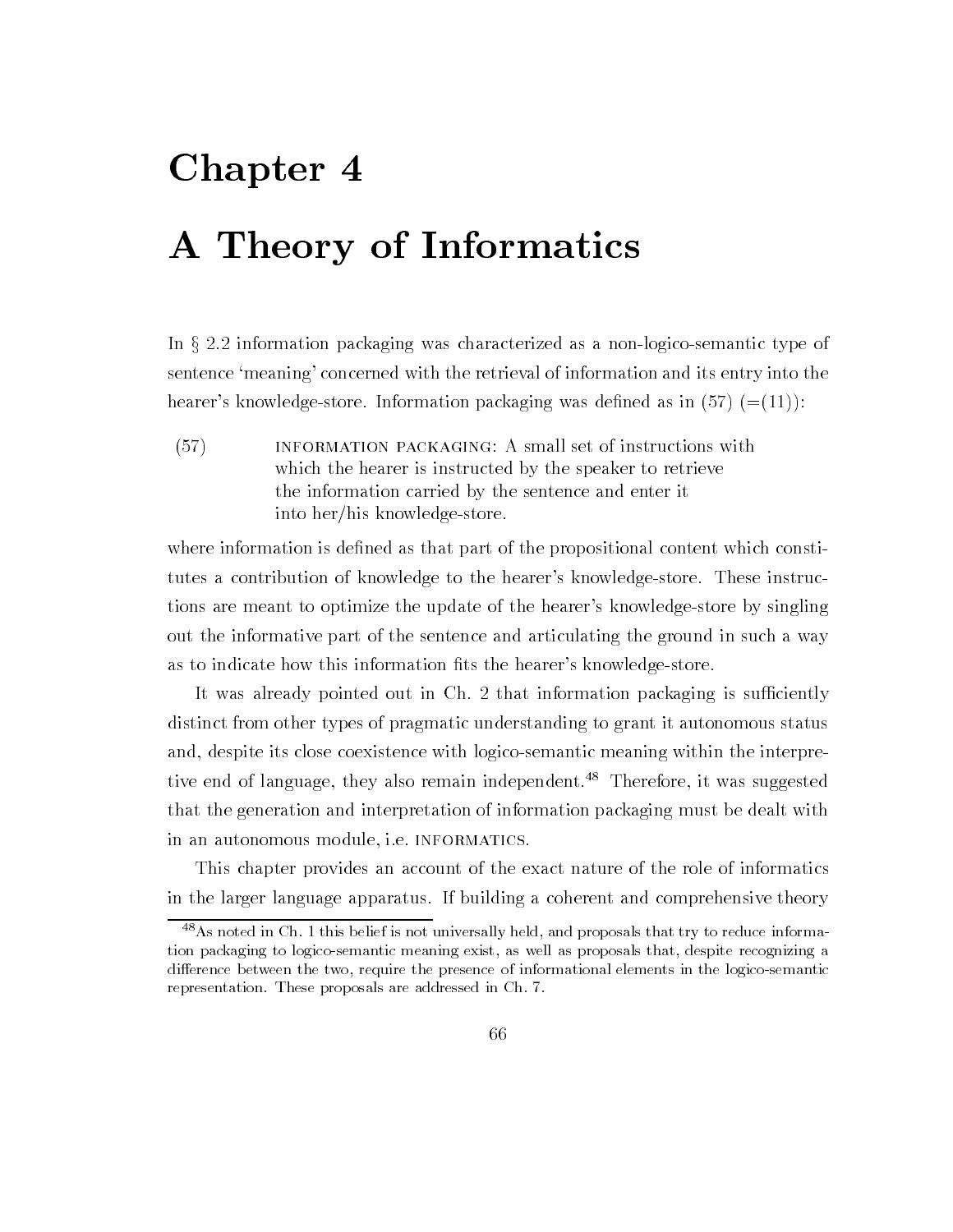of informatics independent of these other interpretive modules proves feasible it constitutes indirect validation of the autonomy hypothesis assumed. This account is based on the informational primitives discussed in  $\S 3.2.2$ . It describes the means by which this primitives interact to yield the information-packaging intructions and the exact interpretation of these instructions

## 4.1 The Role of Informatics

### 4.1.1 The Knowledge-store

The de-nition of informationpackaging presented in Ch presupposes the existence of a hearer's knowledge-store with a given structure. In order to be able to describe the role of informationpackaging in language understanding it will be necessary -rst to discuss how the hearer's knowledge-store might be structured. To this purpose, the distribution in Heims Change Semantics Heims (Heims Change Semantics Heims Change Change Change Change Cha

Heim views discourse referents as -le cards in a -le Before the beginning of a discourse the hearer has a -le with zero -le cards F As the discourse progresses -le cards are added and updated For instance after the utterance of the hearter puts the cards of the cards of the speakers of the speakers of the speakers of the speakers of the speakers of

 $(58)$  Pat told me a weird story today



In Heim's terms, the hearer has gone from an  $F_0$  to a given  $F_1$ . As the discourse continues a continues will cause a change of -  $\alpha$  -  $\alpha$  -  $\alpha$  -  $\alpha$  -  $\alpha$  -  $\alpha$  -  $\alpha$  -  $\alpha$ the following the started method continuation to the discourse started with the proprietion  $\mathcal{L}_\mathbf{t}$ hearers F will contain the -le cards and the entries in ignoring the -le card for 'a story'):

 $(60)$  She saw this man with a broccoli stalk. Well, the guy starts munching on it, and, lo and behold, he's arrested right away.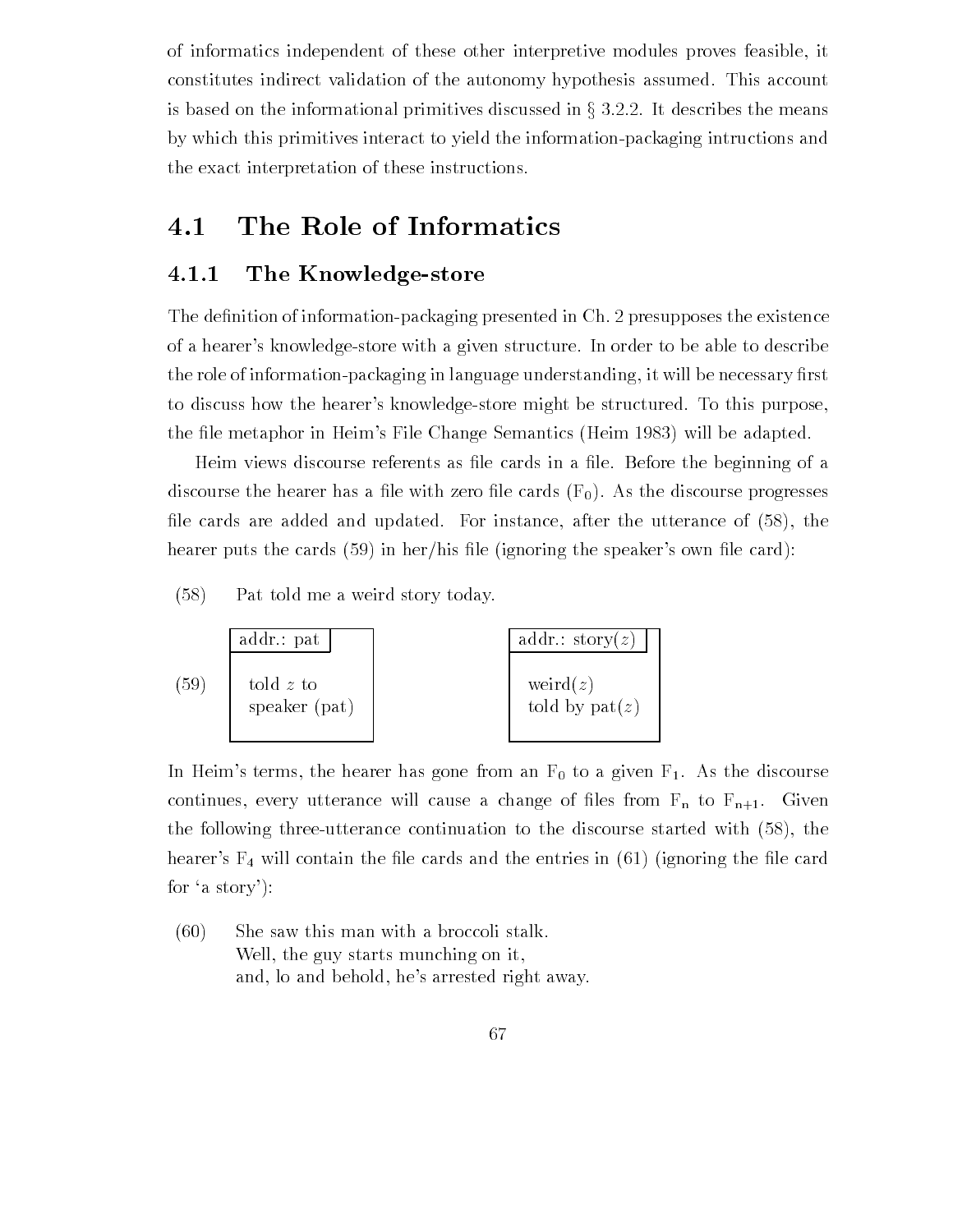|      | addr.: pat                                    | addr.: man(x)                                                       | addr.: br. stalk $(y)$                |
|------|-----------------------------------------------|---------------------------------------------------------------------|---------------------------------------|
| (61) | told $z$ to<br>speaker (pat)<br>saw $x$ (pat) | seen by $pat(x)$<br>has $y(x)$<br>munch on $y(x)$<br>$\arrested(x)$ | had by $x(y)$<br>munched on by $x(y)$ |

File  $F_4$  has three cards which list all the attributes and relations between them speci-ed by the propositional content of the sentences in and The -le change from F to F involved the update of Pats -le card and the addition of cards for the man and the broccoli stalk and their update

Heim's file, as pointed out in  $\S 2.3.3$ , is akin to the notion of discourse model viewed as a mental representation of the entities involved in a discourse and their attributes and the line between the links between the line purposes the second them in the complete here is a metaphor will be applied to the hearer's knowledge-store. The knowledge-store is vanch vo be a nuge hie with a humber of hie cards of HDDRESSES. Bach address denotes an entity and under each address there are a number of entries specifying attributes and relationship to the entity the that entity United the Heims the there is no - there is no - the  $F_0$  before the beginning of a discourse, since the hearer's knowledge is not null at the start of an interaction, i.e., at the start of a discourse the knowledge-store contains addresses denoting hearer-old discourse-new ('unused') entities. So, for instance, in  $\lambda$  -Fig. from previous shared knowledge

 $H$  is the knowledge store modified The reference modified The reference modified The reference model status of  $\mathbb{R}^n$ entities (cf. 2.3.2) plays a crucial role in this process. According to Heim and others, and a de-indicate that and already indicate that an already  $\mathcal{N}$ example above the inde-nites this man and a broccoli stalk instruct the hearer to create a new address and the pronominal forms she, he, and it indicate that the address they denote has been already created.<sup>49</sup> The relations and attributes that

 $49$  Actually, to be exact, there is a further difference between definites in general and pronouns in particular. Both denote preexistent addresses but differ in that pronouns denote salient preexistent addresses cf Chafe Prince b and other denites nonsalient ones In other words definites trigger an activation of a dormant preexistent address. Pronouns simply indicate that their referent is in activation at the time of utterance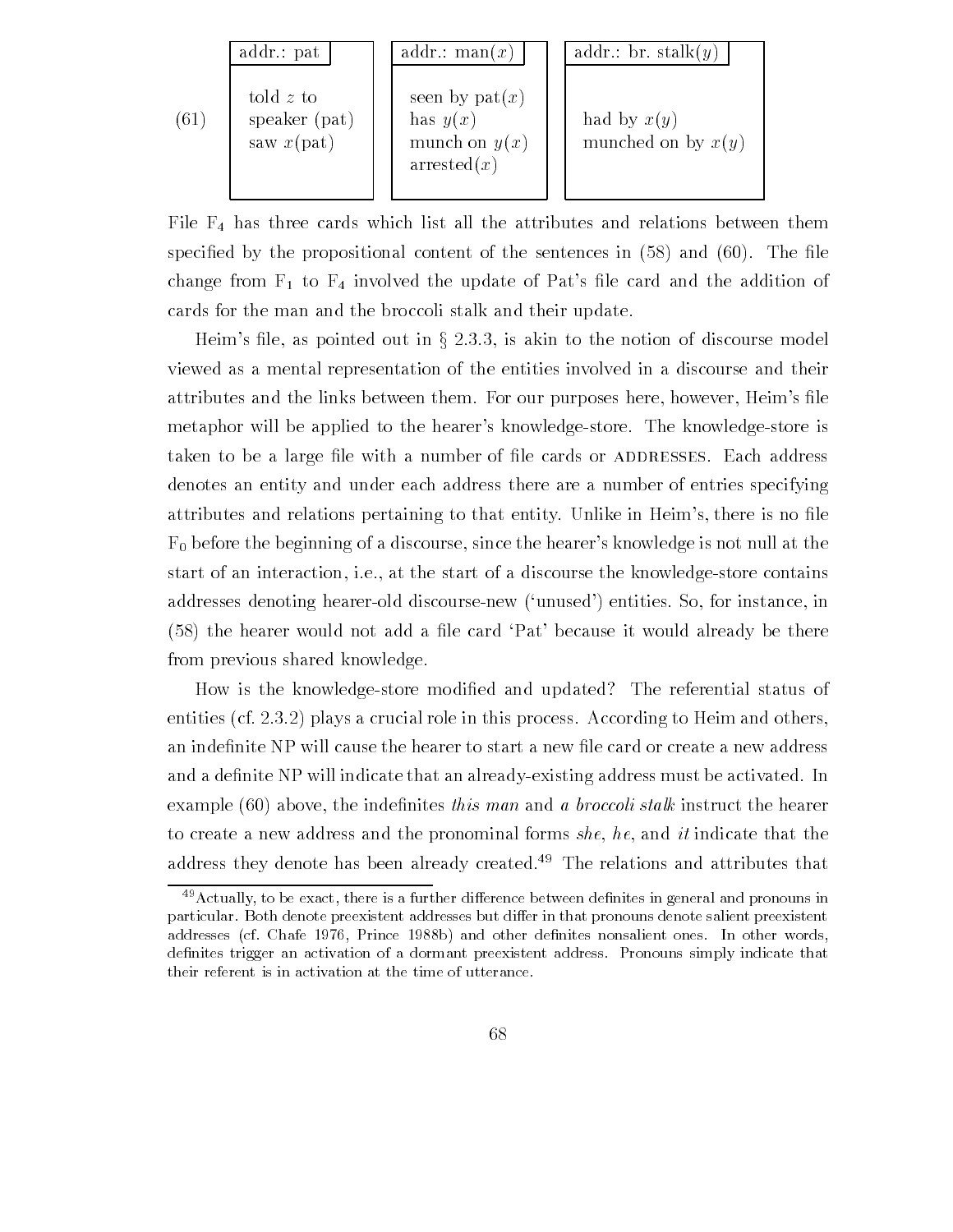make up the propositional content of the utterances in  $(60)$  are then entered under each one of the addresses involved in those utterances. In  $(61)$ , the address for 'man' contains the knowledge that he was munching on a broccoli stalk and the address for 'broccoli stalk' contains the knowledge that it was being munched on by the man. This reflects the fact that, after the discourse in  $(60)$ , one knows a) about the broccoli stalk that it was munched on, and  $b$ ) about the man that he was munching on a broccoli stalk

The role of referential status marking in language understanding, then, is the management of addresses in the hearer's knowledge-store: creation and activation of cards the cards This is not only the view in Heim  $\alpha$  and  $\alpha$  and  $\alpha$  and  $\alpha$  and  $\alpha$  and  $\alpha$  and  $\alpha$ for instance, but it agrees with the observation made repeatedly in the literature (cf.  $\S 2.3.2$  above) that referential status is a property of NPs and/or referents independent of the sentential context in which they occur

This schematic view of the knowledgestore will be enough to allow a description of the role of information packaging Information packaging is concerned precisely with the update of the knowledge-store only with respect to the entry of information. In other words while referential status marking is responsible for the creation of new addresses or activation of existing addresses information packaging is responsible for the actual update of these addresses It indicates what part of the utterance constitutes information and furthermore it shows where this information goes and how it -ts under a particular address This will be discussed in what follows

### 4.1.2 Redundancy in the Entry of Data

In spite of its advantages and intuitive appeal the -le metaphor has an important drawback its ineciency This ineciency is due to two charateristics of the -le metaphor and it does not the count the count the count the count  $\mathcal{A}$  is the count in the - and - and and b) it requires multiple entry of the same propositional content. Let us discuss them in this order

#### Preexistent Knowledge

Suppose a speaker has just uttered sentence  $(62)a$  with the propositional content in  $(62)$ <sub>b</sub>.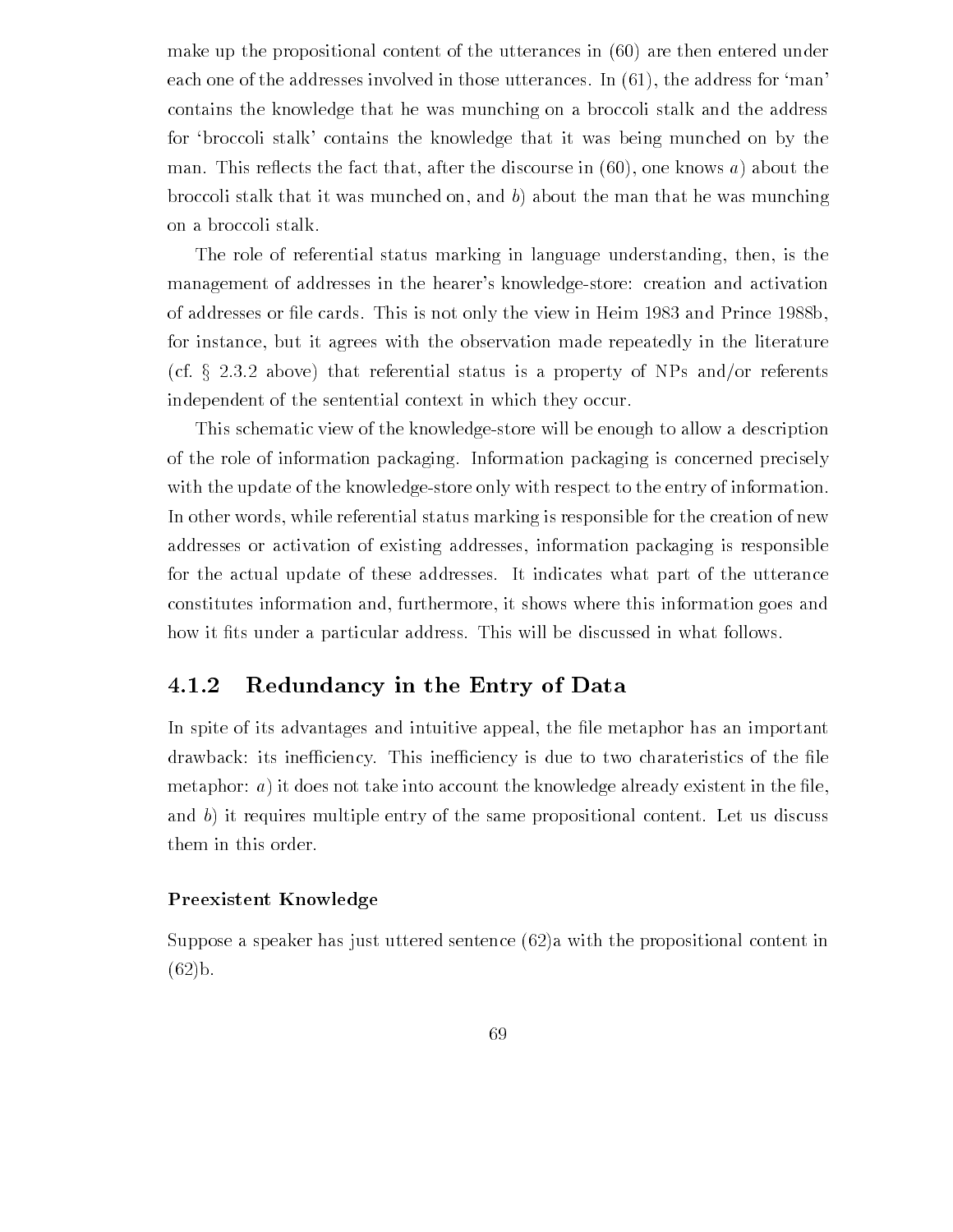$(62)$  a. The boss hated the salty broccoli quiche. b. hated (the salty broccoli quiche, the boss)

Referential-status marking indicates, in this case, that no addresses need be created, only that two already-existing addresses, 'the boss' and 'the salty broccoli quiche', must be activated Then the hearer must perform herhis -ling task and must enter this data into her/his knowledge-store. After this task is performed, a partial view of the hearer's knowledge-store may be represented as in  $(63)$ :

(63) 
$$
\begin{bmatrix} \frac{\text{addr.: } \text{bos}(x)}{\text{hated } y(x)} \\ \text{hated } y(x) \end{bmatrix}
$$
 
$$
\begin{bmatrix} \frac{\text{addr.: } \text{br. } \text{quiche}(y)}{\text{salty}(y)} \\ \text{hated by } x(y) \end{bmatrix}
$$

There are two addresses, one for 'the boss' and one for 'the broccoli quiche', and under each of them the relevant attributes, i.e. that the quiche was salty, and the relations that hold between the two addresses, i.e. that the boss hated the quiche and that the quiche was hated by the boss, are recorded.

Returning to the two hypothetical hearers  $H_1$  and  $H_2$  introduced in § 2.2, let us again assume that  $H_1$  knows nothing about the existence of a connection between the boss and the broccoli quiche and that  $H_2$  knows of the existence of such a connection but does not know which one it is. The following is what their knowledge-store might look like before proposition is communicated in  $\mathcal{A}$  and  $\mathcal{A}$  and  $\mathcal{A}$ 



The difference in what  $H_1$  and  $H_2$  know is represented in the difference between the  $\mathcal{N}$  and  $\mathcal{N}$  and  $\mathcal{N}$  and information about the information about the information about the information about the information about the information about the information about the information about the inform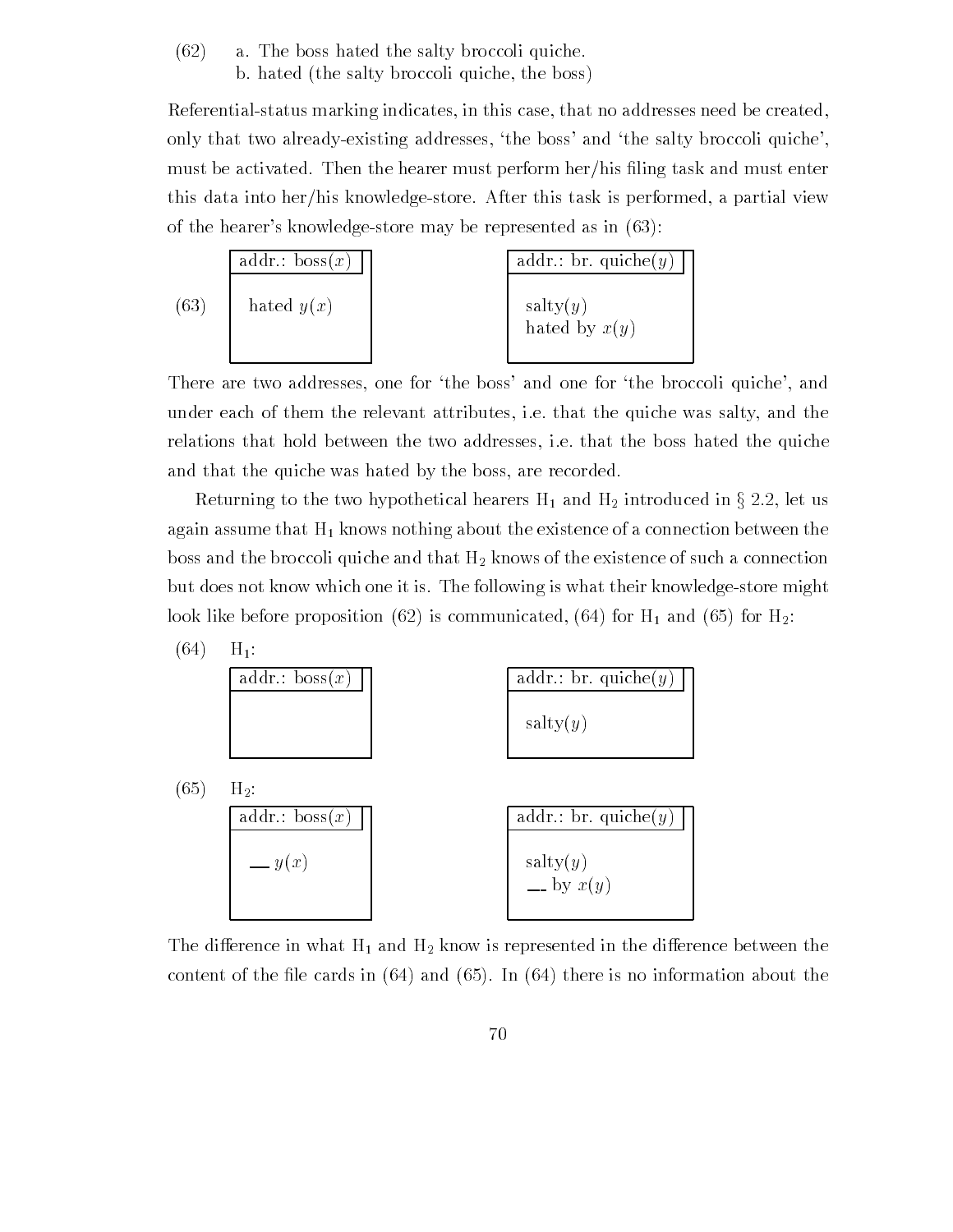connection between the boss and broccoli but in the case of the case of the case of the case of the case of th of the connection and the fact that the nature of this connection is unknown must be represented. This is done by means of the blank  $($ ...

Within the -le metaphor however there is no way to take this dierence into account. Propositional content is entered in the same way independent of what the hearer may or may not already know. This process is not very efficient given that some of the entry of data in the case of  $H_2$ , for instance, is totally redundant and unnecessary What is needed to avoid the redundant entry of data is the notion of information A view of data entry in terms of propositional content does not allow us to take into account the distinction between  $H_1$ 's knowledge-store and  $H_2$ 's knowledgestore Information does since it is de-ned precisely with respect to the hearer's knowledge-store. As noted above, it is information that is responsible for the different structural encodings of the proposition in  $(62)$  when addressing  $H_1$ , shown in  $(66)a$ , or when addressing  $H_2$ , shown in  $(66)b$ .

 $(66)$  a. The boss hated  $\lceil_{\text{F}}\rceil$  the salty broccoli QUICHE  $\lceil$ . b. The boss HATED the salty broccoli quiche.

Speakers are sensitive to the different make-ups of different hearers' knowledgestores and package the proposition they want to communicate in different packaging instructions accordingly. Even though the propositional content of  $(66)a-b$  is the same, the information they carry is different. The marking of information allows for a more efficient process of data entry, since the hearer need not re-record knowledge s/he already has.

#### Multiple Entry

In the discussion around the discourse in  $(60)$  it was pointed out that in Heim's approach—and indeed in any other discourse model account—the propositional content encoded in a given sentence is recorded on every -le card whose refer ent is evoked in the discourse. Under the address for 'man', for instance, it was entered that he was munching on a broccoli stalk, and under 'broccoli stalk' it was entered that it was being munched on by a man. This means that the *same* knowledge is entered into the hearer's knowledge-store twice or more depending on how many participants are involved in a given utterance. The updating of the hearer's knowledge-store after sentence (67),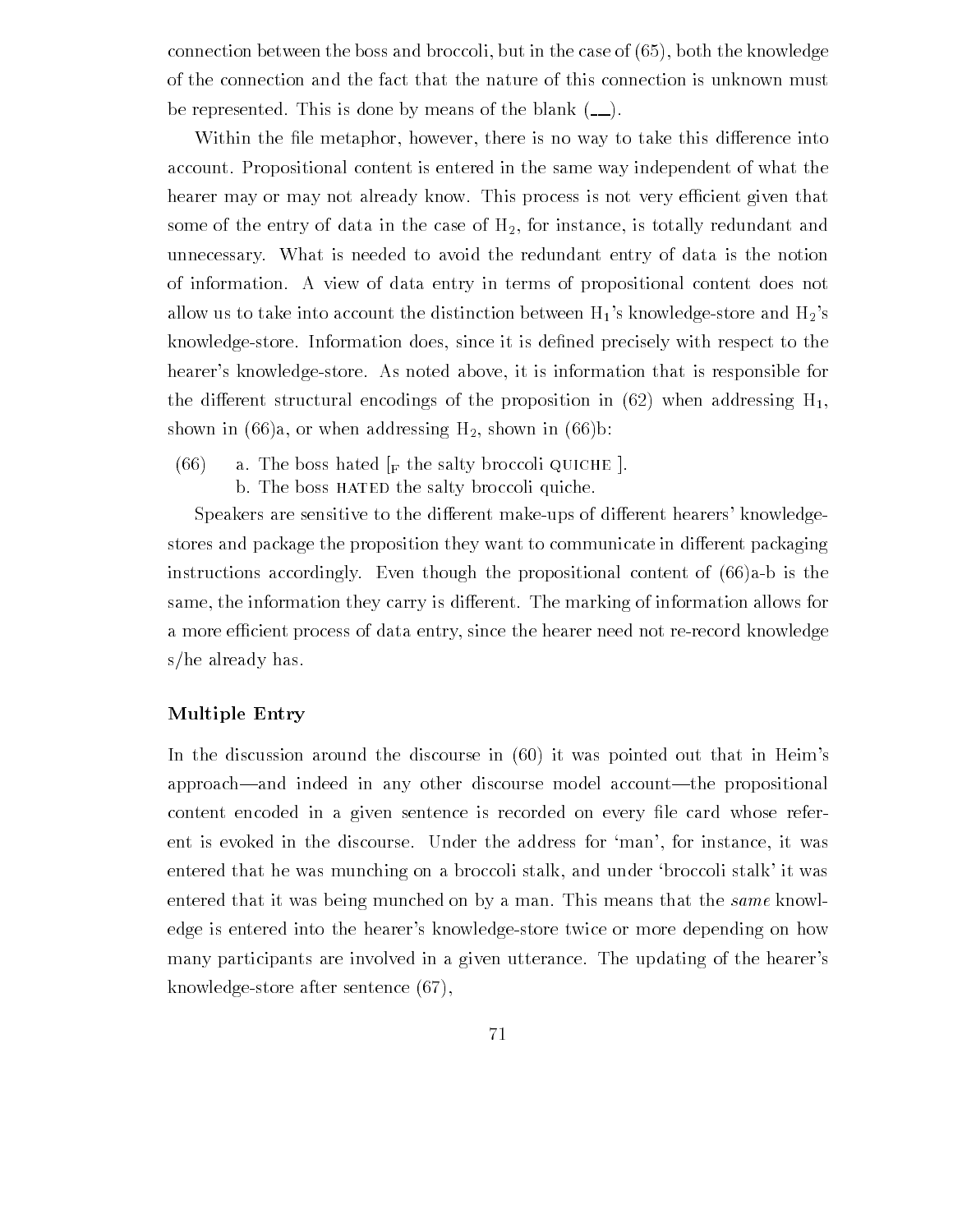#### $(67)$  The boss gave Mary a broccoli stalk.

would require that the same propositional content be entered three times, one for each address involved in the sentence.<sup>50</sup> As noted, this seems to be a necessary process to guarantee that all the knowledge one has about a given entity is available when evoking that entity.

There is, however, another way to achieve the same results. The traditional -le metaphor is based on a now oldfashioned -ling system Let us consider the following example in Smiths Body Shop from Anytown a new customer purchased alternators from Jones Auto Parts Mrs Jones kept a customer -le where she kept track of their purchases a stock in the sheet where she purchases as she inventory and a third -le containing -le cards for each city in her business area where she listed all customers from that city. After Smith's purchase Mrs. Jones had to update three -le cards She had to create a -le card for Smiths Body shop and that the distribution of the second alternative superiors in the alternative second the alternative by registering Smiths purchase and subtracting alternators from the stock and update the 'Anytown' card by adding Smith's Body Shop to the list of customers in Anytown This process is parallel to the process assumed to take place in the entry of data into the hearers knowledgestore from the perspective of a traditional -le metaphor

Suppose now the same purchase takes place in 1990. Mrs. Jones abandoned her -les and acquired a computer where she still keeps track of the same data After Smith's purchase, Mrs. Jones enters the following data into her database: Smith's alter, shop from Annytown, alternatively she only enters the data once probably under the 'Smith's Body Shop' card, but if she wants to check her stock, she can call up the sales and the sales will - the sales that the sales of the sales of the sales of the sales of the Body Shop has been registered there too and if she wants to see which customers she has in Anytown, she may call up the 'Anytown' card and Smith's Body Shop will be there.

This, of course, is how any current database or hypercard program works. It is clearly less costly and it achieves the same results. This hypercard efficiency can be applied to the -lestructured knowledgestore quite straightforwardly Let us

 $50$ Independently, the hearer is instructed here, via referential-status marking, to activate the preexistent addresses the boss- and Mary- and create a new address for a broccoli stalk-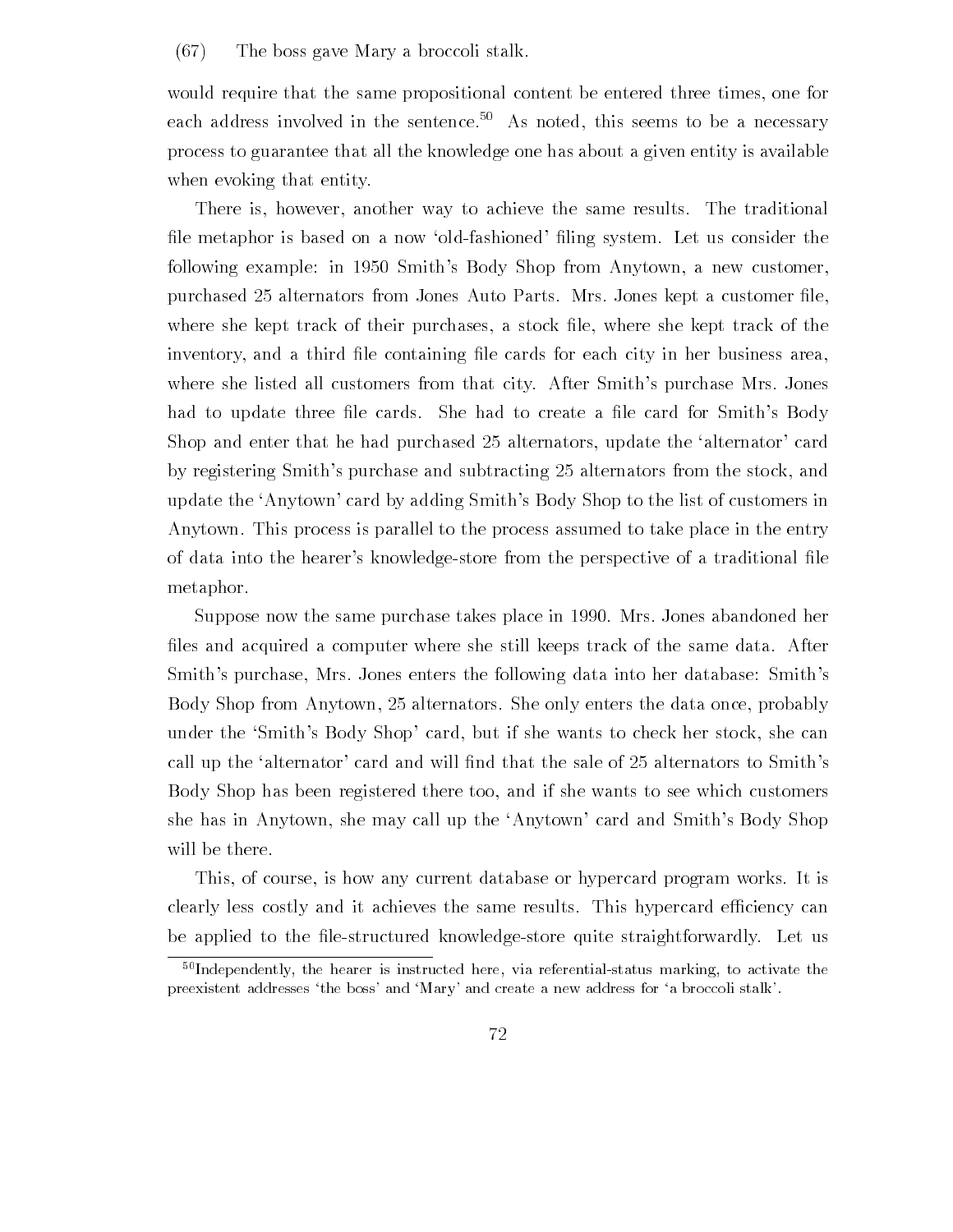consider sentence (67) again. The updating of the hearer's knowledge-store need not require that the data be entered three times. It may be entered only under, let us say, 'the boss' and is then made available somehow to the other two addresses corresponding to the other participants in the sentence This availability may be achieved in two ways The data may be entered under the other addresses at a later stage, or the other addresses may get a crossreference index corresponding to the address 'John' through which the relevant knowledge stored under 'John' becomes accessible. The second option is chosen for expository purposes, but the implications of each option are left unexplored

|      | addr. 153: boss $(x)$          | addr. 212: mary                  | addr. 10007: br. stalk $(y)$     |
|------|--------------------------------|----------------------------------|----------------------------------|
| (68) | gave Mary<br>a br. stalk $(x)$ | $\left[ \text{cf. } 153 \right]$ | $\left[ \text{cf. } 153 \right]$ |

The informationpackaging articulation of the sentence is also responsible for the entry of data in this hypercard fashion, thus avoiding the redundancy that would otherwise arise As noted a packaging instruction does not merely signal what the information of the sentence is it further speci-es how this information contributes to the the heartest the species through the role played by the ground with species  $\mathbf{r}$ subtasks for both the link and the tail. First, given a certain information, where in her/his knowledge-store must the hearer enter it? Taking the discussion above into account, it is proposed that the particular task of the link as an address-pointer is to 'point to' the address in the hearer's knowledge-store under which information is entered. In example  $(67)$  the boss is the link. This means that the address 'the boss' in the hearer's knowledge-store is designated as the address under which the oncoming information of the sentence must be entered. This avoids the need for multiple entry under several addresses, thus improving in efficiency the necessary task of knowledge-store update.

Second, there are cases where knowledge communicated to the hearer in a given proposition partially overlaps with knowledge already present in the hearer's knowledgestore Without the notion of information the entry of propositional con tent becomes redundant in this respect as well The ground and species  $\mathbf{r}$  and special  $\mathbf{r}$ allows the hearer to relate the information in the sentence with the relevant knowl edge already present in her/his knowledge-store in the way to be detailed below.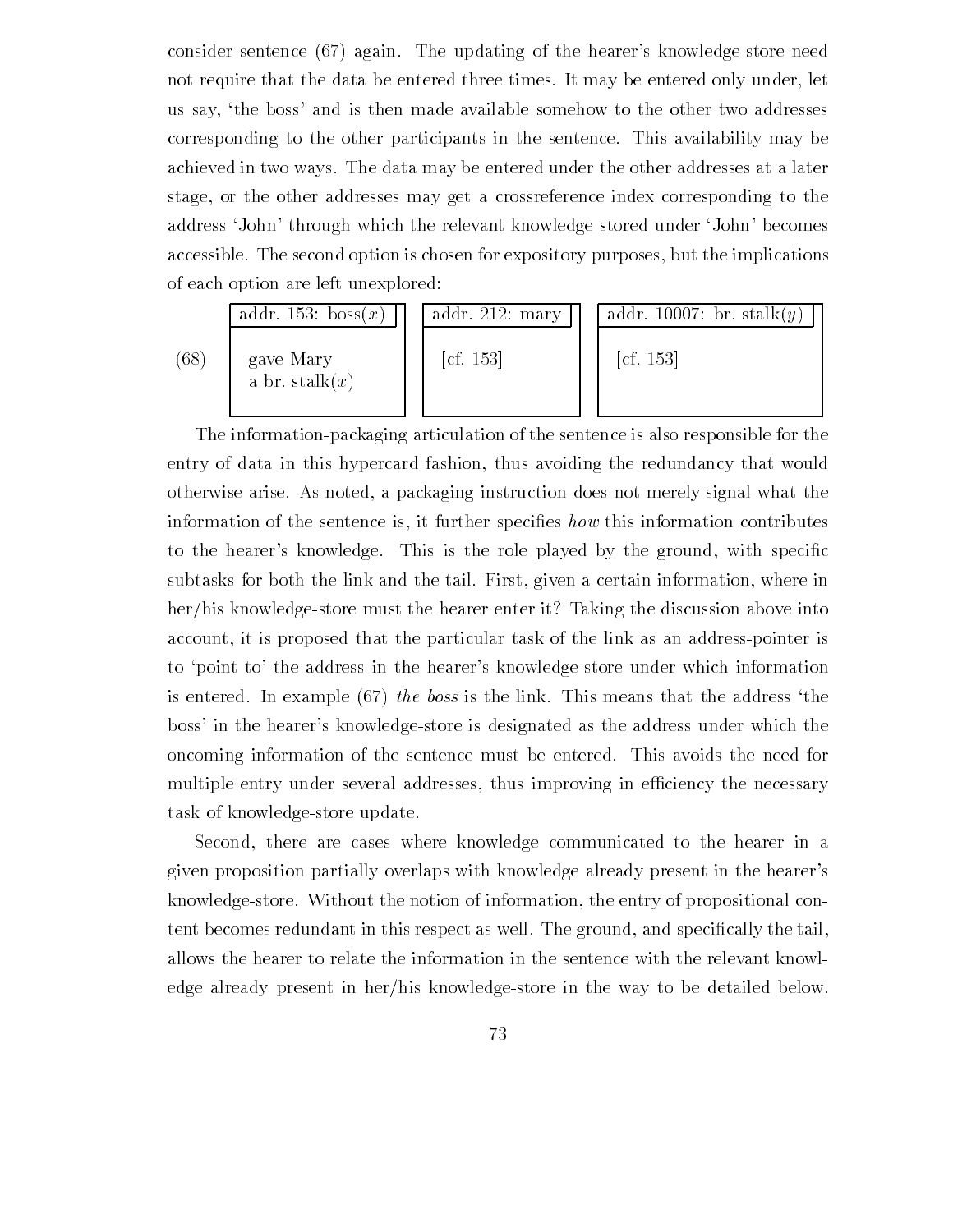This potential second source of inefficiency is avoided as well, thanks to information packaging

#### 4.1.3 Information Packaging as Data Entry

Information packaging must be viewed then as being responsible for the entry of data into the hearer's knowledge-store. If propositional content were entered into the hearer's knowledge-store without any further articulation, as in the traditional -le metaphor the result would be a very inecient system of dataentry The role of information packaging is to achieve an efficient and nonredundant update of the hearer's knowledge-store. By representing not only propositional content but also information, natural language improves the overall efficiency of the process of communication

The role of informatics as a linguistic component, then, is to generate and interpret packaging instructions. Structuring sentences into information-packaging intructions is as fundamental a part of language production as encoding propositional content in sentence structure, and interpreting these instructions is as important as decoding propositional content Information is superimposed on or represented in parallel with propositional content. The interpretation of both types of 'meaning' must remain independent. The propositional content of a sentence represents knowledge that speakers have and wish to communicate to hearers This knowledge speakers have is in the principle decomputer that will be define a computer that will be computed that will be from receiving it. Information is a reflection of the speaker's assumptions about the hearer's knowledge-store. When speakers wish to communicate a proposition they take into account how much of the knowledge represented in that proposition will actually contribute something to the hearer's knowledge-store. Information packaging is crucially affected by the linguistic context by virtue of this dependence on the speaker's assumptions about the hearer's knowledge and attentional state, but propositional content is constant across speaker hearer interactions.

Information is a notion relevant for the *entry* of data into the heare's knowledgestore. What is *entered* in the knowledge-store is information; what is in the knowledge-store is knowledge. In other words, the knowledge-store contains knowledge but receives information. The speaker's knowledge must be 'squeezed' into informa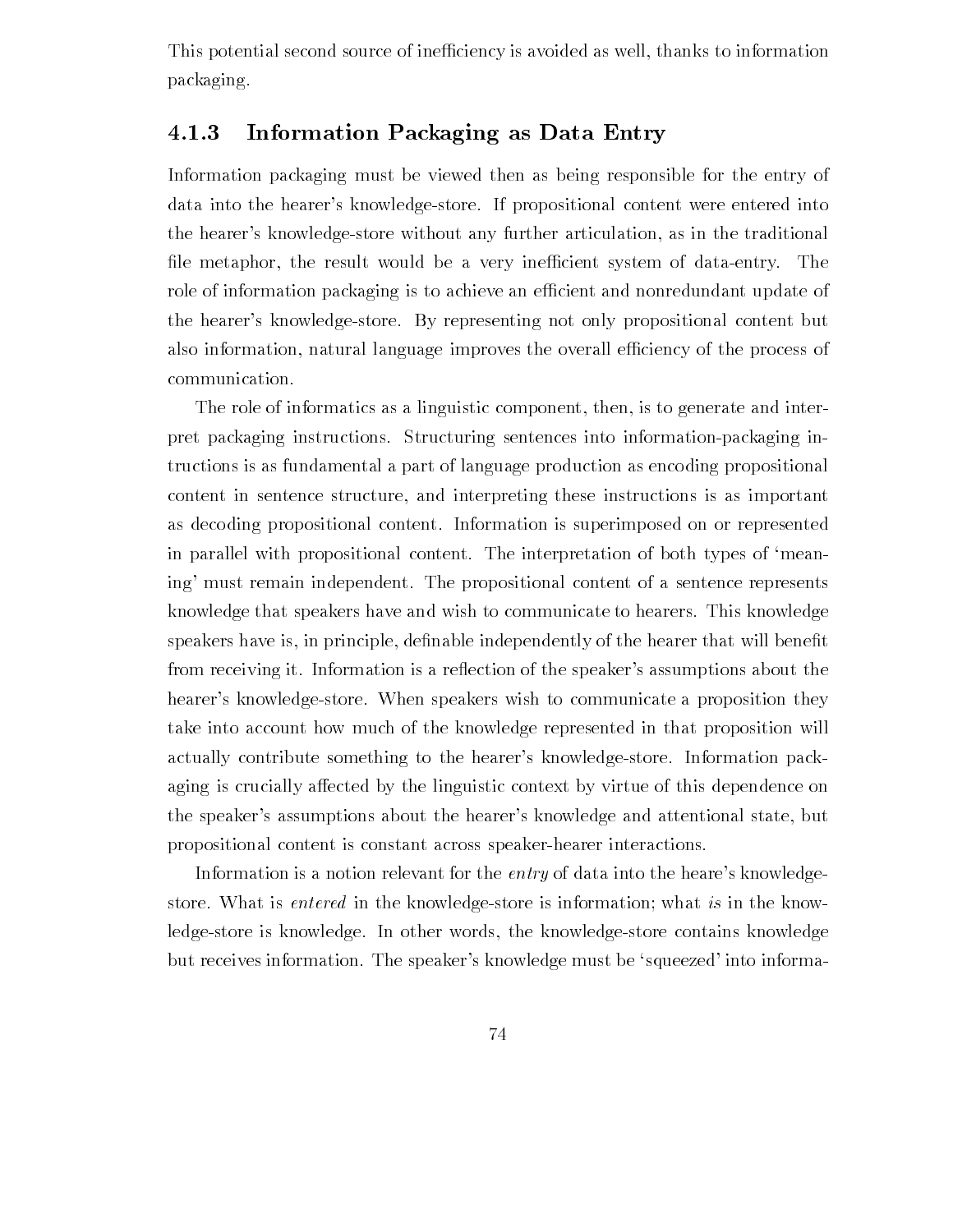tion in order to be transferred to the hearer's knowledge-store. Squeezing propositions into instructions increases the efficency of the transfer by avoiding all redundancy in the process of data entry into the hearer's knowledge-store. Informatics, then, is not concerned with the interpretation or the representation of meaning in the sentential structure, but with the interpretation and representation of information for the purposes of data entry into the knowledge-store.

Having stated what the exact role of informatics is within the larger task of language production and understanding let us now proceed to a description of the manner in which this role is carried out by discussing the elements of the theory.

#### 4.2 Elements of the Theory

#### 4.2.1 Primitives

The primitives of the theory and their hierarchical con-guration were introduced and discussed in § 3.2.2. It is the trinomial hierarchical articulation in (69)  $(=(44))$ :

 $(69)$  S={FOCUS, GROUND}  $GROUND = \{LINK, TAIL\}$ 

This articulation is based on the insights of the proposals previously made in the literature. In particular, it reflects both the focus-ground split (i.e. focuspresupposition, focus/open-proposition, or focus-background) and the fact that within the ground there generally is a 'special' topiclike element, the link, which appears in sentence-initial position (analogous, with the provisos noted in  $Ch. 3$ , to the topic in the topic-comment framework or the theme in the theme-rheme approach).

These primitives and their arrangement in a given sentence make up the informa tion-packaging instruction represented by that sentence. The INSTRUCTION is the central ob ject in the informatics much in the same way the proposition is the central ob ject in the semantics In order to represent these packaging instructions we will need to introduce some notation The notation used may resemble on some occasions the language used in representing logicosemantic meaning It must be emphasized, though, that the instructions spelled out in this manner evidently do not represent logicosemantic meaning but information packaging Any similarity between the two is, therefore, purely notational.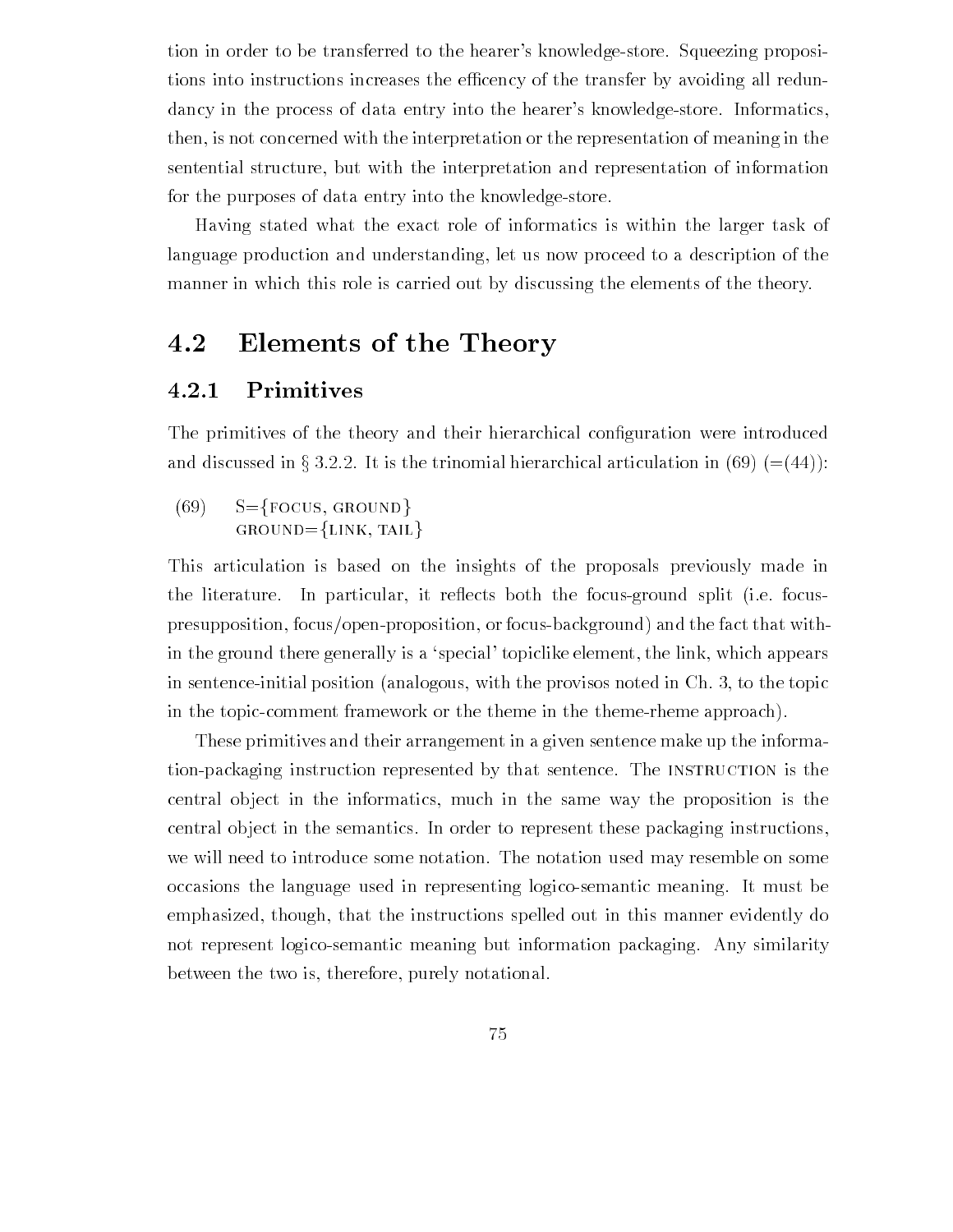Before starting the discussion of the different instructions that can be construed with these atomic primitives, one notational detail must be introduced. Information packaging, as noted, is concerned with the representation of information and the directions needed to enter that information into the hearer's knowledge-store. It was also noted that every uttered sentence must provide some information since otherwise there is no raison d'être for the sentence to exist in normal communication.

Let us represent the (variable amount of) information that all sentences must provide as in

#### $(70)$   $\Phi$  [*information* ]

The symbol  $\Phi$  (capital phi) stands for an informational one-place operator. It will be called 'focus operator'. Everything within its scope (the clause) is informative, i.e., the scope of  $\Phi$  constitutes all the information provided by the sentence. Given that packaging instructions are a speakerdesigned informationretrieval mechanism for the hearer, the operator  $\Phi$  may be read procedurally as 'retrieve', and the instruction in  $(70)$  as 'retrieve *information*', whatever the value of this information may be.

The structure in  $(70)$  is the simplest of information-packaging instructions, where an entire sentence is information, corresponding to the all-focus sentences seen in Many times however not all of the sentence is information a ground is li censed to indicate how the information must be entered into the hearer's knowledgestore. Sentences with a ground correspond to the link-focus, link-focus-tail, and focus-tail structures discussed in  $\S 3.2.3$ . Let us now turn to the structure of these more complex instructions

## Packaging Instructions and Interpretation

The information carried by the sentence is encoded by the focus constituent, even though its informational force is a relational property crucially dependent on its relation with the ground. This means that the focus will always be within the scope of  $\Phi$ , but, as will be seen in a moment, the focus, strictly speaking, is not *all* there can be within the scope of  $\Phi$ . The ground, in contrast, is not information, its only informational force being to permit the appropriate entry of information into the hearer's knowledge-store. Therefore, it cannot appear within the scope of  $\Phi$ .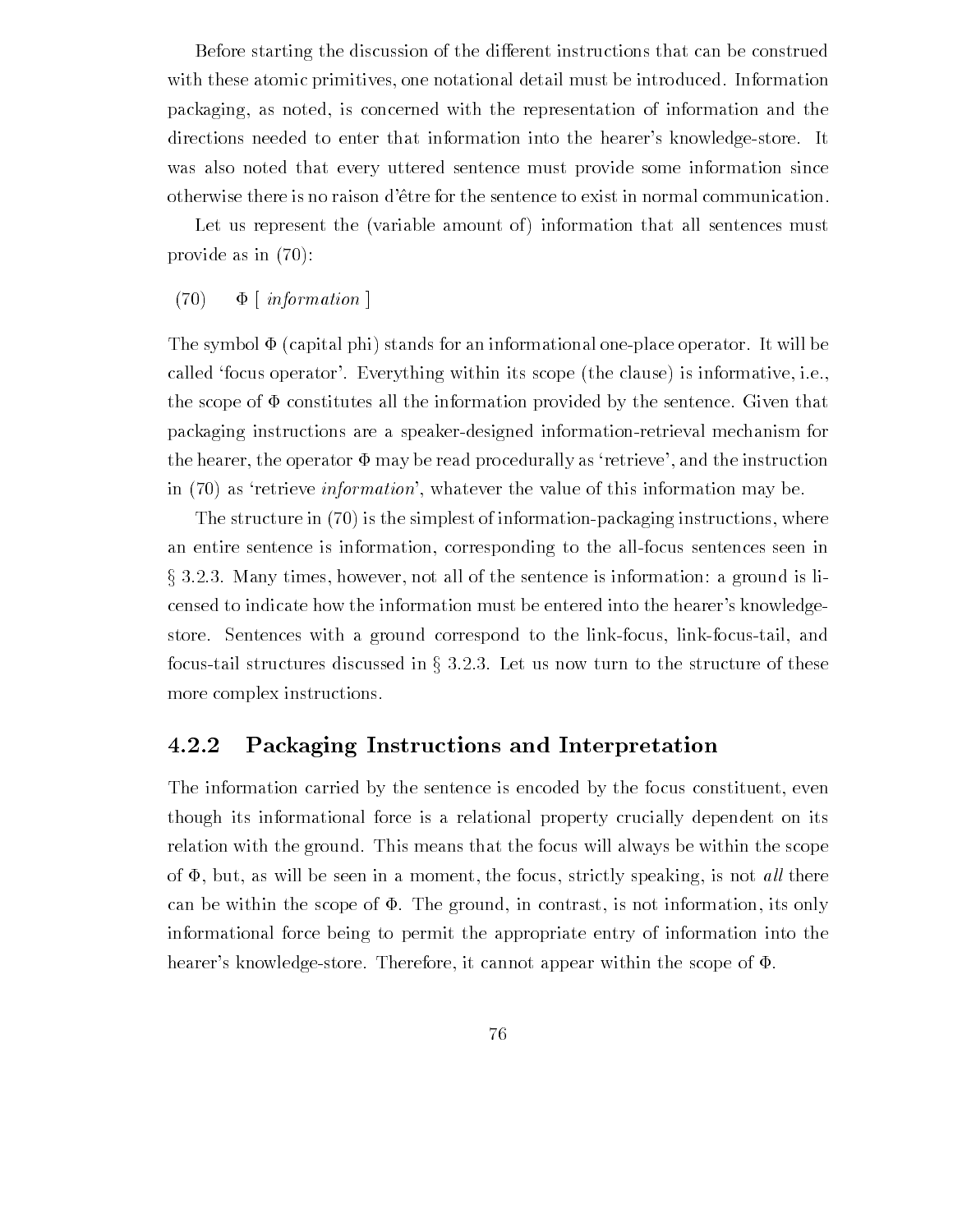Let us start by looking at the informational value of links. Links, as part of the ground, play the anchoring role in the instruction. It was noted in  $\S 3.2.2$  that the link was an address pointer of sorts. In the previous section, it was concluded that links point toward the address in the hearer's knowledge-store under which the information of the sentence must be entered. It instructs hearers to 'go to' the address it denotes in their knowledgestore and then enter the information provided by the sentence under that address Links therefore are informationally interpreted as a bipartite element: the instruction 'go to' and the address hearers are instructed to go to

This interpretation may be represented with a quanti-erlike element that will be called  $\Lambda$  (capital lambda):  $\Lambda x$  is read 'go to x' and the address denoted by the link constitutes the range of x. The representation of the link is, then, as in  $(71)a$ , is the commentation of the representation of the representation the link expression that the bosses of the bosses in the link-focus sentence The boss CALLED, which is read 'go to address 'the boss''.

 $(71)$  a.  $\Lambda x, x = \alpha$ . b.  $\Lambda x, x$  = the boss.

The fact that the information of the sentence is to be entered under the address denoted by the link is represented by the latter taking scope over this information The informational task of the link—pointing to a given address—is independent of to activate a preexisting address whether the NP is a link or not. But only if it is a link will the hearer be instructed to go to that address and enter information under it Links tend to be de-nite NPs becuase as a default the speaker cannot point to an address in the hearer's knowledge-store if that address is not there already. It is not impossible however to instruct the hearer to create an address and to point to that address simultaneously This is the case in sentences where the link is an inde-nite NP The exact way in which the link takes scope over the information of the sentence will be discussed further after the notation for focus is introduced

The focus, which must be entirely within the scope of  $\Phi$ , will be represented by simply writing it in boldface within that scope The actual formalization of an all focus sentence, therefore, will not be as in  $(70)$  above, but as in  $(72)a$ . A particular  $\frac{1}{2}$  instruction of this instruction, for the all focus sentence  $\int_{\Gamma}$  The boss called  $\int$  is  $(72)$ b: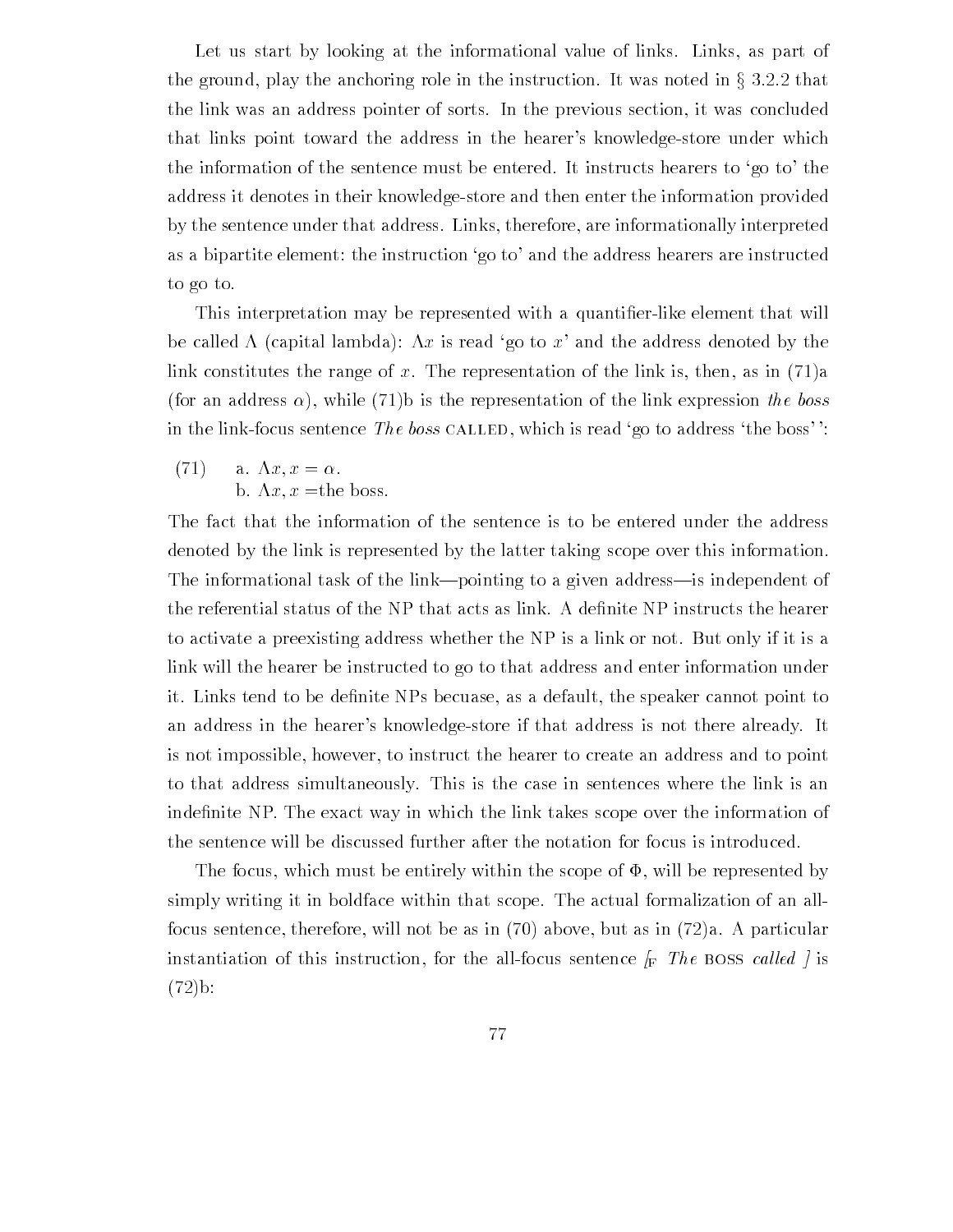## $(72)$  a.  $\Phi$  [focus] b.  $\Phi$  the boss called |

Taking this into account, a link-focus sentence may be represented in the following manner. The link's relation to the information of the sentence is represented through a quanti-ble structure ie the quanti-ble structure in the clause as variable in the clause as variable in the c shown in  $(73)a$ . In  $(73)b$ , this abstract instruction is illustrated with the particular instruction for the link-focus sentence  $The\, \, boss\, CALLED:$ 

 $\mathcal{L} \setminus \{0\}$  and  $\mathcal{L} \setminus \{0\}$  and  $\mathcal{L} \setminus \{0\}$  and  $\mathcal{L} \setminus \{0\}$ b.  $\Lambda x, x$  = the boss  $\left[ \Phi \right] x$  called  $\left[ \right]$ 

The instruction in  $(73)$  is the instruction encoded in all link-focus sentences. It combines the interpretation of the link with the interpretation of the focus operator From a speaker's point of view, it may be procedurally read as follows: 'I instruct  $\alpha$  to go to address - in the intervention retrieves the information the information  $\alpha$ of the sentence by adding focus under - or in the case of the political formula of  $\mathcal{C}$ you to go to the address "the boss" in your knowledge-store and then retrieve the information of the sentence by adding under "the boss" that he called. It is clear now why it was noted that the focus is not *all* that stays within the scope of  $\Phi$ ; the variable bound by the link-operator is also found within that scope. As will be seen below, the fact that this variable bound by the link remains within the scope of  $\Phi$ is actually quite important for the interpretation of information packaging

Finally, the notation for the tail must be introduced. The tail, being part of the ground, must escape the scope of  $\Phi$ . This may be represented by abstracting the tail away from the clause, leaving a variable behind within the scope of  $\Phi$ . This 'abstraction' will be represented by means of a lambda-like construct. The graph  $\lambda$ will be borrowed from the lambda-calculus used in logical semantics. Again, it must be pointed out that all that is borrowed is the symbol but none of the semantics of the lambda-calculus. The notation for tails is illustrated in  $(74)$  for a given tail  $\beta$ :

(74)  $\lambda x$ [  $\Phi$ [ focus x]] ( $\beta$ )

The tail's task, as noted above, is to further specify how the information must be entered under a given address If the ground contains a tail it means that the information of the sentence cannot be simply added under the address denoted by the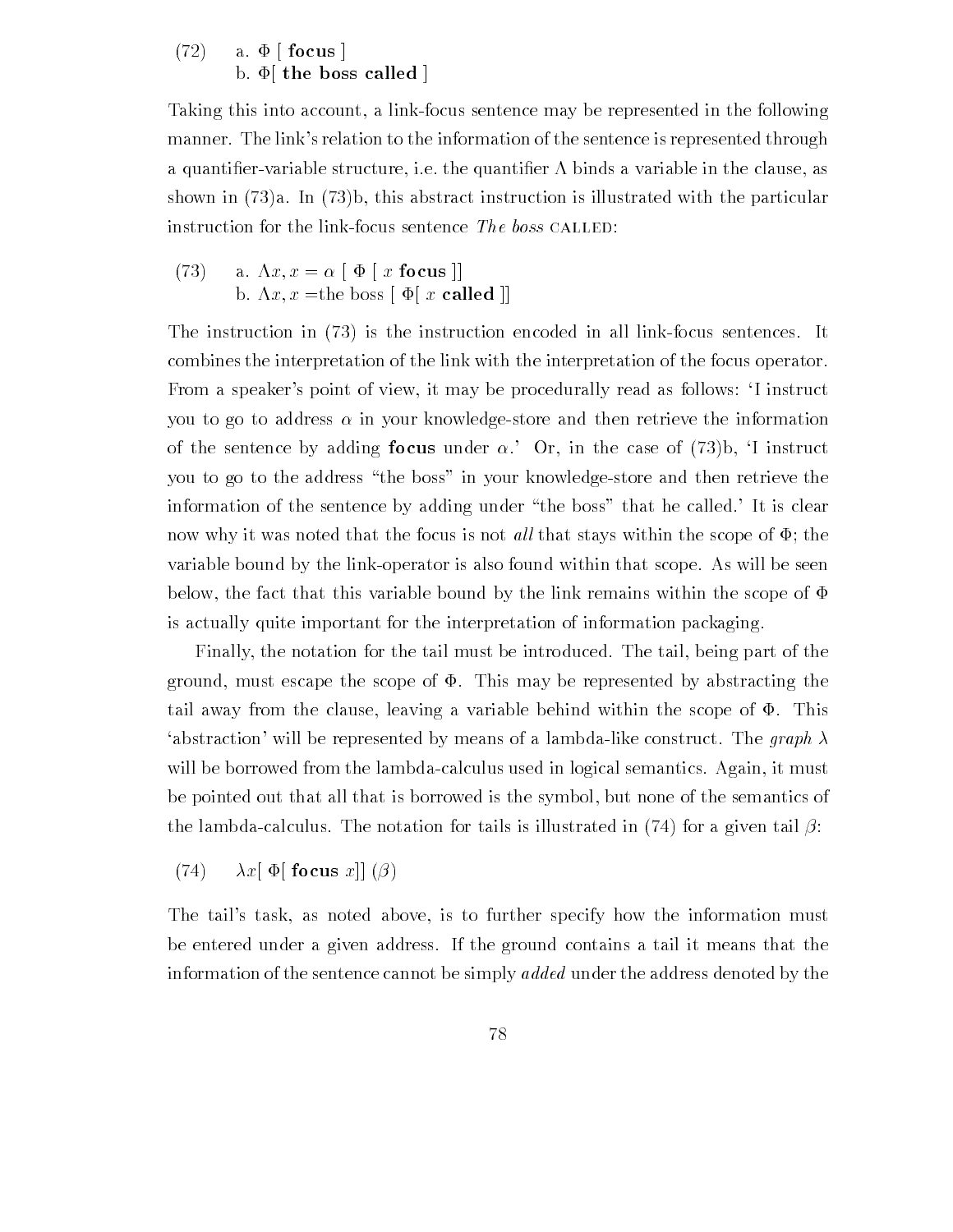link. Instead, it indicates that part of the proposition communicated is knowledge already contained under that address and that the information of the sentence must be construed in some way with that knowledge instead of merely added

But how exactly does the presence of a tail affect the nature of the packaging instruction? The operator  $\Phi$  instructs the hearer to retrieve the information contained in its scope, but in the discussion on the representation of link-focus sentences, the operator  $\Phi$  was read as 'retrieve information by adding focus'. This is because the operator  $\Phi$  actually comes in two brands: 'retrieve information by adding focus' and 'retrieve information by substituting **focus** for the blank in the ground "link  $\perp$  tail" (which is already under the address denoted by the link)'. These may be abbreviated as 'retrieve-add' and 'retrieve-substitute'. What the presence of the tail does in a given packaging instruction is alter the nature of  $\Phi$ , turning it from a 'retrieve-add' to a 'retrieve-substitute'.

Let us see this by comparing the linkfocus sentence in with the linkfocus tail one in  $(76)$ . The (b) examples are the representations of the packaging instruction they encode (instruction (76) represents both the link-operator and the tail in one instruction

- $(75)$ a. The boss  $\vert_F$  hates BROCCOLI  $\vert$ . b.  $\Lambda x_1, x_1 =$  the boss  $\phi[x_1]$  hates broccoli  $\phi$
- $(76)$  a. The boss HATES broccoli. b.  $\Lambda x_1, x_1 =$  the boss  $\left[ \lambda x_2 \right] \Phi[x_1]$  hates  $x_2$   $\left[ \right]$  (broccoli)

Both and the same link Theorem and the representation of the representation of the representation of the link is identical in both sentences, and can be read as 'I instruct you to go to the address "the boss" and then  $\ldots$  'Once the address denoted by the link is 'gone to', the hearer is in a position to retrieve the information provided by the sentence at least in the case of In the case of the hearer needs to know more about the way in which the information must be entered

This difference is reflected in the distinction between 'retrieve-add' and 'retrievesubstitute In the instruction continues in the information continues the interest the information of  $\mathcal{L}$ of the sentence by adding under "the boss" that he hates broccoli'. In the tailful  $(76)$ , the instruction continues  $\dots$  and then retrieve the information of the sentence by substituting hates for the blank in he  $\equiv$  broccoli, which is already under "the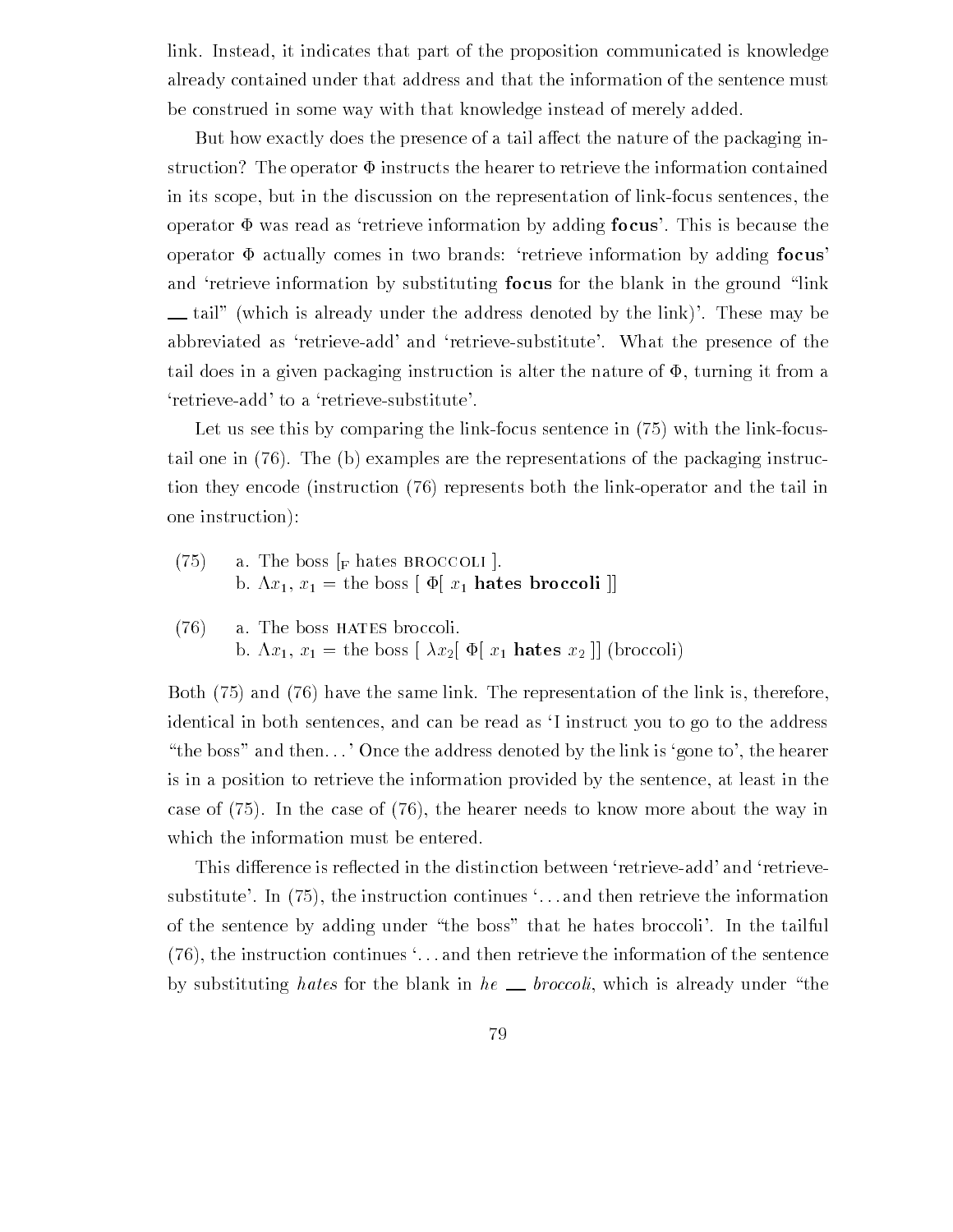boss) In other words in the information hates broccoli is merely added  $\mathbf{u}$  is taken to  $\mathbf{u}$  in the information hates is taken to -  $\mathbf{u}$ knowledge already existent under 'the boss', since under this address there is already an entry for broccoli This -lling of the gap is represented by the tails triggering of the retrieve-substitute brand of  $\Phi$ . The tail, then, in the fashion discussed above, prevents the hearer from redundantly treating part of the proposition communicated by the hearer as information A tailful instruction directs the hearer to some entry under a given address and indicates that the focus completes or alters in some way that entry

The previous discussion shows how informational primitives interact and combine to form packaging instructions The number of possible packaging instructions totals four, corresponding to the four informational articulations discussed in  $\S 3.2.3$ . The following is a list of the four possible informational articulations of a sentence and the packaging instructions associated with them Their interpretation is discussed in detail immediately below

- Link for the focus and the focus and the focus and the focus and the focus and the focus and the focus and the
- 2. All-focus:  $\Phi$  focus |
- Linkfocustail ,x x -" x" +" x focus x ##
- 4. Focus-tail:  $\lambda x_2$   $\Phi$  focus  $x_2$   $\phi$

The basic constant informational operator is the one-place  $\Phi$ , which takes scope over the clause In the informatics every sentence is interpreted as having the minimal structure  $\Psi$  *information*  $\vert$ , i.e., it is interpreted as 'retrieve the information carried by the sentence'. This is a mere representation of the fact that all sentences must carry information. More complex instructions are derived from this basic skeleton. Their purpose, as noted above, is to assure a nonredundant entry of information into the hearer's knowledge-store.

Allfocus sentences represent the simplest of instructions their structure being identical to the basic skeleton  $\Phi$  *information*  $\Phi$ . The information in the sentence is carried by the entire structure, i.e., the focus is the entire sentence. This was represented as in  $(77)$ :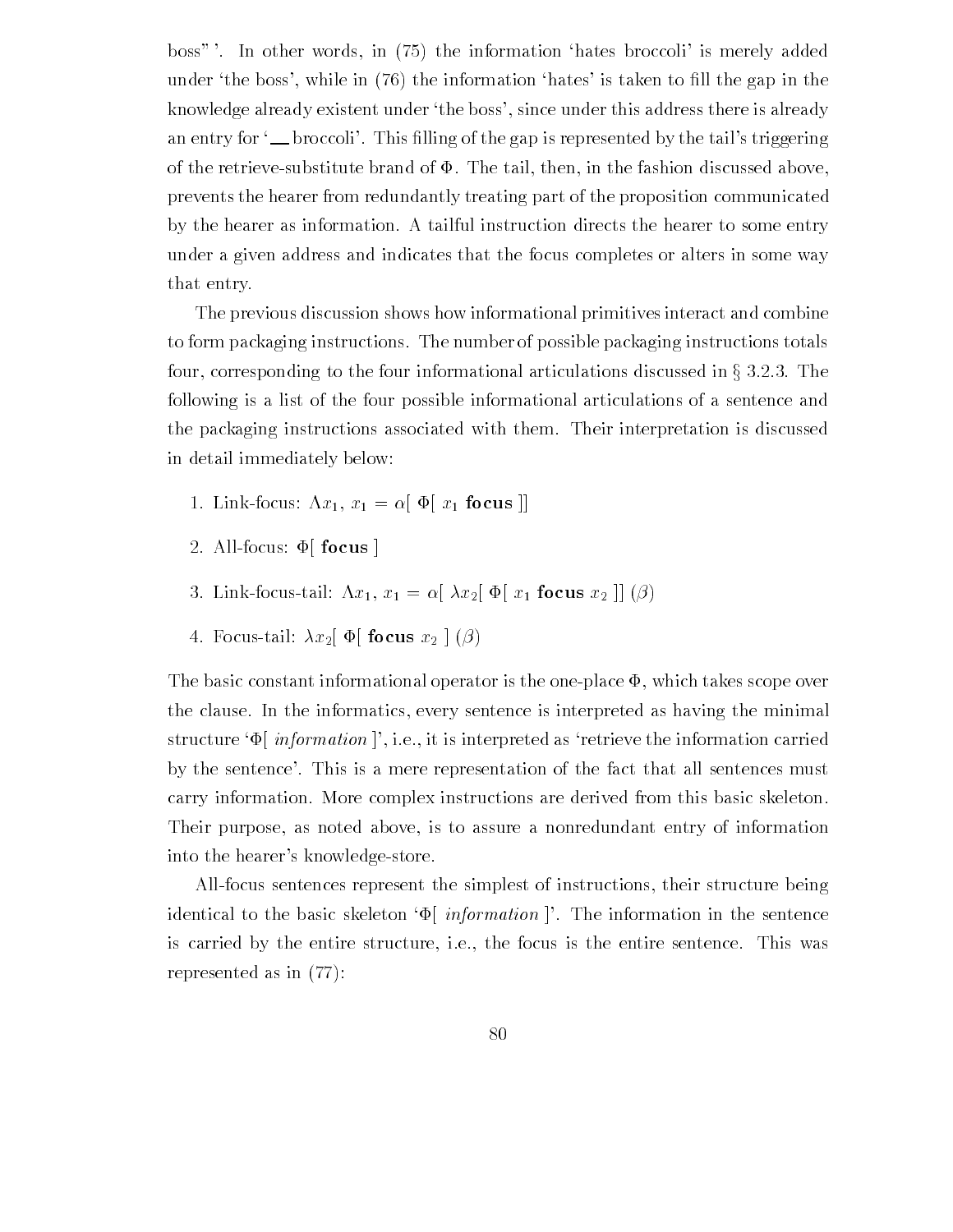#### $(77)$   $\Phi$  focus ]

The following sentences are the examples of all-focus structure that were seen in and control the instruction each sentence encode entrepresentation entrepresentation entrepresentation entrepr

- $(78)$  a.  $\lbrack_{\rm F}$  The BOSS called |. b.  $\lceil_{\rm F}$  Ha trucat l'AMO  $\lceil$ . c.  $\Phi$  the boss called |
- (79) a. Waiter!  $\lceil_F \text{There's a fly in my cream of broccoli soup} \rceil$ ! b. Cambrer!  $\lbrack_{\text{F}}$  Tinc una mosca a la crema de bròquil  $\lbrack$ ! c.  $\Phi$  (there's) a fly in my cream of broccoli soup ]
- $(80)$  a. What doesn't the boss like? broccoli
	- b. Què no li agrada, a l'amo? el BRÒQUIL. c.  $\Phi$  [ broccoli ]

Their interpretation is as follows. Sentence  $(78)$ , already seen in  $(72)$ , is interpreted in the following terms (from a hearer's point of view): 'I am instructed to retrieve the information of the sentence by adding to my knowledge-store that the boss called'. Similarly, in  $(79)$ , the waiter informationally interprets the sentence as 'I am instructed to retrieve the information of the sentence by adding to my knowledge store that there is a fly in the speaker's soup'. Basically, what this instruction says is that the entire propositional content is a contribution of knowledge to the knowledgestore, i.e., that the information of the sentence is equivalent to its propositional content. Sentence  $(80)$  is of a different kind and will be discussed in a moment.

The linkless sentences just discussed are peculiar in that no particular address in the hearers knowledgestore is speci-ed for the subsequent entry of information These all-focus sentences have been described as portraying a state of affairs or event (cf. e.g. Sasse  $1987$ ), i.e., contrary to link-focus sentences, all-focus sentences are not about a specific the interest of the interest  $\alpha$  interest  $\alpha$  into interest  $\alpha$  into the information in of the sentence be entered under a temporary or situation address. The contents of this situation address are not meant to be permanent the way the content of regular addresses is Before the contents of the situation address are deleted they are transferred to the addresses of the entities that participate in the discourse by means of the mechanisms described in the previous sections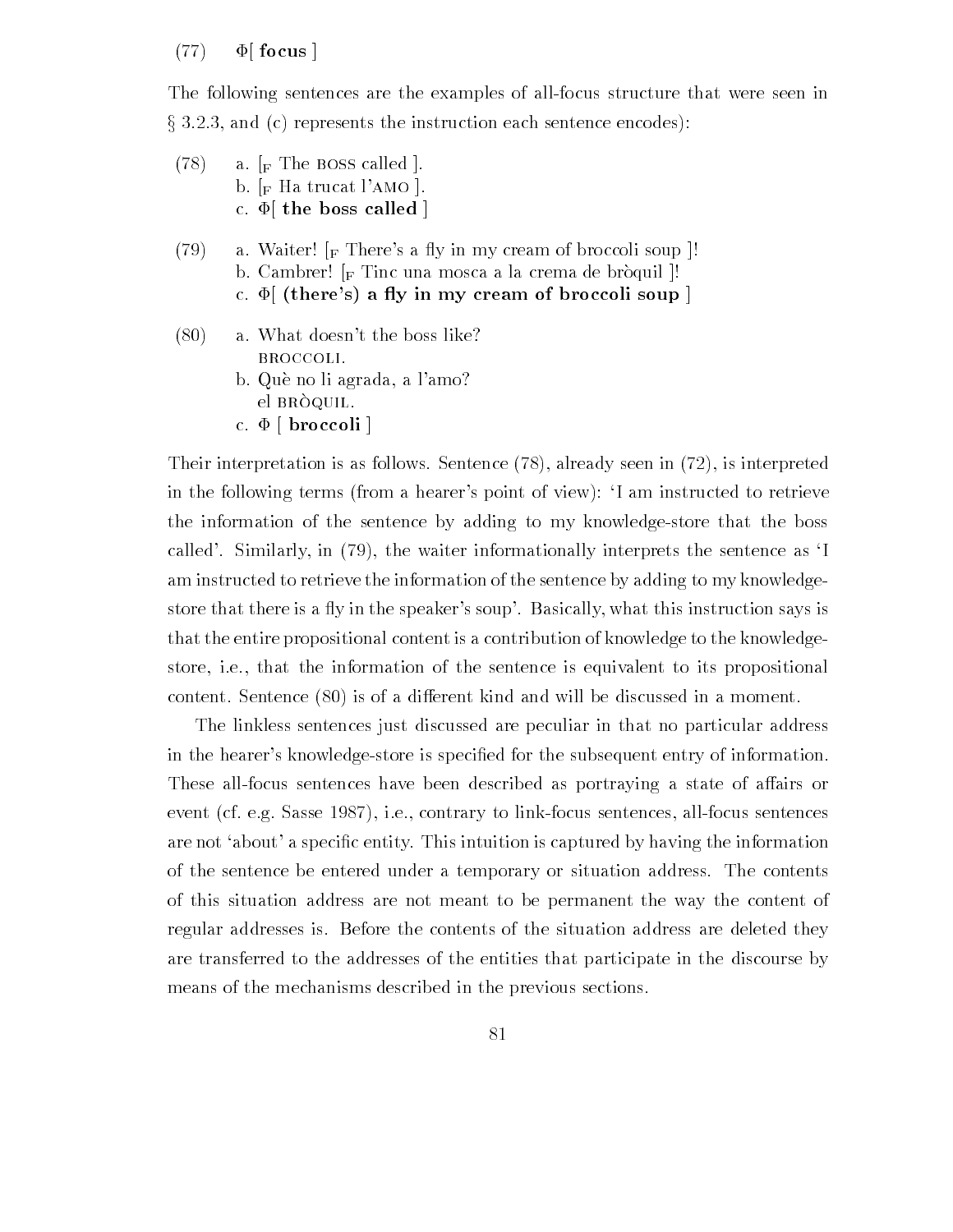The link indicates that information must be entered under the address denoted by the link. Links are interpreted as 'go to address x (the range of x being determined by the denotation of the link phrase) and under  $x \Phi'$ . The following are the interpretations for some of the sentences in  $\S 3.2.3$  (the example The boss CALLED has been discussed already):

- $(81)$  a. The boss  $\vert_F$  visited a broccoli plantation in COLOMBIA. b. L'amo  $\vert_F$  va visitar una plantació de bròquil a COLÒMBIA  $\vert$ . c.  $\Lambda x_1, x_1$  = the boss  $\left[ \Phi \right] x_1$  visited a broccoli plantation in Col.  $\left[ \right]$
- (82) a. The boss<sub>1</sub>  $\lbrack F \rbrack$  wouldn't bother t<sub>1</sub>. b. L'amo<sub>1</sub> [F no l'EMPRENYARIA  $t_1$ ]. c.  $\Lambda x_1, x_1$  the boss  $\phi$  I wouldn't bother  $x_1$ ]

A hearer interprets the instruction encoded in  $(81)$  as  $\dot{\rm I}$  am instructed to go to the address "the boss" and then retrieve the information of the sentence by adding under "the boss" that he visited a broccoli plantation in Colombia', and the one encoded in  $(82)$  as 'I am instructed to go to the address "the boss" and then retrieve the information of the sentence by adding under "the boss" that the speaker wouldn't bother him

The discussion around example  $(76)$  showed already how tailful sentences are interpreted, but they will be reviewed here as well for the sake of completion. While the presence of a link indicates that information must be entered under a given address, the presence of a tail indicates that, under the address denoted by the link, the information -lls a gap in some partial entry instead of being a mere addition This property of tails was captured by saying that it alters the nature of  $\Phi$  from a 'retrieve-add' to a 'retrieve-substitute'. Let us illustrate this with the following examples

 $(83)$  a. The boss HATES broccoli. b. L'amo l'ODIA, el bròquil. c.  $\Lambda x_1, x_1 =$  the boss  $\left[ \lambda x_2 \right] \Phi[x_1]$  hates  $x_2$   $\left[ \right]$  (*broccoli*)

 $51$ In the sentence representing this instruction there is a subject pronoun I which is not part of the focus, but still appears within the scope of  $\Phi$ . The role of pronouns in information packaging will be discussed in  $\S$  4.3.3 below.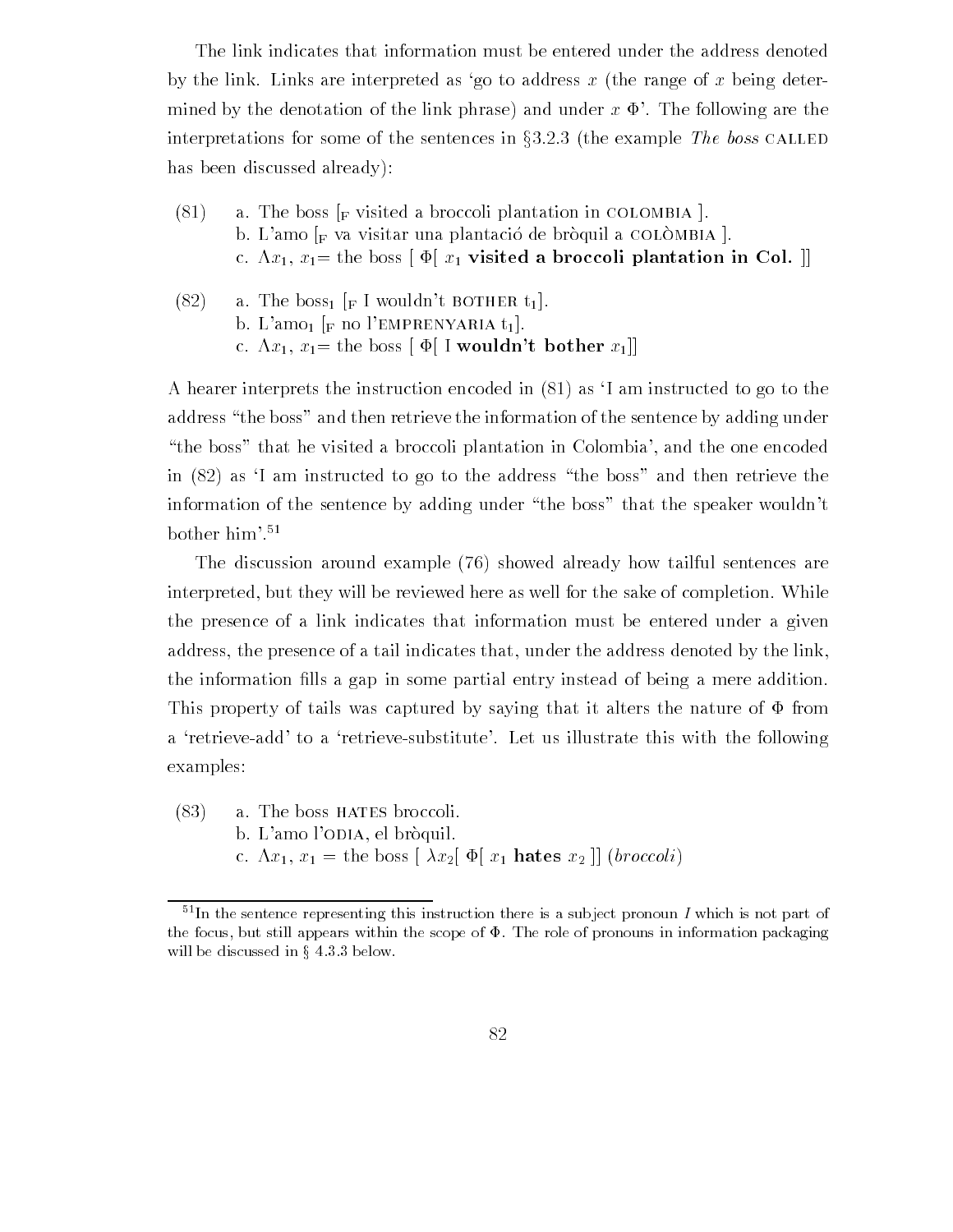- $(84)$  a. I can't believe this! The boss is going crazy! BROCCOLI, he wants now.
	- b. No m'ho hagués cregut mai! L'amo està ben boig!  $\mathbf{b}$ it $\mathbf{c}$   $\mathbf{c}$   $\mathbf{c}$   $\mathbf{c}$   $\mathbf{c}$   $\mathbf{c}$   $\mathbf{c}$   $\mathbf{c}$   $\mathbf{c}$   $\mathbf{c}$   $\mathbf{c}$   $\mathbf{c}$   $\mathbf{c}$   $\mathbf{c}$   $\mathbf{c}$   $\mathbf{c}$   $\mathbf{c}$   $\mathbf{c}$   $\mathbf{c}$   $\mathbf{c}$   $\mathbf{c}$   $\mathbf{c}$   $\mathbf{c}$   $\mathbf$
	- c.  $\lambda x_1$   $\Phi$  he  $x_1$ **broccoli**  $\phi$  (wants)

Sentence (83), as mentioned, is interpreted as 'I am instructed to go to the address "the boss" and then retrieve the information of the sentence by substituting hates for the blank in the boss  $\equiv$  broccoli which is already under "the boss". 'Hates' is not merely added, but substituted for the gap in the entry  $\Box$  broccoli $(x)$  under  $boss(x)$ . This is what distinguishes (83) from its corresponding tailless sentence.

Example  $(84)$ , in contrast, has no link, since it is assumed that the hearer is already at the address under which information must be entered. As noted, links are pointers. They are only necessary if the hearer needs to  $q\sigma$  to a given address to enter the information of the sentence under that address At the time a sentence  $S_n$  is uttered, the hearer is located at a given address a, under which s/he was entering the information of sentence  $S_{n-1}$ . If  $S_n$  is a linkful sentence, the hearer is instructed to move to another address <sup>b</sup> before proceeding to enter the information carried by  $S_n$ . However, if the information in  $S_n$  is to be entered under a, there is no need to instruct the hearer to move to a different address, since s/he is currently at a already. Therefore, the presence of a link is unnecessary in  $S_n$ , which will be a linkless sentence

Therefore, the hearer would interpret the instruction of sentence  $(84)$  as 'I am instructed to retrieve the information of the sentence by substituting broccoli for the blank in he wants  $\equiv$  under the current address. Example (80), the all-focus sentence fragment seen above, is parallel to  $(84)$  in that a link is rendered unnecessary. But, in addition,  $(80)$  requires no tail either, since (the speaker assumes) the hearer needs no ground at all to enter the infromation of the sentence appropriately. The instruction encoded in  $(80)$  is then I am instructed to retrieve the information of the sentence (fragment) by adding **broccoli** under the current address'.<sup>52</sup>

The instruction interpretations discussed in this section have been spelled out in a rather cumbersome way. For convenience, the following shorthand notation will also be used

 $\sim$  what gets added is not actually -broccoli-but  $x_1$   $x_{\rm v}$  broccoli-, where the free-variables are independently identifiable. See  $\S$  4.3.3 and  $\S$  5.3 for discussion.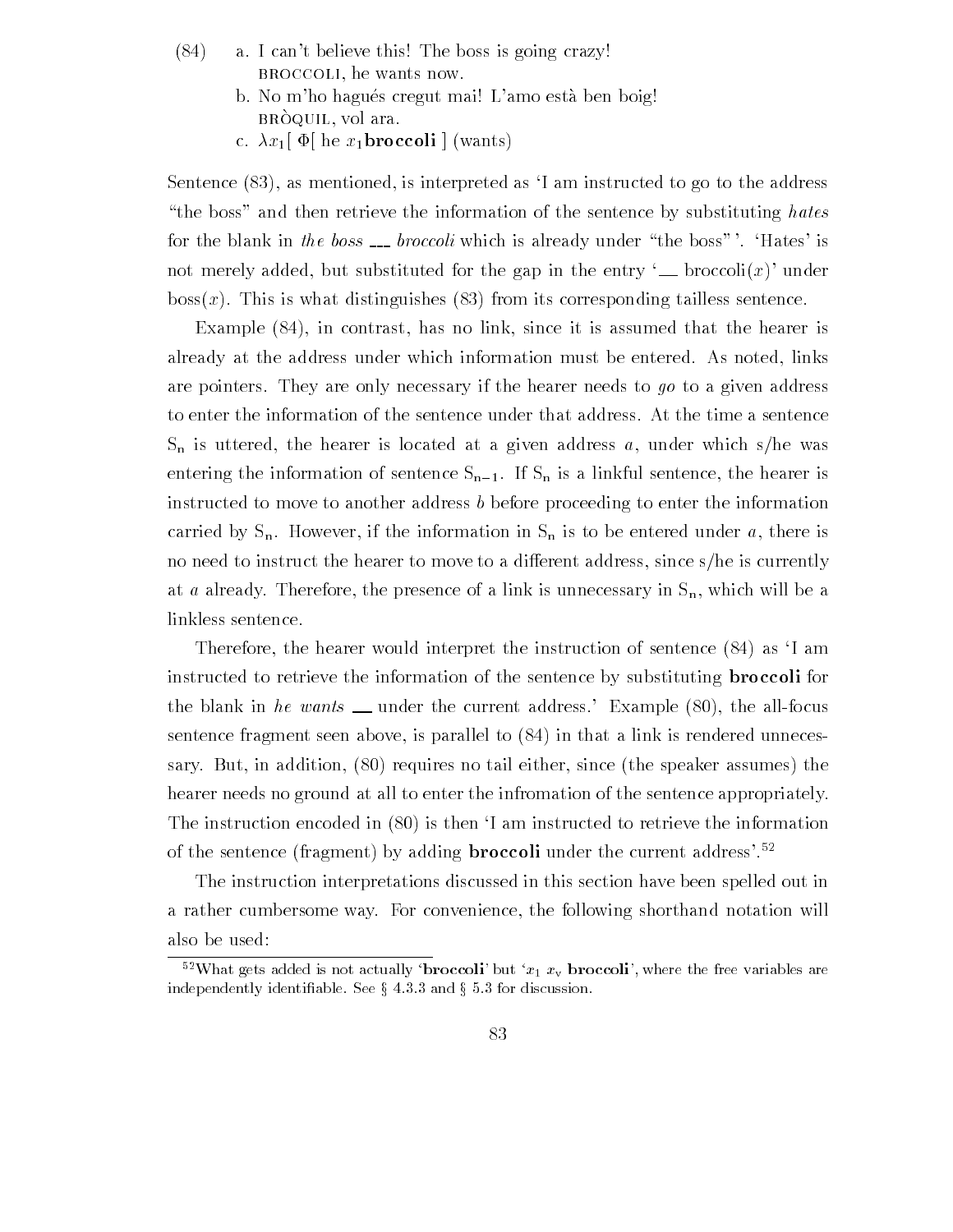- 1. All-focus  $(\Phi_A)$ : RETRIEVE-ADD(focus)
- 2. Link-focus  $(\Lambda, \Phi_A)$ : GO-TO(link), RETRIEVE-ADD(focus)
- 3. Link-focus-tail  $(\Lambda, \Phi_S)$ : GO-TO(link), RETRIEVE-SUBSTITUTE(focus)
- 4. Focus-tail ( $\Phi$ <sub>S</sub>): RETRIEVE-SUBSTITUTE(focus)

The account of informatics presented in this chapter explains how from the infor mational articulation of the sentence, encoded by syntactic and prosodic means, one may derive the packaging instructions that indicate to hearers what the information of the sentence is The four instructions proposed are derived in a systematic way from the informational primitives of the sentence. Moreover, these four instructions seem to cover most, if not all, the informational articulations described in the literature. In the remainder of this chapter, some further features of this theory of informatics will be discussed

## 4.3 Features of the Theory

#### 4.3.1 Motivation

The account of informatics presented in the previous section is empirically based on the informational primitives identified in the literature as revised above in  $\S 3.2$ . It is further validated by its wide coverage, attained with only a very small set of instructions Nevertheless there are other motivations both empirical and conceptual for the particular representations chosen These further motivations are discussed in this section

One of the features of the theory is the representation of links as informational ers in quanti-structures There is an additional clear empirical clear empirical clear empirical clear empirical motivation for viewing links as quanti-ervariable structures Links given their informational task, are inherently sentence-initial. Now, if the link phrase is a complement or an adjunct—or a subject in a VS language—it must move from its postverbal thematic position to the sentence-initial slot leaving a gap behind. The result is creamed, a surface controlled where the links continuous control can be an order the common binds its trace This symmetries is a simply more information in the interesting in the information  $\mu$  ,  $\mu$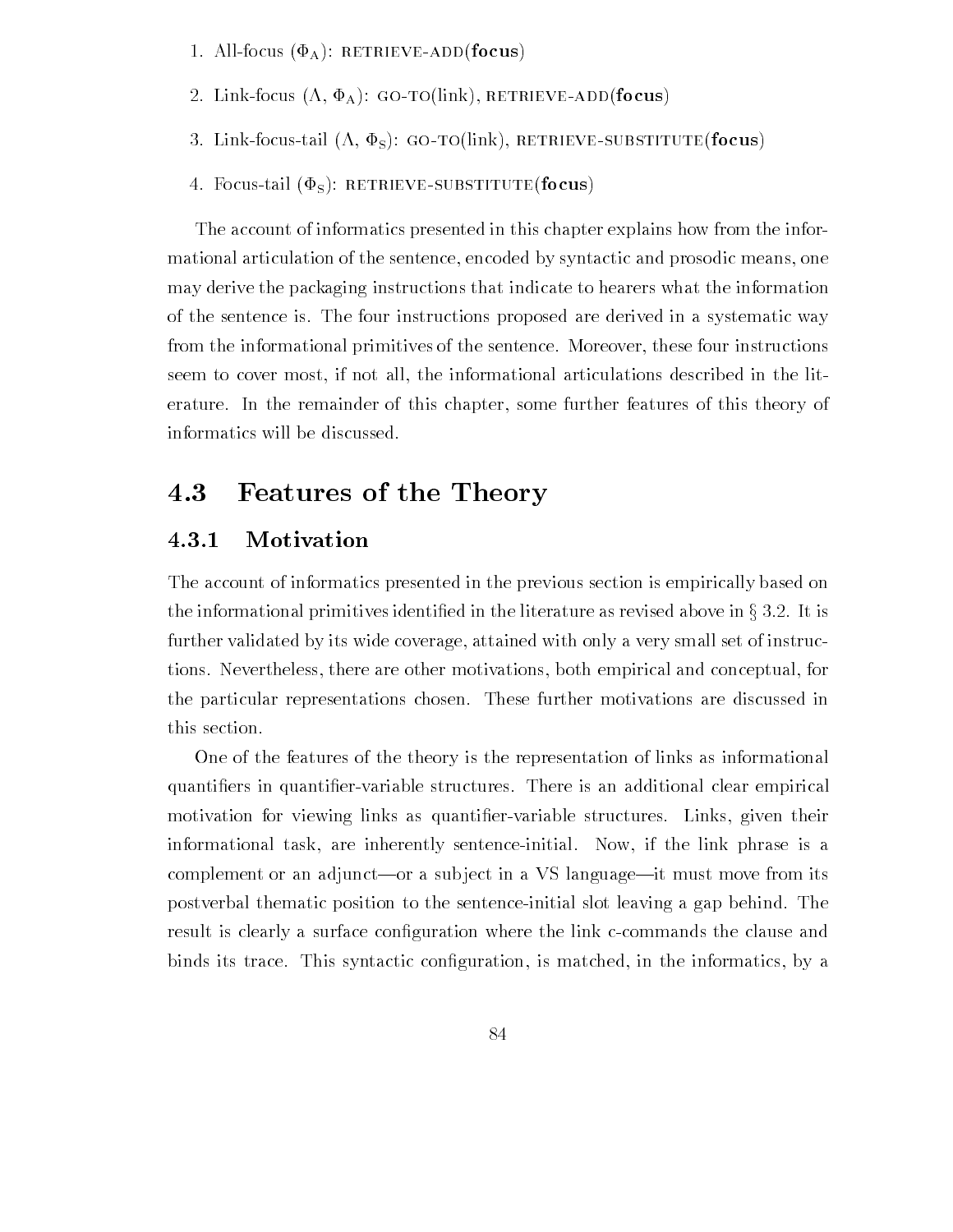quanti-ervariable structure where the linkoperator takes scope over the clause and binds a variable in it

A putative exception to this syntactic con-guration is the case of the sub ject in languages with basic SV order. Subjects in English, for instance, tend to be interpreted as links, given their default existential force (cf. Horn 1989), but there is no movement and trace-binding structure to represent it. In the last few years, however, a number of proposals for both Romance and Germanic languages have appeared that suggest that the surface sentence-initial position of the subject is a derived one. If these proposals are correct, even preverbal subjects would in the pattern In any event the quantizies informatic structure in the complete structure in the information a generalized  $XP_{1}$ -t<sub>1</sub> structure in the syntax.

In packaging instructions, tails, like links, are removed from the scope of  $\Phi$  to reflect the fact that they are part of the ground and, therefore, not informative. This characteristic of tails was formalized by abstracting the tail phrase from the scope of  $\Phi$ . It is interesting that in several languages, including Catalan, French and Italian, the phrases that make up the tail are found in a derived position as well. Thus, in these languages, tail phrases are removed from the clause by means  $\mathcal{L}$  right as in Catalan  $\mathcal{L}$  in Catalan  $\mathcal{L}$  in Catalan  $\mathcal{L}$ sentences are the corresponding canonicals

- $\sim$   $(85)$  a. L'amo  $l_1$ ' ODIA t<sub>1</sub>, el bròquil<sub>1</sub>. the boss  $obj$  3s-hate the broccoli The boss HATES broccoli.
	- b. L'amo odia el bròquil.
- $(86)$  a. Il capo  $\mathrm{li}_1$  ODIA  $t_1$ , i broccoli<sub>1</sub>. the boss  $obj$  3s-hate the broccoli The boss HATES brocccoli.
	- b. Il capo odia i broccoli.

The presence of the clitic object pronominals  $(l_1 \text{ and } l_{i_1})$  in the (a) sentences reveals that the tail phrases coindexed with these clitics are not in their base positions

 $\sim$ UI Fukui & Speas 1980, Kroch, Heycock & Santorini 1988, Bonet 1988, Fernandez-Soriano  $\sim$ santo in Medicine and this issue in Change in Chemical substitute in Chemical particles in Chemical substitute are interpreted as links, but that is not the case in English. Most are, but some are not, as in the case of F The BOSS called the ambiguity-called the ambiguity-called the ambiguity-called the changement forces of the there the form are topically the former are the form and the former are  $\alpha$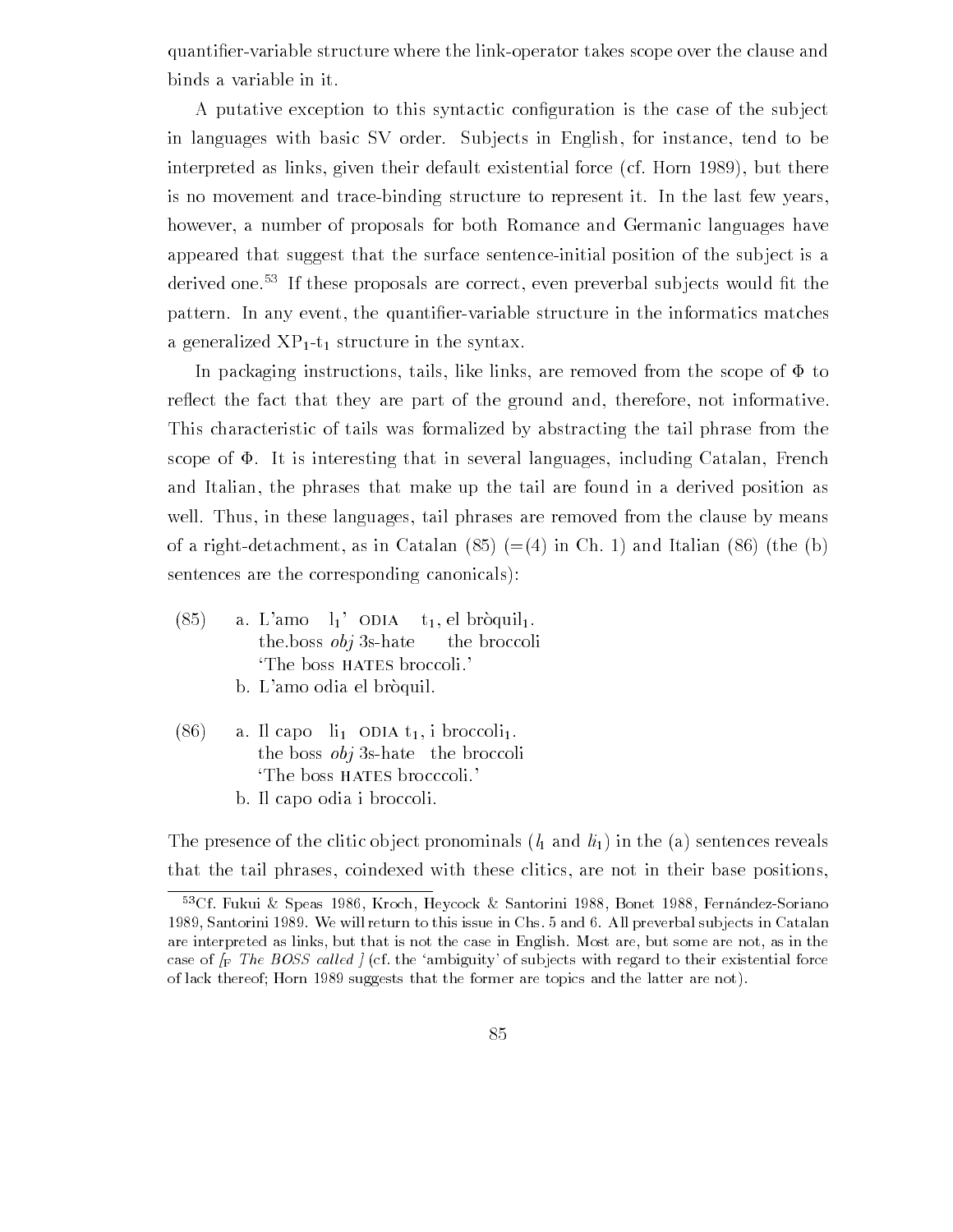since cooccurrence of clitic and argument is otherwise illicit. In this respect, Catalan and Italian differ from English.

As a result of detaching both links and tails from the clause, the core clause is left, at the surface, containing only the focus of the sentence. In other words, these languages seem to reflect information packaging in a much more salient way than, for example, English, involving not only prosody but the syntax in the process. The informational representation of sentences proposed in the previous chapter reflects closely these structural operations performed in Catalan and Italian with respect to both links and tails

A different kind of empirical motivation comes from the fact that with the representation proposed above, one is able to reflect the relational nature of informational properties without any need for stipulation. As pointed out in  $\S 4.2.2$ , the focus is not all there is within the scope of the focus operator  $\Phi$ . This is indeed the case in all-focus sentences, but as soon as there is a ground, one or more variables are found with the focus within the clause, bound by either the link-operator or the tail's  $\lambda$ -like operator. Let us illustrate this with the by now familiar instruction in  $(87):$ 

 $(87)$  a. The boss HATES broccoli. b. L'amo  $l_1$ 'ODIA  $t_1$ , el bròquil<sub>1</sub>. c.  $\Lambda x_1, x_1 =$  the boss  $\left[ \lambda x_2 \right] \Phi[x_1]$  hates  $x_2$   $\left[ \right]$  (*broccoli*)

The presence of these variables within the scope of  $\Phi$ , i.e. within the information of the sentence, is not accidental. The clause portion in the instruction  $(87)c$ ,

 $(88)$   $\Phi[x_1]$  hates  $x_2$  |

reflects the fact that the information to be retrieved by the hearer is not just 'hates' in is the value of the values of the values of the values of the values of the values are - the values of the v operators that bind them. In other words, the information of the sentence is 'hates' but only when interpreted with respect to the ground 'the boss is in some relation with broccoli'.

This crucial relational nature of focus has been defended by many authors in the literature and is the gist of Prince's  $(1981, 1986)$  account of focus, in which the new information' carried by the sentence is the fact that the focus instantiates the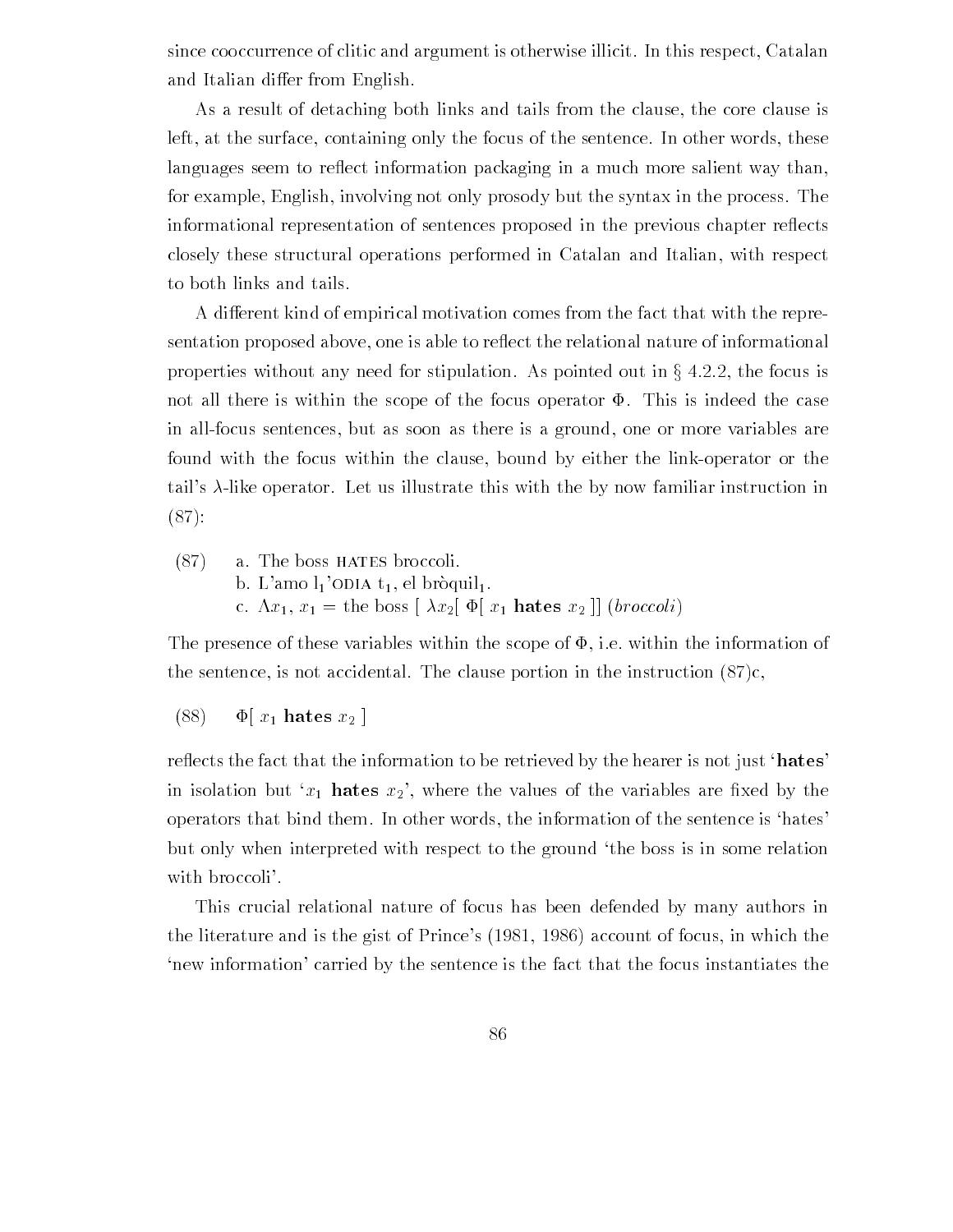variable in the open-proposition (see  $\S 3.1.4$  above). The representation proposed for tailful sentences adopts Prince's insight straightforwardly.

There is also an important conceptual motivation behind this representation If the view of information packaging argued for in this study is correct, the purpose behind information-packaging instructions is to optimize the entry of information in the hearer's knowledge-store. They single out what part of the sentence makes a contribution to the hearer's knowledge-store and indicate where and how the hearer should enter that contribution. Information therefore, is central to the packaging instruction. As noted, all sentences must carry information since, otherwise, there is, in principle, no informational reason for the utterance to exist.

Most semantic and syntactic analyses of focus (cf. Chs.  $6$  and  $7$ ) put forward representations of focusbackground structure where the focus is the element that is in some way or another as a quanti-erlike element or a abstracted term abstracted away from the sentence to a peripheral position. Such an approach does not reflect the core status of focus as the informational motivation of the sentence. The representation proposed here captures this conceptual point by taking the all focus sentences as basic and have  $\Phi$  take scope over the clause. The cases where there is a ground are, in some sense, derived from this basic all-focus structure by abstracting away the ground phrases so that they can perform their task as data entry instructions In other words a link and a tail exist only when they are needed to make sure that information is entered appropriately

Taking this stance, we automatically obtain an efficient handling of the all-focus and the link-focus sentences, where most of the overt material is focal. In representations of focus that take the ground as basic and have the focus raise to a peripheral position, the incorporation of all-focus and link-focus cases is problematic.<sup>54</sup>

#### $4.3.2$ Some Facts Captured

There are a number of additional facts discussed in the pragmatic literature that the account as presented above did not incorporate directly but that are nevertheless captured in an indirect way. One is the feeling of 'aboutness' that has inspired the

 $\lceil$  see, for example, Kochemont-s (1980) development of an LF rule of Focus Raising within  $\lceil$ the Government  $\&$  Binding Theory of syntax, where all-focus sentences are focus-raised in their entirety leaving an empty clause behind (cf. Ch.  $6$ ).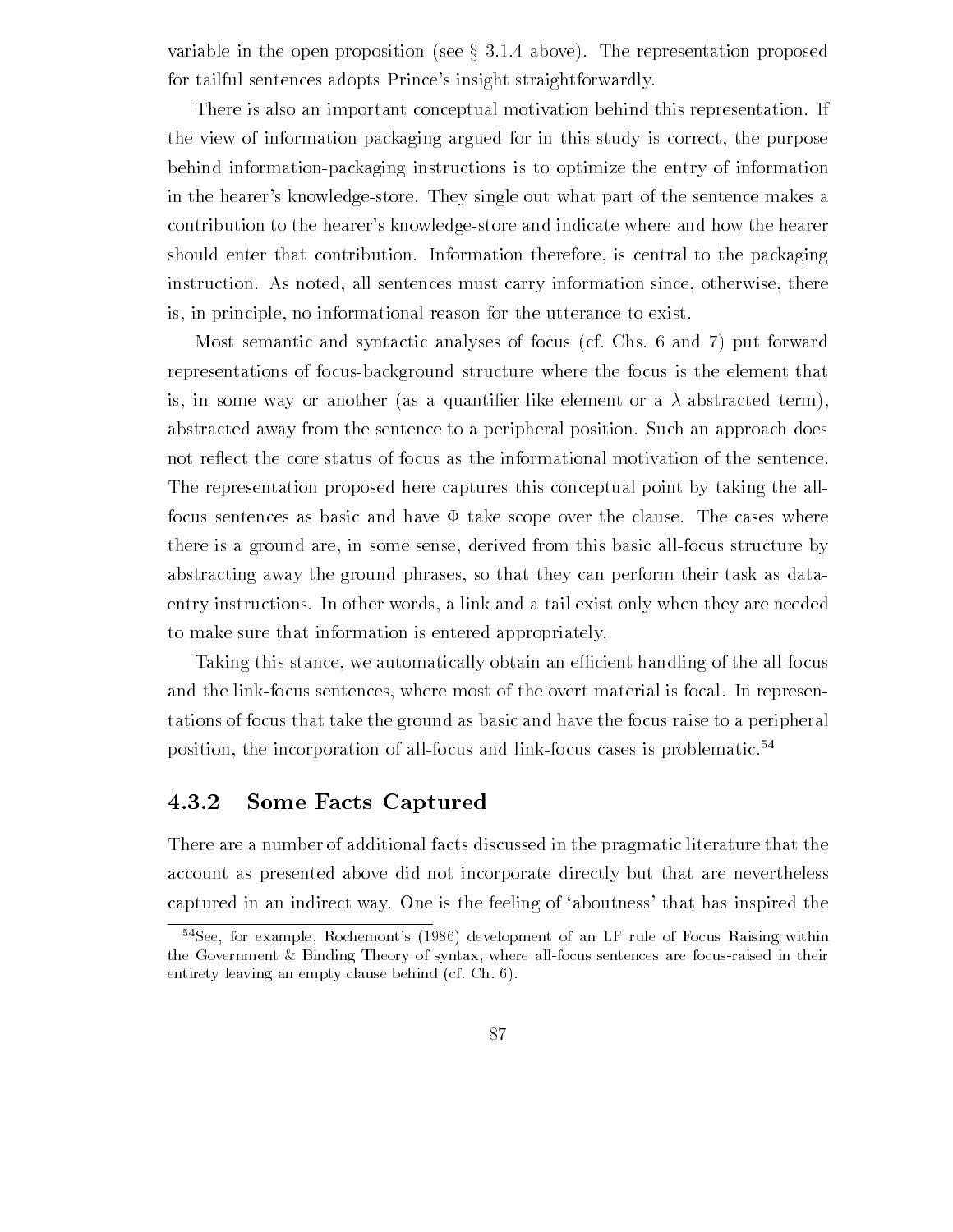notion of topic. Contrary to the view of the topic-comment approach, aboutness here is not a causal correlate of linkhood, but just a consequence of the fact that the information carried by the sentence is entered under the address denoted by the link This is why speakers intuitively feel that, in some sense, the sentence is about the link and not about the other entities involved in the sentence, whose addresses are updated only via crossreferencing. Two other facts that are also incorporated into our analysis are contrastiveness and felicity conditions in topicalization Discussion of these two issues which was postponed above is undertaken in this section

#### Contrast

Contrast is a discourse notion which is found pervasively in the literature. Even though it is considered a primitive in, for example, Kuno 1972 and Chafe 1976, it has no place in our informational articulation Contrast however is not a uni-ed phenomenon in that there exist two distinct types These two types of contrast are evident in examples  $(89)$  and  $(90)$ :

- Broccoli I like but pork rinds I hate
- $(90)$  She gave a SHIRT to Harry, not a tuxedo.

There is a feeling of contrast both between the link phrases in  $(89)$  and in the focus of (90). Chafe seems to conflate the two in his 'foci of contrast', but, as Szabolcsi observes these two types of contrast are dierent in nature We may label them link-contrast and focus-contrast.

Prince (1984:220), writing about felicity conditions for topicalization, argues that link-contrast is not a primitive but a derived notion. In her account of topicalization the topicalized phrase must represent an entity already evoked in the discourse or else an entity standing in a salient set relation to another evoked discourse entity The feeling of contrast that is obtained in most topicalizations is just an artifact of the set understanding that licenses the construction. Prince's formulation is later modi-ed in Ward Prince  $\|$ but they all share the view that contrastiveness is derivable as a 'side-effect' of the actual reason for topicalization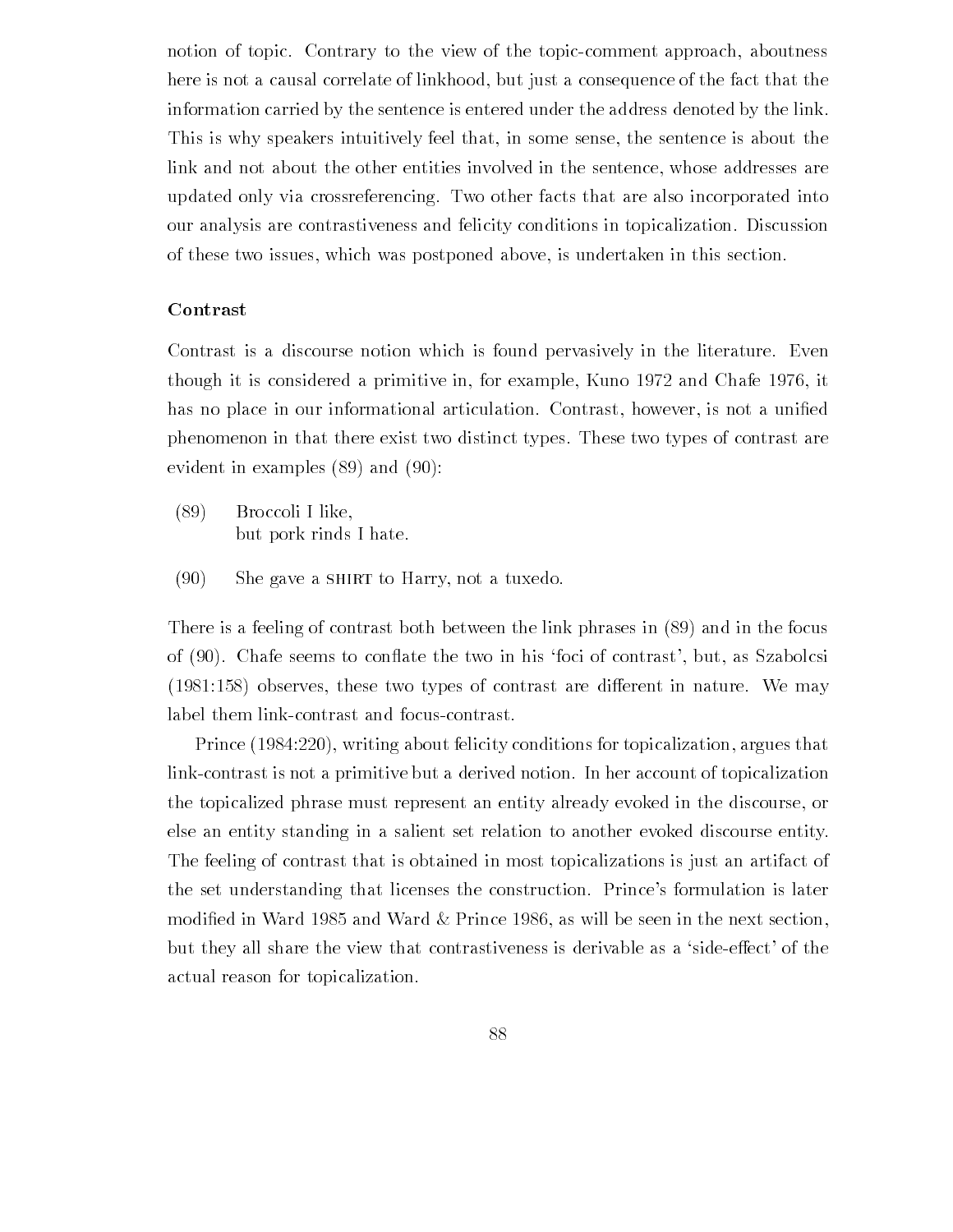In fact, link-contrast is also a derived notion from the perspective of aboutness. If a sentence is understood as being about a topic then it may be understood that it is not about another topic given the right opposition exists between both topics In our system, link-contrast is derived in a similar way. If in  $(89)$ , for instance, the hearer is told that s/he has to go to the address 'broccoli' and enter the information of the sentence there, then it must mean that another (related) address like 'pork rinds' should not be 'gone to', and that, therefore, the information must not be entered under it. Link-contrast can be derived, then, the way it was derived in previous acounts

ward ward in order to distribute the contrastive or set for the focus for the contrast  $\mathcal{L}_{\mathcal{A}}$ contrast), proposes that foci must belong to a relevant scale. Ward argues that the variable in the openproposition must be on a scale and that the focus that instantiates the variable represents a value on that scale. Ward's proposal is valid for standard focus/open-proposition structures, but if one expands the notion of focus to include the focus in cases of all-focus and link-focus sentences, his approach loses some appeal since it would be hard to -nd a scale for let us say allfocus sentences In our theory focuscontrast is also a derived notion As Ward points out, contrast occurs, for the most part, in the focus/open-proposition sentences, ie our linkfocustail and focustail structures In these tailful structures the focus operator  $\Phi$  is interpreted not as RETRIEVE-ADD but as RETRIEVE-SUBSTITUTE, i.e. retrieve the information of the sentence by substituting 'focus' for the blank in the relevant ground frame. The blank in the relevant ground frame may be a real blank, as is in the examples discussed so far or the context in  $(91)$ , where the utterer of (91)b assumes his/her hearer has the entry '\_\_ broccoli $(x)$ ' under the boss.

(91) a.  $S_1$  So we gave him  $[$ =the boss] this huge bouquet of broccoli for his birthday and it looked like he was very happy with it b.  $S_2$  I don't get it. The boss HATES broccoli.

But the blank need not be a real blank It may be some preexistent element that the hearer is instructed to substitute in an entry under a given address. For example, in  $(90)$ , a shirt is meant as a substitute for a tuxedo, i.e., the speaker assumes that the hearer has the entry 'gave a tuxedo to  $\text{Harry}(x)$ ' under the current address and indicates with his/her informational encoding that 'a tuxedo' must be removed and substituted by 'a shirt'. What is substituted here is not a real blank but the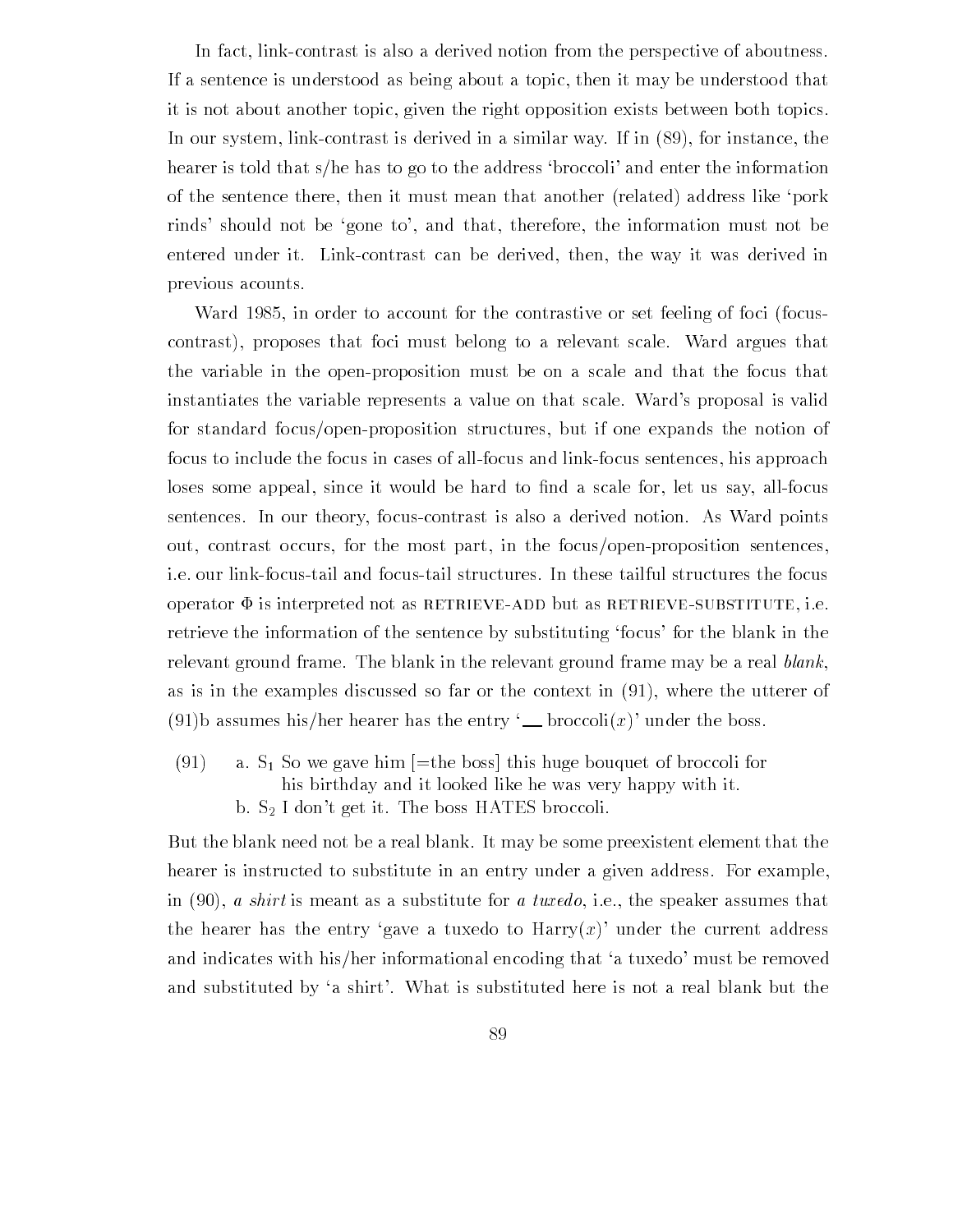entry segment 'a tuxedo', so that after  $(90)$  is uttered the entry under the current address is not 'gave a tuxedo to harry $(x)$ ' but 'gave a shirt to Harry $(x)$ '. It is clear that in this case there is an inherent contrast between the two arguments of the focus operator 'substitute x for y', one of which is the focus. In example  $(90)$ , the contrastive feeling is provided by the operation of substitution carried out from 'a tuxedo' to 'a shirt'. The blank notation, then, is used as shorthand for any element that gets substituted in the manner described, be it a real blank or a preexistent elements that needs substitution

#### Felicity in Topicalization

When the incompleteness of coverage in the focus-background articulation was discussed in  $\S 3.1.4$ , it was mentioned that there was a sound proposal to cover the gap in the work of Prince  $\mathbb{I}$  and Ward  $\mathbb{I}$  and Ward  $\mathbb{I}$  and Ward  $\mathbb{I}$  and Ward  $\mathbb{I}$ 1986, for instance, argue convincingly that the correct generalization capturing what felicity conditions must be met for topicalization to be licit is as follows

Discourse Condition on Preposing in Topicalization

The entity represented by the preposed constituent must be related, via a salient partially ordered set relation (poset), to one or more entities already evoked in the discourse model.  $(1986.4)$ 

This criterion seems to account for all the data at hand, but there is one objection that may be raised: that this condition on preposing is a necessary condition but not a sufficient one. In other words, there may be NPs that encode entities that are related via a poset to another entity in the discourse model which nevertheless appear in situ and not in a preposed slot Andrew Marshall  $\Lambda$ 

 Colonel Bykov had delivered to Chambers in Washington six Bokhara rugs which he directed Chambers to present as gifts from him and the Soviet Government to the members of the ring who had been most co-operative. One of these rugs Chambers delivered to Harry Dexter White. Another he gave to ...

Here it is not only the preposed phrase *one of these rugs* which is in a poset relation with an entity in the previous discourse (set-subset), but also *Chambers* (identity), and *Harry Dexter White* (set-subset; HDW is a member of the ring).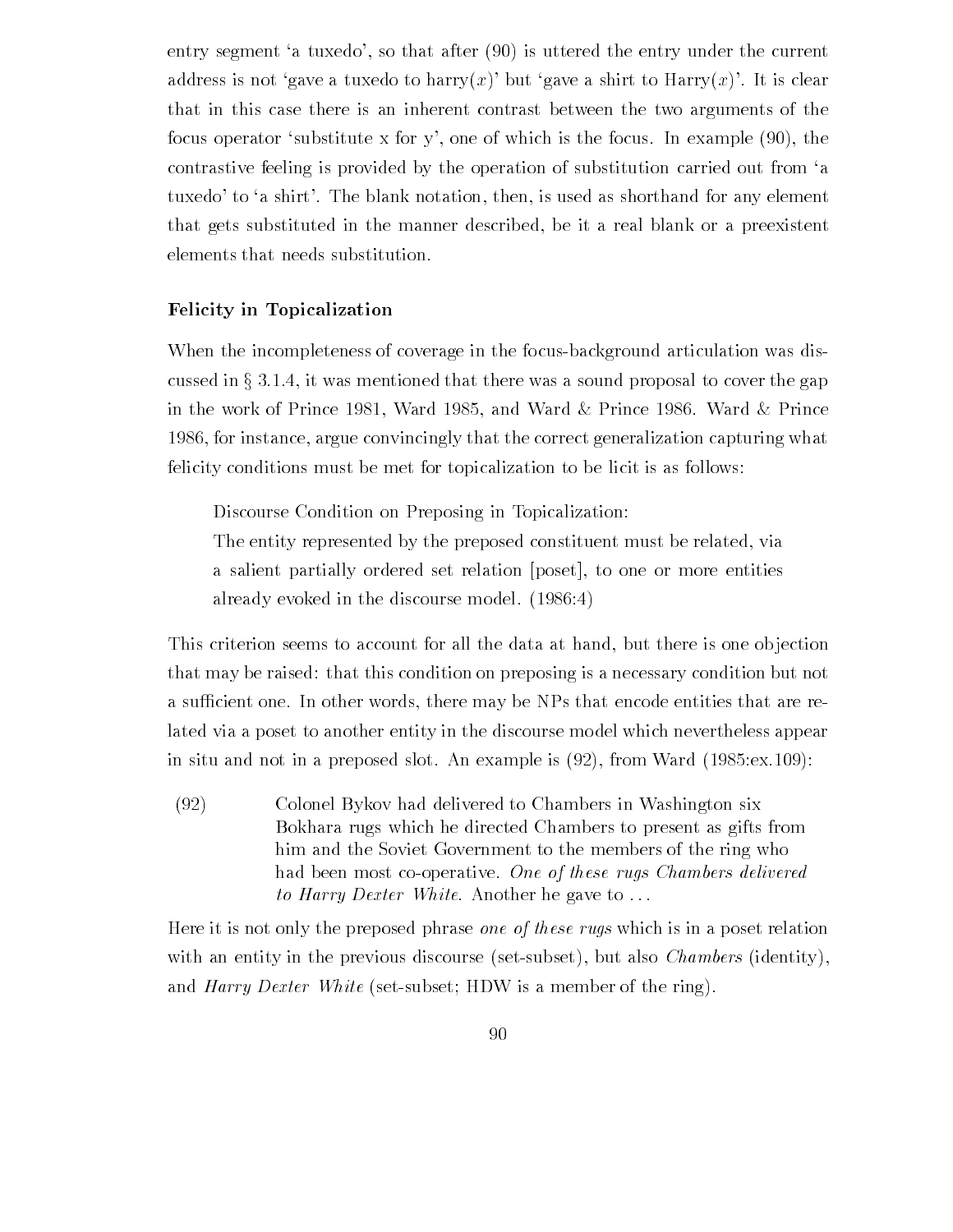There is one way, however, in which Prince and Ward's insight with respect to preposing can be adapted into the approach presented here Given the interpretation of links as denoting an address in the knowledgestore and an instruction to go to that address, Ward & Prince's Discourse Condition can be reinterpreted as a constraint in the mutual accessibility of these addresses. In other words, hearers cannot jump from one address to the other unless those two addresses are related via a poset relation. The ban on the preposing of constituents that denote addresses that fail to be in a poset relation with some already-evoked address is, then, a reflection of the fact that the address the hearer is instructed to go to is not accessible from the address s/he is at at the time of utterance. Only addresses that are in a poset relation with the current address are accessible This observation on the poset relation condition on the mutual accessibility of addresses is, of course, made with a speculative slant. It remains for a more general theory of cognition to determine whether this observation is a valuable one or not

### Pronouns

It was mentioned in passing in  $\S 4.2.2$  above that the role of pronouns in our information-packaging instructions needed further discussion. This section is devoted to this

The informative part of the sentence—the scope of  $\Phi$ —crucially includes the variables bound by the link and the tail, if there is a ground at all. These bound variables permit the interpretation of focus as a relational notion The question that may arise now is whether there may be free variables as well The answer to this question is yes: pronominal forms, for the most part, enter the informational structure of the sentence as free variables under the scope of  $\Phi$ .

The pronouns that participate in the packaging instruction as free variables are the so-called 'weak pronouns' (cf. Rigau 1986). In English, weak and strong pronouns are not phonologically distinct but in many languages including some Germanic and Romance varieties there exist sets of both weak and strong pro nouns. Weak pronouns are always unstressed—this applies to English as well—and generally cliticize onto other sentence elements or may even be phonetically null Strong pronouns are always stressed and have fuller phonetical shape than their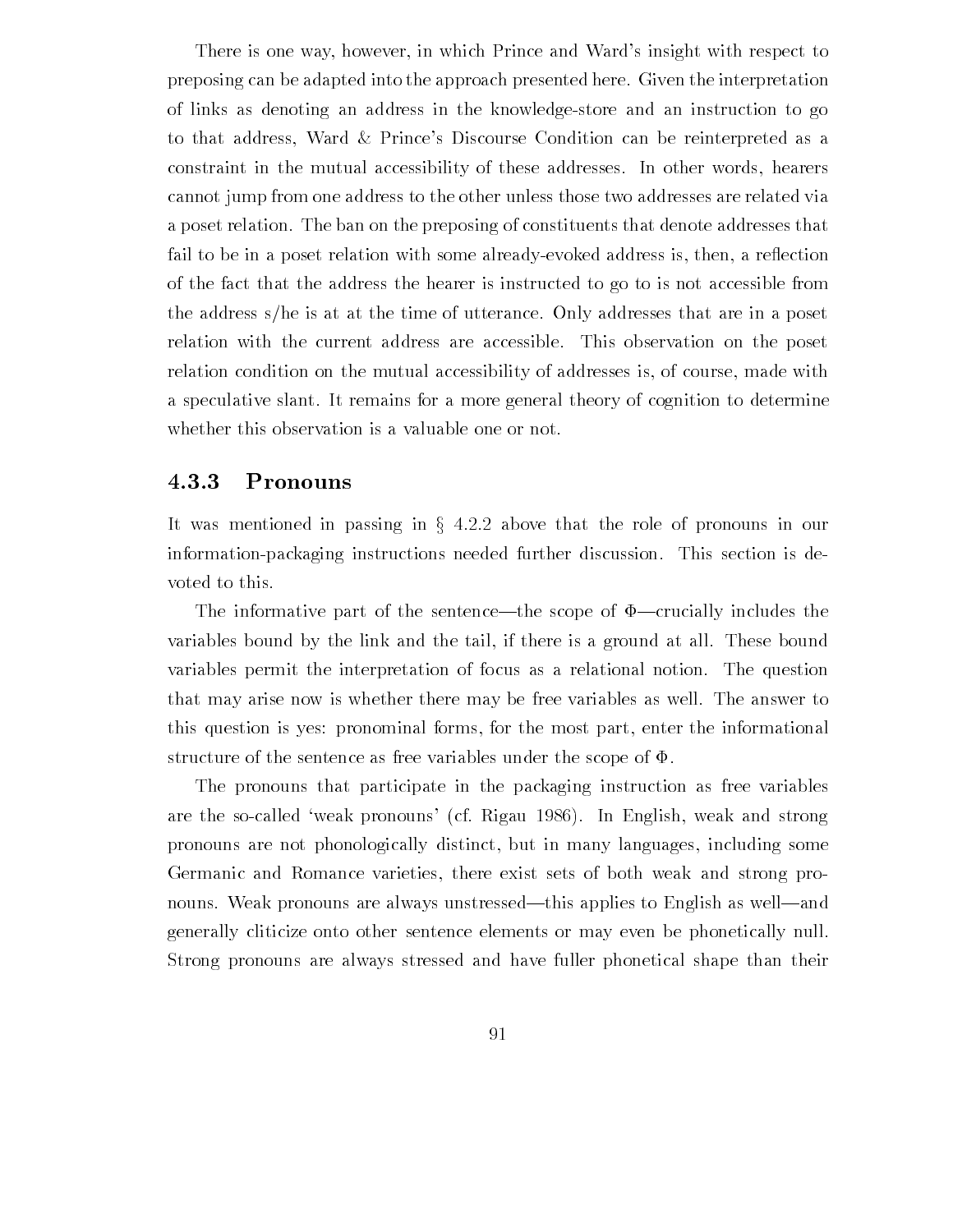weak counterparts

Let us compare a packaging instruction with free variables  $(93)a$  to a packaging instruction with bound variables  $((93)b)$ :

(93) a. 
$$
\Phi
$$
 [ $x_1$  focus  $x_2$ ]  
b.  $\Lambda x_1$ ,  $x_1 = \alpha$ ,  $\lambda x_2$  [ $\Phi$  [ $x_1$ focus  $x_2$ ][( $\beta$ )

In this abstract representation it may be observed that while the instruction with the bound variables,  $(b)$ , is a tripartite link-focus-tail sentence, the instruction with the free variables, (a), is a simple all-focus sentence. This means that the  $(b)$ sentence is interpreted as GO-TO plus RETRIEVE-SUBSTITUTE while (a) is merely a RETRIEVE-ADD. The following are particular instantiations of the instructions in  $(93):$ 

- $(94)$  a. The boss HATES broccoli. b. L'amo  $l_1$ 'ODIA  $t_1$ , el bròquil.
- $(95)$ a. He HATES it. b.  $pro$  l'ODIA.

The information-packaging instruction encoded in  $(94)$  is 'I am instructed to go to the address "the boss" and then retrieve the information of the sentence by substituting hates for the blank in he  $\ldots$  broccoli under "the boss", but the information  $p$  and is just instructed to retrieve the instructed to retrieve the information of the sentence the sentence the sentence the sentence the sentence the sentence of the sentence the sentence of the sentence of the senten  $\alpha$  , adding  $\alpha$  has a under the current address in  $\alpha$  and  $\alpha$  in  $\alpha$  and  $\alpha$ is no need for an address or for further speci-cation on how to enter the sentence under that address. The speaker assumes that the hearer is already at the correct address and, further, that he does not possess any of the knowledge encoded in that proposition. In contrast, in  $(94)$  the speaker assumes the hearer needs to be told how the sentence contributes to her/his knowledge-store. To make this distinction between to all these first blush arranged all the counterintuitive all the counterints are countered and the c two sentences have a parallel syntactic structure and parallel prosodic contour. But while this is true, it is also true that, somehow, there is a difference in markedness  $\mathbf{b}$  and  $\mathbf{c}$  and  $\mathbf{c}$  and  $\mathbf{c}$  and  $\mathbf{c}$  canonical Theorem is canonical Theorem is canonical Theorem is canonical Theorem is canonical Theorem is canonical Theorem is canonical Theorem is canonical The boss likes BROCCOLI, but the latter is obviously unmarked when compared to  $He$ hates IT, which is on the verge of ungrammaticality. This difference in markedness matches the intuition that while *broccoli* feels like a tail in  $(94)$ , it does not feel like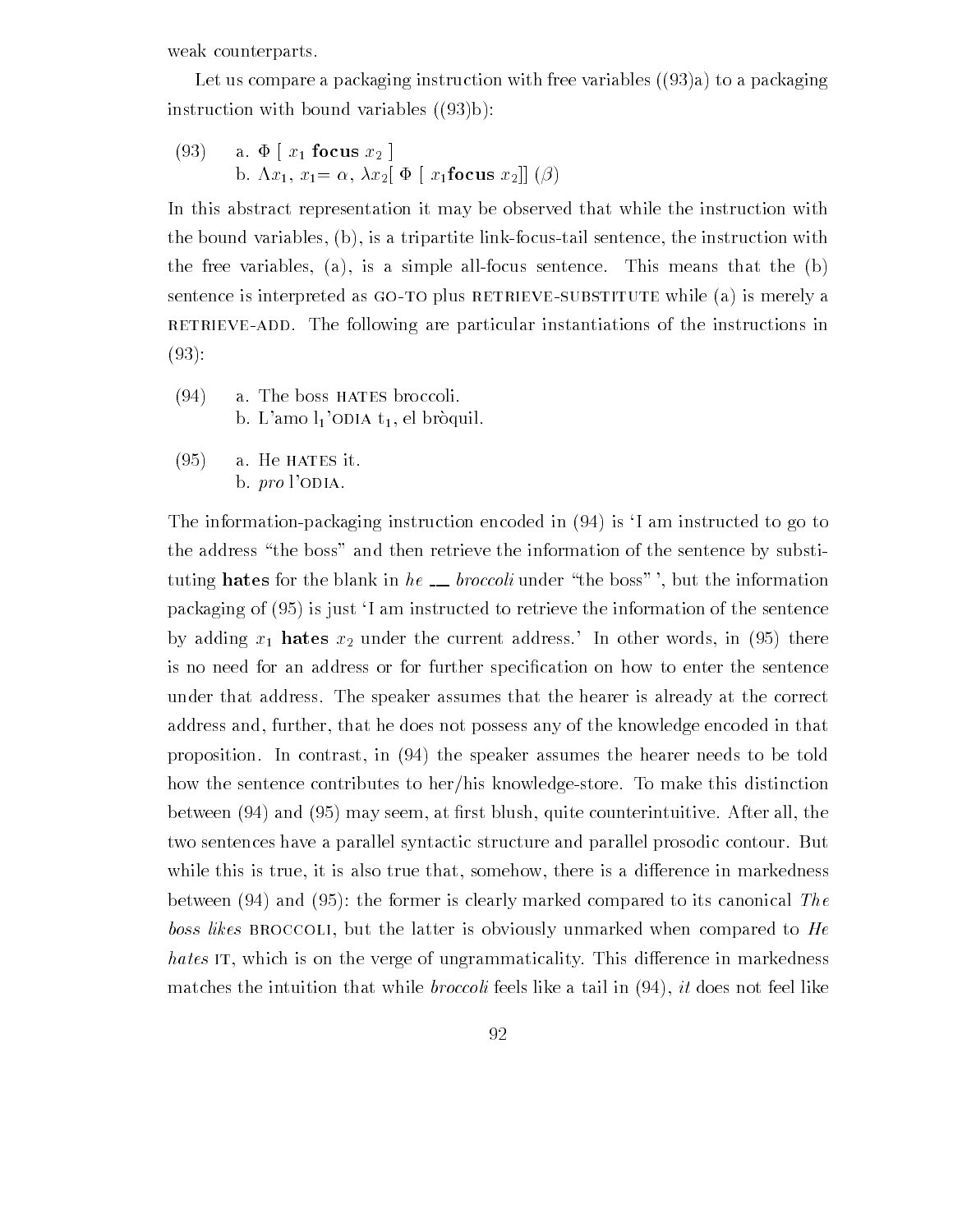a tail in fact a comparison of the Catalan sentences the b sentences the b sentences the b sentences the b sen in and  $i$  and the two postfocal elements in English are information  $i$ tionally distinct. The object  $el$  broquil, equivalent to English postfocal broccoli is encoded in the syntax typical of tails in that language (cf.  $\S$  4.3.1), but the object clitic equivalent to English *it* is not.

One could actually view sentences like as equivalent to sentence fragments as the one discussed in  $\S$  4.2.2. That is, sentence (95) is informationally parallel to an allfocus sentence and the presence of the pronouns is due to independent syntactic motivations, namely, the  $\theta$ -criterion and the idiosyncratic requirement in some languages that all arguments of the verb be phonologically spelled out. In other words, in languages where zero-anaphora is permitted the verb would be the only overt element in the phrase, as is partially the case in Catalan, where the subject is omitted Theorem is that sentence is that sentence is that sentence is that sentence in context in context in context in context in context in context in context in context in context in context in context in context in (96)b, is informationally equivalent to sentence (97)b (=(53) in § 3.2.3)

- $(96)$ a. How does the boss feel about broccoli? b. He HATES it.  $(cf. * HATES)$
- $(97)$  a. What doesn't the boss like? b. BROCCOLI.

This equivalence, at least at the intuitive level, seems to be correct. In both (96) and  $(97)$  the link is missing. As noted, this is because the information must be recorded under the address the hearer is currently at. Links denote an address, but they also instruct the hearer to go to that address. If the address relevant for information entry is the current one, there cannot be a link in the sentence. Sentence  $(96)$ b, however, is a tailless sentence as well. The hearer is instructed to add 'he hates it' under the address s/he is currently at. Contrary to the use of a tailful structure, which is designed by the speaker to avoid redundant data entry in the hearer's knowledge-store, the use of  $(96)$  indicates that the speaker does not assume that the hearer has any of the knowledge encoded in the proposition communicated, e.g. the knowledge that 'he is in some relation to it'. Therefore, the presence of the pronoun in  $(96)$ b must be due to noninformational requirements. It is true that the address denoted by  $it$  is already not only hearer-old but also active, which allows the correct interpretation of the anaphoric form. But, as noted in the discussion of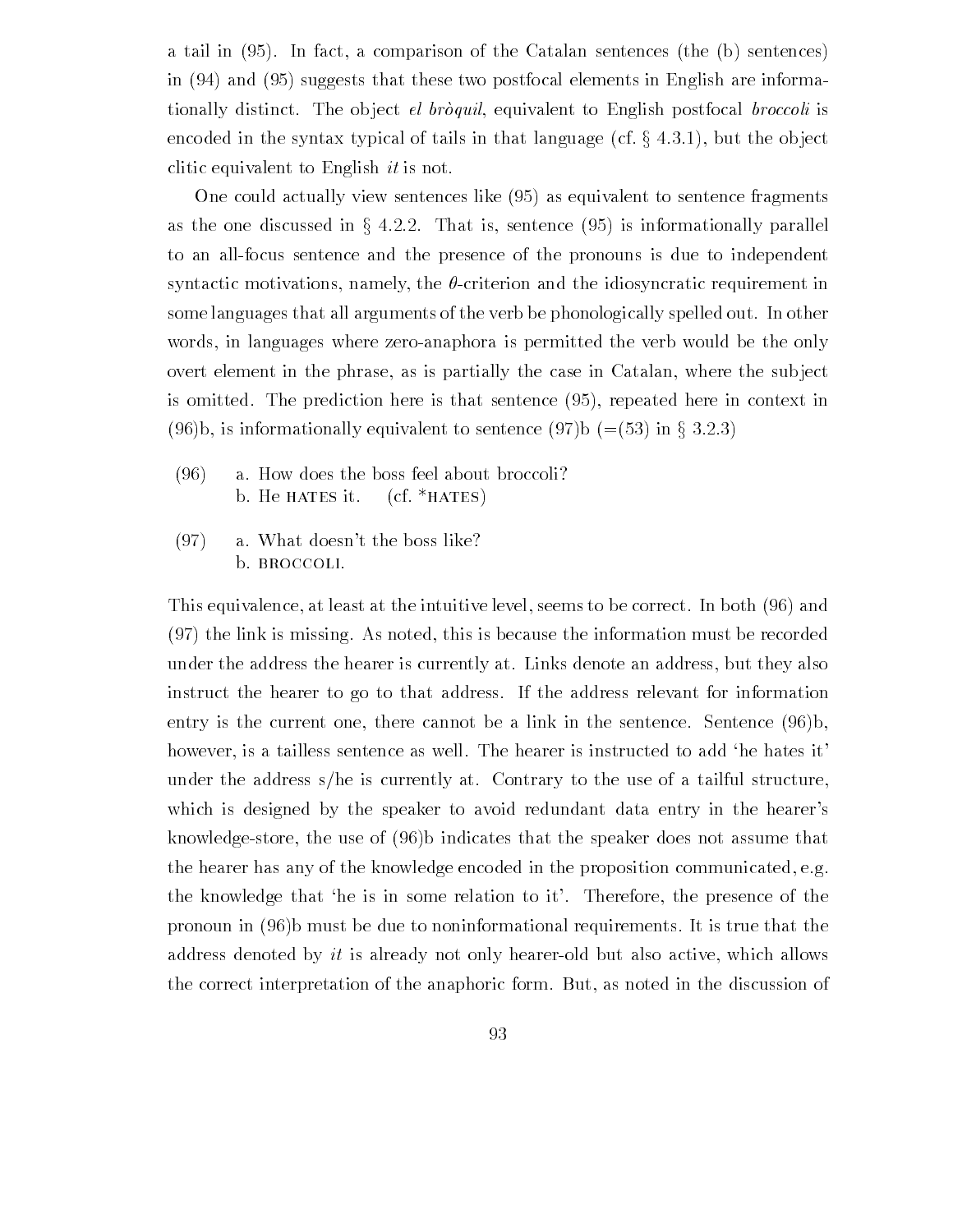referential status, that process is independent of information packaging. In other words, the variable in  $(96)$  is free as far as the packaging instruction is concerned. It remains for a theory of reference to say how the free variable is referentially

However, in natural language there are strong pronouns as well. In our representation, due to the formal characteristics of strong pronouns pointed out above, they are treated like regular lexical material. Strong pronouns, within a given sentence, may be part of the focus or even make up the focus by themselves as pointed out in  $\S 2.3.2$  and further illustrated by the following example:

- $(98)$  $S_1$ : Good morning. I am here to see Mrs. Bush again.
	- $S_2$ : Sure, Mr. Smith. Let's see... One of her assistants will be with you in a second
	- $S_1$ : Could I see HER today? I'm always talking to her assistants.

And they can be part of the ground as well, as illustrated by the link pronominal phrase in  $(99)$ :

 $(99)$  a. Him I don't want. b. A ell $_1$  pro no el $_1$  vull.

In this example the hearer is instructed to go to the address denoted by him and enter information there. Independently, him is marked for referential status as being an already-activated address, thus allowing the hearer to know which address it denotes This identi-cation as noted is the responsibility of reference resolution and not of information packaging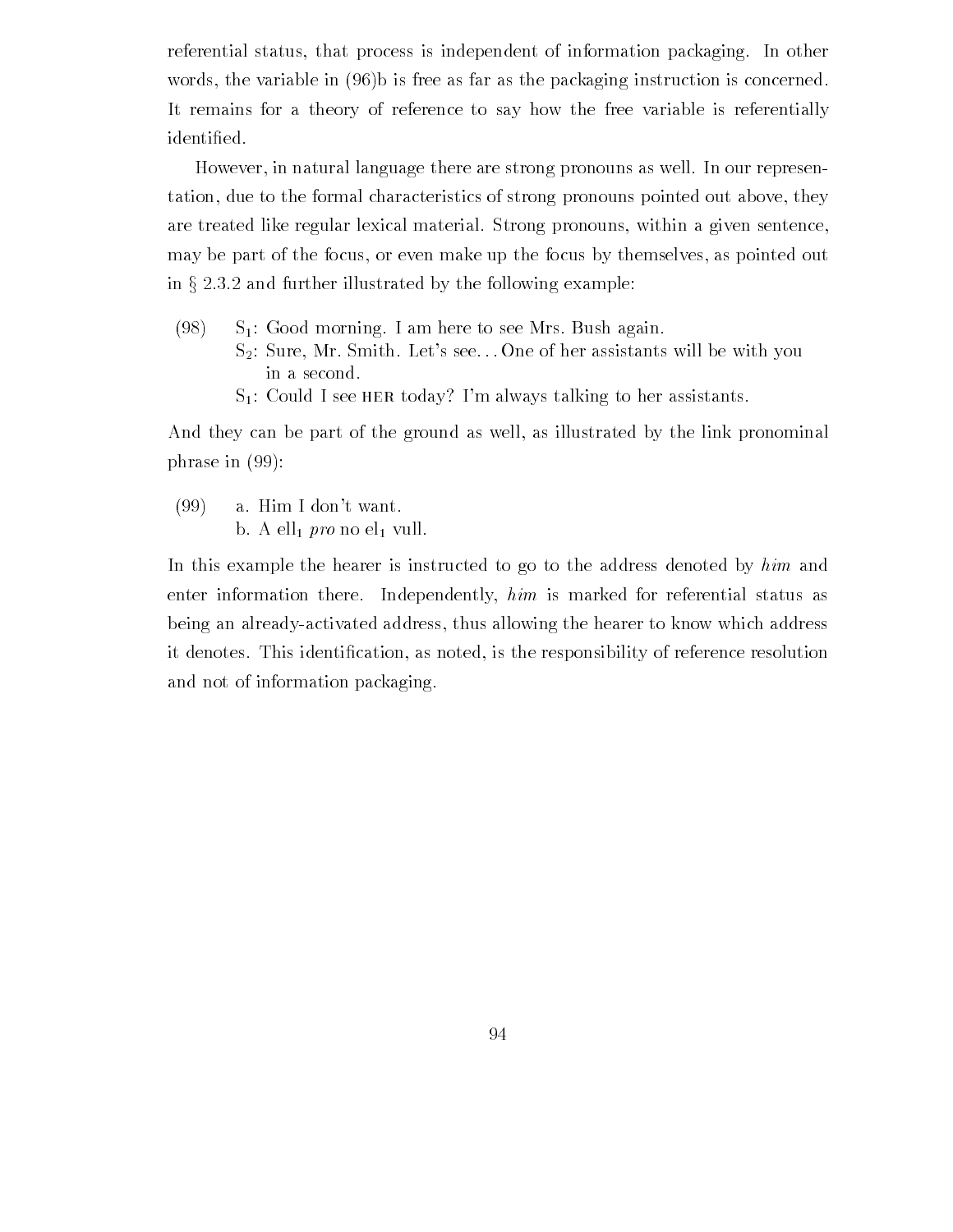## Chapter 5

## Syntactic Representation Catalan

The informational articulation proposed in  $\S$  3.2, like the ones that came before it is motivated by the need to account for variation found in the syntactic and prosodic structure of otherwise truth-conditionally equivalent sentences. In building the account of informatics presented in Chapter 4, several empirical observations drawn from the representation of information packaging in Catalan and English were taken into acount. In fact, as was mentioned in  $\S 4.3.1$ , the configuration of the proposed information-packaging instructions matches very closely the surface symmetric con- and contractic constructure structure structure structure structure structure structure structur

This chapter contains a thorough investigation of the syntactic representation of information packaging in Catalan and a systematic comparison with English In the necessary background about the syntax of Catalan is introduced espe cially concerning the specific specific operations and constructions relevant for the constructions relevant f representation of information packaging. The manner in which these constructions encode different possible packaging structures is discussed in  $\S 5.2$ , where a general informational principle on surface syntactic con-guration will be proposed Finally in  $\S 5.3$ , some comparisons with the facts of English are established. Some of the conclusions drawn in this chapter will serve as input for the study of the syntax informatics interface presented in Chapter 6.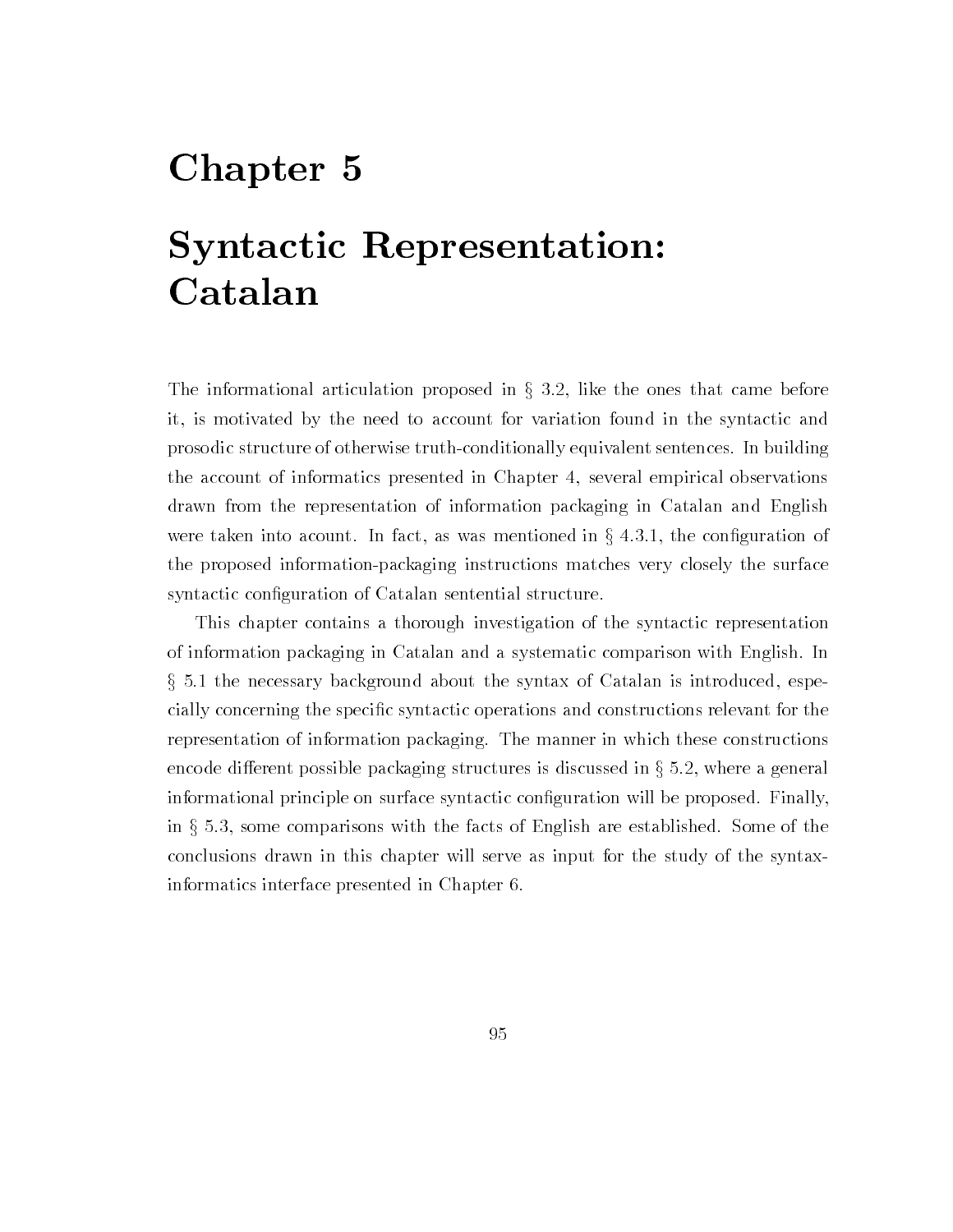#### $5.1$ Preliminaries

In order to describe the relevant syntactic facts of Catalan, the framework of Principles & Parameters Theory will be used. In particular, we will make explicit use of its multistrations multistrate ( ) in Chapter ( ) in Chapter ( ) in Chapter and Movement ( ) in Chapter ( ) between strata its phrase structure theory and many terminological and notational conventions made available by this framework

Catalan is generally described as an SVO null-subject language. The sentences in  $(100)$  illustrate these two characteristics (*pro* stands for the null subject).

 $(100)$  a Nosaltres -quem el ganivet al calaix  $b. pro$ fiquem el ganivet al calaix. we/ $pro$  1p. put the knife in the drawer We put the knife in the drawer

However, it has two main particularities. First, it has at least two surface positions for the subject, preverbal and postverbal, and second, pronominalization of the verbal complements is carried out by means of procliticization onto the verbal head yielding a partial order  $\text{OV}$ <sup>55</sup> Next, let us consider the syntax of verbal complements and, then, turn to the syntax of subjects.

#### $5.1.1$ Verbal Complements

Catalan is a null-subject language, but all the complements of V must be overtly expressed. When the complements are pronominal, they appear as clitics attached to the verbal head. Sentence  $(101)$  is a canonical sentence, with a null subject. In (102) el is the pronominal direct object and in  $(103)$  hi pronominalizes the locative phrase. The (b) sentences show that the absence of the pronominal clitics renders the sentences unacceptable (*pro* informally stands for the 'missing' complement in its canonical position

 Fiquem el ganivet al calaix 1p. put the knife in the drawer  $(We)$  put the knife in the drawer.

 ${}^{55}$ In the case of [-tns] verbal heads (infinitives, gerunds, and imperatives), however, the pronouns are enclitic and not proclitic, so the string order is still VO.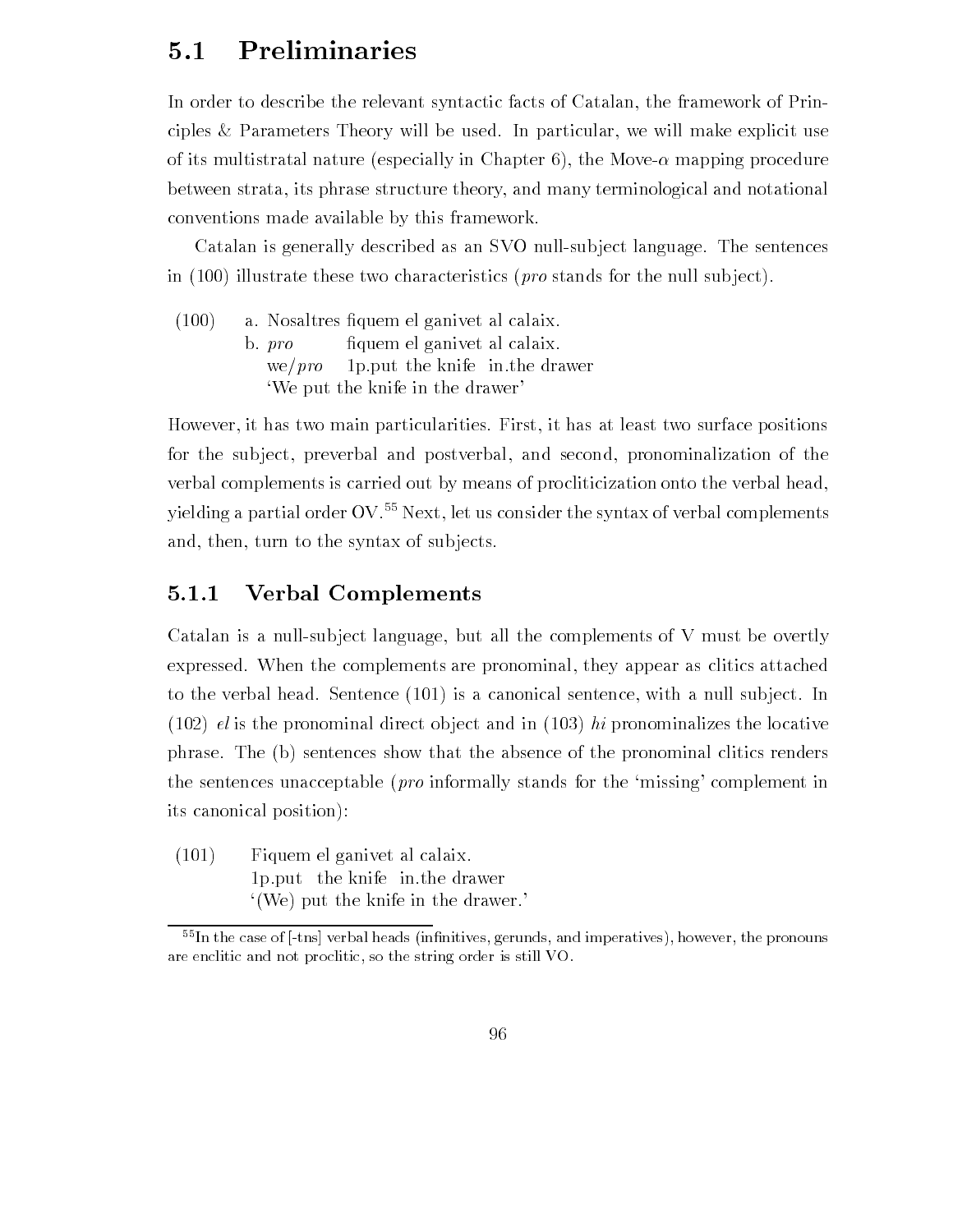|       | $(102)$ a. El <sub>1</sub> fiquem <i>pro</i> <sub>1</sub> al calaix. |
|-------|----------------------------------------------------------------------|
|       | $obj 1p.put$ in the drawer                                           |
|       | $^{\circ}$ (We) put it in the drawer.                                |
|       | b. *Fiquem $pro$ al calaix.                                          |
|       |                                                                      |
| (103) | a. H <sub>11</sub> fiquem el ganivet $pro_1$ .                       |
|       | <i>loc</i> 1p.put the knife                                          |
|       | $'(We)$ put the knife there.'                                        |
|       | b. *Fiquem el ganivet $pro.$                                         |

The pronominal clitics are taken to be generated in the preverbal position, following the standard approach in Strozer 1976, Rivas  $1977$ , Borer 1983, Jaeggli 1982, Zubizarreta 1982, or Suñer 1988.<sup>56</sup>

In particular, the approach in Borer 1983 is taken, according to which clitics do not occupy a syntactic position, but are affixed to their verbal head in order to express a number of agreement features (number, person, gender and case) when the actual argument is not present. In fact, clitic doubling, i.e. the coocurrence of a clitic and an argument (in A-position), is in general impossible: $57$ 

 $(104)$  a. \*El<sub>1</sub> fiquem el ganivet<sub>1</sub> al calaix. b.  $*$ Hi<sub>1</sub> fiquem el ganivet al calaix $_1$ . c &Lhi -quem el ganivet al calaix  $obj.$  loc 1p. put the knife in the drawer

Clitics may pronominalize nonarguments as well. Clitic hi pronominalizes not only subcategorized is the complete and addressed also other locative adjunctive products and adjunctive and subcategorized PPs in general  $(106)$  (except for PPs headed by de 'of', which pronominalize into  $en$ :

 $\sim$   $(105)$  Que ets de Margalef? No, però hi tinc cosins.  $Q$  2s-be from M. but *loc* 1s-have cousins 'Are you from Margalef? No, but I have cousins there.'

 $\sim$  Kayne 1919, 1990, Quicon 1910, and Emonds 1910 argue for or assume a movement analysis of clitics The clitic pronoun is in this view basegenerated to the right af the verb and is moved to a preverbal slot. This approach accounts for some facts that the standard approach leaves unaccounted, but fails to capture others that follow unproblematically from the latter.

 $57$  There are two exceptions to this generalization: indirect objects and so-called strong pronouns. The presence of the clitic is variable in the rst case and compulsory in the second case -el vaig veure a el l I saw him- cf Rigau This issue will not be addressed here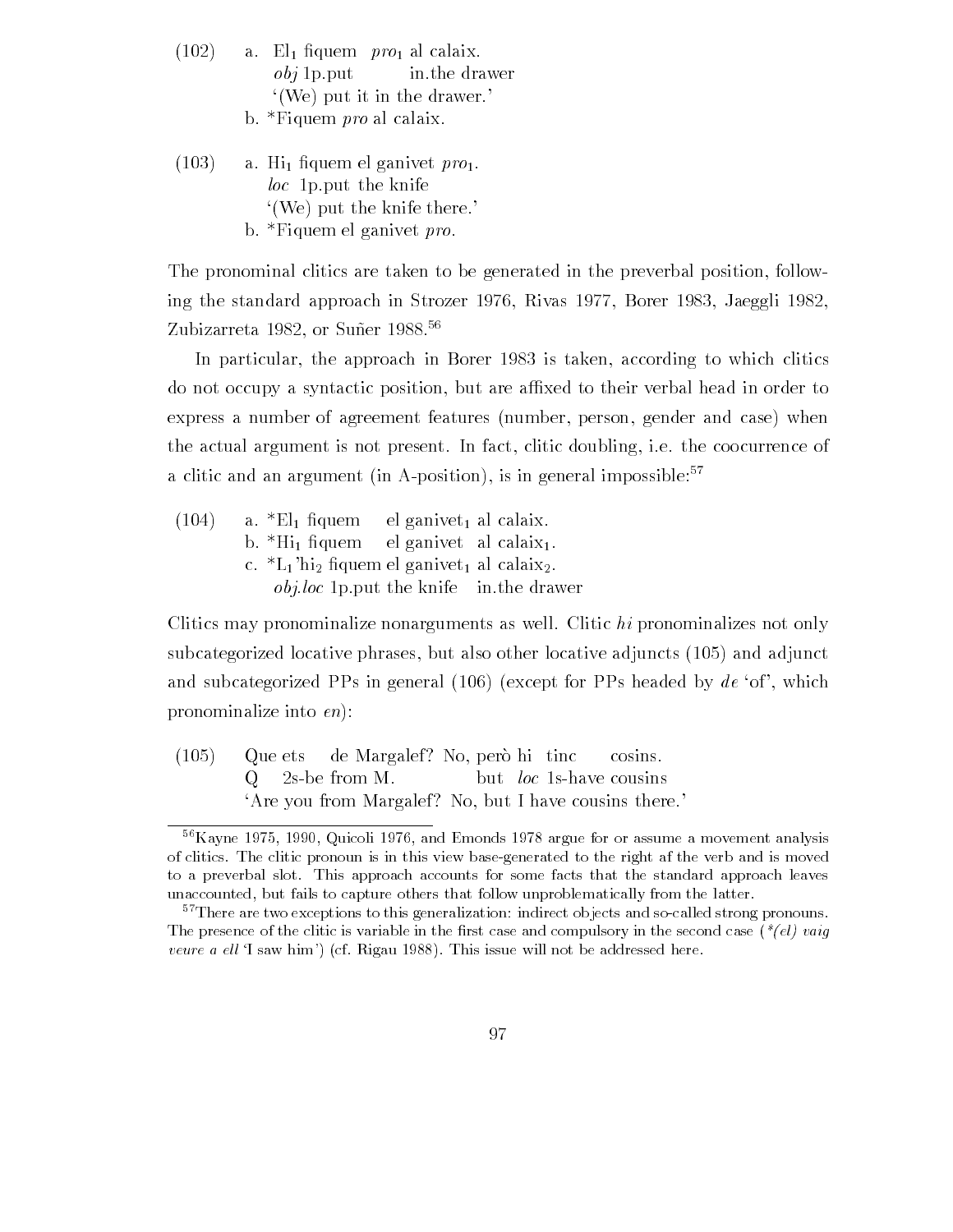$(106)$  Que viviu amb el Mec? No, només hi treballem.  $Q = 2p$ -live with the M. only *obl* 1p-work 'Do you live with Mec? No, we only work with him.'

The absence of the clitic in this cases, however, as expected, does not cause ungrammaticality although it alters the propositional content of the sentences Catalan has several other clitics that are used to pronominalize nonoblique determinerless argu ments and de-headed PPs (clitic  $\epsilon n$ ),  $[+$ tns sentential complements and predicate nominals (clitic ho), and determiner-headed arguments (the *l*-clitics).

The order of the complements of the verb is -xed the direct ob ject must precede the indirect object or the locative phrase. Compare  $(107)a$  with  $(101)$  above, and witness  $(107)$ b:

 $(107)$  a. \*Figuem al calaix el ganivet. b. Donem la clau al fuster. pgive the key tothe carpenter  $'(We)$  give the key to the carpenter.

Analogously, complements must come before adjuncts, as (108) indicates:

 $(108)$  (Ja no devem res.) perque vam tornar les peles al banc l'any passat. because 1 p-past-return the money to the bank the year last 'We don't owe anything anymore, because we returned the money to the bank last year  $*$ ..., perque vam tornar l'any passat les peles al banc.  $*$ ..., perque vam tornar les peles l'any passat al banc.

Below in the discussion on detachment operations it will become clear that these facts are important in helping to determine the con-guration of the structures under examination.<sup>58</sup>

#### 5.1.2 Sub jects

As noted, pronominal subjects in Catalan may be either overt or null. Example  $(100)$  above, repeated here as  $(109)$ , illustrates this:

 $\sim$  Heavy-ivp shift is also an available syntactic operation in Catalan. Any -neavy-argument may  $\sim$ be shifted to a VP-final position, thus yielding constituent sequences that do not fit the pattern just described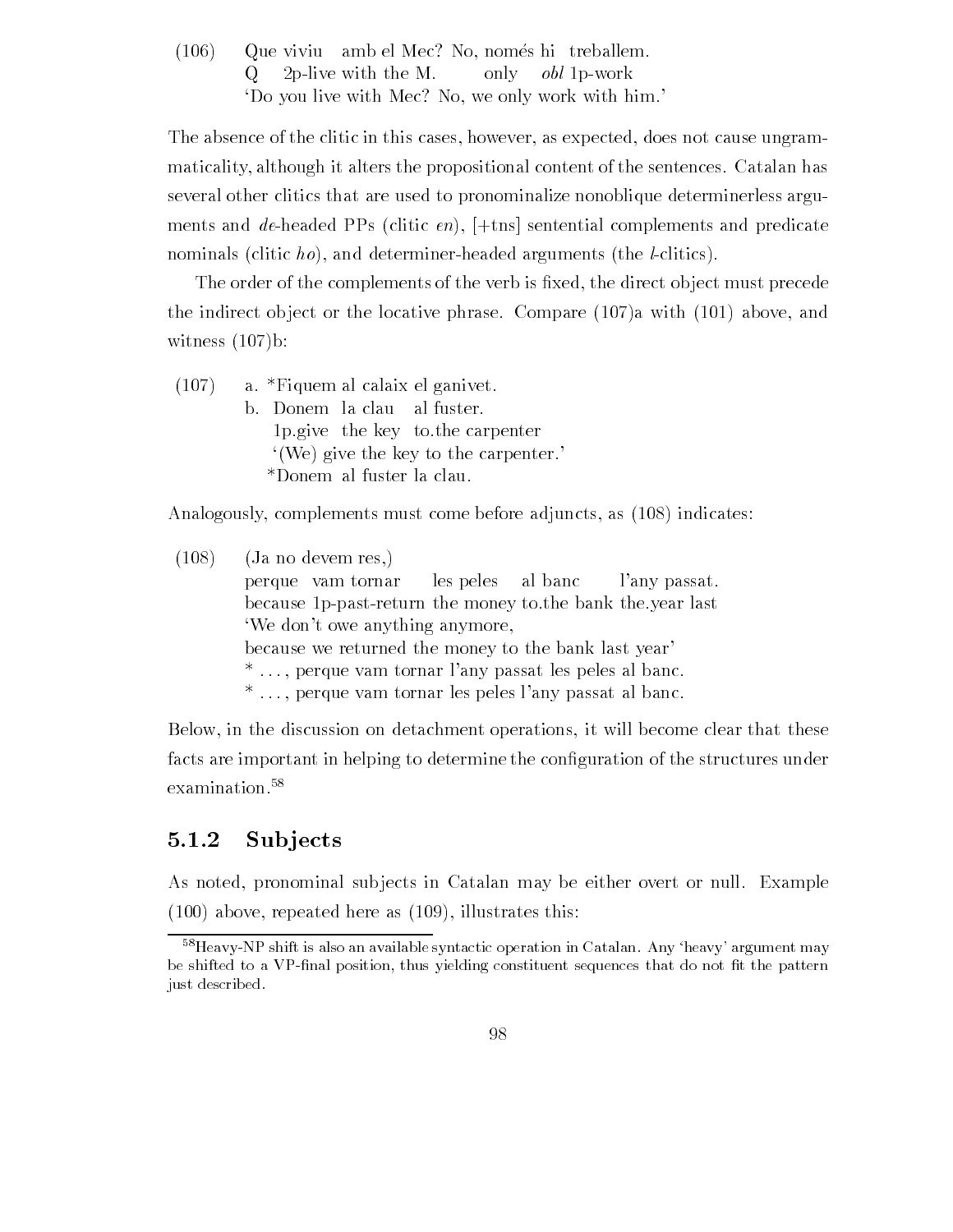a Nosaltres -quem el ganivet al calaix  $b. pro$ fiquem el ganivet al calaix. we/ $pro$  1p. put the knife in the drawer We put the knife in the drawer

The phonetically null form is the unmarked one if we consider both frequency and distribution (cf. Vallduví 1987). In fact, null anaphora in subject position is equivalent to the weak pronominal clitics that pronominalize complements of V. Overt sub ject pronouns are the equivalent of the socalled strong pronouns for verbal complements (cf. Rigau 1986, 1988). English, unfortunately, does not mark the distinction between weak and strong pronouns except by prosody so an exact parallel cannot be drawn An approximate contrast in English is the comparison of a regular subject pronoun,  $(110)a$ , with a 'contrastive' subject pronoun,  $(111)a$ . The prosodic difference in English is matched by the overt/null difference in Catalan (compare the  $(b)$  sentences): $59$ 

- $(110)$  a. And then he smiled. b. I llavors *pro* va somriure. and then 3s-past-smile
- $(111)$  a. He smiled, but she was making faces.
	- b. Ell va somriure, però ella feia ganyes. he 3s-past-smile but she 3s-impf-do grimaces c.  $\# pro$  va somriure però pro feia ganyes.

It has traditionally been considered that the canonical position for subjects in Catalan is preverbal. As mentioned above, however, there are at least two possible surface positions for the subject, preverbal  $(112)a$  and postverbal  $(112)b$ :

 $(112)$  a. Ahir el Pere va rentar la roba. b Ahir va rentar la roba el Pere yest. 3s-past-wash the clothes the  $P$ . Yesterday Pere washed the clothes c. \*Ahir va rentar el Pere la roba.

When the sub ject is postverbal it is in a VP-nal position as the example in b and its ungrammatical counterpart  $(112)c$  show.<sup>60</sup>

 $\degree$  see  $_3$  4.3.3 above, where it was suggested that contrastive-pronouns in sentence-initial position  $\degree$ are links, while regular ones are not.

 ${}^{60}$ It is possible that subjects of inaccusative, psych, and maybe intransitive verbs occupy a distinct slot to the right of the verb, structurally closer to it than subjects of regular transitive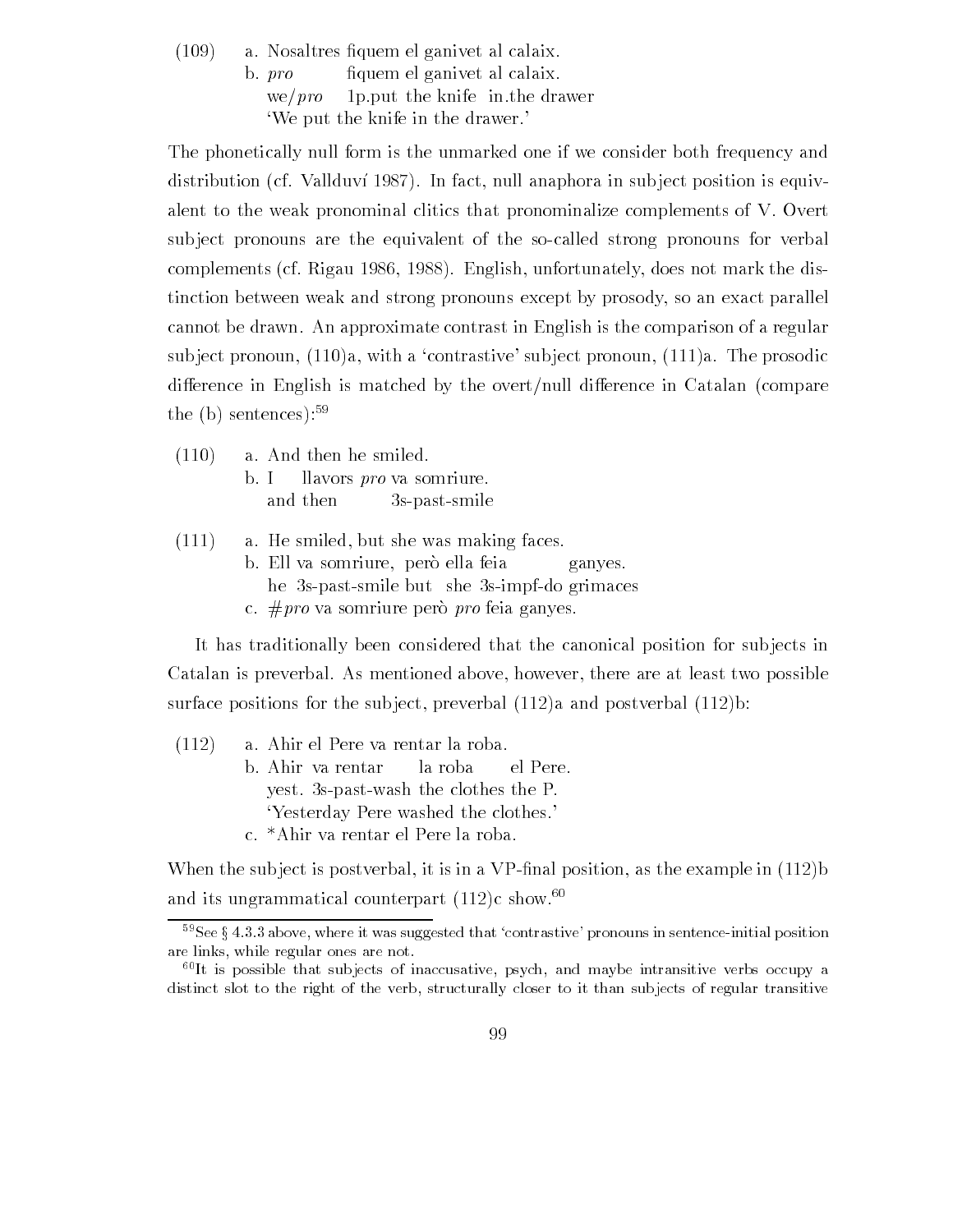The issues around subjects will be further discussed in  $\S$  5.2, after some facts about right- and left-detachment and intonation in Catalan are presented in the next section

#### 5.1.3 Right- and Left-detachments

Complements of V can be detached from their A-position and placed in an adjoined nonargument position A-position either to the right or to the left of the core clause. When such a detachment takes place, leaving the A-position of an argument empty, a clitic pronominal, which is bound by the detached phrase, appears with V. These detachment processes are mostly known as right- and left-dislocation, in the general linguistic community, or as 'emarginazione' in Italian linguistics (Antinucci & Cinque 1977, Calabrese 1982, 1990).<sup>61</sup> The sentences in  $(113)$  are left- and rightdetachments of the object, and those in  $(114)$  are left- and right-detachments of the locative phrase  $(t \times t)$  stands for the D-structure thematic A-position of the detached  $arguments$ ):  $62$ 

 $(i)$  \*Si vol ningú res, em truqueu. Si vol res ningú, em truqueu. if 3s-want anyth. anyby.  $obj 2p-call$ If anybody wants anything, give me a call.

 $(ii)$  \*Si cal a ningú res, em truqueu. Si cal res a ningu, em truqueu. if 3s-beneeded anyth to anyby  $obj 2p-call$ . If anybody needs anything, give me a call.

. The verb in it, we want a regular transitive must have the subject after the subject after  $\alpha$ in ii the subject of caldre be necessary- must sit between the verb and its complement

 ${}^{61}$ The reason for staying away from the term dislocation is the following. In American linguistics there is a syntactic distinction between topicalization  $(gap\text{-}binding)$  and left-dislocation (pronounbinding). Catalan detachment is both  $([XP_1...cl_1...l_1...])$  (or, assuming there is no gap in  $A'$ -position, is a left-dislocation). Catalan left-detachment, however, is informationally equivalent to most English topicalizations The uncompromising term detachment- is already used by Barnes for French Leftdetachment is also known as exbraciation in the English literature and Ausklammerung in the German tradition

 ${}^{62}$ Catalan orthographic convention is used in the following discussion in that a comma is used to separate right-detached phrases from the core clause, but nothing (generally) to indicate leftdetachment

verbs. Their behavior in pronominalization is different, and the linear order facts also seem to point in that direction (although, for independent reasons, it is hard to come up with evidence of this sort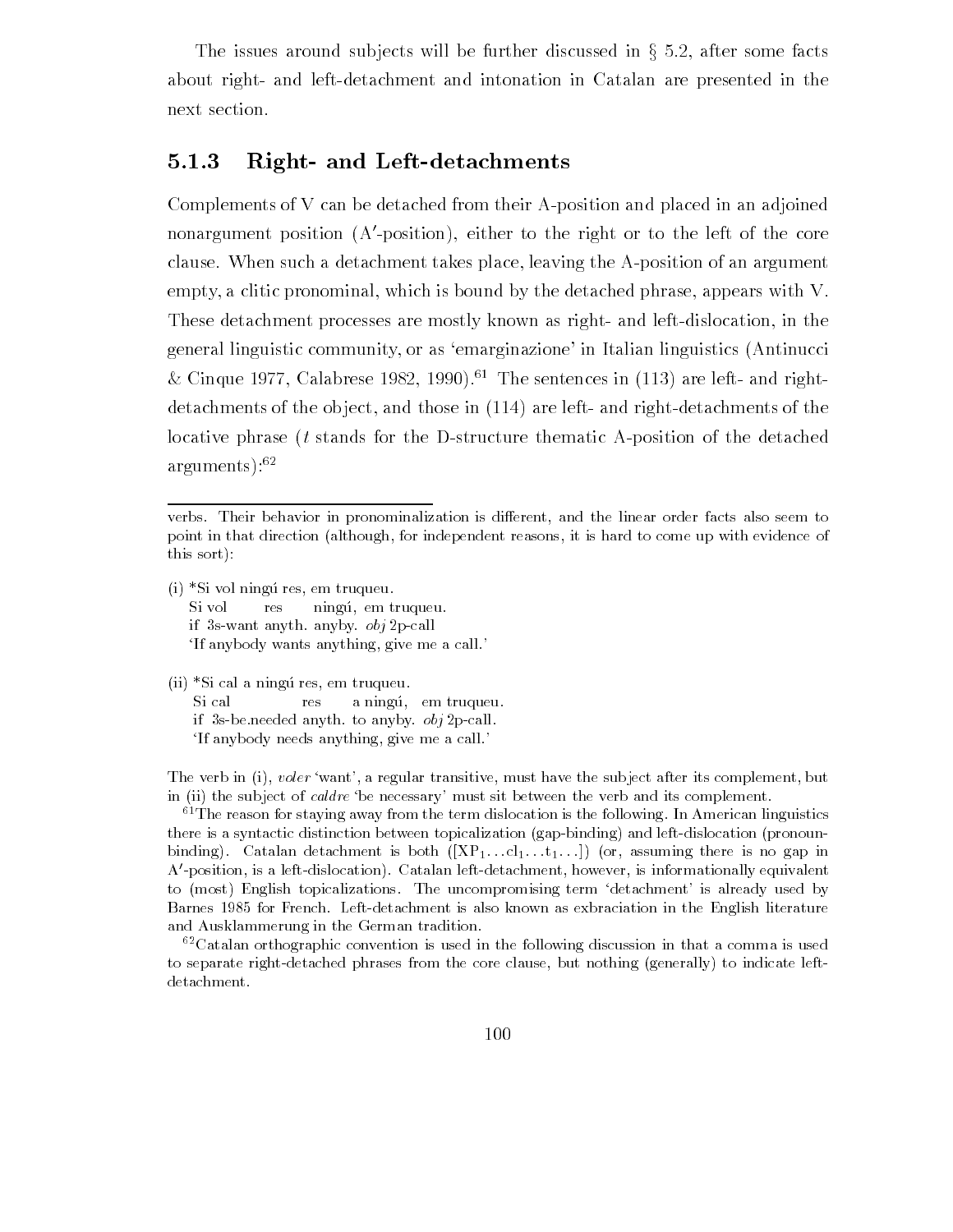- a  $\begin{array}{ccc} \text{a} & \text{b} & \text{c} & \text{c} & \text{d} & \text{c} & \text{c} & \text{c} \end{array}$ the knife  $obj 1p.put$  in the drawer
	- $\mathbf{1}$  al  $\mathbf{1}$  al calaix el  $\mathbf{1}$  $obj$  1p. put in the drawer the knife
- $(114)$  a. Al calaix<sub>1</sub> hi<sub>1</sub> figuem el ganivet  $t_1$ . in the drawer *loc* 1p put the knife
	- b Hi -quem el ganivet t al calaix  $loc$  1p put the knife in the drawer

As with  $(102)$  and  $(103)$  above, these sentences are ungrammatical if the clitic pronominal is missing

 $(115)$  $\alpha$  , and  $\alpha$  also also allowed the calaistics of the calaistic state  $\alpha$ b. \*Fiquem  $t_1$  al calaix, el ganivet<sub>1</sub>. c el calaix - l'animent de Guerre el clip d. \*Fiquem el ganivet  $t_1$ , al calaix<sub>1</sub>.

 $\Lambda$  is starred but that is starred but that is starred but that the exact same linear same linear same linear same linear same linear same linear same linear same linear same linear same linear same linear same linear sa order is perfectly grammatical How does one tell d from given that they look, apparently, exactly alike? The answer to this question is prosody; the prosodic structure of these sentences is crucially different:

- $(116)$  a. Fiquem el ganivet al CALAIX.
	- b. \*Fiquem el GANIVET  $t_1$ , al calaix<sub>1</sub>.
	- e. Hi ngacin el ganivet al chinimi
	- $\alpha$ . Hi hquem el ganu ver  $\alpha_1$ , al calain $\alpha_1$ .

Comparing (a) and (b), one can observe that shifting the intonation peak to the left results in ungrammaticality. Sentence (c) illustrates the ban on the cooccurrence of clitic and argument but as soon as the intonation peak is shifted to the left  $(d)$ , the sentence becomes grammatical again. The existence of left-detachment is widely recognized and is a familiar construction often dealt with in the Romance syntactic and functional literature cf Hirschb uhler Contreras Cinque rivers and the silvation of the corresponding to the corresponding the corresponding  $\sim$  . The corresponding to the corresponding to the corresponding to the corresponding to the corresponding to the corresponding to the inter alia but identifies the cation of right detachment is less straightforward due to the to the cation of  $\alpha$ fact that it sometimes has null string effects. In some works, for instance, there is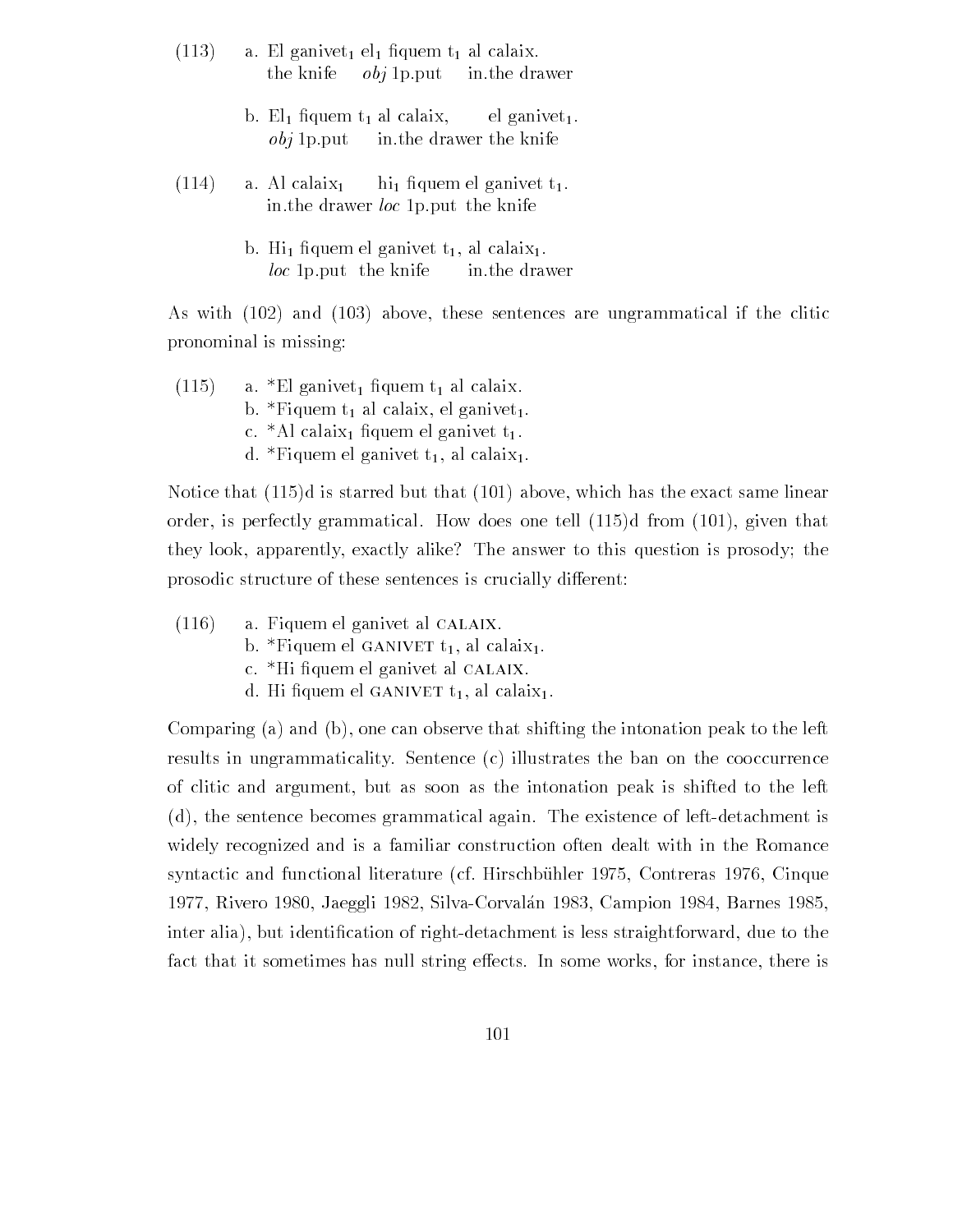no mention of a distinction between right-detached subjects and regular postverbal subjects.<sup>63</sup>

Fortunately, prosody is not the only structural property that distinguishes the grammatical from the ungrammatical sentences in  $(116)$ . First, and foremost, there is the evidence provided by the presence of the clitics. As discussed, copresence of a clitic and an argument in Aposition is illicit but as soon as the argument is left-detached the clitic must appear. Compare  $(117)a$  and  $(117)b$ :

 $(117)$  a.  $(*La<sub>1</sub>)$  vaig veure la BARALLA<sub>1</sub>. object to the set of the set of the set of the set of the set of the set of the set of the set of the set of t I saw the -ght b. La baralla<sub>1</sub> la<sub>1</sub>/(\* $\emptyset$ ) vaig VEURE t<sub>1</sub>. The -ght I saw

Given the theory of clitics adopted here, this is not surprising, since the clitic is sensitive to the presence of the empty category in argument position whatever the nature of this category. Now, compare  $(118)a$  and  $(118)b$ :

 $(118)$  a.  $(*La<sub>1</sub>)$  vaig veure la BARALLA<sub>1</sub>. If say the expected in the  $\mathcal{L}(\mathcal{N})$ b. La<sub>1</sub>/(\* $\emptyset$ ) vaig VEURE t<sub>1</sub>, la baralla<sub>1</sub>. I site of the second second second second second second second second second second second second second second second second second second second second second second second second second second second second second secon

If it is assumed that the NP la baral la baral la baral la baral la the  $\mathbf i$ to the position of the left-detached la baralla in  $(117)$ b (albeit to the right of the clause), the presence vs. absence of the clitic follows unproblematically: in  $(118)a$ the presence of the clitic is illicit because it would cooccur with the argument in argument position; the presence of the clitic in  $(118)$  is necessary because the argument position it binds is empty

Second there are some string order facts, which were noted in passing in  $(107)a$ and  $(114)$ b, that are of relevance to show that right-detached phrases are really right-detached. In  $(107)$  it was noted that the order of the verbal complements is -xed the ob ject coming before the indirect ob ject or the locative phrase but in  $(113)$  we also showed a right-detached object that followed a locative. Let us view the paradigm in  $(119)$ :

 $\sim$ Komance right-detachment is discussed or touched upon in Antinucci  $\propto$  Unque 1977, Cowper  $\sim$  Lambrecht Calabrese Campion  Ashby and Vallduv" a cf Rodman  and Geluykens for English and Packard Shi for Chinese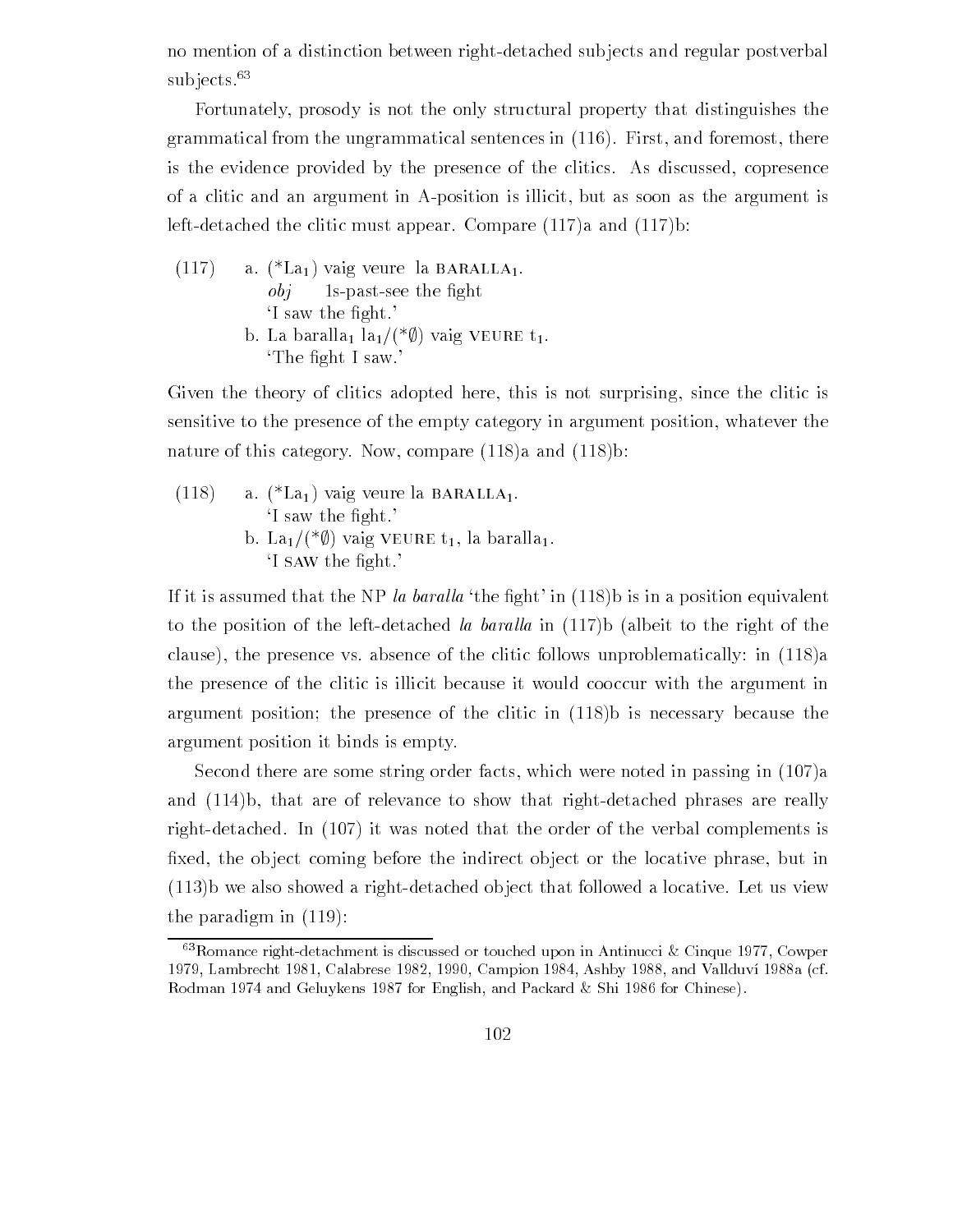- $(119)$  a. Fiquem el ganivet al CALAIX.
	- b. \*Fiquem al calaix el GANIVET.
	- $\mathcal{C}$ .  $\mathcal{L}$ <sub>1</sub> in quem el ganivet al calaimn.
	- d. El<sub>1</sub>/(\* $\emptyset$ ) fiquem t<sub>1</sub> al CALAIX, el ganivet<sub>1</sub>.

sentences and being the production of the sentence control in and sentence complete and sentence arguments and illustrates the ban on clitic-argument cooccurrence. What  $(d)$  shows is that when  $el$ *ganivet* the knife cooccurs with a clitic it must appear to the right of the locative. This con-rms that el ganivet is in an external position Rightdetached phrases appear to the right of adjuncts as well

- $(120)$  a.  $(*La<sub>1</sub>)$  va trencar la vidriola<sub>1</sub> l'any passat.  $obj$  Ss-past-break the piggybank the year past She broke her piggybank open last year b. \*Va trencar l'any passat la VIDRIOLA. c. La<sub>1</sub>/(\* $\emptyset$ ) va trencar t<sub>1</sub> l'any PASSAT, la vidriola<sub>1</sub>.  $(121)$  a.  $(*La<sub>1</sub>)$  va trencar la vidriola<sub>1</sub> amb un MARTELL.  $obj = 3s$ -past-break the piggybank with a hammer She broke her piggybank open with a hammer b.  $*$ Va trencar amb un martell la VIDRIOLA.
	- c. La<sub>1</sub>/(\* $\emptyset$ ) va trencar t<sub>1</sub> amb un MARTELL, la vidriola<sub>1</sub>.

Finally, there is further evidence from the placement of clause-peripheral particles like the vocative xec 'man' and the tag-particle  $oi$  'right?'. This particles may not occur between the verb and its arguments, as shown in  $(122)a-b$ , but they may occur between a clause and a right-detached phrase, as in  $(122)c-d$ :

- $(122)$  a. Fica (\*xec) el ganivet (\*xec) al CALAIX, xec! Put the knife in the drawer, man!' b. Ficarem  $(*oi)$  el ganivet  $(*oi)$  al CALAIX, oi? We'll put the knife in the drawer, right?' c. Fica'l<sub>1</sub> t<sub>1</sub> al CALAIX, xec, el ganivet<sub>1</sub> (xec)!
	- $\alpha$ . Eq now on  $\alpha_1$  are channing on  $\alpha_2$  and  $\alpha_3$ .

All this evidence together shows that right-detached phrases are found outside the core clause. It will be assumed, therefore, that left-detachment and right-detachment are the mirror image of each other, both being clause-external but different in their directionality. Their clause-externalness will be represented through the structural con-gurations in where detached phrases are adjoined to the phrasal node at S-structure: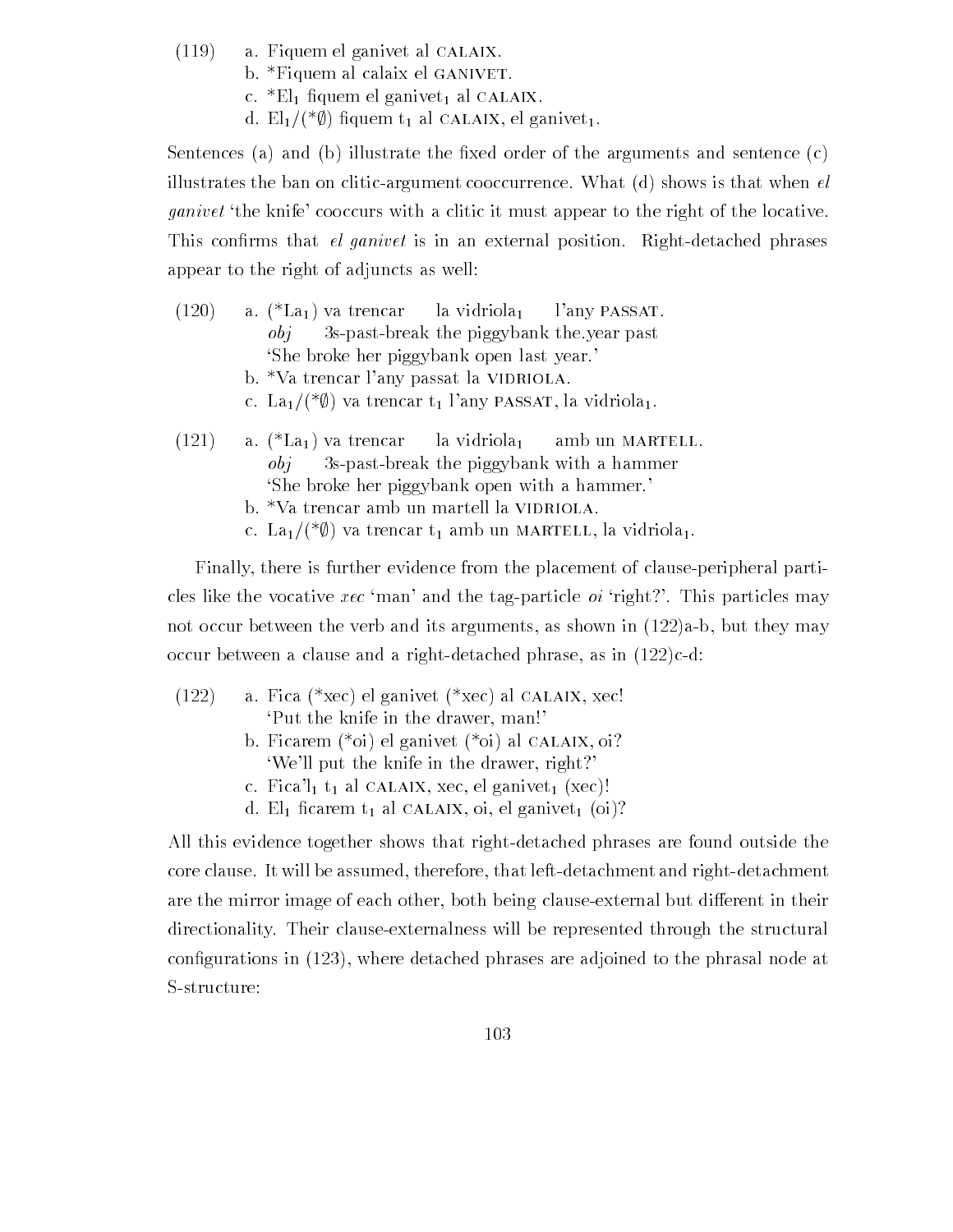(123) left-detachment: right-detachment:

- - - - - -

The adjunction-to-IP analysis of left- and right-detachment is in accordance with the adjunction-to-IP analysis of topicalization found in Rochemont 1978, 1989, Baltin 1982, and Saito 1989.<sup>64</sup>

There is no structural restriction on the number of phrases that may be right or left-detached, and the linear order in which these phrases appear is free (contrasting with the strict linear order of the phrases in situ). The following illustrate this point:

| (124) | a. el ganivet <sub>1</sub> al calaix <sub>2</sub> $l_1$ 'hi <sub>2</sub> fiquem t <sub>1</sub> t <sub>2</sub> . |  |  |                                                                                                                  |
|-------|-----------------------------------------------------------------------------------------------------------------|--|--|------------------------------------------------------------------------------------------------------------------|
|       | b. al calaix <sub>2</sub> el ganivet <sub>1</sub> $l_1$ 'hi <sub>2</sub> fiquem t <sub>1</sub> t <sub>2</sub> . |  |  |                                                                                                                  |
|       | C.                                                                                                              |  |  | el ganivet <sub>1</sub> $l_1$ 'hi <sub>2</sub> fiquem $t_1$ , $t_2$ , al calaix <sub>2</sub> .                   |
|       | $d_{\infty}$                                                                                                    |  |  | al calaix <sub>2</sub> $l_1$ 'hi <sub>2</sub> fiquem $t_1$ , $t_2$ , el ganivet <sub>1</sub> .                   |
|       | е.                                                                                                              |  |  | $l_1$ 'hi <sub>2</sub> fiquem t <sub>1</sub> t <sub>2</sub> , el ganivet <sub>1</sub> , al calaix <sub>2</sub> . |
|       | f.                                                                                                              |  |  | $l_1$ 'hi <sub>2</sub> fiquem t <sub>1</sub> t <sub>2</sub> , al calaix <sub>2</sub> , el ganivet <sub>1</sub> . |

Sentences (a) and (b) are multiple left-detachments, (e) and (f) are multiple rightdetachments, and (c) and (d) are mixed examples. Catalan, then, in a sense allows for flexible word order, since the complements of the verb may appear in situ or in left- or right-detachment slots. But, on the other hand, the order is not free in the strict sense of the word since strict -xed linearity is required when the complements of V are within the core clause.<sup>65</sup>

 $64$ There are two other analyses of topicalization, both involving [Spec, CP] in some way. I will refer the reader to Rochemont for a comparison of the three approaches His conclusion is that the adjunction-to-IP analysis is empirically superior to the others. Rochemont also notes that Romance clitic left-dislocation—our left-detachment—behaves exactly like English topicalization in its syntactic eects f

 $\sim$  Saito 1989 argues that the putative free word order (non-configurationality) of Japanese should  $\sim$ be viewed in the following way: there is one fixed basic A-position for each argument and then there is free multiple (left-)adjunction to IP. The situation in Catalan is somewhat similar to this analysis of Japanese wordorder freeness- Many details aside the dierence between Catalan and Japanese would be that Catalan has a set of telltale clitics to signal clause-externalness and Japanese does not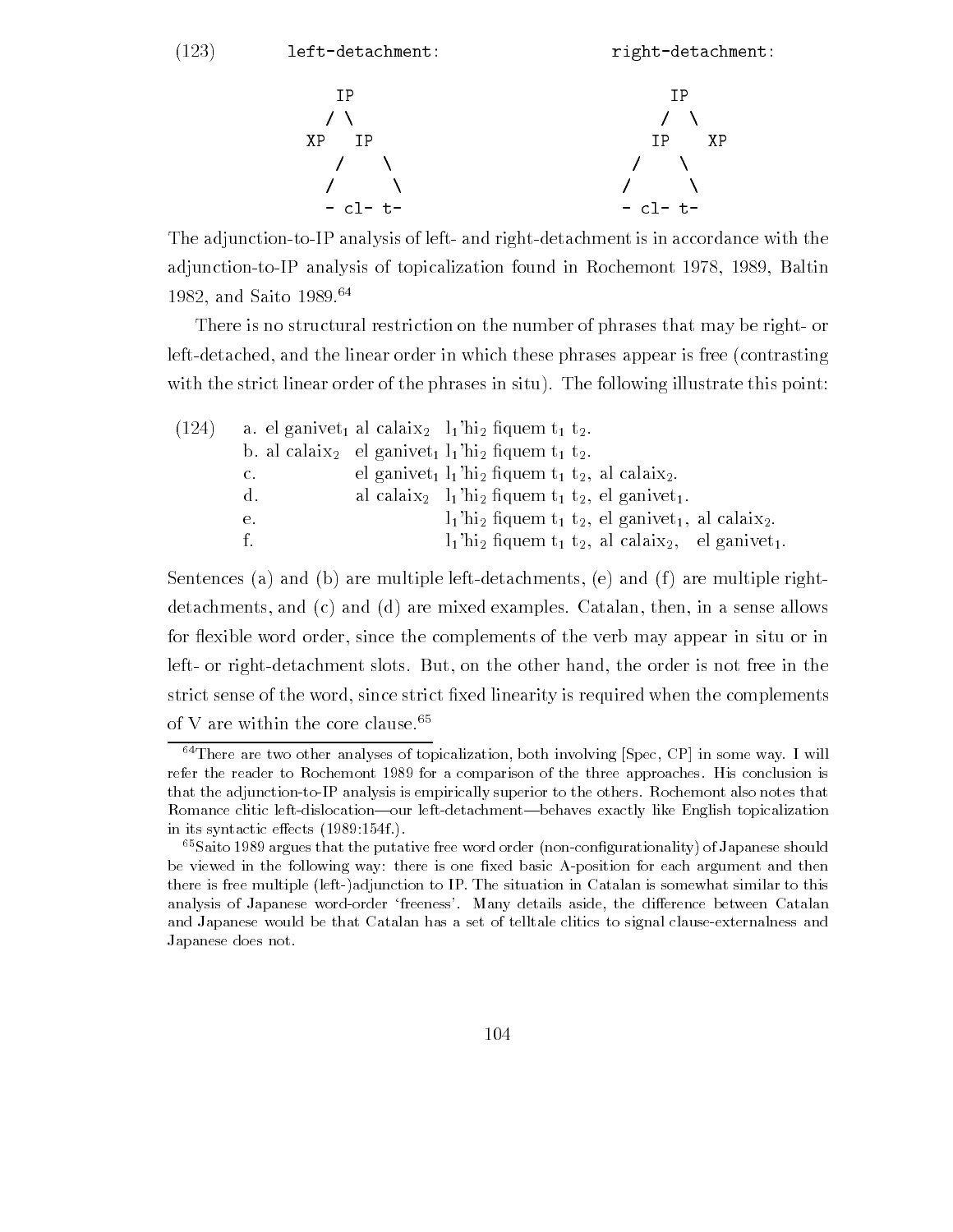## 5.1.4 Prosodic Structure

As noted, prosody in Catalan is correlated with syntactic structure in an important way I are particularly prosody allows us to distinguished the grammatical (see ), the second the ungrammatical b

 $(125)$  $\mu$  as  $\mathbf{m}_1$  here on  $\mathbf{m}_2$  and  $\mathbf{m}_3$  are calain.  $\beta$ .  $\text{H}_{1}$  hydric  $\alpha$  ganivet al calaining.

Prosody helps determine that the phrase *al calaix* in (a) is in a clause-external right-adjoined slot, in contrast to the same phrase in argument position in (b). In fact, given the correlation between prosody, the clitic facts, linear order, and the presence of clause-peripheral particles, we are drawn to one conclusion: intonation in Catalan has a -xed invariable contour From all the examples in the previous section it must be concluded that intonational prominence in the Catalan sentence falls on the clause-nal position This accounts for the following pattern which was partially shown in

- $(126)$  a. Fiquem el ganivet al CALAIX.
	- b.  $*$ Fiquem el GANIVET al calaix.
	- $\alpha$ . Hi  $\alpha$  den el gant  $\alpha$  i  $\alpha$  al calair.
	- e. \*FIQUEM el ganivet al calaix.
	- f.  $L_1$ 'hi<sub>2</sub> FIQUEM t<sub>1</sub> t<sub>2</sub>, el ganivet<sub>1</sub>, al calaix<sub>2</sub>.
	- g.  $L_1$ 'hi<sub>2</sub> FIQUEM  $t_1$ ,  $t_2$ , al calaix<sub>1</sub>, el ganivet<sub>2</sub>.

Shifting the intonation peak to the left is actually illegitimate, as illustrated by (b) and (e). The cases in which it *looks* like the intonation peak is shifted to the left. (d) and (f-g), are actually cases of right-dislocation.<sup>66</sup>

The Catalan sentence, then, has an intonation contour like the one in  $(127)$ , which we illustrate with our pet sentence  $Figure$  *n* el ganivet al calaix. This is a schematic representation of the fundamental frequency  $(F<sup>0</sup>)$  contour:

 $(i)$  No  $\overline{100}$  UIS això. no 2s-sbjv-touch this 'Don't TOUCH this.'

 $66$  Examples (b) and (e) are actually not impossible, but they have an extreme metalinguistic flavor to them. Sentence (e) could be used as a correction of the pronunciation or another aspect of the verb, or, as pointed out by L. Payrato, p.c., can be used in baby-talk, as in

instead of No ho TOQUIS t aixo Horvath points out that the situation in Hungarian is analogous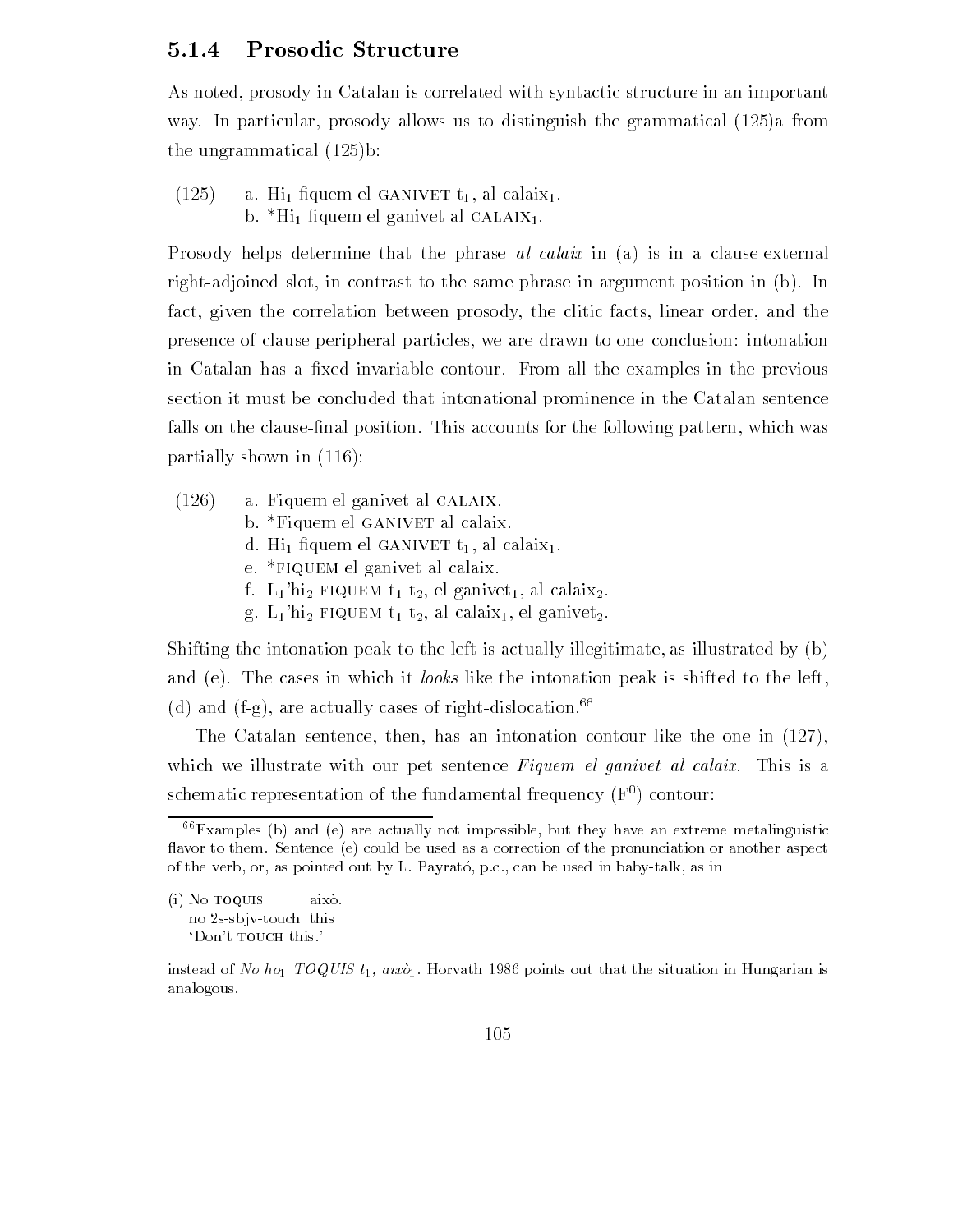$(127)$ 

## fiquem el ganivet al calaix

experimental control of the control of the control of the control of the control of the control of the control of the control of the control of the control of the control of the control of the control of the control of the

The right-detached phrase in a right-detachment construction, however, does not fall under the pitch peak, since it is located in a clause external position. Rightdetached phrases follow the clause-nal peak under a 
at intonation contour This is represented in 

-

(128) 
$$
--------------/
$$
 
$$
hi~figurem~t~el~ganivet,~al~calax
$$

Intonation also signals that clitic-argument cooccurrence within the clause is ungrammatical

(129) 
$$
\begin{array}{c}\n(---\n\\ \n\text{+}i\text{ +}i\text{ +}j\text{ +}j\text{ +}k\text{ +}k\text{ +}k\text{ +}k\text{ +}k\text{ +}k\text{ +}k\text{ +}k\text{ +}k\text{ +}k\text{ +}k\text{ +}k\text{ +}k\text{ +}k\text{ +}k\text{ +}k\text{ +}k\text{ +}k\text{ +}k\text{ +}k\text{ +}k\text{ +}k\text{ +}k\text{ +}k\text{ +}k\text{ +}k\text{ +}k\text{ +}k\text{ +}k\text{ +}k\text{ +}k\text{ +}k\text{ +}k\text{ +}k\text{ +}k\text{ +}k\text{ +}k\text{ +}k\text{ +}k\text{ +}k\text{ +}k\text{ +}k\text{ +}k\text{ +}k\text{ +}k\text{ +}k\text{ +}k\text{ +}k\text{ +}k\text{ +}k\text{ +}k\text{ +}k\text{ +}k\text{ +}k\text{ +}k\text{ +}k\text{ +}k\text{ +}k\text{ +}k\text{ +}k\text{ +}k\text{ +}k\text{ +}k\text{ +}k\text{ +}k\text{ +}k\text{ +}k\text{ +}k\text{ +}k\text{ +}k\text{ +}k\text{ +}k\text{ +}k\text{ +}k\text{ +}k\text{ +}k\text{ +}k\text{ +}k\text{ +}k\text{ +}k\text{ +}k\text{ +}k\text{ +}k\text{ +}k\text{ +}k\text{ +}k\text{ +}k\text{ +}k\text{ +}k\text{ +}k\text{ +}k\text{ +}k\text{ +}k\text{ +}k\text{ +}k\text{ +}k\text{ +}k\text{ +}k\text{ +}k\text{ +}k\text{ +}k\text{ +}k\text{ +}k\text{ +}k\text{ +}k\text{ +}k\text{ +}k\text{ +}k\text{ +}k\text{ +}k\text{ +}k\text{ +}k\text{ +}k\text{ +}k\text{ +}k\text{ +}k\text{ +}k\text{ +}k\text{ +}k\text
$$

Prosodic prominence in Catalan unambiguously signals the end of the clause Ma terial may occur to the right of the intonational peak, but it is clear that it appears in clause-external slots, right-adjoined to IP. The accuracy of this prosodic marking is con-rmed by the pattern of clitic cooccurrence the linear order of phrases and the placement of clause-peripheral particles like  $\text{rec}'$  man' and  $oi'$  right?'.<sup>67</sup>

Given this, the structural position of certain adverbial adjuncts that do not have matching clitic proforms can also be established. For example, the temporal adjunct *aquesta nit* 'tonight' is located in different positions in  $(130)a$  and  $(130)b$ , despite the invariant string order

 $(130)$  a. Enllestiré el treball aquesta NIT. s sections and the paper the paper the paper that the paper of the paper of the paper of the paper of the paper of the section of the section of the section of the section of the section of the section of the section of th I is mind a concept to construct the paper of the paper of the set of the set of the set of the set of the set b. Enllestiré el TREBALL, aquesta nit. I is minon up the rin mit compare.

 $67$  Prosodic prominence is known to perform several tasks and therefore there may be uses of prominence unrelated to the above The metalinguistic use of prominence cited above and the intonational encoding of illocutionary meaning are good examples of this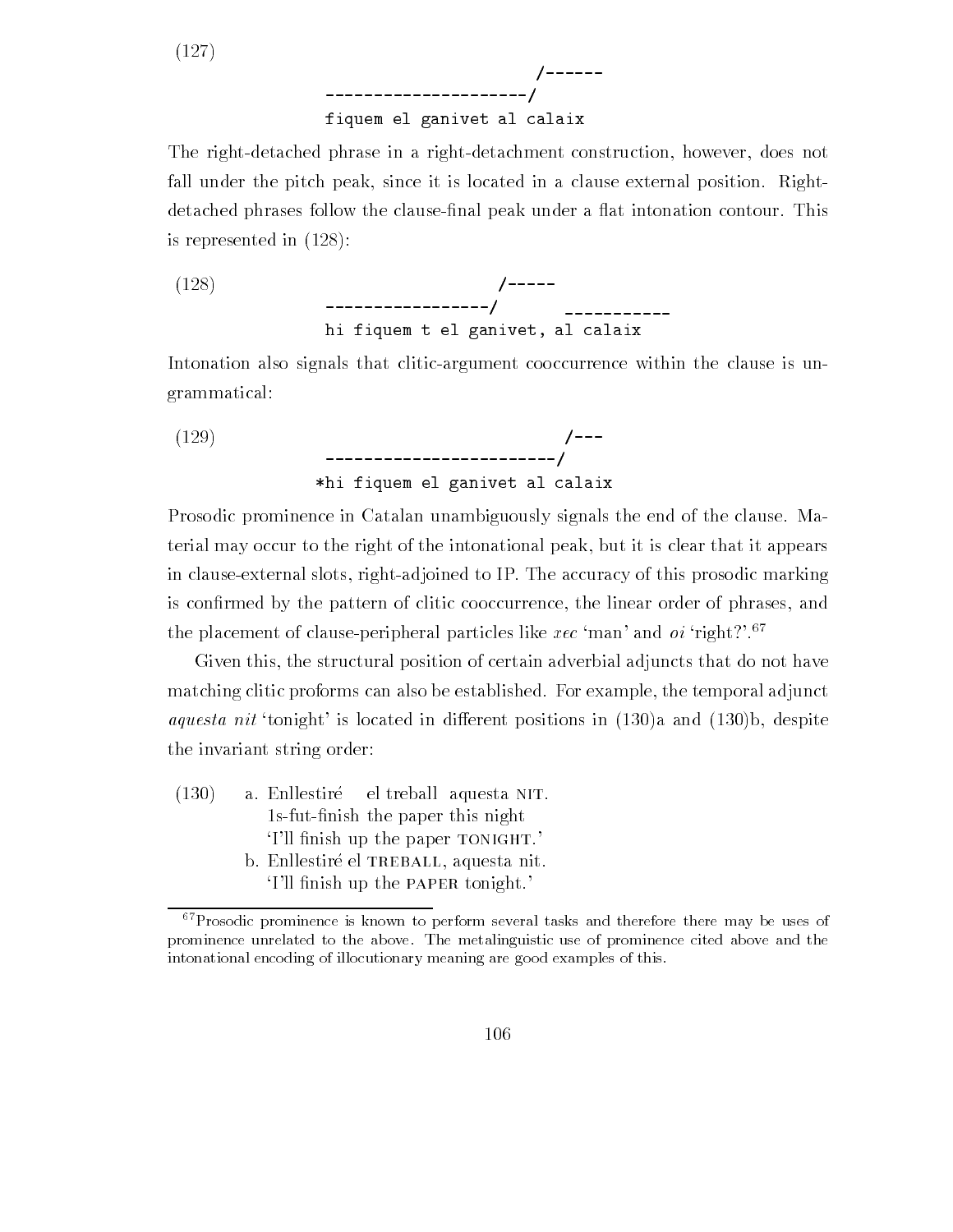In (a) the adverb is in situ, adjoined to  $VP$ , but in (b) the adverb has to be adjoined to IP since it follows the clause-nal intonation peak on trebal l There are no linear order facts here to show that this is indeed the case but it would not be logical to assume that into assume that into a set arguments and adjunction is  $\mathcal{M}$ a clitic proform but shiftable in the case of adjuncts that lack such a proform Furthermore the reliability of intonation signalling into  $\mathcal{F}(\mathbf{A})$  is considered by the possible possible possible possible possible possible possible possible possible possible possible possible possible possible p placements of the clause-peripheral particles  $\textit{rec}$  and  $\textit{oi}$ :

- $(131)$  a. Enllestiré el treball  $(*xec)$  aquesta NIT. b. Enllestiré el TREBALL, xec, aquesta nit. I is minish up the rish mate company, manni
	- c. Enllestirem el treball  $(*oi)$  aquesta NIT?
	- d. Enllestirem el TREBALL, oi, aquesta nit? which is a million and which repairs to the paper of the paper of the paper of the paper of the paper of the p

# 5.1.5 Focus-preposing

In the previous sections the two following conclusions were reached:  $a)$  an empty category in a VPinternal argument position must be licensed by the presence of a  $\alpha$  coreferential clitic binding that position (with the exception of wh-movement traces), and b into into into prominent in this invariable in this section position in this section is the section in t tion a construction that is an apparent counterexample to both claims is discussed focus-preposing. This construction is illustrated in  $(132)$ :

 $(132)$  a. [F Al calaix de DALT<sub>1</sub>], vaig ficar el ganivet  $t_1$ . in the drawer of top 1s-past-put the knife  $\lceil_{\mathsf{F}}$  In the top DRAWER | I put the knife.  $\beta$ . En ganver  $\Gamma$ , was not  $\Gamma$  as calain de dalt. The KNIFE I put in the top drawer.'

First, intonational prominence is not at the end of the clause, as one would expect from the discussion in the previous chapter, but on the preposed phrase, with the whole clause following with a flat contour. Second, the argument position that corresponds to the preposed phrase is empty as expected, but, contrary to expectation, there is no clitic attached to the verb binding that position.<sup>68</sup> In fact, there may

 ${}^{68}$ This gap-binding configuration has led to the standard analysis of focus-preposing in Romance as a wh-movement. The wh-movement analysis of focus-preposing is not adequate for Catalan, as argued below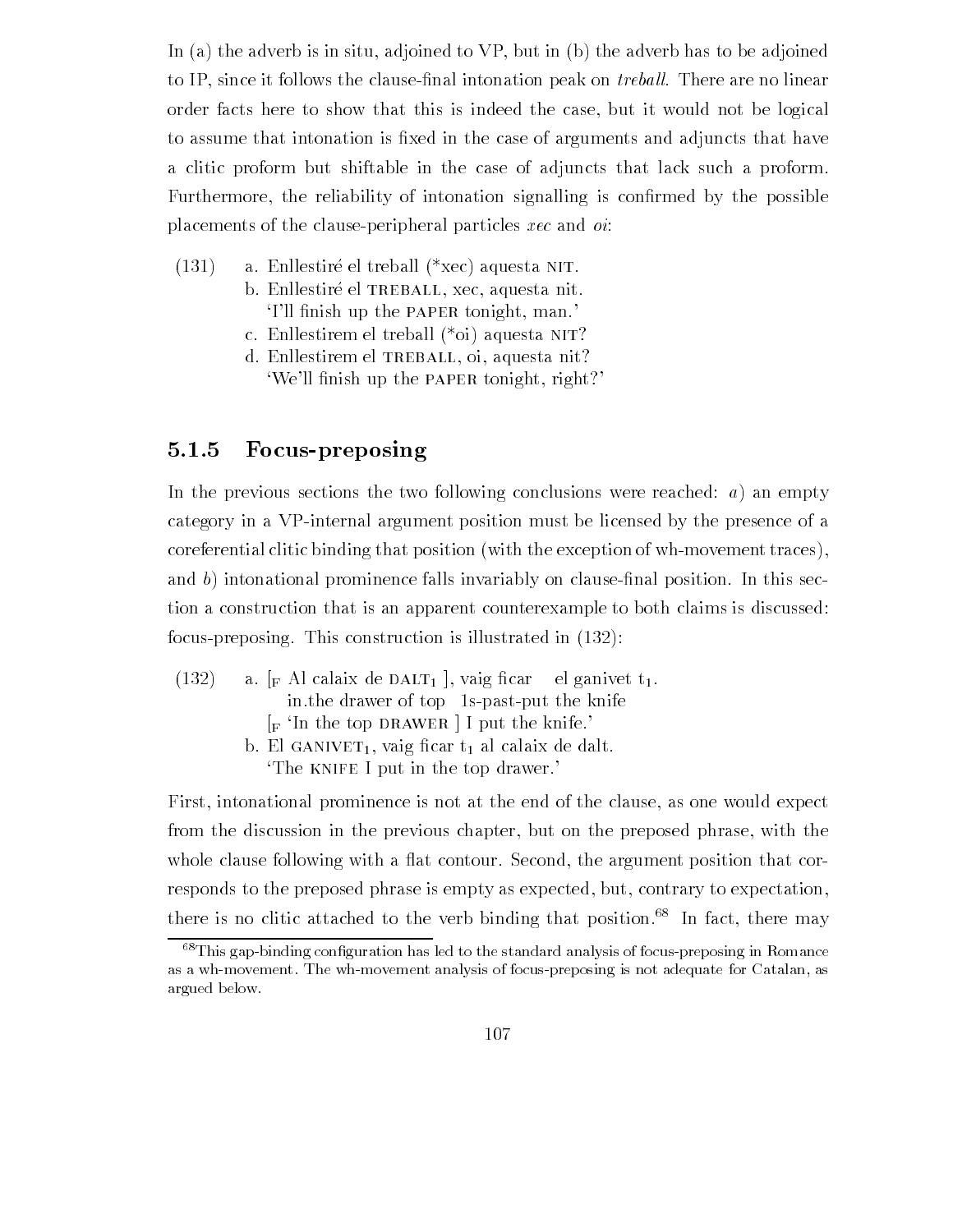not be one, as  $(133)$  shows:

 $\frac{1}{2}$  a.  $\frac{1}{2}$  and  $\frac{1}{2}$  are detected to  $\frac{1}{2}$ .  $\beta$ . El ganivet el vaig nom  $\gamma$  al calaix de dalt.

Focus-preposing and left-detachment are similar constructions in that both seem to involve movement to the left, but there are two distinctions between the two. One, the focus-preposed phrase is intonationally prominent, while the left-detached phrase is not. And two, the left-detached phrase binds a trace and and empty category in the clause, while the focus-preposed phrase can only bind a gap. In  $(134)$  the two are contrasted. The  $(a)$  sentence is a left-detachment and the  $(b)$  sentence is a focus-preposing (cf. Vallduví 1988b for a comparison of focus-preposing and left-detachment in Catalan and Spanish):

 $\frac{1}{2}$  a. El gan $\frac{1}{2}$   $\frac{1}{2}$   $\frac{1}{2}$   $\frac{1}{2}$   $\frac{1}{2}$   $\frac{1}{2}$   $\frac{1}{2}$   $\frac{1}{2}$   $\frac{1}{2}$  $\mathcal{L}$  . Exercise  $\mathcal{L}$  -  $\mathcal{L}$  and  $\mathcal{L}$  are defined and  $\mathcal{L}$ 

Focus-preposing is also known as Yiddish-Movement or Y-movement (Hankamer 1971), Focus Topicalization (Gundel 1974), Focus-Movement (Prince 1981), or Rhematization (Hernanz & Brucart 1987). The name 'focus-preposing' is taken from who provides a through a through analysis of the pragmatics of the construction of the provides of the provides tion Catalan focuspreposing is analogous to English focuspreposing although without any restrictions on the type of argument that might undergo it.<sup>69</sup> The discussion of the syntax of focus-preposing is postponed until the next section, where we shall consider whether the generalizations formulated above must be changed in view of the existence of focus-preposing, or whether another solution can be found. Before, however, the informational value of all the aforementioned constructions, right-detachment, left-detachment, and focus-preposing will be discussed in  $\S 5.2$ .

 $\degree$  Prince 1981, and others before her, argues for a further distinction between Focus-Movement  $\degree$ and Yiddish-Movement. The latter is restricted to some Yiddish-background varieties of English, which use these constructions much more often than standard English. Catalan focus-preposing covers both Focus-Movement and Yiddish-movement and its use is more like the use in the Yiddishbackground varieties of English than in the standard language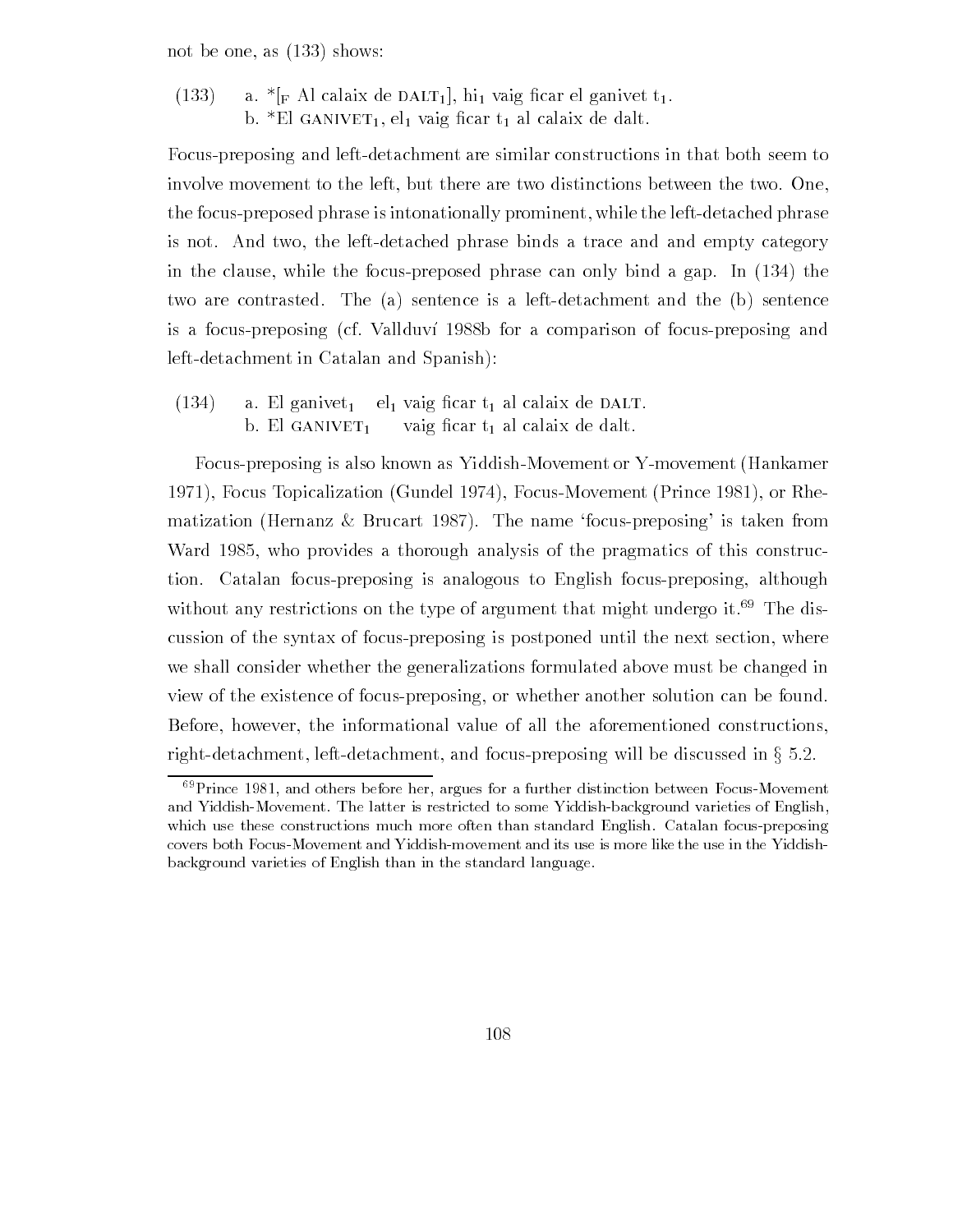#### Information Packaging at the Surface  $5.2$

# 5.2.1 Prosody and Detachments

In this section the importance of left- and right-detachment for information packaging will be discussed. The informational articulation proposed in  $\S 3.2.2$  above is as in

 $\sim$   $(135)$   $S = {Focus, GROW}$ GROUND= $\{LINK, TAIL\}$ 

where the focus is the informative part and the ground is a vehicular frame that instructs the hearer to enter that information appropriately into her/his knowledgestore (cf. Ch. 4). In the following sections the encoding of this articulation in the surface syntax in Catalan will be discussed

## Left-detachment

Catalan left-detachment is, for all intents and purposes, equivalent to English topicalization or nonfocal preposing, as described in Chapter  $3$  (cf. Gundel 1974, Prince where  $\alpha$  is a link preparation of  $\alpha$  is a link preposing are exampled to form  $\alpha$  are exampled to form  $\alpha$ ples of this construction<sup>70</sup>:

- $(136)$ rst line on the extra space of the extra space over the extra space of the extra space of the extra space over Amb-aquest-tros-de-paperet<sub>1</sub> ja no hi<sub>1</sub> COMPTAVA t<sub>1</sub>. with-this-little-piece-of-paper anymore no  $\textit{obl}$  1s-impf-count-on This-little piece-of-paper I wasn't COUNTING on anymore.  $[P.C. 02-87]$
- $(137)$  Quant al Joan i la Isidora no t'ho sé dir, as-for the J. and the I. no  $iobj.obj$  1s-know to-say doncs el Joan<sub>1</sub>  $\lbrack$ <sub>F</sub> el<sub>1</sub> veiem t<sub>1</sub> ben POC  $\lbrack$ . since the J.  $obj$  1p-see quite little 'As for Joan and Isidora I can't say, since Joan we see very little of.'  $[J.P. 03-87]$

 $\cdot$  Naturally occurring data are labeled by speaker-s initials or written source and date.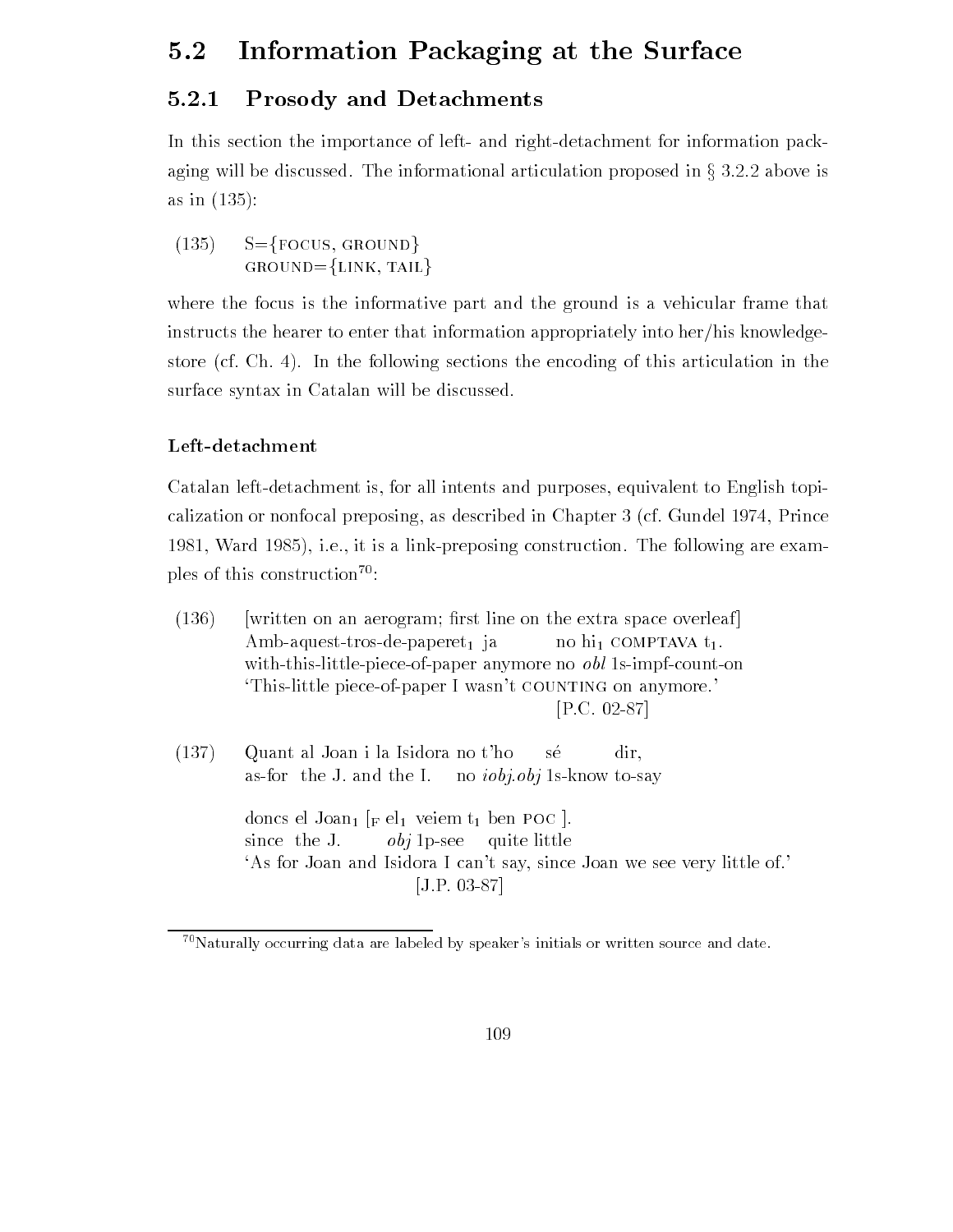$(138)$  [after mentioning something nasty that the hearer had done to the speaker a long time ago Això<sub>1</sub> ho<sub>1</sub> tinc clavat t<sub>1</sub> al fons del COR. this  $obj$  have pstppl-stick at the depth of the heart Lit.: This I have it stuck deep in my heart. This I won't forget how it hurt. [C.G. 02-87]

According to the informational typology established in  $\S 3.2.3$  these examples are link-focus constructions. This sentences reflect the information-packaging instructions in  $(139)$ ,

(139) a.  $=(136)$   $\Lambda x_2$ ,  $x_2$  = this-piece-of-paper  $\Phi[x_1]$  wasn't counting on  $x_2$ b.  $=(137) \ \Lambda x_2, \ x_2 =$  Joan  $\left[\Phi\left(x_1\right)$  see very little of  $x_2$   $\right]$ c.  $=(138)$   $\Lambda x_2$ ,  $x_2$  this  $\Phi[x_1]$  has  $x_2$  stuck deep in heart  $\mu$ 

The free variables represent the (free) weak pronominal forms, which are all null subjects in the above examples. In the form of illustration, sentence  $(137)$  informationally means I am instructed to go to the address "Joan" and retrieve the information of the sentence by adding that  $x_1$  (whose identity is independently established) sees very little of him  $[ = 'Joan']'.$  The preposed phrases are links: they have the 'aboutness' feeling typical of linkful structures and satisfy the poset relation condition on preposed phrases of Ward & Prince 1986 (cf.  $\S$  4.3.2 above) with the relations 'is-identical-to (a contextually evoked entity)', 'is-a-subset-of', and 'is-identical-to', respectively.

Notice how these left-detachments represent not only the linkhood of the preposed phrase but also the fact that the nonpreposed part of the sentence left in the lower IP is the focus, i.e., that the focus, along with the free and bound variables in the clause is what constitutes the information carried by the sentence The focus is, as expected, marked by intonational prominence. In fact, given that intonational prominence in Catalan is -xed on clause-nal position the preposing of the link as in  $(136)-(138)$ , has a double effect: it signals the linkhood of the link, and it removes it from the clause-nal position allowing the focus to -nd itself under the intonational peak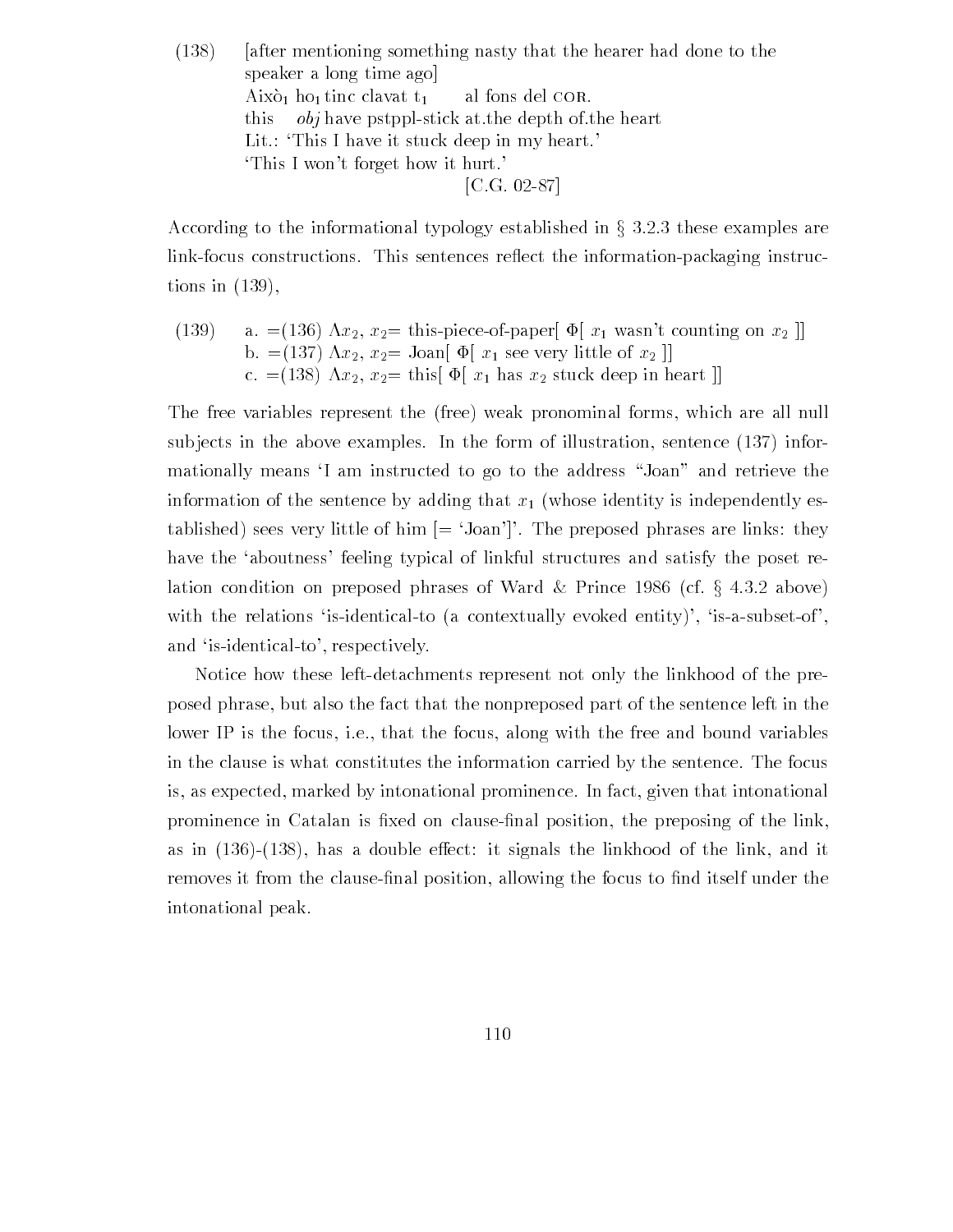### Right-detachment

It may be the case that a constituent that would normally sit at the end of the clause and therefore receive intonational prominence must in a particular speaker hearer interaction, be marked as nonfocal even when it is not a link. In other words, what if a nonfocal nonlink element, i.e. a tail element, must be removed from the intonationally-prominent slot? It cannot be left-detached, because that would make it a link, but it cannot stay there either. This is when right-detachment comes into the picture: it takes care of the marking of tails. The following are examples of right-detachment:

- $(140)$ [*ametllons*: 'green shelled almonds as they are on the tree before they ripen'; morphologically though, it is 'almond+augmentative'
	- a.  $S_1$ . Saps què són, ametllons? 'You know what 'ametllons' are?'
	- b.  $S_2$ . Ametlles grosses, suposo. Big almonds, I guess.
	- c.  $S_1$ . Bueno, són semblants, sí. Però aixís amb la closca i tot. 'Well, they're similar, yeah. But like with the shell and all.'
	- d.  $S_2$ . Les ametlles també en TENEN, de-closca<sub>1</sub>. the almonds also  $obj$  3p-have of-shell 'Almonds also HAVE a shell.'  $(CC/EV 11-86)$
- "explaining why Gerard could not -nd Joans number in the phone book# El Gerard es veu que no se'n<sub>1</sub> RECORDAVA  $t_1$ , del-cognom-del-J.<sub>1</sub>. the G. Ss-seem that no refl. obj 3s-impf-remember of J.'s surname 'It seems Gerard didn't REMEMBER Joan's last name.'  $[M.R.B. 06-90]$
- $(142)$  Vet aquí la veu de l'autoritat, això cal, això no cal: aquesta és la realitat. Here's the voice of authority, this is necessary, that isn't: this is reality  $\alpha$ in, caran, que pro $_1$  n $_2$  no, ae aura $_2$ , ae vegados, na reamac $_1.$ Lit  $\colon$  It is so, tough, sometimes, reality. 'Oh, shit, reality is tough sometimes.'

Examples  $(140)$ d and  $(141)$  are link-focus-tail structures, and  $(142)$  is an example of focustail structure

, e erectaere, men primera oracione, e e recepto avut p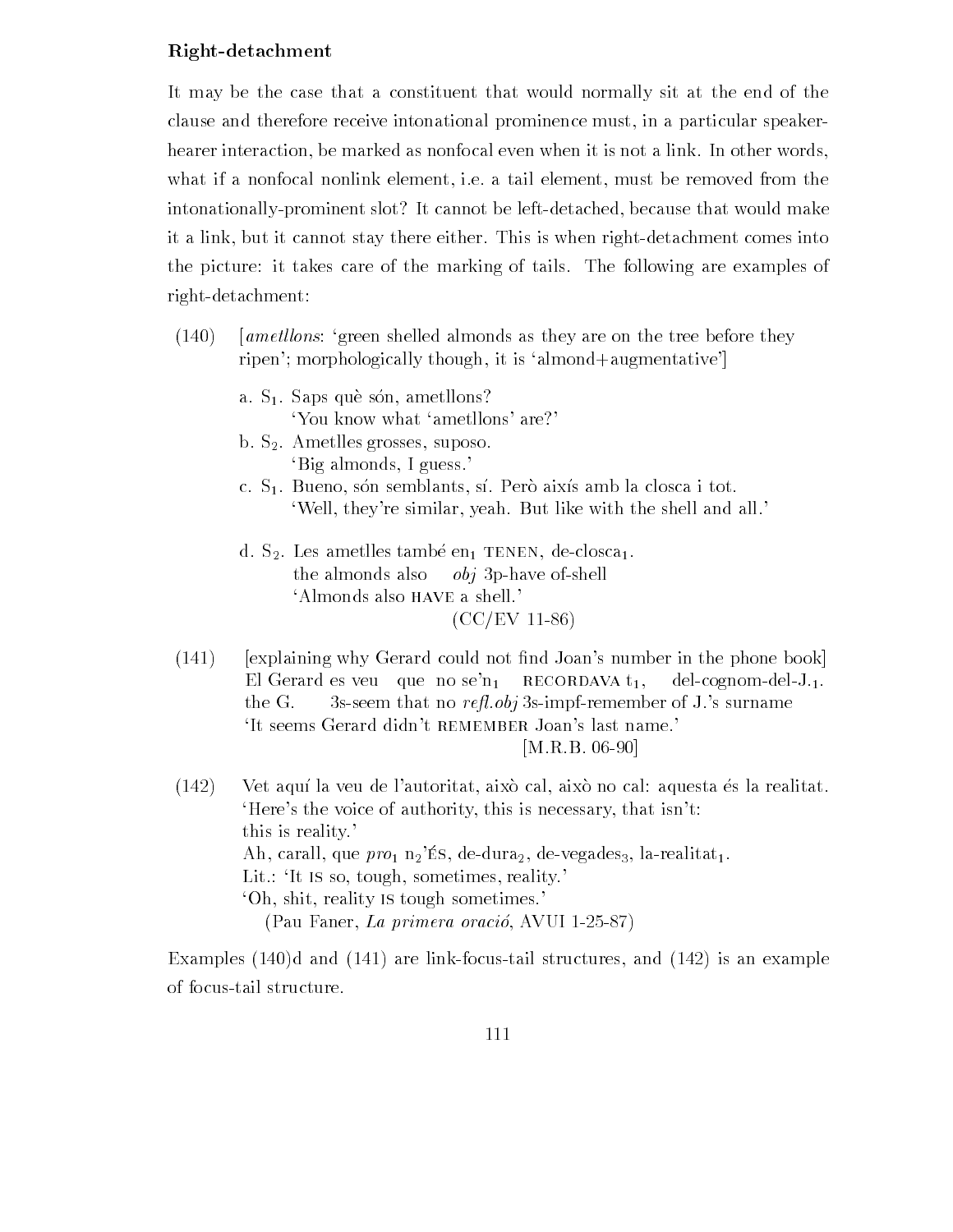As discussed in Chs. 3 and 4, the presence of the tail alters the brand of the  $\Phi$ 'retrieve-information' operator, turning it from a plain 'add' into a 'substitute-for' (cf.  $\S$  4.2.2). This notational operation represents the fact that the tail indicates that, under a given address, the information carried by the sentence must not be merely added, but construed with the material denoted by the tail. Let us illustrate this with  $(140)d$ . The instruction it represents is  $(143)$ 

(143)  $\Lambda x_1, x_1 = \text{almost, } \lambda x_2 [\Phi(x_1 \text{ also have } x_2]] \text{ (a shell)}$ 

This may be read as 'I am instructed to go to the address "almonds", and then retrieve the information of the sentence by substituting also have for the blank in 'almonds \_\_ shells', which is already under "almonds" '. In other words, the speaker assumes the hearer knows that a relation holds between almonds and shells so  $s/h$ e treats ' $x_1$  also have  $x_2$ ' as the information conveyed by this sentence at the time of utterance In addition she also speci-es how this sentence contributes to the hearer's knowledge-store by directing the hearer to the adress 'almonds' to add the information there

The right-dislocation in  $(140)$ d indicates that *de closca* 'a shell' is a tail. It removes that phrase from the 'scope' of the intonational peak without converting it into a link. If the intonation contour in Catalan were malleable, prominence could be shifted to the left and the same effect would be achieved. This is, in fact, what English does: what Catalan right-detaches, English demotes intonationally. This has been pointed out in several occasions, as with the example in  $(144)$ , where  $(a)$ and (b) are informationally accurate translations of each other:

 $(144)$  a. L'amo  $l_1$ 'ODIA, el bròquil<sub>1</sub>. b. The boss HATES broccoli.

Before closing this section on right-detachment, it must be mentioned that there are other informational analysis of right-detachment in Romance and in natural language in general. These analyses are of two kinds: those that suggest that rightdetachments are an 'afterthought'—an analysis that reduces the phenomenon to a language-production error of sorts—and those that take the right-detached phrase to be a topic, be it a topic-topic or a Givón-topic. As pointed out in Vallduví 1988a, these analyses have several conceptual problems and are empirically inadequate to handle the phenomenon in Catalan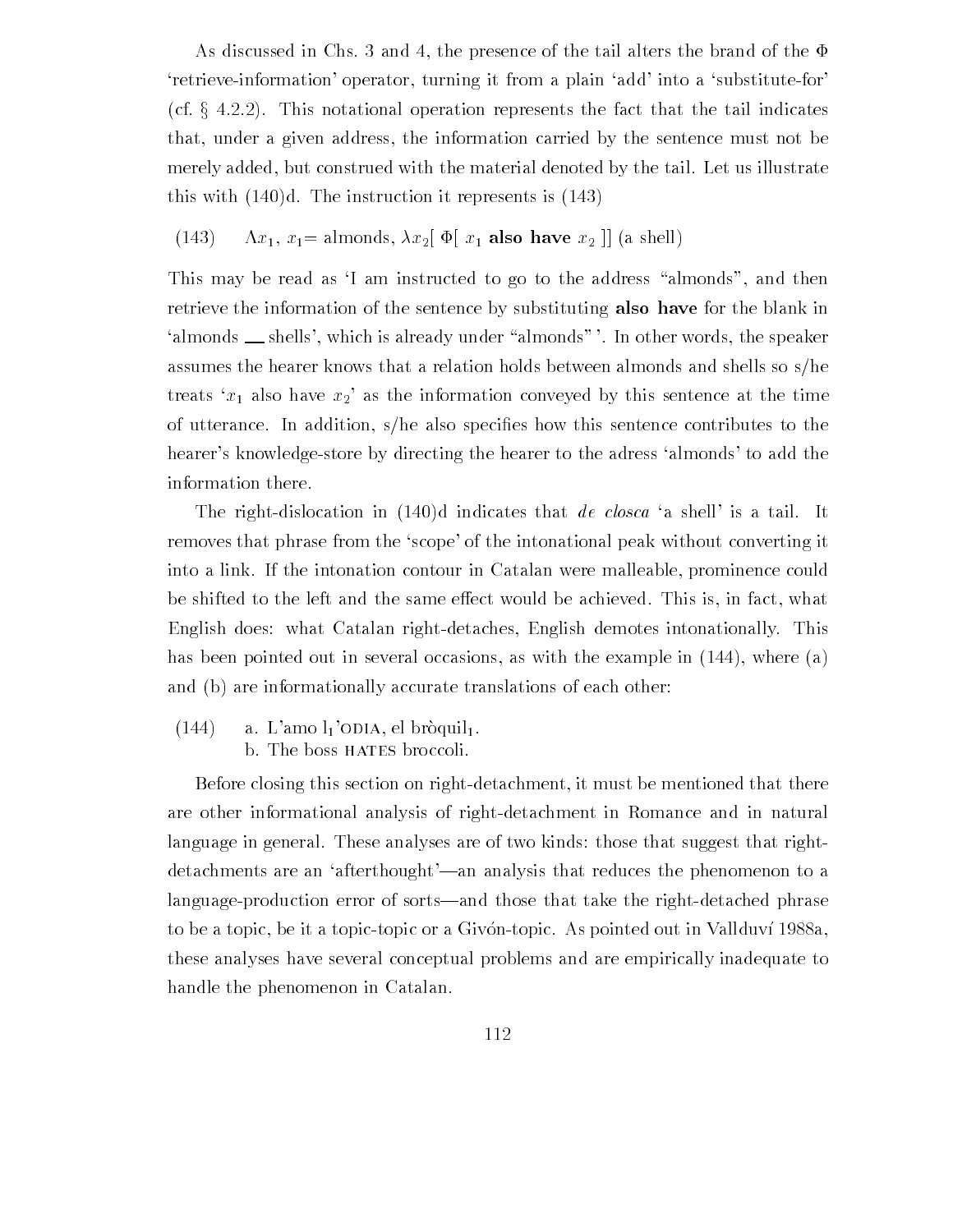## 5.2.2 Subjects Revisited

It was noted in  $\S 3.1.2$  that subjects in SVO languages, as a default, are interpreted as links (cf. van Oosten 1986, Horn 1989: Ch. 7). Catalan preverbal subjects do not seem to constitute an exception to this generalization as the discussion in previous chapters indicates. They show the same aboutness feeling, the same existential force, and seem to obey Ward & Prince's poset relation condition on preposing as well what about posterior substitute By delinks are thought to be universally sentence-initial. This means they have to be tails or (part of) the focus.

### Right-detached Subjects

If the postverbal position of sub jects in Catalan is VP-nal they will automati cally be under the scope of intonational prominence since intonation is -xed and therefore interpreted as focal). Subjects, however, can undergo right-detachment as well as seen already in the three positions of a substitute of a substitute of a substitute of a substitute of  $\mathbf{p}$  - nal b and right detached control and right details are controlled controlled controlled controlled controlled controlled controlled controlled controlled controlled controlled controlled controlled controlled c

 $(145)$ a. La Coia  $|F|$  pararà la TAULA. the C.  $\qquad$  3s-fut-set the table Coia will set the TABLE.' b.  $\lceil_{\mathrm{F}}$  Pararà la taula la COIA  $\lceil$ . c.  $\lceil_{\text{F}}$  Pararà la TAULA |, la Coia.

Notice that  $(c)$  has the intonation contour typical of right-detached phrases: the -xed clause-nal prominence precedes the clauseexternal rightdetachment How ever, in contrast to the verbal complements discussed in previous sections, rightdetached subjects do not need to bind a clitic in the clause. This fact, not surprising given that continues is a number of its comparing that is a number of  $\mathcal{L}$  and  $\mathcal{L}$  is a continuous structurally alike except, of course, for the intonation contour. Recall that in the case of right-detached objects (b) and  $(c)$  would have been further distinguished by the mandatory presence of a coreferential clitic in  $(c)$  and its mandatory absence in  $(b).$ 

Furthermore, even though the clitic facts cannot be used to determine the location of subjects, the evidence provided by the prosodic pattern is, as expected,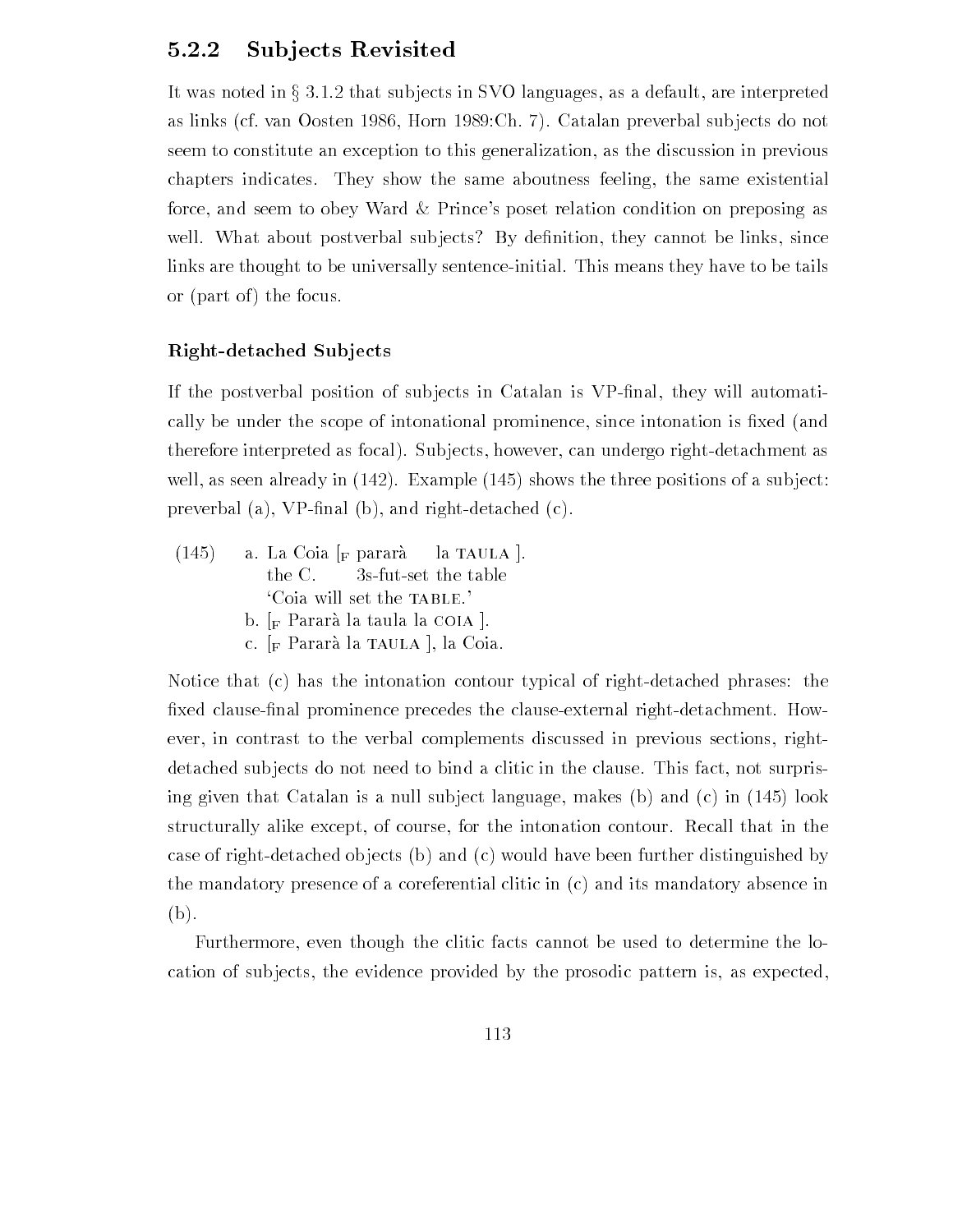backed by the evidence provided by the placement of the clause-peripheral particles  $\textit{rec}$  'man' and  $\textit{oi}$  'right?':

| (146) | a. $_F$ Pararà la taula (*xec) la COIA , xec. |  |  |  |  |
|-------|-----------------------------------------------|--|--|--|--|
|       | b. [F Pararà la TAULA], xec, la Coia.         |  |  |  |  |
|       | 'Coia'll set the TABLE, man.'                 |  |  |  |  |
|       | c. Pararà la taula (*oi) la COIA, oi?         |  |  |  |  |
|       | d. Pararà la TAULA, oi, la Coia?              |  |  |  |  |
|       | 'Coia'll set the TABLE, right?'               |  |  |  |  |

The evidence provided by provided by provided by provided by provided by provided by  $\mathcal{A}$  $(146)$ b-d can be assumed to be in a clause-external right-adjoined-to-IP position. Right-detached subjects, like any right-detached phrase, are interpreted as tails.

### VP-final Subjects

Postverbal clause-internal subjects, then, fall under the intonation peak and must therefore a part of the focus This is the focus This is the case in the case in the cases and in the cases in previous chapters, like the following:

 $(147)$  [F Ha trucat l'AMO ]. 3s-perf-call the boss  $\lceil_{\mathbf{F}}$  The BOSS has called  $\lceil$ .

Sentence (147) is an all-focus structure representing the instruction  $\Phi$  the boss called , and its meaning is as in Tm instructed to retrieve the information of the sentence by adding that the boss called into my knowledge-store under a temporary situation address'. Notice that in English these sentences show intonational prominence on the subject. This signals their status as all-focus sentences. The equivalence between VS order in Romance and the all-focus (news-sentence, thetic judgment, etc.) intonation pattern in English has long been noticed (cf. Bolinger Hatcher Contreras Lambrecht etc

A subject, then, like any other sentence constituent, may be part of the focus  $N$  -clause or part of the ground if  $N$  -clause or part of the ground it may be a tail clause of the ground it may be a tail clause of the ground it may be a tail clause of the ground it may be a tail clause of the groun external rightdetached or a link preverbal Examples to illustrate the three positions/informational-roles of subjects: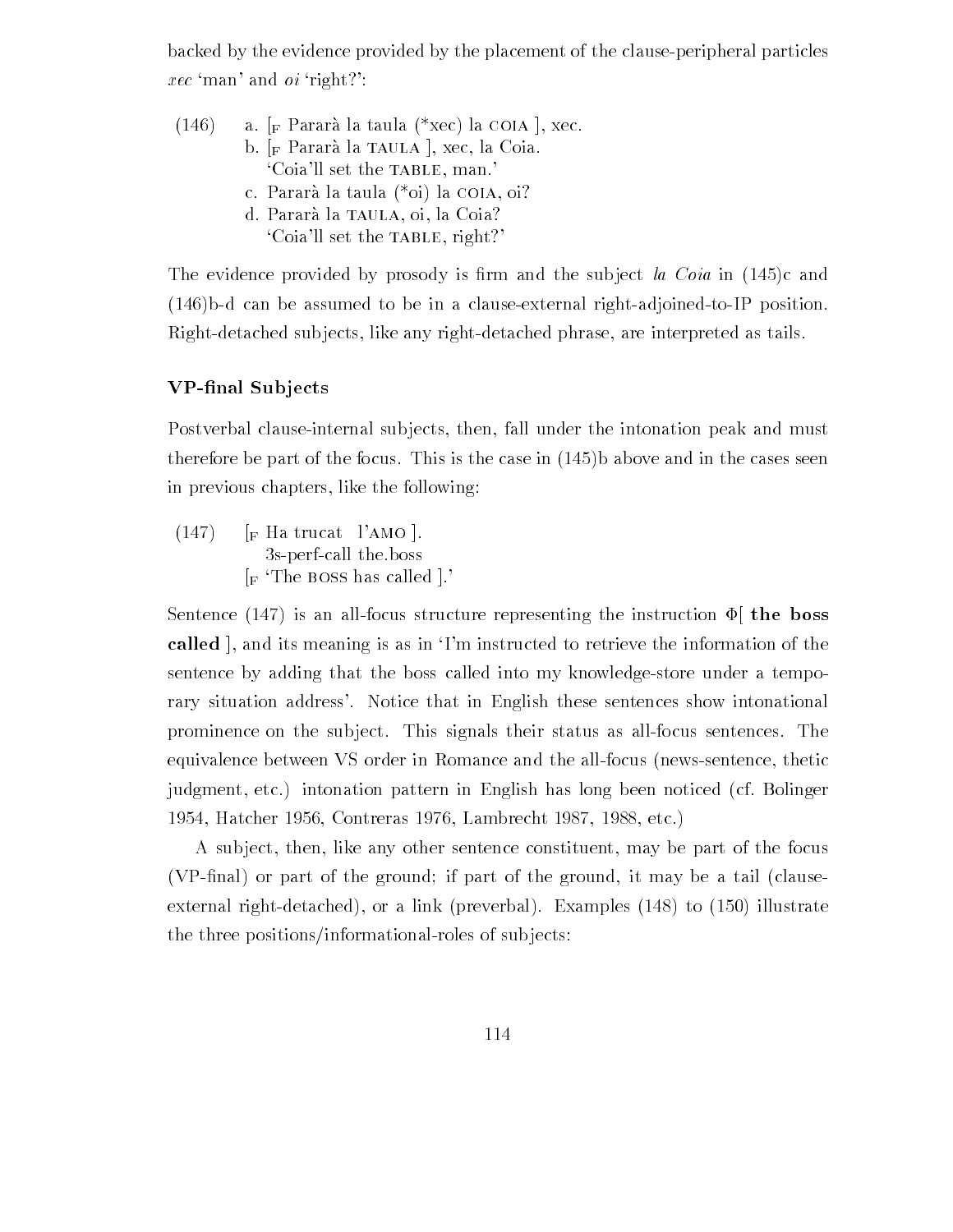$(148)$  Focal:

Tot esta ben posat perque  $\vert_F$  ha parat la taula la COIA  $\vert$ . Aquesta és la raó. Everything is in its right place because Coia's set the table. That's the reason.'

 $(149)$  Tail:

 $S_1$ : El meu xiquet no m'ajuda mai, amb les feines de casa.  $S_2$ : Ah, no? Doncs a casa [F sempre para la TAULA], la Coia.  $S_1$ : My son never helps me with the housework.  $S_2$ : He doesn't? At home she always sets the TABLE, Coia.'

 $(150)$  Link Vosaltres fregueu el plats, que la Coia  $\lceil_{\text{F}}\rceil$  ja ha parat la TAULA  $\lceil$ . You guys do the dishes Coia already set the table

#### Preverbal Subjects

What is the structural position of preverbal subjects? Traditionally it has been considered that subjects are located in the  $[Spec, IP]$  slot, which was an underived position. This view, however, is undergoing thorough revision in current research. Many authors suggest that the surface position of preverbal subjects in English and Romance, for instance, is a derived position (cf. Zagona  $1982$ , Kitagawa  $1986$ , Kuroda 1986, Fukui 1986, Fukui & Speas 1986, Koopman & Sportiche 1988, Bonet 1989, Pollock 1989). Others, like Contreras 1986, Kroch, Santorini & Heycock 1988, Rigau 1988, Fernández-Soriano 1989 and Santorini 1989, even suggest that the surface position of the subject is a left-adjoined position.

The situation so far is as follows: a) we have two apparent positions for subjects within the core clause, but only one for other arguments; b) complements of the verb that are informational links occur in a left-adjoined-to-IP position; and  $c$ ) sentenceinitial preverbal sub jects are interpreted as links If Catalan preverbal subjects were not located in  $[Spec, IP]$  but in a left-adjoined position, like some of the research mentioned above suggests we would obtain an explanation for facts a to c). Subjects would have only one possible position within the core clause—VP--naljust like the other arguments and sub jects like any other argument when interpreted as links, would move to a sentence-initial adjoined-to-IP slot.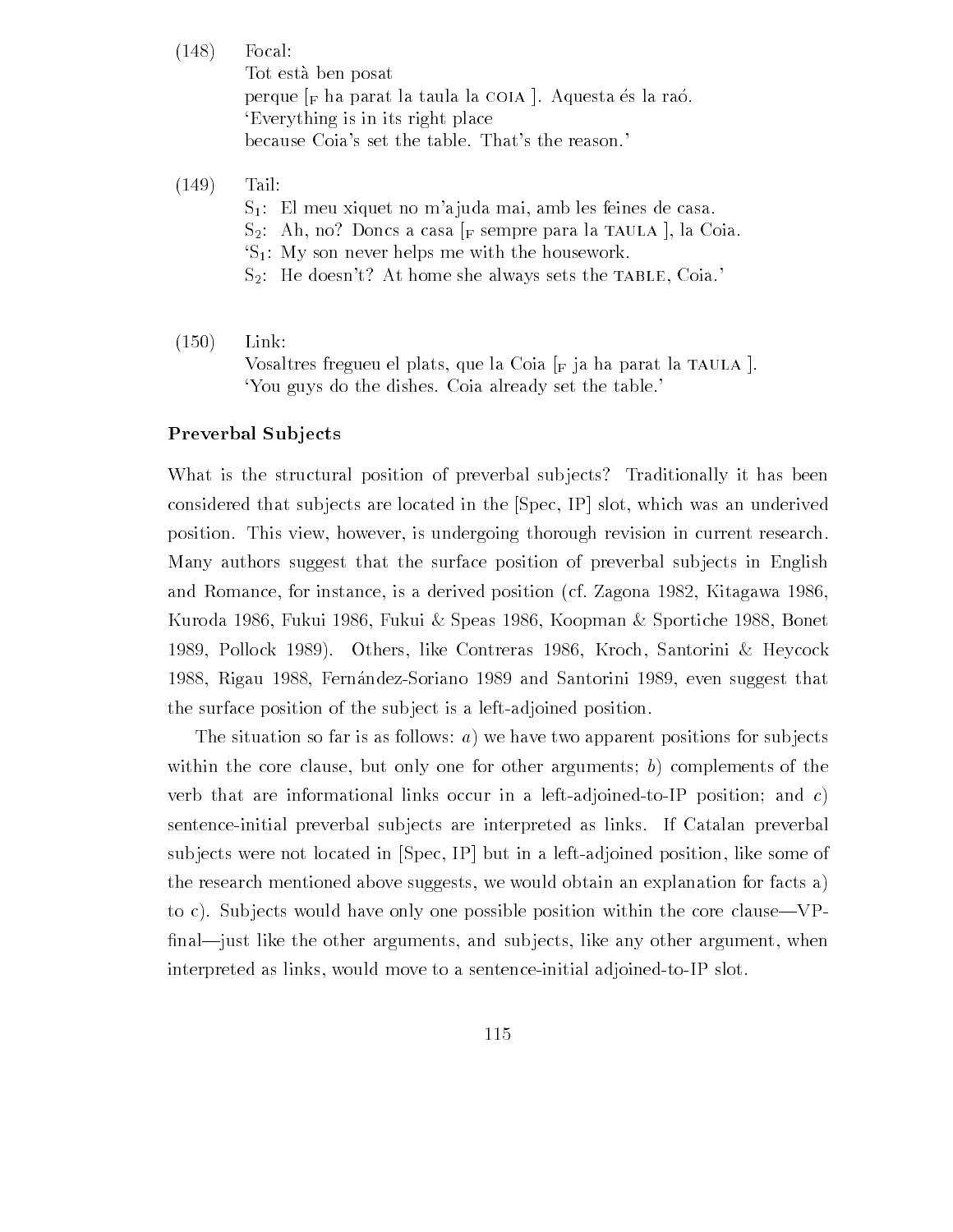The left-adjuntion-to-IP hypothesis for subjects is a desirable one in that it takes care of some irregularities in the syntactic distributional facts and homogenizes the informational representation of links Leftadjunction is already necessary for the preposed link complements of the verb so there is no need to make any addition to our phrase structure. In addition, it is obvious that subjects may be left-adjoined as well sentence and an embedded substitute and an embedded substitute adjoined to a matrix IP sentence adjoined t b is a double leftdetachment with an ob ject occurring between the sub ject and the clause of distributions of the clause the clause peripheral particle xec between the clause the sub ject and the clause just as it occurs between preposed links and the clause in b

- $(151)$ El Pep<sub>1</sub> no crec que  $t_1$  vulgui peix. the P. no 1s-think that 3s-sbjv-want fish Pep I dont think will want the share will want the share will want the share will want the share will want the
- $(152)$ a. De peix<sub>2</sub> el Pep no en<sub>2</sub> voldrà t<sub>2</sub>. of fish the P. no  $obj$  3s-fut-want Fish Pep won't want any.
	- b. El Pep<sub>1</sub> de peix<sub>2</sub>  $t_1$  no en<sub>2</sub> voldrà  $t_2$ .
- $(153)$ a. El Pep<sub>1</sub>, xec,  $t_1$  no en<sub>2</sub> voldrà  $t_2$ , de peix<sub>2</sub>. b. De peix<sub>2</sub>, xec,  $t_1$  no en<sub>2</sub> voldrà  $t_2$ , el Pep<sub>1</sub>.

Of course, this evidence does not show that *all* preverbal subjects occur in a leftadjoined slot. It only shows that they may appear on a left-adjoined slot. There are some additional facts that suggest that subjects may *always* appear in a left-adjoined position. We turn to these facts in the next section, where the exact adjunction location of detached phrases is discussed. Nevertheless, taking the facts reviewed so far into consideration it will be assumed henceforth that the base position of the sub ject is the vertex of the vertex of  $\sim$ 

#### 5.2.3 The Adjunction Site for Left-detachment

It was noted above that left-detached phrases must be in a clause-external position and, following Baltin 1972, Rochemont 1989, and others, it was assumed that they were adjoined to IP. This section provides further evidence that this is indeed the correct analysis and then focuses on the repercussion of the analysis for the structural position of preverbal subjects.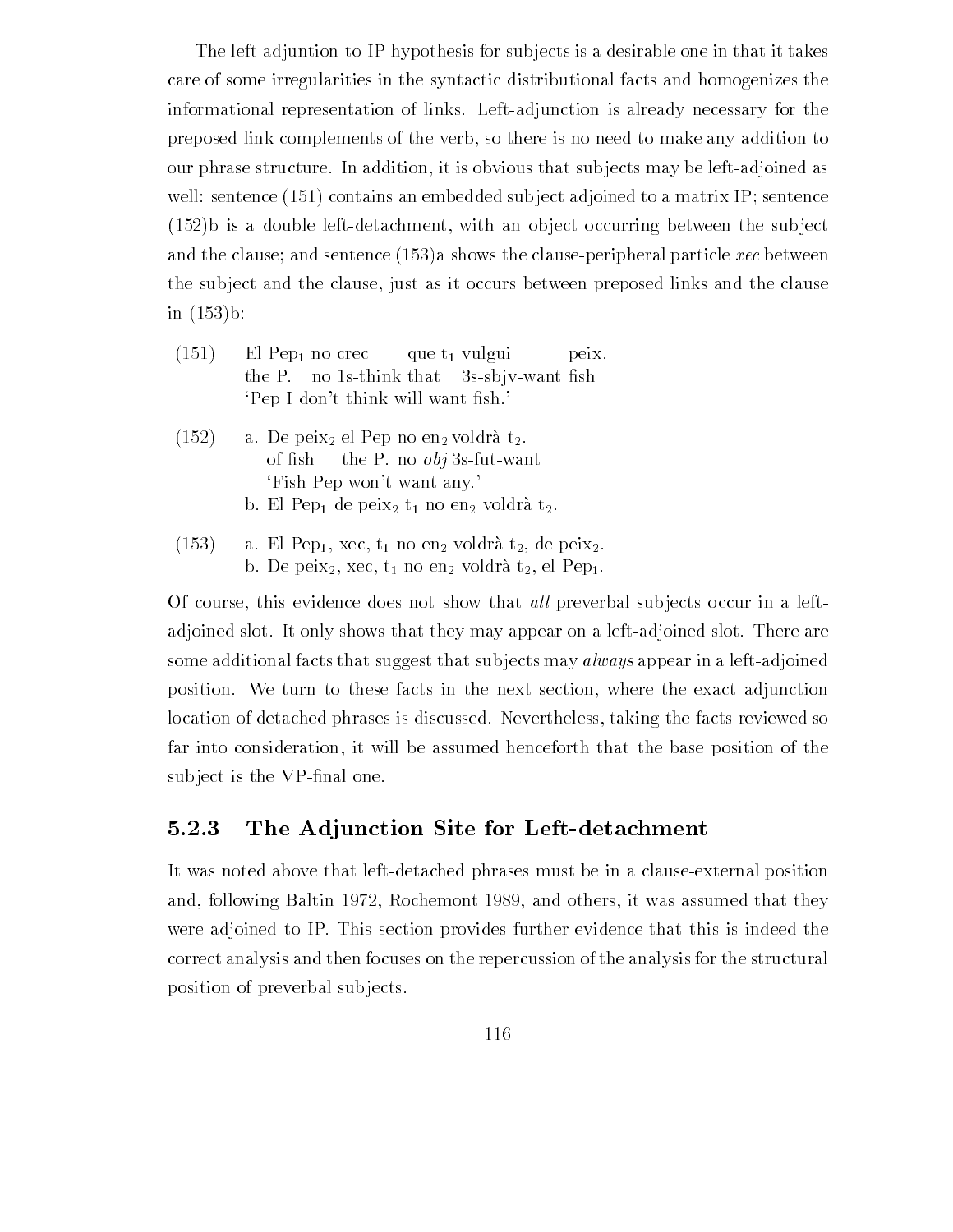It is well known that links in some Romance languages including Catalan appear to the left of which is interesting of  $\mathbb R$  . In this is interesting in this interest in this is illustrated in

- $(154)$ a. Al Roc<sub>1</sub> que li<sub>1</sub> donaràs t<sub>2</sub> t<sub>1</sub> pro? to the R, what  $iobi$  2s-fut-give To Roc what are you going to give? between  $\alpha$  and  $\alpha$  are the state of the property of the property of  $\alpha$  and  $\alpha$  are the property of the property of the property of the property of the property of the property of the property of the property of the the knife where  $obj$  1p-put The knife where do we put?
	- c. El Roc<sub>1</sub> qui<sub>2</sub> el<sub>1</sub> va veure  $t_1$   $t_2$ ? the R. who  $obj$  3s-past-see Roc who saw  $(him)$ ?

At -rst blush this suggests that the leftdetached phrase does not adjoin to IP but to  $CP$ , i.e. to the left of the  $[Spec, CP]$  position where wh-phrases apparently land. But this option is soon discouraged by the relative order of links and complementizers links are located to the right of the complementizer as shown in and

| (155) | a. Diu que el ganivet <sub>1</sub> on <sub>2</sub> el <sub>1</sub> ficaràs t <sub>1</sub> t <sub>2</sub> pro.  |  |  |  |  |
|-------|----------------------------------------------------------------------------------------------------------------|--|--|--|--|
|       | 2s-say that the knife where $obj$ 2s-fut-put                                                                   |  |  |  |  |
|       | Lit.: 'He's asking that the knife where you'll put.'                                                           |  |  |  |  |
|       | 'He's asking where you'll put the knife.'                                                                      |  |  |  |  |
|       | b. *Diu el ganivet <sub>1</sub> que on <sub>2</sub> el <sub>1</sub> ficaràs t <sub>1</sub> t <sub>2</sub> pro. |  |  |  |  |
|       |                                                                                                                |  |  |  |  |
| (156) | a. Pregunten que la feina <sub>l</sub> qui <sub>2</sub> la <sub>1</sub> farà $t_1$ $t_2$ .                     |  |  |  |  |
|       | $3n$ -ask that the work who <i>ohi</i> 3s-fut-do                                                               |  |  |  |  |

- op and a control that worker when they on the most Lit.: 'They're asking that the work who will do?' They're asking who will do the work.
	- b. \*Pregunten la feina, que qui la farà t<sub>1</sub> t<sub>2</sub>.

This indicates that wh-words are not actually in  $[Spec, CP]$ , to the left of the complementizer, but in some lower position within the clause.<sup>71</sup> Left-detached links, therefore, are found lower than CP but higher than IP, i.e. adjoined to IP.

Furthermore, it is also well known that preverbal subjects must appear to the

 $\tau$ see Plann 1982 for an alternative analysis where certain matrix verbs select for a double CP  $\tau$ structure with a slot for the link between the two complementizer projections. This proposal seems to enrich phrase structure excessively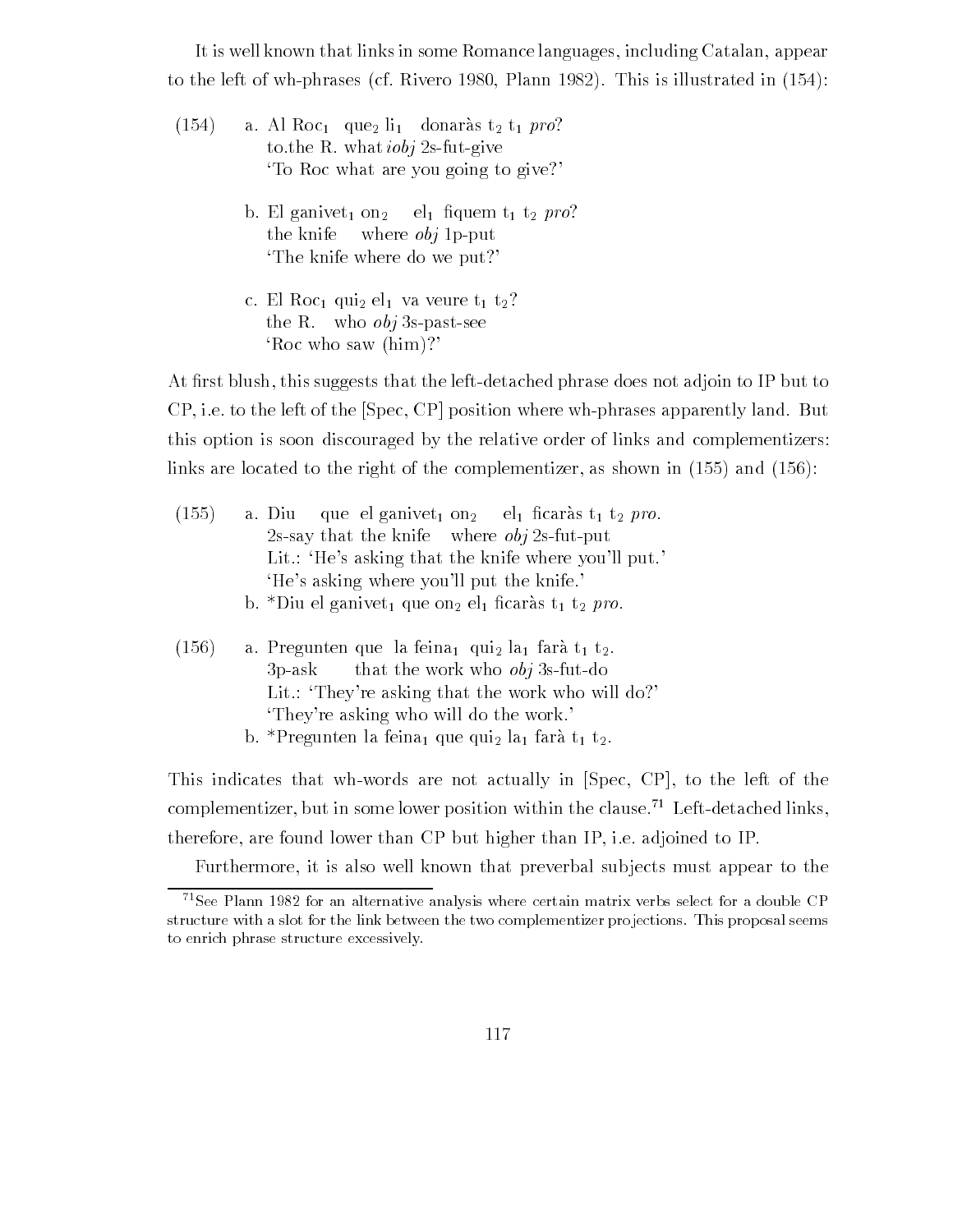left of the wh-phrase and to the right of the complementizer as well.<sup>72</sup> This is shown in the contract of the contract of the contract of the contract of the contract of the contract of the contract of the contract of the contract of the contract of the contract of the contract of the contract of the contra

|       | $(157)$ a. El Lluc <sub>1</sub> on <sub>2</sub> va ficar el ganivet t <sub>2</sub> t <sub>1</sub> ?<br>the L. where 3s-past-put the knife<br>'Where did Lluc put the knife?'                       |  |
|-------|----------------------------------------------------------------------------------------------------------------------------------------------------------------------------------------------------|--|
|       | b. *On <sub>2</sub> el Lluc <sub>1</sub> va ficar el ganivet $t_2$ $t_1$ ?                                                                                                                         |  |
| (158) | a. El Lluc <sub>1</sub> qui <sub>2</sub> va veure $t_2$ $t_1$ ?<br>the L. who $3s$ -pst-see<br>'Who did Lluc see?'                                                                                 |  |
|       | b. *Qui <sub>2</sub> el Lluc <sub>1</sub> va veure $t_2$ $t_1$ ?                                                                                                                                   |  |
| (159) | a. Pregunten que el Lluc <sub>1</sub> qui <sub>2</sub> va veure $t_2$ $t_1$ .<br>$3p-ask$ that the L. who 3s-pst-see<br>Lit.: 'They're asking that Lluc who saw.'<br>They're asking who Lluc saw.' |  |

b. \*Prequnten el Lluc<sub>1</sub> que qui<sub>2</sub> va veure  $t_2$   $t_1$ .

This distribution has led several researchers (e.g. Campos 1986, Eguzkitza 1986) to propose that some whmovement in Romance especi-cally Spanish does not involve  $[Spec, CP]$  in any way. Instead, they suggest, following Horvath's  $(1986)$ proposal for Hungarian, that there exists a special structural slot adjoined to  $V^0$  or  $\Gamma$ , which serves as a landing site for wh-movement. There is a problem, nowever, with Campos' and Eguzkitza's analysis: the fact that they have to posit an ad hoc slot for the wh-word to land. The adjunction-to- $I^0$  analysis is problematic because, following Chomsky 1986 and Fukui 1986, adjunction is only possible to maximal projections. The adjunction to  $V^0$  analysis has the same problem but, in addition, it also turns wh-movement into a downgrading movement.

Now, if one assumes that all preverbal subjects appear in a left-detached slot. a non-ad-hoc structural position, [Spec, IP], becomes automatically available for wh-words to land. If this position is always empty, it may be used as a landing site for wh-movement. In other words, Campos' and Eguzkitza's proposal may be implemented and still avoid the problem of creating a new structural position for

 $^{72}$ In Catalan, as noted, subjects may also be VP-final or right-detached. In Spanish there seems to exist a process of subject-verb inversion that places the subject between the verb and the direct object jest steelige strapt saam operations in Alt Attachment in Catalana jest steedhed steel available i this might be due to dialectal difference.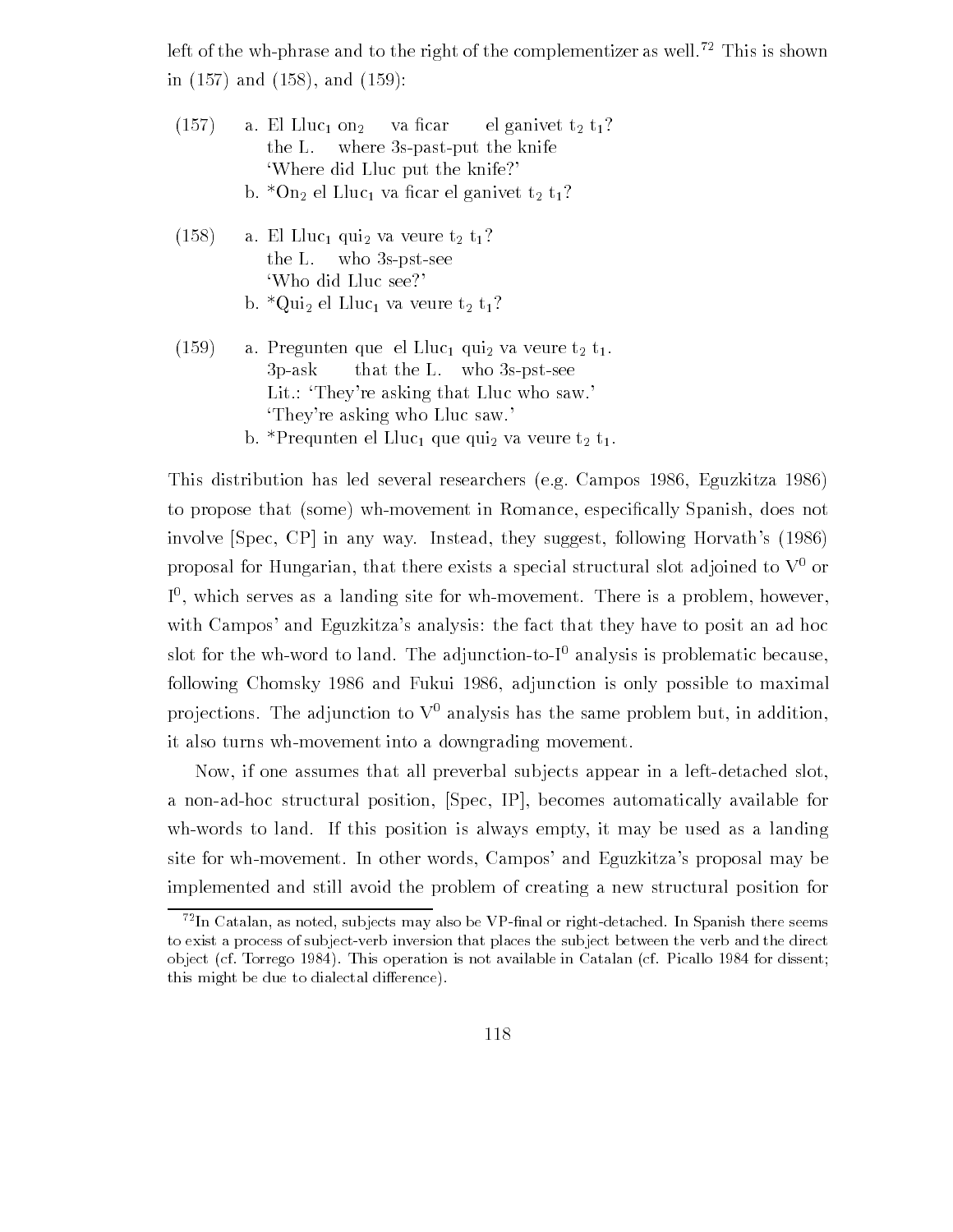the purpose of accommodating the wh-phrase. Although this last point must be taken in a speculative note it seems to provide further support for the idea that subjects are always left-detached if preverbal.

To summarize getting rid of a base preverbal position for sub jects eliminates the need to accept two base positions for subjects, levelling subjects with the other arguments of the verb in that all would be able to surface in one single postverbal base position, a right-detached slot, and a left-detached slot. It also correlates with the fact that preverbal subjects are always interpreted as links. Finally, given the Campos-Eguzkitza proposal for wh-movement in Romance, it provides a landing site for the wh-element, thus freeing that analysis of its main problem.

It seems, then, that after all these considerations, there is a very straightforward representation of information packaging in Catalan surface syntax All links are left-detached, all tails are right-detached, and whatever is left in the core clause (under the lowest IP) must be interpreted as focal (with the exception of clitics). Focus-preposing, as introduced above in  $\S 5.1.5$ , is the only apparent counterexample to this generalization. The next section looks at focus preposing and shows that, despite its approximation it may be into the general pattern into  $\alpha$  into the general patterns in of information-packaging representation in Catalan.<sup>73</sup>

## 5.2.4 Focus-preposing Revisited

All the cases of left- and right-detachment seen above have one characteristic in common. They detach any argument or complement of the verb to the left or to the right to mark it as a link or as a tail, respectively. As a consequence, the nonclitic nondetached material that appears within the core IP must be all focal. Unavoidably, the focal material will be either V or a projection of V, i.e. V". It appears, then, that left- and right-detachments are used only when the focal constituent is Vn

How does Catalan express cases in which the focal material excludes the verbal head, i.e. cases in which V is part of the ground? The answer to this question is focuspreposing Focuspreposing is an anomalous construction in that it violates two of  $\mathbf{f}$ 

 $\pm$  An earlier version of the discussion in  $\frac{1}{3}$  D.2.4 is the subject of Validuvi 1989.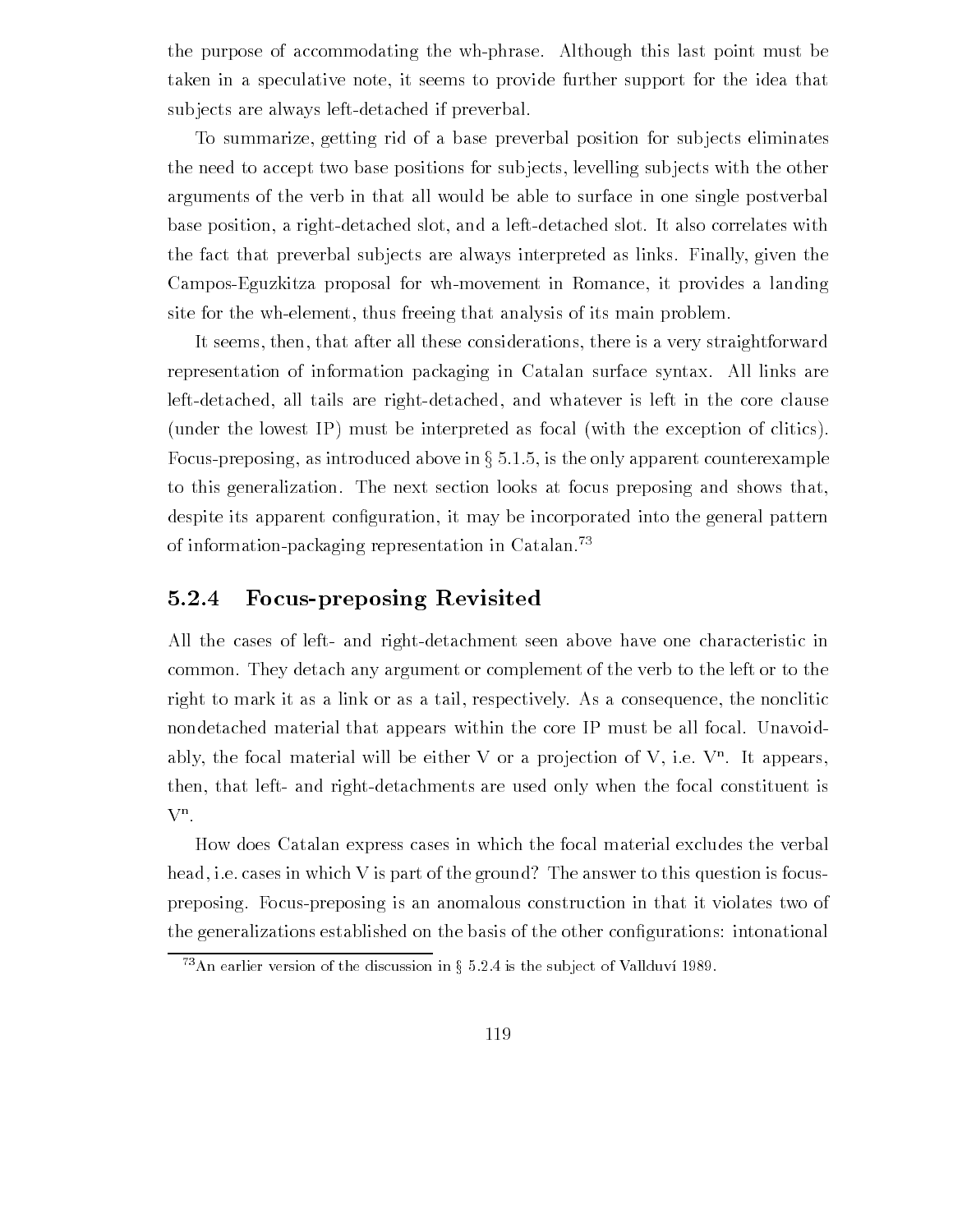prominence is not clause-nal but clauseinitial and the preposed phrase does not bind a clitic in the clause but only a gap The following examples illustrate the construction

- $\begin{array}{ccc} \cdot & \cdot & \cdot & \cdot \end{array}$ 
	- $S_1$ : Hòstia! S'hem acabat la botella, eh! Que som que som ...
	- $S_2$ : Les dues botelles ja!
	- $S_1$ : DUES-BOTELLES<sub>1</sub>, s'hem polit t<sub>1</sub>.
	- s and the bottle three measures we are we are we are we are we are we
	- $S_2$ : The two bottles already!
	- $S_1$ : TWO-BOTTLES<sub>1</sub>, we polished off  $t_1$ .

### $\blacksquare$   $\blacksquare$   $\blacksquare$   $\blacksquare$   $\blacksquare$   $\blacksquare$   $\blacksquare$   $\blacksquare$   $\blacksquare$   $\blacksquare$   $\blacksquare$   $\blacksquare$   $\blacksquare$   $\blacksquare$   $\blacksquare$   $\blacksquare$   $\blacksquare$   $\blacksquare$   $\blacksquare$   $\blacksquare$   $\blacksquare$   $\blacksquare$   $\blacksquare$   $\blacksquare$   $\blacksquare$   $\blacksquare$   $\blacksquare$   $\blacksquare$   $\blacksquare$   $\blacksquare$   $\blacksquare$   $\blacks$

- $(161)$  S<sub>1</sub>. Xec, avui vaig perdut.
	- $S_2$ . Com sempre...
	- S- CERDO ha anat t tots aquests dies% CERDO va t%
	- $S_1$ . Boy, I'm really drunk today.
	- $S_2$ . As usual...
	- SASTED HES BEEN THE STATE HES BEEN TO A STATED HE IS THE ISLAMING WASTED HE IS TO A LITTLE WAS ARRESTED FOR A LITTLE

 $\blacksquare$  . The contract of the contract of the contract of the contract of the contract of the contract of the contract of the contract of the contract of the contract of the contract of the contract of the contract of the

In  $(160)$  the focus is the direct object and in  $(161)$  the focus is the predicate nominal. In both cases, the verb is excluded from the scope of the focus operator and is, therefore, part of the ground.

Once the particular task of focus-preposing and detachment qua informationpackaging constructions is clear it becomes obvious that they stand in complemen tary distribution: while, as noted, detachment is used in cases where the focus is  $V$ , focus preposing is used to signal the focus in cases where the focus is not  $V$ . This complementarity is most clearly seen from the focus-tail examples in  $(162)$  to although the same part is samed with linking with linking be obtained with link full structures Examined With ples  $(162)-(163)$  are right-detachments that, by right-detaching the tail, signal that the  $\bar{v}$  -material in the clause is focal. Examples (104)–(105) are focus-preposings that isolate the non- $V^+$  focus of the sentence by preposing it to the left. The tail material is left in the clause

 $^{74}$ One must exclude, of course, cases of all-focus sentences where the focus is the entire IP. Notice, however, that in these cases we need neither detachment nor focus-preposing.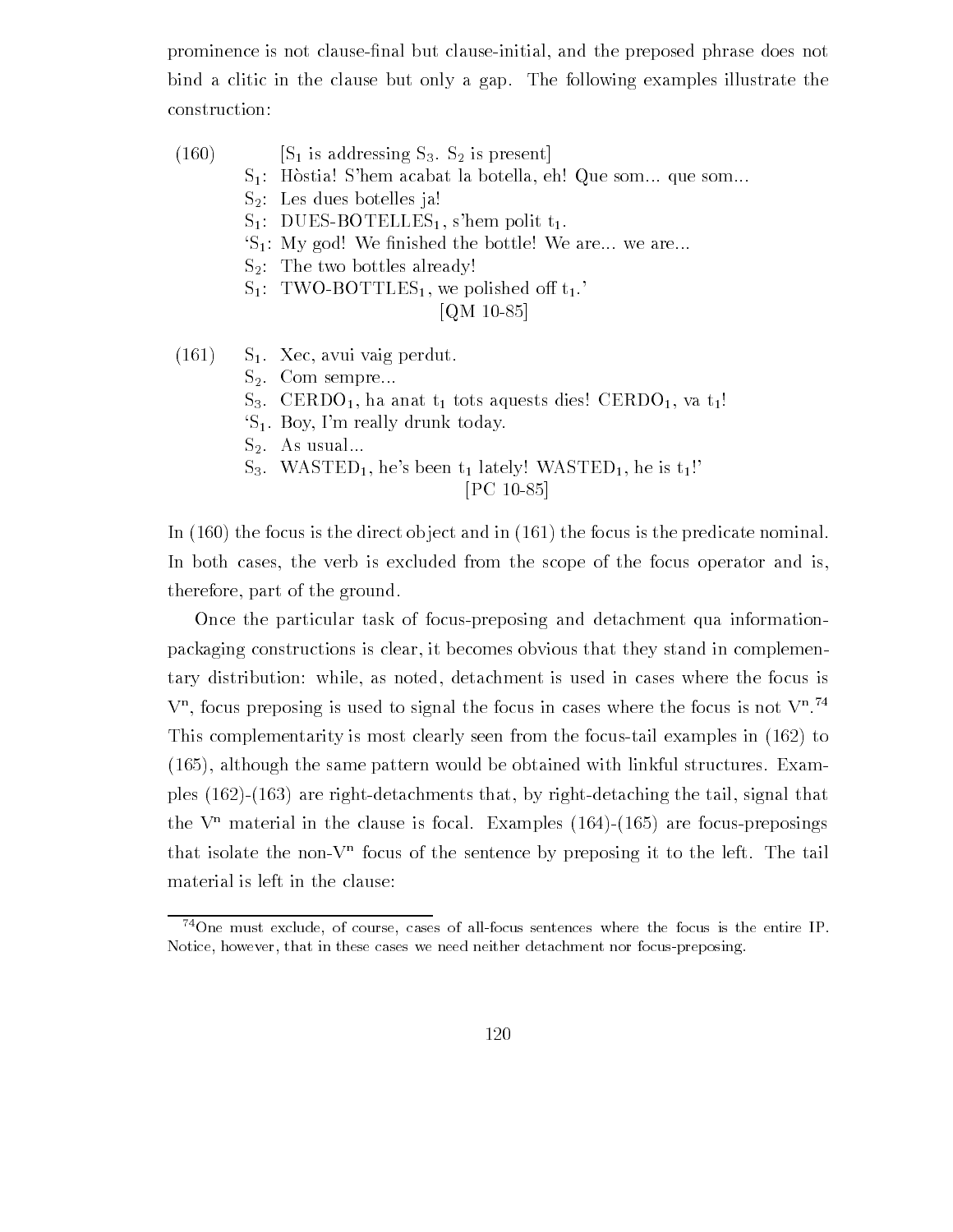$(162)$  Right-detachment: Focus-tail. Focus is V.

 $\text{E}_{\text{no}}$  to  $\text{v}_1$   $\text{v}_2$ , more amics  $\text{I}, \text{no}$  refluz.  $obj$  3s-have many friends the N. 'Núria has many friends.'

 $(163)$ Right-detachment: Focus-tail. Focus is VP.

> $\Gamma$ F Té molts AMICS t<sub>1</sub>, la Núria<sub>1</sub>. 3s-have many friends the N. 'Núria has many FRIENDS.'

 $(164)$  Focus-preposing: Focus-tail. Focus is object NP.

molts-AMICS<sub>1</sub>, la Núria té t<sub>1</sub>. many friends  $the N.$ 3s-have 'Many FRIENDS, Núria has.'

 $(165)$ Focus-preposing: Focus-tail. Focus is subject NP.

> La reliefe di molts amics. the N.  $3s$ -have many friends nonia, nas many friends.

Apparently, then, the full range of focal choices within a given packaging instruction, here a focus-tail structure, is represented at surface structure by the constructions here discussed.<sup>75</sup>

The situation so far is the following: a) two syntactic constructions encode the same information-packaging instruction and stand in complementary distribution with respect to the particular constituent they mark as focus; b) both constructions are prosodically homophonous, with a pitch maximum on the focus, as expected, and an ensuing flatter contour over the nonfocal material; and  $c$ ) yet these constructions are thought of as radically different in strict syntactic terms, due to the pivotal nature attributed to the  $[+TNS]$  verb cluster.

In principle, there is nothing wrong with this situation: linguists interested in describing the mapping between surface structure and informatics could take note

 $^{75}$  Notice that in the case of focused subjects, the last example above, one cannot determine from string order whether they are in situ or in an A'-position. They will be assumed to be focuspreposed, following the overt structure of parallel object focus-preposings. Notice, also, that when the focused constituent is a  $[+TNS]$  verbal element the actual focus could be the lexical category  $V$ , the functional category  $|1NS|$ , or even the animitation/hegation scale  $|yes/nO|$ .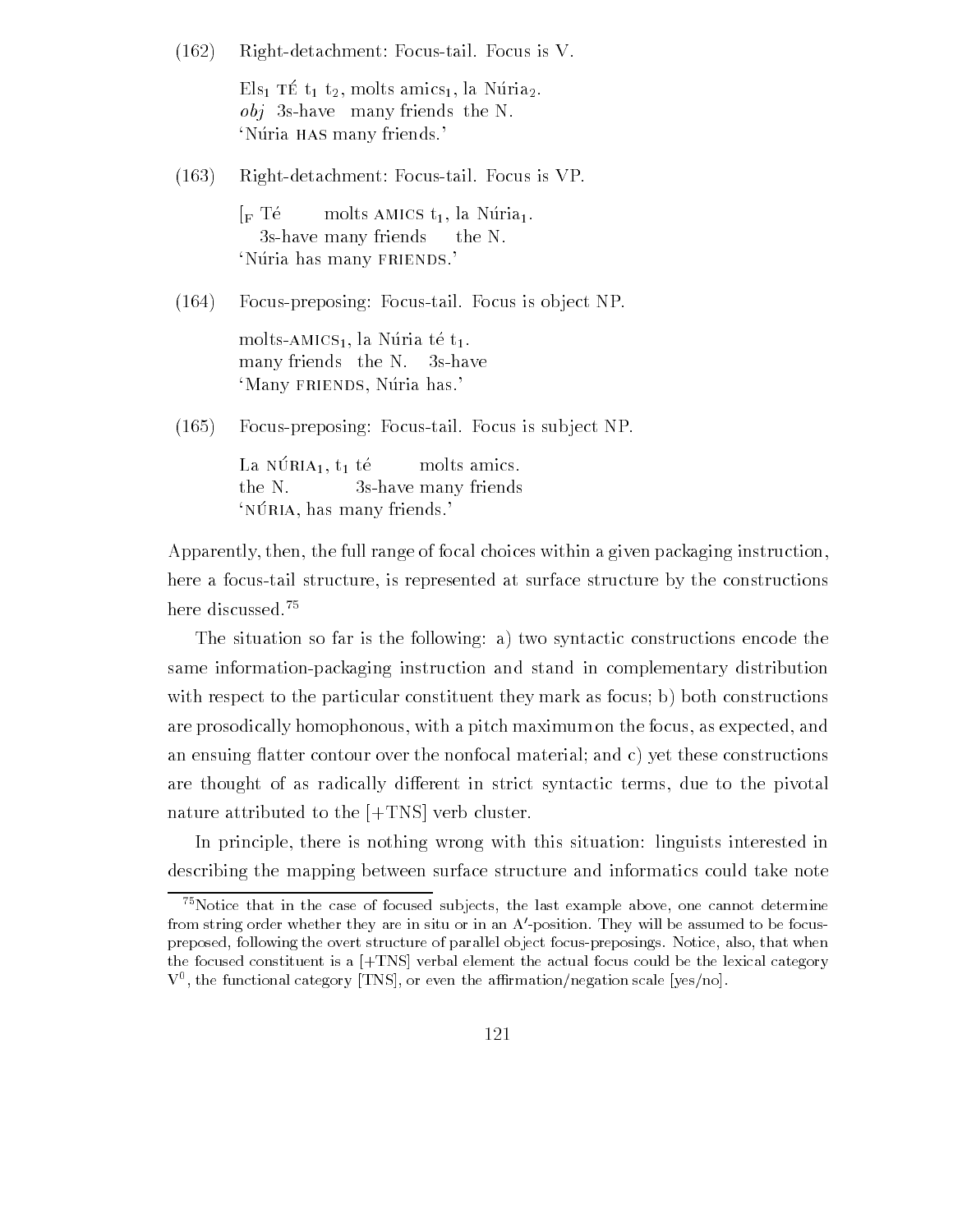of the mismatch and incorporate it into their theory. But, of course, there is a very attractive alternative: exploring the possibility that focus-preposing and rightdetachment are identical in strict syntactic terms as well If there is evidence for it, this move is highly desirable, not only because of the spirit of the structuralist method, but also because it provides us with a much more elegant account of the syntax of information packaging. If they can be reduced to one and the same construction we may be able to maintain the generalization o the representation of information packaging in Catalan surface syntax introduced above Let us look closely at the syntactic facts around focus-preposing and right-detachment

### Syntactic Structure

Traditionally, focus-preposing has been viewed as a wh-movement operation, totally parallel to wh-question formation. This is the approach followed by Bonet  $\&$  Solà (1986:138f.) for Catalan, and Hernanz & Brucart  $(1987:96ff.)$  for Spanish, among others. The structure of a sentence like  $(166)$ , would be, then, identical to the structure of a wh-question (167), with the focus-preposed phrase in  $\text{[Spec, CP]}$ <sup>76</sup>

 $(166)$  Focus-preposing:

 $[CP$  Molts-AMICS<sub>1</sub> [ té t<sub>1</sub> pro ]]. 'Many FRIENDS, (she) has.'

 $(167)$  Wh-question:

 $|CF$   $Q$ ue  $| + 1$  to  $| + 1$  pro  $| + 1$ what 3s-have 'What does (she) have?'

This analysis certainly captures the generalization that both focuspreposed XPs and wh-phrases bind an empty category in the clause to their right, contrary to link left-detachment, which must bind a pronominal clitic, and which was assumed to have the structure in  $(168)$ , involving an adjunction to IP and not involving CP in any way

 $\degree$  Bonet  $\alpha$  sola s (1980) account, following Chomsky 1970, actually base-generates the XP in a fixed topic position and posits a null-operator movement into  $\left[Spec, CP\right]$  (i.e.  $\left[XP_1 \right]$  [O<sub>1</sub> [...t<sub>1</sub>...]]]). Both approaches, though, crucially involve a wh-movement into CP. Also, for the sake of argument, the discussion here on the position of whwords in Catalan in the previous section will be ignored and it will be assumed that they move into [Spec, CP].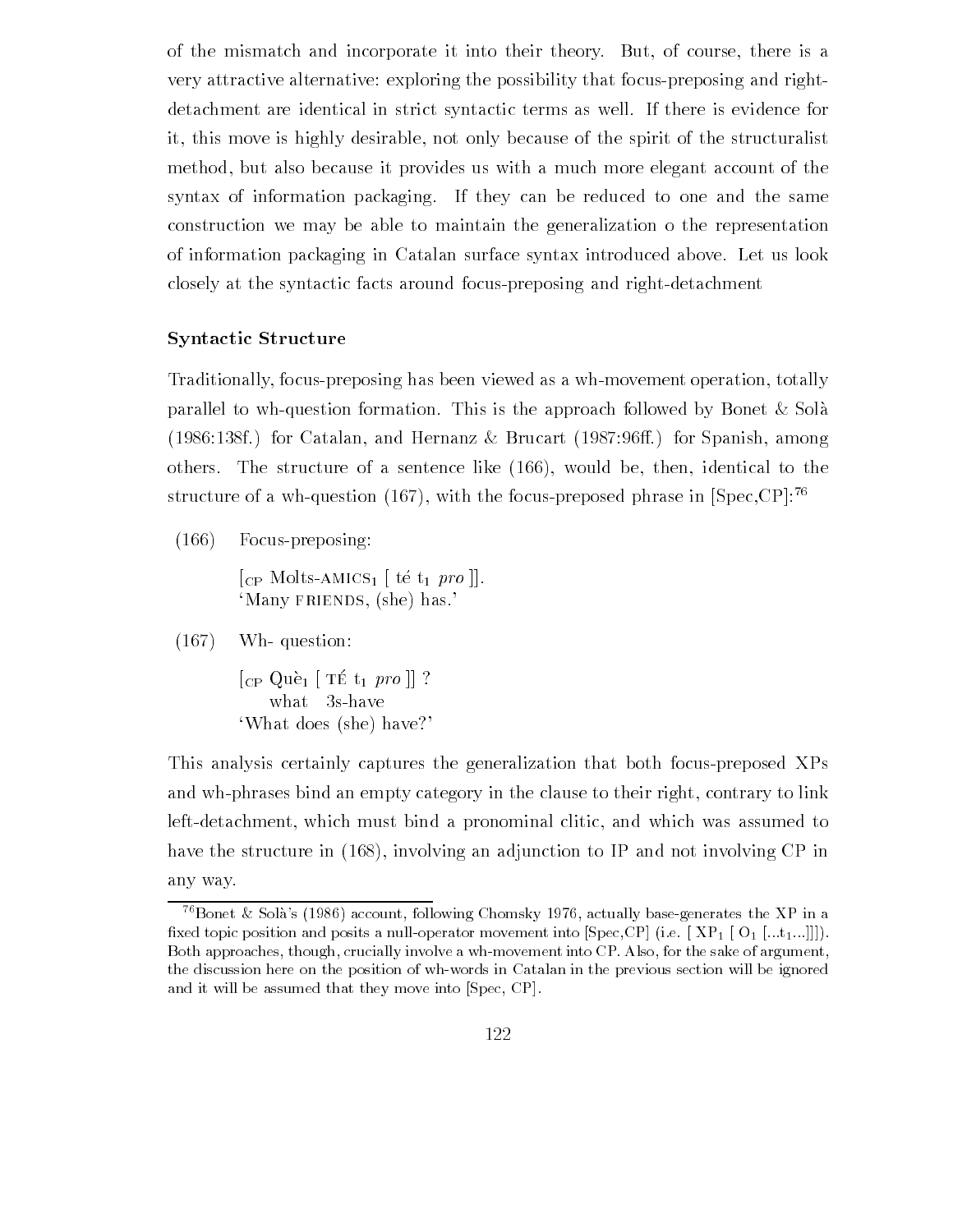$(168)$  Link-marking left-detachment:

 $\mathbb{E}[\mathbf{C}^P \mid \mathbf{I}^P]$  and  $\mathbf{C}$  and  $\mathbf{C}$  are  $\mathbf{I}$  are  $\mathbf{I}$  are  $\mathbf{C}$  and  $\mathbf{C}$  are  $\mathbf{C}$  and  $\mathbf{C}$  are  $\mathbf{C}$  and  $\mathbf{C}$  are  $\mathbf{C}$  and  $\mathbf{C}$  are  $\mathbf{C}$  and  $\mathbf{C}$  are  $\mathbf{C}$ 'Many friends (she) HAS.'

In order to capture this generalization in this fashion it has to be assumed that the wh-phrase in a wh-question is interpreted as the focus of the sentence in which it occurs. If wh-phrases are focused constituents, it makes perfect sense that both are structurally the same. That wh-phrases are the focus of the sentence in which they occur is a widespread belief within the syntactic literature on focus, as illustrated, for instance, by Rochemont 1986:19, Horvath  $1986:118$ , Hernanz & Brucart  $1987:97ff$ . Campos 1986, Eguzkitza 1986, etc. From the informational point of view, however, there is no reason to believe that wh-phrases are focused constituents. In fact, this is a problematic assumption: in a paper on the informational role of gap-containing  $\alpha$  suggests that which  $\alpha$  suggests that which we specialize the specializer  $\alpha$  specializer  $\alpha$ story', and that they are very different from information-packaging constructions. Kuno 1980, 1982 has argued that, in Japanese, the focus of a question must contain the wh-phrase, but not that the focus of a question is *only* the wh-phrase. Erteschik-Shir 1986 offers a number of arguments against considering that wh-phrases in whquestions are interpreted as informational foci. Moreover, Wunderlich 1981 describes  $wh\text{-}questions$  where the wh-phrase is the focus, but also wh-questions where it is not. Finally, if the prosodic characteristics of questions are taken into account, it will be noticed that intonational prominence does not fall on the wh-word, even though focus is always marked by prominence in any other situation.<sup>77</sup>

(i)  $\text{Qui}_1$  vINDRA  $t_1$ ? who 3s-fut-come 'Who<sub>1</sub>  $t_1$  will COME?' (ii)  $qU_1$  vindrà  $t_1$ ? 'WHO<sub>1</sub>  $t_1$  will come?'

The focus in (ii) is the wh-phrase, but not necessarily so in (i). The phrases to the right of the wh-phrase in sentences like (ii) do behave as if they had been right-detached.

 $^{77}$  Actually, Catalan presents different intonation contours for different types of wh-questions, along the division matrix of the division matrix  $U$  whose clausenal clausenal clausenal clausenal clausenal clausenal control of the division of the division of the division of the division of the division of the divisio intonational prominence, like the wh-question seen above or (i) here. Marked wh-questions are also allowed, as in (ii), with intonational prominence on the wh-phrase (and they are not echo questions):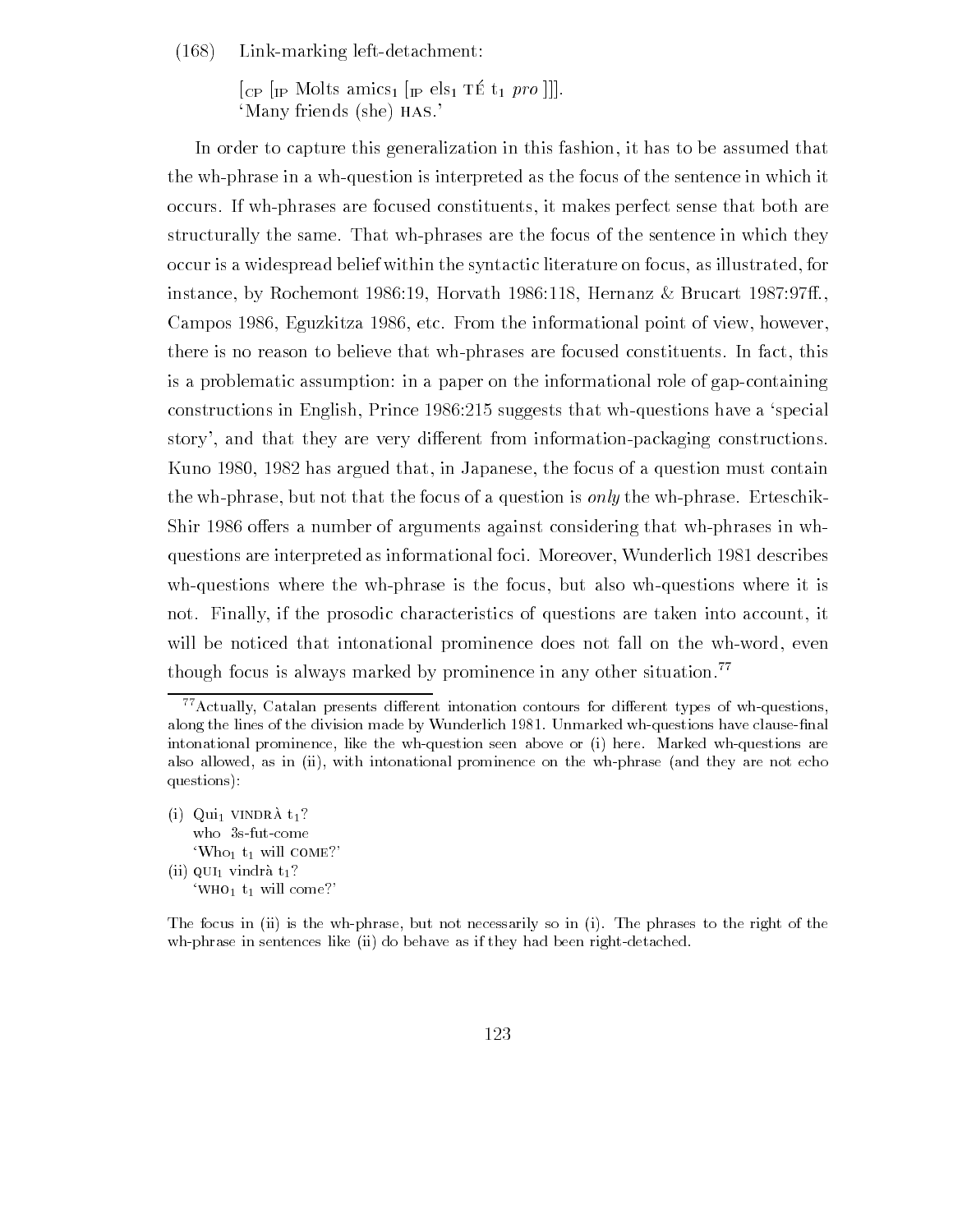Perhaps the fact that both wh-questions and focus-preposing involve the binding of a gap can be captured somehow else. In fact, the main piece of evidence in support of the wh-like behavior of the focused XP in focus-preposing is that both focus-preposing and wh-questions, at least in Spanish, trigger subject-verb inversion (cf. Torrego  $1984$  for Spanish and Picallo  $1984$  for wh-questions in Catalan). Hernanz & Brucart (1987.96f.) present an analysis of Spanish focus-preposing  $($ their *rematización* $)$  along these lines. Unfortunately, in Catalan, while it is true that the uninverted order is impossible in wh-questions, focus-preposing does not require subject-verb inversion. In other words, Catalan  $(169)$  and Spanish  $(170)$ , wh-questions without inversion, are both ungrammatical, but when it comes to focus-preposing without inversion, Catalan  $(171)$  is perfect, whereas Spanish  $(172)$ is out

 $(169)$  Catalan Wh-movement:

 $*_{\text{CP}}$  Què<sub>1</sub> [<sub>IP</sub> la Núria té t<sub>1</sub> ]]? what the N.  $3s$ -have 'What does Núria have?'

 $(170)$  Spanish Wh-movement:

 $\mathbf{I} \cup \mathbf{I}$  is a set of  $\mathbf{I} \cup \mathbf{I}$  in the set of  $\mathbf{I} \cup \mathbf{I}$ 'What does María have?'

 $(171)$  Catalan focus-preposing:

 $\lceil_{\text{CP}}$  Molts-AMICS<sub>1</sub>  $\lceil_{\text{IP}}$  la Núria té t<sub>1</sub>  $\lceil$ . 'Many FRIENDS, Núria has.'

 $(172)$  Spanish focus-preposing:

 $*_{\text{CP}}$  Muchos-AMIGOS<sub>1</sub> [<sub>IP</sub> María tiene t<sub>1</sub>]. 'Many FRIENDS, María has.'

<sup>.</sup> Above it was stated that Catalan presented no subject-verb inversion (cf. Picallo 1984 for  $\,$ dissent). If this position is correct, then the evidence in these examples must be interpreted differently: whatever factor it is that does not allow the subject to go between wh-words and the verb in Catalan (in our terms it is just a matter of string order, since subjects are clause-external and the who who is clause in this case of focus in the case of focus in the case of focus preposingshows that the two constructions are different.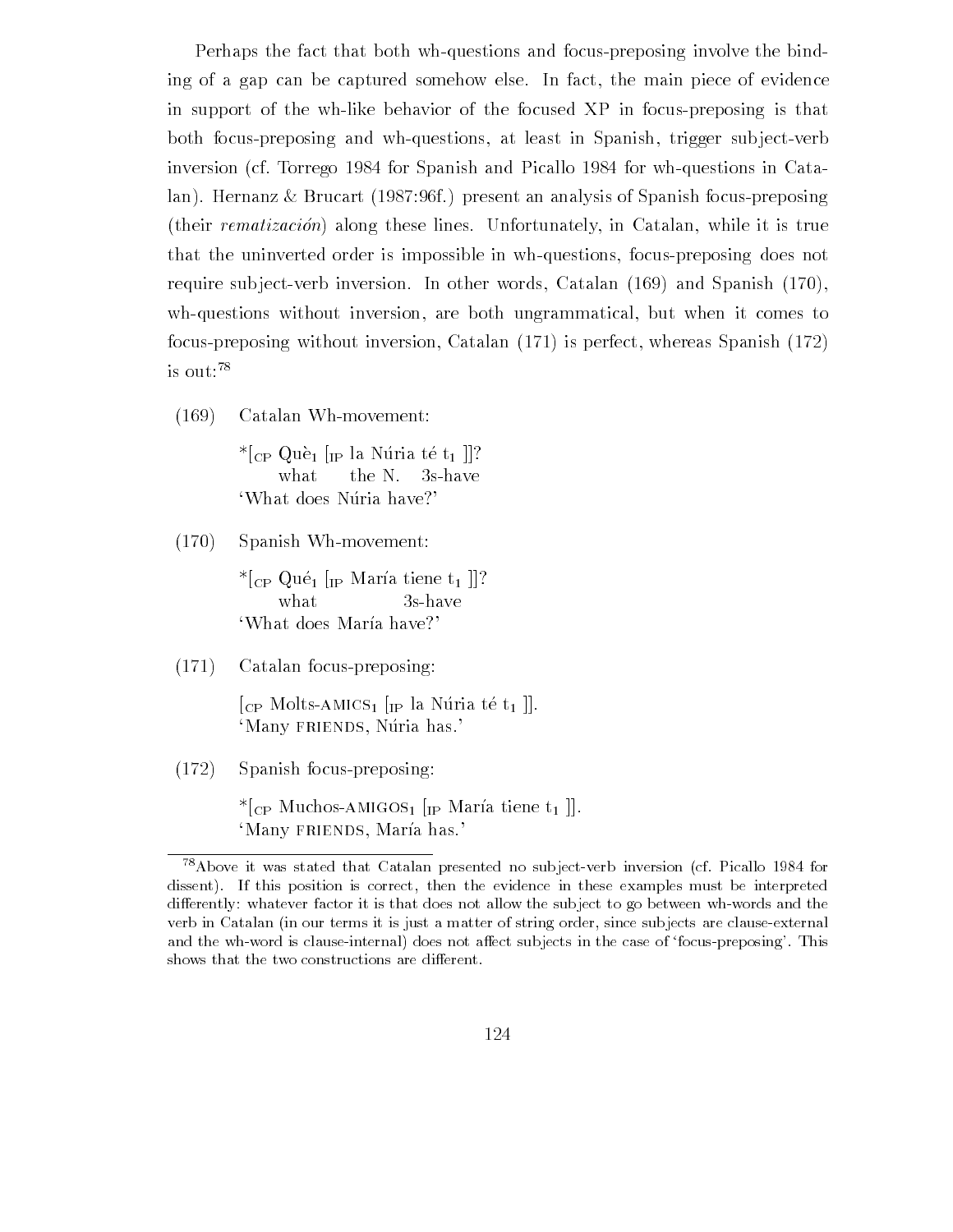The facts around subject-verb inversion, then, cannot be used to structurally equate wh-questions and focus-preposing in Catalan, in the way they seem to support this equation in Spanish. This suggests that perhaps there exists an important difference between the otherwise parallel constructions in Catalan and Spanish

That 'focus-preposing' is not a wh-movement operation in Catalan seems to be further con-rmed by the fact that it does not obey the island constraints Compare the grammatical Catalan sentence in  $(173)$  to the ungrammatical Spanish sentence in  $(174)$  (from Hernanz & Brucart  $(1987.97; \text{ex. } 72)$ ), where extraction from within an island apparently results in ungrammaticality

- $(10)$  Els CALES, Revolute to sap qui tel the money the N. not 3s-know who 3s-have The MONEY, Núria doesn't know who has.
- $(174)$  \*El DINERO, ignora María quién tiene. the money  $3s$ -notknow M. who  $3s$ -have 'The MONEY, María doesn't know who has.'

Sentences like  $(173)$ , however, pose a problem also for the analysis that will be presented below. Once this analysis is laid out, this problematic example will discussed in more detail

As noted above, the distribution of these constructions, regarding the different parts of the sentence they respectively signal as focus, seems natural if we assume that we have a -xed undetachable ".TNS# verbal core However another possible approach becomes obvious if we assume that the  $[+TNS]$  element in the clause is indeed detachable

 $\mathcal{N}$  -from this point of view would suggest that apparent right that apparent right view would suggest that apparent right view  $\mathcal{N}$ detachment of the arguments of  $V^0$  could actually be the focus-preposing of  $V^0$ itself (assuming chuics attach to V $\cdot$ ). So, in a sentence like (175) $p$  ((175)a is the corresponding canonical), one could argue that the focused  $V^0$  has been preposed to  $[Spec, CP]$  from its clausal slot between the subject and the object  $(S=subject,$ V=verb,  $0 =$ direct object, I=indirect object):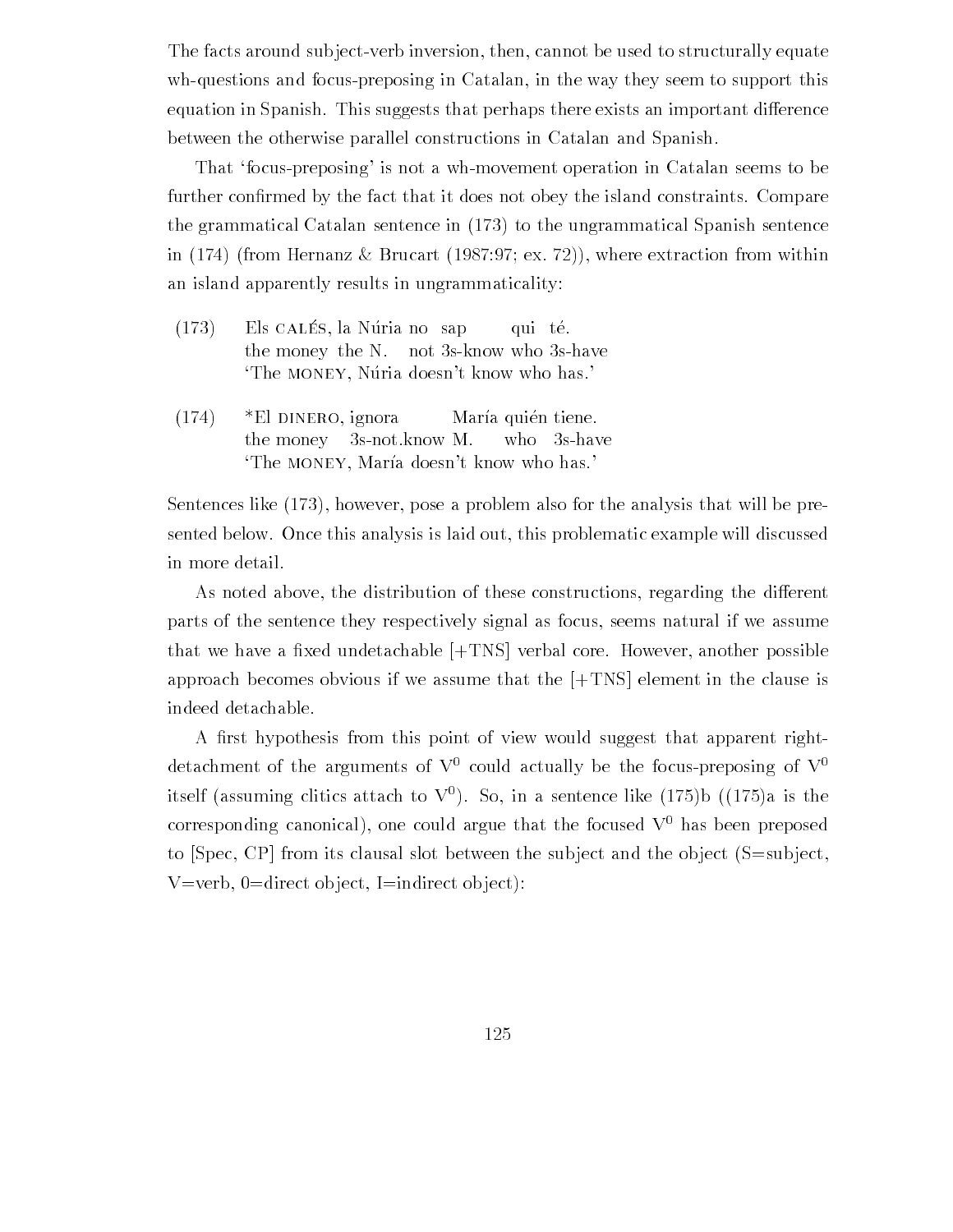- $(175)$ a. La Núrias donarày les claus<sub>O</sub> al fuster<sub>I</sub>. the N.  $3s$ -fut-give the keys to the carpenter 'Núria will give the keys to the carpenter.'
	- b. Les<sub>O</sub> hi<sub>I</sub> DONARÀ, la Núria<sub>S</sub>, les claus<sub>O</sub>, al fuster<sub>I</sub>.  $obj \; iobj$  3s-fut-give the N. the keys to the carpenter 'She WILL GIVE the keys to the carpenter, Nuria.' c. Les<sub>O</sub> hi<sub>I</sub> DONARÀ,  $\{S, O, I; S, I, O, O, I, S; O, S, I; I, S, O, I, O, S\}$ .

Unfortunately the fact that the elements to the right of the focus can be freely cordered as ordered as represented by the support this approach of the county of if anything postulate free scrambling of constituents without any informational relevance, in the clause following the focused **v** . However, there is no independent motivation to support this move, since canonical (i.e. non-focus-preposing) sentences in Catalan do not accept free scrape if  $\alpha$  is in fact at all  $\alpha$  right free scrape if  $\alpha$ detachment construction, the linear order variation that its postfocal constituents present is not a problem: one of the characteristics of right-detachment is that, when multiple detachment occurs, the detached phrases end up in any possible linear order The range of linear order possibilities in  $\mathcal{N}$  and  $\mathcal{N}$  and  $\mathcal{N}$  and  $\mathcal{N}$  and  $\mathcal{N}$ expect

Taking these facts into account, and still assuming that the  $[+TNS]$  element in the clause is detachable, there is yet a second possibility. If from the canonical sentence in  $\{ \cdots \}$  a sentence where the only focal material is the indirection is the indirection object PP, one obtains  $(176)$ :

 $(176)$  Al FUSTER, la Núria donarà les claus. to the carpenter the N.  $3s$ -fut-give the keys To the CARPENTER, Nuria will give the keys.'

Example  $(176)$ , according to the traditional analysis, is a focus-preposing. But, observing the behavior of the phrases to the right of the focus with respect to linear order it is clear that the process is clear to prove the right. Before the right of the right of here, again, any order among the phrases to the right of focus is grammatical,

 $(177)$  a. Al FUSTER, la Núrias, donarày, les clauso. To the CARPENTER, Núria will give the keys. b. Al FUSTER,  $\{S.V.O.S.O.V.V.S.O.V.O.S.O.S.V.O.V.S\}$ .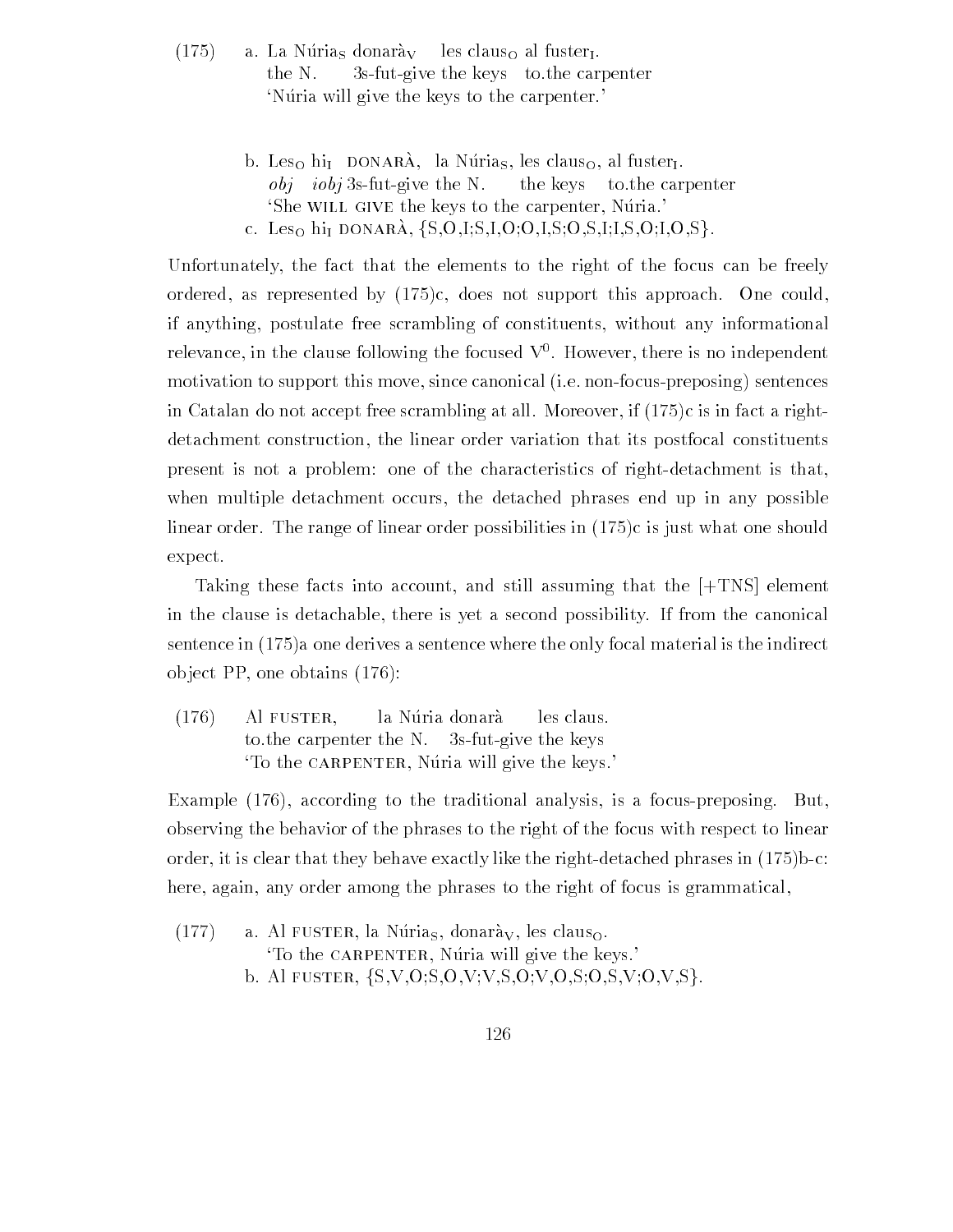If  $(177)$  is viewed as a focus-preposing, the free linear order among the phrases to the right of the focus remains unexplained, unless one is willing to postulate free scrambling, which is not a desirable approach, as noted above. If, on the other hand, it is viewed as a right-detachment, where the  $V<sup>0</sup>$  has been detached to the right along with the substitution of the substitution observed to the problem and observed to the problem automatically in disappears, given that right-detached phrases can appear in any linear order. The structure of our 'focus-preposing-turned-right-detachment' should be then, as in  $(178)$ , allowing free linear order among the detached phrases:

(178) a. 
$$
[IP=F V_1 \text{ molts AMICS } t_2]
$$
,  $t\acute{e}_1$ , la-Núria<sub>2</sub>. b.  $[IP=F V_1 \text{ molts AMICS } t_2]$ , la-Núria<sub>2</sub>,  $t\acute{e}_1$ .  $[F \text{ Many FRIENDS }]$ , Núria has.

It was already mentioned that by considering focuspreposing to be an actual right-detachment, the otherwise problematic free linear order among the postfocal phrases can be accounted for It is also clear that there is no reason now for focus preposing' to trigger subject-verb inversion, since it is does not involve a fronting, let alone a movement into  $[Spec, CP]$ , unlike wh-question formation. The linear order of the subject and the verb in  $(178)$ , for instance, is free, because they are individually detached phrases

Furthermore, consider an example like  $(179)a$ , for which  $(179)b$  is the corresponding canonical

 $(179)$  a  $\left[\text{F} \text{ tenir-ne}_2 \right]$  MOLTS , vol d'amics<sub>2</sub> la Núria. to-have  $obj$  many 3s-want of-friends the N. Approx.: 'Friends, it is  $\lceil_F \text{ having } \text{MANY} \rceil$  that Nuria wants.' b. [La Núria vol [ (PRO) tenir molts amics ]. 'Núria wants to have many friends.

If the structure in  $(180)$ , i.e. the traditional focus-preposing analysis where the focused embedded in-nitival clause has been moved to "SpecCP# is assumed for  $(179),$ 

(180)  $\Gamma$  [CP (PRO)  $\Gamma$  tenir-ne<sub>2</sub> MOLTS  $\Gamma$  [<sub>IP</sub> vol d'amics<sub>2</sub> la Núria  $\Gamma$ ].

we run into trouble when trying to account for the position of  $d'amics$  of-friends', a complement of the embedded verb *tenir* 'to have'. One would have to say, then, that part of this embedded clause namely the N- in the ob ject QP has been lowered back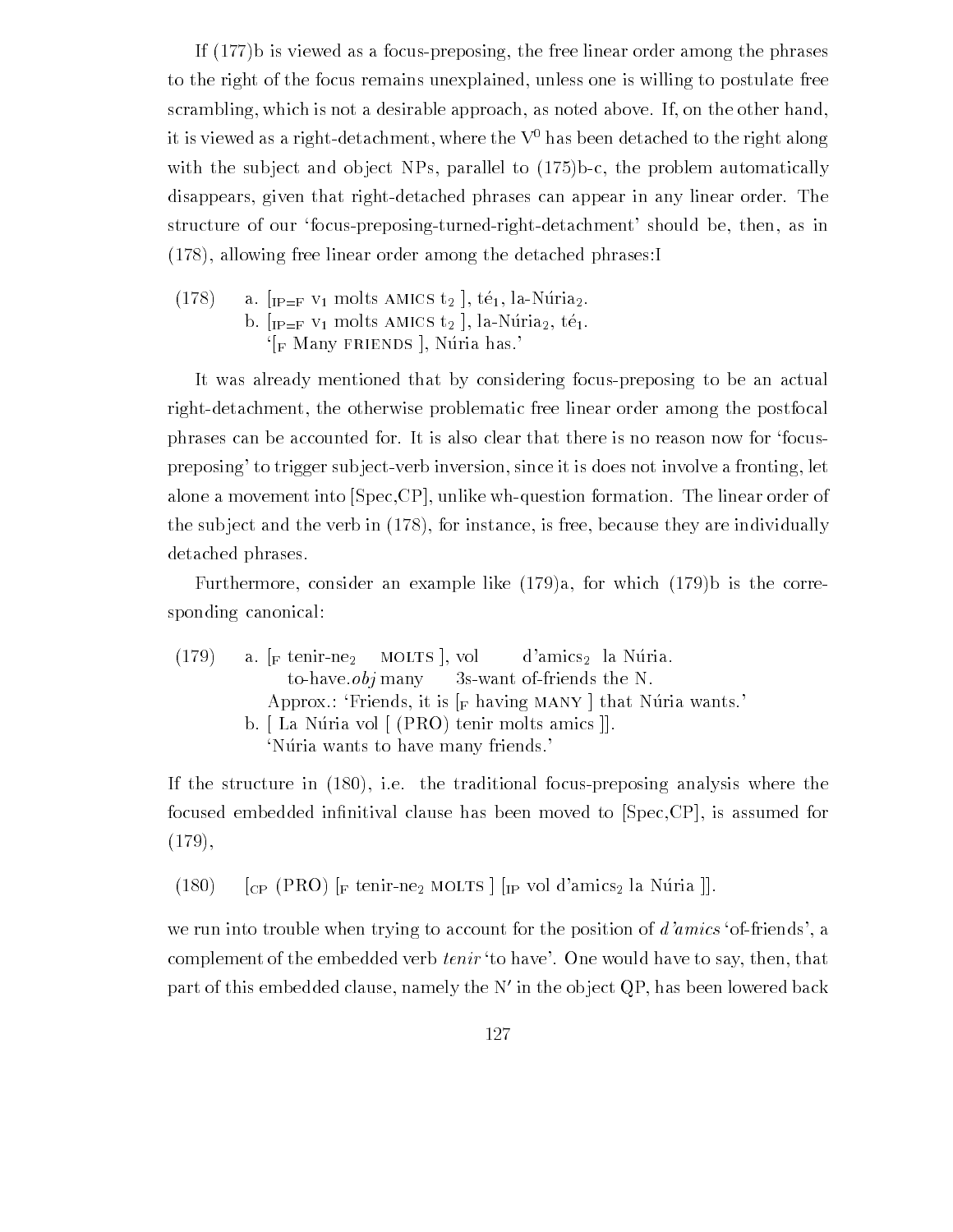inside IP leaving a clitic copy behind, ne. This derivation, involving a downgrading movement, has no parallel in the language, and is extremely hard to justify. In  $contrast, accepting (181),$ 

 $\frac{1}{1}$   $\frac{1}{1}$   $\frac{1}{1}$   $\frac{1}{1}$   $\frac{1}{1}$   $\frac{1}{1}$   $\frac{1}{1}$   $\frac{1}{1}$   $\frac{1}{1}$   $\frac{1}{1}$   $\frac{1}{1}$   $\frac{1}{1}$   $\frac{1}{1}$   $\frac{1}{1}$   $\frac{1}{1}$   $\frac{1}{1}$   $\frac{1}{1}$   $\frac{1}{1}$   $\frac{1}{1}$   $\frac{1}{1}$   $\frac{1}{1}$   $\frac{1}{1}$ 

the structure presupposed by this proposal, where the embedded clause remains in  $\sin u$  and where the matrix  $\bf{v}$  , the matrix subject, and the object of the embedded  $\bf{v}$ clause are right-detached, this sentence is just one more unproblematic example of right-detachment. It is interesting to note here that, once more, the linear order among the postfocal phrases in  $(179)a (= (181))$  is free.

Notice, furthermore, that, from this standpoint, we can also account for the fact that, while link-preposing left detachment and right-detachment require a pronominal clitic in the clause coreferential with the  $XP$ , 'focus-preposed'  $XPs$  must bind a gap in the same situation. Right- and left-detachment bind a clitic in IP because they are detached away from their head,  $V$  , and  $V$  requires the presence of the  $\overline{a}$ clitics when its arguments are not present in the clause But XPs in the alleged focus-preposing' construction are not detached XPs anymore. They remain in situ, and it is the  $V^0$  head now which is detached, subject to right-detachment, leaving its original slot in the clause empty. Therefore, no clitic, coreferential with the focus, appears with V since the focus remains in its canonical argument position in the clause, and, therefore, does not license the presence of a clitic. Both our proposal and the traditional approach, then, account for the clitic-versus-gap distribution.<sup>79</sup>

The apparent 'focus-preposing' of Catalan is not a 'preposing' at all but a rightdetachment, and what has been traditionally considered a detached XP is actually an XP in situ. It is perhaps surprising that such a difference should underlie the apparently similar focus preposing con-questions of constructions of primeric restors of  $\mathbb{R}^n$ facts, though, seem clear; in Catalan the order of the postfocal phrases, the verb

 $^{79}$ Positing the detachment of the  $[+TNS]$  verbal element to a clause-peripheral right-dislocation position might strike one as an unusual proposal. However, if  $V^0$  adjoins to IP, the detached  $[+TNS]$ -carrying verb can properly govern the trace in  $I^0$  position, a necessary condition to license verbal empty categories, according to Also plannel , also the land , this proposal runs counter to the fread movement Constraint as posited by Travis (1984.151). An  $\Lambda^*$  may only move into the Y which properly governs it. The detachment slots we are considering in this paper are not Y positions, but see Torrego 1984, Kayne 1989, Schlonsky 1990 for analyses where  $X^*$  is adjoined to  $XP.$  If the movement into the adjoined-to- $XP$  position is terminal, as in our case, the problems with barrierhood that the HMC was designed to prevent do not even arise.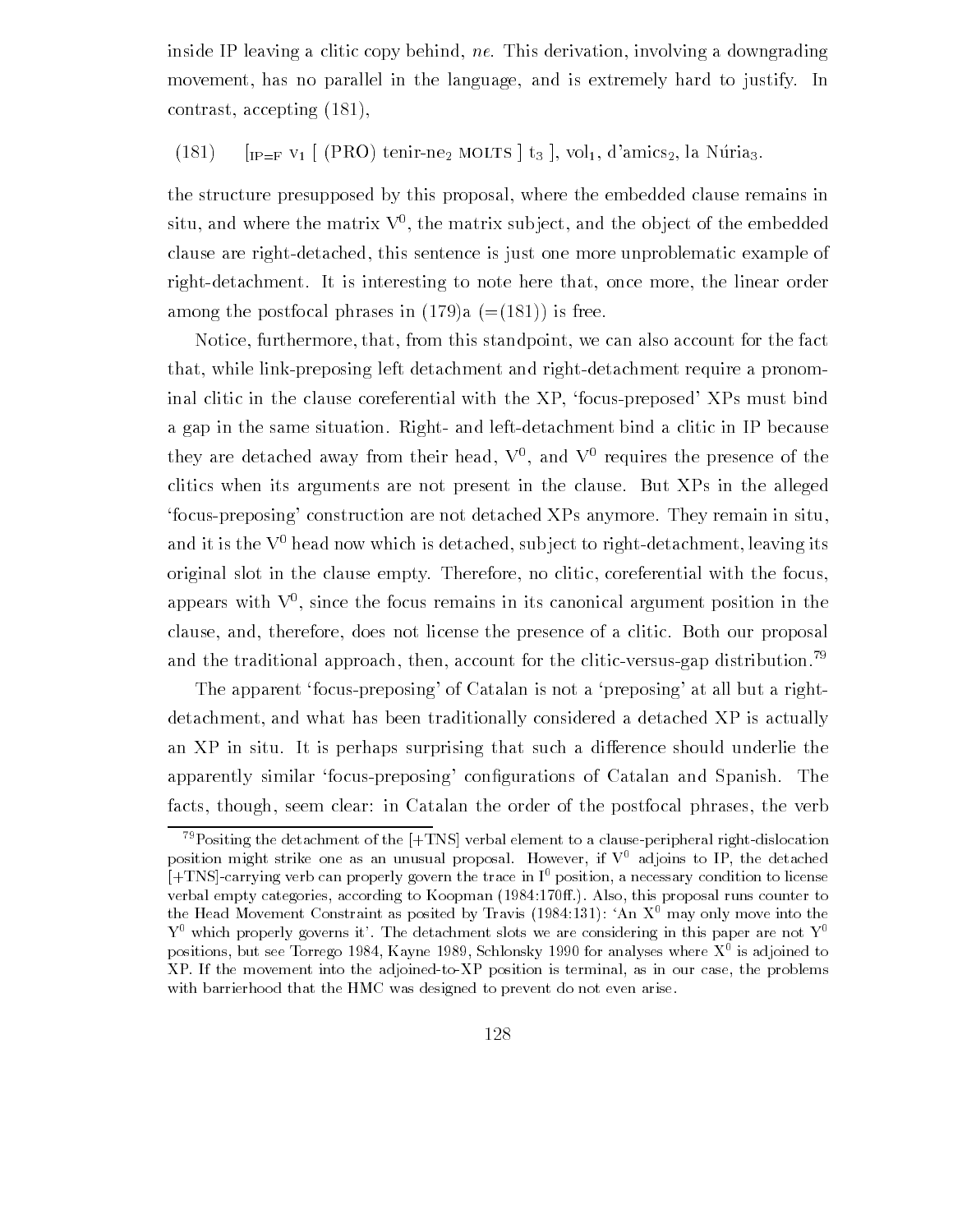and the subject, in the apparent 'focus-preposing' of an object is free  $(cf. (178))$ (as it should if they were right-detached); in Spanish, in contrast, it is not, given that sentences like  $(170)$  are out, since the verb and the subject must be inverted. In Catalan, 'extraction' of a 'focus-preposed' phrase from within islands is possible (given that there is actually no extraction, since the focused phrase remains in situ); in Spanish it is not. It follows, then, that Spanish should not allow the free arrangement in the linear order of the postfocal phrases that Catalan presents in sentences like  $(177)$ b. And, in fact, it does not, as shown by  $(183)$ , from Contreras  $(1976:106; e x. 10.12)$   $((182)$  is the canonical):

- $(182)$  Don Fermín sacó sus espuelas de la sala. 'Don Fermin took his spurs out of the room.'
- $(183)$  a. De-la-SALA, sacó don Fermín sus espuelas. b. De-la-SALA, sacó sus espuelas don Fermín. c. \*De-la-SALA, sus espuelas don Fermín sacó. d. \*De-la-SALA, don Fermín sus espuelas sacó. e. \*De-la-SALA, don Fermín sacó sus espuelas. f. \*De-la-SALA, sus espuelas sacó don Fermín.

In Catalan, as pointed out above, all the linear orders to the right of the focus are grammatically generated

(184) a. Del CALAIX, la Núrias va treurey els esperons<sub>O</sub>. of the drawer the N.  $3s$ -past-take-out the spurs The DRAWER, Nuria took the spurs out of b. Del calaix,  $\{S, V, O, S, O, V, V, S, O, V, O, S, O, S, V, O, V, S\}$ .

A consequence of this proposal is then that the representation of focus at sur face structure is crucially different in Catalan and Spanish, despite the apparent similiarity between Tocus-preposing configurations in both languages. The

in its from Antinucci and Antinucci and Antinucci and Antinucci and Antinucci and Antinucci and Antinucci and A

(ii) UN'AUTOMOBILE, ha comprato, Giorgio. a car  $3s$ -pst-buy G. 'A CAR, Giorgio bought.'

But in wh-questions only one order is possible:

(iii) Che cosa ha comprato Giorgio?

 $\overline{{}^{80}\text{Italian}}$  seems to pattern like Catalan in this respect: both (i) and (ii) are grammatical strings

 $(i)$  UN'AUTOMOBILE, Giorgio, ha comprato.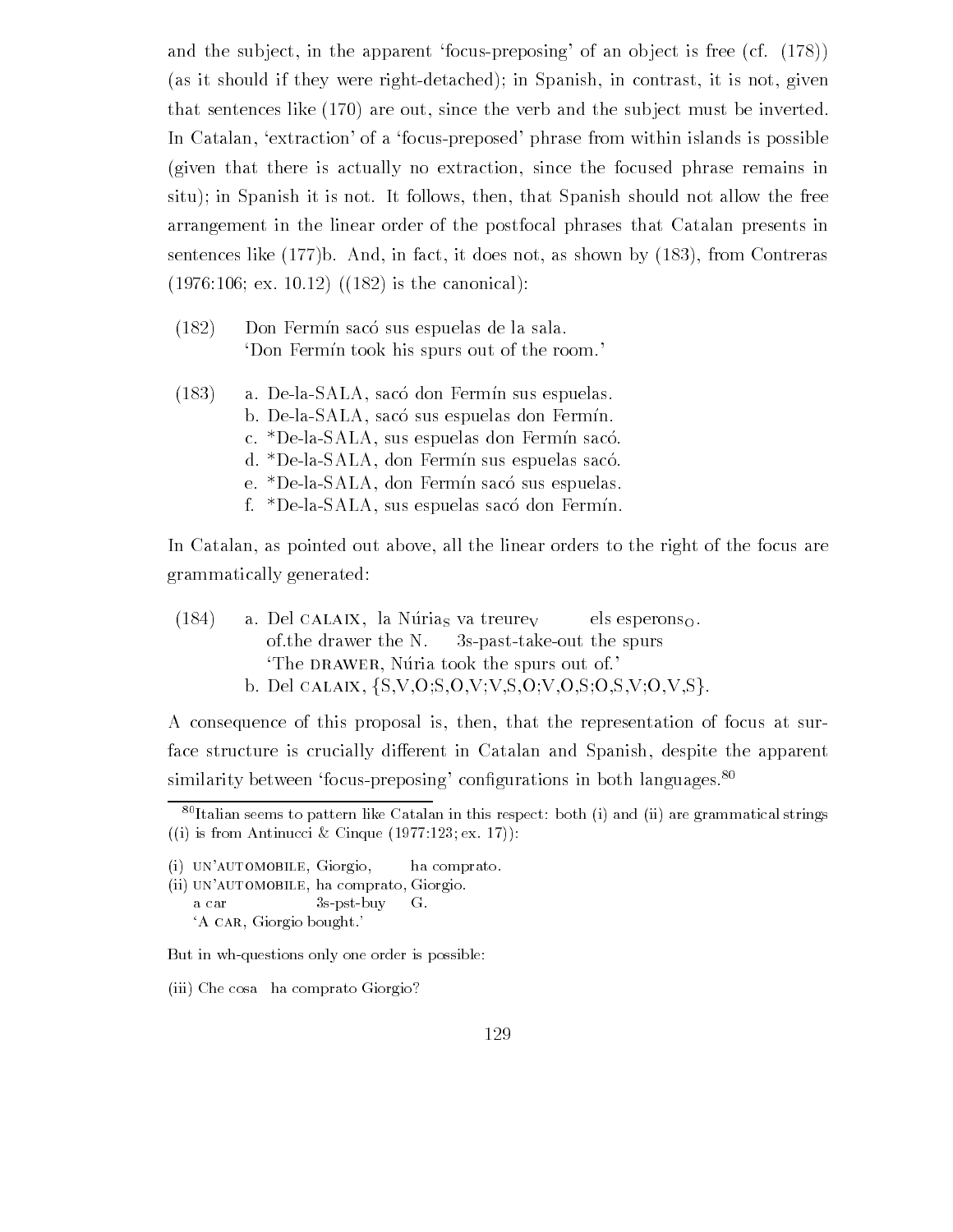Before closing this section, let us return to the problematic example  $(173)$ , repeated here as a set of  $\mathcal{N}$ 

 $(185)$ f Els cause, he reduced bup qui es. the money the N. not 3s-know who 3s-have The MONEY, Núria doesn't know who has.

This example was brought up as a problem for the position that focus-preposing is a wh-movement because it involves a clear violation of the wh-island constraints. It was also noted, though, that it presented a problem for the 'focus-preposing as right-detachment' analysis as well.

The 'focus-preposing as right-detachment' analysis states that the focal phrase els calés stays in situ and that the postfocal phrases are detached according to constituency. Assuming that wh-movement and V-to-I movement take place before right-detachment in the derivation from D-structure to S-structure, the predetachment equivalent of  $N$  same  $N$  and  $N$  same the structure  $N$  same the structure  $N$ in  $(186)$ :



'What did Giorgio buy?'

If Italian focuspreposing- were really a focuspreposing ie with movement into SpecCP of the focused phrase, (ii) should be ruled out by the same reasons for which (iv) is ruled out.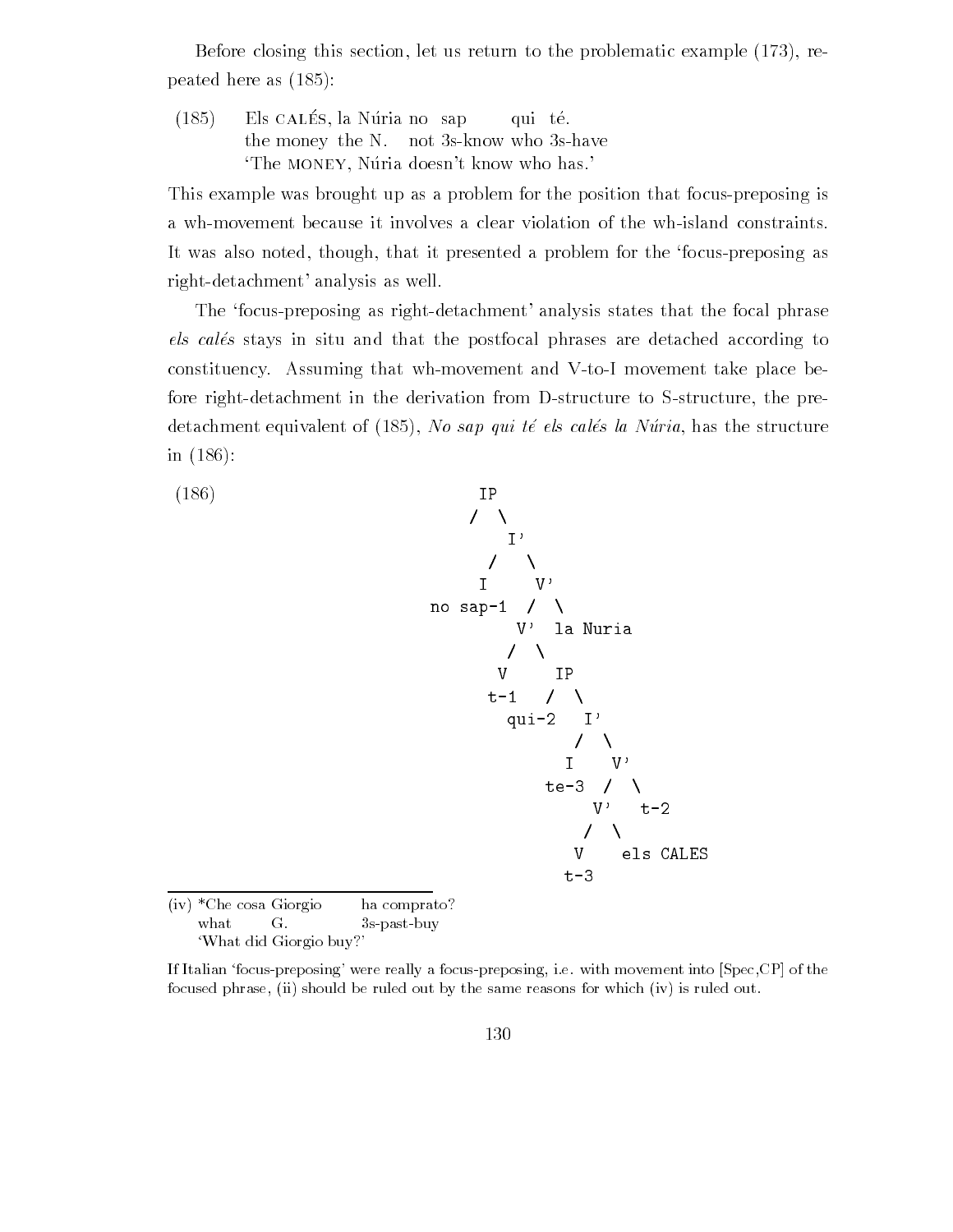With this structure, there are four constituent units that are available for detachment: la Núria, no sap, qui, and té. The following grammatical strings, some of them underivable in the traditional analysis, are correctly predicted,

 $(101)$  Elb Calles, in France, in sap, qui te. Ens calles, in France, qui te, no sap. Els calles, ho sap, ha Nuria, qui te. Ens calles, no sup, qui te, na ruina. Els cal-es qui te no sap la Nuria En valle, qui te, la riulia, liv sap.

but, unfortunately, strings where the phrases qui and  $t\acute{e}$  do not appear together, like in  $(188)$ , are also predicted to be licit, even though they are utterly ungrammatical:

 $(100)$  Elio Califo, ito sup, to, it is rulia, qui es called , yet, no sap, te, la redita.

Similarly, the same pattern is found in examples with a  $[-wh]$  complementizer, as in  $(190)$  (sentence  $(189)$  is the pre-detachment equivalent):

- Vaig dir que no vindria la Neus  $1s$ -past-say that no 3s-cond-come the N.  $I(I)$  said that Neus wouldn't come.
- $(190)$  La NEUS, vaig dir, que no vindria. La NEUS, que no vindria, vaig dir. \*La NEUS, no vindria, que, vaig dir. \*La NEUS, que, vaig dir, no vindria.

It seems that there is a constraint on the detachment of complementizers and wh elements in isolation. They apparently have to be right-detached in one 'group' with the verbal head of the clause they belong to. Searching for a solution to this problem would lead us astray from the main point of this chapter. It should be noted, though, that, even though our approach manages to predict correctly the existence of some of the sentences at issue there is a small residue that cannot be accounted for. In any event, more cases are covered here than in the traditional approach.<sup>81</sup>

 $81A$  possible explanation for the undetachability in isolation of complementizers could be related to their status as phonological clitics, since they need a stress-bearing host to lean on. Wh-elements, however, bear their own stress.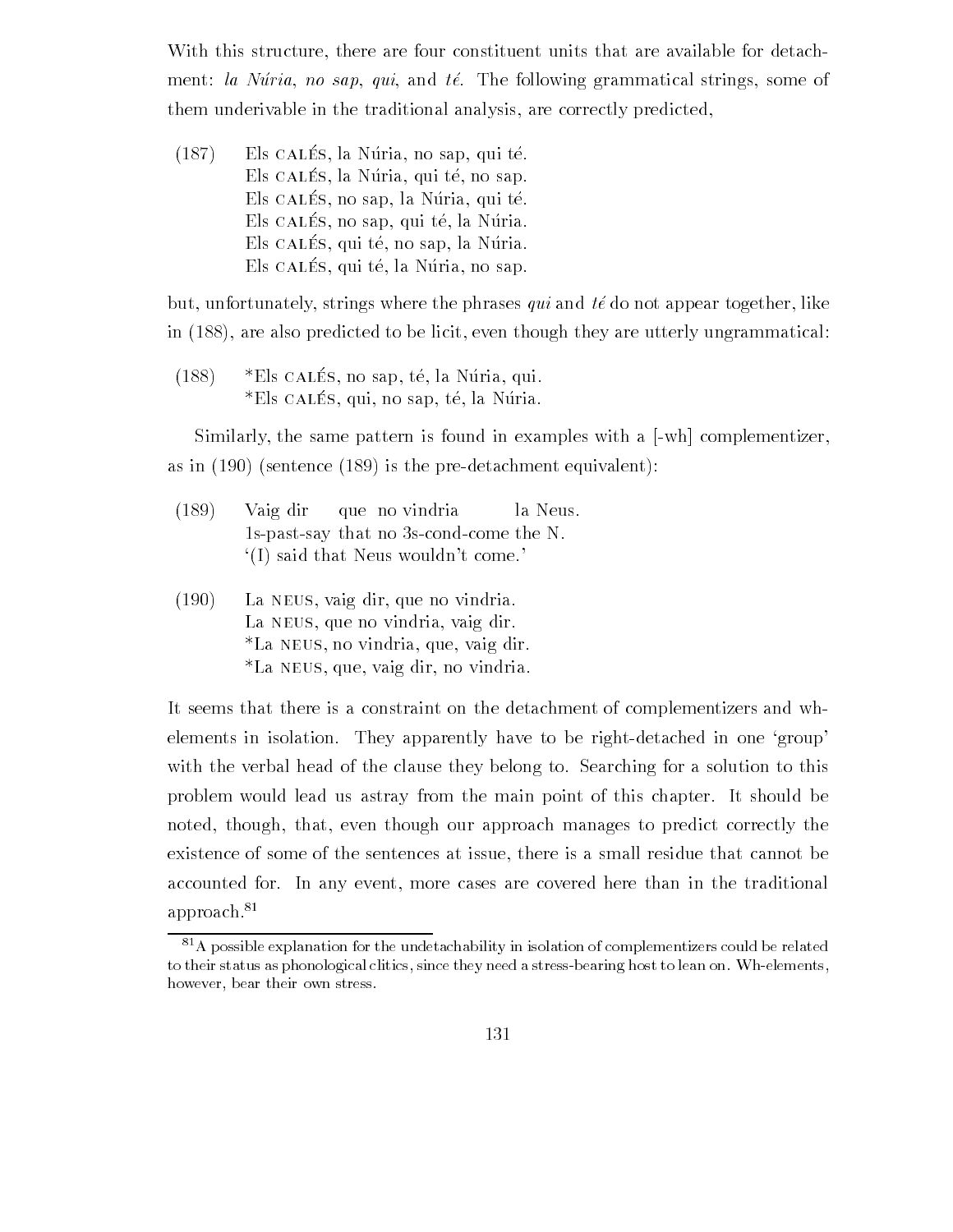## The Informational Representation Condition

The exact syntactic con-guration of the putative focuspreposing construction has been discussed at length because the results obtained are important for the global characterization of the syntactic representation of information packaging in Catalan By reducing 'focus-preposing' to just another case of right-detachment, the generalizations about Catalan surface structure stated above in  $\S~5.2$  can be maintained: a) intonational prominence is invariably clause-nal even for focuspreposing and b) any right- or left-detachment extracting a complement of the verb from IP must leave a clitic copy behind (since focus-preposing' is not a preposing anymore and, possibly, wh-movement is to a clause internal position).

The conspiracy carried out by these right- and left-detachments invariably leaves the focus of the sentence in clause-nal position where it bears the pitch maximum that is normally associated with that position. In fact, the focus of the sentence is associated with the entire core IP-slot. No part of the ground may remain within the core IP at the surface All the overt material within the core IP at surface structure with the exception of clitics is interpreted as the focus of the sentence and all the nonfocal constituents are removed and detached from the core IP If the analysis in the previous sections is correct, Catalan surface structure, without exception, shows the following mapping to the informational articulation of the sentence

 $(191)$ IP FOCUS # TAIL # IP # TAIL # TAIL # TAIL # TAIL # TAIL # TAIL # TAIL # TAIL # TAIL # TAIL # TAIL # TAIL # TAIL

In  $(191)$ , the ground material lies on both sides of the focus, while the latter is invariably associated with the lowest  $IP$  as just described. Given the mapping in  $(191)$ , the rule for focus representation in Catalan could be stated along the lines of  $(31):$ 

 Informational Representation in Catalan In a given sentence S,  $S=\{$  focus, ground, all and only the overt nonclitic material in the core IP-slot is focus.

In Catalan, therefore, the material within IP at the surface constitutes the information of the sentence, i.e. it is the part of the sentence that contributes to the hearers knowledgestore The basic con-guration then seems to correspond to the cases where the entire sentence is informative (all-focus sentences). The ground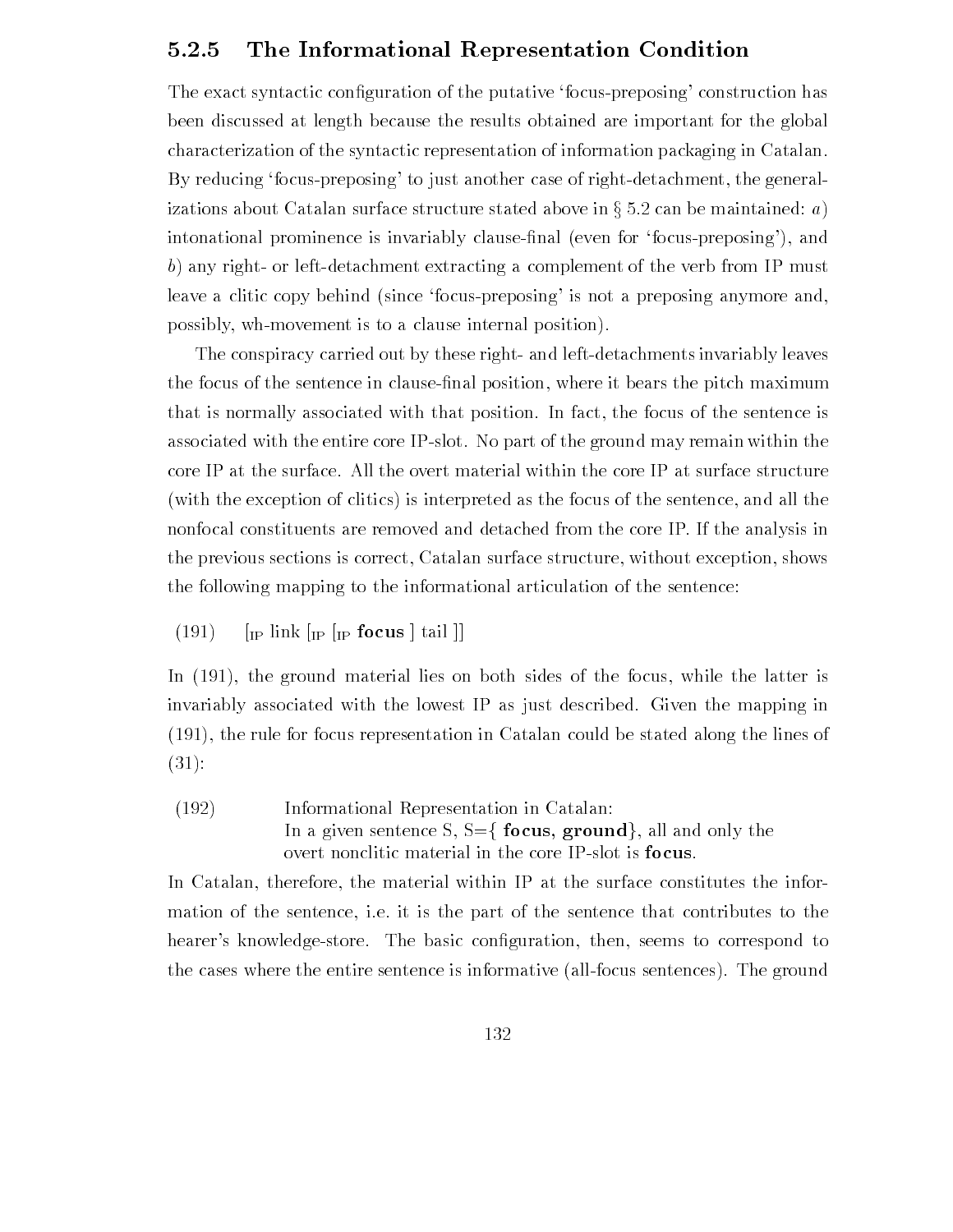is added as needed, both in the way of links—left-detachments—and tails—rightdetachments—to insure that the information in the core IP is entered appropriately into the hearer's knowledge-store.

Notice that, if focus-preposing and right-detachment had been kept as separate constructions in strict syntactic terms the surface representation of information packaging for Catalan could not be described as in  $(191)$  and  $(192)$ , since there would have been two positions relevant to focus interpretation:  $[Spec, CP]$ , on the one hand, and the IP-slot in the other. A potential rule of informational representation at the surface in this situation should include specific include specification specific interthe fact that the focus of a given sentence would be represented by the material in [Spec, CP] if focus $\neq V^n$ , and by the material in the core IP-slot if focus =  $V^n$ . Our proposal provides a much simpler and less arbitrary condition on the representation of information packaging at the surface

# 5.3 More on Catalan and English

This section considers some further difference between Catalan and English with respect to their encoding of information packaging. In  $\S 5.3.1$ , the fact that Catalan may not encode information packaging exclusively by means of prosody as English does, and its relevance for the structural encoding of English and Catalan tails is compared. Finally,  $\S 5.3.2$  offers a brief discussion of it-clefts, a construction that has not been mentioned so far in this study

#### 5.3.1 Tails in Catalan and English

Example (193) illustrates the contrast between an English link-focus-tail structure and a Catalan link-focus-tail structure:

 $(193)$  a. The boss HATES broccoli. b. L'amo l'ODIA, el bròquil. c.  $\Lambda x_1, x_1 =$  the boss  $\left[ \lambda x_2 \right] \Phi \left[ x_1 \text{ hates } x_2 \right] \left[ \text{ (*broccoli*)} \right]$ 

Both (a) and (b) represent the packaging instruction in  $(c)$ , i.e. they are informationally equivalent, yet they are encoded in different surface syntactic structures. The English sentence, except for the intonation, is a canonical structure, while the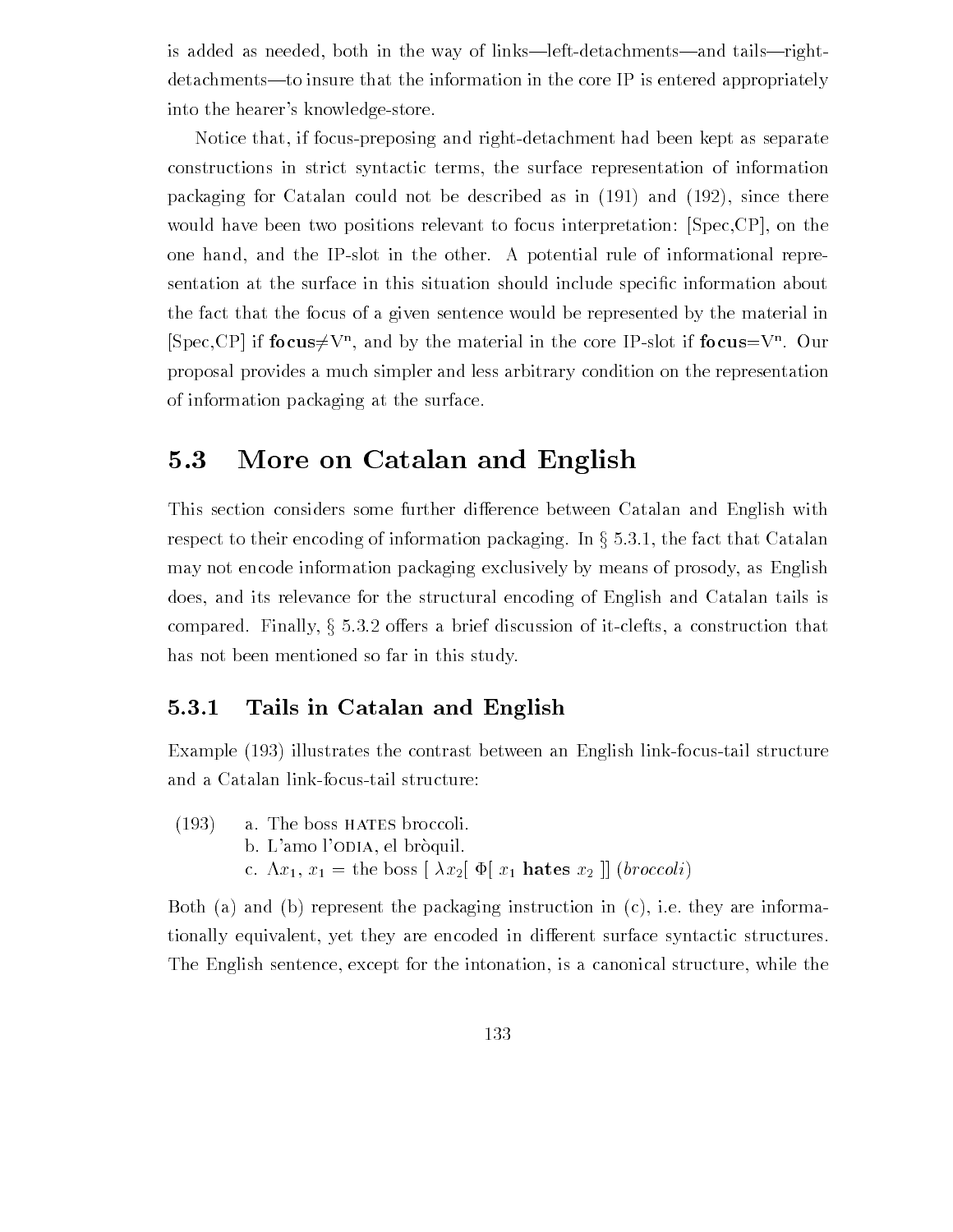Catalan one has a right-detached constituent. It was suggested above that this contrast was due to the fact that prosodic prominence in Catalan seems to be -xed on clause-nal position while in English it may be shifted to clauseinternal positions

The sentences in  $(193)$  show a contrast in the way tails are encoded in the surface syntax. While tails in Catalan are always right-detached, in English they are not. In cases like where the tail is the default clause-nal element the fact that the tail is right-detached in one language but not in the other does not affect the linear order of the sentence in any important way In both languages the link precedes the focus and the focus precedes the tail In contrast other tail assignments will cause greater discrepancies between the Catalan and the English linear order This is the case in an example in an example is interpreted as an example is interpreted as a strongly for the contract of focus

(194) a. The boy kissed everybody  $\lbrack_F$  at the PARTY  $\rbrack$ .

If the focus is restricted to the clause-nal locative and the sub ject the boy is taken to be the link, the V-constituent *kissed everybody* must constitute the tail. A natural  $\overline{\phantom{a}}$ rendering of  $\alpha$  into  $\alpha$  into  $\alpha$  into  $\alpha$  into  $\alpha$  into  $\alpha$  into  $\alpha$  into  $\alpha$ 

 $(195)$ El xiquet<sub>1</sub> [[<sub>IP</sub> t<sub>2</sub> t<sub>1</sub> a la FESTA  $|_{V'}$  va petonejar tothom  $|_2$ ]. The boy kissed everybody  $\lceil_{\text{F}} \text{ at the PARTY} \rceil$ .

Catalan surface structure, as expected, signals the tail status of the  $V$ -constituent  $\sim$ unambiguously, by right-detaching it. This alternative is not available in English, as  $(196)$  indicates:

 $(196)$  a. \*The boy at the PARTY kissed everybody.

This example illustrates the point made above that tails do not have a univer sal structural correlate. In English, for instance, they may either precede or follow the focus, while in Catalan they must follow it. Language-particular syntactic and prosodic constraints presumably determine how the tail is encoded in each language The availability of the right-detachment rule in Catalan and the possibility of approperty it to verbal productions allows the operations all products  $\mathcal{L}$  in this case  $\mathcal{L}$  $_{\rm{inust}}$  determine that the v-constituent *kiss everybody* is nonfocal by independent  $_{\rm{out}}$ means

Other examples are more problematic What is the English equivalent of an example like  $(197)$ , where the tail is just the direct object?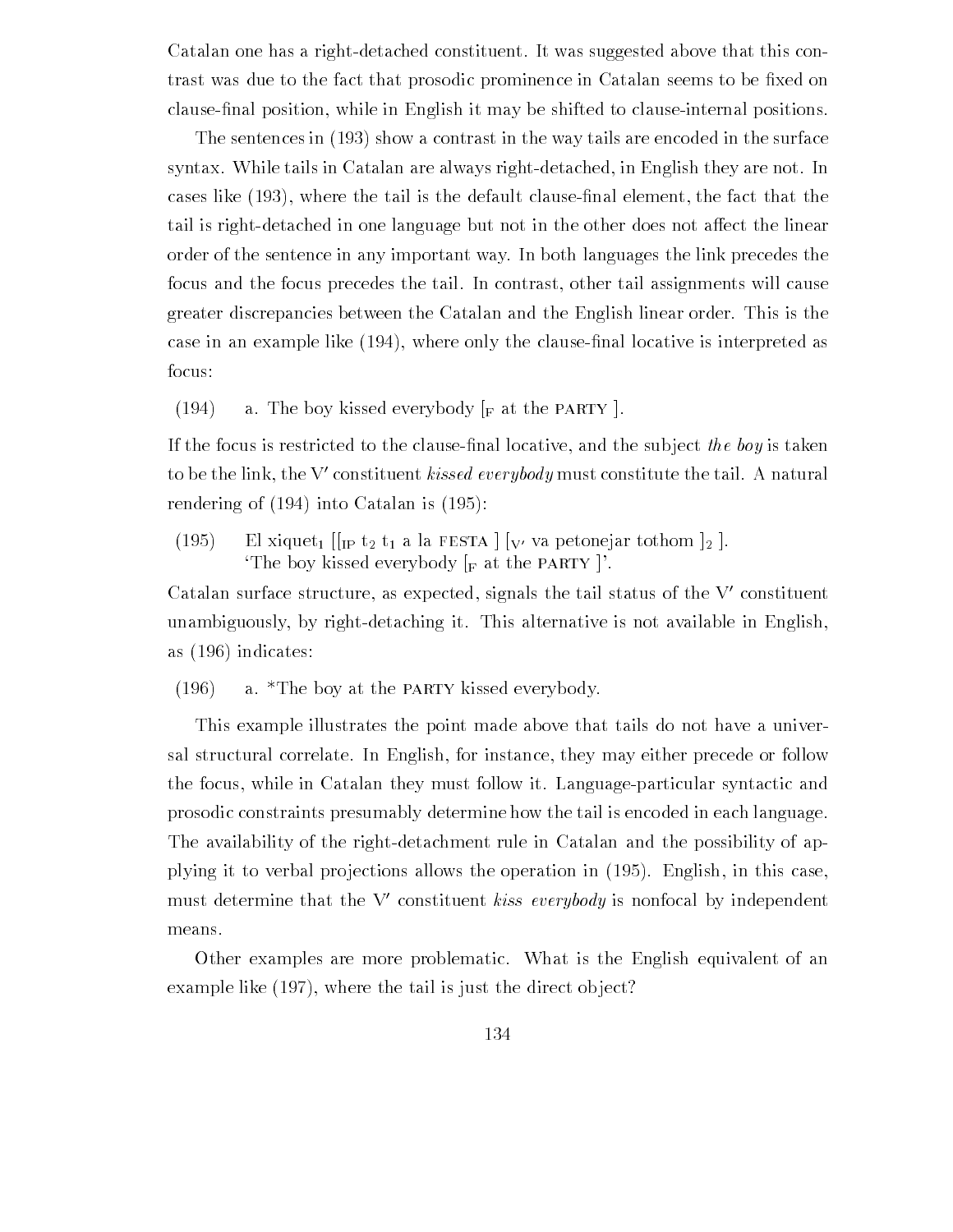$\mathbb{R}^n$  is the  $\mathbb{R}^n$  value of  $\mathbb{R}^n$  and  $\mathbb{R}^n$  are continuous  $\mathbb{R}^n$ the I.  $obj$  3s-past-put in the drawer the knife Approx.: Tu put it in the drawer, the knife.

Is it, following the translation provided for the Catalan sentence, a right-detachment construction in English as well? If not, what is it? The standard rules for focus encoding by means of prosody in English do not allow the sequence put in the drawer, with the exclusion of the direct object to be marked as focus, and there do not seem to be any syntactic means to represent it structurally either, other than the awkward It is putting it in the drawer that Iu did with the knife. The right-detachment in  $(197)$  is certainly an available option in English, but it is also clear that in other cases exclusive use of prosody, as in  $(198)a$ , is preferred over right-detachment:

 $(198)$  a. The boss HATES broccoli. b. The boss HATES it<sub>1</sub>, broccoli<sub>1</sub>.

Another case that seems to be hard to translate to English is the case of sub ject tails. What does the informational equivalent of  $(199)$  in English look like?

(199) De pa<sub>1</sub> [F no en MENJA t<sub>1</sub> t<sub>2</sub>], mon germà<sub>2</sub>. of bread no  $\omega b$  i 3s-eat my brother Approx  $\therefore$  'Bread he doesn't eat, my brother.'

Again, the example has been translated by means of an English right-detachment. Despite the rarity of right-detachment, this sentence seems to be the best approximate to the informational understanding of the sentence as encoded in the Catalan equivalent. Encoding the tail subject as a preverbal subject is not appropriate, since preverbal subjects in English are interpreted either as links, as in The boss CALLED, or as being (part of) the focus when they receive intonational prominence, as in  $\Gamma$  first boss called  $\Gamma$  or  $\Gamma$  first boss  $\Gamma$  called  $\Gamma$ 

These examples raise interesting questions about the role of right-detachment in English. Is English right-detachment an information-packaging construction as well? If so, is it used only in cases like the ones discussed in this section, where no other structural means are available? It is true that, while right-detachment in Catalan is an option which is frequent and available in all registers, right-detachment in English is a more elusive construction (cf. Vallduví 1988a). English seems to share with Catalan the right-detachment encoding of tails, but restricted to nonverbal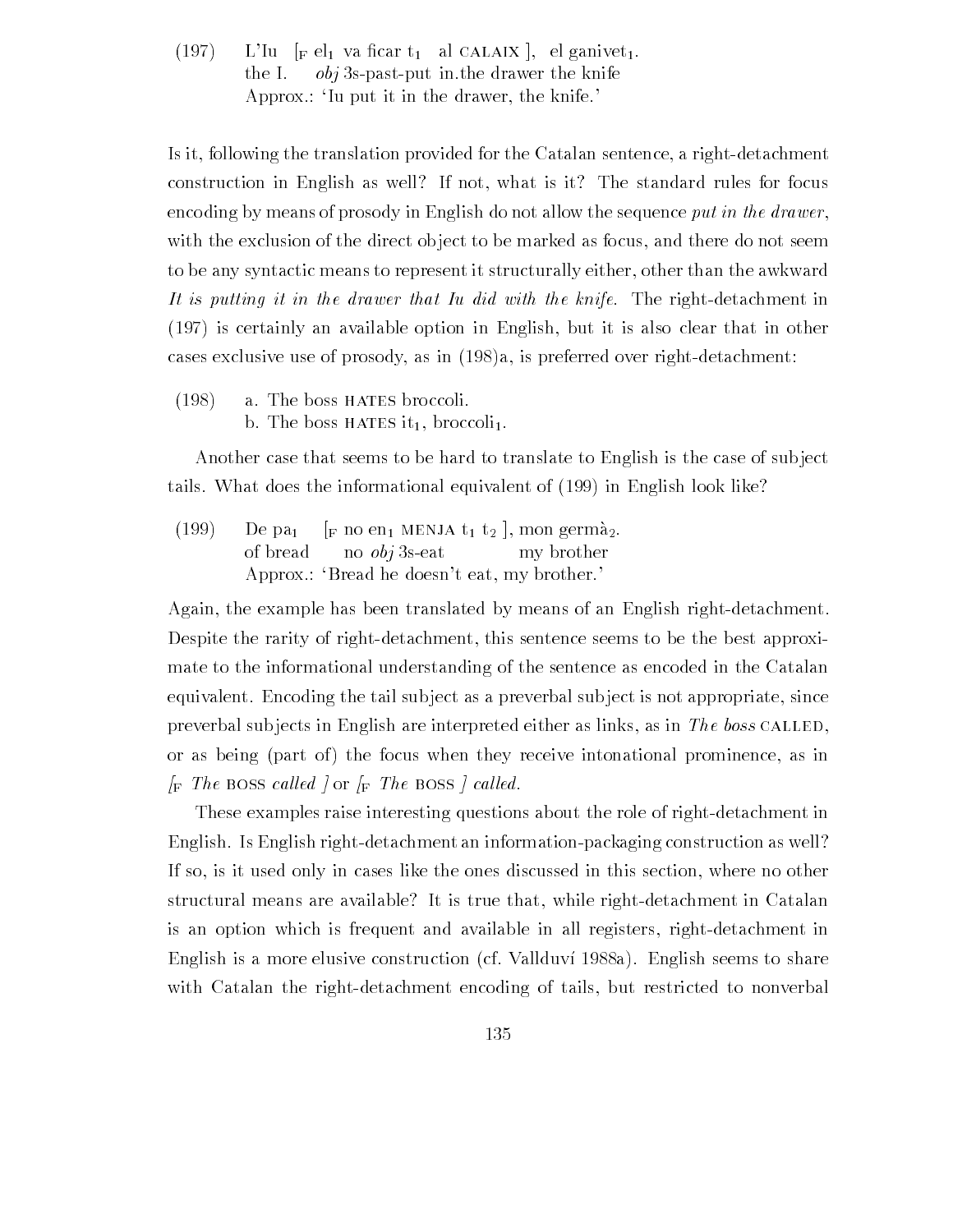projections, and, furthermore, used mostly in cases where the exclusively prosodic alternative is not available Addressing the above questions would require a com prehensive study of right-dislocation in English. The point of this section, however, was to show that tails in English may be either preverbal or postverbal, and that, on some occasions it seems one has to resort to English rightdetachment to -nd informational equivalents of some Catalan constructions

### 5.3.2 It-clefts

It-clefts constitute a core case of focus-ground marking constructions (cf. Akma jian  $1979(1970)$ , Prince 1978, 1986). It may then seem surprising that they have not been addressed in this study. This section briefly discusses the reason for this omission.

It-clefts in English represent a way to mark (narrow) foci by stripping them away from the ground. It is generally assumed that the two sentences in  $(200)$  are informationally equivalent

 $(200)$  a. The boss hates  $\lceil_{\text{F}}$  BROCCOLI  $\lceil$ . b. It is BROCCOLI that the boss hates.

In principle, this seems correct: the same focus-ground understanding is obtained from (a) and from (b). But, if some additional data is considered, it becomes clear that itclefts perform some additional encoding task that is absent from its 'equivalent' (a) sentence. Compare the following sentences:

 $(201)$  a. She saw NOBODY at the party. b.  $*$ It's NOBODY that she saw at the party.

If  $(201)a$  and  $(201)b$  are equivalent, what is responsible for the ungrammaticality of (b)? There is clearly some additional 'meaning' in (b), absent in (a), which is responsible for the difference is acceptability between the two sentences (cf. Rochemont 1976, where this contrast was already noticed).

As discussed in  $\S 3.1.4$ , it is not the case that in a focus-ground sentence the ground is entailed or semantically presupposed The ground is just assumed by the speaker to be believed by the hearer. This is why sentence  $(201)a$  is good: the ground 'She saw x at the party' is (assumed to be) believed by the hearer, but the sentence cannot entail or semantically presuppose 'She saw  $x$  at the party', since the proposition it encodes would be inconsistent with its entailment or presupposition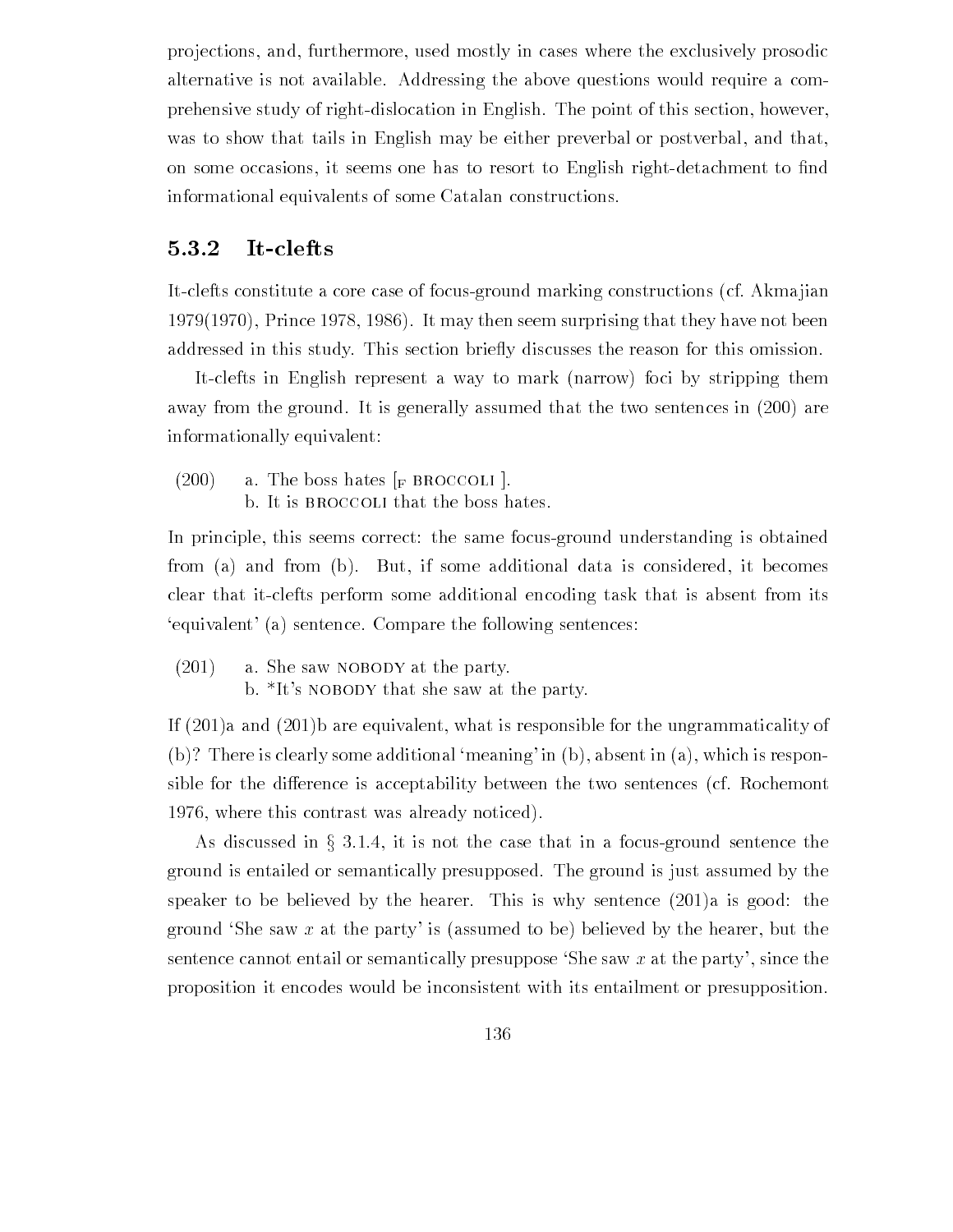The cleft in  $(201)$ b, however, does entail or presuppose the proposition 'She saw x at the party', and therefore the sentence is semantically unacceptable. The same must be the case, then, with the examples in  $(200)$ , even though no effects are observable at the surface with respect to contradictory entailments or presuppositions The conclusion arrived at is that it-clefts do not only perform a focus/ground-marking task, but also that they have a true semantic role as well. $82$ 

Catalan has it-clefts as well, but they do not occur as often as they occur in English. Many times, an English it-cleft may be translated into a Catalan 'focuspreposing', as in  $(202)$ b, even though it-clefts are also available, as in  $(202)$ c:

- $(202)$  a. It's BROCCOLI that I bought.
	- b. BRÒQUIL, vaig comprar.
	- c. Es BRÒQUIL que vaig comprar.

As noted above, Catalan 'focus-preposing' has more in common with Yiddish Movement than with Standard English Focus Movement. It is known that in Yiddishbackground varieties of English Yiddish Movement does the work of Standard En glish it-clefts (cf. Prince 1981a). That could account for the more restricted use of itclefts in Catalan One could even speculate that perhaps Catalan itclefts only have a role as markers of certain entailments or 'real' presuppositions, but not as focus-ground structures. There is some recent work that might shed some light on these issues. First, Ball (to appear) is a thorough study of the history of it-clefts in English. This work may allow us to determine what factors intervened in the rise and expansion of it-clefts in English. Second, Delin 1990 is an analysis of it-clefts which takes into account their dual status as both an informationally and a seman tically relevant construction Once more is known about its dual status it will be possible to understand what additions it brings into our depiction of information packaging

 $\sim$  1t is not the case that the ungrammaticality of  $\tau t$  s NOBODY that she saw at the party is the result of a potential incompatibility of quantifiers and the clefted position in it-clefts. Sentences like It's every CHAPTER that you have to read or It's only SOME PEOPLE that hate their kids are grammatical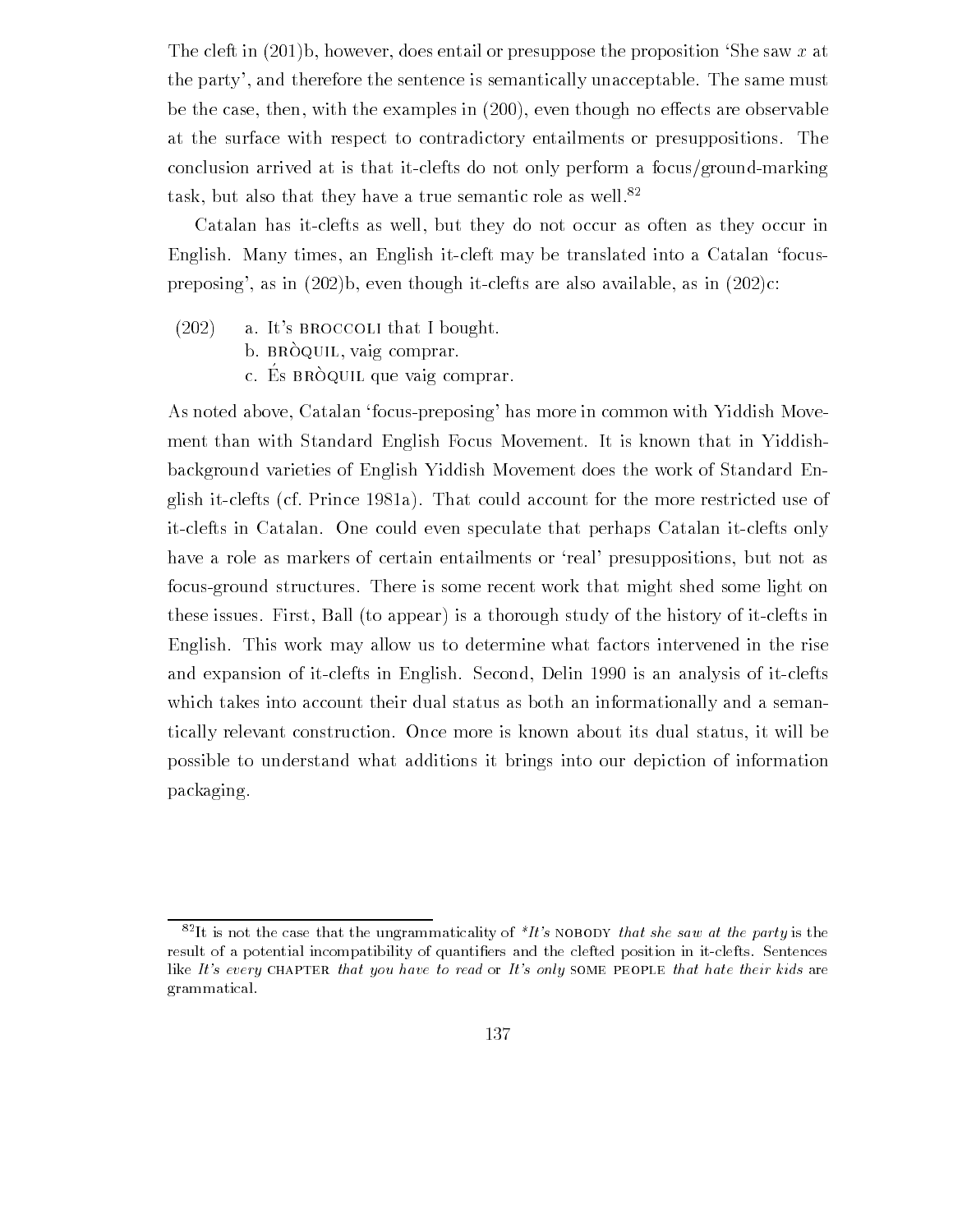# Chapter 6

# The Syntax-Informatics Interface

Chapter described how sentences are articulated into packaging instructions and how these instructions may be represented. The different possible informational articulations of the sentence were captured in four distinct informationpackaging instructions These instructions mark the information carried by the sentence and direct the hearer as to how this information must be entered into her/his knowledgestore

Accepting the position that informatics and logicalsemantics are two distinct autonomous components of our linguistic apparatus one may then wonder how the interpretive component where instructions are generated and interpreted is con nected to the structural components through which they are expressed. It has been pointed out that in Catalan surface syntactic structure allows for a very straightfor ward mapping to information packaging. The informational scope of the  $\Phi$  operator corresponds in the syntax to the material dominated by the lowest IP, and ground elements which are found outside the scope of  $\Phi$  in the informational representation are detached to a clause-external position in the syntax.

It was also noted, however, that in English this is not quite the same. While a subset of the ground, the link, is indeed detached from the core clause, other ground elements remain in situ dominated by the lowest IP In English it is not the position of a nonline constituent in the surface syntactic constituent in the surface syntactic contells us whether that constituent is focal or not, but rather its position with respect to prosodic prominence. This contrast is evident in the informationally-equivalent Catalan and English examples  $(203)a-b$ :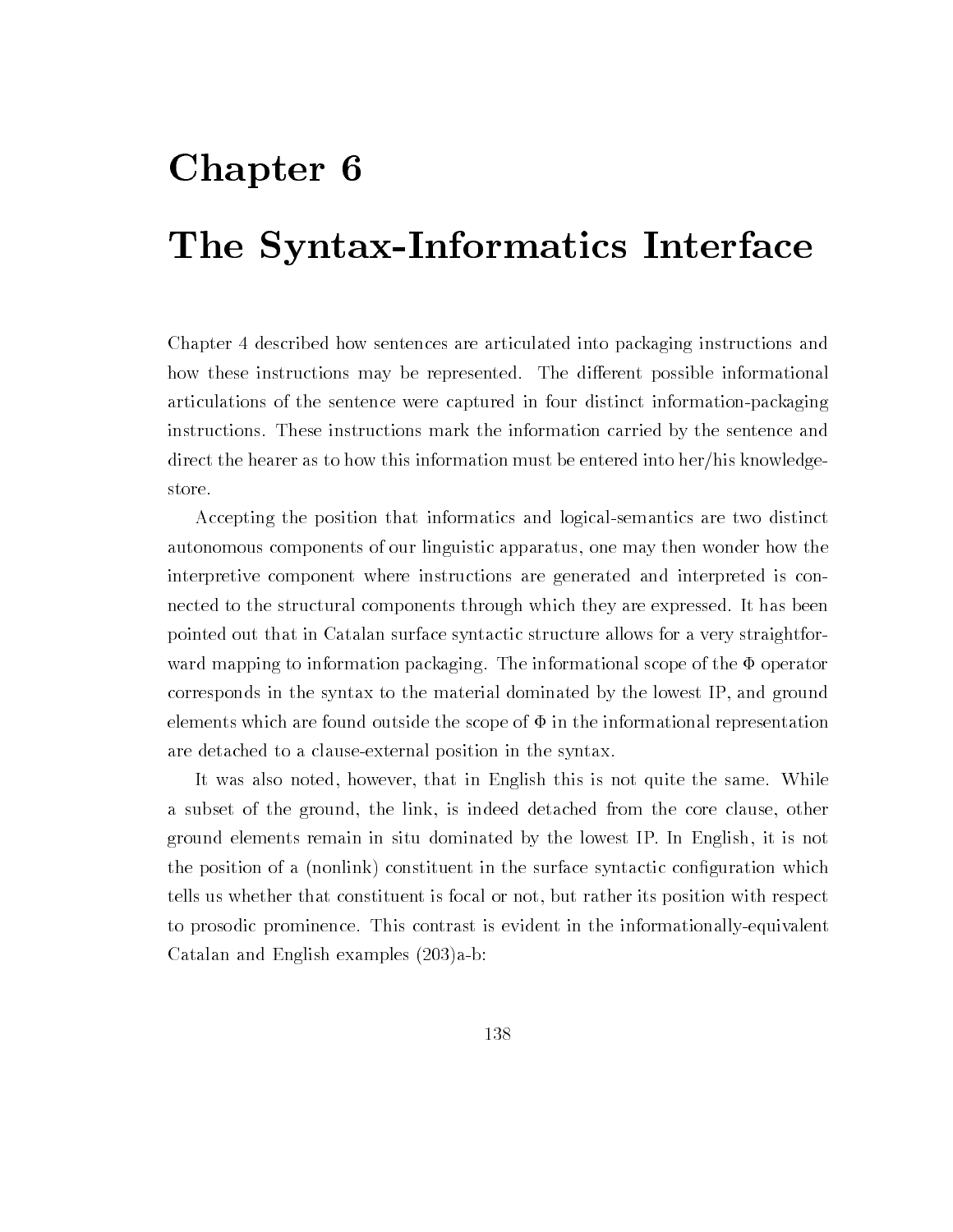|  | $(203)$ a. The boss HATES broccoli. |  |  |                                                         |  |
|--|-------------------------------------|--|--|---------------------------------------------------------|--|
|  |                                     |  |  | b. L'amo $l_1$ ' ODIA $t_1$ , el bròquil <sub>1</sub> . |  |
|  |                                     |  |  | the boss <i>obj-cl</i> 3s-hate the broccoli             |  |

Nevertheless these two distinct syntactic con-gurations re
ect the same information packaging instruction

This chapter focuses on the nature of the mapping between surface syntactic con-guration and informatics It indicates how Catalan surface structure may be translated into abstract informationpackaging instructions and then it extends this procedure to English. This mapping operation is represented using the Principles & Parameters theory of syntax.<sup>83</sup>

# 6.1 Information Packaging in the Grammar

## 6.1.1 The Structure of Grammar I

It is obvious that all sentences that can be generated by a given grammar must be fully interpretable and that the surface structure of a sentence must provide sufficient information to guarantee its interpretation. It is also known that 'interpretation' is not a monolithic process since it encompasses the interpretation of relations of different types, all encoded in parallel in the syntax. For instance, the lexical item everybody in a given structure must be interpreted both as a quanti-er over a proposition and as an argument of a predicate

In the Principles & Parameters theory of syntax, a multistratal theory, each stratum represents purely and structurally one of these relations: D-structure is a pure representation of argument or  $\theta$ -structure and LF is, ideally, a pure representation of logico-semantic relations. Thus, we posit D-structures where surface distant arguments are locally governed by their  $\theta$ -assigning predicate, and we posit LF repesentations where quanti-ers ccommand their scope But in order to guarantee interpretability, these structural relations must be also recoverable at S-structure, which is the only point of contact between these abstract pure representations on the one hand, and PF and the audible surface form of sentences on the other. Sstructure, then, must encode in some way or another all this information; in Chom-

<sup>-</sup> An earlier version of this material was presented at the foth GLOW Colloquium, Cambridge, bridge and a represent a resident and a resolution of the contract of the contract of the contract of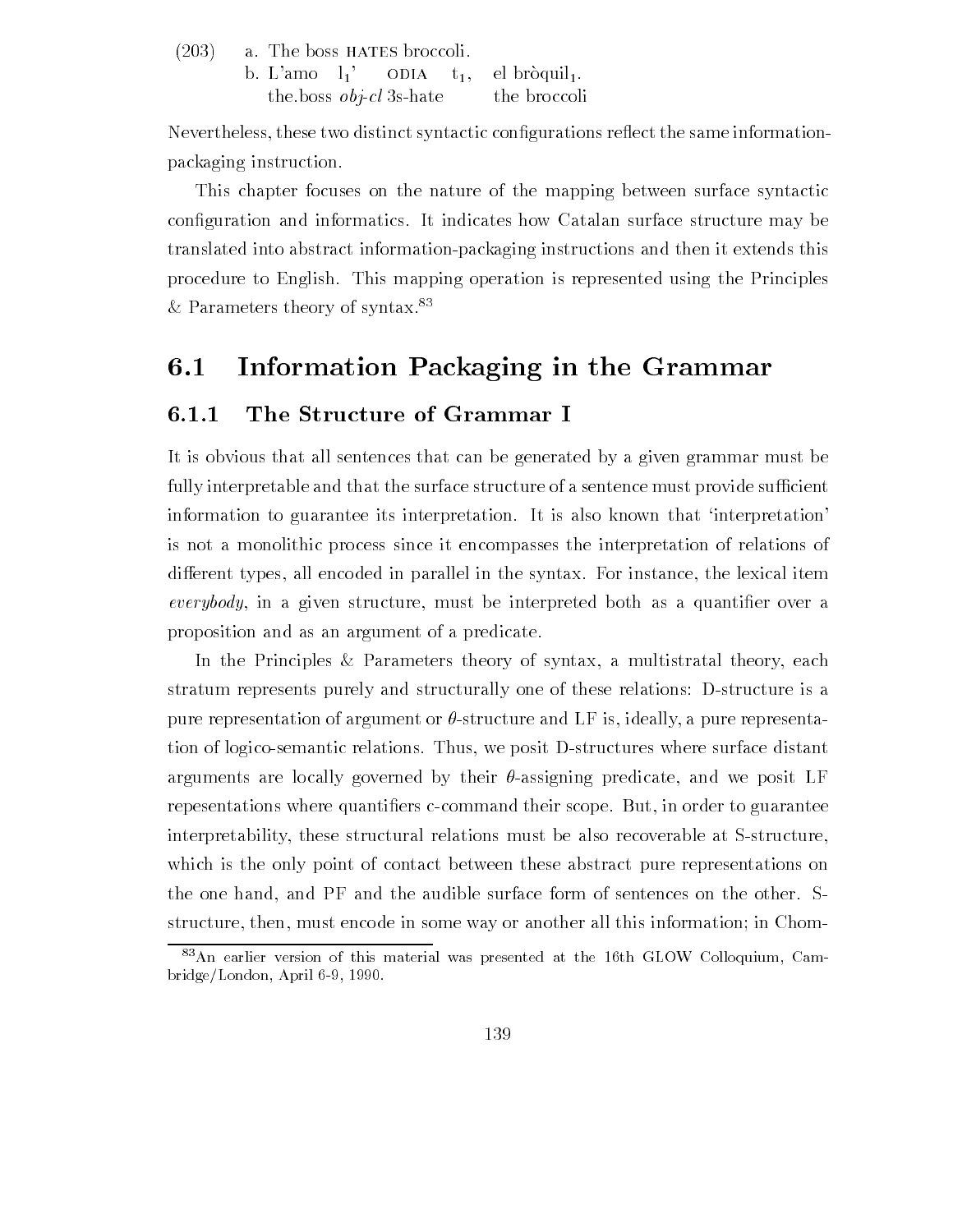sky's words, it is 'something like the solution to a certain set of equations' (1988:3). This view of grammar can be represented as in  $(204)$  (Chomsky 1981:17):

(204)  
D-structure  

$$
\begin{array}{c}\n1 \\
S-structure \\
\end{array}
$$
  
PF LF

A given sentence is therefore a bundle of derivationally related levels of represen tation. D-structure, S-structure and LF are related transformationally through the rule and appropriate index the nature  $\Delta$  and the nature of the nature of the nature of the nature of the natu mappings is severely constrained by a number of subsystems and principles, like government theory binding theory and bounding theory Of utmost importance is the Projection Principle put forth in Chomsky  $(1981)$ :

Representations at each syntactic level (i.e. LF, D- and S-structure) are projected from the lexicon, in that they observe the 'lexical' properties of lexical items

The Projection Principle forces thematic structure and other lexical requirements to be retrievable at every stage of syntactic derivation thus restricting the number of possible derivations at S-structure and LF.

The level of LF, as stated, is a pure representation of logico-semantic meaning and is the level that serves as an interface between syntax and logical-semantics. For instance the sentences in

 $(205)$ a. Mary saw everybody. b. Mary saw John.

have identical surface syntactic con-gurations but their logicosemantic structures are crucially distinct The synthesis of jects of see in the synthesis (The synthesis) and see in the second tically very different items: while *John* is an individual appearing as the argument of see, everybody is an operator acting as a function that takes see *(mary,x)* as its argument

(200) a. see (john, mary) ( b.  $\forall x$ [see'(x, mary)]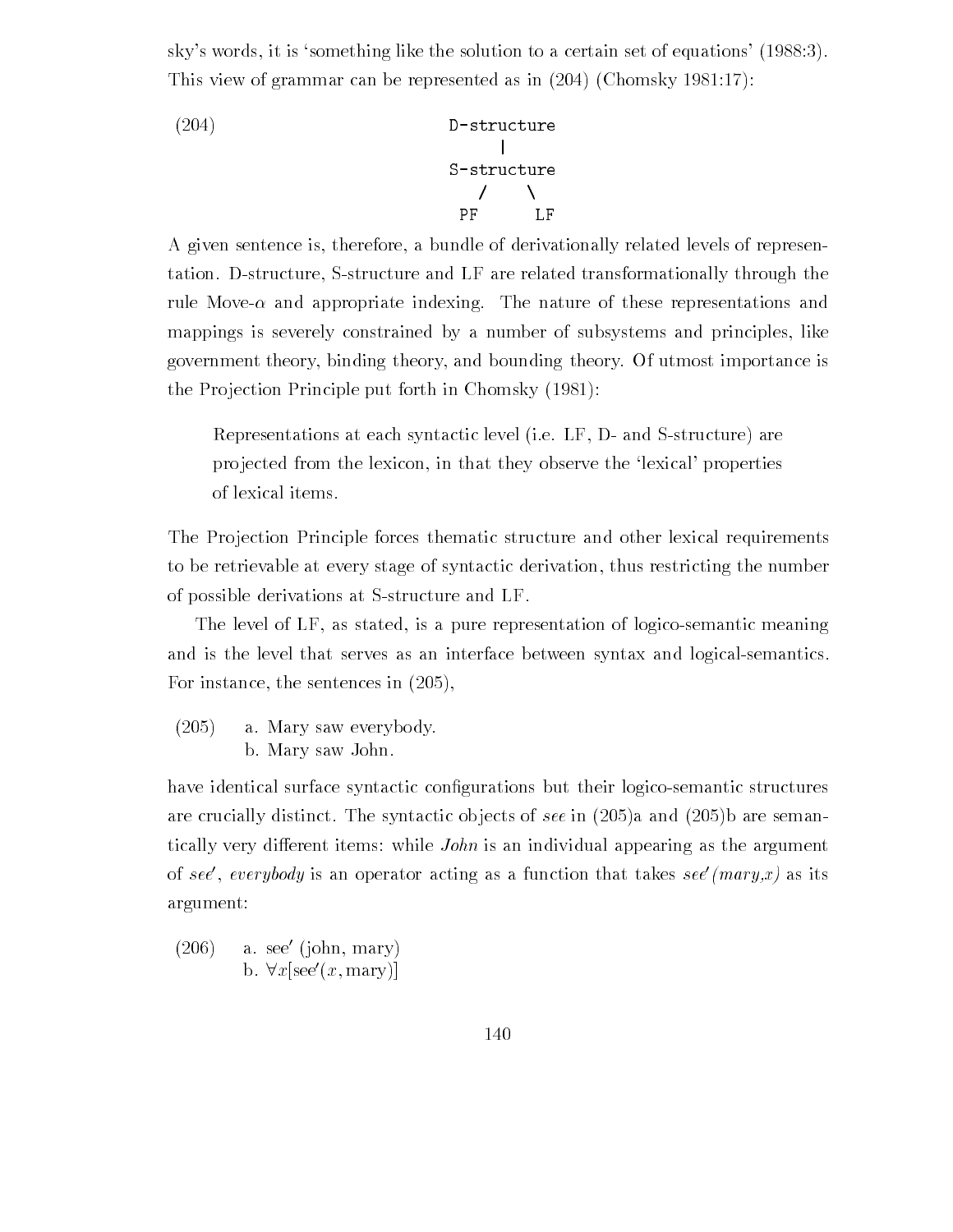These distinctions relevant for logico-semantic interpretation are structurally rep- $\mathbf{A}$  and  $\mathbf{A}$  and  $\mathbf{A}$  and  $\mathbf{A}$  representations at  $\mathbf{A}$  $\mathbf{A}$  and at  $\mathbf{A}$  and at Same and at Same and at Same and at Same and at Same and at Same and at Same and at Same and at Same and at Same and at Same and at Same and at Same and at Same and at Same and at Same and structure, their LF structures are distinct:

 $(207)$  a. LF: Everybody; Mary saw t<sub>i</sub>. b. LF: Mary saw John.

 $\mathbf{S}$  structure in a structure in a through the LF structure in a through the LF structure in a through the LF structure in a through the LF structure in a through the LF structure in a through the LF structure in a th rule and the movement of Movement and Movement of Movement and Coindex and Quantiing of the moved element and its trace guarantees the satisfaction of the Projection Principle.  $(207)a$ , then, structurally represents all the information needed by the semantic translation algorithms. LF may be viewed, then, as an intermediate stage in the mapping between surface syntax and abstract logico-semantic representation that facilitates the translation procedure between structure and logicosemantic meaning. Crucially, a single S-structure can be derivationally related to more than one LF representation, as in the case of sentences with more than one quantifier.

The relations reflected in the levels of D-structure, S-structure, and LF, namely logico-semantic relations,  $\theta$ -structure and Case requirements, however, do not exhaust the list of relations that must hold among sentence elements to guarantee the full interpretation of sentences At least two other types of relations have important structural effects at S-structure and seem to be integral part of global sentence interpretation. One is the subject-predicate structure of the sentence, which takes one of the arguments of the verb and turns it into a 'special' element, a subject of a predication. The subject-predicate articulation is the main motivation behind Chomsky's Extended Projection Principle, which stipulates that sentences must have subjects. Rothstein so our ment stry them structurally the structure interests in the structural structural e second type of relation is the subject-matter of this study: information packaging.

 $84$ Some syntactic theories offer models without multiplicity of levels of representation (e.g. GPSG) and difflessions will consider the phenomena described here is a multiple of the phenomena described and multip stratal notation (as indeed other analogous phenomena) are better described within a multistratal or a monostratal approach is left open as an empirical question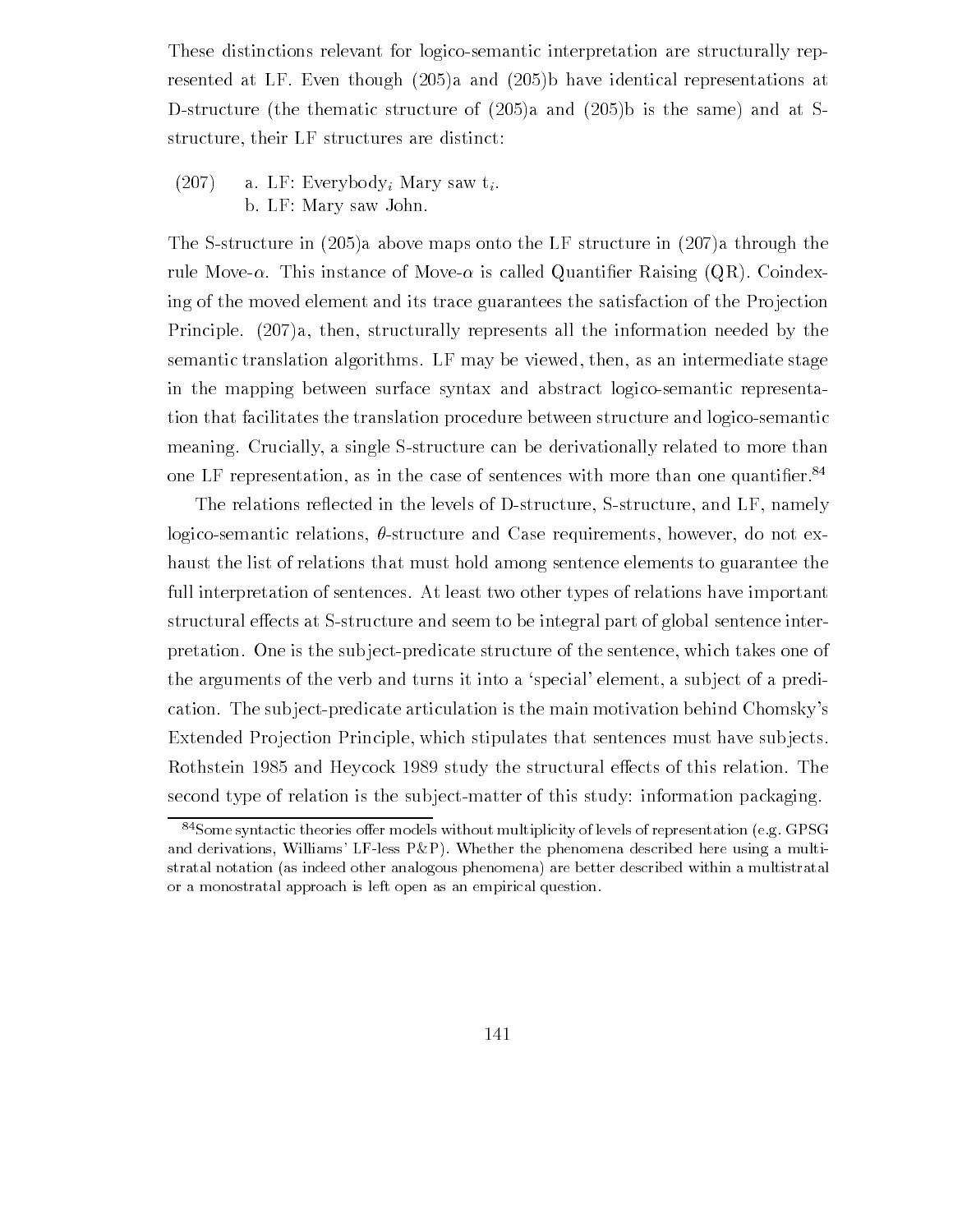## 6.1.2 Proposal

Adopting the view that S-structure is a sort of contact level between levels of pure representation (Chomsky 1988), it must be assumed that information packaging is represented at one such level of pure representation Information packaging is represented as Sstructure as well in the same way quanti-cational elements and  $\theta$ -relations are, to permit the interface with PF and the audible surface form of sentences

Given the assumption that information packaging is independent of logico-semantic meaning it must be concluded that the model of grammar sketched above is not sufficient to incorporate all the complexity of sentence interpretation. In what follows it is argued that informational relations are purely represented at the abstract level of INFORMATION STRUCTURE (henceforth IS), distinct from LF, which interfaces the informatics In other words IS serves the mediating role between surface con-quration and information information serves between surface synthesis con-quration tion and logical-semantics. The information-packaging instructions generated in the informatics are mapped onto the syntax at IS, which in turn maps onto S-structure along with all the other abstract levels of representation. And, vice versa, in the interpretation of information-packaging instructions, S-structure encoding is mapped onto a pure IS representation and this representation is in turn translated into an abstract entity in the informatics

IS is directly derived from S-structure, parallel to LF and D-structure, by means of wellknown mechanisms of grammar and satis-es the Pro jection Principle and the other principles of UG This proposal constitutes an important modi-cation of the T-model of grammar and its derivatives (Chomsky  $\&$  Lasnik 1977, Chomsky 1981, 1986). In the T-model, one single level of representation,  $LF$ , is available as an interface with the complex conceptual systems it presumably feeds. If 'interpretation' is not a monolithic process, the syntactic representation that serves as input to this interpretation cannot be monolithic either It is our intent to show that a single level of LF is not sufficient to perform this interfacing task, and that the pure structural representation of propositional content and the pure structural representation of information must be carried out at different levels of abstraction. If this can be done successfully there will be additional support for the autonomy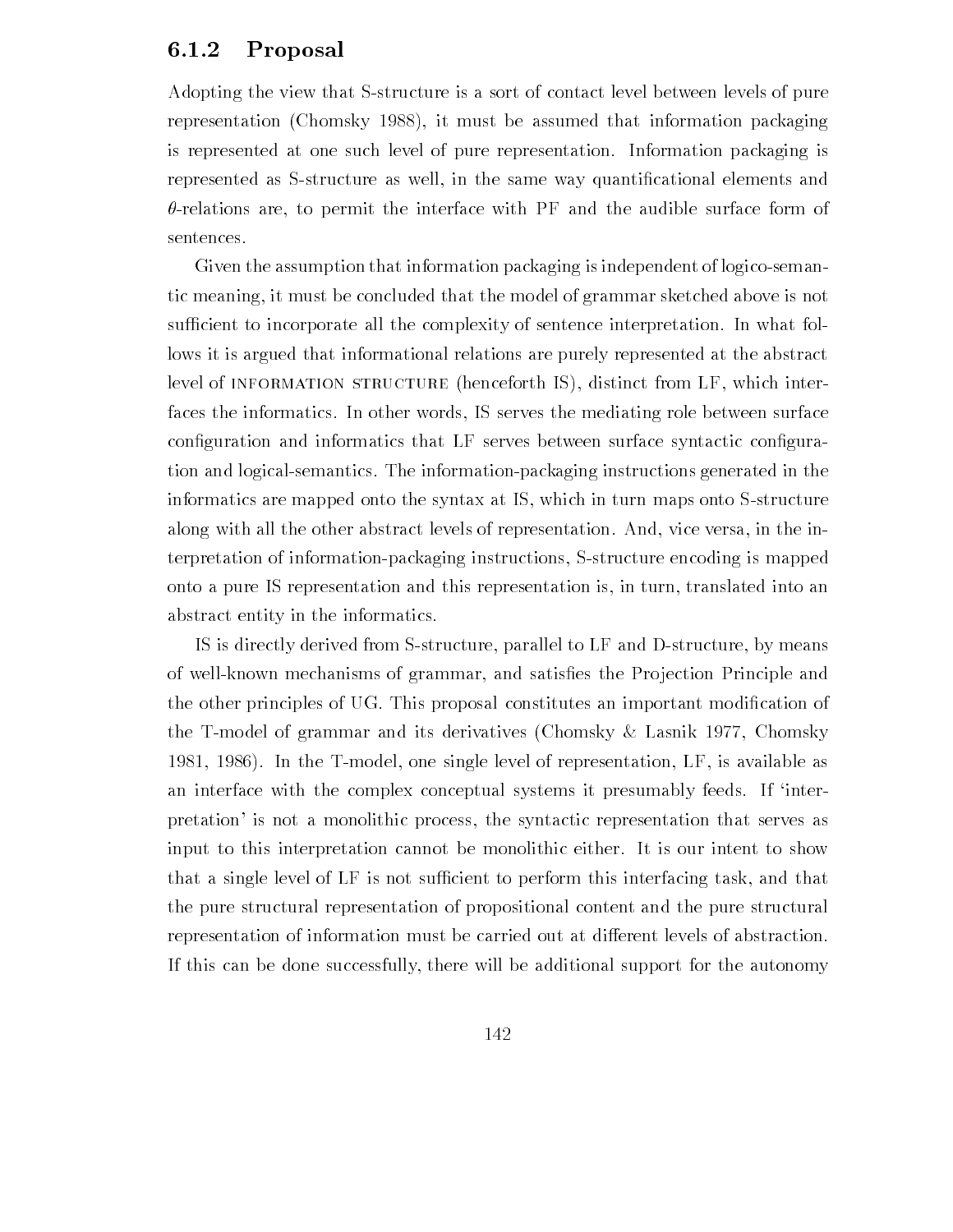of logicosemantic meaning and information

### 6.1.3 Focus in LF

There have been several proposals in the syntactic literature to determine what the exact locus of informational representation is especially for the notion of focus These proposals assume that informational notions are structurally represented ei ther at LF or at a level of representation derived from LF called LF- Among the former there are Chomsky 1976, 1981, Huang 1982, Horvath 1986, and Rochemont 1986, and among the latter there are Brody 1981 and Huang 1984. There is a third group of works (cf. Koopman & Sportiche 1982, and Culicover & Rochemont 1983) that leave the question open

Perhaps the most wellknown proposal is the rule of Focus Interpretation or Focus Raising due to Chomsky 1976 and pursued in Brody 1981, Chomsky 1981, Huang 1982, Culicover & Rochemont 1983, and Rochemont 1986, inter alia. Under this view a focus constituent is treated as quanti-cational and is raised at LF or LF-to an A-position adjoined to the root IP node, just like quantiners do by the original conditional condi means of Quantifier Kaising. The output of such a movement is what Culicover  $\alpha$  $\rm K\rm ocn$ emont (1983) call F-structure (equivalent to either LF or LF-, as noted), where focus-presupposition relations are structurally laid out as in  $(208)$ :

 $(208)$  [FOCUS<sub>1</sub>][<sub>IP</sub> ...  $t_1$  ...]

The motivation for this rule is twofold: it is modeled after the overt rule of Focus Movement, shown in  $(209)$ ,

 $(209)$  FIDO<sub>1</sub> they named it t<sub>1</sub>.

and it accounts for the weak crossover effects (cf. Chomsky  $1976, 1981$ ) that focus ers and we consider with the whole parallel with the whole who with and when the second consideration of the s in the following paradigm

 $\sim$  May 1989.114 suggests that focus constituents adjoin to CP and not to IP, to account for some cases where focused elements are claimed to have scope over the wh-word (cf. Ch.  $7$ ).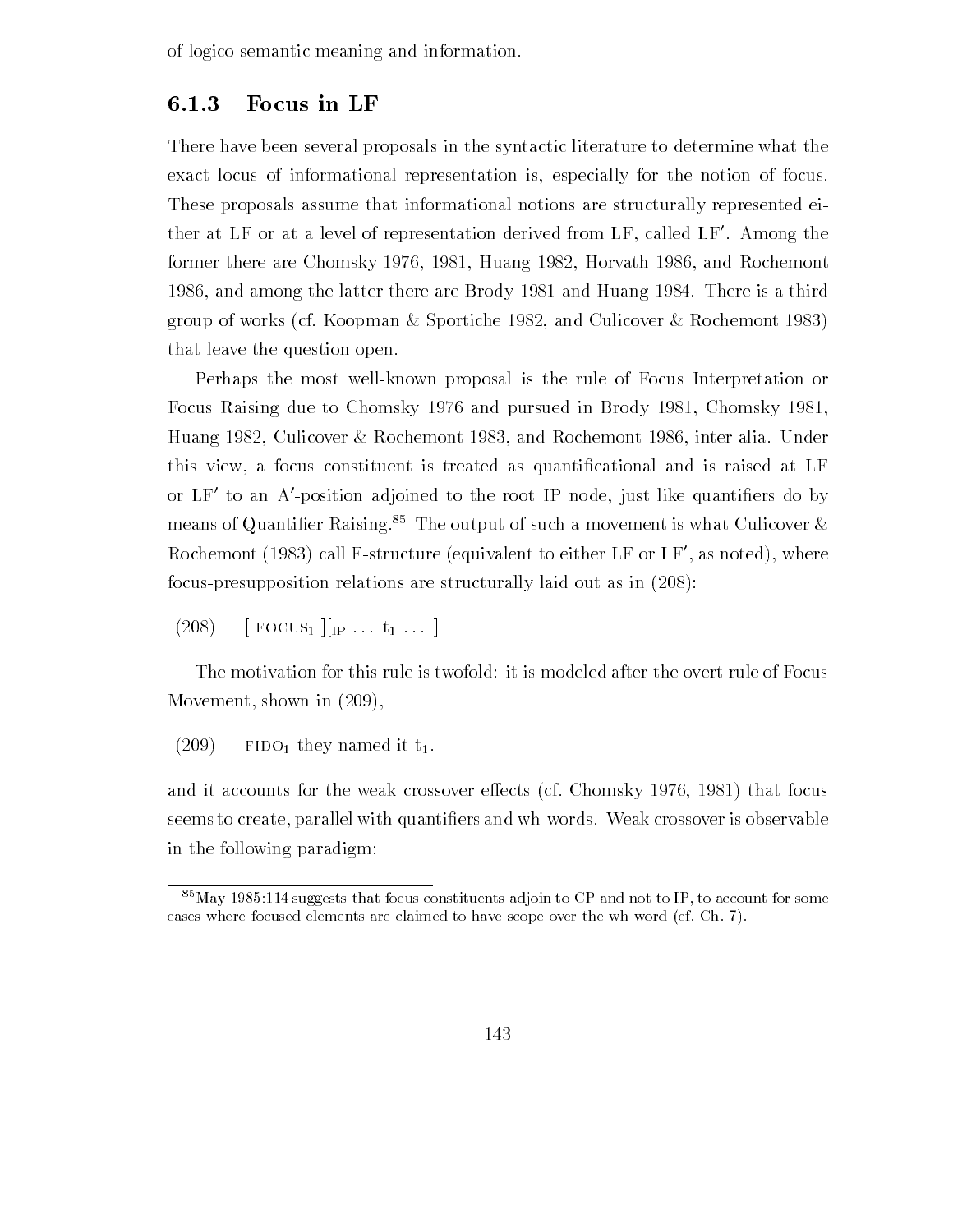$(210)$  a. [His<sub>i</sub> mother saw John<sub>i</sub> yesterday] b.  $*$  [Who<sub>i</sub> [did his<sub>i</sub> mother see t<sub>i</sub> yesterday]] c.  $*$  [His<sub>i</sub> mother saw everyone<sub>i</sub> yesterday] Everyone<sub>i</sub> [ his<sub>i</sub> mother saw  $t_i$  yesterday ]] d.  $*$  His<sub>i</sub> mother saw JOHN<sub>i</sub> yesterday  $\left[$  JOHN<sub>i</sub>  $\left[$  his<sub>i</sub> mother saw t<sub>i</sub> yesterday  $\left[$ 

In sentence  $(210)a$  coreference, indicated by the indices, seems possible; however, in  $(210)$ b it is impossible, and in  $(210)$ c it is again impossible. If one assumes a wher in contract of the quantizer in  $\{ - - \alpha \}$  , and the contract in the separate in the contract of example, one can account for its ungrammaticality by means of the same principles invoked to explain b since they are structured the May are structured the structural change of May 1 two main accounts). Consider now sentence  $(210)d$ . This sentence, in contrast with the grammatical  $(210)a$ , is apparently unacceptable. This pattern can again be explained if one assumes that the focused NP John in  $(210)$ d has undergone some wh-like raising operation at an abstract level of representation: the same principles that rule out (210)b and (210)c would rule out (210)d.<sup>86</sup> This evidence seems, at -rst blush very strong Unfortunately there are three main problems for an analysis along these lines. First, the flimsiness of the data; second, the analysis of focus as quanti-cation cation, which there is a rule problematic continued as a rule of  $\alpha$  and  $\alpha$  rule of  $\alpha$ grammar. Let us discuss them in this order.

Judgments on the grammaticality of weak crossover with focus are not very strong. In particular, it is not that clear that the difference in grammaticality between  $(210)a$  and  $(210)d$ , repeated here under  $(211)$ , is clear cut:

 $(211)$  a. [His<sub>i</sub> mother saw John<sub>i</sub> yesterday] b.  $*$  [His<sub>i</sub> mother saw JOHN<sub>i</sub> yesterday]

Rochemont 1978 and Solan 1984 provide examples in which sentences of type  $(b)$ appear to be grammatical. The following example is from Rochemont 1978 (in Rooth 

- $(212)$  a. A: Sally and the woman John loves are leaving the country today.
	- b. B: I thought that the woman he loves had BETRAYED Sally.
	- c. A: No-the woman he loves betrayed JOHN. Sally and she are the best of friends

 $\degree$  Huang 1982 oners some evidence for a Focus-Kaising operation in Chinese as well. He argues certain irregularities can be captured if it is assumed that Focus-Raising applies at LF. His arguments will not be discussed here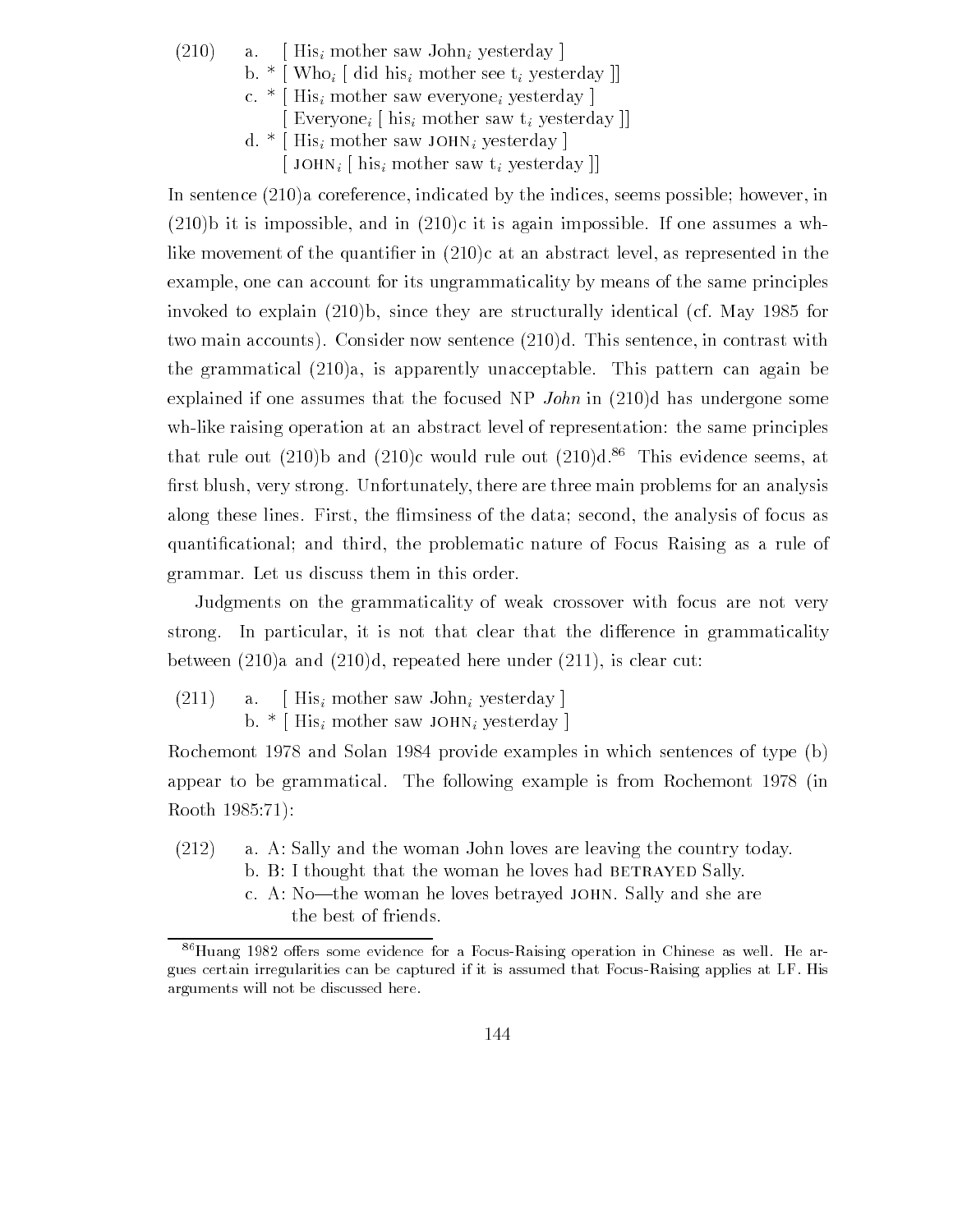Rochemont's conclusion is that there are no crossover effects on the case of focus And Solan suggests given this and other data that the rule of Focus Raising should be removed from sentential grammar, leaving the interpretation of focus to discourse'.

 $H$  and Horvath  $\mathbb R$  argue that the evidence provided by  $\mathbb R$  argue that the evidence provided by  $\mathbb R$ Rochemont does not affect the existence of the crossover effect with focus. The reading that Rochemont's example has is the so-called free variable reading, i.e. both variables refer to the same entity not because they are both bound by the same operator but because one of them is free in reference and ends up referring to the same individual. In  $(212)$ , at the time (c) is uttered, propositions of the form 'the woman he (John) loves betrayed y' are under discussion. The fact that he refers to John' is established independently by means of discourse anaphora, i.e., coreference between he and (the variable left by the focus-raised) John is just accidental but licit nevertheless

One can construct, however, examples in which no such free variable reading seems to be available but are nevertheless grammatical. See  $(213)$ , where the putatively illegal reading is not only possible but almost unavoidable

- $(213)$  [A teenage couple is found snorting coke. Her parents catch them redhanded. After yelling at the girl, her father says to the boy: F: And what am I supposed to do with you? Take you to the police? To which the girl replies:
	- a. G: Leave him alone. You deal with me
	- b. G: and his parents will deal with HIM.

In this context no proposition of the form 'his (boyfriend's) parents will deal with y' is under discussion, but rather a proposition like 'y's parents deal with y', which is a bound reading. In other words, if  $nim$  in (215)b is focus-raised at LF (or LF), the con-guration obtained will be a typical weak crossover con-guration but the sentence is still grammatical. In  $(213)$ b the focus is a pronoun and not a full NP. This should not affect the argument, as Rooth points out. But compare  $(213)$  with  $(214)$ b, which does indeed seem to be out due to the weak crossover effects:

 $(214)$  a. You deal with me

b. \*and his parents will deal with JOHN.

The contrast between these two sentences is due to the pronoun vs full NP distinc tion An explanation of these facts will not be attempted here but it seems clear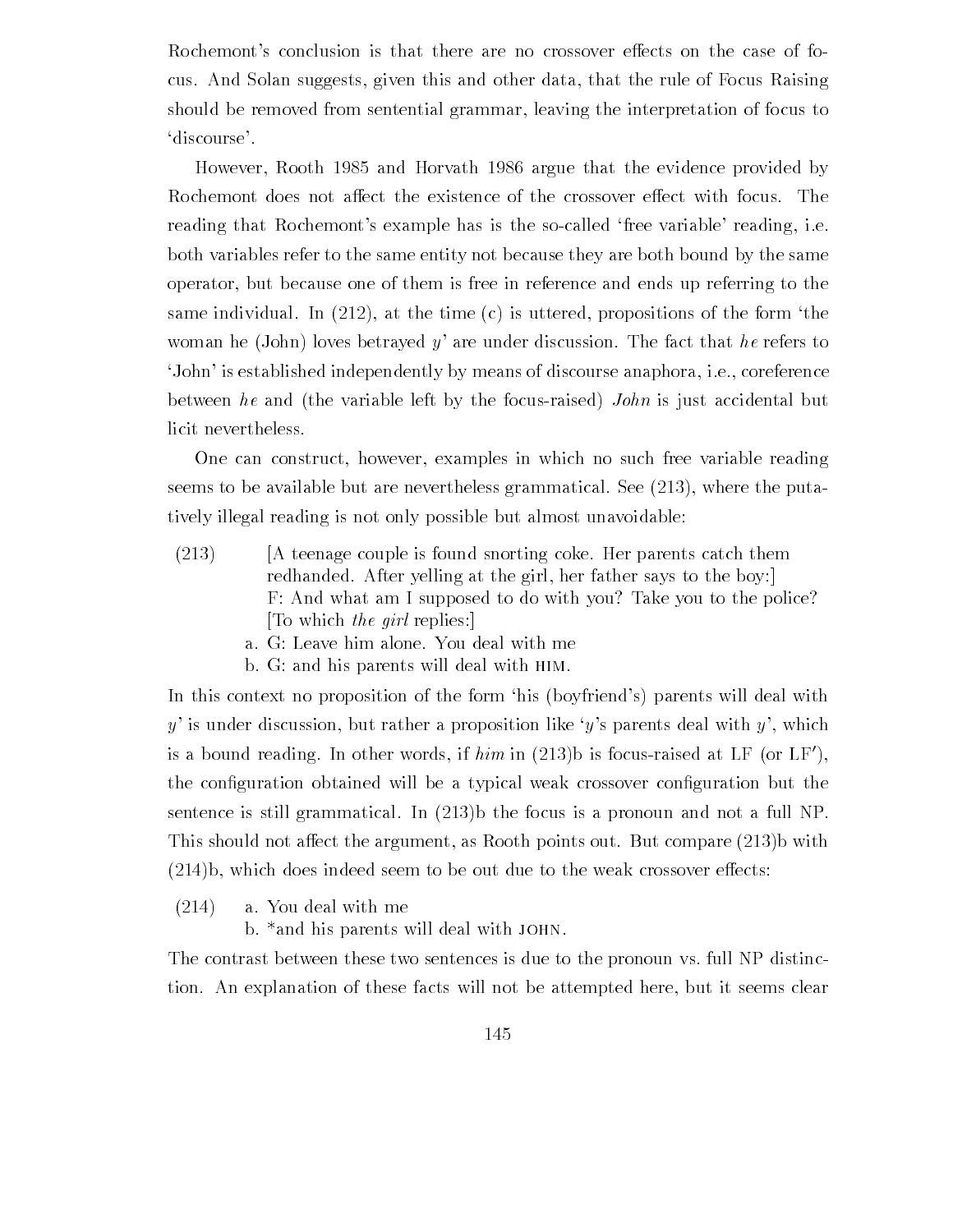that, given the contrast at hand, the ungrammaticality of  $(214)$  cannot be due to the focal nature of the NP, but to some other reason probably related to the binding of nouns

Taking focus to be quanti-cational in nature is also problematic Focus does not seem to have any quanti-cational force at least in the way traditional quanti -ers and whwords do Consider example which has two interpretations cf hirsche under the example is the examined variable variable students passed vs for the college student which exam possibly dierent did she pass If focus were quanti-ca tional, given a pair of sentences like  $(216)a-b$ .

- $(215)$ Which exam did every student pass last year?
- $(216)$ a. Every student passed the prelims last year. b. Every student passed the PRELIMS last year.

one would be lead to expect a duplicity of readings in (b) but a unique reading in a In other words if focus were a quanti-er of sorts there should be a scopal ambiguity in b parallel to the one found in However no such ambiguity seems to exist.<sup>88</sup>

It is true that there have been attempts to reduce focus to a quanti-er of sorts especially and Svoboda in exhaustiveness quanti-series of Szabolcsi and Svoboda in the Svoboda in the Svoboda i Materna 1987). So while  $(216)$ a would merely mean that all the students passed the prelims last year,  $(216)$  would mean that all the students passed the prelims and no other exam. In Chapter 7, however, it will be shown that analyses of this sort are problematic The exhaustiveness feeling one gets with foci is an artifact of their informational task Jackendo provides focus with a quanti-cational force of a different nature. For Jackendoff, the meaning of  $(216)$  would be something like The prelims are an x such that every student passed  $x'$  in the wide-scope reading for focus and For every student the prelims are an x such that  $s/h$ e passed x' in its narrow-scope reading. The only possible truth-conditional difference between these

 $87$ The unstressed full NP in cases like His lover BETRAYED John behaves like pronouns (stressed or unstressed) and not like stressed full NPs with respect to these binding considerations, thus allowing a licit reading. The reason behind this behavior will not be pursued here.

 $\degree$  horvath 1980.144 claims that a sentence like *Every man likes a BLONDE* exhibits a scopeambiguity that she attributes to focus. The ambiguity between the specific and nonspecific readings of indefinite NPs, however, is an independent well-known fact unrelated to focus in any obvious way The ambiguity in Horvath- sentence seems to be the result of this distinction of this distinction of this distinction of this distinction of this distinction of this distinction of this distinction of this distinction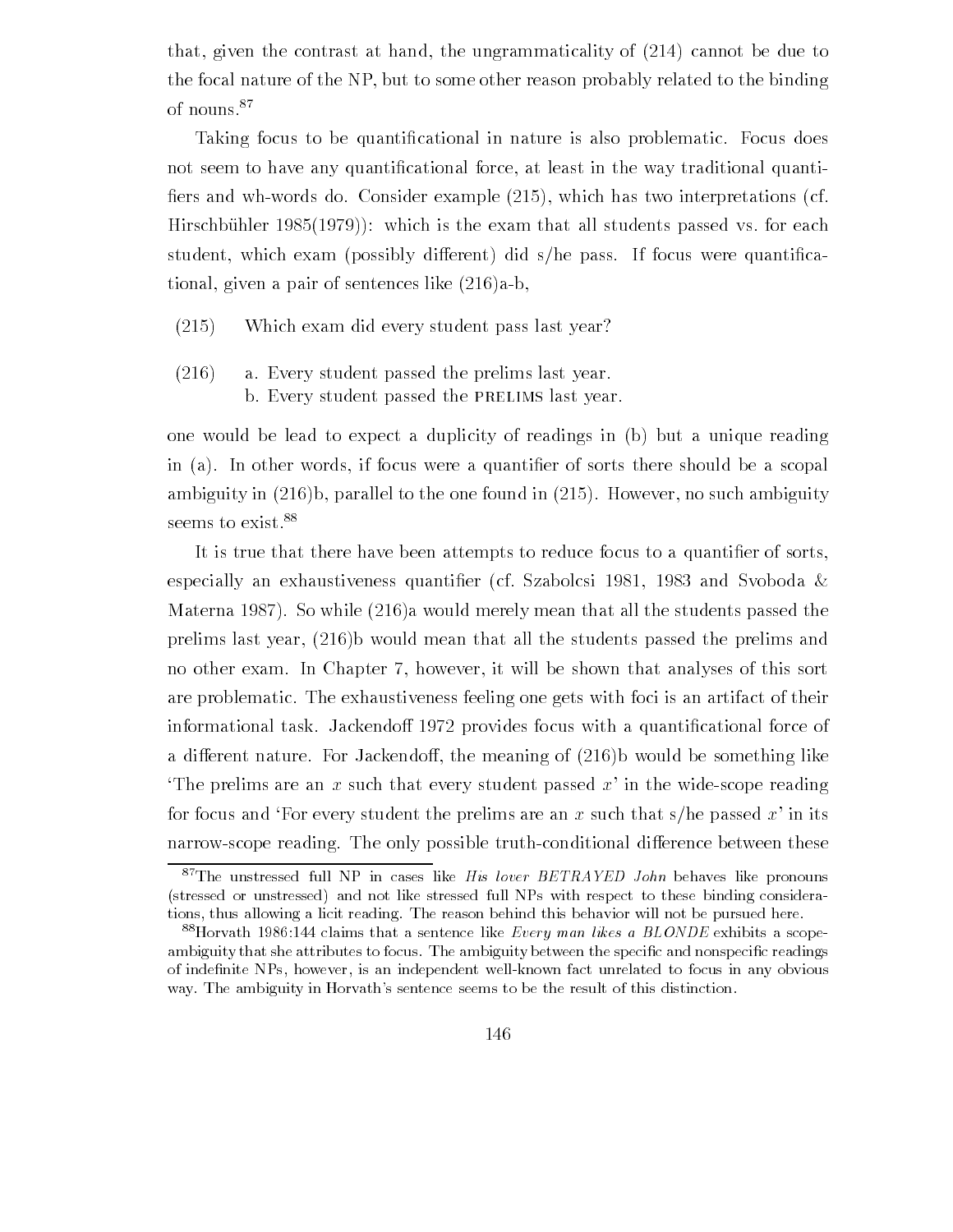two readings is whether all students passed the same prelims or whether each student passed possibly different prelims. While these two readings are indeed present in  $(216)$ b, they are also present in  $(216)a$ . Therefore, focus cannot be blamed for this 'ambiguity' (actually, this is just a case of vagueness).

Finally with regard to the problematic nature of Focus Raising as a rule of grammar, different observations made by several authors must be taken into consideration. Koopman & Sportiche point out that Focus Raising is quite an 'exceptional' rule in that it does not obey the ECP and the Binding Theory If Focus Raising is adopted, sentences like  $(217)$  (Koopman & Sportiche 1982; ex. 39).

 $(217)$  Mary claims that SARAH should stay.

violate the ECP, since *Sarah* should raise and adjoin to the matrix IP. A way out of this problem is to force focus to adjoin to the lower clause but this requires the existence of an additional principle banning the long movement. Another solution is to assume that focus representation is carried out at LF- and that at LF- unlike LF, the ECP does not apply  $(Brody 1981)$ .

Solan 1984, following Chomsky 1981, points out that the putative rule of Focus Raising must yield its output at a level where the binding theory does not apply either, given examples like the following  $(Solan 1984:ex. 12)$ ,

 $(218)$  a. John thought that Paul Drake was investigating HIM.

b. for  $x = \text{him}$ , John thought that Paul Drake was investigating x.

since the variable in the lower clause should be free, incorrectly ruling out John as an A-binder. Of course, if focus Raising is an LF-operation and the Binding Theory does not apply at LF, the problem disappears again. One may wonder, however, what kinds of well-formedifiess conditions would apply at LF-, given that the two core modules that apply at LF—the ECP and the Binding Theory—are not available at that level

Also, a different kind of problem with the Focus Raising approach is more of a conceptual nature Focus Raising seems to be elegant and economical in cases of 'narrow' focus, i.e. when most of the sentence is part of the ground. However, in cases of link-focus or all-focus structures, where most of the sentence is focal.

 $\sim$  Kratzer 1990 discusses some apparent subjacency violations of some Focus Kaising outputs. If her point is correct, subjacency should be added to the list of modules that do not apply at LF'.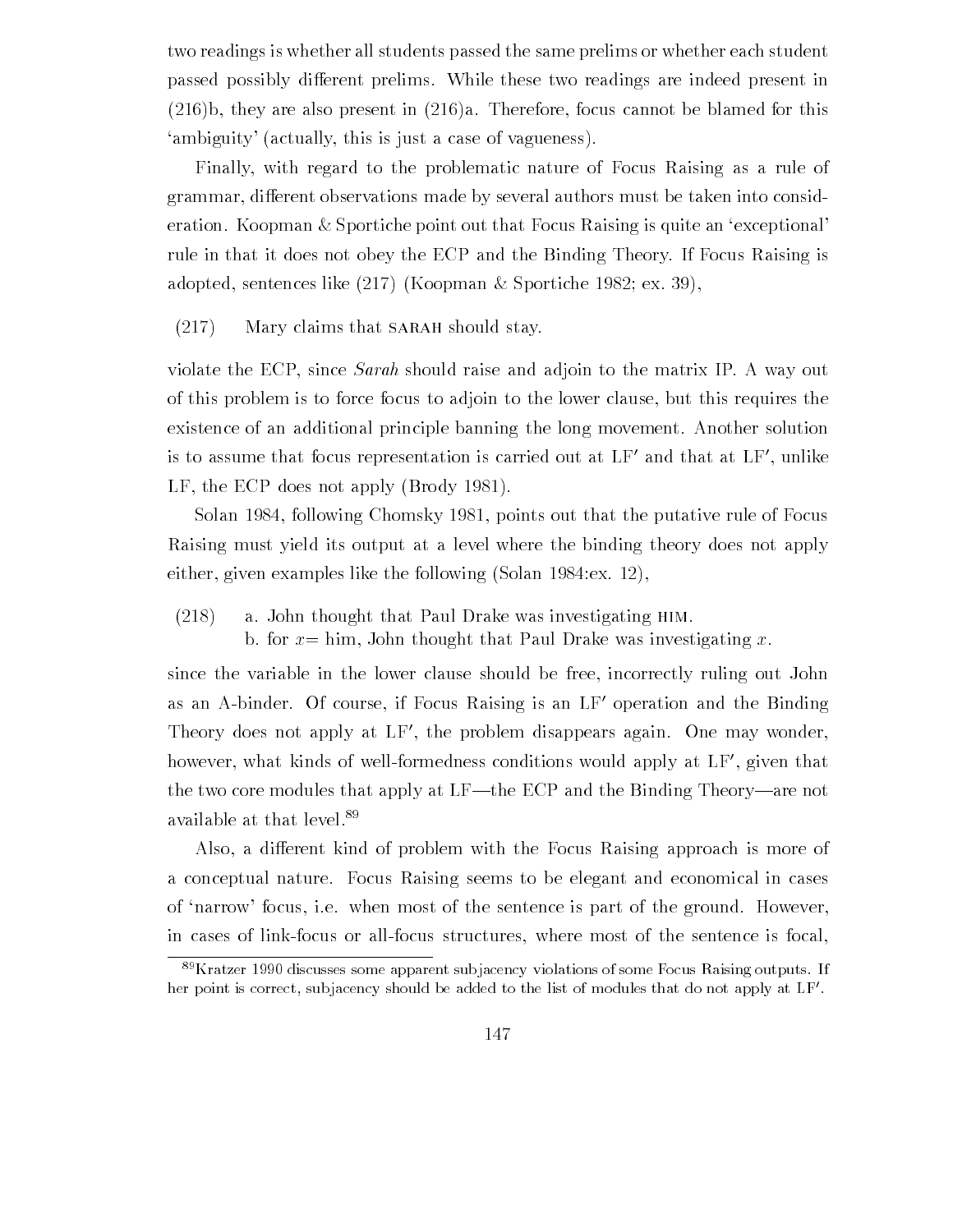the entire predicate or the entire sentence must be raised to the clause peripheral position, so that focus can take 'scope' (cf. Culicover & Rochemont 1983, Rochemont 1986, for details). In other words, in cases where the entire clause is focal one ends up with an LF representation where the original IPslot is empty and the entire clause is adjoined to IP (from Rochemont 1986:34):

$$
\begin{array}{ccccc}\n(219) & & & S & & \\
& & \nearrow & \searrow & & \\
& & S-i & S-i & \\
\text{[+focus]} & & | & \\
& & & e & \\
\end{array}
$$

Even though such an operation is allowed by the grammar it strikes us as very counterintuitive, especially when taking into account that link-focus sentences where the entire VP is focal and all-focus sentences are the unmarked case (cf. Lambrecht 1987).

The other motivation for Focus Raising is the existence of overt Focus Move ment in English. Not much will be said concerning the validity of adopting this construction as the generalized abstract representation of focus. However, it must be pointed out that Focus Movement is actually not the unmarked way to represent focus in English. The unmarked and most common way to do so is to signal focus prosodically while leaving it in situ Furthermore Focus Movement is restricted to certain types of arguments and also to certain restricted 'scalar' contexts (cf. Ward It is odd to take such a construction as basic and assume that it is generalized at an abstract level Besides as noted above focuspreposing is absent from languages like Catalan 

To conclude our review of Focus Raising it must be pointed out that while the abstract representation it yields reflects the focus-ground division appropriately, it does not contain a global representation of informational meaning with inclusion of the distinction between links and tails The proposal in this chapter does not encompass a rule of focus-raising, despite the weak crossover data and the existence of focus preposing in English. We tried to show that the evidence used to marshall

 $10^{90}$  It does not seem possible nor desirable to reduce English focus-preposing to a right dislocation of sorts, as was done in the case of Catalan. In fact, English Focus Movement is peculiar in that it seems to perform two informational tasks. This will be addressed below before closing this chapter. As for Spanish, it seems to be like English in this respect.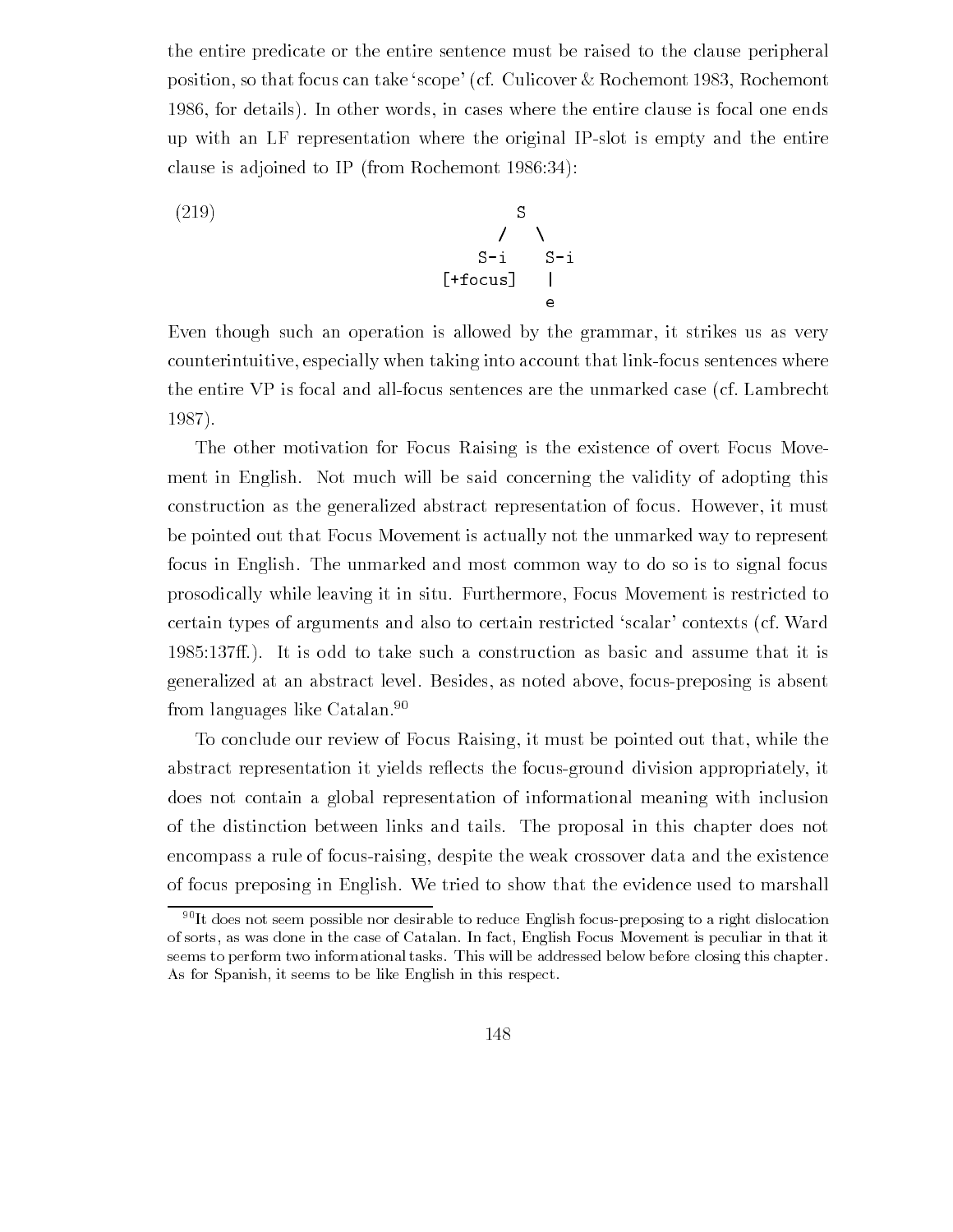such a rule is inconclusive or unclear, and that Focus Raising itself is a problematic rule of grammar in several ways

## 6.2 Information Structure (IS)

It will be proposed here that information packaging is purely represented at IS which serves as an interface between S-structure and informatics. In this section the details of this proposal are discussed The con- $\alpha$ procedure from S-structure, and its non-identity with the level of LF are described.  $\mathcal{L}$ in coverage, although it is open to parameterization. In trying to determine the makeup of this abstract level, we will rely heavily on the overt syntactic structure of Catalan. The motivation for this is legitimate: if Catalan faithfully represents information packaging at the surface by syntactic means it seems logical to assume that the con-guration of ISwhich is precisely the level of pure syntactic representation of information packagingresembles very closely the surface syntactic con-gura tion of Catalan. In fact, this is what has been done with respect to the abstract representation of wh-raising in languages without overt wh-movement.

# 6.2.1 Surface Representation in Catalan

The syntax of information packaging in  $\mathcal{U}$  in  $\mathcal{U}$  and  $\mathcal{U}$  in chapter in chapter in chapter in chapter in chapter in chapter in chapter in chapter in chapter in chapter in chapter in chapter in chapter in ch section some of the main aspects of that discussion will be recalled, so as to provide the immediate basis for our discussion of IS. In Catalan, all nonfocal elements in the sentence, i.e. the ground, are subject to right- and left-detachment to A-position. Like topicalization in English, these syntactic operations are not triggered by the need to satisfy the criterion agreement requirements the Case -lter or any logico semantic relations. The detached A-phrases are moved from their D-structure A- $\,$ positions by means of the operations moved and a proportion movement of production and a proportion that attaches to V and is coindexed with the corresponding empty position This confluences is represented in  $\mathcal{C} = \{ \pm 1, \ldots, \pm 1, \ldots, \pm 1, \ldots, \pm 1, \ldots, \pm 1, \ldots, \pm 1, \ldots, \pm 1, \ldots, \pm 1, \ldots, \pm 1, \ldots, \pm 1, \ldots, \pm 1, \ldots, \pm 1, \ldots, \pm 1, \ldots, \pm 1, \ldots, \pm 1, \ldots, \pm 1, \ldots, \pm 1, \ldots, \pm 1, \ldots, \pm 1, \ldots, \pm 1, \ldots, \pm$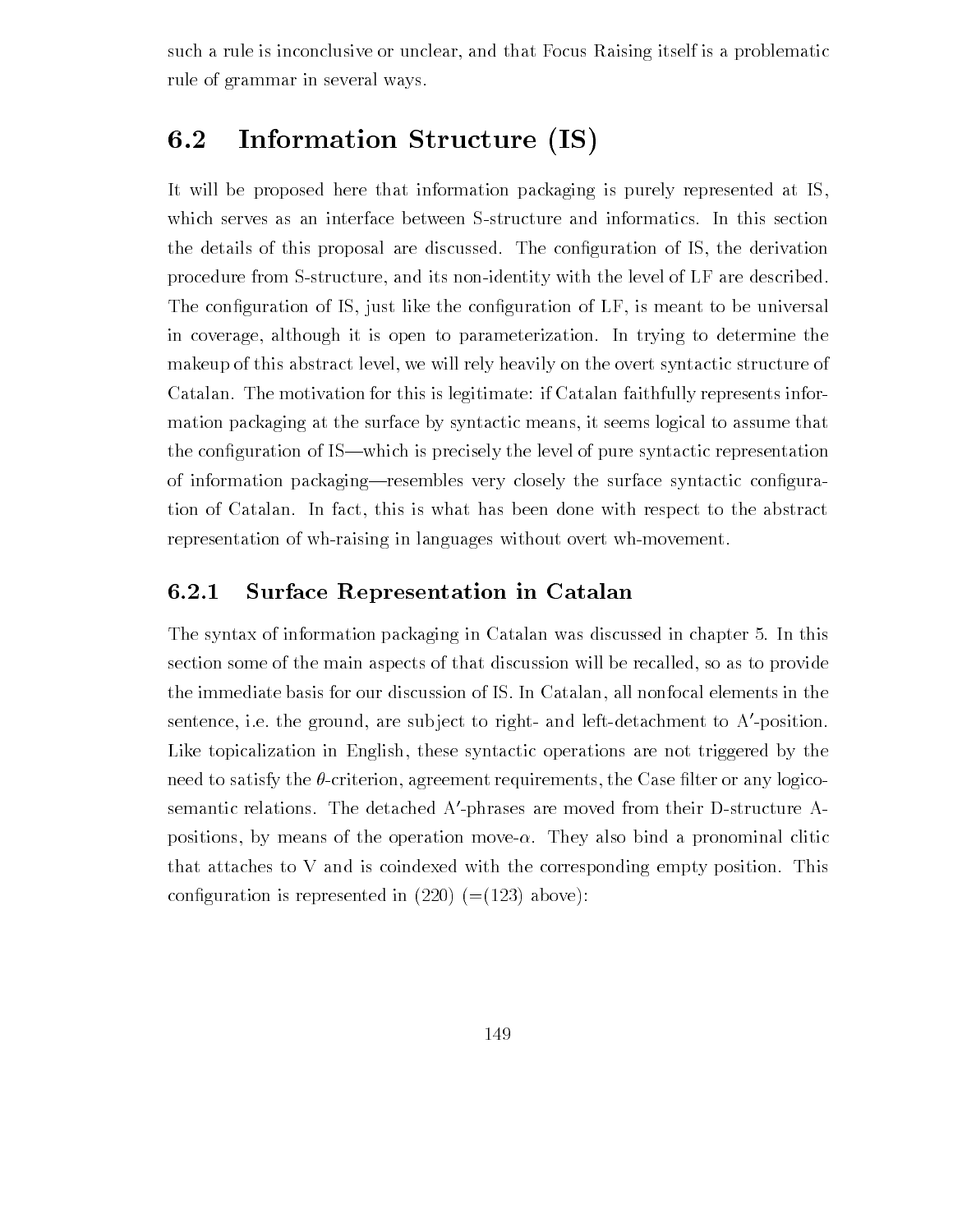$(220)$  left-detachment: right-detachment:

- - - - - -

The directionality of the detachment depends on whether the nonfocal phrase is a link or not: phrases that are detached to the left are links and phrases that are detached to the right are tails. Therefore, these A -movements in Catalan yield the surface con-guration in for information packaging in this language above

 $(221)$  [IP link  $\left[\text{IP} \left( \text{IP} \right) \right]$  [IP focus  $\left[ \text{tail} \right]$ ]

In other words, the focus of the sentence is all and only the overt nonclitic material in the core IPslot

### $6.2.2$ Derivation and Configuration

Let us now turn to the characterization of Information Structure (IS). As already mentioned, S-structure may be viewed as a contact level from which all the structural relations purely represented at the abstract levels must be retrievable somehow. How exactly these distinct abstract structures are conveyed by S-structure is a languageparticular matter with wide crosslinguistic variation which can be expressed in the form of a multivalued parameter. In Catalan it is the informational articulation of the sentence which is overwhelmingly reflected in the S-structure position of the major constituents, while  $\theta$ -structure is represented at the surface by a combination of fully indexed clitics and null categories. Notice, for example, how in  $(222)$  the  $\theta$ -positions governed by the  $\theta$ -assigning predicate are empty positions, and how the arguments that bind these empty positions are located in adjoined positions according to their informational role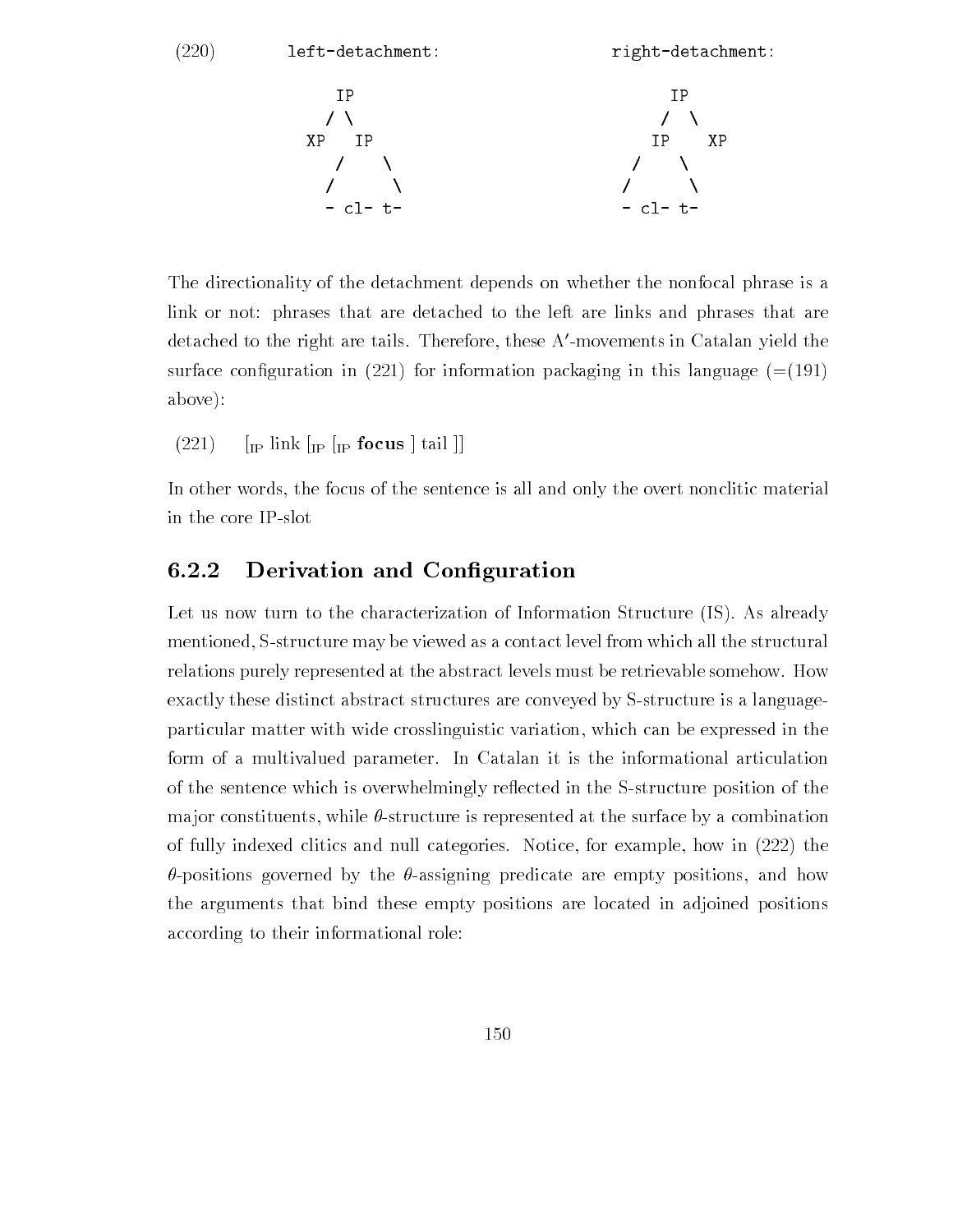$\frac{1}{1}$  ip expected in interpreted that  $\frac{1}{1}$  interpreted the positive  $\frac{1}{2}$  is the marrial # the small-one  $obj.obl$  3s-past-take my mother al metge $_2$ .  $\parallel$ to the doctor Approx  $\therefore$  The youngest she (already)  $\text{TOOK}$  to the doctor, my mother.

This situation is analogous to the case of whquanti-cation in Englishtype languages in the following sense. In a sentence like  $(223)$ ,

 $(223)$  Who<sub>1</sub> did you see t<sub>1</sub>?

the S-structure position of the wh-element reflects logico-semantic considerations and not thematic considerations. The  $\theta$ -relations in (223) are recoverable thanks to the presence of the trace bound by the overt direct object wh-phrase. In fact, the LF representation of sentences like  $(223)$  is taken to be identical to their S-structure representation since whquanti-cation is appropriately represented already at S structure. Therefore, the mapping function between  $(223)$  and its LF representation is taken to apply vacuously

Exactly like in this case, and given that Catalan S-structure closely reflects informational structure, it will be assumed here that the mapping function between S-structure and IS in Catalan applies vacuously as well. Given a Catalan S-structure like  $(222)$ , all that has to be done to obtain a 'pure' representation of information packaging is delete the pronominal clitics which perform no informational task So from  $(222)$ , the IS representation in  $(224)$  is derived:

 $(224)$ IL at  $\lambda$  portal III III III  $\equiv$  the reservation of  $\lambda$  also interested that  $\lambda$ #

The IS representation of this sentence matches exactly the abstract Catalan surface structure con-quration in above Given the above Given the above Given the abstract con-qu ration in can be now viewed as an IS construction as well as an IS construction as well as a series of the se

 $(225)$  $\mathcal{I}$  is constructed as  $\mathcal{I}$  is a set of  $\mathcal{I}$ 

IP FOCUS # TAIL # IP FOCUS # TAIL # TAIL # TAIL # TAIL # TAIL # TAIL # TAIL # TAIL # TAIL # TAIL # TAIL # TAIL

This IS con-guration is then translated into the corresponding procedural instruc tion in the informational component and interpreted

Now let us describe in detail how the informational primitives described above are reflected in the IS representation proposed in this chapter. The three following features of this configuration are important (cf.  $\S 4.3.1$  above):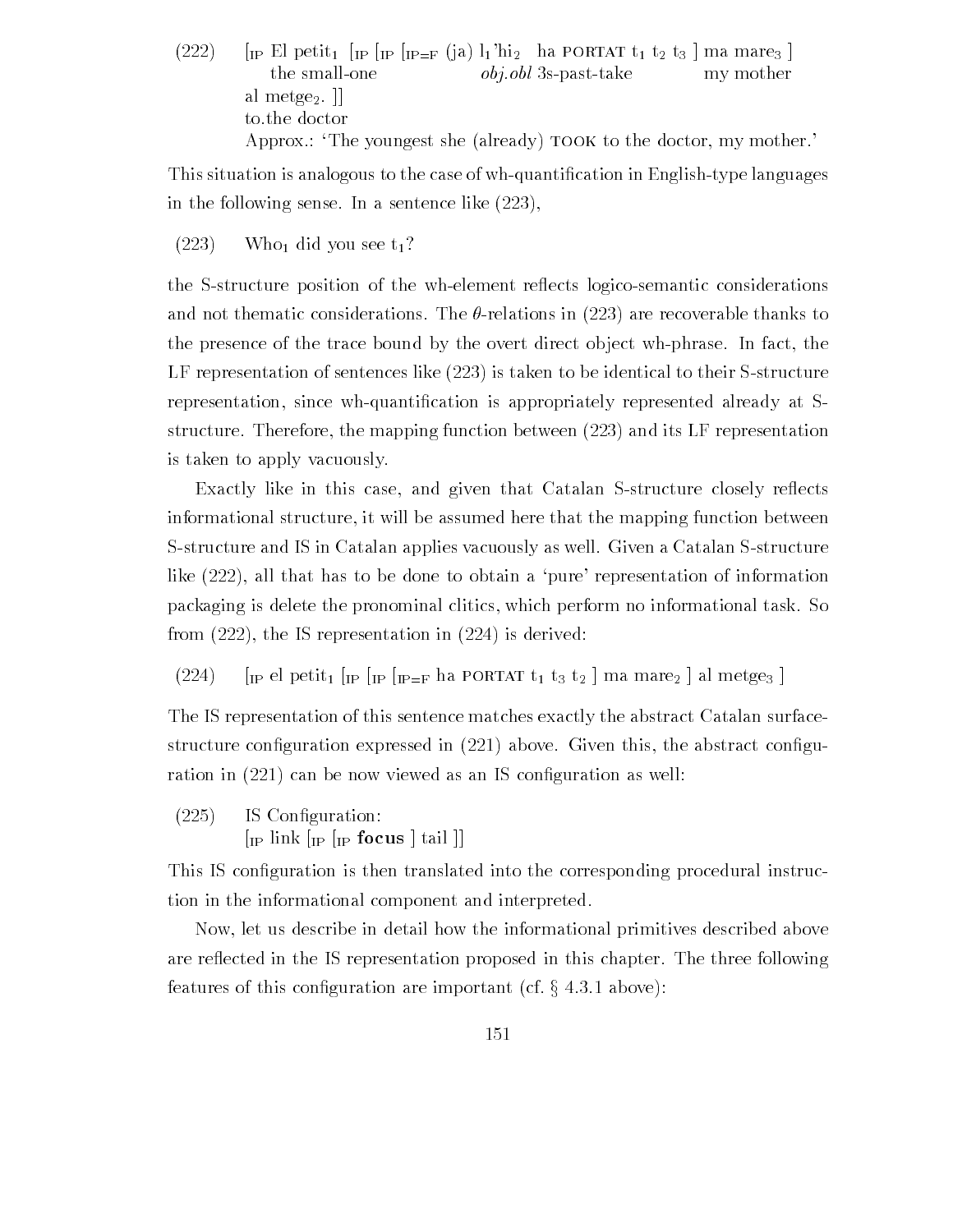- First the links is sentence in its initial This is correlated with its initial This is correlated with its information  $\mathbf{I}$ role as an address pointer. It c-commands the clause containing the oncoming information that hearers are instructed to retrieve and enter under the address denoted by such a link
- Second the focus is in the core IP slot this re
ects the conceptual argument that what is informative, the focus, is in some sense the actual informational reason for the clause to exist The core IP slot is identi-ed with the scope of the  $\Phi$  operator. All nonfocal elements must move away from the scope of  $\Phi$  to perform their anchoring task, and everything within the scope of  $\Phi$  is taken as informative. Ground elements, i.e. detachments, only occur when a ground is necessary
- Third strictly speaking the information of the sentence is not just the overt focus material in the core IP but the overt material embedded in its sentential environment, i.e. everything under the scope of  $\Phi$ . For instance, the focus in (224) is not just the verb ha portat 'took', but the entire frame x took y to z. where the value of the variables is determined by the ground (unless they are free). In other words took is not the informative part of the sentence by itself. It is only informative if interpreted in relation to the ground that accompanies it my mother the  $y$  to the doctor  $\alpha$  our conrelational nature of focus with no further stipulation

Summarizing the structural con-guration at IS represents the informational relations of the sentence in a pure and disambiguated fashion. The focus is in the core IP, which represents the scope of  $\Phi$ , and the ground anchoring material, including the sentence initial link raises to both perform its anchoring task and bind the variables in the core IP

### 6.2.3  $IS \neq LF$

Having seen how IS may be derived from Sstructure in Catalan and what kinds of relationships are purely represented at that level so that the input into the informa tional component is done appropriately we shall now address what the relationship of IS is with the other levels of representation in the grammar, especially LF.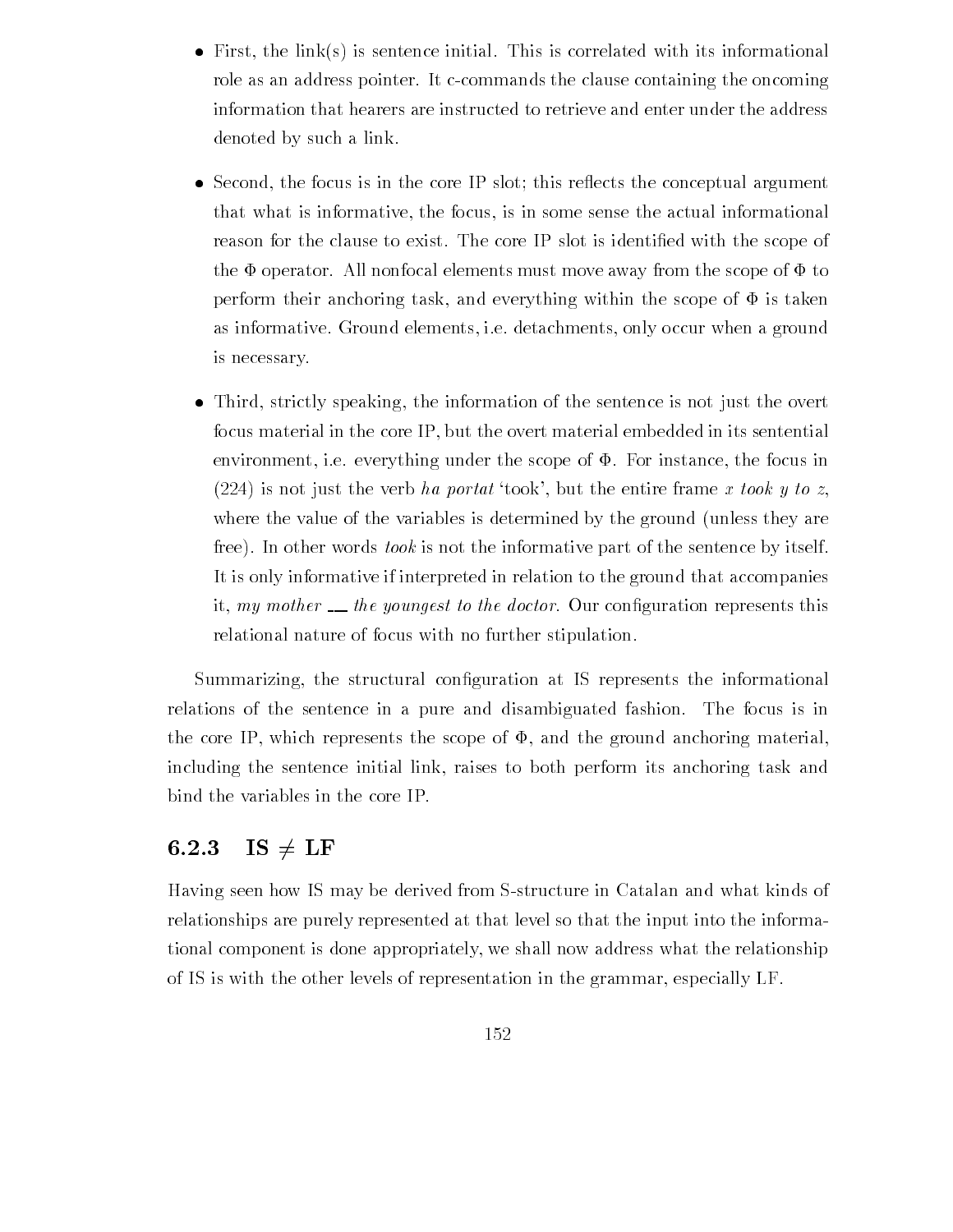## Non-identity

If the characterization proposed for IS is correct it automatically follows that IS must be distinct from LF. To see this let us consider a simple example like  $(226)$ :

(226)  $\left[$  [IP A la festa<sub>1</sub>  $\left[$  [IP=F hi<sub>1</sub> vaig enviar to THOM t<sub>1</sub> ]]. to the party  $\qquad$  loc 1s-past-send everybody The party  $\lbrack_F(I)$  sent EVERYBODY to  $\rbrack$ .

This example is a standard link-focus sentence. The focus is the V-constituent in the lowest IF slot, and the link has been left-detached to an A-position. The IS representation for  $(226)$  is  $(227)$ , which is later translated into the informational instruction  $(228)$  in the informational component:

(227) IS: 
$$
[IP A]
$$
 has  $[IP = F$   $[P \rightarrow F]$   $[I \rightarrow F]$ 

(228) 
$$
\Lambda x_1
$$
,  $x_1$  = party, [ $\Phi$  [ $x_2$  sent everybody to  $x_1$ ]]

at the the universal quantizers it correctly the correctly the correctly the core it is correctly the correctly interpreted as part of the focus of the sentence. Tothom is not ground material but part of the information of the sentence, i.e. a contribution to the hearer's knowledgestore. At Lr , nowever, the quantiner must be in an A-position binding a variable in Aposition so that the relevant logicosemantic quanti-cation is appropriately represented (as in  $(229)$ ) and translated into the logico-semantic formula  $(230)$ 

 $(229)$  LF:  $\left[\text{IP tothom}_2\right]$   $\left[\text{IP at leasta}_1\right]$   $\left[\text{IP th}_1\right]$  vaig enviar  $t_2$   $t_1$ 

 $(230)$   $\forall x_1$  [sent $(x_1,$  party, I)]

The two representations, LF and IS must be obviously distinct. Notice that if  $(229)$  were taken to be both the IS and the LF for  $(226)$ , i.e. if we were to accept that informational notions are interpreted at LF it would be erroneously concluded that tothom 'everybody' is a link in this case, since it is detached to the left. If tothom were a link, however, it would be marked as such in the Catalan S-structure<sup>91</sup>:

 $S<sup>91</sup>$ Some sentences with quantifier links are less natural than others, causing raised eyebrows among some Catalan speakers. Sentences like A tots els estudiants els donen un carnet  $t_1$  To all students they are an ID-discovered they are an ID-discovered they done they done they are also also and the the same- are extremely natural some other sentences sound odder Most sentences however are felicitous once the right context is construed, although in some cases it may require some sophistication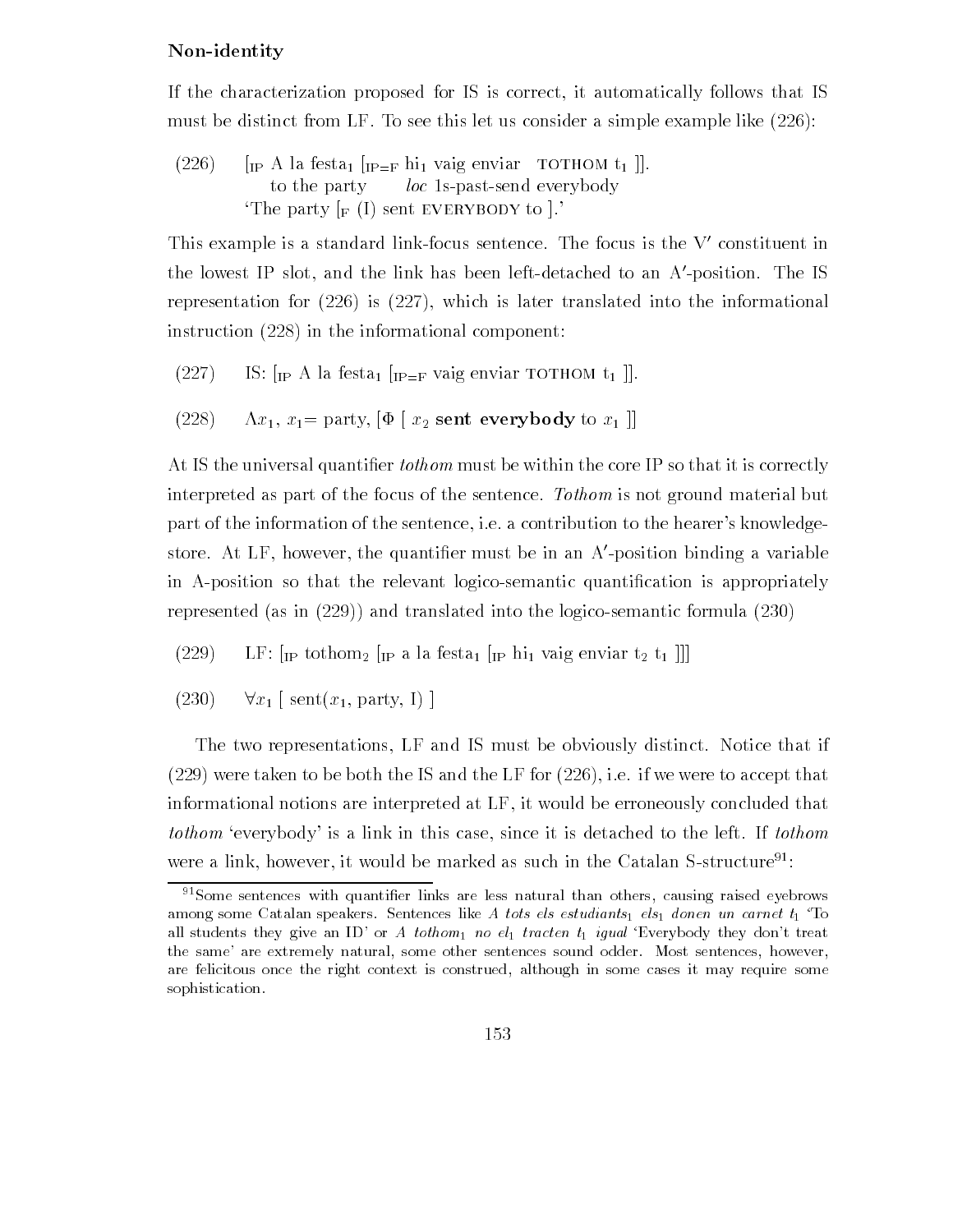$(231)$  (A) Tothom<sub>1</sub> el<sub>1</sub> vaig enviar t<sub>1</sub> a la festa.

Therefore the level at which quanti-ers raise and attach to IP ie LF must be distinct from the level at which links raise and attach to IP, i.e. IS.

## IS directly derived from S-structure

Another alternative that has been considered in the literature is to have information packaging be represented at a level of LF- derived from LF If this is shown to be the case, our description of the mapping from Catalan S-structure to IS will have to be reformulated. It is very hard to gather empirical evidence to argue that one hypothesis in  $(232)$  is more correct than the other.



However, there are conceptual arguments that suggest that a direct derivation of IS from Sstructure is to be preferred over a derivation from LF These arguments are based on the economy-of-derivation condition of Chomsky 1988.

The spirit of Chomsky's condition is to minimize derivation mappings. By a least effort' principle, if a given result can be achieved by a simple derivation and a complex one, only the former should be legitimate. For instance, a given movement con-guration should not be posited if it has to be undone in the next derivation Chomsky's example is the lowering of inflection to  $V$  at S-structure. This operation is 'costly', since at LF it has to be undone when  $V$ +inflection is raised to the original position of the inflection. He states that '[t] he result is essentially the same as would have been achieved with the shorter derivation that involves only raising in the overt syntax. Therefore, by a "least effort" condition, only the latter is permissible  $(1988:9).^{92}$ 

Let us take, for example, sentence  $(226)$  above, repeated here as  $(233)$  for convenience

 $92$ There are other cost-based reasons that might render an operation like inflection-lowering less costly than an apparently more eortless- alternative as is the case in the English rule of affix-hopping. None of them, however, are relevant in the issue under discussion.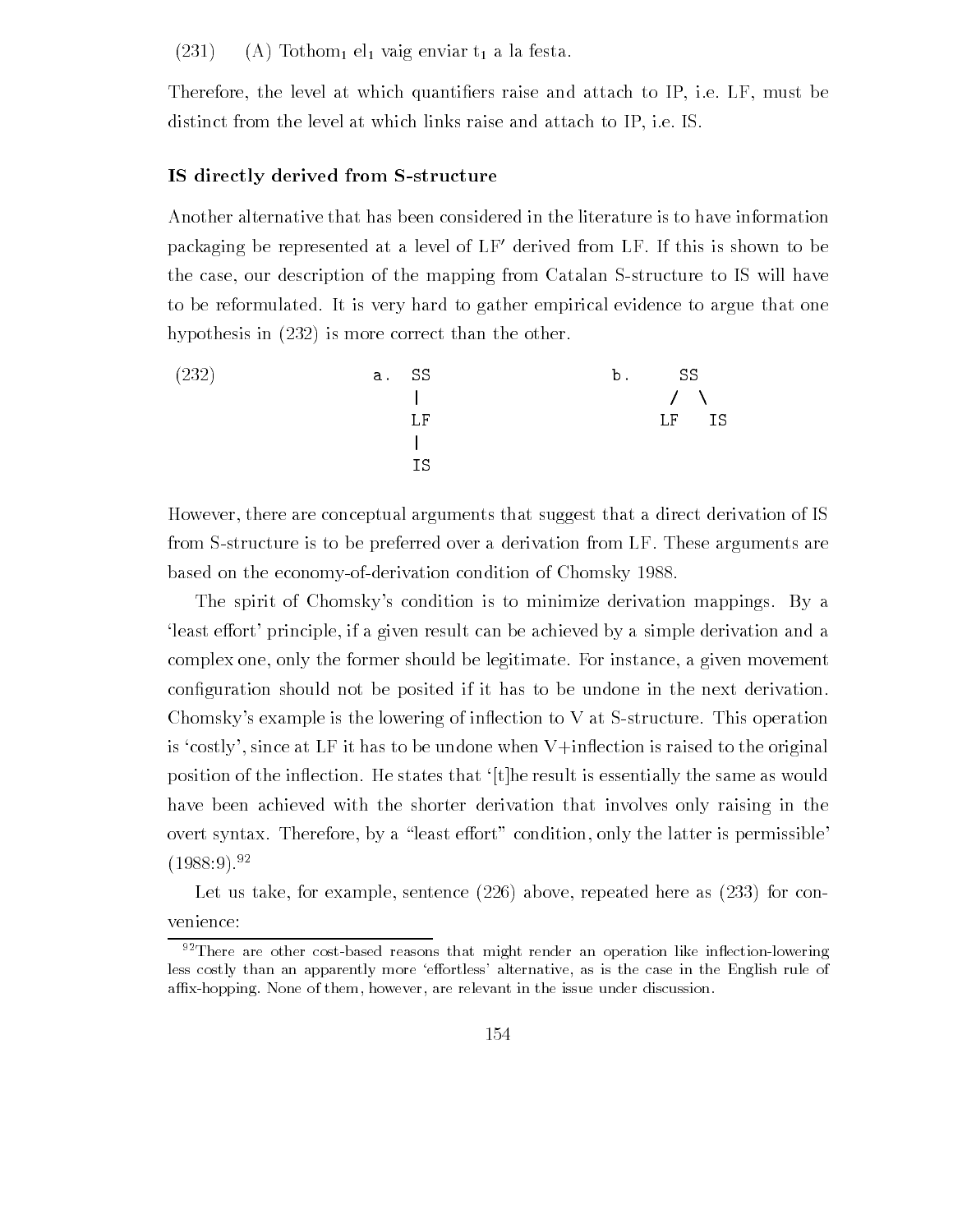## (233) [IP A la festa  $\left[$ IP=F hi vaig enviar TOTHOM t<sub>1</sub> ]]. to the party loc 1s-past-send everybody The party  $\lceil_F(I) \rceil$  sent EVERYBODY to  $\lceil$ .

The LF and IS representations for this sentence were shown in  $(229)$  and  $(227)$ above respectively and are shown as a shown again in  $\mathcal{A}$  the quanti-dimensional in  $\mathcal{A}$ command the clause; at IS it must not. If it is assumed that IS is derived from LF, mediating the mapping from S-structure to IS, one obtains the 2-step derivation in  $(234):$ 

 SS "IP a la festa "IPF hi vaig enviar tothom t ## LF "IP tothom " IP a la festa " IP hi vaig enviar t t ## IS "IP a la festa "IPF vaig enviar tothom t ##

Notice that under step the con-guration obtained with step is undone This is precisely the type of derivation that Chomsky 1988 describes as 'not permissible', all things being equal. The derivation that yields IS directly from S-structure, in contrast is straightforward and maximally economical as in

 $(235)$ SS:  $\left[\text{IP a} \text{ la festa}_1 \right]$   $\left[\text{IP=F} \text{ hi}_1 \text{ vaig enviar TOTHOM } t_1 \right]$ IS:  $\left[\mathbf{I}_P \text{ a} \text{ a } \text{festa}_1 \right] \left[\mathbf{I}_{P=F} \text{ value } \text{vais } \text{ } \text{Feyl} \right]$ 

Notice that, in this fashion, the use of a downgrading movement where the antecedent does not ccommand its trace is also avoided The derivation of LF from Sstructure proceeds as above in the standard way and it is done in parallel with the derivation of IS

# Extending IS to English

The question arises next whether the IS con-guration in is applicable to other languages. In principle, such an extension should be not only desirable but necessary. IS as a level of pure representation of information packaging should be language invariant, since presumably the interpretive informational component it feeds is constant across languages Owing to this it is argued that the structure in is indeed applicable to other languages. This is illustrated with English. Of course, the possibility that this IS representation is sub ject to parametrization must be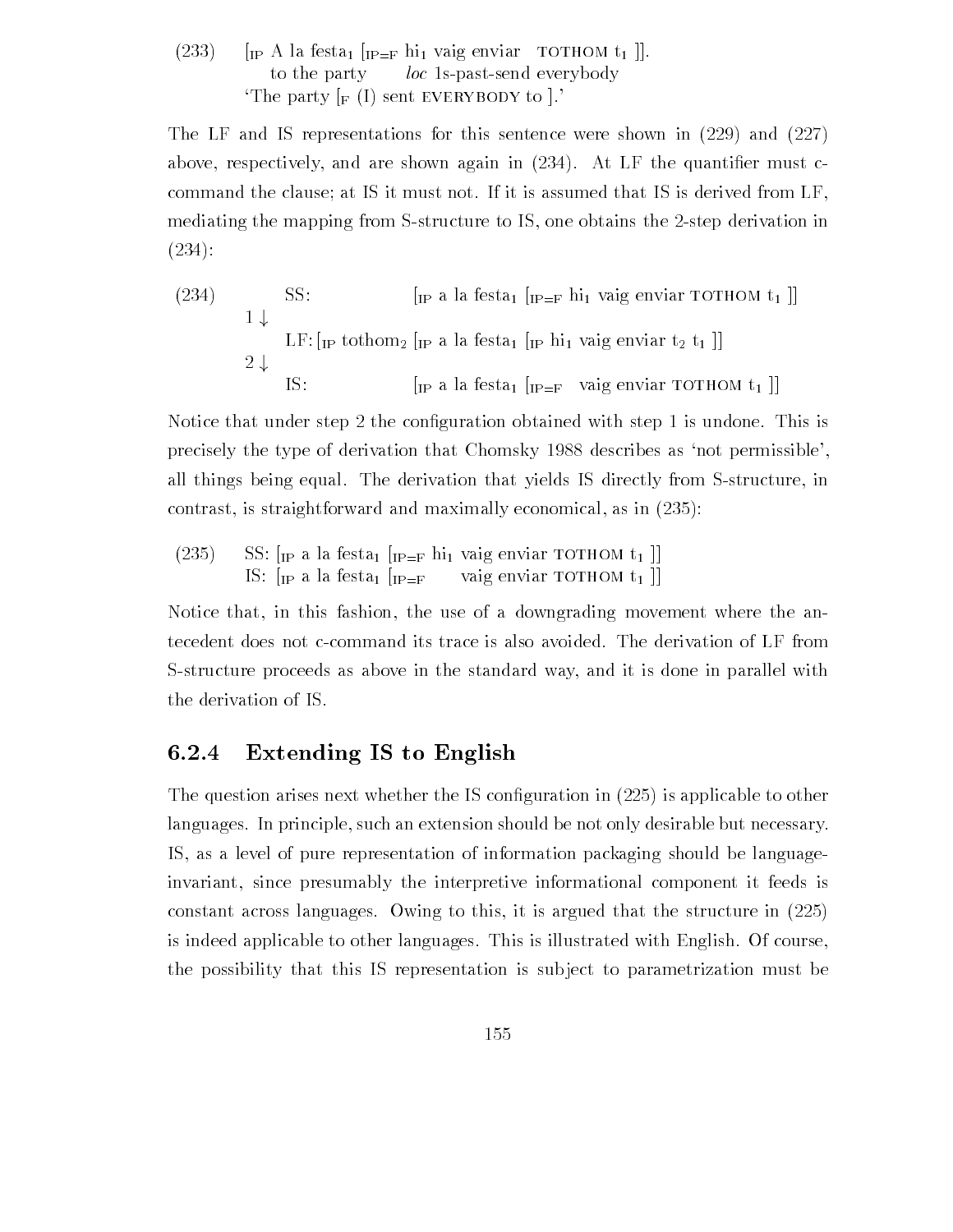entertained, much in the same way that the directionality of logical scope assignment might be subject to crosslinguistic variation.

It may be said that Catalan is to English with respect to IS nonfocal movement as English is to Chinese with respect to LF wh-movement. Since Huang  $1982$ , it has been assumed that Chinese has at LF the wh-movement that English has at S-structure. The English vacuous derivation in (236) is paralleled in Chinese by the nonvacuous (237):

- $(236)$  SS: Who do you like?  $\rightarrow$  LF: Who do you like?
- (237) SS: ni xihuan shei?  $\rightarrow$  LF: shei [ni xihuan t<sub>1</sub>] you like who Who do you like

In analogy to the Chinese-English example, it is proposed here that the nonfocal detachments that Catalan has at S-structure, English has at the level of IS. In fact, English does have an overt subset of the IS movements Catalan has, namely topicalization. At IS, therefore, one would have to perform only the operations that are nonovert. Of course, the mapping between S-structure and IS in English is not as direct as in Catalan, but in some cases it is fairly straightforward, providing further support for our hypothesis

The mapping between the two levels of representation is carried out by means of standard move- operations in particular as in the case of Catalan overt syntax left- and right-adjunction to IP. Let us consider a sentence like  $(238)$ , where the link subject NP and the locative PP are nonfocal:

(238) The boy  $\lceil_{\text{F}} \rceil$  kissed EVERYBODY at the party.

If the subject is to be interpreted as a link, it must left-adjoin to IP at IS, just like overt topicalization. Such a proposal is unproblematic, and, in fact, there is some evidence to suggest that most subjects in English are already in a left-adjoined position at S-structure (cf. Kroch, Heycock & Santorini 1988). If this were correct, link subjects would not have to raise and adjoin at IS. The nonfocal PP is a tail, left in a destressed position in a sentence-nal slot As any tail material the PP must be right-detached at IS. Such an operation is also unproblematic. It is proposed, then,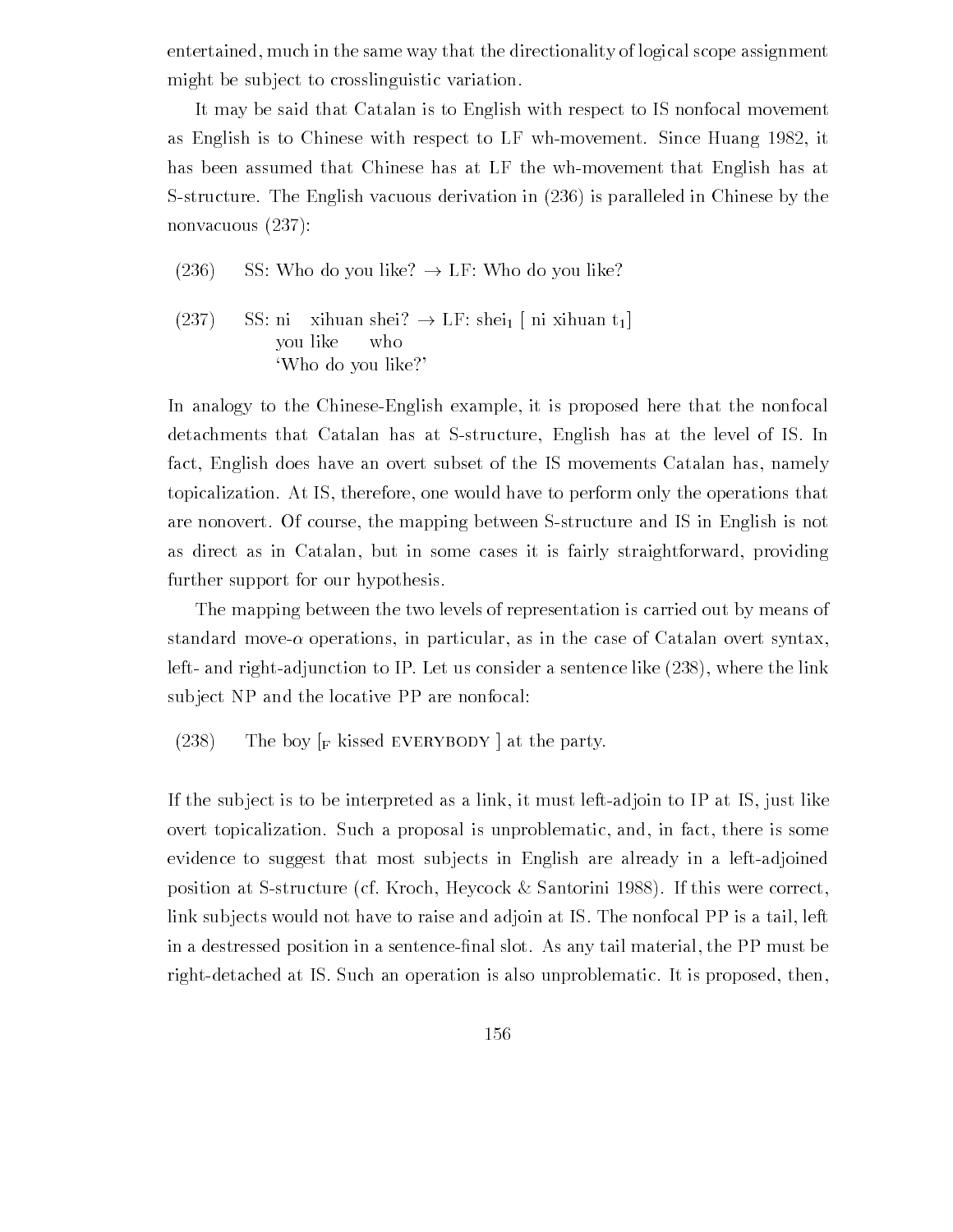that  $(238)$  has the IS representation in  $(240)$ , derived by the operations diagrammed in  $(239)$ :

 $(239)$ 



 $\sum_{i=1}^{\infty}$  is integral in the  $\sum_{i=1}^{\infty}$  integrated the party  $\sum_{i=1}^{\infty}$ 

Let us consider an example with a less straightforward derivation. Example (241) is the IS representation of a sentence where the focus is restricted to the sentence -nal locative In such an example the V- constituent may be interpreted as the tail

 $(241)$  a. SS: The boy kissed everybody  $\lbrack_F$  at the PARTY  $\rbrack$ . b. IS:  $\lceil \mathbf{p} \rceil$  the boy  $\lceil \mathbf{p} \rceil$   $\lceil \mathbf{p} \rceil$  t<sub>1</sub> t<sub>2</sub> at the PARTY  $\lceil \lceil \mathbf{v'} \rceil$  kissed everybody  $\lceil \frac{1}{2} \rceil$ 

Such a derivation may seem surprising, since it is involves the movement of a  $V'$ element, which also includes the V head. However, such operations involving the  $\det$  detachment of  $V<sup>n</sup>$  are necessary to account for Catalan S-structures where the verbal  ${\rm mean}$  is right-detached. The fact, a natural translation of (241)a filto Catalan is the sentence in  $(242)$ , where Catalan S-structure, as expected, matches one-to-one the IS representation posited for its English equivalent:<sup>94</sup>

 $(242)$  El xiquet<sub>1</sub> [[<sub>IP</sub> t<sub>2</sub> t<sub>1</sub> a la FESTA | [<sub>V'</sub> va petonejar tothom  $\vert_2$ ]. The boy kissed everybody  $\lceil_{\mathbf{F}} \rceil$  at the PARTY  $\lceil$ .

 $\sim$  see g 5.2.4 for a mention of other analysis where movement of V  $\sim$  to an adjoined clauseperipheral position is posited

 $94$ This example is crucially different from (i), where both the subject el xiquet and the PP a la festa are links and therefore are left-detached. Notice that here the PP binds a clitic within the core IP

 $\mu$ , er maart a la festa  $\mu$ i – $\mu$  m2 (a petembar to file it to the  $\mu$ At the party the boy kissed everybody-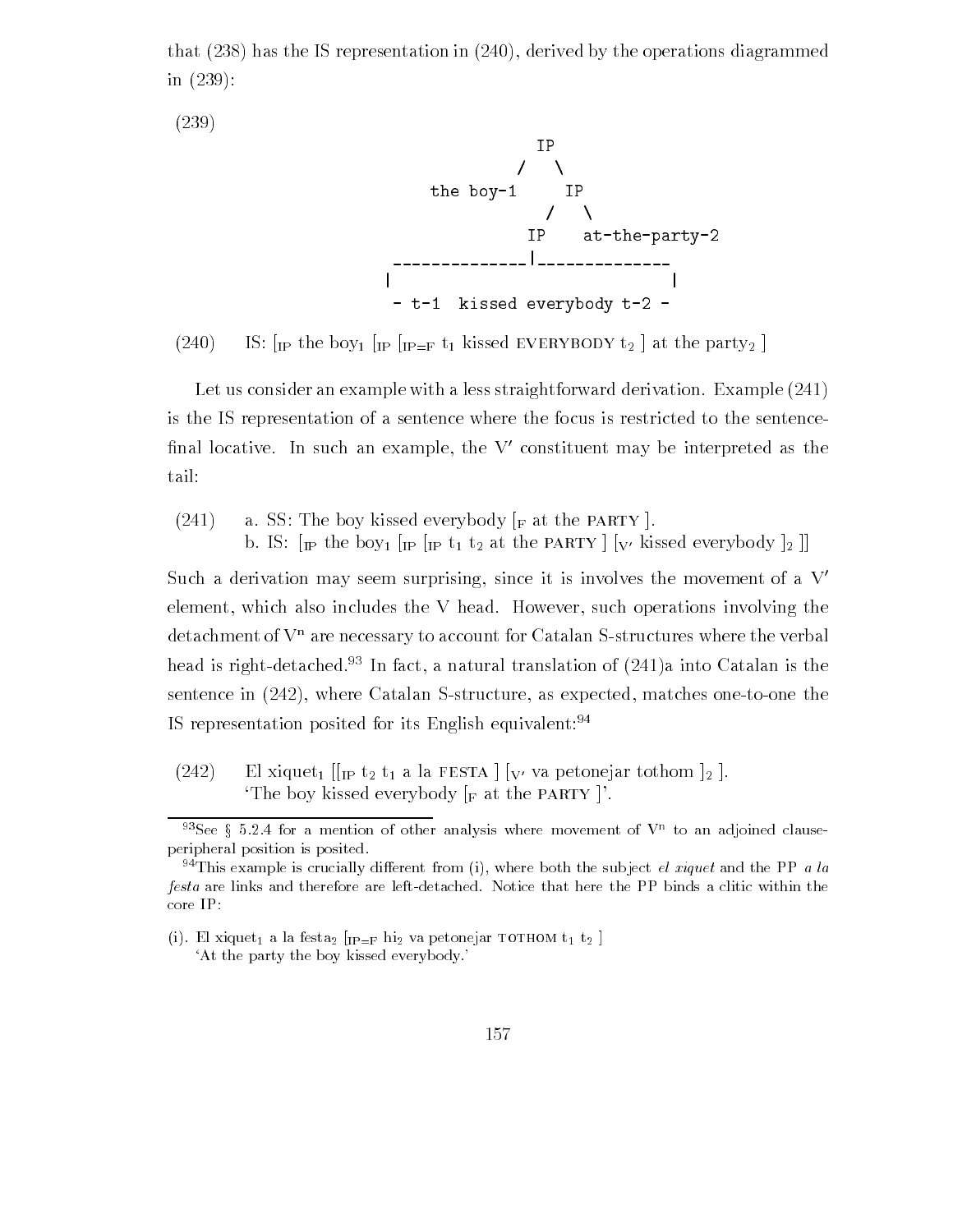$B = \{A, \ldots, A\}$ structural effect in English that would support the existence of IS-operations for this language, parallel to the ones Catalan has at S-structure? The answer seems to be yes, and the evidence comes from the data in  $(243)$  and  $(244)$ :

- (243) a.  $\lceil_{IP}$  El Pau<sub>1</sub>  $\lceil_{IP}$   $\lceil_{IP=F}$  no  $l_2$ 'ha MORT  $t_2$   $t_1$   $\lceil$  el jutge<sub>2</sub> $\rceil$ . b.  $[p$  Paul didn't KILL the judge  $]$ .
- (244) a.  $\left[\text{IP El Pau}_{1}\right]\left[\text{IP=F} \text{ no ha mort el JUTGE } t_{1}\right]$ . b.  $\lceil \text{IP Paul } \rceil_F$  didn't kill the JUDGE  $\lceil \cdot \rceil$ .

This sentences illustrate a phenomenon affecting the scope of negation known as 'association with focus' (cf. Jackendoff 1972, Horn 1989).<sup>95</sup> In (243), for both Catalan and English, the direct object phrase the judge escapes negation somehow: the scope of negation does not seem to extend beyond the verb kill. In  $(244)$ , in contrast, the entire VP sequence is negated. In other words, from  $(243)$  we understand that, even though Paul did not kill the judge, some other relation holds between them, but no such understanding arises from  $(244)$ .

Notice, too, that the Catalan sentences—the  $(a)$  sentences—are not structurally alike. In  $(243)a$ , the phrase that escapes negation, el jutge the judge, is rightdetached, as the presence of the clitic and the prosody show. But in  $(244)$  a el jutge remains in situ. Therefore, the difference in the scope of negation between  $(243)a$ and  $(244)$  a has a clear structural correlate. It appears that when a phrase is removed from the core IP by means of detachment it escapes the scope of negation as well

The English equivalents of these sentences,  $(243)$ b and  $(244)$ b, however, while showing the same contrast with respect to the scope of negation, do not offer any overt structural contrast of the Catalan type. Therefore, there is no structural correlate to reflect the distinction between  $(243)$ b and  $(244)$ b with respect to scope of negation. Now, if English has an abstract right-detachment movement at IS like the one Catalan has at Sstructure yielding an IS representation like for sentence  $(243)$ b,

 $(245)$  $\frac{1}{2}$  is the integral  $\frac{1}{2}$  in  $\frac{1}{2}$  integral  $\frac{1}{2}$  integral integral integral integral integral integral integral integral integral integral integral integral integral integral integral integral integral

 $95$  Negation is actually only one of the logico-semantic operators reputedly affected by 'association with focus- scalar particles in  $j$  and even under  $\mathcal{A}_i$  and even under with focus as well constants  $\mathcal{A}_i$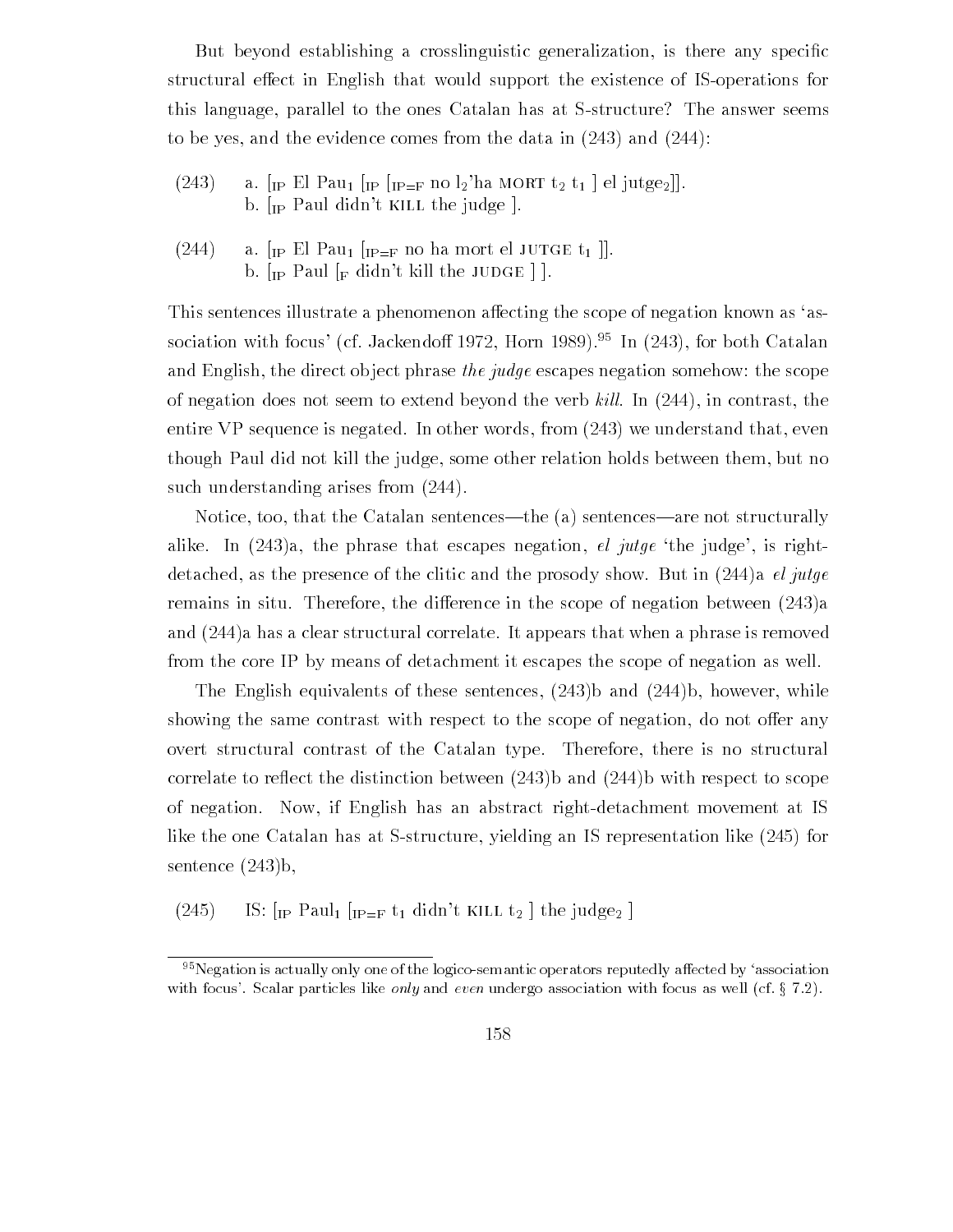the scope-of-negation facts can be captured much in the same way they are captured in Catalan. Examples  $(243)$  and  $(244)$ b, while identical at S-structure, are crucially different at IS, and the difference in interpretation is captured at that level. This constitutes important language-internal evidence for positing a rule of IS nonfocal detachment The dierent con-gurations at the separate levels of rep resentation for the English sentences  $(243)$ b and  $(244)$ b are displayed in  $(246)$  and  $(247)$ , respectively:

- $(246)$  a. SS:  $[$ I<sub>IP</sub> Paul didn't KILL the judge  $]$ . b.  $LF: \neg$  [ Paul killed the judge ] c IS "IP" THE TAUL "IP" THE FILL THE LATER AND TAKEN A THE LATER AND TALL THE LATER AND TALL THE LATER AND TAL
- (247) a. SS:  $\lceil_{\text{IP}}$  Paul  $\lceil_{\text{F}}$  didn't kill the JUDGE  $\rceil$ . b.  $LF: \neg$  Paul killed the judge c. IS:  $\lceil$   $\lceil$  Paul<sub>1</sub>  $\lceil$   $\lceil$   $\lceil$   $\lceil$   $\lceil$   $\lceil$   $\lceil$   $\lceil$   $\lceil$   $\lceil$   $\lceil$   $\lceil$   $\lceil$   $\lceil$   $\lceil$   $\lceil$   $\lceil$   $\lceil$   $\lceil$   $\lceil$   $\lceil$   $\lceil$   $\lceil$   $\lceil$   $\lceil$   $\lceil$   $\lceil$   $\lceil$   $\lceil$   $\lceil$   $\lceil$   $\lceil$   $\$

For the sake of exposition, the facts relevant to this argument have been simplies is a fact which is going the interest consequent of association with focus has been to do with negation only indirectly From the previous discussion it may seem that it die nes its die die that the negation de-that its logicost conditions its logic scope at IS This is the sec obviously undesirable if IS is to be a pure representation of information packaging It is not the case however that negation de-nes its scope at IS Actually the dif ferent readings for negation are due to the interaction of a constant logicosemantic LF representation for both  $(243)$  and  $(244)$  (in  $(246)$ b and  $(247)$ b) and a variable informational IS structure, different for  $(243)$  and  $(244)$  (as in  $(246)c$  and  $(247)c$ , respectively). As different focus-ground structures interact indirectly with the same logico-semantic structures, different readings are derived (cf.  $\S$  7.3).

Alternatively, it could be claimed that the 'scope' of negation is directly represented at LF, i.e., that sentences  $(243)$  and  $(244)$  are truly different in their truthconditions, and therefore, their LF representations must be different as well. This position, though, has been argued to be quite problematic by Gazdar 1979 and Horn 1989, among others. Furthermore, if negation were truly associated with the focal verb in  $(243)$ , that is, if the direct object lay outside the LF scope of negation, the following sentence should be ungrammatical, but it is not:

 $(248)$  Paul didn't KILL anybody, he just threatened some of us.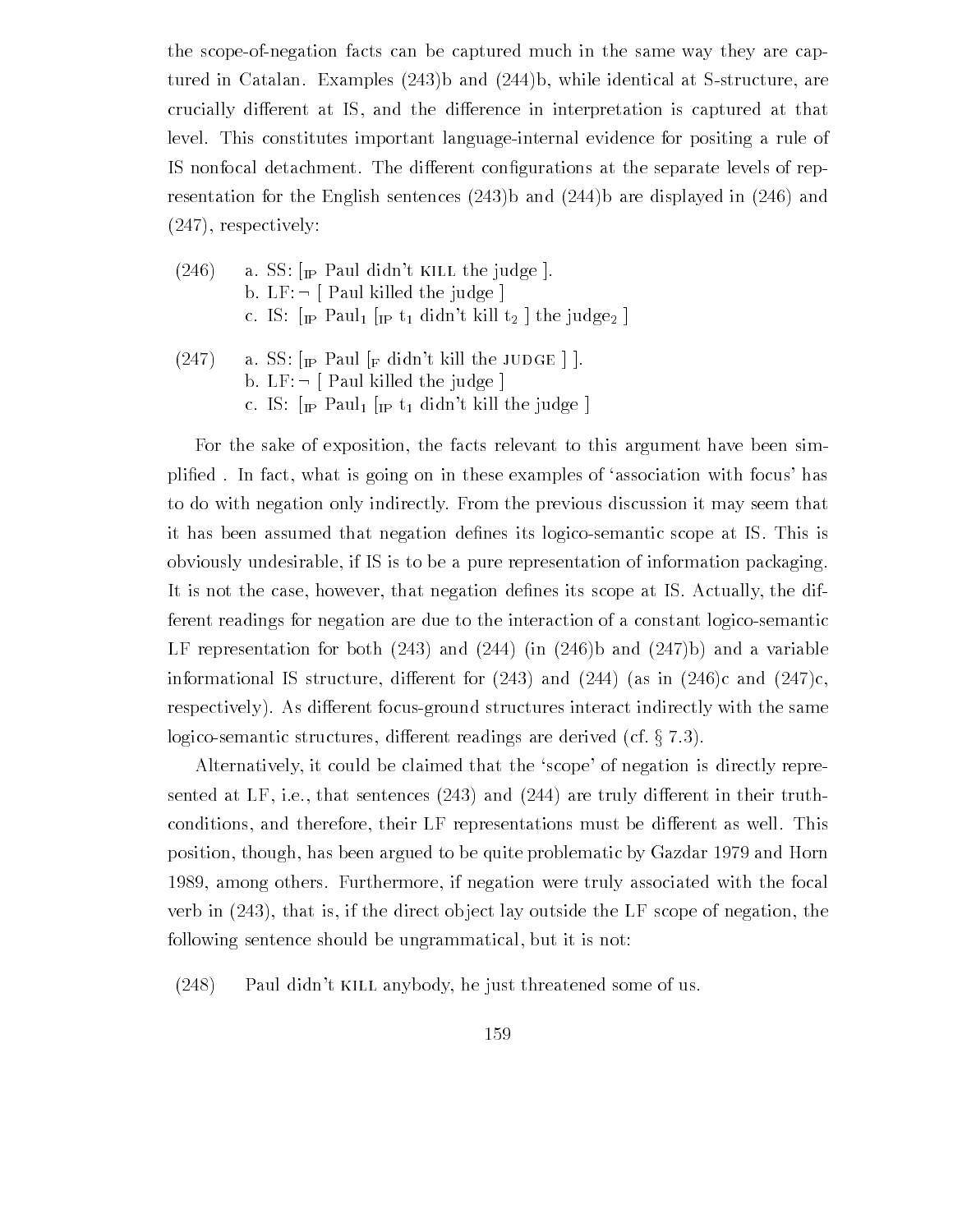At LF the polarity item *anybody* must be included under the logical scope of negation, even though negation is still 'associated' with the verb. At IS, however, *anybody* must be outside IP (the scope of  $\Phi$ ), since it is part of the ground Paul is in some relation to someone'. The conclusion that  $(243)$  and  $(244)$  have an identical LF representation but distinct IS representations is con-rmed by this fact

# 6.3 Overt Focus Movement

Once the existence of an IS rule of Focus Raising is rejected and the universal con-guration for IS proposed in this chapter accepted the existence of overt Focus Movement in English and Spanish is left unexplained What is the IS representation of sentence  $(249)$   $(=(209))$ ?

 $(249)$  [<sub>XP</sub> FIDO<sub>1</sub> [<sub>IP</sub> they named it t<sub>1</sub>.]]

Focus Movement preposes the focus of the sentence to a left-adjoined position and is used as empirical 'stimulus' for the abstract rule of Focus Raising. If this overt construction reflects a focus-ground relationship, it is indeed natural to assume  $\mathbf{I}$  structure is identical to the SSS structure is identical to the SSS structure con-In our characterization of IS, however, the focus remains in situ dominated by the lowest phrasal node, which represents the scope of  $\Phi$ . The focus in (249), Fido, is clearly outside the lowest IP node. This leads us to an apparent contradiction. Furthermore the arguments in Ch against the existence of focuspreposing in Catalan were indirect arguments for the existence of such a rule in Spanish. This section will try to reconcile the existence of overt Focus Movement in English and spanished with the universal IS control is considered in the universal IS considered in the chapter of the cha

As noted above, there is more than one way to represent at the surface the focusground relationship encoded in sentence is another way to do so

 $(250)$ They named it  $_F$  FIDO.

 $\mathbf{r}$  is actually the unmarked way to represent such an informarked way to represent such an informarked way to represent such an informarked way to represent such an informarked way to represent such an informarked wa mational split between Fido and They named it x, while  $(249)$  has a more marked feeling Is there a dierence between and and if so what is it It could  $\mathbf{1}$  is nothing but a disambiguated variant of  $\mathbf{1}$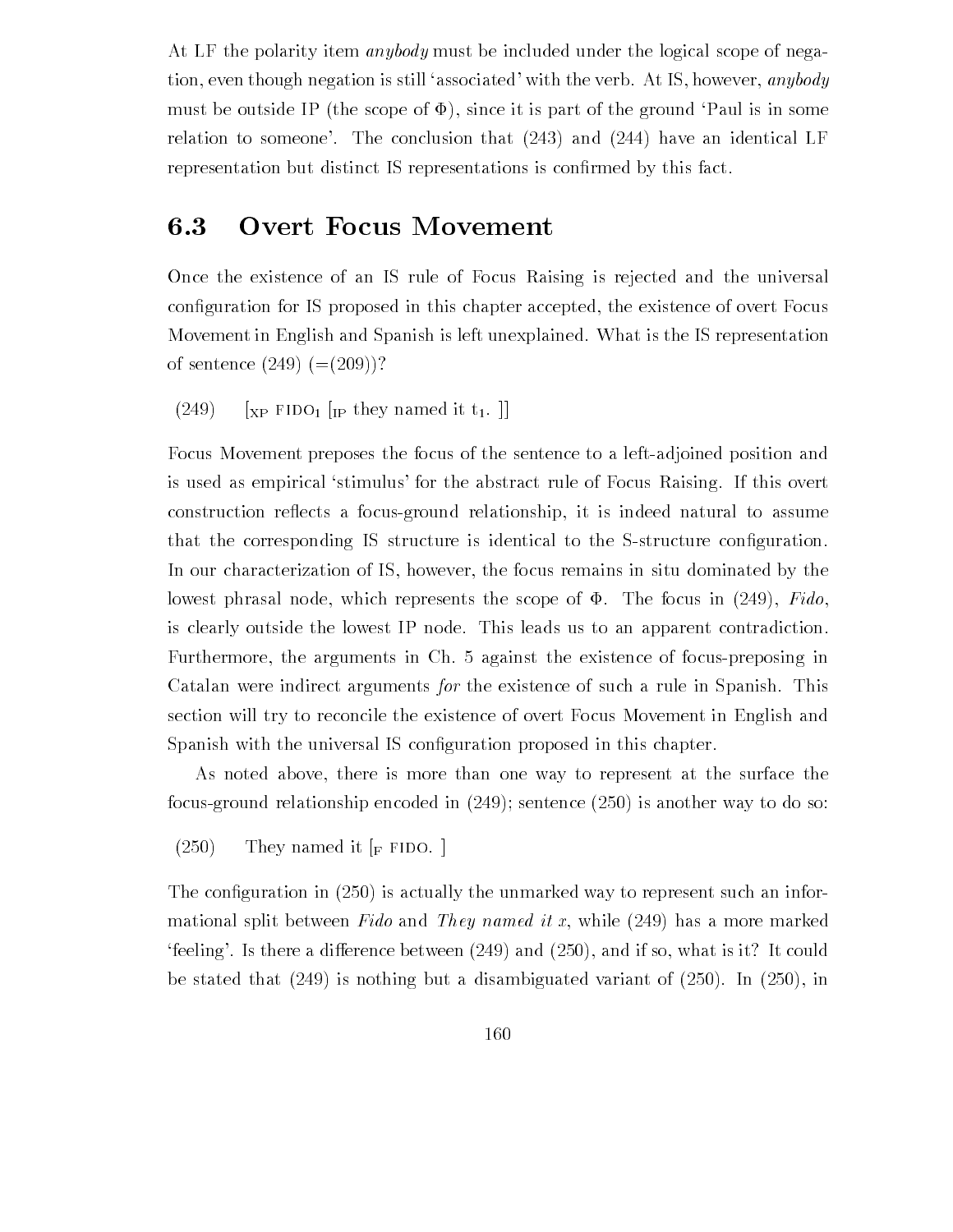principle, both Fido and named it Fido could be the focus (although the 'narrow' focus reading is clearly favored), while in  $(249)$  the focus is unambiguously Fido. This, however, is not a very desirable approach in that ambiguity is an everyday fact of language that does not present any problem for communication It seems unwar ranted to argue that the reason behind Focus Movement is simply a disambiguating process

Could it be then that there is a real informational difference between these sentences Following the work of Ward Following the progressive of preposing it. is argued that the answer to this question is yes Ward suggests that in English the functions of preposing are two:  $a)$  marking the referent or denotation of the preposed constituent as the BLC (=backward looking center) of an utterance, and b) encoding the focus/open-proposition (i.e. focus-ground) structure plus signaling its salient status in the current discourse Even though the details cannot be discussed here the BLC is de-ned as that element which links up the current sentence S with the preceding discourse up to  $S_1$ .<sup>96</sup>

a link for the contract of the sentence of the contract of the sentence of the sentence of the sentence of the

#### $(251)$ Badminton, I played in high school  $t_1$ .

marks the focus-ground structure of the sentence (the information being here that  $x_1$  played  $x_2$  in high school, where  $x_1 = I$  and  $x_2 =$  badminton) but also marks 'badminton as a BLC linking up to the previous discourse in the terms of this term of this term of this term of this term study, badminton is a link that denotes an address in the hearer's knowledge-store to which the hearer is instructed to go Both  $\mu$  and involve a preposing a preposing a preposing a preposing a preposing a preposing a preposing a preposing a preposing a preposing a preposing a preposing a preposing a p and in Ward's analysis both have the same informational function of marking the preposed element as a BLC The dierence is that in the BLC is part of the open-proposition or ground and in  $(249)$  the BLC is the focus of the sentence.

In other words, in Ward's approach, the same sentence element can be a focus and a BLC simultaneously, and such is the situation in the case of the overt Focus Movement in or in Wards example ex

 $(252)$ I think she was Japanese. No-KOREAN she was.

 $\gamma$  ward-s BLC is inspired in the early Centering notion of the same name, but differs somewhat  $\gamma$ from the meaning of BLC in current Centering work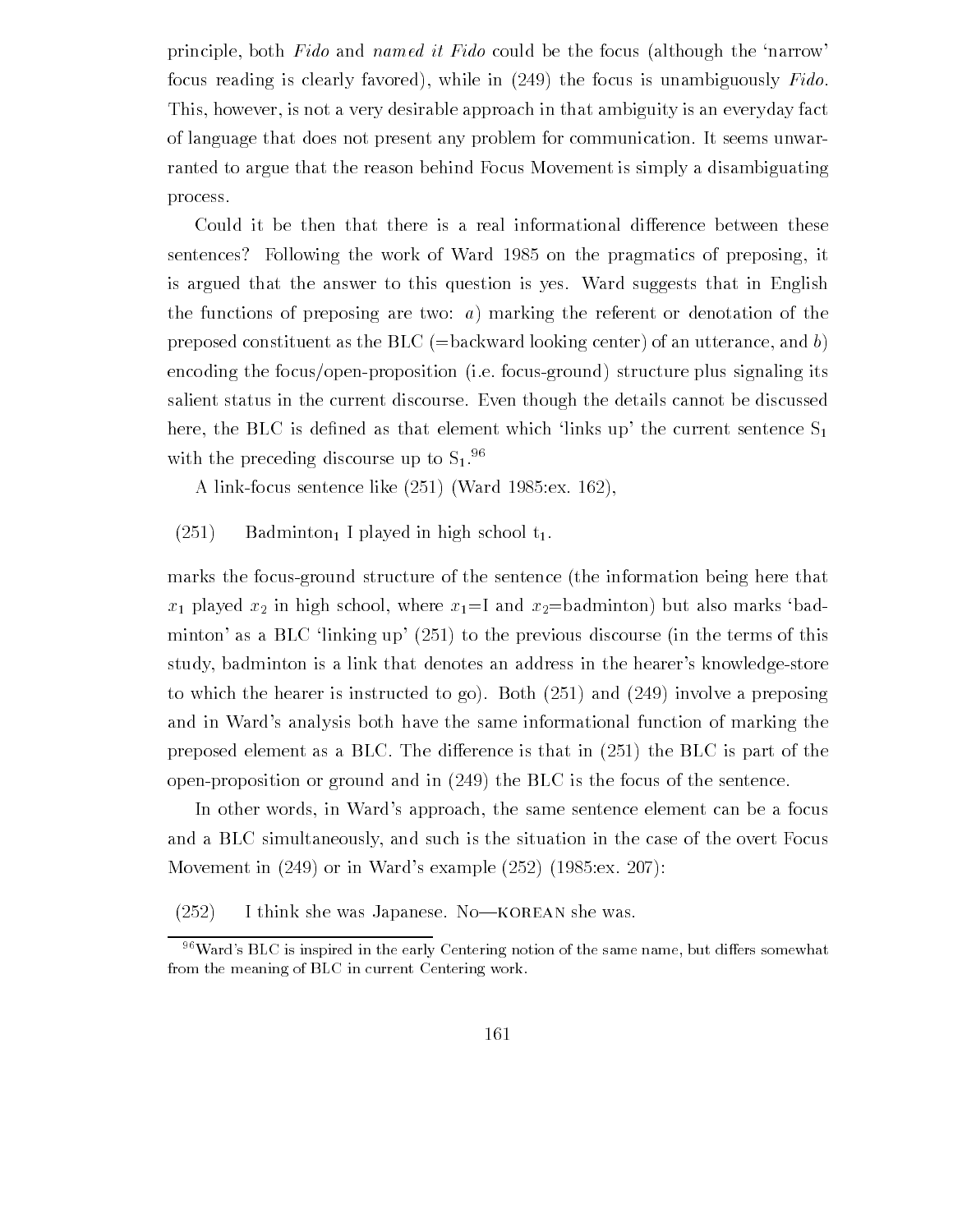In our terms, this would mean that a given element may be both a focus and a link but given the interpretation of these primitives provided in this study it seems impossible to have one element be both a link and the focus It certainly cannot be the case that Korean in is both the address in the hearers knowledgestore s/he is instructed to go to and the information to be entered there. In other words,  $\mathbf{f}$ "Korean" and retrieve the information of the sentence by substituting **Korean** for the blank in She was  $\equiv$  under the address "Korean" ' because the blank is already ed by means of the binding link the sentence would be information to the sentence would be informationally ass useless

Ward points out that the focal phrase in sentences with Focus Movement serves as a specification of a scale intervalue in the scale evolution which is possible that the focus what the focu  $\mathbf{I}$  in Wards terms is called into the salient distribution of the salient distribution  $\mathbf{I}$ course and specify a value in that scale: it 'calls up' the scale  $(Asian)$  nationalities' and specification in the scale in the scale is matter in the scale is made as the scale in the scale is made t cation as focus the specification as focus to the same control this is control that the same control to the sa stituent. Let us now try to translate Ward's analysis into an information-packaging instruction, taking into account this dual status of the preposed phrases in Focus Movement environments: I am instructed to go to the address "(Asian) nationalities" and retrieve the information of the sentence by substituting **Korean** for the blank in She is  $(of)$  \_\_ nationality under "(Asian) nationalities" '. In other words, given an address for Asian nationalities in the hearer's knowledge-store where relevant knowledge about those nationalities (e.g. its members, etc.) is listed, the hearer is instructed to substitute Korean for the blank with respect to the nationality of she under that a link as the special is a line is and the special and the special is a focus Theory address for 'Asian nationalities' in the hearer's knowledge-store could be partially represented before and and and after the utterance of  $\{1,2,3,4,5\}$  , we see  $\{2,3,4,5\}$ 

 $(253)$ Before  $(252)$ :

After the contract of the contract of the contract of the contract of the contract of the contract of the contract of the contract of the contract of the contract of the contract of the contract of the contract of the cont

addr.: Asian nationalities $(x)$ Li is (Chinese  $\subset x$ ) Naoki is (Japanese  $\subset x$ ) 'She' is  $(\_\_ \subset x)$ 

addr.: Asian nationalities $(x)$ Li is (Chinese  $\subset x$ ) Naoki is (Japanese  $\sub{x}$ ) 'She' is (Korean  $\subset x$ )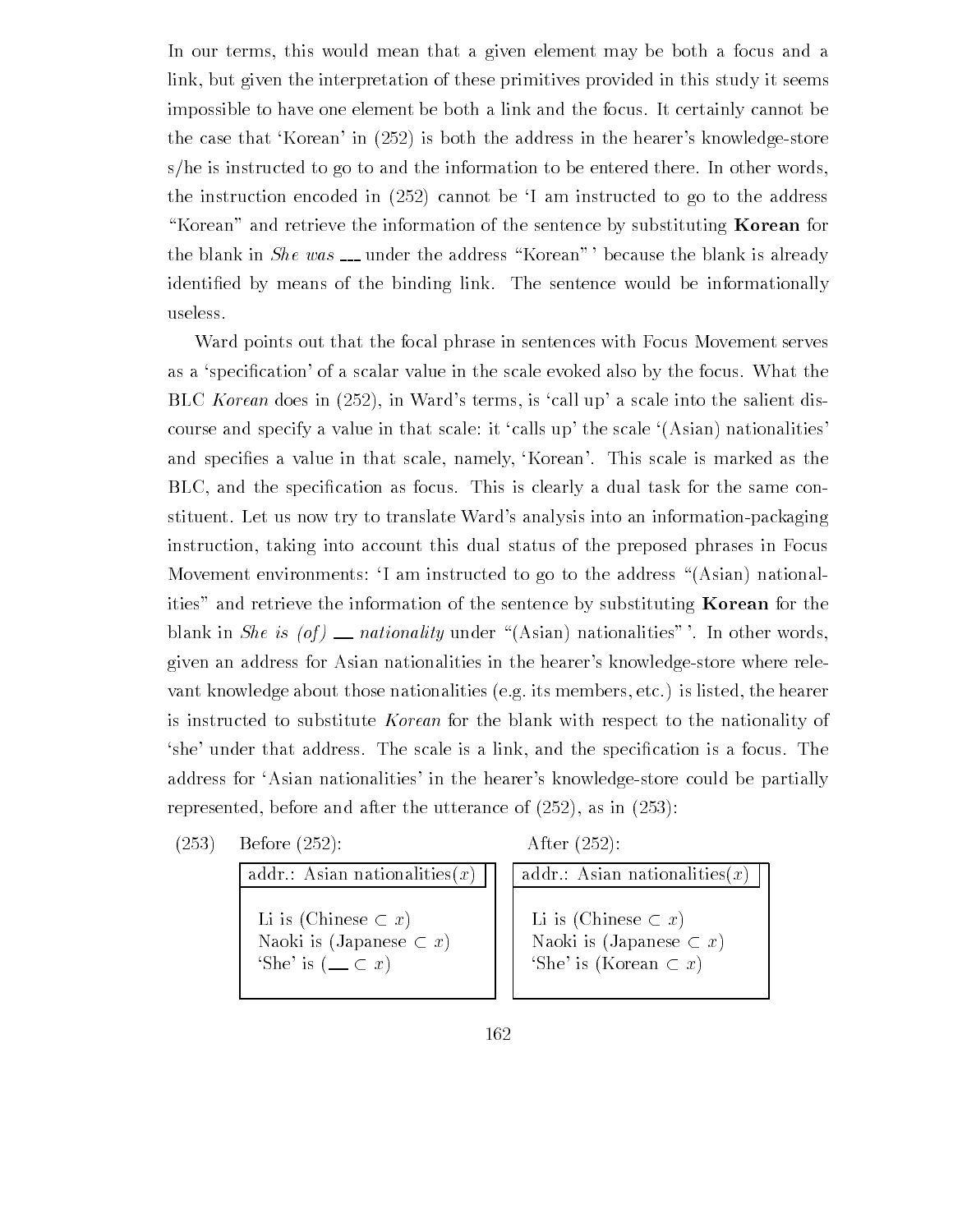The point of interest in this section, however, is the representation of sentences  $\mathcal{N}$  at IS and how this representation might be reconciled with the IS conciled with the IS conciled with the IS conciled with the IS conciled with the IS conciled with the IS conciled with the IS conciled with the IS -guration proposed in this chapter The discussion so far has served to establish that a focus-preposed constituent has a dual status in that part of it 'calls up' a scale or set and part of it speci-es a value on that scale ie part of it acts as a link and part of it acts as focus Therefore at IS a constituent like Korean in must be both in a leftadjoined A-position to allow part of it to be interpreted as a link and in a position within the lowest IP to allow the other part of it to be interpreted as focus. The S-structure position of *Korean* is probably a reflection of its information packaging force as a link is fine If the IS constant  $\mathbf{r}$  and  $\mathbf{r}$ to its S-structure, as the traditional analysis in terms of Focus Raising assumes, the link 'side' of *Korean* is captured straightforwardly, but its role as focus is left unrepresented

The Principles & Parameters framework has a device that will allow us to have Korean be both a link and a focus at IS: Reconstruction. Chomsky 1977 and van Riemsdijk  $\&$  Williams 1986 discuss a rule of Reconstruction which is available to capture the interpretation of sentences in the interpretation of  $\mathbf{r}$ 

#### $(254)$ [Whose mother  $\vert_1$  did you see  $t_1$ ?

The question interpretation that must be obtained from is for which <sup>x</sup> did you see x's mother?', but the fronted constituent in the actual overt sentence is not just x (whose) but x's mother, which in an LF representation would yield the wrong interpretation. In order to address this mismatch, and encouraged by some strong crossover effects, an application of the rule of Reconstruction is posited yielding the LF representation in

#### the contract of the contract of the contract of the contract of the contract of the contract of the contract of Whose<sub>1</sub> did you see  $t_1$  mother?

where part of the wh-phrase stays in  $[Spec, CP]$  and part of it is demoted to the clause internal position

Analogously the following IS representation for sentence is proposed

 $(256)$  $\sigma$ ,  $\eta$ ,  $\sigma$   $\sigma$ ,  $\sigma$   $\sigma$ ,  $\sigma$ ,  $\sigma$ ,  $\sigma$ ,  $\sigma$ ,  $\sigma$ ,  $\sigma$ ,  $\sigma$ ,  $\sigma$ ,  $\sigma$ ,  $\sigma$ ,  $\sigma$ ,  $\sigma$ ,  $\sigma$ ,  $\sigma$ ,  $\sigma$ ,  $\sigma$ ,  $\sigma$ ,  $\sigma$ ,  $\sigma$ ,  $\sigma$ ,  $\sigma$ ,  $\sigma$ ,  $\sigma$ ,  $\sigma$ ,  $\sigma$ ,  $\sigma$ ,  $\sigma$ ,  $\sigma$ ,  $\sigma$ ,  $\sigma$ ,  $\sigma$ ,

Notice that the informational 'meaning' of  $Korean$  is divided into two subelements: the scalar or set inference and the valuespeci-cation task At IS the focus value of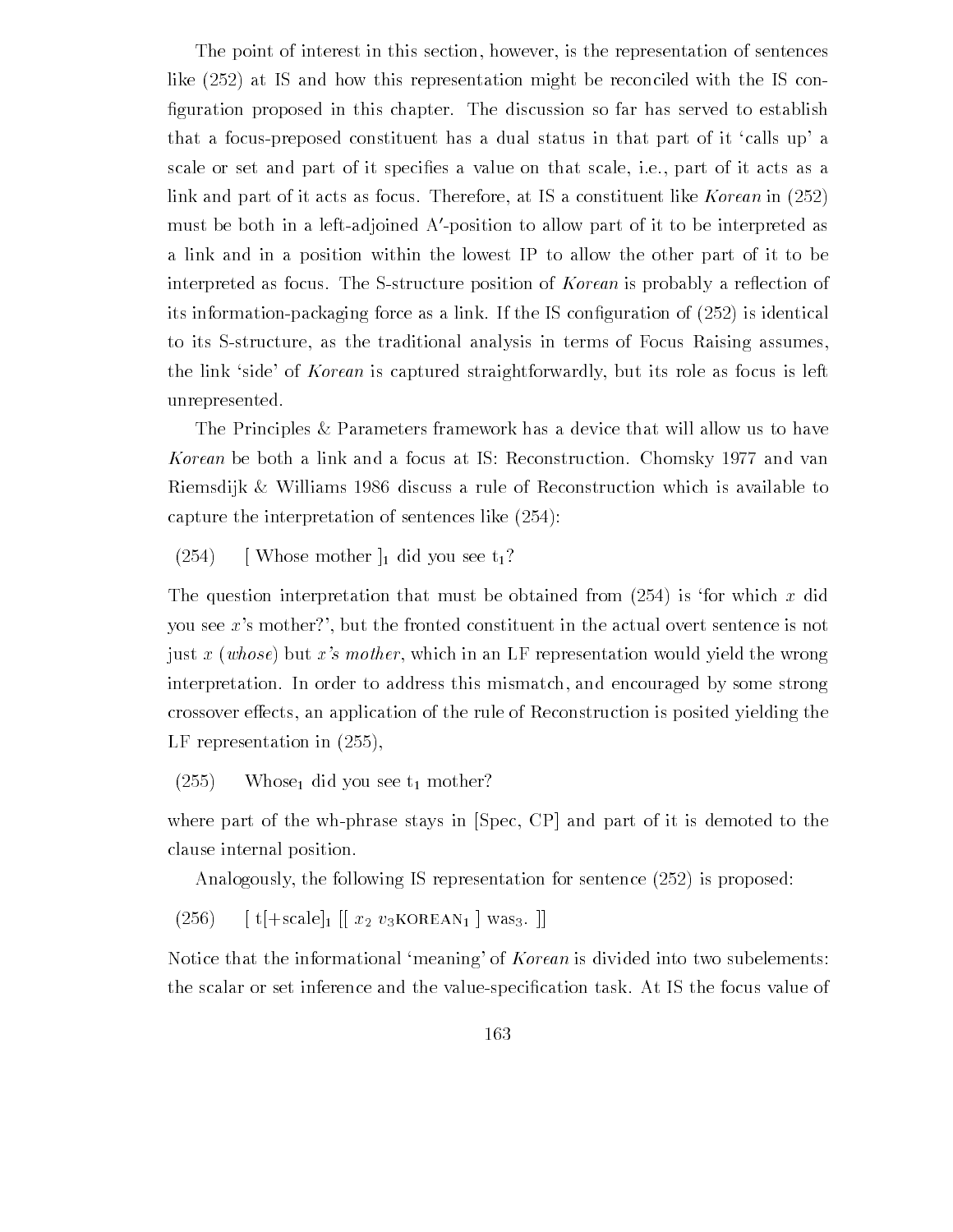the focuspreposed phrase is reconstructed and is placed back in the lowest IP The trace in the leftadjoined A-position however keeps the set understanding repre sented by the  $[+scale]$  feature) and is interpreted as a link. In this way, the dual for force of focus presents in the focus prepared straightforwardly  $\mathcal{N}$  Ward  $\mathcal{N}$  Ward  $\mathcal{N}$ cates, only the set or scale evoked by the phrase is understood as being a  $BLC$ , i.e. a link while its actual lexical content is understood as an informative speci-cation of a value in that scale, i.e. a focus. This is exactly what the reconstructed representation in the focus the focus of the focus of the focus present the focus of the focus of the focus of the focus distinct elements.

This use of Reconstruction not only allows us to capture Ward's insights with respect to focal preposing, but also provides a way to reconcile the existence of Focus movement with the consequences is the proposed above Furthermore, as well as  $\sim$ the fact that the 'apparent' focus-preposing of Catalan discussed above in  $\S 5.2.4$  is more common and less marked than English and Spanish Focus Movement. While the Catalan case is a plain focustail construction the English and Spanish cases contain a complex informational understanding.<sup>97</sup>

# The Structure of Grammar II

Let us conclude this chapter with some remarks on the structure of grammar If a separate level of IS, derived directly from S-structure is, as argued, necessary in a complete model of grammar the standard view of what grammar must consist of is severe, and the state that model of the state  $\alpha$  is grammar is the state  $\alpha$  in  $\beta$  , the  $\alpha$  is the one in (Chomsky & Lasnik 1977, Chomsky 1981, 1986), with D-structure associated with the lexicon, PF as an interface with phonetic articulation and perception, and LF as an interface with the interpretive component of language

 $27$ Catalan should also have a means to represent the complex informational understanding conveyed in English by means of Focus Movement. Probably, a subset of the Catalan 'apparent' focus-preposings do indeed have this dual link-focus force, especially the ones involving scalar and value-specification understandings. This, however, does not mean they have to be overt Focus Movements, since the overt syntax of Catalan, unlike the overt syntax of English, may reflect the force of the focal part of these dual phrases leaving the link part to IS by means of an IS left-adjunction to IP of the scalar or set subelement. Making a strong claim with regard to this issue would require many additional considerations and will not be discussed any further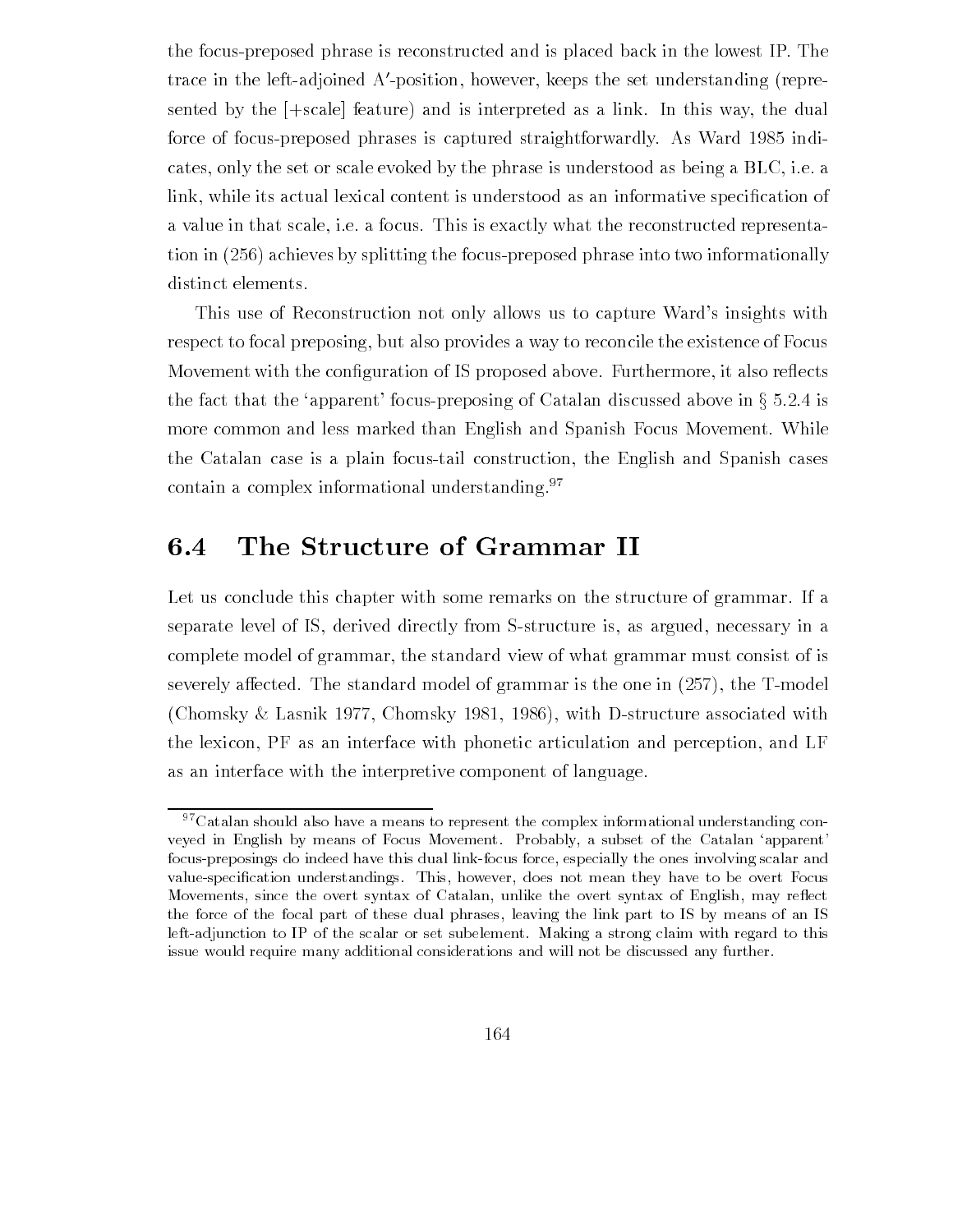$(257)$ The T-model:

$$
\begin{array}{c}\nDS \\
| \\
SS \\
\prime\n\end{array}
$$

Chomsky 1988 views S-structure as a 'contact' level between fundamental levels of representation: 'From this standpoint S-structure is a derived concept. For a specific interpreted by the properties are determined by the fundamental construction of levels, and the condition that it be related to them by the appropriate principles  $(1988:3)$ . Each of the 'fundamental levels' is the structural interface with an autonomous linguistic component, and each sentence is a bundle of 'fundamental' abstract representations that must all be reflected somehow at S-structure to allow for the interface with the physical reality of an utterance

A model of grammar that incorporates this view can be drawn as in 

(258)   
DS  

$$
\begin{array}{ccc}\n & & \text{DS} \\
 & & \text{PF} & -- & \text{SS} & -- & \text{IS} \\
 & & \ddots & & \ddots & \text{LF}\n\end{array}
$$

The dotted line signals that further strata are probably needed to represent other notions, like, following Heycock 1990, subject-predicate structure. Each level of pure representation is related to S-structure by a different spoke, and S-structure is literally the hub, from where or to where all the information is passed. At S-structure all information must be recoverable, to be passed on to PF and the physical reality of the utterance, or vice versa.<sup>98</sup> Notice that under this model the role of contact level between levels of pure representation that Chomsky 1988 assigns to S-structure becomes even more plausible and better de-ned

Sentence interpretation is a considerably complex process. The goal of this study is to argue that logicosemantic interpretation and informational interpretation must be distinguished and that the interpretation of both is crucial for global language understanding. This chapter, in particular, was intended to show that these distinct

 $98$ The wheel imagery was pointed out to me by B. Santorini, p.c.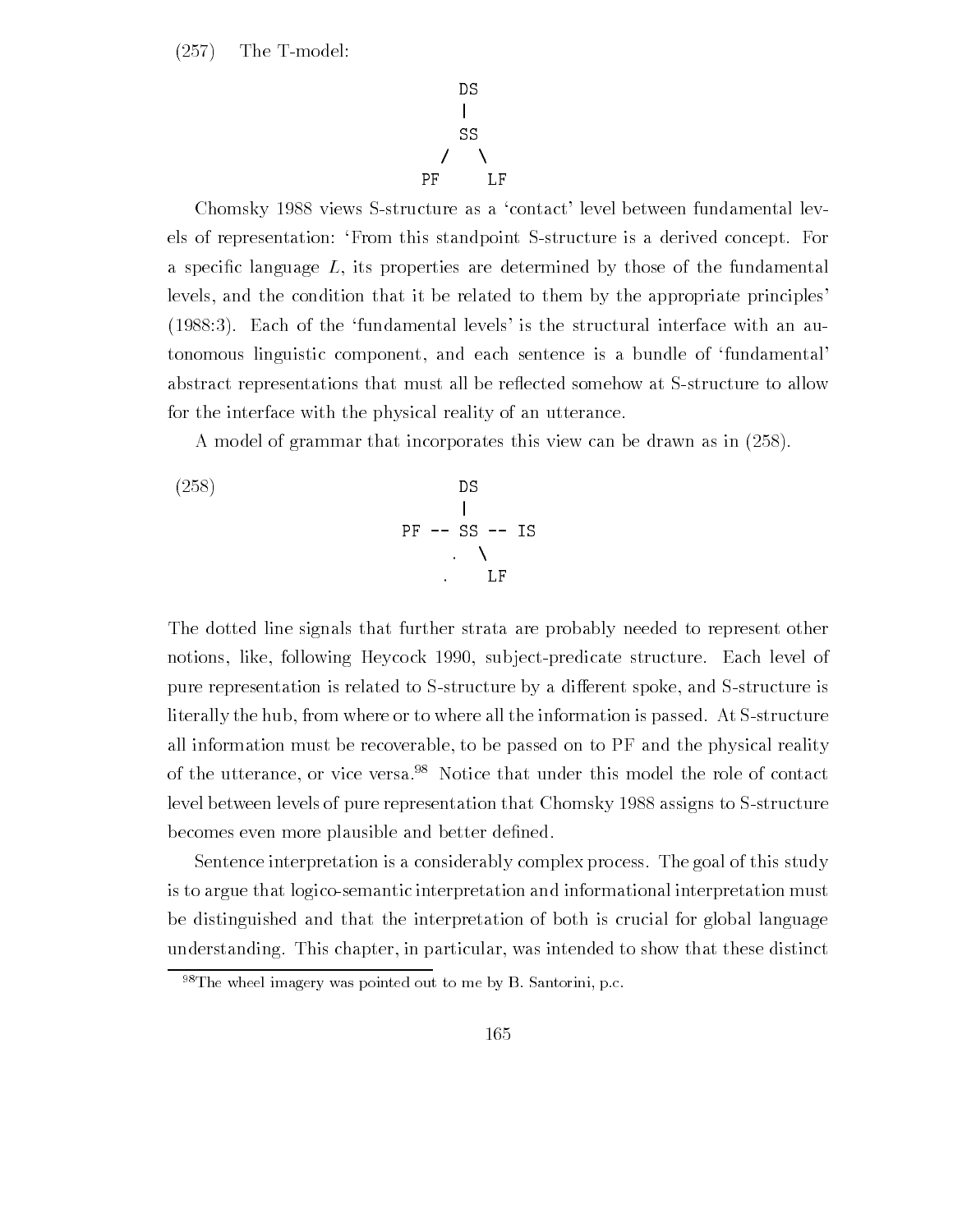interpretive modules must be matched one-to-one by different levels of representation in the syntax. Each of these levels contains a pure representation of the 'meaning' relations relevant to the component it interfaces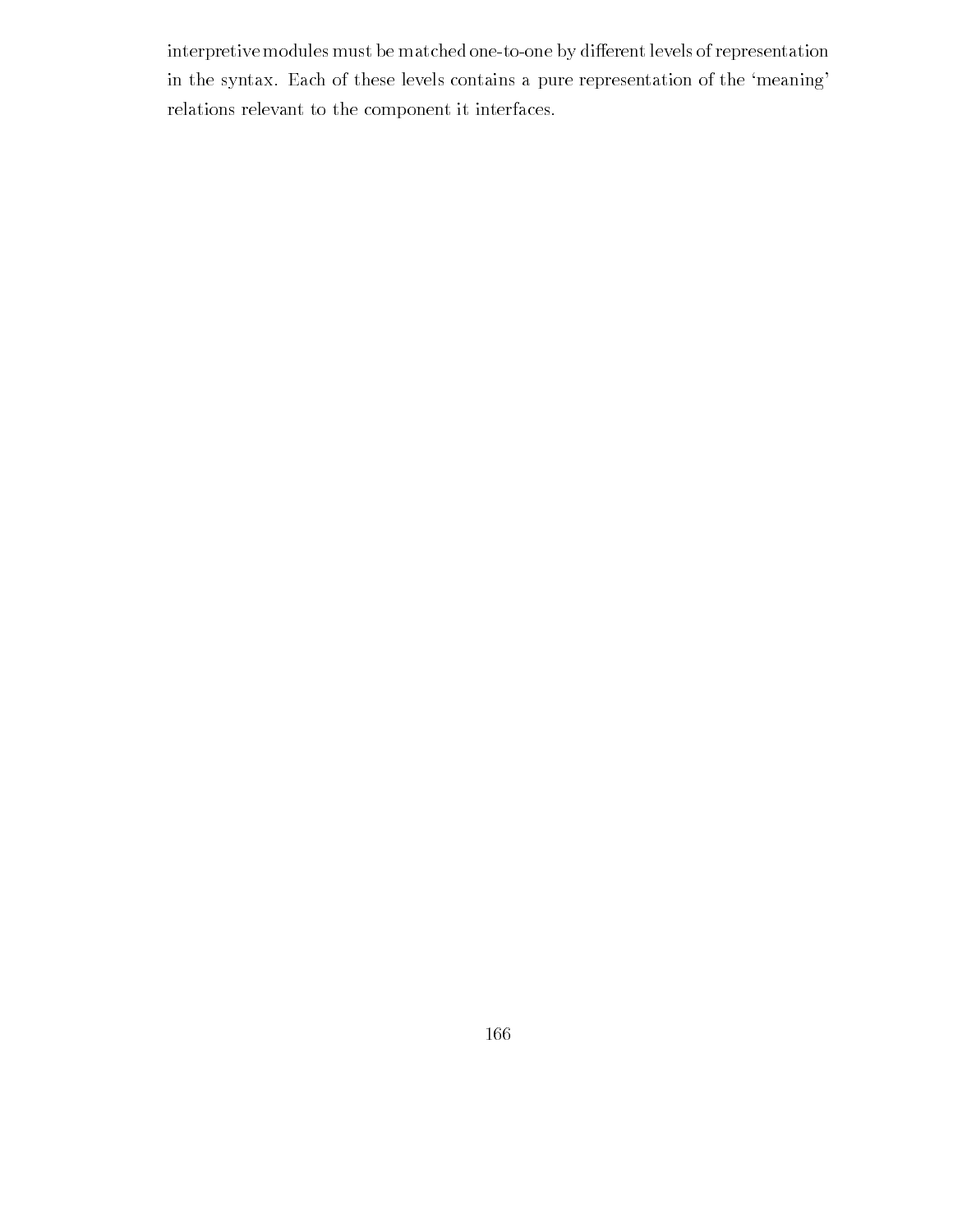# Chapter 7

# Logical Semantics and Informatics

In Chapter 6 it was argued that the level of informational representation, IS, could not be the same level at which logico-semantic meaning, LF, is represented. This nding was taken to be consistent with the position to be consistent with the position that information that in semantics are two separate linguistic components and that IS and LF serve as separate interfaces with each one of them. In this chapter, further support will be provided for the discreteness of informatics and logicalsemantics It will be argued that any attempts to reduce information packaging to logical semantics are incorrect in some way or another, and that any interactions that exist between truthconditional operators and informational operators can be accounted for as indirect interactions between autonomous components This chapter will address the semantic analyses of 'association with focus' (Jackendoff 1972, Rooth 1985) (in  $\S 7.2$ and  $\S 7.3$ , the claim that focus is not an informational notion but a truth-conditional exhaustiveness operator (Szabolcsi 1981, 1983, Svoboda & Materna 1987) (in  $\S 7.1$ ), the claim that focus affects quantifier interaction (e.g. Jones 1988) (in  $\S 7.4$ ), and the 'ability' of the ground, especially links, to escape the scope of prepositional operators like negation (Payne 1985, Horn 1989) (in  $\S 7.3$ ). <sup>99</sup>

 $\sim$  Some of the material in  $\frac{1}{3}$  ( .1 and  $\frac{1}{3}$  ( .2 was presented at the 1989 Linguistic Society of America Meeting in Washington, D.C., December 27-30. The discussion in  $\S 7.3$  was the subject of a paper presented at the th Annual Meeting of the Berkeley Linguistics Society February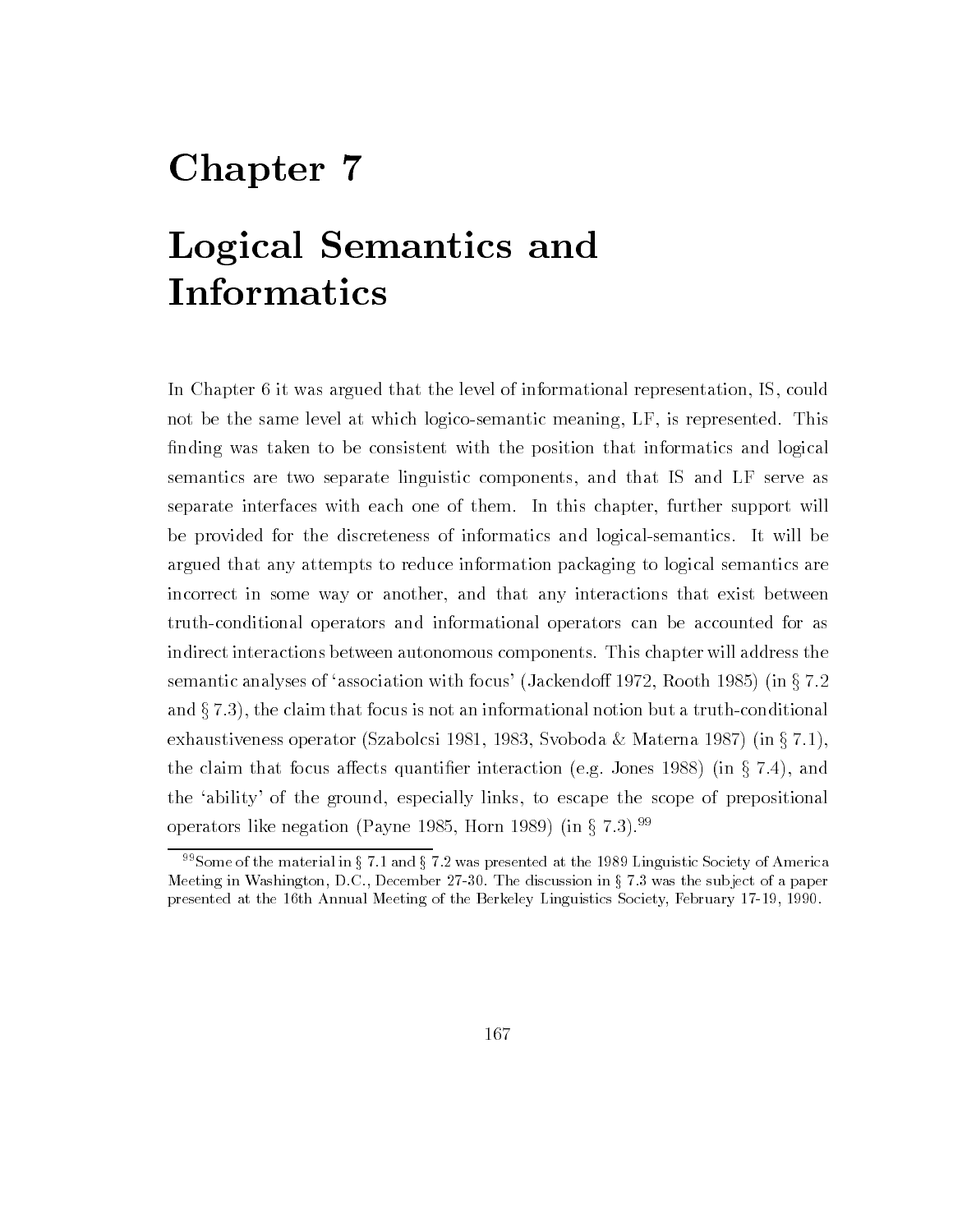## **Focus and Exhaustiveness**  $7.1$

It is not uncommon to -nd treatments that assume that focus has an implicit ex haustiveness property, even in the absence of overt exhaustiveness operators like  $only.$  This position has been taken to an extreme in the work of Szabolcsi 1981, 1983 and Svoboda & Materna 1987. It is argued by these authors that focus has nothing to do with the informational articulation of the sentence. Instead, they claim that focus is precisely an exhaustiveness operator. Svoboda  $\&$  Materna, for example experience to the state of the state of the state of the state of the state of the state of the state o the translation in c which has been extrapolated from a parallel example

- $(259)$ a. CHARLIE visited Prague.
	- b. The only  $x$  that visited Prague is Charlie.
	- c. For all x, x visited Prague iff  $x =$ Charlie.

while it is true that a set measure feeling for Charlie in the function  $\mathcal{E}$  is not in the set of too intuitively appealing to suggest that this sentence truth-conditionally means that Only Charlie visited Prague. That would mean that in the latter sentence the presence of *only* would be totally redundant. This position, however, is hard to maintain. These facts will be discussed in a moment, but before some related work done on the relationship between exhaustiveness and it-clefts must be considered.

The issue of whether it-clefts entail, conventionally implicate, or conversationally implicate exhaustiveness has received some attention. Halvorsen 1978 claims that itclefts conventionally implicate exhaustiveness. However both Horn 1981 and Atlas & Levinson 1981 attack that position. Conventional implicatures survive negation and yes-no questioning, but the putative exhaustiveness conventional implicature associated with it-clefts does not survive under such conditions. While it can be plausibly argued that  $(260)a$  conventionally implicates  $(261)$ , it seems clear that b and a constant of the constant of the constant of the constant of the constant of the constant of the constant of

- $(260)$  a. It was a pizza that Mary ate. b. It wasn't a pizza that Mary ate. c Was it a pizza that Mary ate
- Mary ate nothing within some contextually de-ned set other than a pizza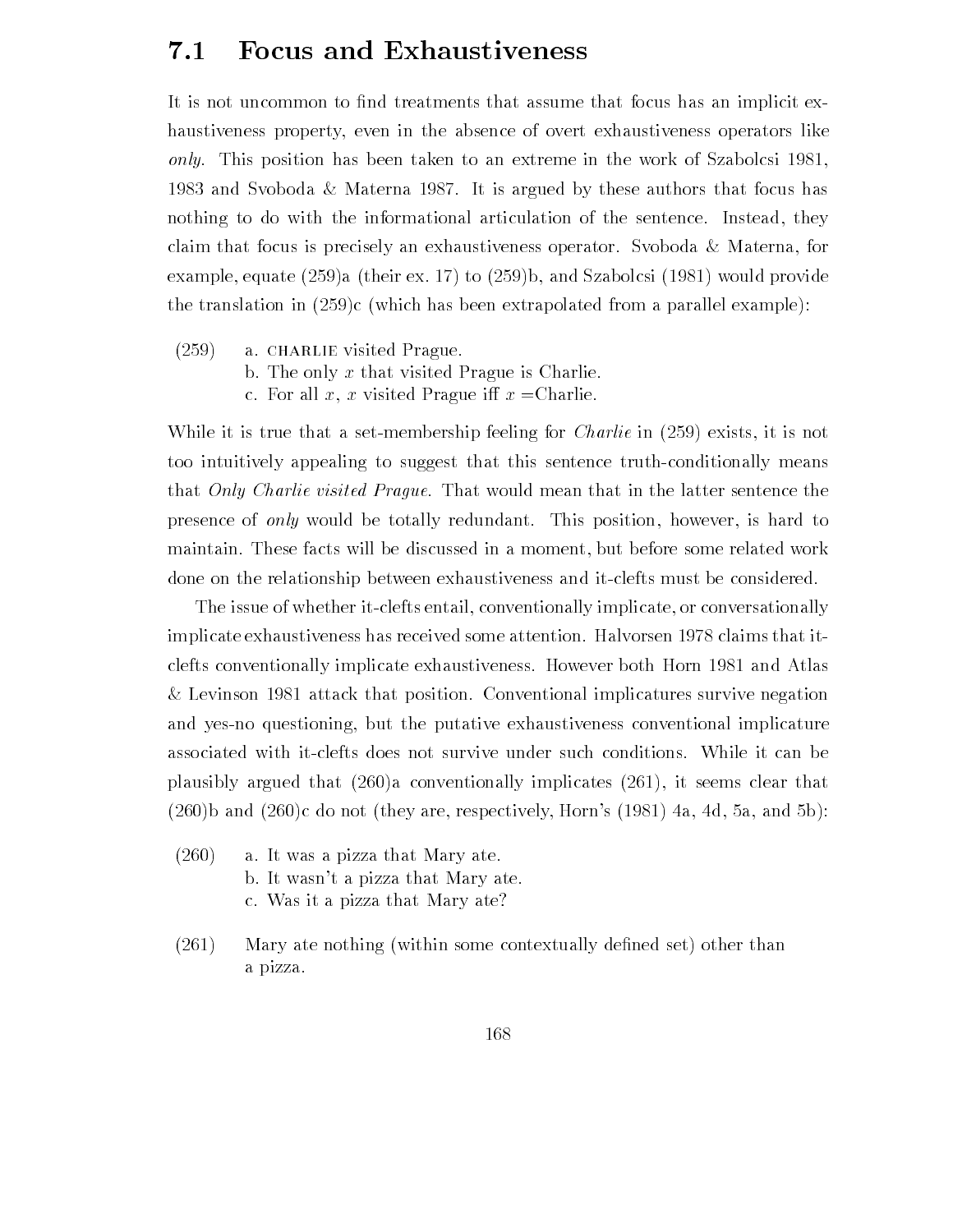Given these and other considerations, Atlas  $&$  Levinson argue that it-clefts truthconditionally entail exhaustiveness (basically, they posit a null only operator). Horn shows that the exhaustiveness 'feeling' cannot be truth-conditional either. If it-clefts entailed exhaustiveness, (202) b should be as felicitous as  $(202)$ a is (from  $s$  II and 11c, respectively):

- $(262)$  a. I know Mary ate a pizza, but I've just discovered that it was only a pizza that she ate
	- b.  $\#$  I know Mary ate a pizza, but I've just discovered that it was a pizza that she ate

Horn concludes that the exhaustiveness 'feeling' that it-clefts emanate is instead a generalized conversation in the conversation in the construction of the construction of the contract of the co

How is this finding relevant for our purposes here? As stated in  $\S 5.3$  above, it has been convincingly argued (e.g. Akma jian  $1979(1970)$ , Chomsky 1971, Prince 1978, 1986) that it-clefts are special focus-ground marking constructions in that the clefted element is always the focus of the sentence. Horn's arguments against truthconditional exhaustiveness in clefts are, in fact, arguments against truth-conditional exhaustiveness of focus in general. As already pointed out by Horn, sentence  $(263)$ , where  $pizza$  is the focus, also seems to convey an exhaustiveness 'suggestion'.

 $(263)$  Mary ate a PIZZA.

This 'suggestion', parallel to the exhaustiveness feeling obtained from *CHARLIE* visited Prague, must be ascribed to pragmatics as a generalized conversational implicature as well. Following Horn's lead, further arguments will be provided for the position that focus is not an *only*-type operator. If environments can be found where focus and *only* contrast, we will have further evidence for their non-identity.

First some evidence will be presented that focus is not equivalent to an exhaus tiveness operator. It is clear that only and focus are not always interchangeable. One example is the contrast in  $(264)$ :

 $(264)$  a. I met NOBODY at the party. b.  $*$ I met *only NOBODY* at the party.

Of course,  $(264)$  is semantically anomalous because *only* and the phrase associated with it, nobody, are incompatible. And that is precisely the point: focus and nobody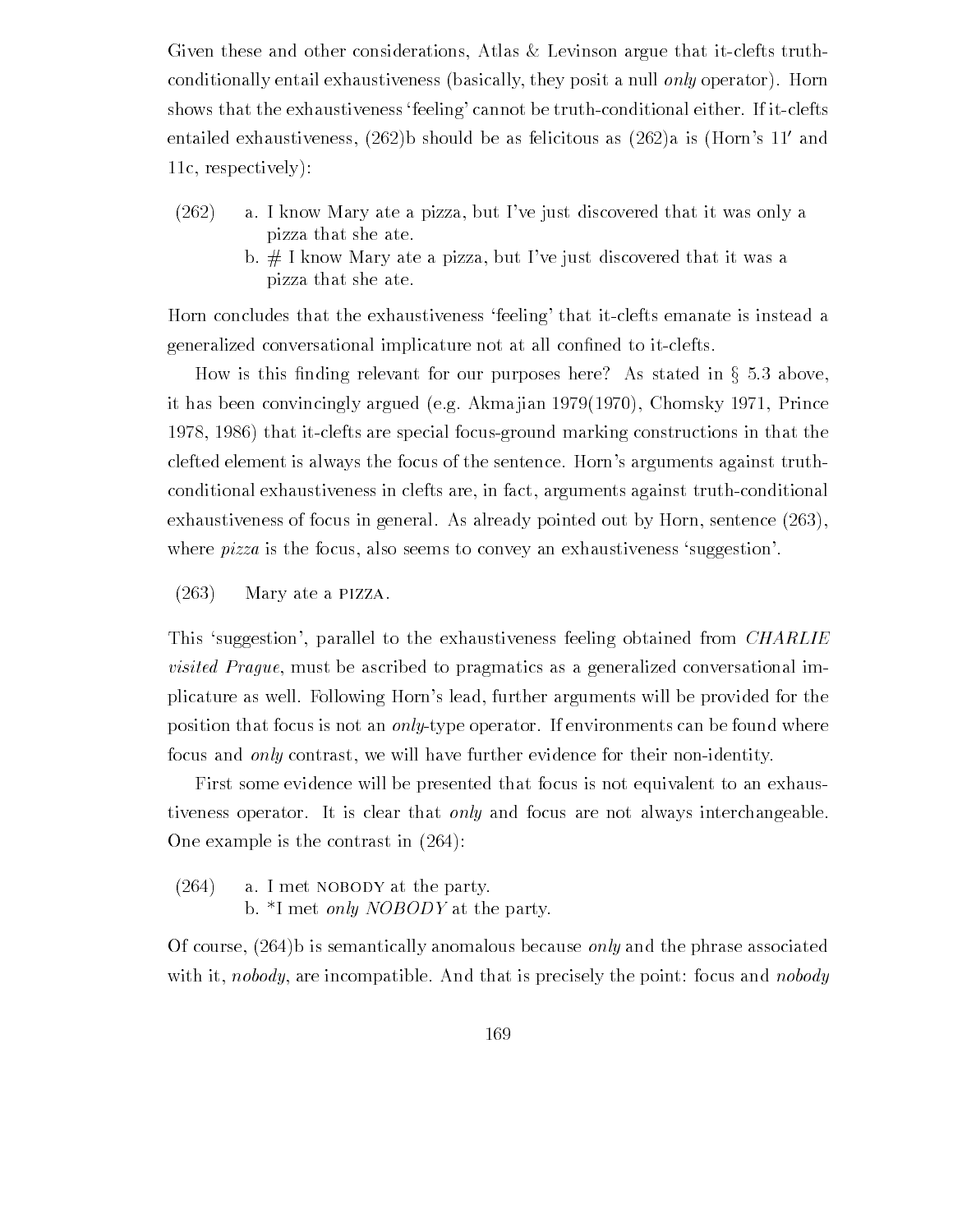are not incompatible. Therefore, focus and only must be nonidentical. While nobody may be the associated with the focus of the sentence it may not be associated with only

The contrast between focus and *only* need not yield ungrammaticality, as in but may be a matter of infelicity in a given context With respect to it may be claimed at -rst blush that it is necessary that the speaker has never been to the Brazilian jungle for the sentence to be true

 $(265)$ I've been to the CITIES in Brazil.

but that this is not the case is evident from contextualizations like  $(266)$ . Notice that  $(266)$ b, with an overt *only*, is indeed infelicitous:

- $(266)$  a. I knew the Amazon quite well and I've also been to the CITIES in Brazil
	- b.  $#$  I knew the Amazon quite well and I've also *only* been to the CITIES in Brazil

The exhaustiveness feeling obtained from the focus phrase cities in  $\mathcal{N}$  , and  $\mathcal{N}$  is in  $\mathcal{N}$ then considered a conversational implicature. The evidence provided by  $(266)$  parallels the evidence provided by Horn 1981 with respect to it-clefts.

The claim that focused constituents truth-conditionally entail exhaustiveness leads to extreme positions. For instance, one is forced to claim that sentence  $(267)a$ , from Sgall, Hajičová & Panevová 1986: ex. 18, entails that English is spoken nowhere other than the Shetlands

- $(267)$  a. English is spoken in the SHETLANDS.
	- b. Is English spoken on the Faroer Islands or in the Shetlands?

This entailment is, of course, false. In fact, Sgall, Hajičová  $\&$  Panevová claim that sentence  $(267)a$  is false unless used as a reply to a question like  $(267)b$ .<sup>100</sup> However, matrix that a is false runs counter to most definition  $\mathbf{r}$ 

#### 7.2 Scalar Particles and Focus

A certain class of words, including items like *only, even*, and *also*, has been claimed to have an intimate tie with the focus of the sentence These items known as scalar

 $100$  This, of course, cannot be done in a two-valued logic.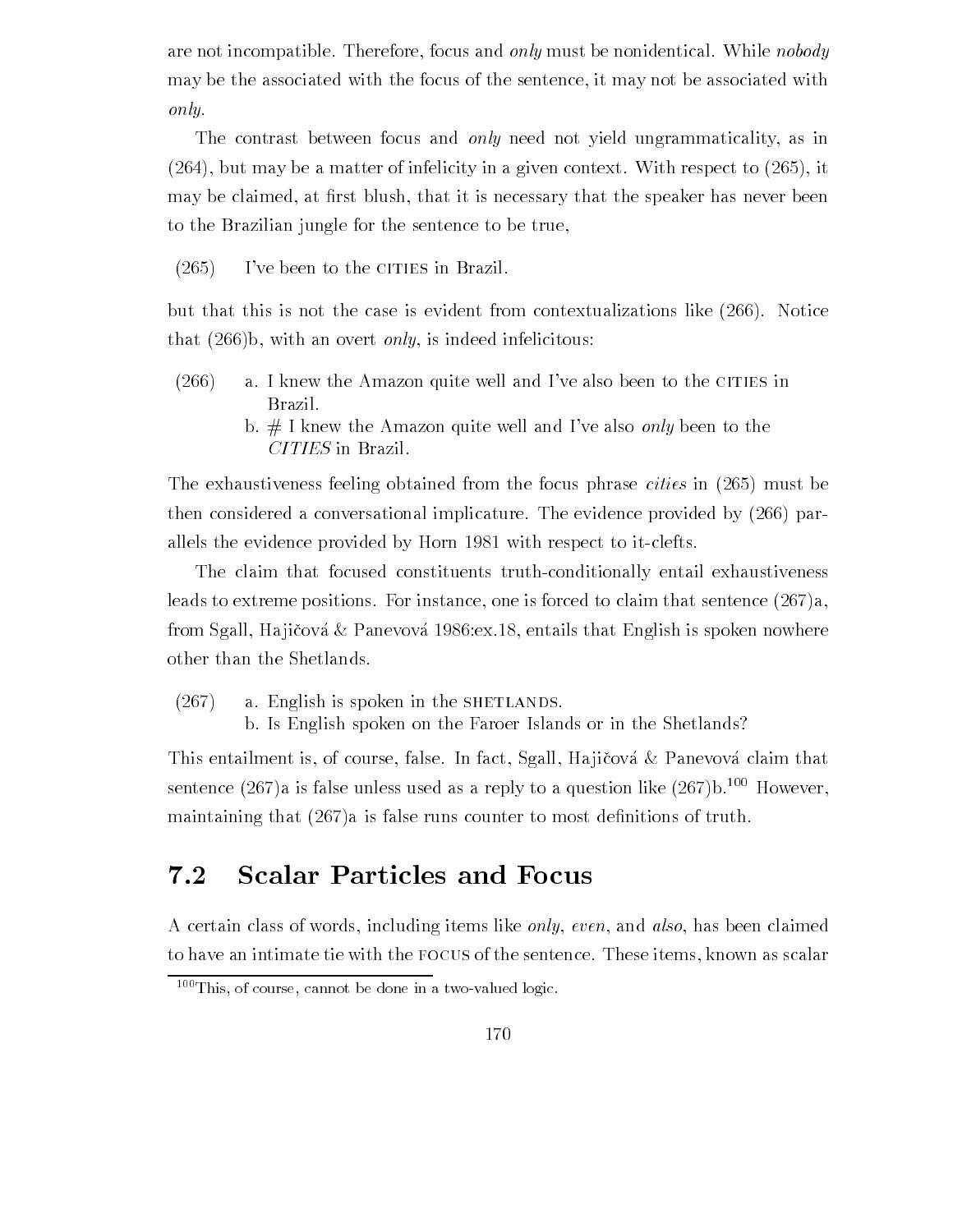particles, are sometimes also called 'focus adverbs' or 'focus inducers' (Karttunen & Peters 1979, Jacobs 1984, 1986) or 'focus-sensitive particles' (Kratzer 1989), and their intimate tie with focus has been named 'association with focus' (Jackendoff Rooth This section concentrates on the interaction of focus and only While it is undeniable that a certain interaction exists between *only* and focus, we show that 'association with focus' is not an inherent logico-semantic property of this scalar particle. First, it will be shown that *only* need not be associated with focus in all of its occurrences even though it tends to do so very often And second it will be suggested why it is that focus and only seem to go together most of the time.

#### 7.2.1 Only and Association with Focus

Only is always semantically associated with some other constituent in the sentence. This semantic association, however, does not have to be necessarily reflected in the overt syntax in a continuous constituent. Thus, while  $only+XP$  forms a syntactic constituent in  $(268)$ , it does not do so in  $(269)$  (the element semantically associated with *only* is italicized):

| (268) | a. I only sprinkled salt in the stew.         |
|-------|-----------------------------------------------|
|       | b. I only sprinkled salt in the stew.         |
|       | c. I sprinkled <i>only salt</i> in the stew.  |
|       | d. I sprinkled salt <i>only in the stew</i> . |
|       |                                               |

 $(269)$  a. I only sprinkled salt in the stew. b. I only sprinkled salt in the stew.

The association of *only* with different parts of the sentence yields different truthconditional interpretations

The constituent only is associated with has been called the 'scope' of only  $(A<sub>n</sub>de<sub>r</sub>)$ son 1972, Hoeksema 1989), and the 'focus' of *only* (Karttunen & Peters 1979, Jacobs rooth and the term suggests rejecting the term since it is used to the term  $\sim$ ently elsewhere, and the term 'focus' will be avoided for obvious reasons. Therefore, the element semantically associated with *only* will be called ONLY'S PARTNER.

Jackendoff 1972 notices that *only*'s partner is generally intonationally prominent, i.e. it seems to be the focus of the sentence. He proposes a rule of 'association with focus', by means of which preverbal *only* is linked to the focus of the sentence to form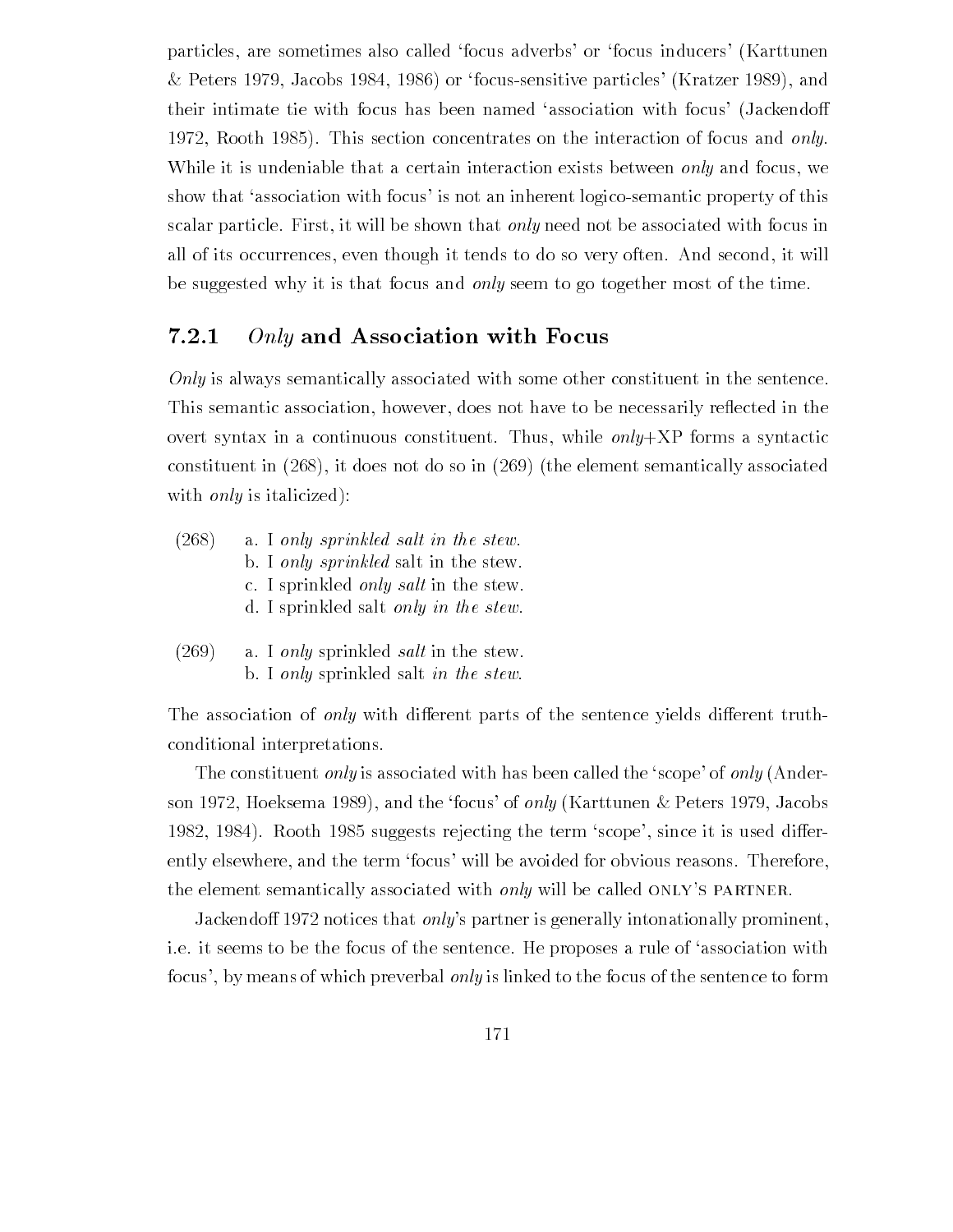an intimate semantic tie between the two Rooth takes up on this proposal and develops it further. For him, the truth-conditional interpretation of only requires its association with focus. The focus element provides a p-set, a set of relevant alternates within a given discourse which represent the quanti-cational domain for only. Rooth's analysis will be discussed in detail in  $\S$  7.2.2. It is clear from this approach that *only*'s partner must be the focus of the sentence. This view is found in Hoeksema 1989 as well, who affirms that the 'scope' of 'focus adverbs'—his terms—is determined by intonational means, being restricted to a focus constituent  $(1989:106)$ 

Similarly, Jacobs 1984, 1986 argues that, if a scalar particle occurs in a sentence, the focus of that sentence must be the partner of the scalar particle. Remember that, as mentioned above, Jacobs refers to scalar particles as 'focus inducers'. He calls the focus in sentences with scalar particles 'bound focus' and the focus in sentences without scalar particles free focus'. Even though Jacobs is careful to point out that bound focus belongs to the domain of truth-conditional meaning and free focus to the domain of pragmatics  $(1986:fn.7)$ , he also states that scalar particles are focus inducers in all of their occurrences  $(1986:107)$ . In other words, the focus of the sentence must be *only*'s partner if *only* is present.<sup>101</sup>

It is possible to show that *only* can occur without any association with focus, in other words, that *only*'s partner need not be the focus of the sentence. Take, for instance example a At -rst blush it may seem that the only way to utter this sentence is with prosodic prominence on John contrary to what the small caps in the example indicates Rooth indicates Rooth indicates Rooth in Only 1. In Only 1. In Only 1. In Only 1 John loves Mary, John is obligatorily focused. But  $(270)$ a is perfectly felicitous in a context like  $(270)b$ :

 $(270)$  a. *Only John's* been to the CITIES in Brazil. b. John and Mary know the Amazon quite well but only John's been to the CITIES in Brazil.

In  $(270)$ b only's partner is nonfocal. The focus, cities, is totally independent of only and its partner.<sup>102</sup>

 $\tilde{\ }$ -Jacobs- (1984, 1980) approach was brieny discussed in  $\frac{9}{2}$  2.4.5 with respect to his definition of information packaging as illocutionary meaning

 $102$ Sentence (b) above could be understood as a double-focus reading, where both *John* and cities are focus This reading is still problematic for  $\mathbb R$  association with both focus is still problematic for  $\mathbb R$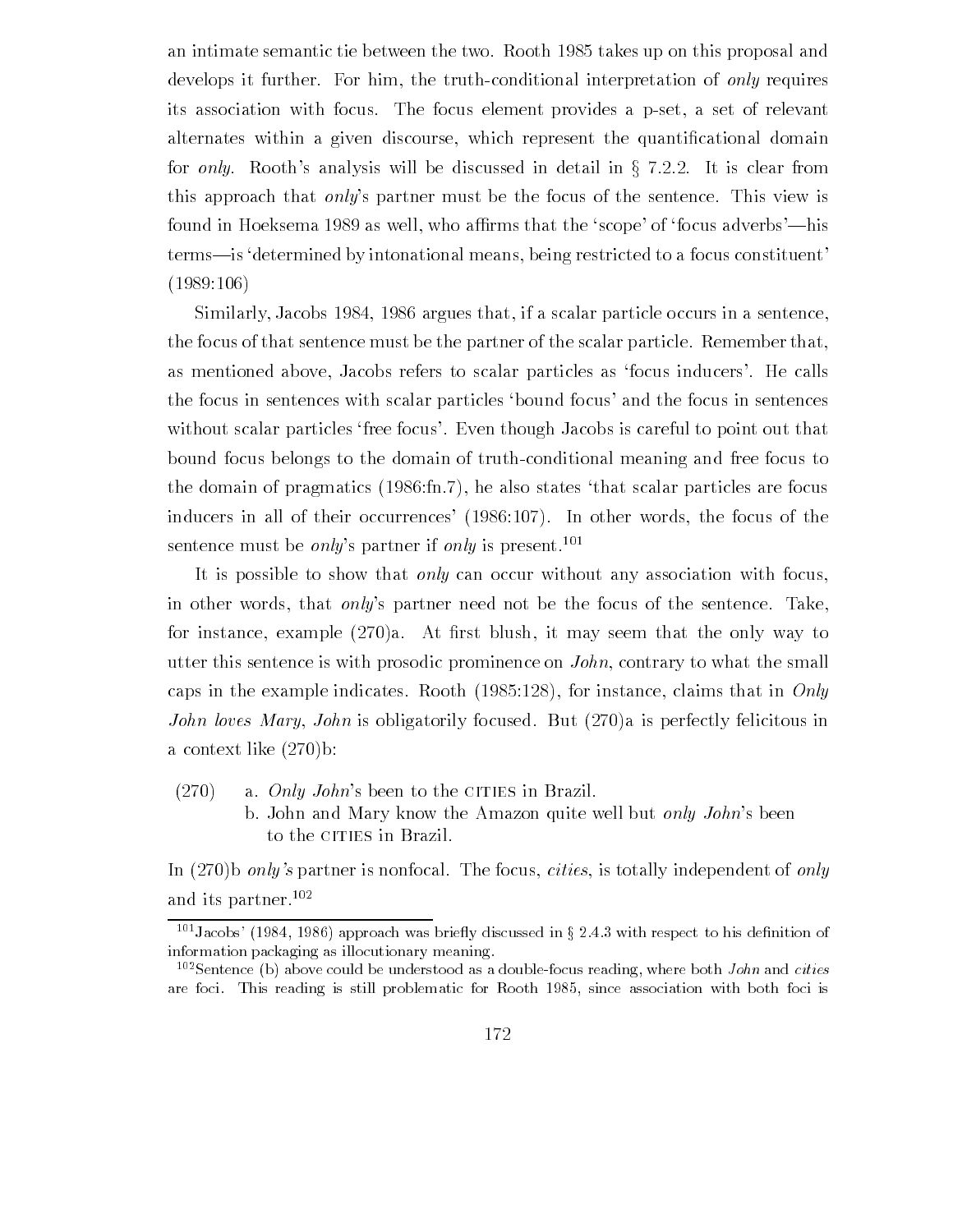Also, it is well known that *only* may appear in the nonclefted part of it-clefts. Example  $(271)a$  is from Horn  $(1969 \text{.}ex. 20a)$ , and the sentence is equally acceptable with only the second only  $((271)b$  or  $(271)c)$ :

 $(271)$  a. It's only JOHN who eats only rice. b. It's JOHN who eats only rice. c. It's JOHN who only eats rice

Since, as mentioned above, the nonclefted part of it-clefts is part of the ground, in  $(271)b/(271)c$  only and its partner are nonfocal. Only's partner is also clearly nonfocal in the response to the question in  $(272)$ :

 $(272)$  a. What food would you only eat if you had to? b. LIVER, I would only eat if I had to.

The answer in  $(272)$  is an instance of focus-preposing or Focus Movement, a constructure in  $\mathcal{N}$  and  $\mathcal{N}$  and  $\mathcal{N}$  and  $\mathcal{N}$  and  $\mathcal{N}$  and  $\mathcal{N}$  and  $\mathcal{N}$  and  $\mathcal{N}$ focus-preposing, as the very name indicates, the focus of the sentence is dislocated to a sentence initial position. Only in  $(272)$  is not associated with *liver*. The meaning of  $(272)$ b is that the speaker would not eat liver unless s/he had to. If only were associated with focus, its meaning would be different: if  $s/h$ e had to, the speaker would eat exclusively liver and no other food

Gapping is a construction that has also been argued to mark focus-ground relationships (see Kuno 1983, Prince 1986). It is traditionally recognized that the only nonelidable part of the sentence is the focus, since it represents the only addition of information in the current discourse If there exist gapping constructions where only and its partner constitute the gapped material, there exists another environment in which only occurs in non-association with focus. Example  $(273)$  a is a typical example where *only*'s partner is the focus of the sentence. The second conjunct in  $(273)$ is an acceptable continuation of  $(273)a$ . In  $(273)b$ , only scratching is part of the ground, and therefore it is gapped. Again, we witness an example where focus is not associated with *only* in any way.

required. The meaning of (b) with a double-focus reading, according to Rooth is 'If a proposition of the form "x has been to y in Brazil" is true, then it is the proposition "John has been to the cities in Brazil" '. In our context this is clearly not the case, since Mary has been to the jungle in Brazil (cf. Section 7.2.2 below for greater detail on this). However, in case this example is unclear, the examples that follow in the text are all cases in which only-s partner is indubitably nonfocal since it is clearly found in the ground segment of focus-ground marking constructions.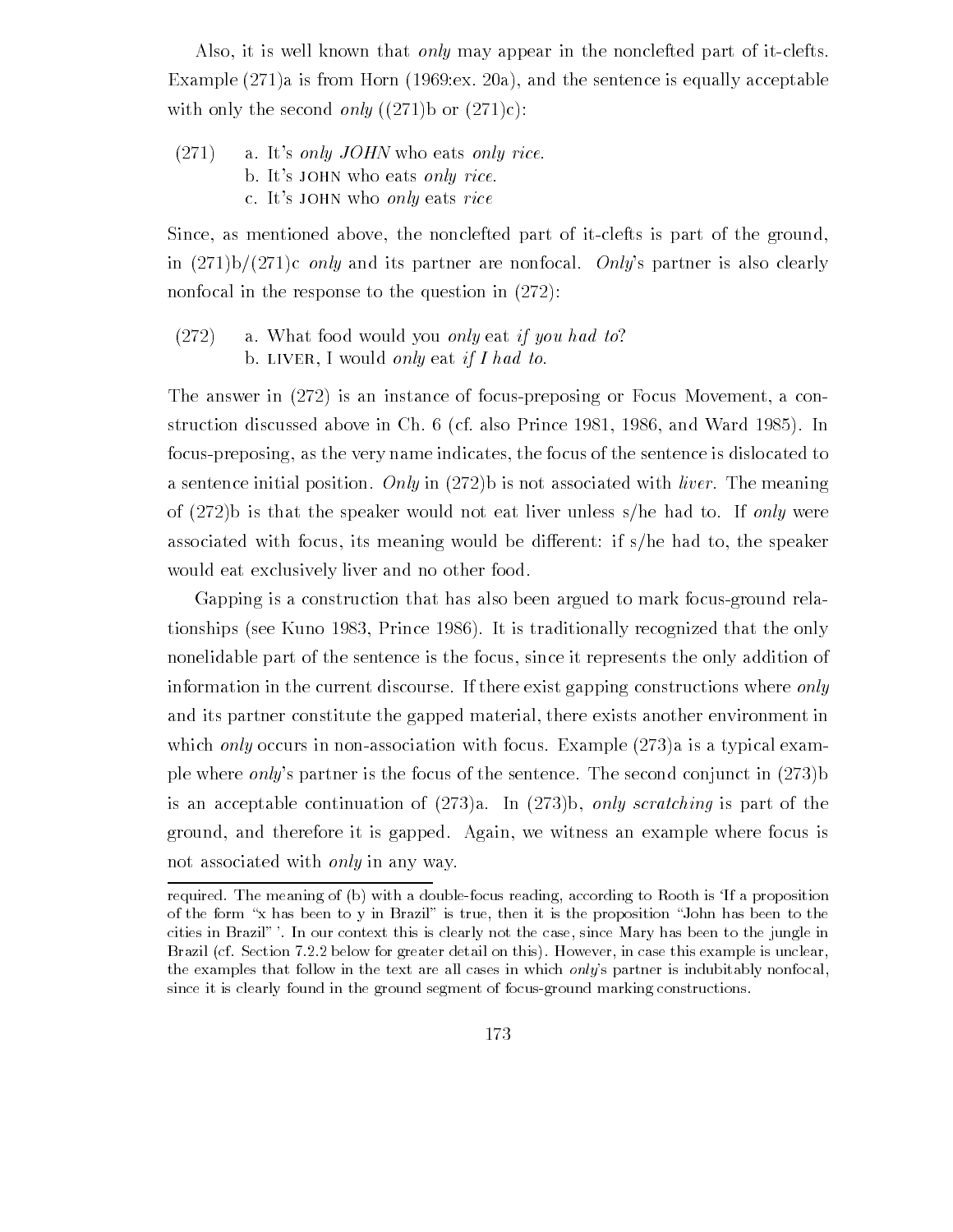$(273)$  a. Mary only SCRATCHED the Mercedes. b. Mary only  $SCRATCHED$  the Mercedes, and John  $\_\_$  the BENTLEY.

Finally, evidence can also be found in other languages. In Catalan, rightdetachment removes nonfocal material, the tail in particular, from the clause by  $\mathcal{N}$  and the focus is left in clause is left in clause is left in clause is left in clause  $\mathcal{N}$ cf Ch Onlyor in this case its Catalan equivalent nomesand its partner however, can appear in the right-detachment slot, clearly unrelated to the focus of the sentence, as in  $(274)a$ . The sentence in  $(274)b$  is the corresponding canonical.

 $(274)$  a. Ens en NODRIM, només-d'arròs<sub>1</sub>.  $1p$ -refl obj 1p-feed only of rice Approx.:  $(We)$  LIVE only on rice. b. Només ens nodrim d'arròs.

The focus in  $(274)a$  is on the verb, not on the right-dislocated direct object. Again, there is an *only* that occurs with no association with focus. In fact, a similar sentence  $\mathbf{A}$  be constructed in English as shown by in a context like  $\mathbf{A}$  as shown by in a context like  $\mathbf{A}$ relevant construction in b underlined is a topicalization which preposes nonfocal link material

 $(275)$ a. When we were in China, we only lived on rice. b Boy Im glad I was not - in the Im not - in the Im not - in the Im not - in the Im not - in the Im not - in t but *only on rice*  $\lbrack_F \rbrack$  couldn't LIVE  $\lbrack$ .

It must be concluded, then, that only's partner need not be the focus of the sentence, i.e. that association with focus is not a necessary condition for the interpretation of only

#### $7.2.2$ Consequences for Rooth's Semantics of  $Only$

## Background

The fact that *only* is not necessarily associated with focus has obvious consequences for Rooths analysis of the semantics of only Rooth sets out to account for the truthconditional dierence between a and b Rooths a and b Ch. 2). If John introduced Jim and Bill to Sue,  $(276)a$  is false, but  $(276)b$  might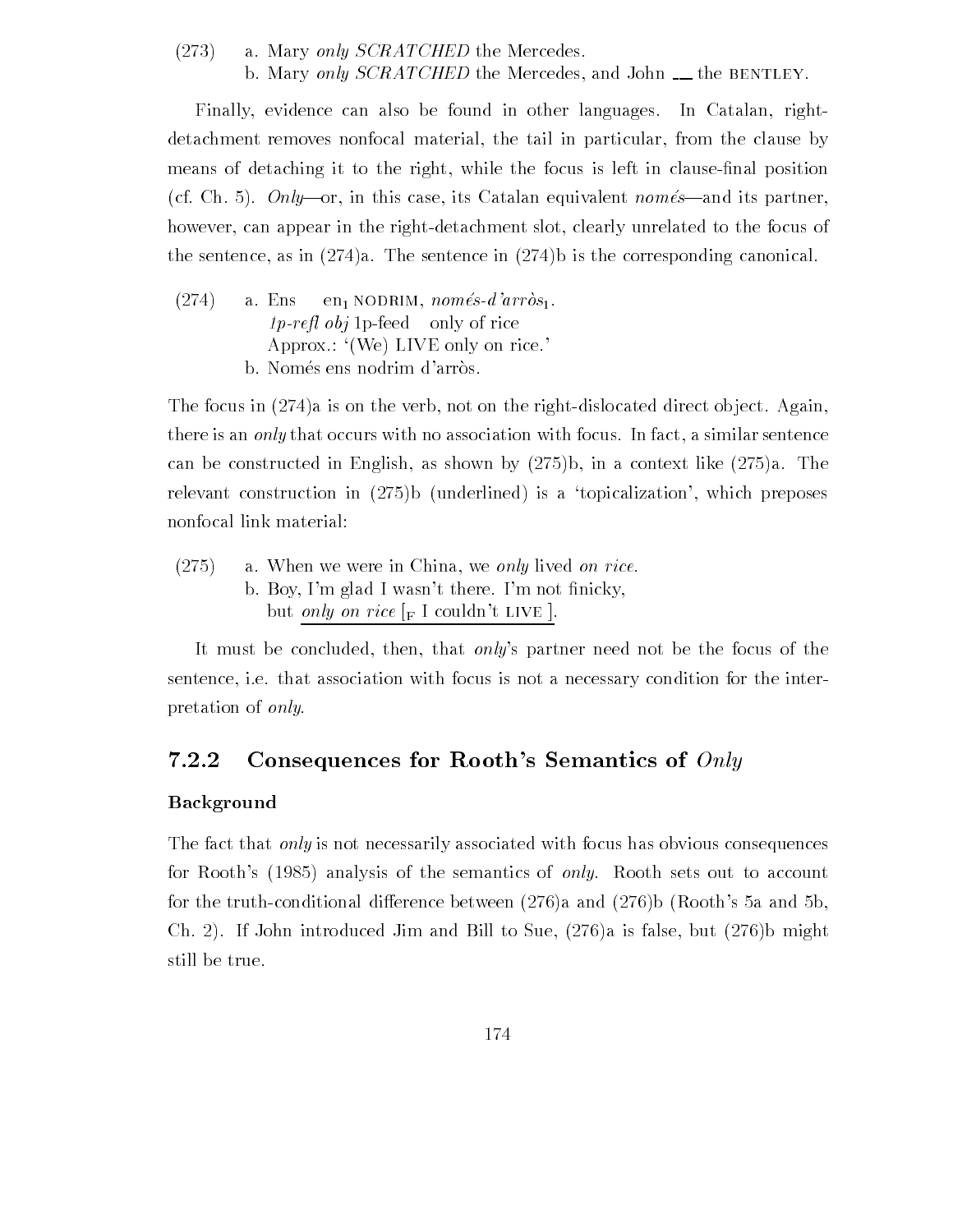$(276)$  a. John only introduced BILL to Sue. b. John *only* introduced Bill to *SUE*.

He notices that only's partner is the focus of the sentence, i.e. that only must apparently be associated with the focus constituent and argues that focus furnishes the selection of the domain of  $\mathbf{A}$ on the older proposal in Jackendoff 1972, he proposes that focused constituents are assigned an extra denotation that generates a set of alternatives for this focus This set of alternatives, the P-SET, is obtained by substituting the focus for a variable in the predicate structure. Thus, sentence  $(277)a$  generates, along with a normal denotation, the set of propositions in  $(277)b$ , where y is the variable substituted for the focus constituent and E stands for some contextually relevant set of individuals

 $(277)$  a. John introduced BILL to Sue. b.  $\{\hat{\ }$  introduce'  $(y,s)(i) | y \in E\}$ 

The pset represented by b is taken as the domain of quanti-cation needed by the meaning of *only*; *only* marks only one of the alternatives as being the case. Sentence  $(278)a$  is, then, paraphrased as in  $(278)b$  (Rooth's 47, Ch. 2):

 $(278)$  a. John only introduced BILL to Sue. b. If a proposition of the form 'John introduced x to Sue' is true, then it is the proposition 'John introduced Bill to Sue'.

In other words, the p-set (alternative propositions) is made available on independent grounds by focus, and only merely uses that p-set as a domain of exhaustiveness quanti-cation in the cation of the cation of the cation of the cation of the cation of the cation of the cation

## Problems

Given the data presented in the previous section. Rooth's position regarding the involvement of focus in determining the p-set becomes less plausible. Consider sentence  $(271)c$ , repeated here as  $(279)a$ . *Only* requires a p-set of the relevant sort to determine its domain of  $\mathbf{F}$  is dominated its domain of  $\mathbf{F}$  and  $\mathbf{F}$ the set of starchy foods  ${break, rice,$  noodles $}$ :

(279) a. It's JOHN who only eats rice.  
b. 
$$
\{\hat{ }
$$
 eat' (y)(j) |  $y \in E\}$   
c.  $\{\hat{ }$  eat' ((only)-r)(x) |  $x \in E\}$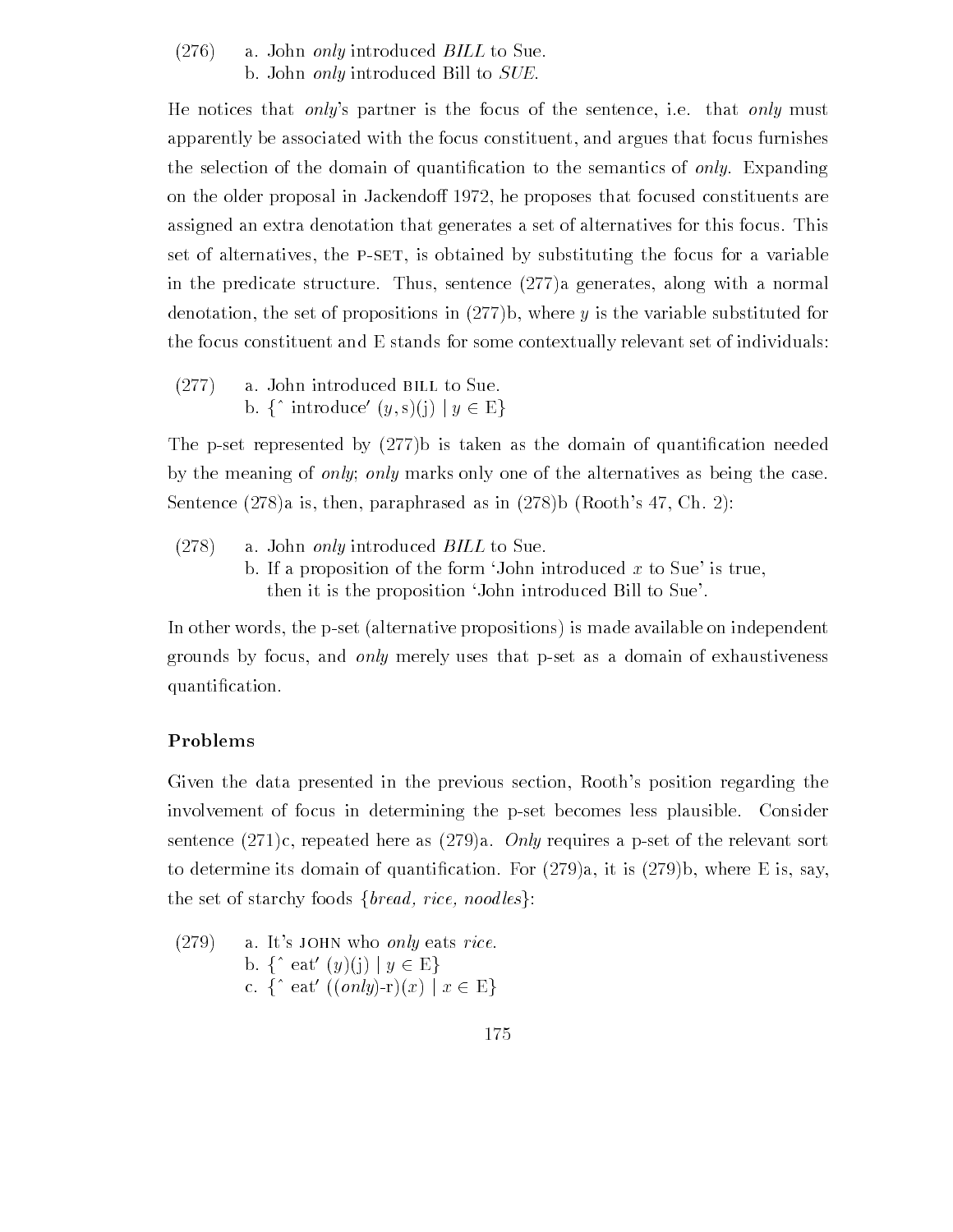The problem here is that the p-set cannot be independently provided by focus, since only's partner is not the focus in  $(279)a$ . The focus structure of  $(279)a$  would provide the p-set in  $(279)c$ , where E is the set of, say, housemates  $\{Rita, John,$ *Margo*, for which only has no relevance in this sentence. This is tantamount to saying that *only*'s partner must necessarily be assigned a second denotation that generates the p-set independent of whether it is focus or ground. In other words, only does not require association with focus to have access to the relevant p-set. since any constituent that ends up being *only*'s partner can generate such a p-set.

In fact, this is not surprising at all. It is well known that almost any term in a sentence can be understood as pertaining to (at least) one set of some kind. This property is by no means restricted to focus. This gives rise to the pervasive conversational and scalar implicatures that accompany almost every utterance (cf.  $H_1$  and  $H_2$  prosons a prosodically neutral sentence like  $H_1$  and  $H_2$  a number of  $H_1$ different sets can be evoked:

 $(280)$ a. The middle-income woman bought the average-sized pick-up. b. The middle-income WOMAN bought the average-sized pick-up

cantriculum is the same if focus is narrowed down to a single if the single constituent If  $\alpha$ for instance, *woman* is focused in  $(280)$ , the p-sets for the other constituents do not disappear, provided that the context is such that the alternates are of some interest. See Rubinoff 1987 for some examples of scalar implicatures triggered by nonfocal constituents

Assuming that Rooth's semantics for *only* are essentially right in arguing that a second denotation for *only*'s partner is needed, it must be concluded from the above that the availability of such second intensional translation is not due to the presence of a focus feature at the level of logicosemantic representation It is rather a more general characteristic of any linguistic phrase uttered in the appropriate context All, or most, constituents in a sentence may generate a p-set that *only* may use to determine its domain In turn this con-rms that focus is not needed in accounting for the semantics of *only*. Finally, all of these suggest that, if the domain selection theory for *only* is to be maintained (as opposed to the 'scope' theory rejected by Rooth), a new way to establish the association between ad-VP *only* and its partner must be found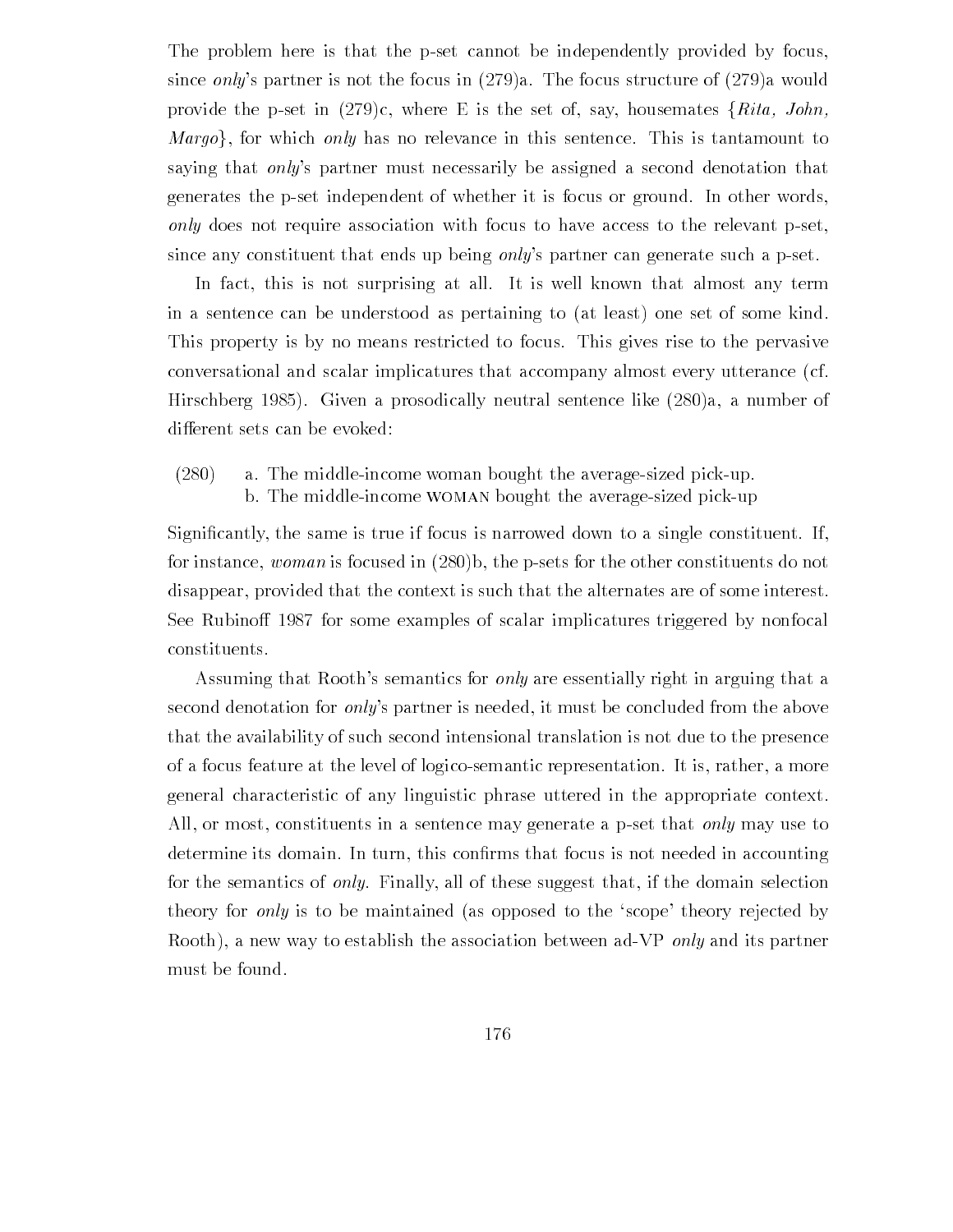## But There's a Large Overlap

While it is clear, then, that the relationship of focus and only is not a necessary one, it is also obvious that there is a large number of cases—a vast majority one should say—in which *only's* partner is the intonationally prominent element and indeed seems to be the focus of the sentence In what follows an account of such overlap will be sketched. It will be argued that the fact that *only's* partner is usually the focus of the sentence in which it occurs (although, as noted, not necessarily so) follows from independent informational considerations

As noted in Chs. 3 and 4, the only informational force of the ground is that of anchoring the informative part of the utterance, i.e. the focus, so that the hearer may retrieve the information of the sentence and enter it into her/his knowledge-store. As a pre-condition of the task it performs, the ground must be hearer-old: it must represent knowledge the speaker assumes hearers already have in their knowledge store. But, at the same time, it must also be relevant to perform the task. If the speaker assumes the hearer can retrieve the information provided by the focus without the help of a ground, there is no ground present.

Let us see what the information packaging of sentence  $(276)a/(278)a$ , repeated here as  $(281)$ , is:

#### $(281)$  John only introduced BILL to Sue.

This sentence encodes the following packaging instruction: I am instructed to go to address "John" and retrieve the information of the sentence by substituting only Bill for the blank in he introduced  $\equiv$  to Sue, which is already under "John" '. In other words the speaker assumes that at the time of utterance the hearer knows about John's introducing, with Sue being the goal of such introducing, and that this introducing is being attended to somehow

Now, consider the apparently semantically anomalous sentence in  $(282)$ .

 $(282)$  \*John *only* introduced *Bill* to SUE.

This sentence is claimed to be unacceptable in the intended reading because only is not associated with focus. In other words, if the focus is on  $Sue$ ,  $Sue$  must be interpreted as *only's* partner. For the sake of the argument, however, we could ask ourselves what the information packaging of  $(282)$  would be. It would be along the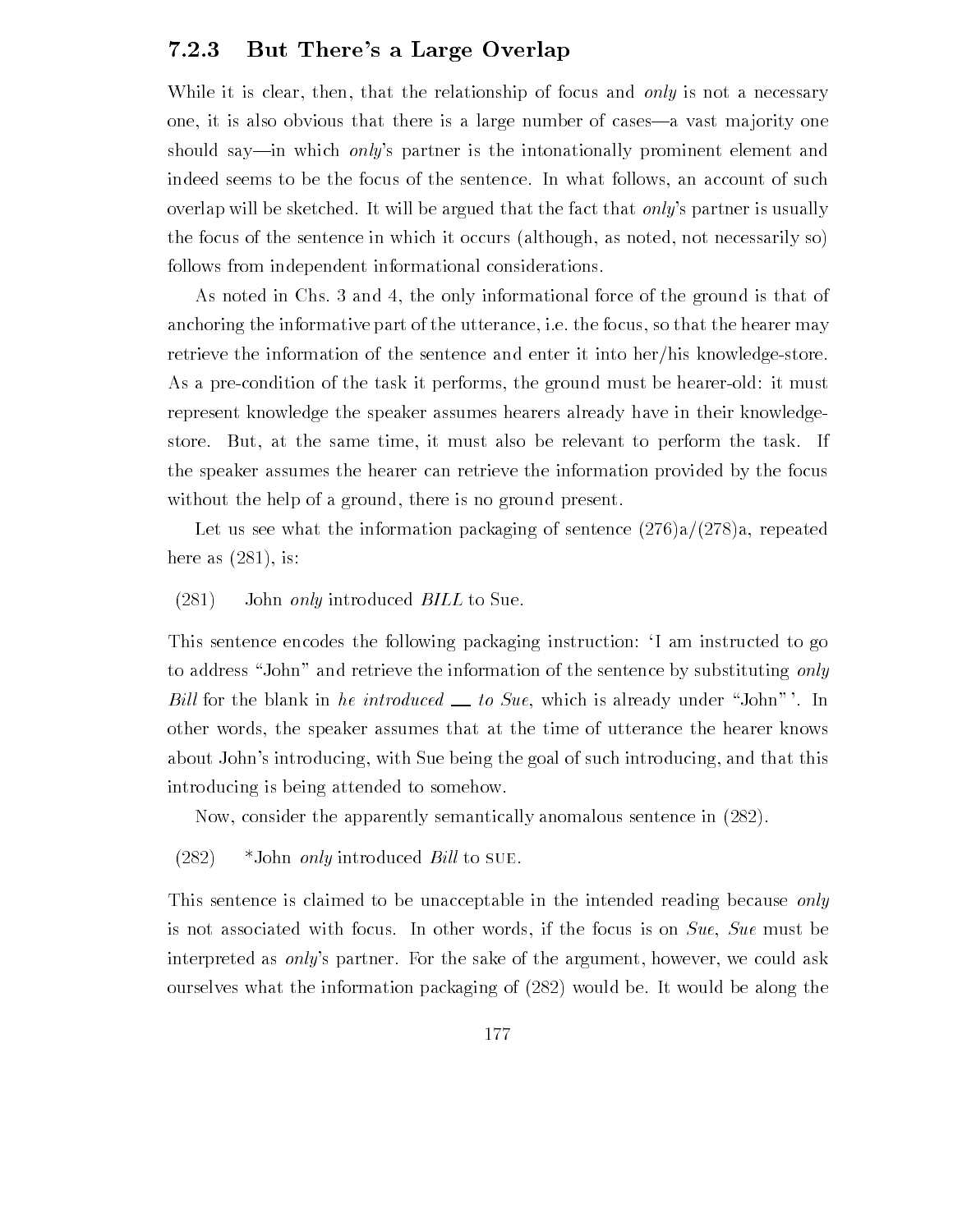lines of Tm instructed to go to address "John" and retrieve the information of the sentence by substituting Sue for the blank in he introduced only Bill to  $\Box$ , which is already under "John"'.

In other words, John's introducing only Bill—not just John's introducing Bill must be known by the hearer (so the speaker assumes). But if only and its partner are not the informative part of the utterance and are, therefore, part of the ground, their informational force must consist of providing appropriate instructions for the entry of the information it provides All of the ground must be necessary for this task including the exhaustiveness operator Exhaustiveness must be important for the ground's informational task. If, in contrast, the speaker assumes the information of the sentence will be entered appropriately without the help of the exhaustiveness er it will not be included in the ground in the contract of the ground in the ground in the ground in the ground of  $\mathcal{L}$ 

In principle, the state of affairs that the informational structure of  $(282)$  requires is not an impossible one. In fact, all the examples of non-association with focus introduced above represent such a state of affairs. The inclusion of exhaustiveness in the ground may indeed make a difference. However, contextual situations in which exhaustiveness is still relevant for anchoring the informative part while not being part of it are rare, and, therefore, so are utterances that reflect such a state of affairs. One such context, for instance, is the one in  $(283)$ :

| $(283)$ a. I know that                             |
|----------------------------------------------------|
| 1. John introduced Bill and Barb to Ralph          |
| 2. John introduced Bill (but not Barb) to $x$      |
| b. I don't know that                               |
| 3. $x = \text{Sue}$                                |
| c. So I ask Mary                                   |
| Who did John <i>only</i> introduce <i>BILL</i> to? |

A perfectly acceptable answer to c in such a contextrati-ed by several native speakers of English—is precisely the putatively unacceptable string in  $(282)$  above. which is repeated here for convenience as  $(284)$ . Notice that  $SUE$  here cannot be only's partner, since John introduced Bill to Ralph too.

who did a good only introduced but to a good to the second to the second second second to the second second seconduce  $\mathcal{L}_\mathbf{X}$ 

 $(284)$  John only introduced Bill to SUE.

The contextual sophistication required for the felicity of this utterance, however, is considerably larger than the sophistication required for utterances like  $(281)$ . So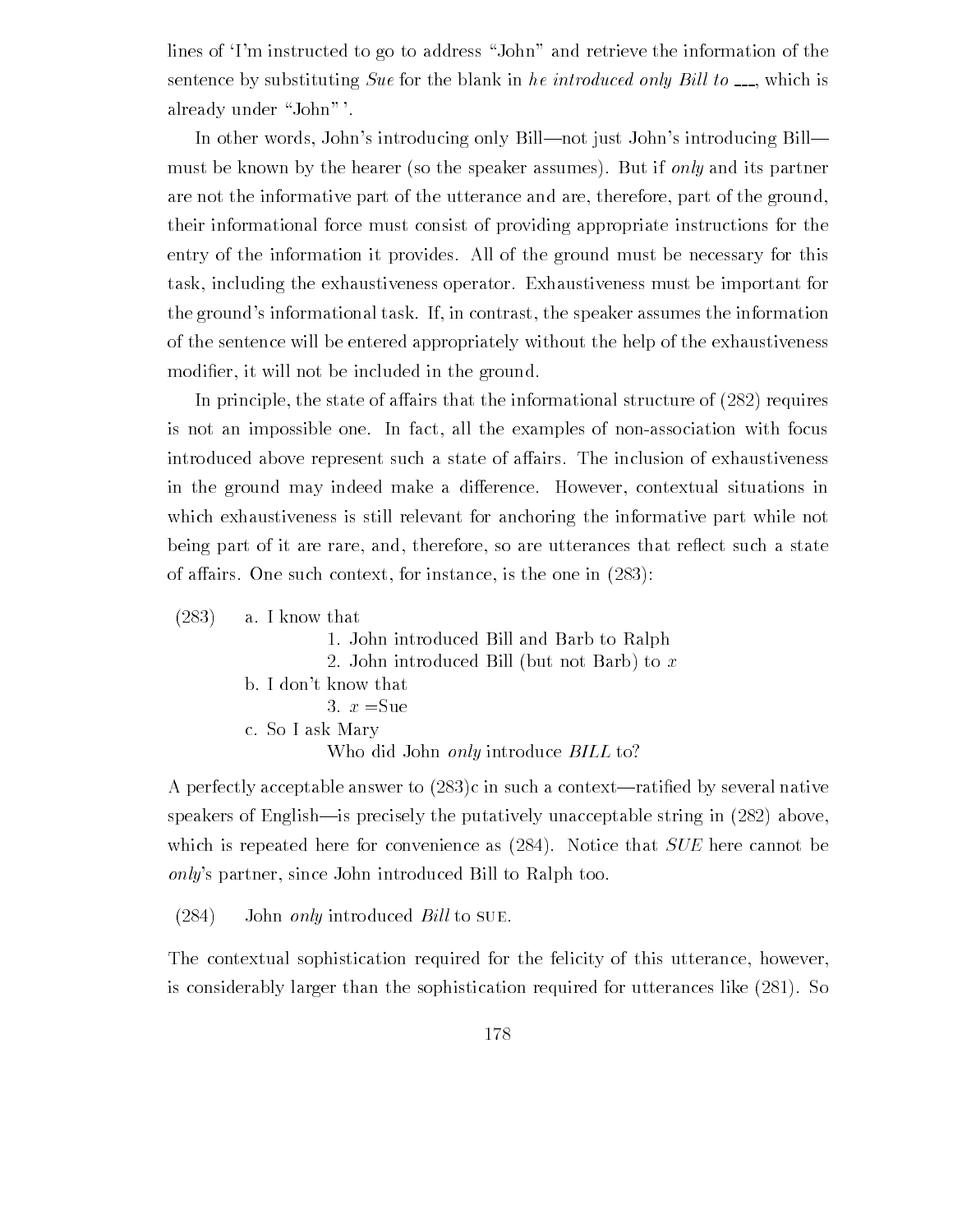much so, it may be suggested, that when we are presented with such a string we cling to the reading where the focus is *only*'s partner unless strong contextual pressure forces on us a reading where *only*'s partner is nonfocal. In particular, the prediction here is that sentence  $(284)$  would only be uttered in a situation in which the address for  $\mathbf{f}$  and the hearters knowledge store looked like  $\mathbf{f}$ 

|       | addr: $John(x)$                                                                                                |
|-------|----------------------------------------------------------------------------------------------------------------|
| (285) | introduce Barb to Ralph $(x)$<br>introduce Bill to Ralph $(x)$<br>introduce (only) Bill to $\lfloor x \rfloor$ |

where exhaustiveness on 'Bill' is crucial for getting the informative focus to the right spot under the address 'John'.

This type of account, then, claims that there is no linguistic oddness whatsoever, of a logico-semantic or an informational sort, in sentences like  $(284)$ . Their oddity is exclusively due to the fact that in the actual world one would seldom utter them, given that they require sophisticated contextual pre-conditions. This type of pragmatic oddity is what was called 'actual-world felicity' in  $\S 2.4.1$ , and has been invoked by several authors in recent research (Kroch 1989, Searle 1989). It must be concluded from this that the different truth-conditions observed in these sentences are, in principle, completely independent of the location of focus in the sentence.

#### 7.2.4  $Only's$  Partner in the Discourse History

If we look back into the discourse history previous to every utterance where only is in non-association with focus—let us call it  $U_t$ , it will be noticed that, in the majority of cases, only's partner was the focus in some previous utterance  $U_{t-n}$ .  $S$  . This fact is one in the set of course in the course is ordered to the course it is one in the course in for a static propositional semantics of the sort Rooth uses: that *only's* nonfocal partner at  $U_t$  was a focus at  $U_{t-n}$  cannot be taken into account in the semantic representation of  $U_t$ . At  $U_t$  only's partner is nonfocal and still provides a second intensional translation. Discourse history is of no use.

However, a dynamic approach to truth-value computation, à la Kamp  $(1981)$  for instance, which makes use of chunks of discourse larger than the proposition, might be able to utilize the fact that only's nonfocal partner at  $U_t$  was a focus at  $U_{t-n}$ .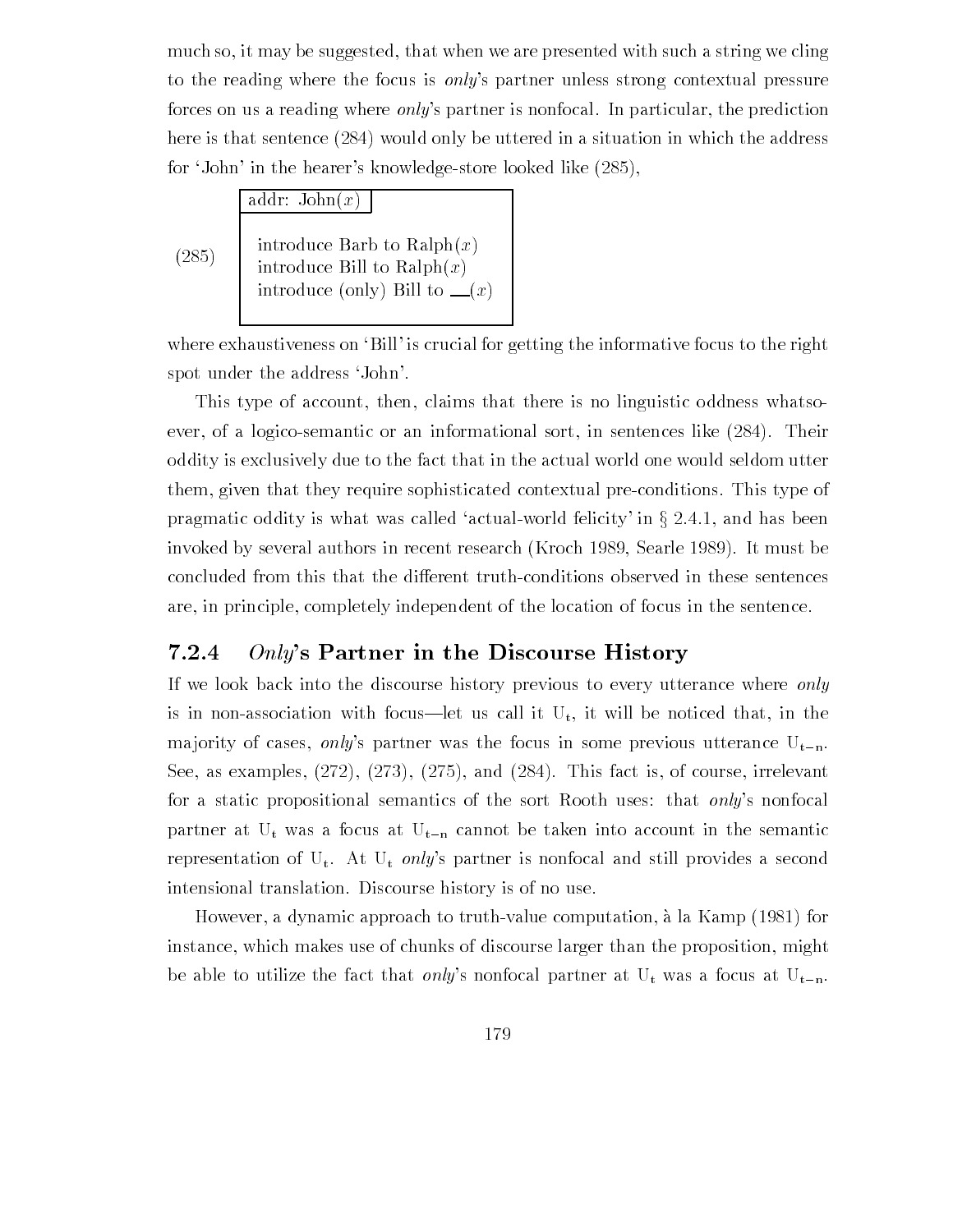It could be argued, for instance, that in the question-answer pair in  $(283)-(284)$ . repeated here as  $(286)$ ,

 $(286)$ a. Who did John *only* introduce *BILL* to? b. John *only* introduced *Bill* to SUE.

the p-set generated by the focus and used by only as a domain of exhaustive quantitive in the state of the cation in the still down to the complete  $\alpha$  is still to the still the still the st available as a domain of quanti-cation for only by virtue of its partner having been a focus in the relevant discourse history

Even if such an approach could be worked out, and leaving aside the problem of disallowing only to quantify over the p-set provided by the real focus in  $U_t$ , there are examples where there is no explicit mention of *only's* nonfocal partner in the discourse history:

- (287) [A last-minute guest arrives at host's house. The host has known the guest's family for years
	- A: I'm glad you could come for dinner. Had I known before, I wouldn't have made pig's feet.
	- B: I love pig's feet. It's my SISTER who only eats prime cuts.

Obviously such example is felicitous only in a context where the host knows that one of the guest's family members eats only prime cuts (although there is a mix-up with respect to exactly which person). Furthermore, exhaustiveness is indeed crucial in anchoring the focus in  $(287)B$  appropriately, since, presumably, the guest herself eats prime cuts too, i.e.  $my\;sister$  would not make any contribution to the hearer's knowledge-store—would not be informative—if construed with respect to just eats prime cuts instead of eats only prime cuts, since eating only prime cuts is the crucial issue here. Sentence  $(287)B$  is nevertheless a flawless example.

Why, then, do only's nonfocal partners tend to be found in a  $U_t$  which follows a  $U_{t-n}$  in which they were focal? The answer is quite straightforward: most nonfocal elements found in a U<sub>t</sub> were focal in a U<sub>t-n</sub>, and that includes *only* and its partner. The ground must be hearer-old, but most hearer-old material has been, in the discourse history, discourse-new at one time. There are two ways in which a discourse element may enter the discourse:  $a)$  it may do it as part of the focus  $(i$ f the element is hearer-new); this is the most common case, and this is why most partners of *only*, like any ground material, have been part of the focus at one point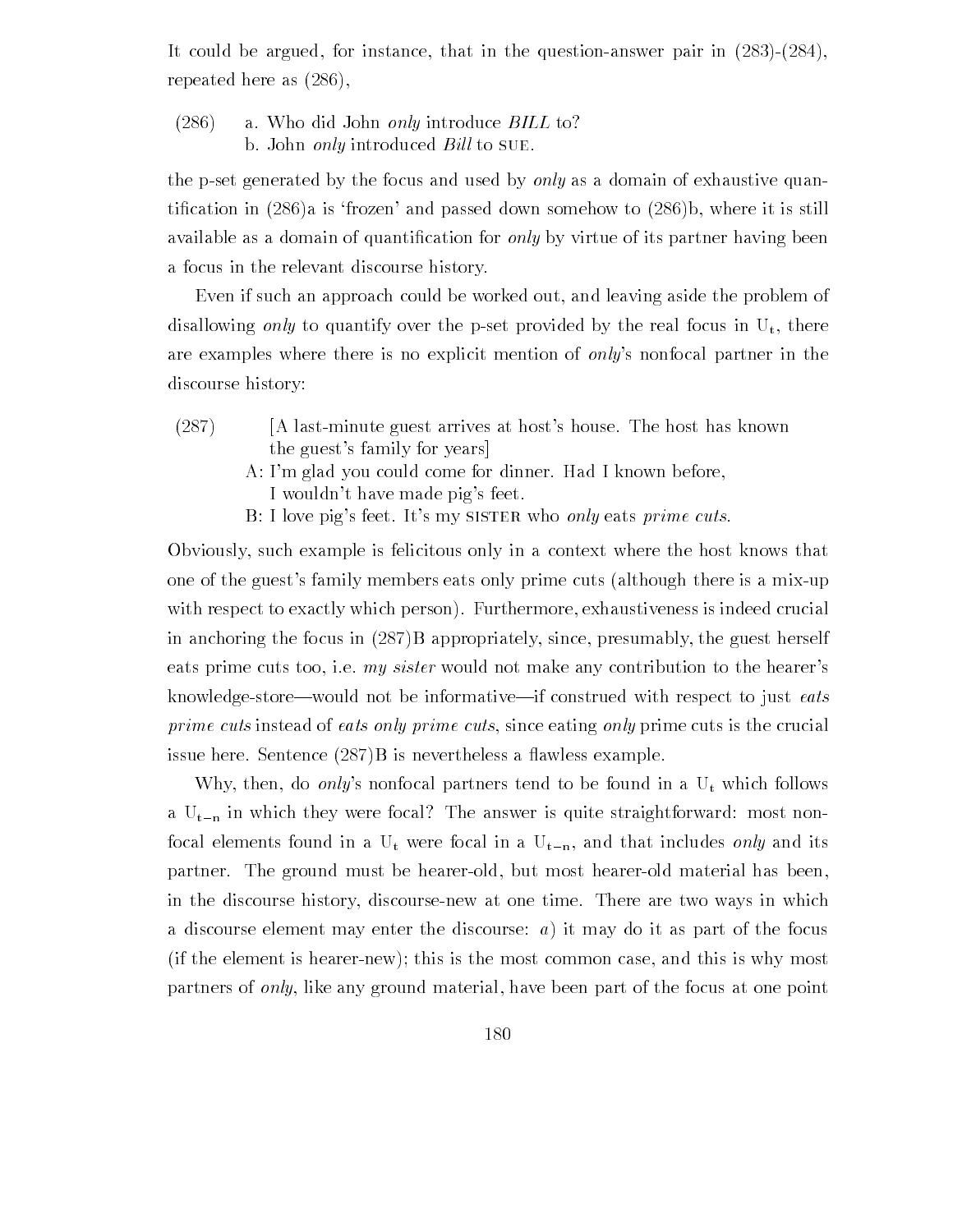or another in the discourse history; or  $b$ ) it may do it as part of a sentence's ground (if the element is discourse-new but hearer-old, i.e. knowledge the speaker had before the discourse interaction is started). Given this, the prediction is that only phrases will be acceptable as part of a non-previously-mentioned ground when they represent discourse-new but hearer-old material and when exhaustiveness is important to anchor the focus appropriately Example  $\Gamma$  satisfactor  $\Gamma$  satisfactor  $\Gamma$ 

#### 7.2.5 Conclusion

The approach sketched out in  $\S 7.2.3$  suggests that the tendency—not requirement to associate *only* with focus is due to factors which are clearly nonlinguistic. Situations in which only and its partner are nonfocal require a large degree of contextual sophistication. Situations in which exhaustiveness is part of the focus require little contextual sophistication As a consequence due to the pragmatic unlikelihood of nonfocal exhaustiveness, we only accept *only*'s partner as nonfocal in presence of compelling contextual pressure

Given that, in the appropriate context, cases of non-association with focus are perfectly acceptable, 'association with focus' should not be built into the semantics of only The notion of post proposed by Rooth Souls at Monthematic mechanism (cf. Kratzer 1989), and the domain selection theory for *only* seem to be helpful tools in accounting for only quanti-cation What has been shown here is that association with focus is not the right way to provide *only* with the correct domain of quanti-cation since onlys partner need not be the focus the pset generated by only's partner second denotation, and therefore the second denotation itself, must be provided by *only's* nonfocal partners as well. This conclusion supports the position that focus is a real information-packaging primitive that has no place in truth-conditional logico-semantic interpretation.

# The Scope of Sentential Negation

Another case of 'association with focus' occurs with propositional operators like negation and the interrogative yes/no-operator. Jackendoff 1972 focuses on the role of focus in the alteration of the scope of negation. This fact had already been noticed by Frege and other philosophers, who had pointed out that ground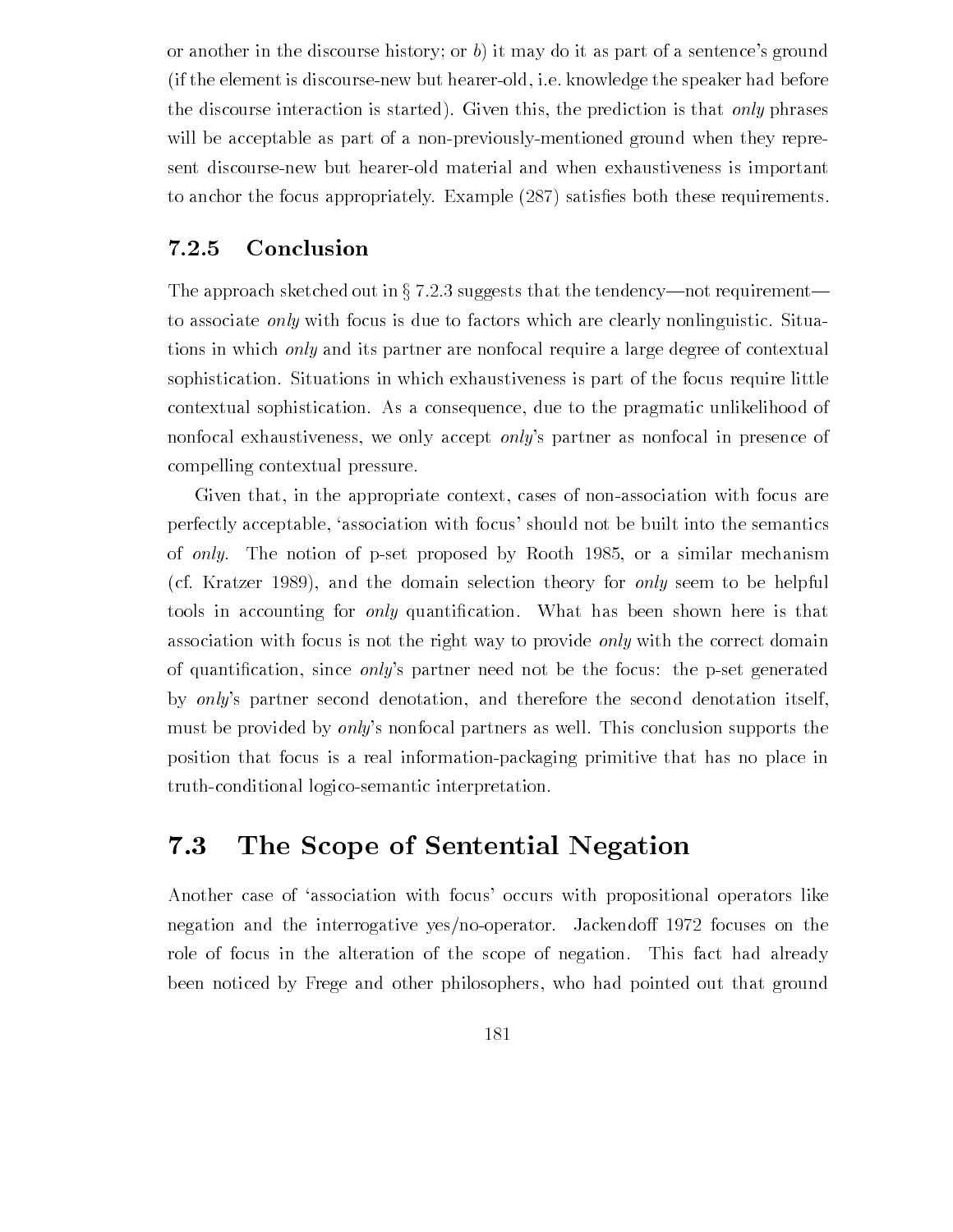elements may escape the scope of negation. If these claims are correct, our position that informatics and semantics are distinct autonomous components will be proven wrong. If, however, the phenomenon can be derived from a indirect interaction between two types of 'meaning', logico-semantic and informational, the position held in this study will still be tenable

## The Facts

Apparent irregularities in the semantic scope of sentential negation have been no ticed by many linguists and philosophers A wellknown problem is the existential force of most sentential sub jects in negative statements Many authors conclude from the presence of this existential force that the subject lies outside the scope of negative and the frequency of the straws of the straws of the straws of the straws of the straws of the str noticed by Kraak 1966, Jackendoff 1972, Gabbay  $\&$  Moravcsik 1978, Kuno 1980, Payne McGloin and Horn among others is that in certain con texts, some parts of the predicate do not seem to be affected by sentential negation either. It has been suggested that the scope of negation must exclude these nonnegated constituents as well A dierent approach to the -rst problem eg exampson ever a menue ever what was ever you as a construction of the same of  $\mathcal{A}$ maintains that sentential negation is indeed external and has scope over the entire subject-predicate structure, and that the existential force of subjects and the feeling that only part of the predicate is negated in certain sentences are better handled by a non-truth-conditional account. Similar observations are applicable to the yes/no question operator or Q-operator, as discussed in Kuno  $1980, 1982$ <sup>103</sup>

In this section a uni-ed account of these two phenomena is provided Following Horn's externalist point of view, and using evidence from Catalan and English, it is argued that the readings where part of the sentence is felt as 'nonnegated' are the outcome of the interaction of logical-semantics and informatics, i.e. between the interpretation of propositional content and the interpretation of information packaging instructions. In particular, it is proposed that information packaging and semantic meaning interact by means of partial cancellation, yielding the understandings where some part of the clause is felt to escape the scope of negation or

 $\sim$  But see Horn (1989.472-73) for arguments that the Q-operator and negation are not analogous.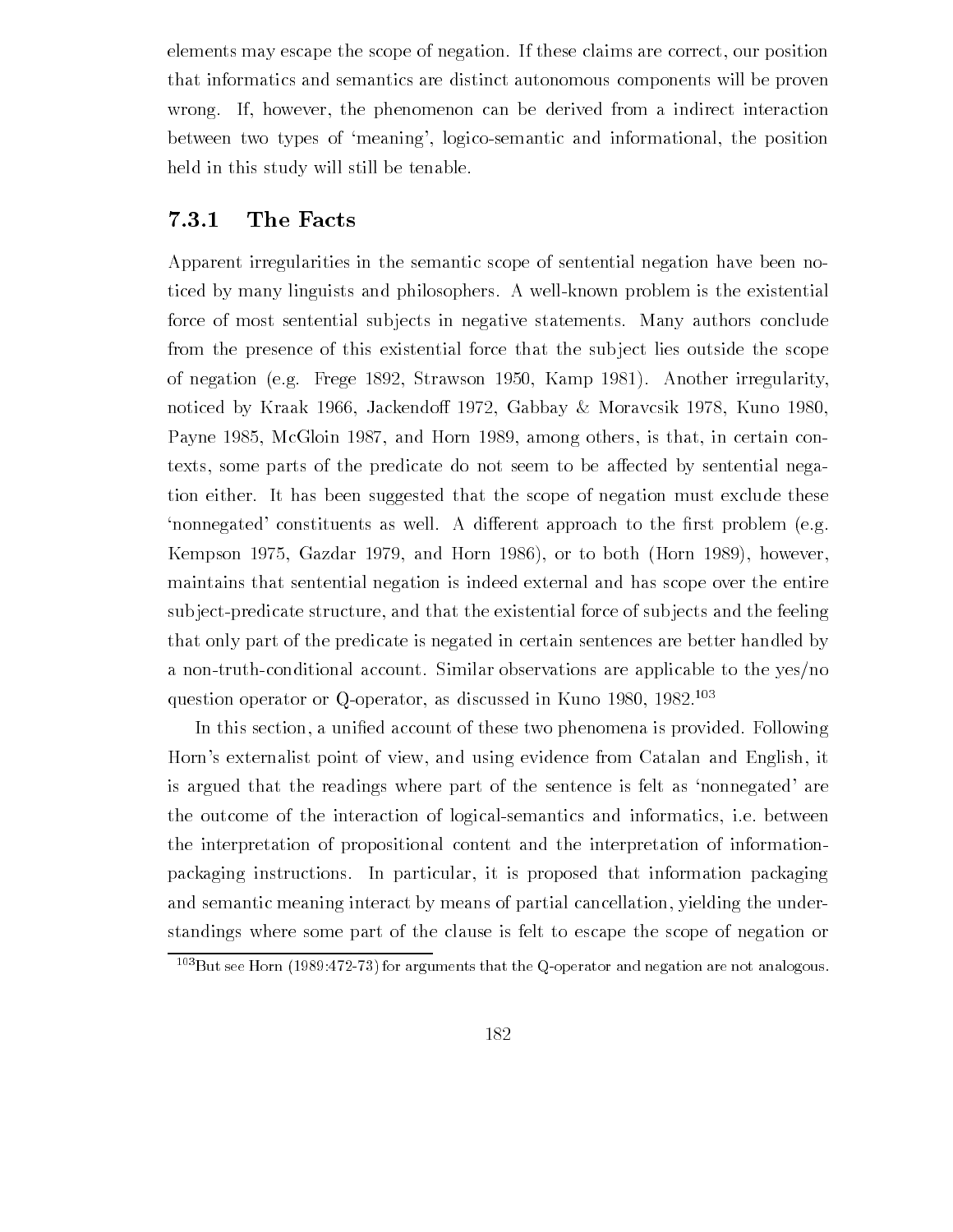the Q-operator, without the need to resort to any additional constraints.

In what follows the readings where part of the proposition is felt to lie outside the scope of negation or the Q-operator will be referred to as INFRAPROPOSITIONAL READINGS, and the elements that lie outside the scope of negation or the Q-operator as OUTSIDER TERMS. As noted, outsider terms may be either subjects or complements of V

## **Subjects**

The scopal relation between sub ject de-nite descriptions and sentential negation has been a matter of controversy for many years. A sentence like  $(288)$ , in one of its 'readings',

 $(288)$  Gomez Addams didn't sell his South American holdings.

seems to convey the understanding that Gomez Addams exists; in other words, that there is a Gomez Addams about whom a negative predicate is communicated Some semantic theories incorporate this understanding in their formal semantic representation of negation by either arguing or assuming that negation is internal and does not have subscribed and subscribed in the subscribed over the subscribed  $\sim$ inter alia) or by arguing that the subject in  $(288)$  must be analyzed as an existential quanti-er which gives rise to logical scope interactions with the negation operator russell accept that a dierent ambient and and an opposite and the processed the control of the control of the c the wide-scope reading of negation, where there is no existential claim for  $Gomez$ , and the infrapropositional reading, where there is.

In contrast, one may address the issue in a totally different fashion: let negation have scope over the entire predication, including the subject, at all times, and attribute the existential force of the subject  $NP$  in  $(288)$  to some non-truth-conditional property of this  $N_F$  (cf. Kempson 1975, Gazdar 1979, Horn 1989, among others). The property of the  $N_F$ Horn  $(1989.§7.3.4)$ , for example, argues that subjects tend to be felt as lying outside the scope of negation because they tend to be topics Topics being what the

 $104$  There are two analyses of this wide-scope negation operator: an Aristotelian two-place subjectpredicate operator, or a Fregean one-place propositional operator. This controversy, though important, will be overlooked in this paper. For our purposes here, a Fregean propositional operator will be adopted but cf Horn  $\mathcal{H} = \mathcal{H}$  to the Aristotelian two problems for the Aristotelian two problems for the Aristotelian two problems for the Aristotelian two problems for the Aristotelian two problems for the operator, which he heralds as superior to its alternatives).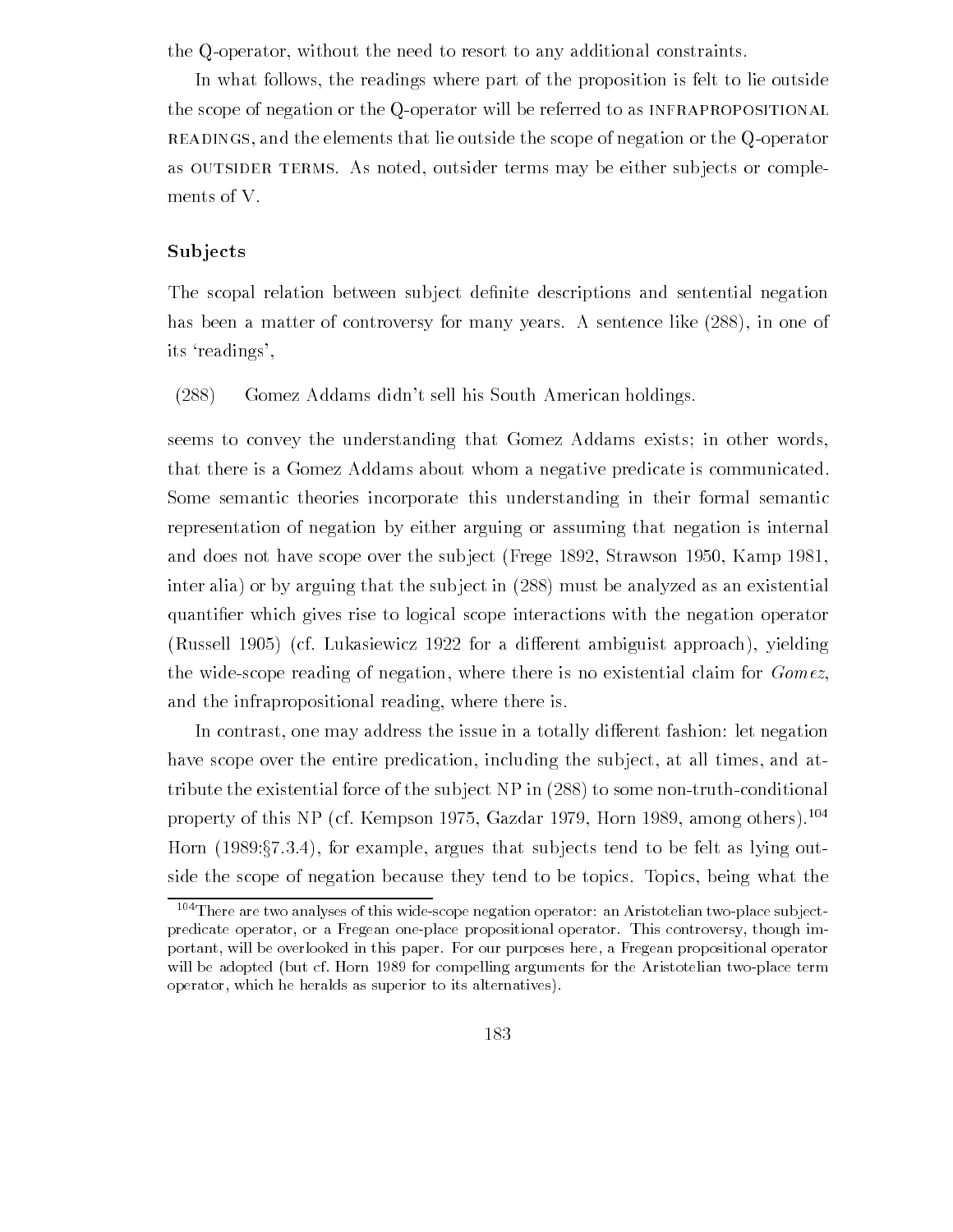sentence is about (cf. Strawson 1964, Reinhart 1981) are not within the scope of assertion and, therefore, are pragmatically understood as being outside the scope of negation as well As noted in previous sections existential force is one of the characteristics of links

## Complements of V

It is not subjects alone which appear to give rise to infrapropositional readings. Jackendoff 1972 notices that sometimes negation seems to apply to only part of the predicate (cf. also Gabbay & Moravcsik 1978). One such example is, for instance, the sentence in  $\mathcal{L}$  in  $\mathcal{L}$  in  $\mathcal{L}$  in  $\mathcal{L}$  in  $\mathcal{L}$  in  $\mathcal{L}$  in  $\mathcal{L}$  in  $\mathcal{L}$ 

 $(289)$  Max didn't kill the JUDGE with a hammer.

where negation is felt to affect only the direct object and not the entire VP or sentence, i.e., not only the subject Max but also the PP with a hammer behave like outsider terms. Jackendoff argues that this is an example of his rule of 'association with focus', a rule that somehow connects logical operators with the focus element in the sentence to establish an intimate tie between the two.<sup>105</sup>

Kuno 1980, 1982 notes similar restrictions for negation or the Q-operator in Japanese: their scope generally only extends to the focal verbal constituent that immediately precedes them. In fact, English, while distinct from Japanese in word order and directionality of scope, also shows parallel effects for both operators. Compare  $(289)$  with  $(290)$ . Notice that in  $(290)$  only *judge* is understood as the 'aim' of the yes/no question.

## $(290)$  Did Max kill the JUDGE with a hammer?

In most of the literature, it is clearly concluded or tacitly assumed that the semantics of sentences like  $(289)$  and  $(290)$  cannot include a sentential negation operator with scope over the entire proposition When trying to de-ne the logicosemantic scope of negation in these sentences, however, one encounters references to non-logicosemantic informational notions like focus and theme A clear example is Payne who does not seem to clearly endorse an exclusively logicosemantic approach to the

 $105$  These data were discussed above in Ch. 6 with respect to their relevance for syntactic representation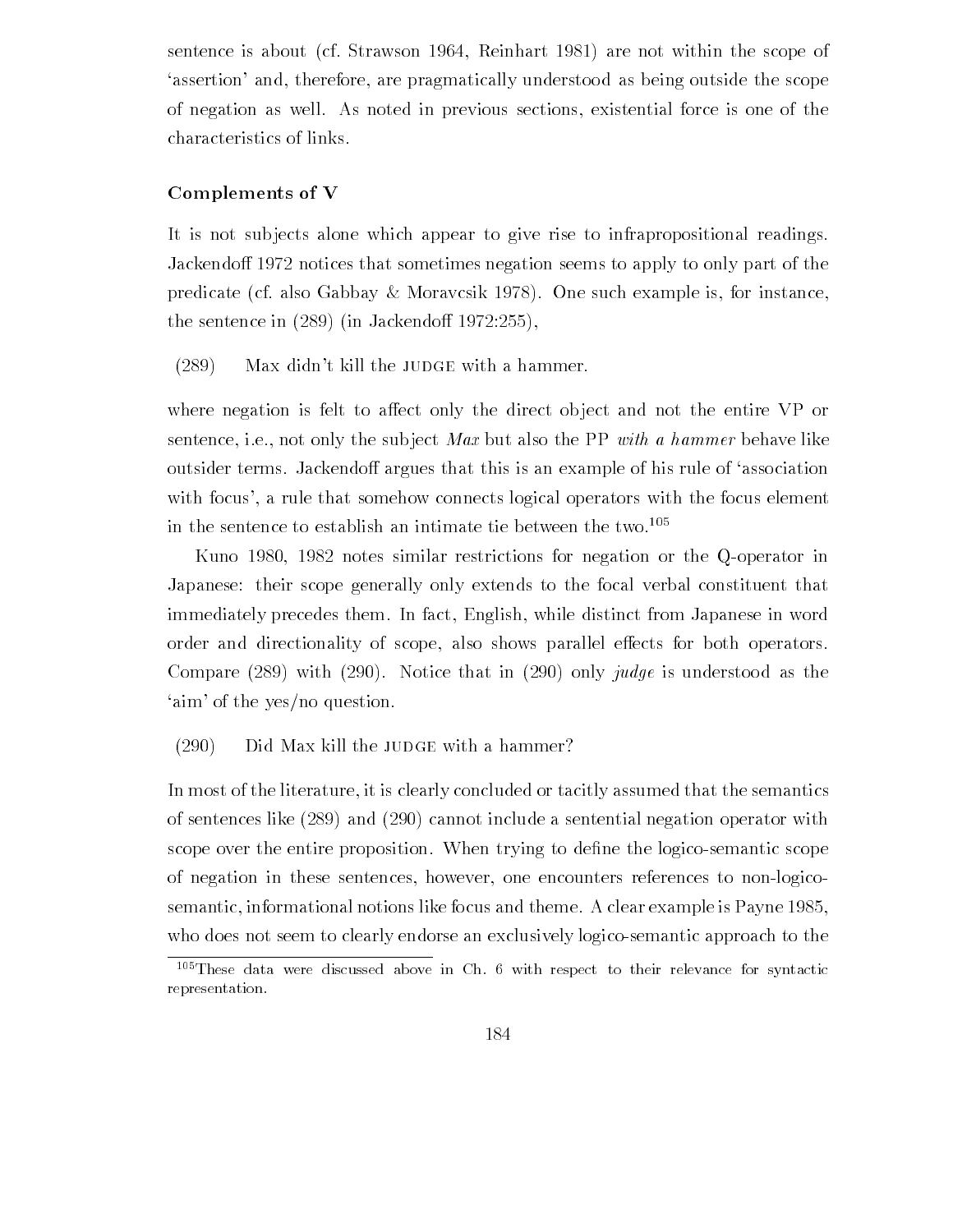diversity of readings, and affirms, using Praguean terminology, that 'the contextually bound elements are removed from the scope of negation and what is actually negated is the contextually free portion of the sentence  $\Lambda$ where  $\mathbf{r}$  is the no need to resort to  $\mathbf{r}$  there should be no need to  $\mathbf{r}$ semantic ambiguity to account for the VP infrapropositional readings: 'the negative element takes semantic scope over the entire predication, but  $[\dots]$  will be understood as associated with that rhematic constituent which receives the intonation peak

It is precisely this position, expressed by Payne and Horn with respect to VP outsider terms that is developed in this paper in terms of the interaction of semantics and informatics, while applying it to all outsider terms: subjects and complements of V. The position is taken that sentential negation and the  $Q$ -operator have always semantic scope over the entire predication, with no exceptions, and the infrapropositional readings are derived from the different informational structures of the sentence and their different overlapping patterns with the invariable semantic structure. If it is possible to come up with an explanation for this scope-of-negation effects without resorting to including informational notions in the logico-semantic representation, our position will be strengthened As a side bene-t the disadvantages and short comings of the internalist and ambiguist approaches discussed in detail in Horn to this infrapropositional readings will be avoided

## Deriving the Infrapropositional Readings

The argument will be based on examples from Catalan. In Catalan, as discussed in Ch the informational articulation of the sentence is structurally expressed in the syntax by means of right- or left-detachment of nonfocal constituents, yielding the con-guration in

" IP nonfocus link "IP "IP focus # nonfocus tail ##

 $\mathbf{q}$ example in  $(292)$ a is a right-detachment and  $(292)$ b is a left-detachment. The sentences in  $(293)$  illustrate further combinations with an overt link subject:<sup>106</sup>

 $106$  Notice that in these examples the null subject pronominal pro is placed in a preverbal position. It was argued above in Ch. 5 that the clause-internal position of subjects must be postverbal, but since nothing hinges on that fact in the following discussion, they have been placed in preverbal position for the sake of clarity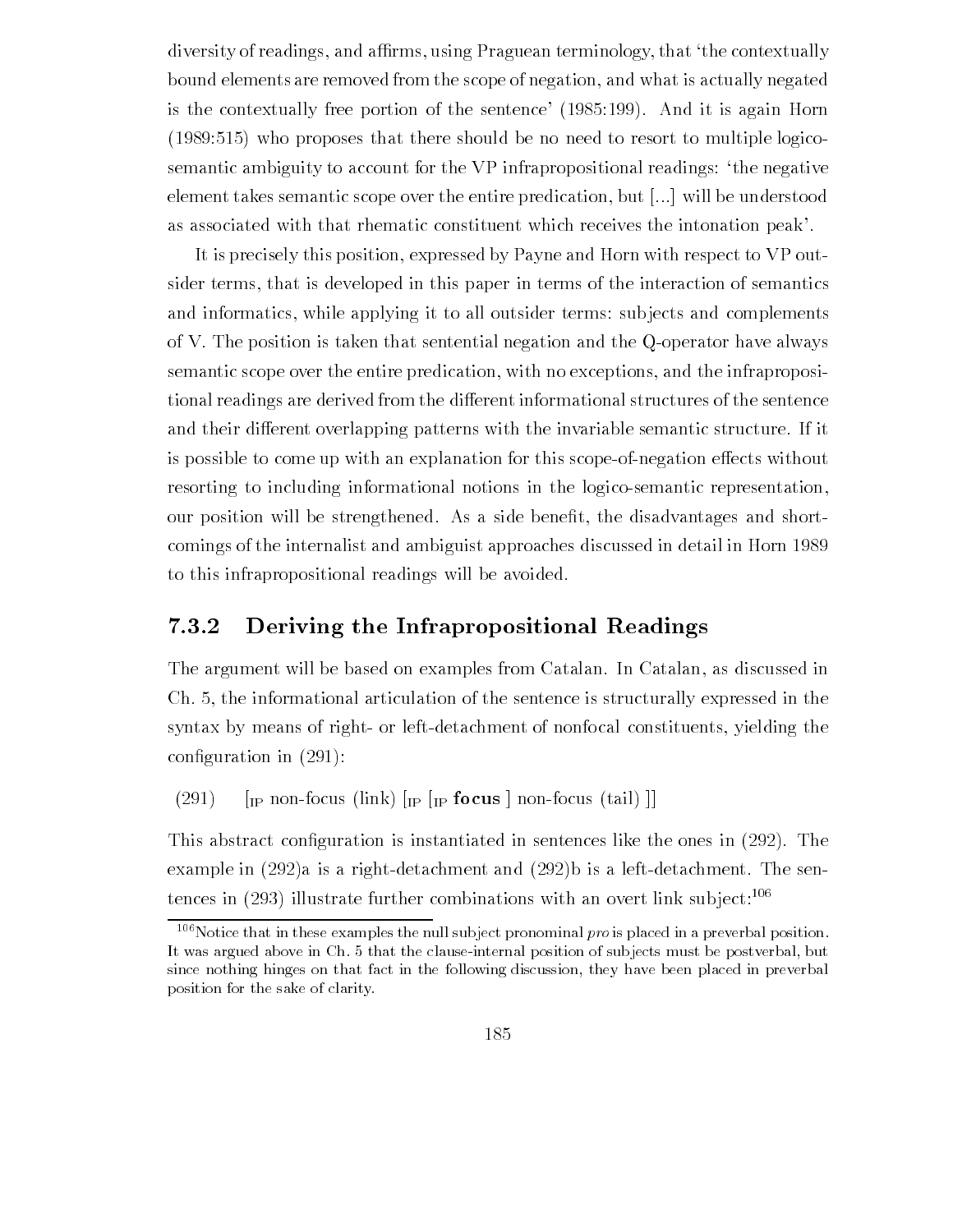- (292) a.  $\left[\chi_{\rm P}\right]_{\rm IP=F}$  hi<sub>i</sub> van obrir BOTIGA, a Londres<sub>i</sub>.  $loc$  3p-past-open store in London  $\sqrt{F}$  (They) opened a STORE in London.
	- b.  $\begin{bmatrix} x_P \end{bmatrix}$  Londres<sub>i</sub>  $\begin{bmatrix} IP = F \end{bmatrix}$  hi<sub>i</sub> van obrir botiga  $\begin{bmatrix} 1 \end{bmatrix}$ in London loc 3p-past-open store 'In London  $\vert_F$  (they) opened a STORE  $\vert$ .
- $\frac{1}{2}$   $\frac{1}{2}$   $\frac{1}{2}$   $\frac{1}{2}$   $\frac{1}{2}$   $\frac{1}{2}$   $\frac{1}{2}$   $\frac{1}{2}$   $\frac{1}{2}$   $\frac{1}{2}$   $\frac{1}{2}$   $\frac{1}{2}$   $\frac{1}{2}$   $\frac{1}{2}$   $\frac{1}{2}$   $\frac{1}{2}$   $\frac{1}{2}$   $\frac{1}{2}$   $\frac{1}{2}$   $\frac{1}{2}$   $\frac{1}{2}$   $\frac{1}{2}$  ppastopen store in London The Lladró Brothers  $\lbrack_{\rm F}$  opened a store in LONDON  $\lbrack$ .
	- b.  $\chi_P$  Els Lladró<sub>i</sub>  $\chi_P$   $\eta_{P=F}$  *proi* hi<sub>i</sub> van obrir BOTIGA | a Londres<sub>j</sub>. ||  $loc$  3p-past-open store in London The Lladró Brothers  $\lceil_{\mathbf{F}}\rceil$  opened a storal in London.
	- c.  $\lbrack_{\text{XP}}$  A Londres<sub>i</sub>  $\lbrack_{\text{XP}}$   $\lbrack_{\text{IP=F}}$  pro<sub>i</sub> hi<sub>j</sub> van obrir BOTIGA  $\lbrack$  els Lladró<sub>i</sub>.  $\rbrack$ In London the Lladró Brothers  $\lbrack_F$  opened a STORE  $\rbrack$ .

The informational interpretation of, say, sentence  $(293)$  is the following: I am instructed to go to the address "the Lladro Brothers" and retrieve the information of the sentence by substituting **opened a store** for the blank the Lladro Brothers London, which is already under "the Lladró Brothers" '. This was represented with the informational instruction in  $(294)$ :<sup>107</sup>

(294)  $\Lambda np_1, np_1 = \text{L}$ . Bros.,  $\lambda pp_2 \upharpoonright \Phi \upharpoonright yes(np_1 \text{ opened a store } pp_2) \upharpoonright (\text{in-L})$ .

Notice that this instruction includes a representation of the affirmation operator  $(yes)$ , which is in complementary distribution with the interrogative Q- and the negation operators

Representations for other informational readings—the list is not exhaustive—of the same logico structure proposition are displayed in the proposition  $\mathcal{S}$ example of allfocus structure b an example of linkfocus structure and c an example of link-focus-tail structure:<sup>108</sup>

 $107$ In this section, the variables bound by the ground are typed for the sake of clarity.

 $108$ Sentence (a) is presented as an embedded sentence to improve its felicity. In matrix sentences where two or more complements of V are overt and nonclitic, postverbal subjects are somewhat marginal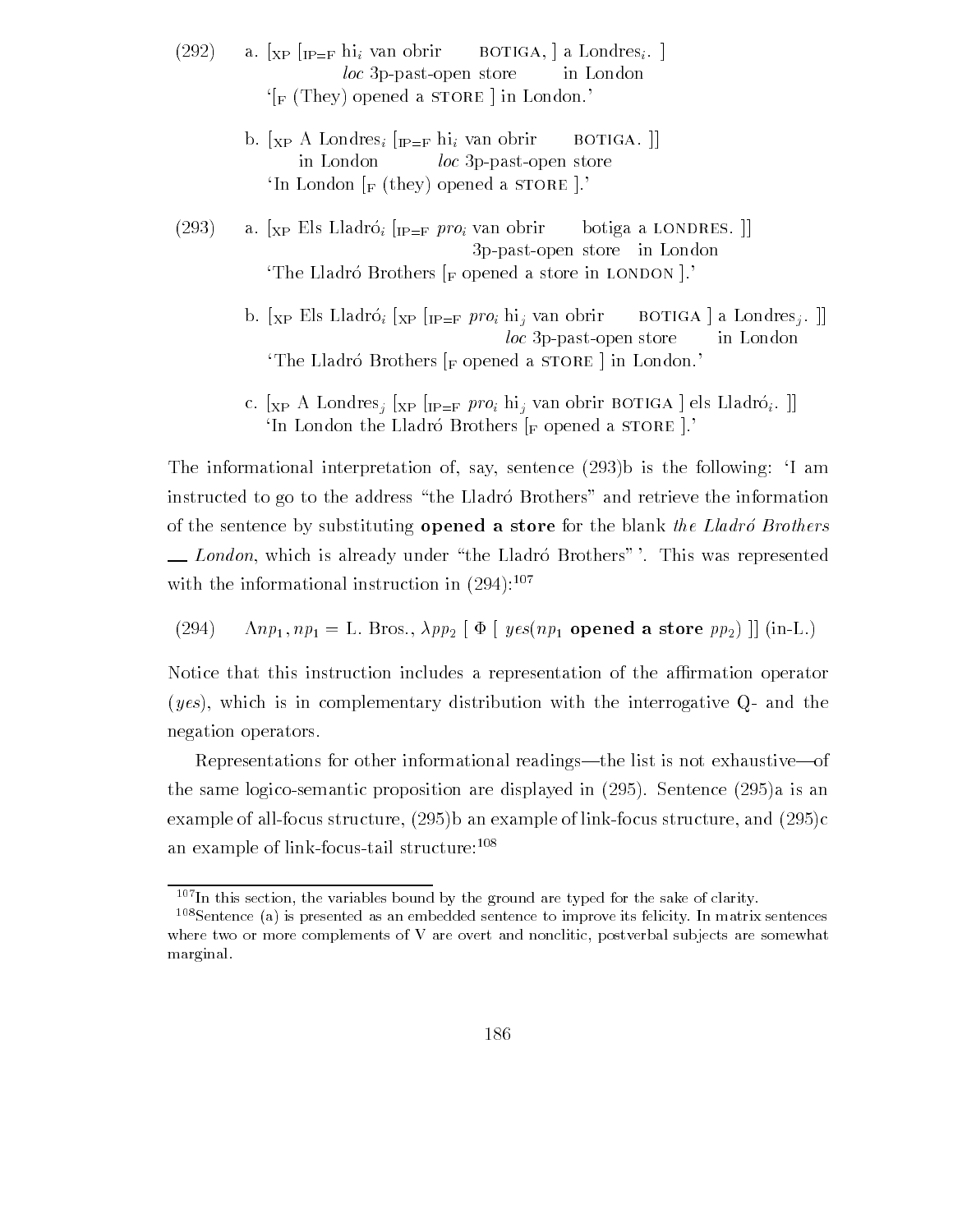- $(295)$  $\mu$  a.  $\mu$ .  $\alpha$  and  $\mu$  van obin botiga a londres els limitates  $\mu$ .  $($ ...when) the L.B. opened a store in London.  $\Phi$  [  $yes(\mathbf{L.B.}$  opened a store in London) ]
	- b. Els Lladró; proi  $\lbrack_{\rm F}$  van obrir botiga a LONDRES  $\lbrack$ .  $(=(293)a)$ The L.B.  $\lbrack$  F opened a store in LONDON  $\lbrack$ .  $\Lambda np_1, np_1 = \text{L.B.,} [\Phi \mid yes(np_1 \text{ opened a store in London})]$
	- c. Els Lladró<sub>i</sub> [<sub>F</sub> pro<sub>i</sub> n<sub>j</sub>'hi<sub>k</sub> van OBRIR], de botiga<sub>j</sub>, a Londres<sub>k</sub>. The L.B.  $\lbrack_{\rm F}$  OPENED a store in London. ,np np LB nppp- " +" yesnp opened np pp- ##inLst

## The Negation and Q- Operators

Taking the above as background, we shall now try to derive the infrapropositional readings in negative and interrogative sentences The semantic meaning of sentences  $\mathcal{A}$  remains  $\mathcal{A}$  remains the constant while distribution in formation  $\mathcal{A}$  . have been established. In other words, the logico-semantic proposition

```
(y296) yes open (store, in London, L. Bros.)
```
is shared by all the sentences in and However each of these sentences has a different informational representation, some of which have already been spelled out in the above examples. So far, there has been no conflict in the understandings derived from both types of meaning: the interaction between the two has null effects. This, however, is not always the case. To see this, let us extend the informational representations in and interrupted interrogative and interretations interretative counterparts in i.e., sentences where, instead of having a yes operator we have negation  $(\sim)$  or a Q-operator  $(Q)$ .

Informational representations for the interrogatives are in  $(297)$  (que is the Catalan instantiation of the Q-morpheme): $109$ 

 $109$  The English translations in the examples below are sort of marginal. English naturalness was sacrificed to obtain a more faithful rendering of the Catalan original. The English preposed phrase should not be read as a hanging topic- to function in prince the should be a function  terms but as an actual topicalization in a noninterrogative sentence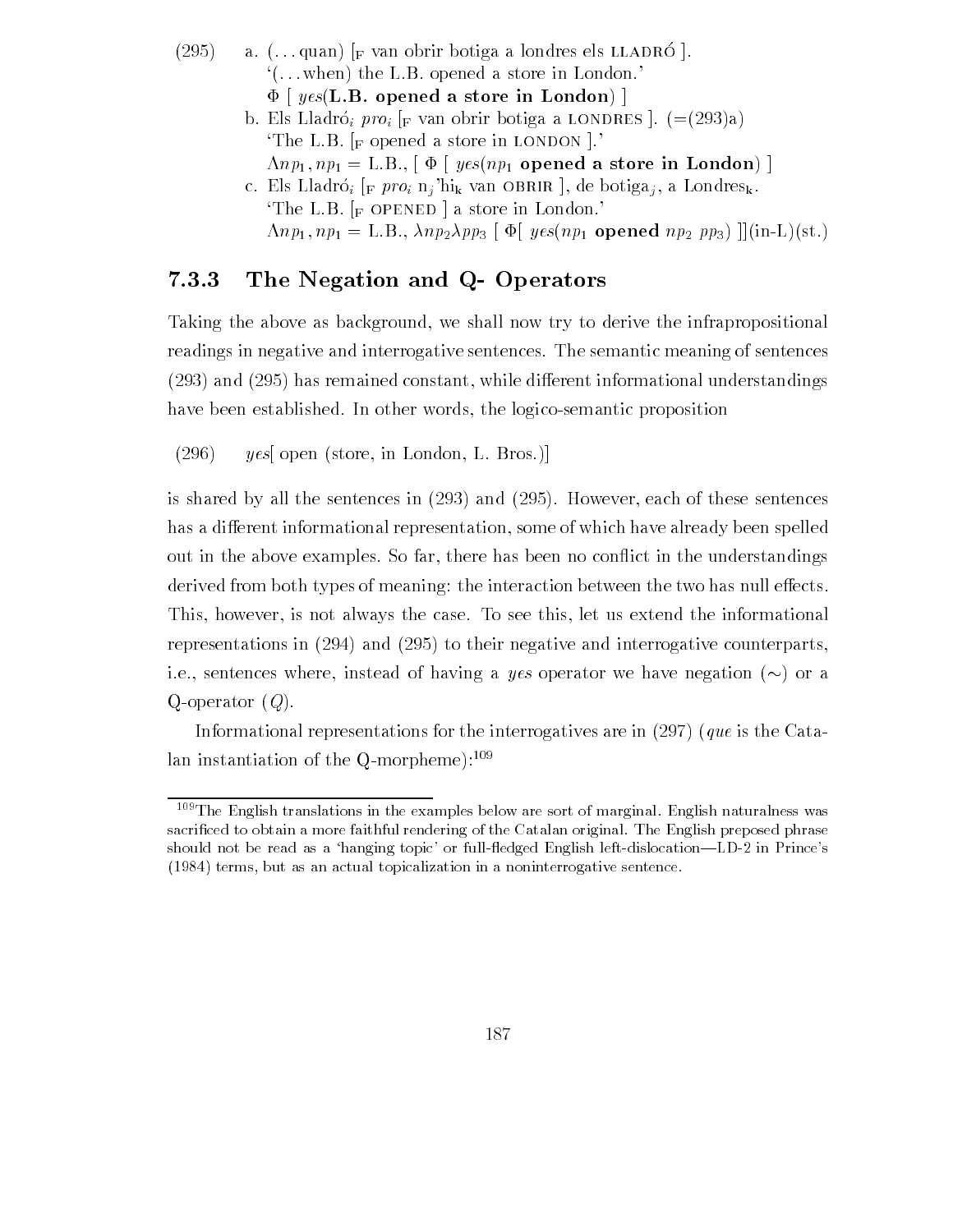$\alpha$  a  $\alpha$  as  $\alpha$  if van obtir botiga a folidies els littributes  $\alpha$ , passion 'Did the L.B. open a store in London?'  $\Phi$  [  $Q(L.B.$  opened a store in London) ] b. Els Lladró; que  $\vert_F pro_i$  van obrir botiga a LONDRES  $\vert$ ? The L.B. did they  $\lbrack_{\text{F}}$  open a store in LONDON  $\lbrack$ ?  $\Lambda np_1, np_1 = \text{L.B., } \left[ \Phi \mid Q(np_1 \text{ opened a store in London}) \right]$ c. Els Lladró; que  $_{\rm [F}$  pro<sub>i</sub> hi<sub>j</sub> van obrir BOTIGA ], a Londres<sub>j</sub>? The L.B. did they  $\lbrack_{\text{F}}$  open a store in London?  $\rbrack$  $\Lambda np_1, np_1 = \text{L.B., } \lambda pp_2 \upharpoonright \Phi \upharpoonright Q(np_1 \text{ opened a store } pp_2) \upharpoonright (\text{in-L})$ d. Els Lladró; que  $\lbrack_F pro_i n_j'hi_k$  van OBRIR  $\lbrack$ , de botiga<sub>j</sub>, a Londres<sub>k</sub>? The L.B. did they  $\lceil_{\text{F}} \text{OPEN} \rceil$  a store in London? ,np np LB nppp- "+" Qnp opened nppp- ## inL st

Sentences  $(297)a$ ,  $(297)b$ ,  $(297)c$ , and  $(297)d$  are informationally equivalent to sentences a b b and c respectively They encode the same information-packaging instruction (aside from the propositional operator $^{110}$ ), which in Catalan is straightforwardly represented in the surface structure of the sentence. Each of the sentences in  $(297)$  shows the same detachment pattern as its armative counterpart in and  $\sim$  , where  $\sim$  , and the same time time time the sentence in  $\sim$ are all instantiations of the same logico-semantic proposition in  $(298)$ :

 $(Q98)$  Q[ open (store, in London, L. Bros.)]

While the sentences in  $(297)$  are all logico-semantically equivalent, they are, in contrast, informationally distinct from each other.

The same observations can be directly carried over to the negative sentences in  $(299):$ 

 $110$ It is unquestionable that the propositional operator is needed in the informational representation. Not only do we need to derive the infrapropositional readings discussed in this paper, but it is also necessary to informationally represent sentences where the affirmation/negation operator is the only focal element

 $(i)$  She DID pass.

<sup>(</sup>ii) She had to pass, and pass she DID.

In these sentences the operator yes is the focus, and it must be represented as such in an informational instruction by positioning it within the scope of  $\Phi$ . These sentences are discussed in detail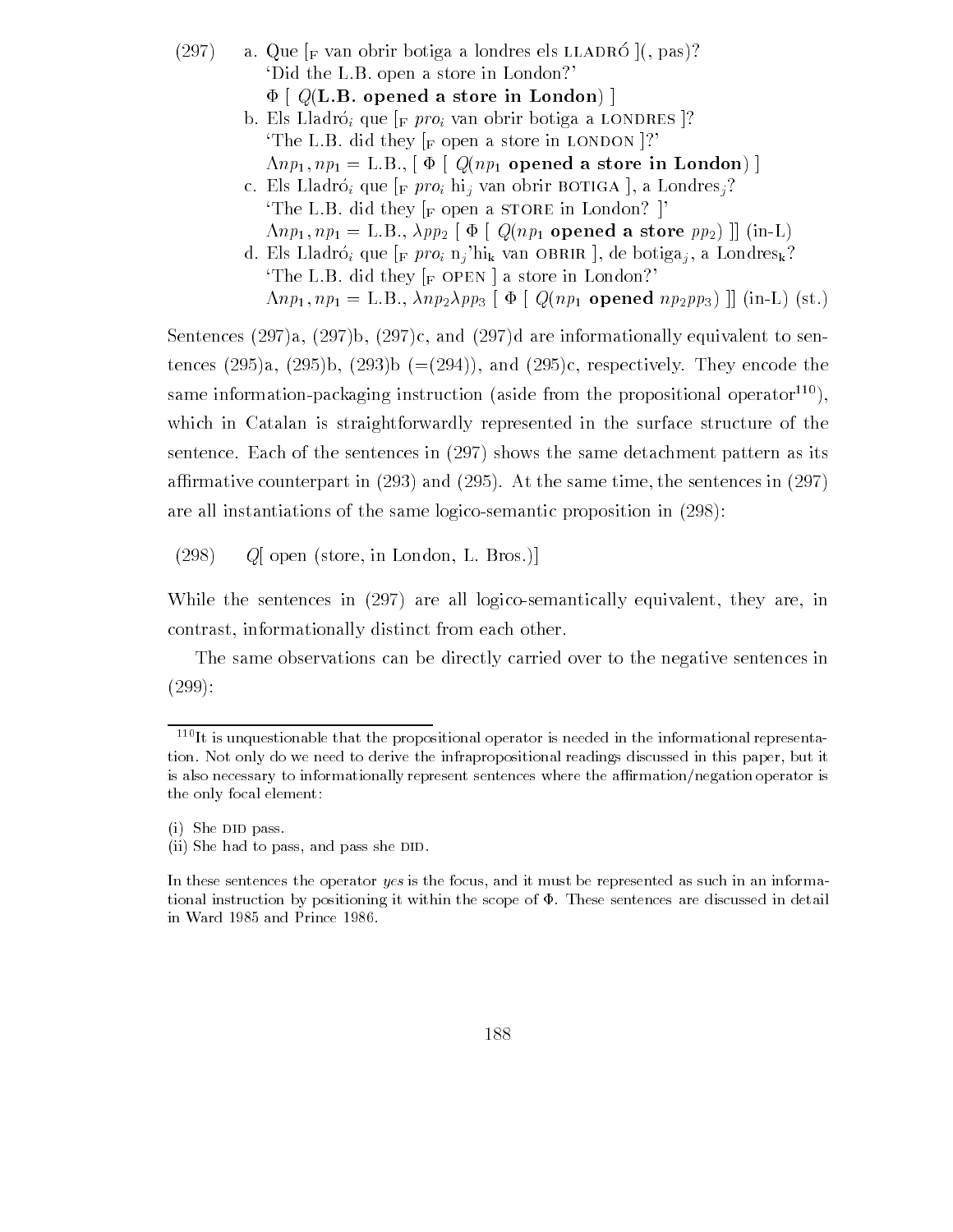$(299)$  a. neg-external reading:  $\left( \ldots \right)$  is the van obrir botiga a londres els limitates  $\left| \cdot \right|$  $\cdot$  (...that) [F the L.B. didn't open a store in London ].  $\Phi$   $\mid$   $\sim$ (L.B. opened a store in London)  $\mid$ b. neg-internal reading: Els Lladró;  $\lbrack$  F no proi van obrir botiga a LONDRES  $\lbrack$ . The L.B.  $\lbrack_{\text{F}}$  didn't open a store in London  $\lbrack$ .  $\Lambda np_1, np_1 = \text{L.B.,}$   $\phi \sim (np_1 \text{ opened a store in London})$ c. Els Lladró<sub>i</sub> [<sub>F</sub> no *pro*<sub>i</sub> hi<sub>j</sub> van obrir BOTIGA], a Londres<sub>j</sub>. The L.B.  $\lceil_{\mathsf{F}} \text{ didn't open a STORE} \rceil$  in London.  $\Lambda np_1, np_1 = \text{L.B., } \lambda pp_2 \upharpoonright \Phi \upharpoonright \sim (np_1 \text{ opened a store } pp_2) \upharpoonright (\text{in-L})$ d. Els Lladró<sub>i</sub> [F no pro<sub>i</sub> n<sub>j</sub>'hi<sub>k</sub> van OBRIR ], de botiga<sub>j</sub>, a Londres<sub>k</sub>. The L.B.  $\lceil_{\text{F}} \text{ didn't open} \rceil$  a store in London.  $\Lambda np_1, np_1 = \text{L.B.}, \, \lambda np_2 \lambda pp_3 \upharpoonright \Phi \upharpoonright \sim (np_1 \text{ opened } np_2 pp_3) \upharpoonright (\text{in-L}) \text{ (st.)}$ 

The four sentences in (299) are informationally distinct from each other. Each of them is informationally equivalent (except for the propositional operator) to the corresponding lettered sentences in  $(297)$ . This is shown, again, by the Catalan surface structure. The logico-semantic structure of the sentences in  $(299)$ , however, remains constant

 $(300)$  ~ [ open (store, in London, L. Bros.)]

. This is precisely when the the other part of the other part of the other part of the other part of the other tisans of the externalist approach to sentential negation argue for In what follows it will be shown with the infrarrows of the infrarrows can be derived with  $\alpha$  be derived without  $\Delta$ with the logical scope of negation, just as these authors propose. The readings in question are derived by exploiting the partial-overlap interaction between the logico-semantic and the informational representations of sentences like (297) and  $(299).$ 

Note that the informational representions for the sentences in  $(297)$  and  $(299)$ are motivated exclusively by the information packaging they convey just as they were in the armative sentences in the armative sentences in the and it is included that it is included that it is in precisely the outsider terms in this sentences which are detached to nonargument slots. Catalan clearly reflects structurally the fact that outsider terms must be nonfocal, as observed by some of the authors mentioned above.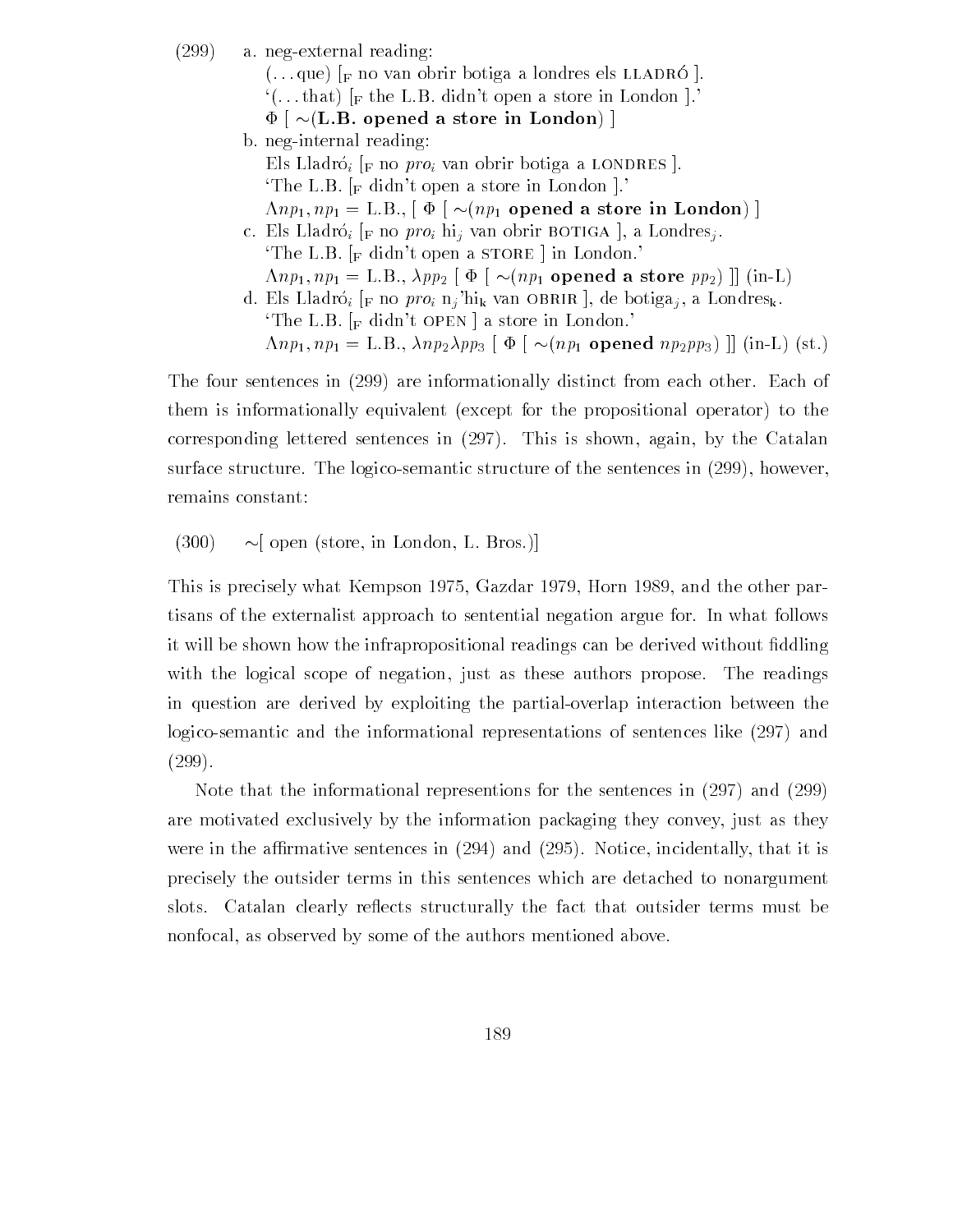#### A Unified Account

Let us consider, for example, sentence  $(299)b$ , where the outsider term is the subject. The information packaging this instruction expresses is as follows: 'I am instructed to go to the address "the Lladró Brothers" and then retrieve the information of the sentence by adding  $x_1$  not opened a store in London under the address "the Lladró Brothers". The link els germans  $L \cdot \textit{L}$  is the only ground here. The information-packaging instruction encoded in this sentence indicates that the speaker assumes hearers have an address 'the Lladró Bros ' in their knowledge-store. In other words, when processing the informational content of the sentence, hearers understand that the speaker is telling them that they already have the address the Lladró Bros.' in their knowledge-store, and furthermore that they must 'go to' it before entering the information of the sentence under it

Given this, it must be concluded that, while  $(299)$  semantically expresses that it is not the case that the Lladro Brothers opened a store in London, simultaneously it informationally expresses that 'the Lladró Brothers' are already in the hearer's knowledge-store and are relevant at this time, i.e. their existence in the hearer's knowledge-store is taken for granted. The subject *els Lladró*, while within the scope of negation in the semantics, remains outside the scope of  $\Phi$  in the informatics, and,  $\mathcal{L}$  . Therefore the suggests in some sense of negative order the sense of  $\mathcal{L}$  and  $\mathcal{L}$ as well. In other words, the speaker communicates to hearers that it is not the case that the Lladró Brothers opened a store in London, but, in parallel, it also lets them know that the Lladro Brothers should already be in their knowledge-store and that the information provided in the sentence is informative with respect to them As a consequence, only the focal part of the sentence is understood as 'affected' by negation. This is how Horn's observation about the topichood—linkhood, in our terms—of most subjects is captured. In fact, Catalan postverbal subjects, crucially, are never understood as outsider terms

Consider now  $(299)$ d, for instance: the ground can be described as being the Lladró Brothers stand in some relation to a store and to London'. The only informative part, the only actual addition to the hearer's knowledge-store at the time of utterance, is 'not opening'. Again, while the hearer semantically understands that it is not true that the Lladró Brothers opened a store in London,  $s/h$ e informationally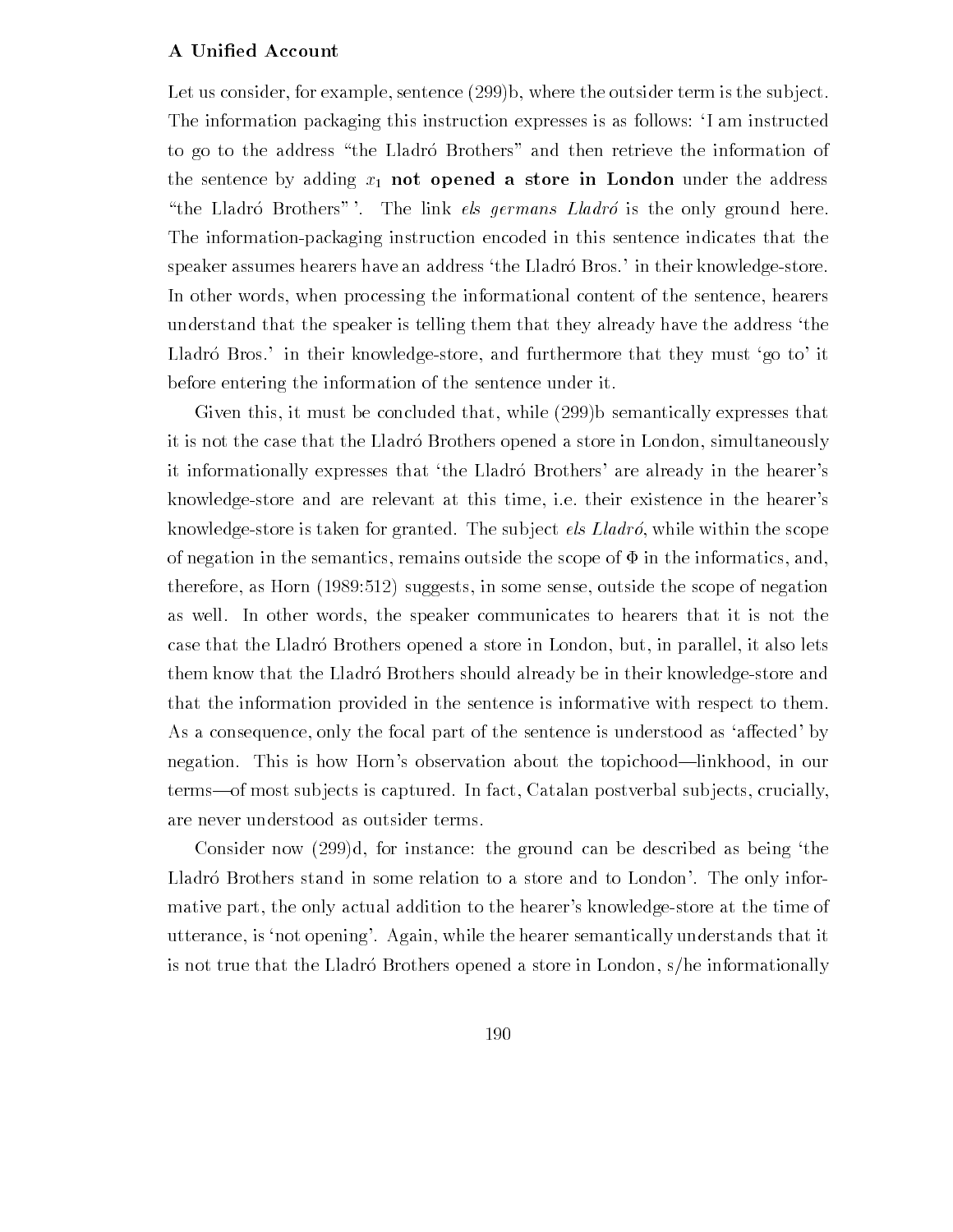understands that some relation holds between them and a store and London (at least this is what the speaker is assuming the hearer knows). If both understandings are cancelled out, we obtain that the only element left to be negated de facto is *open*. The informational status of complement-of-V outsider terms, then, just like with their subject counterparts, causes them to be understood as nonnegated. This is represented in our informational instruction, where only negation and the verb are within the scope of focus

The same applies to interrogative examples like  $(297)$ . In  $(297)c$ , for instance, in the semantics Q has scope over the entire proposition But in the informational component, hearers gather that the fact that the Lladró Brothers stand in some relation with London constitutes the ground The only nonground material is then 'opening a store', which is left as the only 'questionable' part of the utterance, and, therefore, understood as the aim of the yes/no question.

Notice that this account directly incorporates Jackendoff's 'association with focus' with no explicit stipulation of it. In fact, Jackendovian examples like the one in  $(289)$  are accounted for by our representation, as shown in  $(301)$  or its corresponding interrogative

- $(301)$  Max didn't kill the JUDGE with a hammer.  $\Lambda np_1, np_1 = M, \lambda v_2 \lambda pp_3$   $\phi \sim (np_1v_2 \text{ judge } pp_3)$  || (w/ hammer) (kill)
- $(302)$  Did Max kill the JUDGE with a hammer?  $\mathcal{L}$ .np  $\mathcal{L}$  ,  $\mathcal{L}$  is a support of  $\mathcal{L}$  is a support of  $\mathcal{L}$  in the summer support  $\mathcal{L}$

Again, the propositional operator takes wide logico-semantic scope in both examples, yielding the logicosemantic understandings that it is not the case that Max killed the judge with a hammer for  $(301)$  and that the speaker inquires whether or not it is the case that Max killed the judge with a hammer for  $(302)$ . Both sentences, however, are informationally equivalent: the hearer is informed that the judge is an appropriate complement of the ground where the ground consists of Max standing in a relevant relation with the act of killing with a hammer Given this the hearer is lead to understand the judge as the 'object' of negation or the aim of the yes/no question

Crucially, the same treatment is given to subjects with existential force and to VP-internal outsider terms. There is no need to resort to two different sorts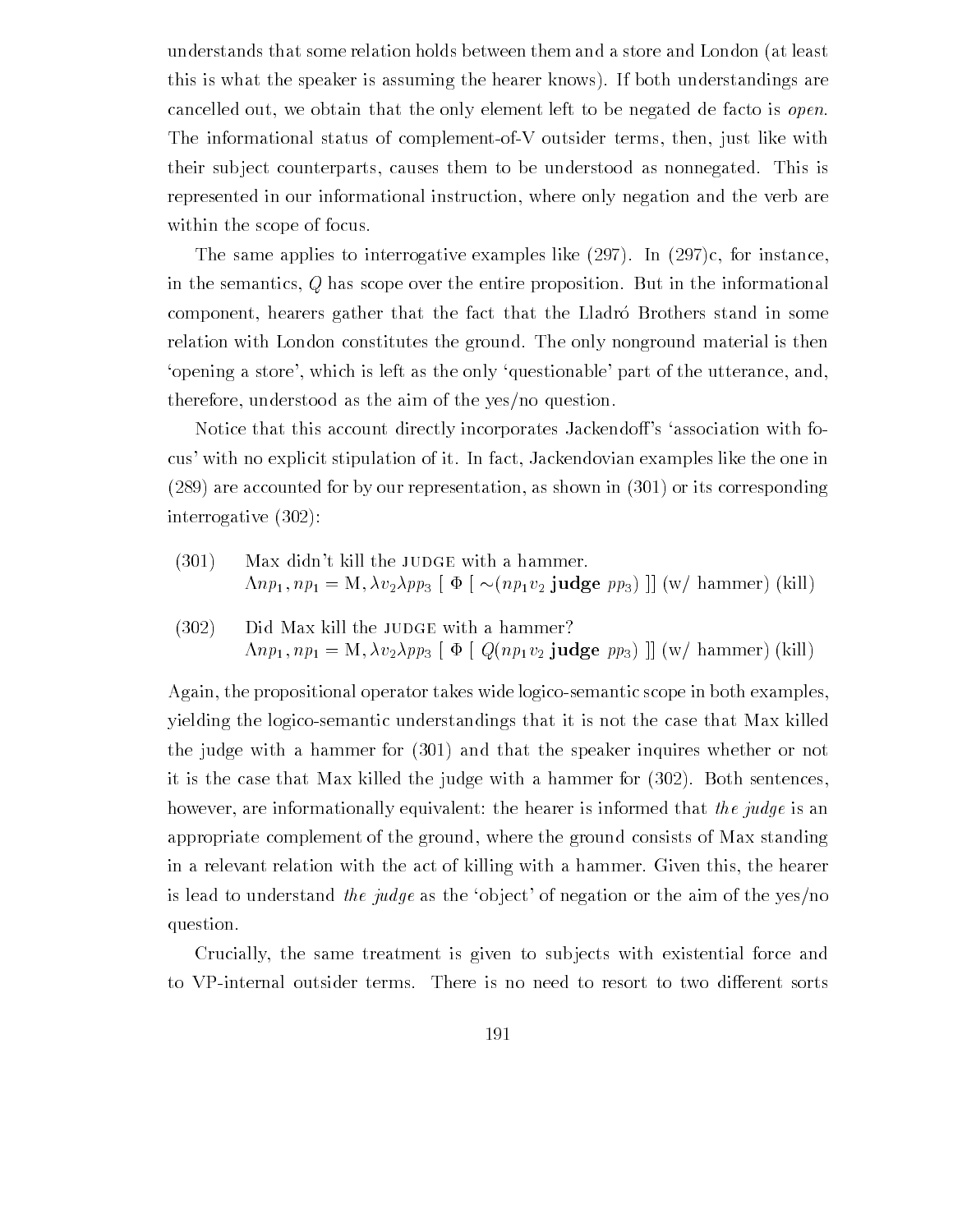of explanation. The trick here is in placing the sentential operator (affirmation, negation, or Q inside the scope of  $\Phi$ . This move has null effects when the operator is affirmation, as desired, but important ones when the operator is negation or  $Q$ . In particular, it provides us with the infrapropositional readings, i.e. Jackendoff's association with focus, with no additional stipulation of such a rule.

## Negation-in-Ground Cases

While this approach has been succesful in giving a uni-ed account of the existence of outsider terms in negative and Q-operator sentences, it may seem unable to deal with sentences where sentential negation is clearly a part of the ground, i.e. where it is not 'associated with focus' in any of the ways discussed above. Such is the case in sentences like  $(303)$ , where  $(303)b$  is a literal rendering into Catalan of  $(303)a$ which is dialectally restricted in English

 $(303)$  a. My CAR, I haven't paid for yet. b. El cotxe, no he pagat encara. c. It's my CAR I haven't paid for yet.

In these examples 'not having paid for yet' is the vehicular ground which serves to anchor the focus car. Since there is no 'association with focus' it would be erroneous to try to give an affirmative ground to this sentence. In these sentences, then, negation should be outside the scope of  $\Phi$ . The very trick that allows us to derive the infrapropositional readings, however, excludes these 'negation-in-ground' readings

What needs to be done to be able to represent cases like  $(303)$  is abstract negation away from the clause, in the same way other tail elements in  $(303)$ , like pay, would be abstracted by means of the lambda notation This step does not seem problematic and would allow for a straightforward analysis of sentences like  $(303)$ . The details of such an extension will not be pursued here

## Conclusion

The semantic analysis of sentential negation as an operator with scope over the entire proposition has encountered two major difficulties: the existential force of most subjects and the outsider-term nature of some predicate-internal phrases. It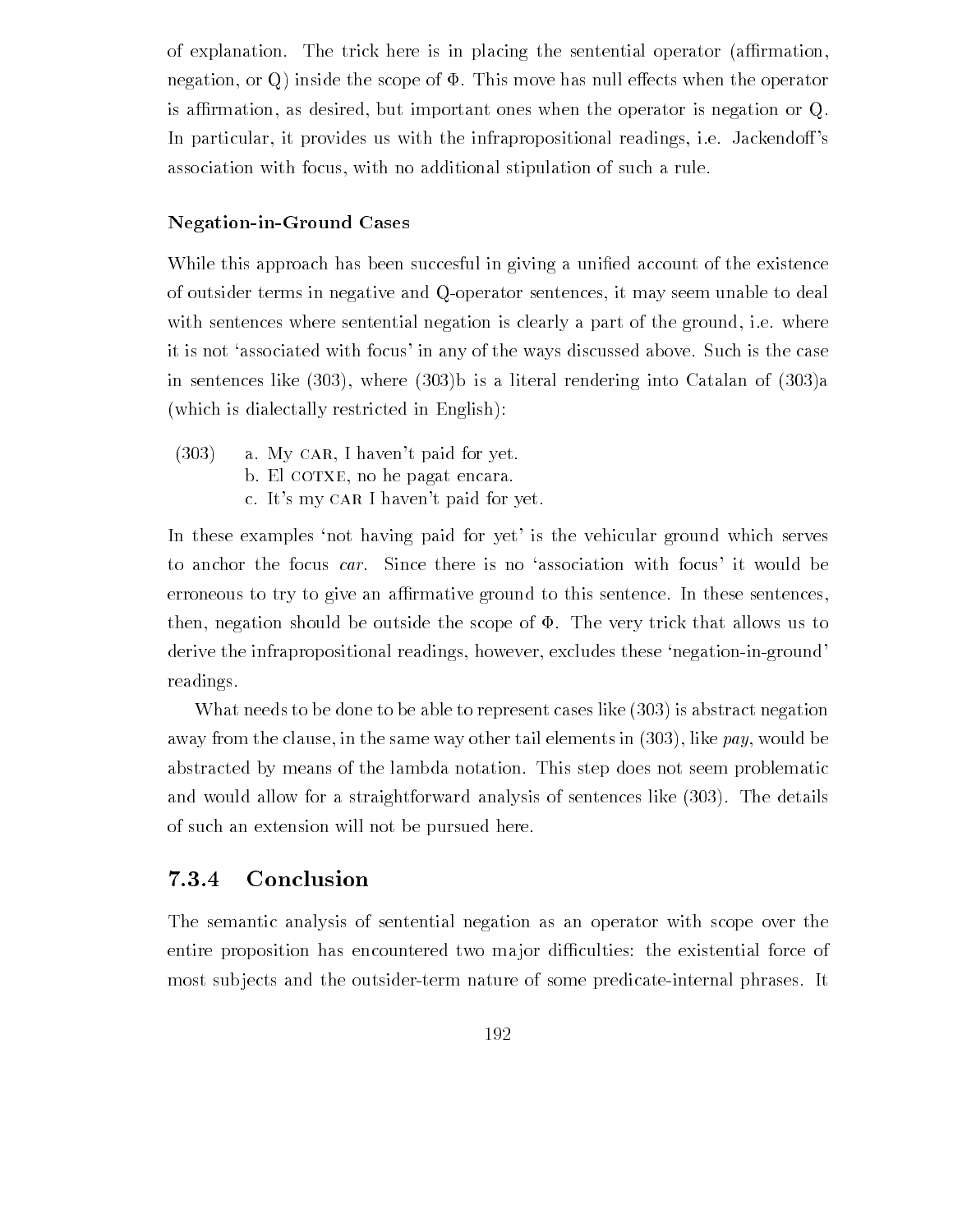has been concluded from this that in sentences with these irregularities we must abandon the idea of a wide-scope sentential operator.

It has been argued here that, to the contrary, these long-observed irregularities in the semantic scope of sentential negation need not be incorporated into the semantic representation of negative sentences, but rather, that they follow independently from the interaction of parallel but distinct simple semantic and informational representa tions. Our independently-motivated formal representation of information packaging, when applied to interrogative and negative sentences, duly captures the infrapropositional readings in question with no need of additional rules like 'association with focus'.

Finally, and more importantly, the inclusion of non-logico-semantic notions like focus in the semantic representation is rendered unnecessary The existence of an interaction between information packaging and logicosemantic operators has been accounted for without requiring the presence of informational operators in the logico semantic repesentation. Propositional operators are obviously present in the informatics but only for their value as information. Not only can it still be maintained that informatics and logical semantics are two separate components but in arguing for this position and universal  $\mathcal{E}$  the existence of  $\mathcal{E}$ terms and the infrapropositional readings that accompany them has been provided

#### $7.4$  Other E ects on Logical Meaning

. It is the common to international common the literature where  $\cdots$  is in the  $\cdots$  is invoked to account for some unexpected effects on logical meaning. These range from the claim that focus aects the interaction of quanti-cational operators and quanti-cational adverbs to the claim that focusing disallows coreference between sentence elements This section contains a brief survey of two of these claims. The apparent weak crossover effect of focus on coreference was already discussed in Ch. 6.

#### 7.4.1 Scope Interactions

Jones 1988 is an interesting study of wh/operator interactions. At one point, he discusses the lack of multiple construals in sentences like  $(304)$ , in contrast to a sentence like (304)a: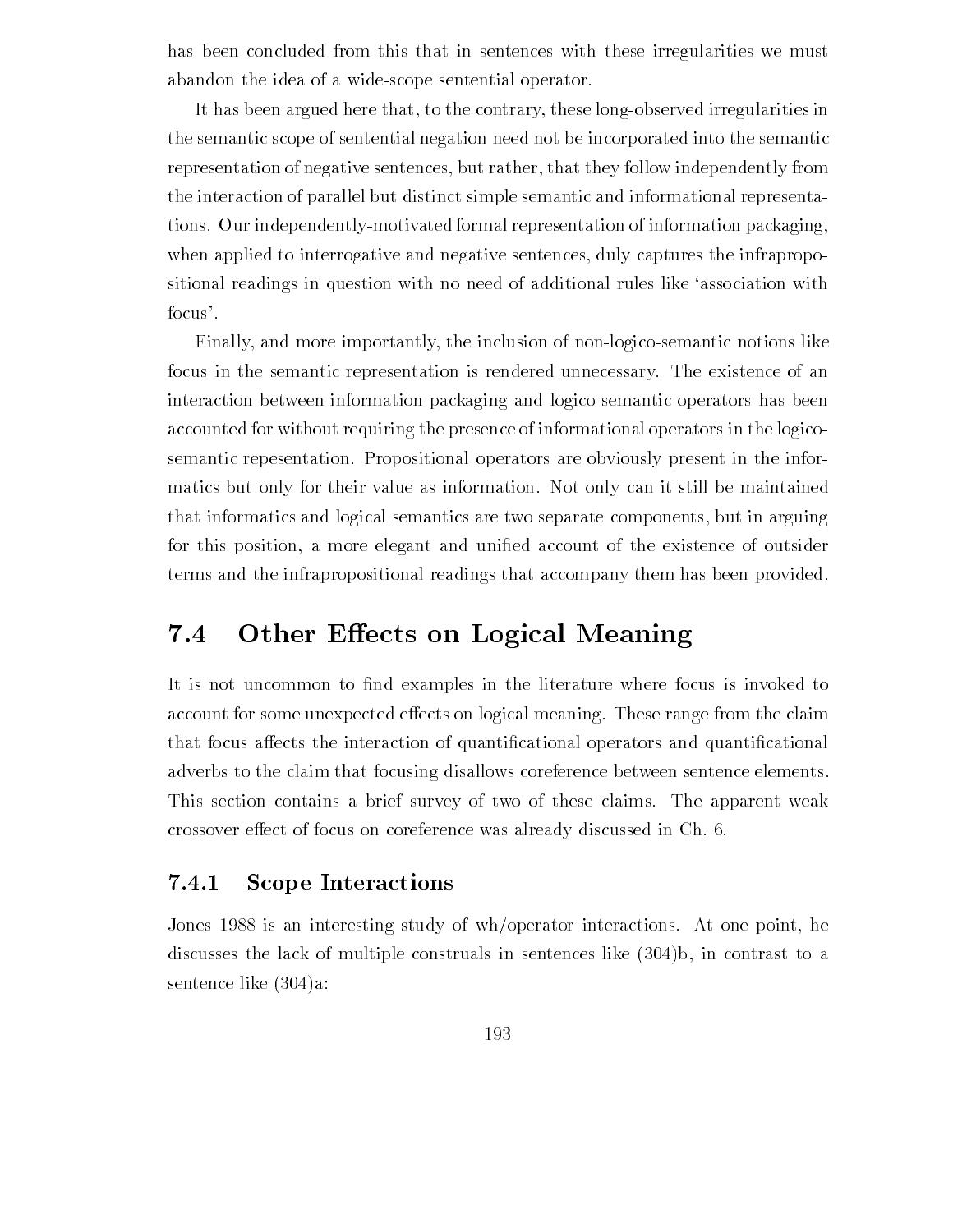$(304)$  a. What did everyone buy for Max?

b. What did someone buy for Max? (Jones  $1988$ : ex. 27)

His argument is that the reading where the existential quanti-er takes wide scope over the wh-element is structurally possible but pragmatically infelicitous, since it is totally redundant (approx. 'someone is someone and for this someone, what did they buy for Max'). However, he argues, 'as soon as we give semantic content to the existentially quanti-ed NP and stress it then focus changes the possibilities  $\mathcal{H}$  . The isolation of the interest  $\mathcal{H}$  is the set of  $\mathcal{H}$ 

 $(305)$ What did the RICHEST person buy for Max? (Jones  $1988$ : ex.  $32b$ )

where a wide-scope understanding of the 'enriched' existential NP is possible. It seems however that the change in scope in is due more to the addition of semantic content than the fact than the fact that that the fact that the  $\ell$  NP might be a focus of  $\ell$ Compare with where the assignment of focus on someone seems impos sible in any context

 $(306)$  #What did SOMEONE buy for Max?

In a similar vector  $\mathbf{M}$  , and in the each is an inherent left is an inherent left is an inherent left is an inherent left is an inherent left is an inherent left is an inherent left is an inherent left is an inherent quanti-er In Mays theory focused elements have a peculiar quanti-cational force that the matrix that the state state state scope of the state state over other and the state of the state of t like  $(307)$ ,

 $(307)$  Which girl kissed EACH of the boys?

may only mean something akin to For each boy- which girl kissed him and not the narrow-scope Which is the girl that kissed all the boys?. In contrast,  $(308)$ , due to a condition on quanti-er raising of ob jects may only have the narrowscope reading

 Which girl kissed each of the boys

These intuitions do not seem to be too accurate. Consider example (309). Here the narrowscope reading for the each phrase is incompatible with the normal pragmatic use of the verb  $marry$  used in the sentence, thus forcing a wide-scope reading. Notice that there is nothing odd about this sentence, contra May's predictions:

 $(309)$  I'm so dumb! I forgot which girl married each of the BOYS again!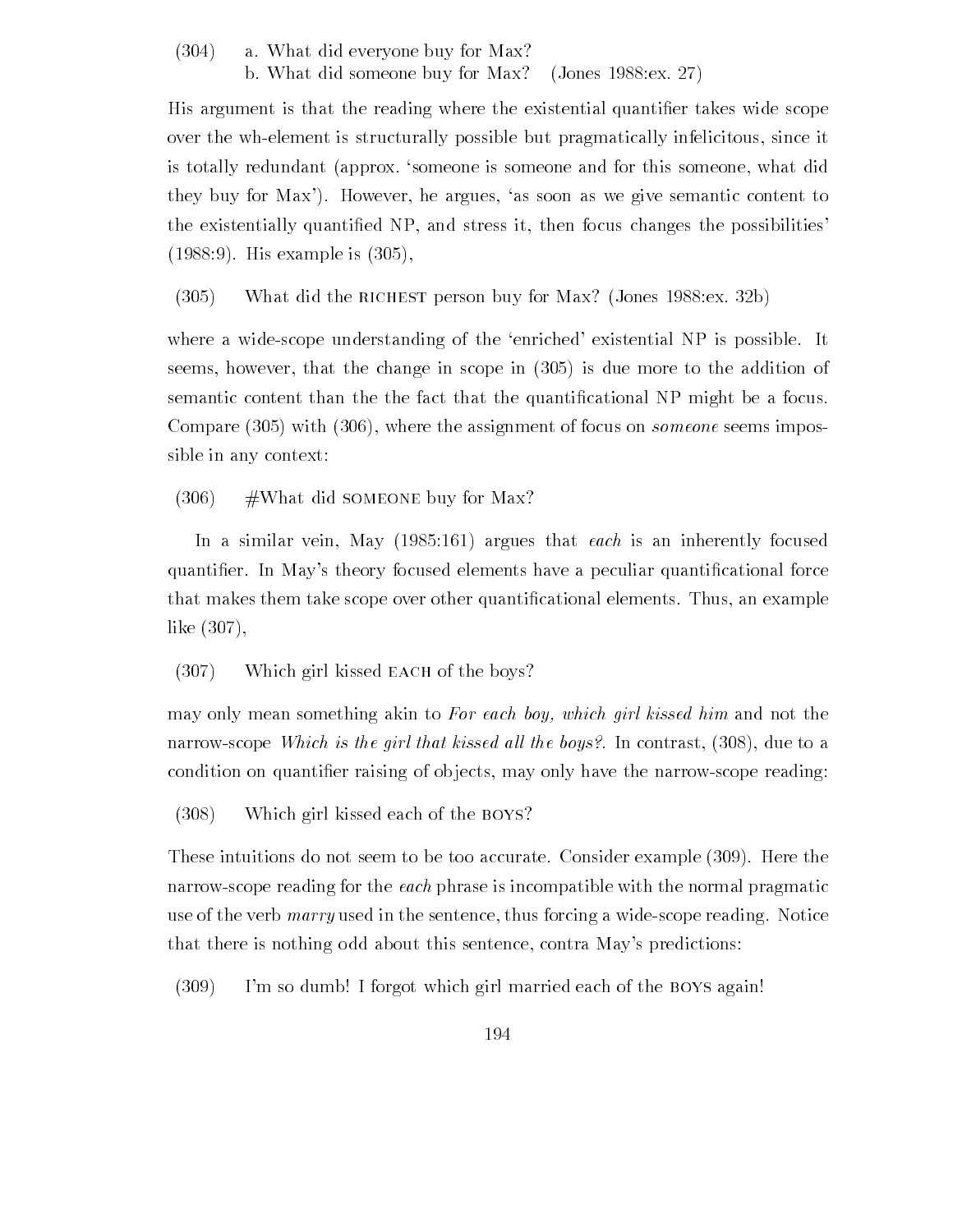Instead of the predicted Which is the girl that married all the boys? we get a favored reading For each of the boys- which girl married him Similarly a sentence like  $(310)$ ,

 $(310)$  I know teenagers like kissing each other, but this is too much... Say again, which girl kissed EACH of the boys?

allows a narrowscope reading for each despite claims that foci may only take widescope

It seems that the intuitions behind these effects on scope are due to a multiplicity of things, including context, choice of predicate, etc. Focus, apparently, is appealed to here without much reason. The appeal to the effect of focus in these cases seems to lack a sound basis

#### 7.4.2 Adverbs of Quantification

More serious seems the apparently truth-conditional difference between sentences a and b from Rooth and the from the front of the contract of  $\alpha$ 

 $(311)$  a. MARY always took John to the movies. b. Mary always took JOHN to the movies.

As Rooth points out if Mary ever took someone other than John to the movies  $(311)$ b is false but  $(311)$ a may still be true. And vice versa, if someone other than Mary took John to the movies  $(311)a$  is false, but  $(311)b$  may still be true. Rooth provides an analysis of this case of association with focus which suggests that the meaning of a sentence like  $(311)a$  is 'at every time interval where someone took John to the movies, Mary took John to the movies'. Focus, as in the case of only, provides a domain of quantization for the advertising which in this way the advertising quantization in the cater over occasions in which someone took John to the movies and no others

Again, from our perspective, it should be desirable to avoid such direct interaction between logicosemantic quanti-ers and informational notions and favor an indirect 'non-mingling' interaction between two separate components, each providing a different type of interpretation. Rooth is correct in recognizing the need for a domain of quanti-domain of  $\mathcal{A}$  always but it seems that domain must be provided to provide domain must be provided to provide domain must be provided to be provided to be provided to be provided to be provided to b independently of the focus. The argument here is parallel to the argument provided in the case of *only*. Let us assume the following situation: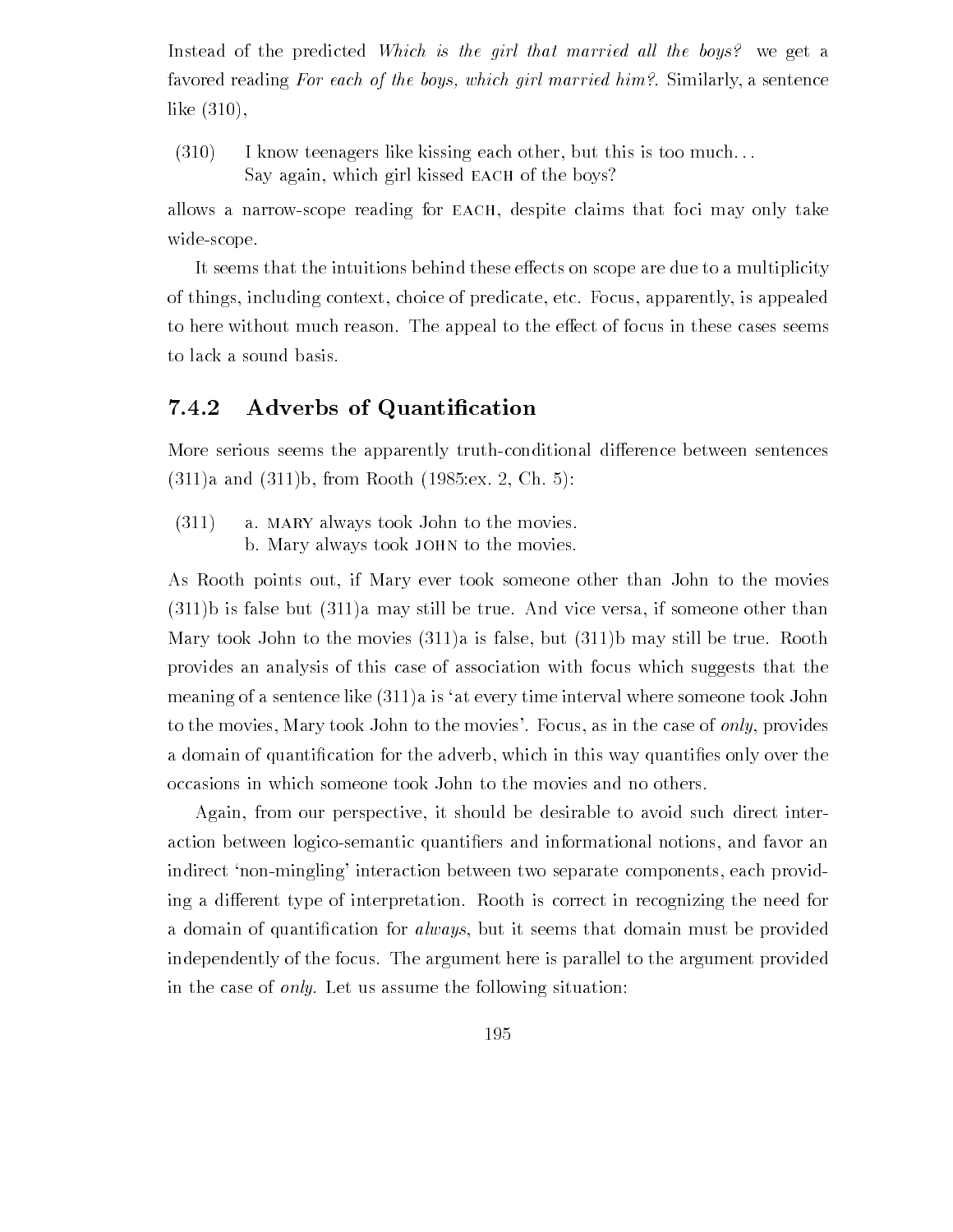$(312)$  a. I know that

- 1. Susan sometimes takes John to the movies.
- 2. x always takes John (and no one else) to the movies.
- b. I don't know that
	- 3.  $x =$ Mary
- c. So I ask John's mother

Who always takes John to the movies

An answer to this question is  $(313)$ :

 $(313)$  MARY always takes John to the movies.

Notice that  $(313)$  cannot mean 'at every time interval where someone takes John to the movies, Mary takes John to the movies' since Susan also takes John to the movies sometimes. Rather, it means 'at every time interval where Mary takes someone to the movies Mary takes John to the movies The domain of quanti-cation necessary for such an interpretation is not made available by the focus Mary but rather by the nonfocal *John*. Again, as in the case of *only*, it may be concluded that, if *always* may get a domain of  $\mathbf{r}$  and  $\mathbf{r}$  is incorrect sometimes it is incorrect sometimes it is incorrect some to attribute the availability of such a domain to the presence of focus

#### 7.5 Evaluation

This chapter has been devoted to the task of showing that all the putative evi dence in support of including informational notions, especially focus, in the logicosemantic representation of sentences is inconclusive It was shown that focus cannot be equated to a truth-conditional exhaustiveness operator, as suggested by Szabolcsi 1981, 1983 and Svoboda & Materna 1987. The cases of direct interaction presented in Jackendo Gabbay Moravcsik May 1989 Moravcsik May 1989 Moravcsik Moravcsik May 1989 Moravcsik May 1 1987, and Jones 1988 have been explained or explained away in terms of information packaging and its indirect interaction with logicosemantic meaning as two parallel interpretive processes

 $\lceil \cdot \rceil$  Kooth 1989 also provides a number of examples from Dretske 1972 where it is claimed that focus affects truth-conditions. Rooth himself states that in many of those examples the truth-conditional effects are not clear. In other cases, the apparent ambiguity is due to inherent vagueness of the logico-semantic elements of the sentence in total independence of the presence or absence of focus.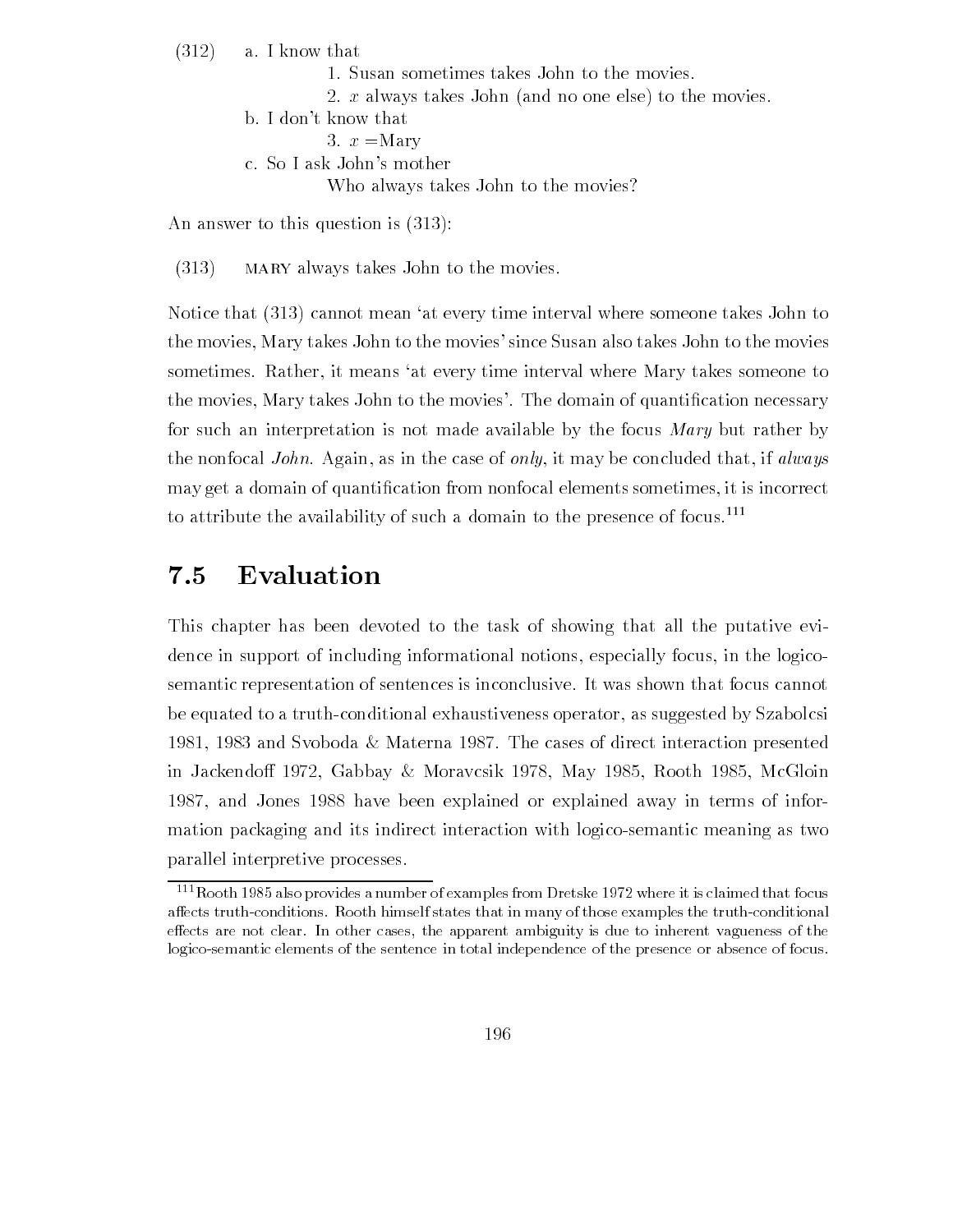These -ndings con-rm our proposal in that there is no evidence to suggest that the interpretation of information packaging and the interpretation of logical mean ing must be carried out in the same interpretive component, in that it is possible to conceive of two parallel interpretive components without leaving any of the interac tions discussed in this chapter unaccounted for In most cases the close cohabitation of both types of meaning does not cause any apparent effects in the global interpretation of sentences. In the presence of some logico-semantic operators, however, some indirect interactions as the ones described above may occur. The existence of important correlations between information packaging and referential status was shown to be an artifact of the way in which information is conveyed. It is safe to say that the correlations between focus and only or always, and the 'association with focus' phenomena around negation and interrogation are epiphenomenal in the exact same way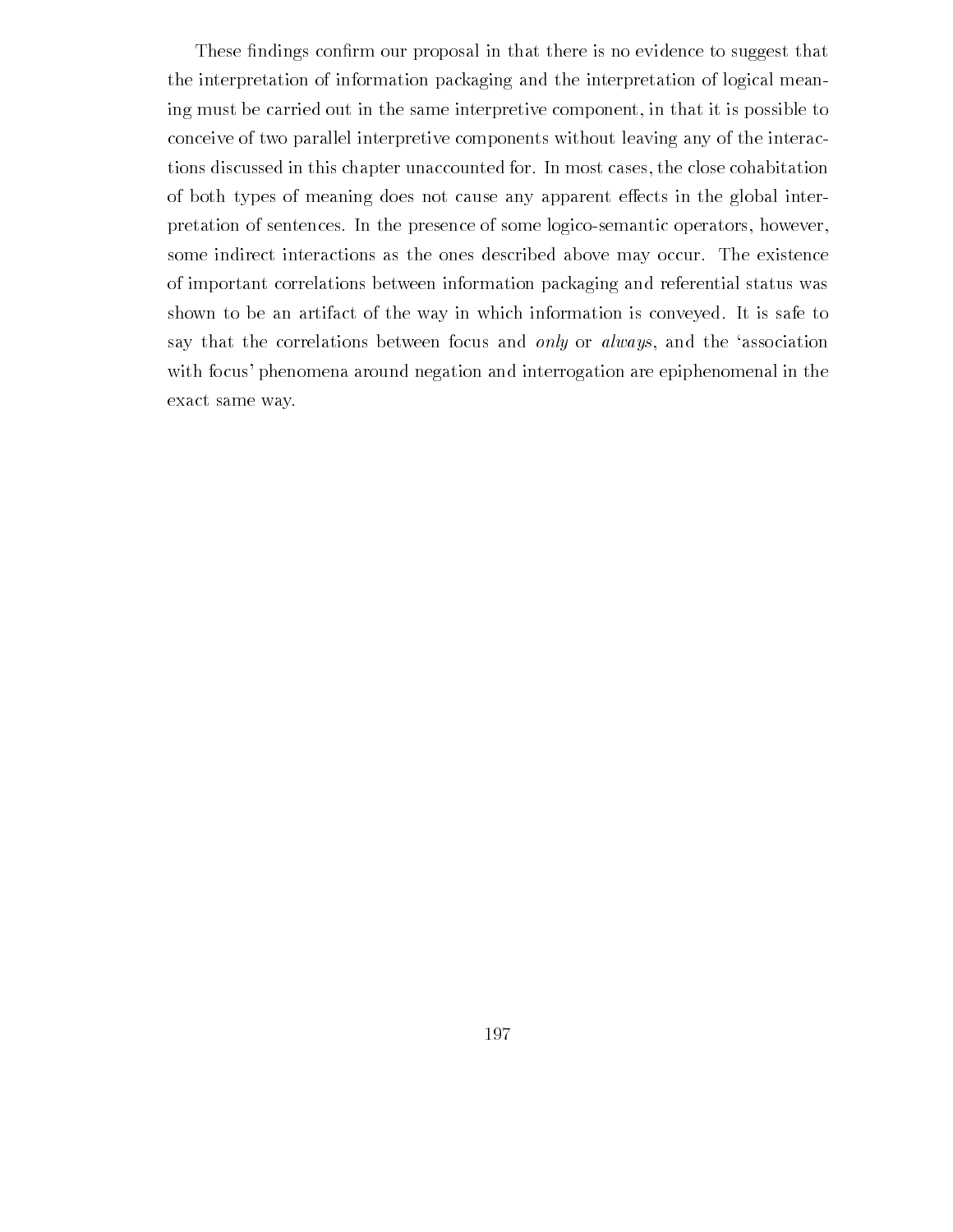# Chapter 8 Conclusion

The informational articulation of the sentence, under one label or another, has long been identi-ed as an important factor in the structure and interpretation of sen tences. Psychological articulation, *progression*, communicative dynamism, aboutness, dominance, assertion and presupposition, and given/new information are all attempts to pin down the exact nature of this informational articulation. Even though theme, rheme, topic, comment, focus, and open-proposition have been under scrutiny for decades, there is little agreement on the role these notions play in a model of linguistic competence

The main goal of this study was to identify the exact role played by the informa tional articulation of the sentence. To this end, the notion of information packaging (e.g. Chafe 1976, Prince 1986) was adapted and described as the structuring of the sentence into instructions with which the speaker directs the hearer to enter the information carried by the sentence into her/his knowledge-store. Information was de-ned as that part of the propositional content of a sentence that constitutes a contribution of knowledge to the hearer's knowledge-store. The encoding of information in sentence structure is needed to avoid redundancy in the update of the hearer's knowledge-store.

It has been shown that the component of language responsible for such en coding, informatics, is better thought of as an autonomous one, independent of logico-semantic meaning and other pragmatic understanding. The interpretation of information-packaging instructions is independent of the interpretation of the propositional content encoded in the sentence. Two sentences encoding different instructions may have the same propositional content and two sentences encoding different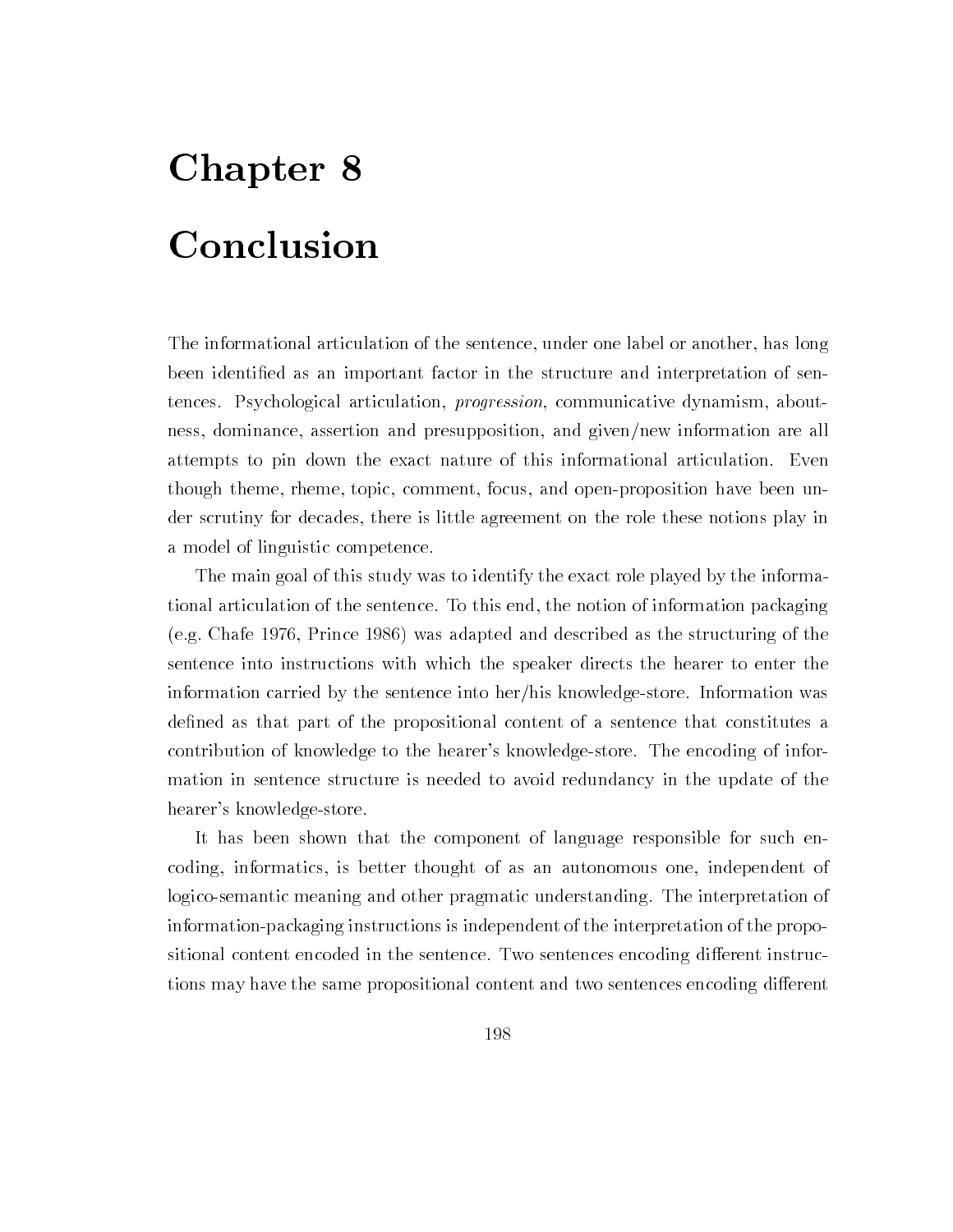propositions may have the same informational structure. On the other hand, following Reinhart 1982, Prince 1988c, and Välimaa-Blum 1988, among others, further evidence has been provided that the information packaging is not reducible to the marking of referential status Although both mechanisms are concerned with the modi-cation and update of the knowledge store that is distinct while  $\mathbb{R}^n$  $\mathbf{r}$  is referentially interesting in the creation and activation and activation and activation of or addresses information packaging is responsible for the actual update of the data under these addresses The autonomy of informatics is indirectly supported by the fact that it has been possible to develop a coherent and comprehensive account of information packaging without resorting to external aid

The existence of several cases of interaction between logicosemantic meaning and information packaging has also been shown not to be a problem for the autonomy ofinformatics hypothesis Several of the putative interactions between focus and quanti-control and to be due to be due to other factors and the interaction between the interaction between th focus and propositional operators like negation and interrogation have been ac counted for in terms of an indirect 'non-mingling' interaction, i.e. without requiring the presence of informational notions in the logico-semantic representation.

The structure of the information-packaging instructions has been given a great are composed by means of the combination of the informational primitives of the sentence The primitives used in this study are adaptations of the traditional notions of focus, open-proposition or presupposition, topic or theme, and antitopic. They  $\mathbf{f}$  from the insights of the insights of the insights of the insights of the insights of the instrumental their shortcomings of the instrumental theorem in the instrumental theorem in the instrumental theorem in the The sentence was informationally divided into a focus and a ground, and the latter further divided into a link and a tail These elements may yield the combinations all-focus, link-focus, link-focus-tail and focus-tail. The link is an address pointer: it instructs the hearer to go to a particular address in the hearer's knowledge-store. The focus encodes the information of the sentence to be entered under the address denoted by the link Finally the tail indicates how the information must be entered under a given address namely via a mere addition or via a substitution for a gap or an element previously there

The de-nition of these notions in terms of entry into the knowledgestore re moves some of their elusiveness and makes them, in principle, treatable from a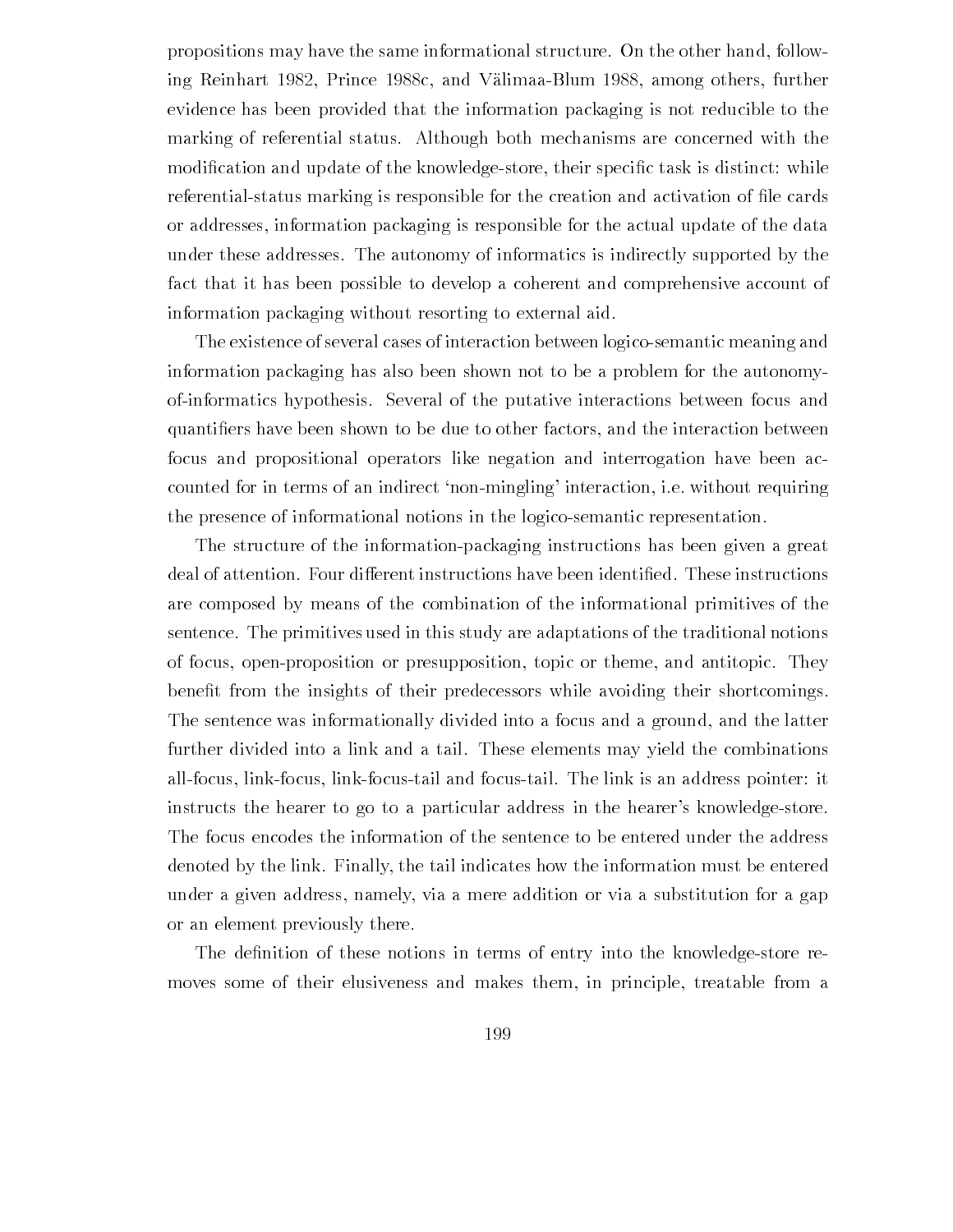computational viewpoint. Simultaneously, many of the intuitive and empirical observations already made around these notions—aboutness, contrast, poset condition on preposing, existential force of subjects, sentence-initialness of subjects—can be captured without further stipulation. Furthermore, the main problem in viewing the  $k$ nowledgestore as a -maximum in the entry of data has been eliminated by  $k$ 

Further support for the particular representation of information-packaging instructions provided in this study comes from the encoding of these elements in the overt syntax especially from Catalan Since unlike English Catalan may not repre sent information packaging exclusively by means of prosody Catalan surface syntax reflects information packaging closely. The notational device of removing the ground elements from the scope of  $\Phi$  used in the representation of information packaging is matched one-to-one in Catalan by overt syntactic A -adjunctions, with the result that the information of the sentence is the only element left within the core IP slot

The syntax-informatics interface has also been addressed. Using a multistratal theory of syntax it has been proposed that an abstract level of pure informational represention, IS, mediates the mapping between overt syntax and informatics. IS must contain all and only those elements that are relevant for informational in terpretation. It has been shown that IS cannot be merged with LF, the level of logico-semantic meaning, and it has been suggested that IS is better viewed as derived directly from S-structure without the mediation of LF (as was the case with the level of LF- If an additional level of representation is accepted our traditional view of the structure of Grammar must be change It seems that a single level of meaning representation is not suffucient to feed the complex conceptual structures it presumably feeds It has been noted that after the incorporation of IS into the model, the role of S-structure in the model is closer to the view of S-structure as a 'contact level' in Chomsky 1988.

Nevertheless the main inspiration for this study has been the desire to gain insight into the role of pragmatics within the larger linguistic apparatus. Pragmatics, it was pointed out does not denote a uni-ed component of the linguistic apparatus but a collection of bits and pieces Informatics is one of these pieces By trying to de-ne the role of informatics we contribute much intervention of Gazdar much in the tradition of Gazdar much i to the enterprise of removing the 'wastebasket' tag from pragmatics.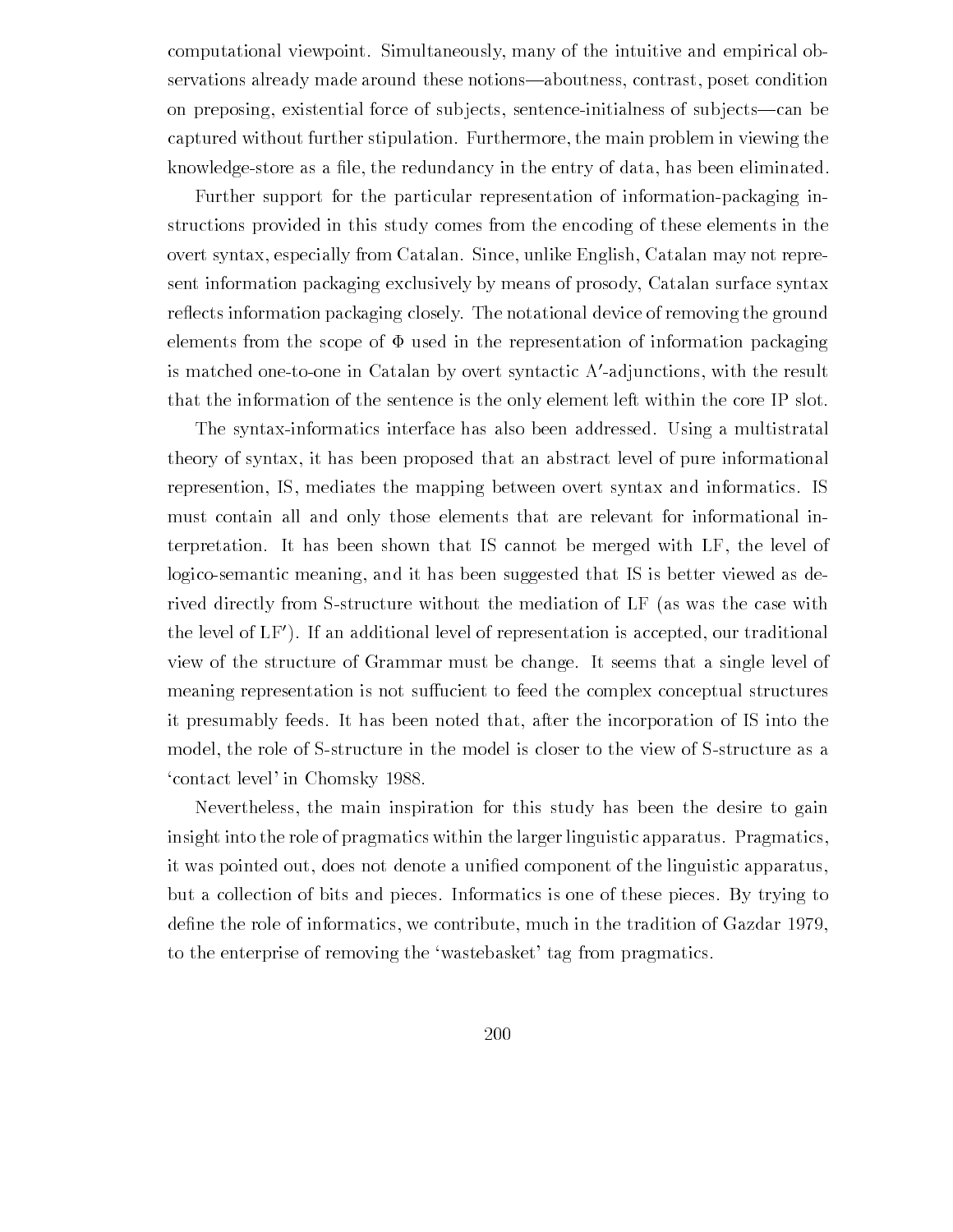# References

- Akmajian, A. 1979 (1970). Aspects of the grammar of Focus in English. New York: Garland
- Ammann, H. 1928 (3rd ed. 1969). Die menschliche Rede 2. Der Satz. Darmstadt: Lahr
- Anderson, S. 1972. How to get *even. Language* 48.893-906.
- Antinucci, F. & G. Cinque. 1977. Sull'ordine delle parole in italiano: L'emarginazione. Studi di Grammatica Italiana 6.121-46.
- Ashby, W.J., 1988. The syntax, pragmatics, and sociolinguistics of left- and rightdislocations in French Lingua and Lingua and Lingua and Lingua and Lingua and Lingua and Lingua and Lingua and
- Atlas, J. & S.C. Levinson. 1981. It-Clefts, informativeness, and logical form: Radical Pragmatics (Revised Standard Version). In P. Cole, ed. Radical Pragmat*ics*. New York: Academic Press. Pp. 1-61.
- Austin, J. 1962. How to do things with words. Cambridge: Harvard University Press
- Baltin, M. 1982. A landing site theory of movement rules. *Linguistic Inquiry* 13.1-38.
- Ball, C., to appear. The historical development of the it-cleft. University of Pennsylvania Ph.D. dissertation.
- Bar-Hillel, Y. 1971. Out of the pragmatic wastebasket. *Linguistic Inquiry* 2.401-6.
- Barnes B and the practice of left in Spoken Standard French Standard French Standard French Standard French St Amsterdam/Philadelphia: John Benjamins.
- Barwise, J. & J. Perry. 1983. Situations and attitudes. Cambridge: MIT Press.
- Bayer, J. 1980. Diskursthemen. In E. Weigand and G. Tschauder, eds. *Perspek*tive Textintern- Akten des linguistischen Kolloquiums 
Bochum Tübingen: Niemeyer.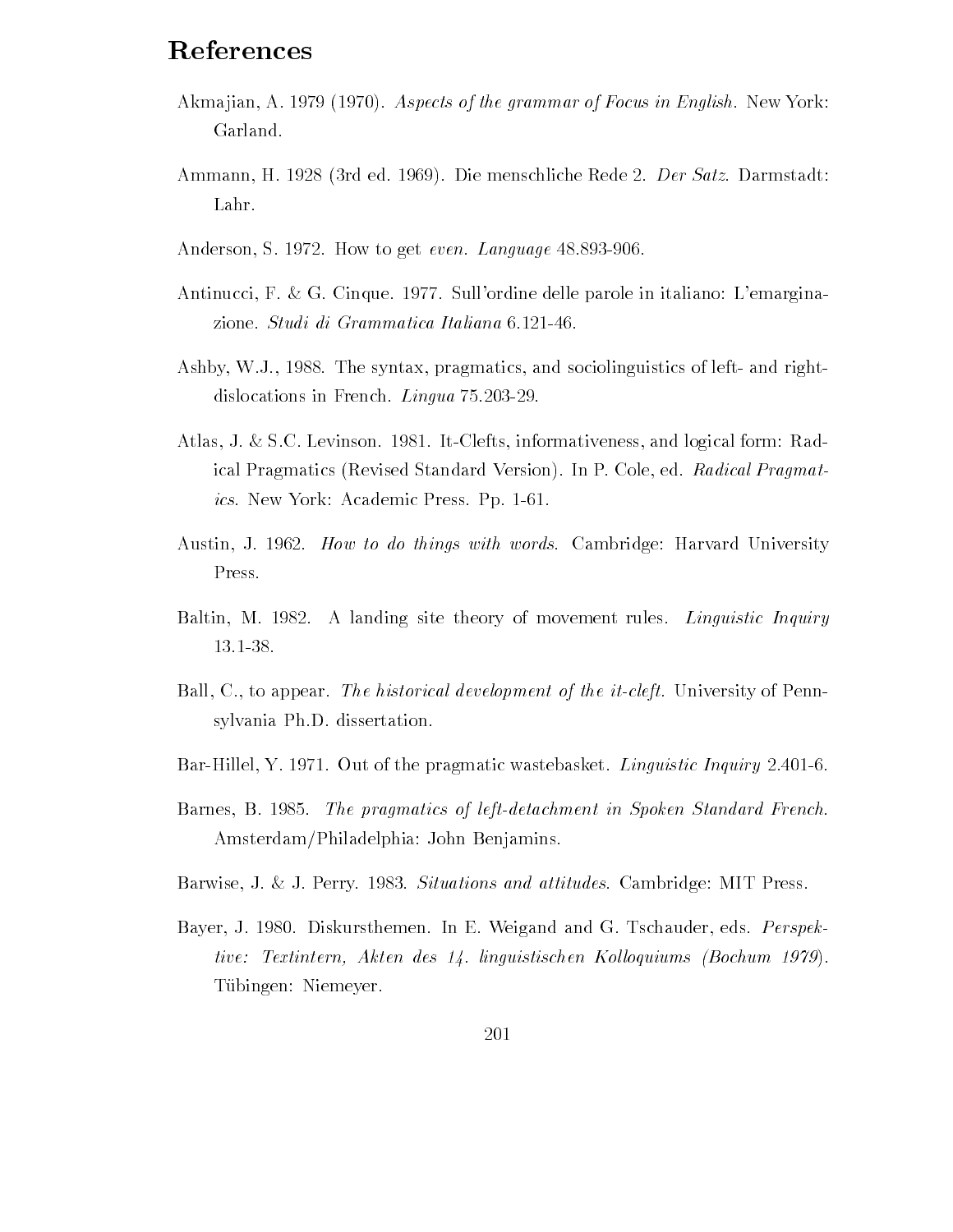- Bland, S. 1980. Topic/comment sentences in English. Cornell Working Papers in  $Linguistics$  2.32-49.
- Bolinger DL English prosodic stress and Spanish sentence order Hispania
- Bolinger, D.L. 1972. Accent is predictable (if you're a mind reader). Language 48.633-44.
- Bonet, E., 1989. Postverbal subjects in Catalan. MIT. (Unpublished ms.).
- Bonet, S. & J. Solà, 1986. *Sintaxi generativa catalana*. Barcelona: Enciclopèdia Catalana
- Borer, H. 1983. *Parametric syntax*. Dordrecht: Foris.
- Brody, J. 1981. Binding Theory and the Generalized ECP. Ms. Presented at NELS XII at MIT and at 1982 GLOW in Paris.
- Calabrese, A. 1982. Alcune ipotesi sulla struttura informazionale della frase in italiano e sul suo rapporto con la struttura fonologica. Rivista di Grammatica Generativa 7.3-78.
- Calabrese, A. 1990. Some informal remarks on focus and logical structures in Italian. Harvard University. (Unpublished ms.).
- Campion, E. 1984. Left-dislocation in Montreal French. University of Pennsylvania Ph.D. dissertation.
- Campos, H. 1986. Inflectional elements in Romance. UCLA Ph.D. dissertation.
- chaft William School and the charge of the contrastiveness of the contrastiveness of the contrastiveness of th point of view. In C. Li, ed. Subject and topic. NY: Academic Press. Pp.
- Chomsky, N. 1971. Deep structure, surface structure, and semantic interpretation. In D. Steinberg & L. Jacobovits, eds. Semantics. Cambridge: Cambridge University Press. Pp. 183-216.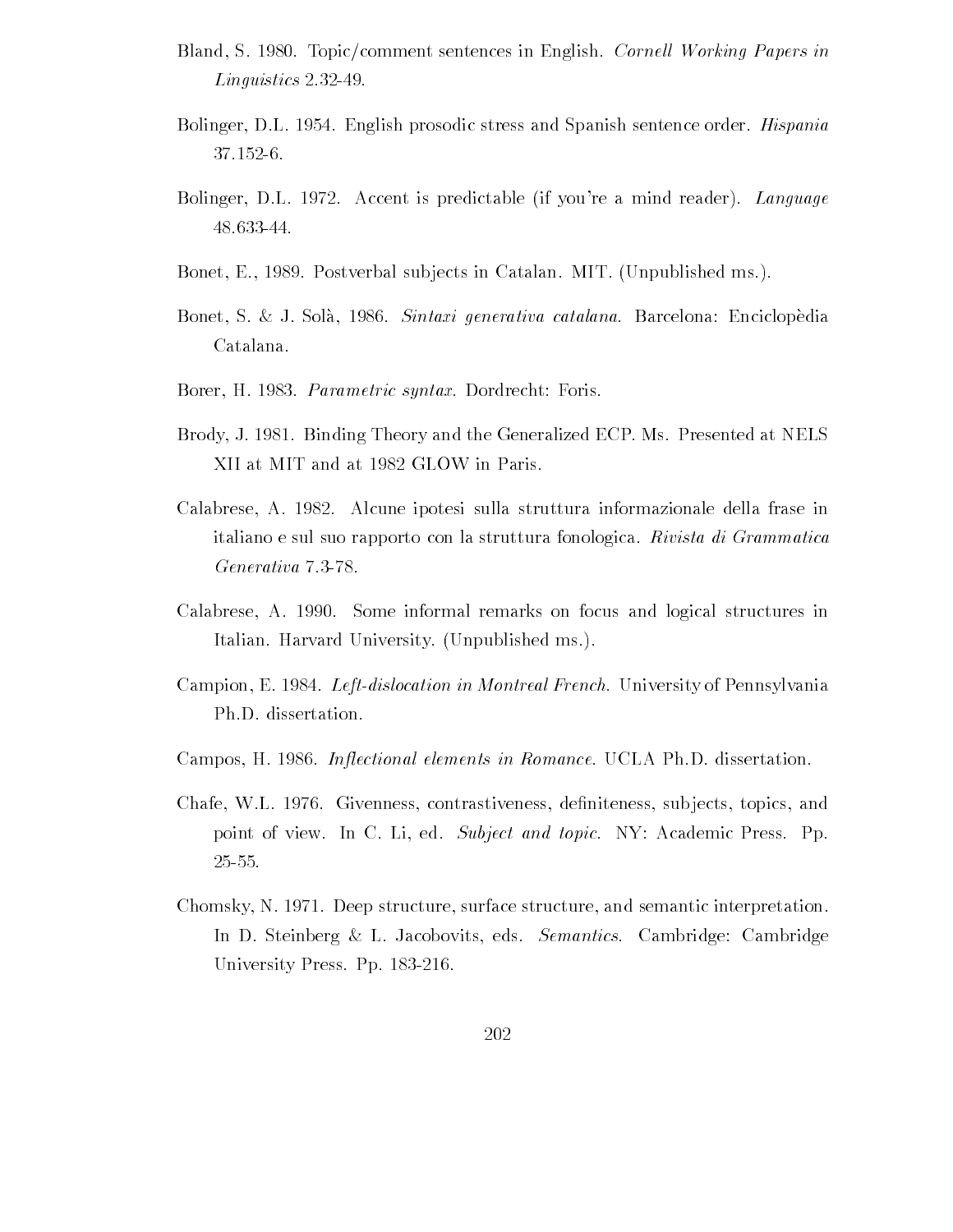Chomsky N Conditions on rules of Grammar Linguistic Analysis 

- Chomsky, N. 1977. On wh-movement. In P. Culicover, T. Wasow, and A. Akmajian, eds. Formal Syntax. New York: Academic Press. Pp. 71-132.
- Chomsky, N. 1980. Rules and representations. New York: Columbia Univ. Press.
- Chomsky, N. 1981. Lectures on Government and Binding. Dordrecht: Foris.
- Chomsky, N. 1986. Barriers. Cambridge: MIT Press.
- Chomsky, N. 1988. Some Notes on Economy of Derivation and Representation. MIT. (Unpublished ms.).
- Cinque, G. 1977. The movement nature of left-dislocation. *Linguistic Inquiry* 8.397-412.
- Cinque, G. 1989. 'Long' wh-movement and referentiality. Paper presented at the Second Princeton Workshop on Comparative Grammar
- Clark, H. and S. Haviland.  $1977$ . Comprehension and the given-new contract. In R. Freedle, ed. *Discourse production and comprehension*. Hillsdale, N.J.: Lawrence Erlbaum Associates. Pp. 1-40.
- Contreras,  $H_1$  1976. A theory of word order with special reference to Spanish. Amsterdam: North-Holland.
- Contreras, H. 1986. Spanish bare NPs and the ECP. In I. Bordelois et al., eds. Generative studies in Spanish syntax SGG Dordrecht Foris Pp
- compete East and Canadian in Francois in Francois and Canadian Competence in Francois
- Creider, C. 1979. On the explanation of transformations. In T. Givon, ed.  $Dis$ course and syntax (Syntax & Semantics, 12). New York: Academic Press. Pp.  $3-22.$
- Culicover, P. & M. Rochemont. 1983. Stress and Focus in English. Language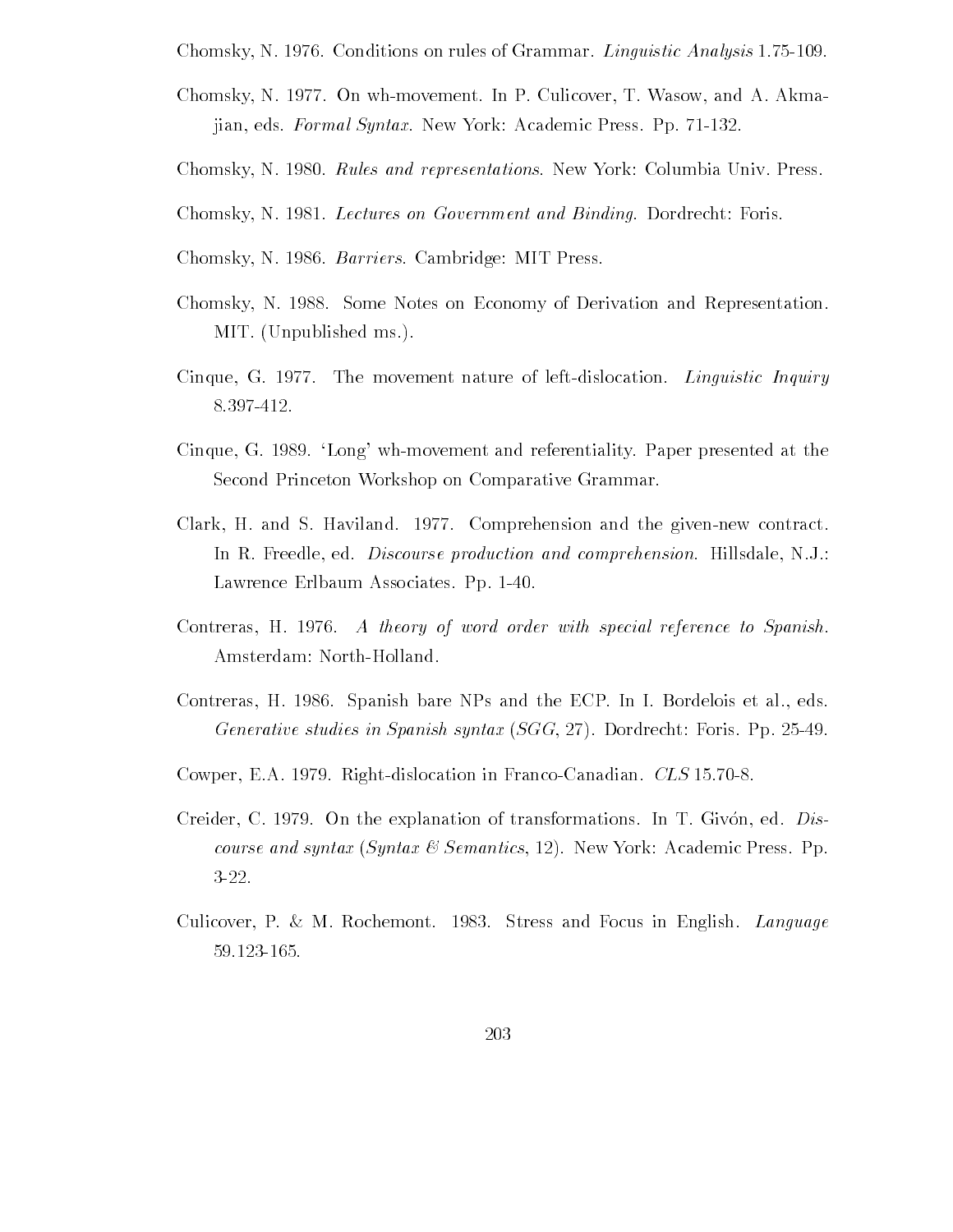- Dahl, O. 1974. Topic-Comment structure revisited. In O. Dahl, ed. Topic and comments actualized actual boundedness and focus Papers in Text Linguistics of A Hamburg: Helmut Buske. Pp. 1-24.
- Dahl, O. 1976. What is new information? In N.E. Enkvist  $\&\,V$ . Kohonen, eds. Report on text linguistics: Approaches to word order. Turku: Abo Akademi.
- dance the second that is the semantic structure of the sentence of the sentence of the sentence of the sentence Lingua
- Danes, F. 1974. Functional Sentence Perspective and the organization of the text. In F. Daneš, ed. *Papers on Functional Sentence Perspective*. Prague: Academic. Pp. 106-28.
- davison A syntactic markedness and the deguage 60.797-846.
- Delin, J. 1990. Accounting for clefts constructions in discourse: A multilayered approach and  $P$  is the Research Paper HCRCRP HCRCRPP HCRCRPP HCRCRPP HCRCRPP HCRCRPP HCRCRPP HCRCRPP HCRCRPP HCRCRPP HCRCRPP HCRCRPP HCRCRPP HCRCRPP HCRCRPP HCRCRPP HCRCRPP HCRCRPP HCRCRPP HCRCRPP HCRCRPP HCRCRPP HCRCRPP
- Diesing, M. 1988. Bare plural subjects and the stage/individual contrast. In M. Krifka, ed. *Genericity in natural language: Proceedings of the 1988 Tübingen* Conference. Tübingen: Der Universität Tübingen.
- Dik, S. 1978. Functional Grammar. Amsterdam: North Holland.
- Dretske, F.I. 1972. Contrastive statements. *Philosophical Review* 81.411-37.
- Dretske, F.I. 1981. Knowledge and the flow of information. Cambridge: MIT Press
- Eguzkitza, A. 1986. *Topics on the syntax of Basque and Romance*. UCLA Ph.D. dissertation.
- Emonds, J. 1978. The verbal complex  $V V$  in French *Linguistic Inquiry* 9.151–75.
- Erteschik-Shir, N. 1973. On the nature of island constraints. MIT Ph.D. dissertation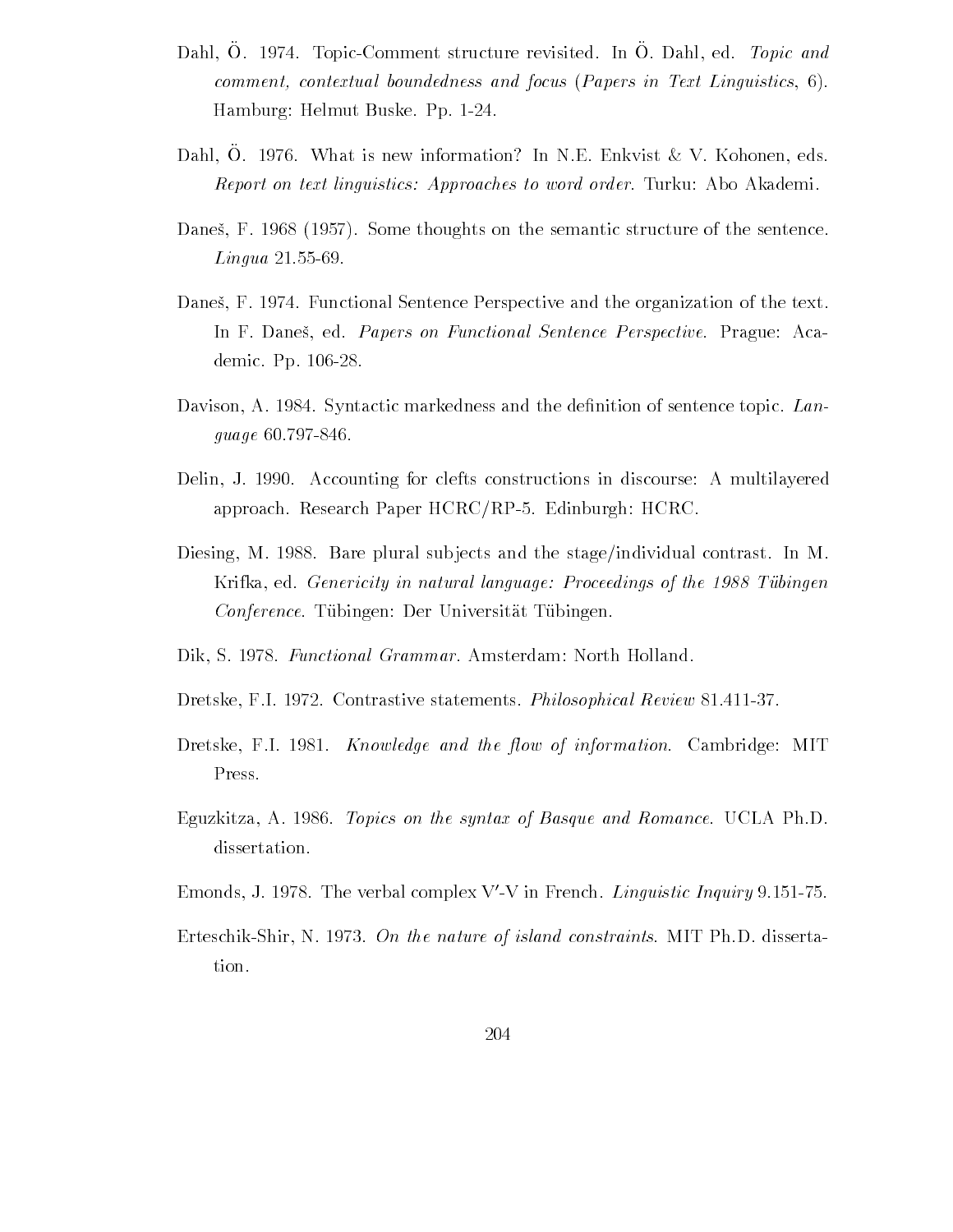- Erteschik-Shir, N. 1979. Discourse constraints on dative movements. In T. Givón, ed. Discourse and syntax  $(Syntax \& Semantics, 12)$  New York: Academic Press
- Erteschik-Shir, N. 1986. Wh-questions and Focus. Linguistics and Philosophy 9.117-49.
- Erteschik-Shir, N. & S. Lappin. 1979. Dominance and the functional explanation of islands performances to interest and the most performance  $\cup$  .
- Erteschik-Shir, N. & S. Lappin. 1983. Under stress: A functional explanation of English sentence stress Journal of Linguistics
- Farkas, D. 1986. On the syntactic position of Focus in Hungarian. Natural Language and Linguistic Theory
- Fernández-Soriano, O. 1989. Strong pronouns in null-subject languages and the Avoid Pronoun Principle Paper presented at the First Student Conference in Linguistics Cambridge February
- Firbas J On de-ning the theme in functional sentence perspective Travaux linguistiques de Prague 1.267-280.
- Firbas, J. 1971. On the concept of communicative dynamism in the theory of Functional Sentence Perspective. Brno Studies in English 7.12-47.
- Firbas J On the thematic and the nonthematic section of the sentence In H. Ringbom et al., eds. Style and Text. Studies presented to N.E. Enkvist. Stockholm. Pp. 314-34.
- Fowler, H.W. 1927. A dictionary of modern English usage. Oxford: The Clarendon Press
- Frege, F. 1892. On sense and reference. Translated and reprinted in P.T. Geach  $\&$ m black eds the philosophical writings of the philosophical writings of Gottlobe Frege Oxford Blackwell Pp
- Fukui, N. 1986. A theory of category projection and its application. MIT Ph.D. dissertation.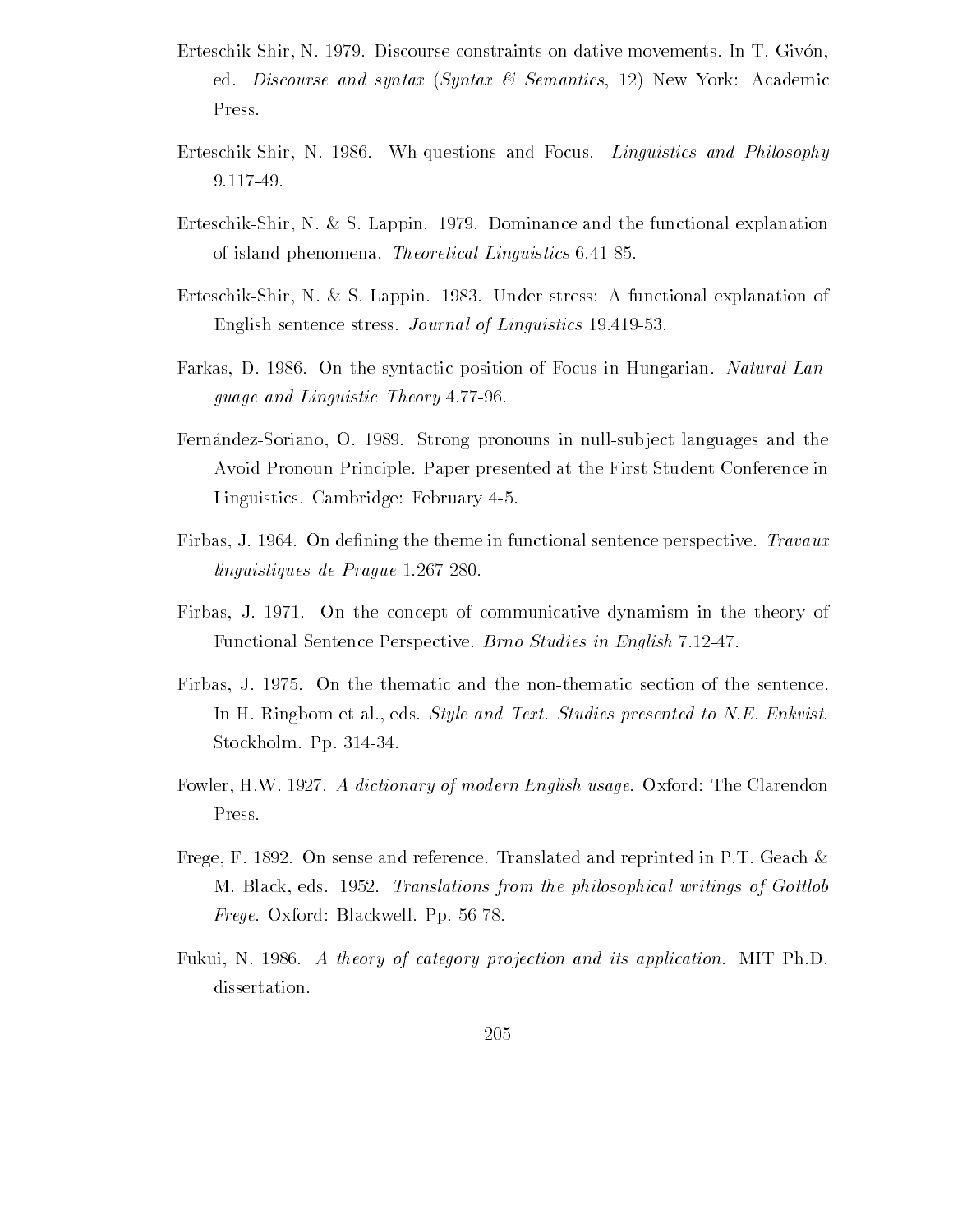- Fukui, N. 1989. Deriving the differences between English and Japanese: A case study in parametric syntax English Linguistics
- Fukui N M Speas Speci-ers and pro jection MIT Working Papers in  $Linguistics 8.128-72.$
- Gabbay, D. & J. Moravcsik. 1978. Negation and denial. In F. Guenther & C. Rohrer, eds. *Studies in formal semantics*. Amsterdam: North-Holland. Pp.
- Gabelentz, G. von der, 1868. Ideen zur einer vergleichenden Syntax Wort- und Satzstellung. Zeitschrift für Völkerpsychologie und Sprachwissenschaft 6.376-84.
- Gazadare gazar Gazadar Gazadar Shipticature- et presupposition in the status of the status of the status of the York: Academic Press.
- Geluykens, R. 1987. Tails (right-dislocations) as a repair mechanism in English conversation. In J. Nuyts & G. de Schutter, eds. Getting one's words into  $line.$  Dordrecht: Foris. Pp. 119-29.
- Givón, T. 1983. Introduction. In T. Givón, ed. Topic continuity in discourse. Amsterdam Philadelphia John Benjamins Pp
- Green, Green successive and Charles of English in Charles Company, Survey Company
- Grice Hotel and the conversation in Property and Coleman and Coleman and Coleman and Coleman and Coleman and C speech acts (wyntax o wenthereig y) clear concernantically press Pp Pack Academic
- Grosz, B. 1977. The representation and use of Focus in dialog understanding.
- Grosz, B., A. Joshi & S. Weinstein. 1987. Toward a computational theory of discourse interpretation. University of Pennsylvania. (Unpublished ms.)
- Grosz, B. & C. Sidner. 1986. Attention, intention and the structure of discourse. Computational Linguistics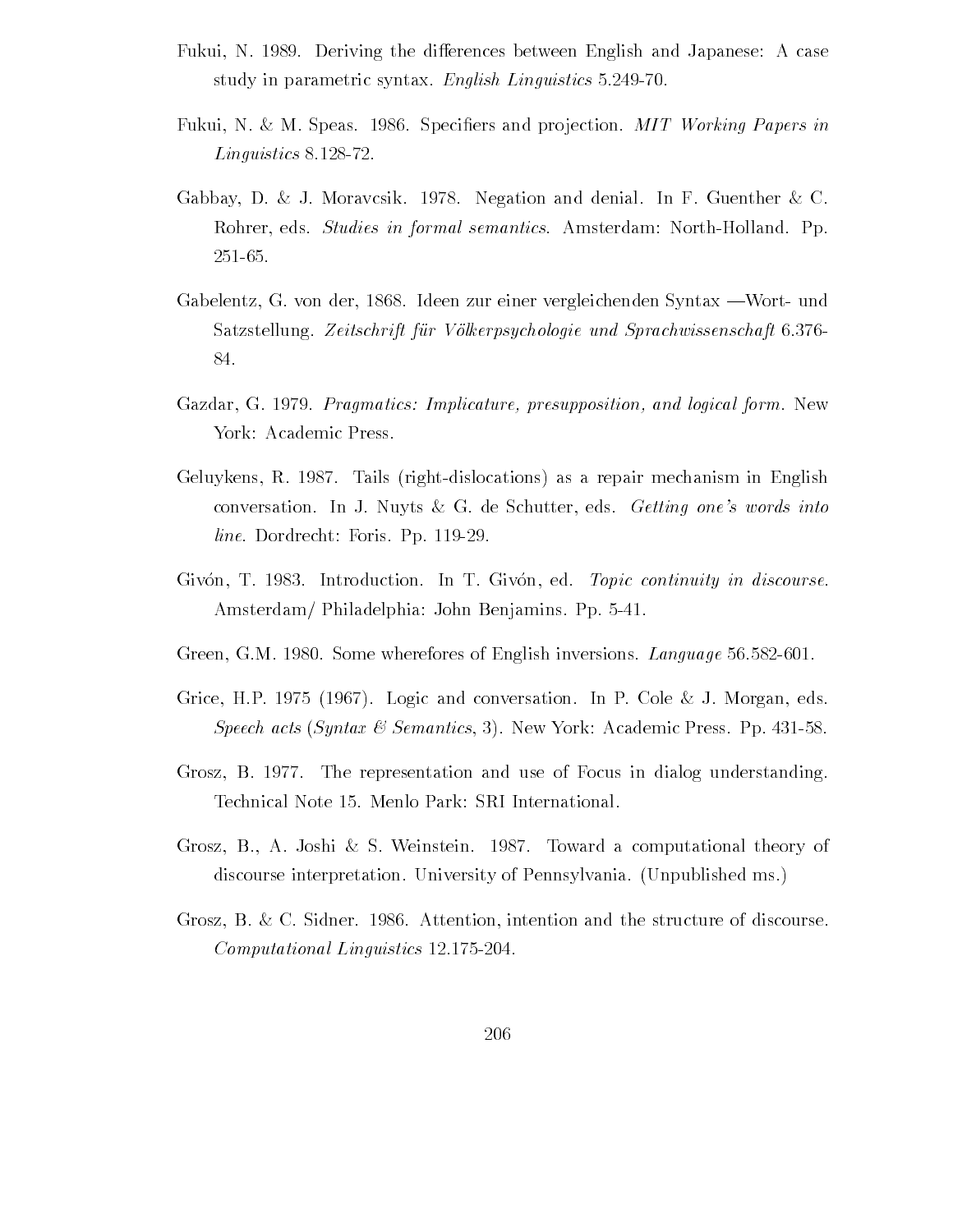- Gueron, J. 1980. On the syntax and semantics of PP extraposition. Linguistic *Inquiry* 11.637-78.
- Gundel, J. 1974. The role of topic and comment in linguistic theory. University of Texas Ph.D. dissertation.
- Gundel J . Shared Andrew Journal of Pragmatics Journal of Pragmatics Journal of Pragmatics Journal of Pragmatics 107.
- Gundel, J. 1988. Universals of topic-comment structure. In M. Hammond, E. Moravcsik and J. Wirth, eds. Studies in syntactic typology. Amsterdam/ Philadelphia: John Benjamins. Pp. 209-39.
- Hajičová, E. 1984. Topic and Focus. In P. Sgall, ed. Contributions to Functional Syntax. Semantics and Language Comprehension (LLSEE, 16). Amsterdam/Philadelphia: John Benjamins. Pp. 189-202.
- Ha ji!cova E Focussing/ A meeting point of Linguistics and Arti-cial Intelli gence. In P. Jorrand & V. Sgurev, eds. Artificial Intelligence II. Amsterdam: Elsevier. Pp. 311-21.
- Halliday, M.A.K. 1967. Notes on transitivity and theme in English, part II. *Journal* of Linguistics 3.199-244.
- Halvorsen, P.K. 1978. The syntax and semantics of cleft constructions. Texas  $Linguistic \; Forum \; 11. \; Austin: \; University \; of \; Texas.$
- Hatcher AG Theme and underlying question Two studies in Spanish word order. Word  $12$  (Monograph no.3).
- Haviland, S. & H. Clark. 1974. What's new? Acquiring new information as a process in comprehension Journal of Verbal Learning and Verbal Behavior
- Heim I File Change Semantics and the familiarity theory of de-nite ness In R B auerle et al eds Meaning-Broadcaster interpretation of language and interpretation of language and Berlin/New York: de Gruyter. Pp. 164-189.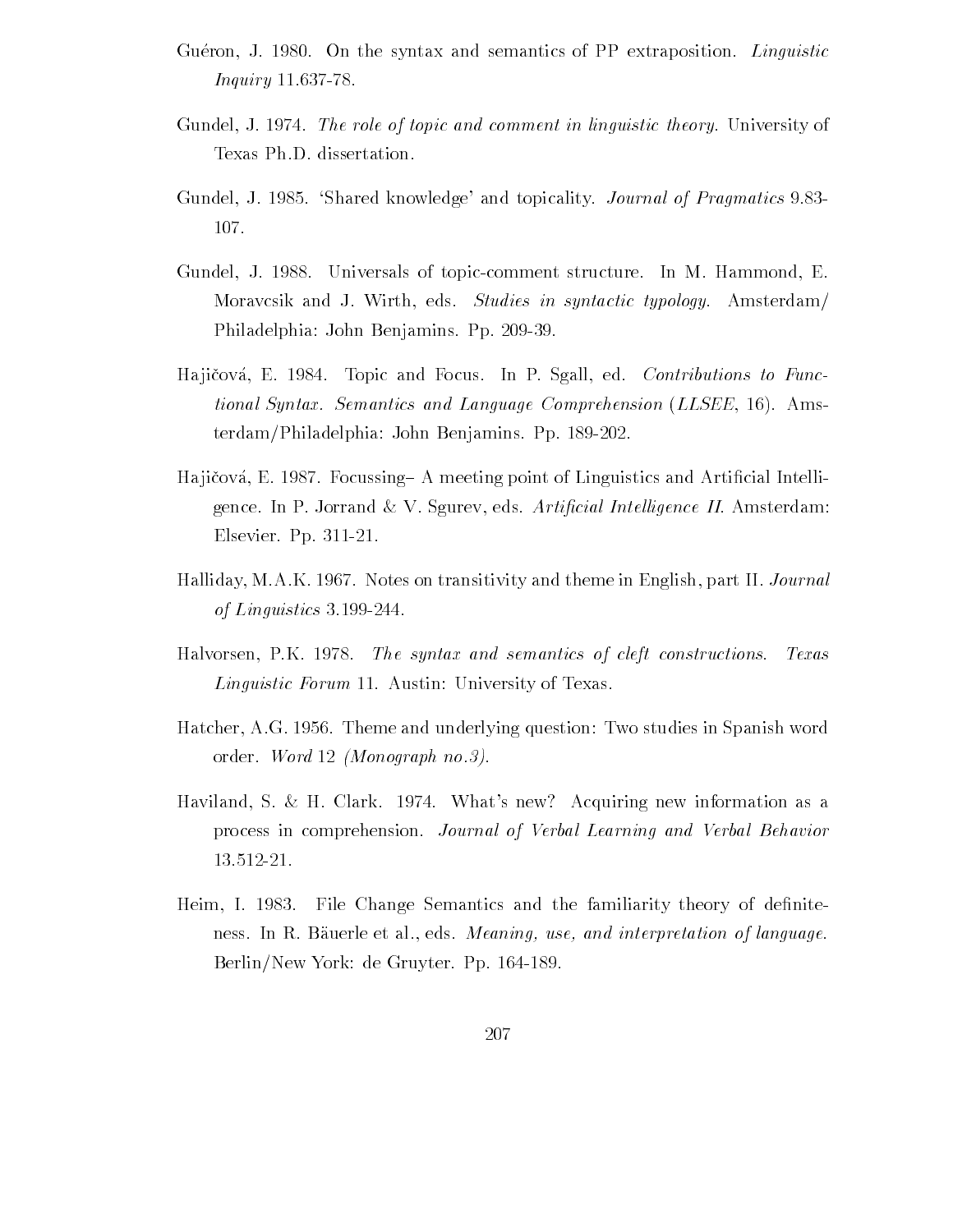Hernanz, M.L. & J.M. Brucart. 1987. La sintaxis. Barcelona: Crítica.

- Heycock, C., forthcoming, *Predication subjects*. University of Pennsylvania Ph.D. dissertation.
- Herring, S. 1990 (to appear). Information focus as a consequence of word order type.  $BLS$  16.
- Hirschberg J A theory of scalar implicature University of Pennsylvania Ph.D. dissertation.
- Hirschb uhler P On the source of lefthand NPs in French Linguistic Inquiry
- $\mathbf{H}$  , which use  $\mathbf{H}$  and semantics of which syntax and semantics of which semantics  $\mathbf{H}$ York: Garland.
- Hockett CF A Course in Modern Linguistics New York Macmillan
- Hockey, B.A. 1989. The function of  $okay$  as a cue phrase in discourse. Paper presented at the 1989 Annual Meeting of the Linguistic Society of America. Washington, D.C.: 27-30 December.
- Hoeksema, J. 1989. Only in Dutch: A comparison of three adverbs. Penn Review of Linguistics 13.106-122.
- Horn L A presuppositional analysis of only and even CLS
- Horn L Exhaustiveness and the semantics of clefts NELS
- Horn, L. 1986. Presupposition, theme and variations. Parasession papers. CLS 22.168-92.
- Horn, L. 1989. A natural history of negation. Chicago: University of Chicago Press
- Horvath, J. 1986. FOCUS in the theory of Grammar and the syntax of Hungarian. Dordrecht: Foris.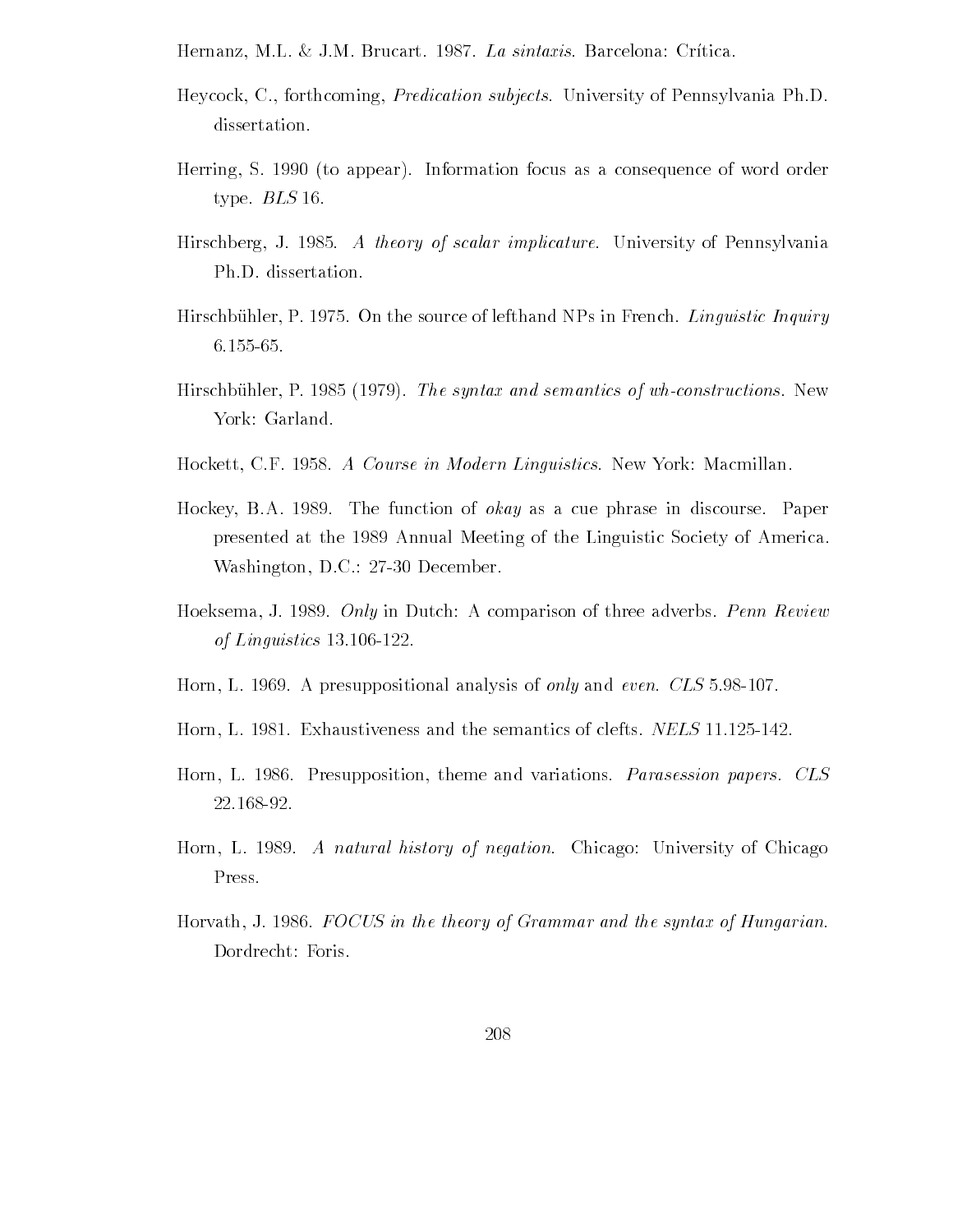- Huang, C.T.J. 1982. Move-wh in a language without wh-movement. The Linguistic Review 1.369-416.
- Huang, C.T.J. 1984. On the distribution and reference of empty pronouns. Lin- $\overline{\phantom{a}}$
- Jackendoff, R. 1972. Semantic interpretation in generative grammar. Cambridge: MIT Press
- Jacobs, J. 1984. Funktionale Satzperspektive und Illokutionssemantik. Linguistis-
- Jacobs, J. 1986. The syntax of Focus and adverbials in German. In W. Abraham  $\&$ s de meij en topic- and congurationality Amsterdam Philadelphia and congurational and conguration John Benjamins. Pp. 103-27.
- Jaeggli, O. 1982. *Topics in Romance syntax*. Dordrecht: Foris.
- Joshi, A. & S. Weinstein. 1981. Control of inference: Role of some aspects of discourse structure centering. Proceedings of the 1981 Meeting of the International Joint Conference on Articial Intelligence Vancouver Pp
- Jones, C. 1988. Some wh/operator interactions. Paper presented at NELS 19 at Cornell University and at the 1988 LSA Meeting in New Orleans.
- Kamp, H. 1981. A theory of truth and semantic representation. In J. Groenendijk et al., eds. Formal methods in the study of language. Amsterdam: Mathematical Centre Tracts. Pp. 277-322.
- Karttunen, L. 1976. Discourse referents. In J. McCawley, ed. Syntax and Semantics in the contract  $\mathbf{N}$  . The contract Academic Press Pp and  $\mathbf{N}$
- Karttunen, L. & S. Peters. 1979. Conventional implicature. In C.K. Oh & D. Dinneen, eds. *Presupposition (Syntax*  $\mathcal C$  *Semantics*, 9). New York: Academic Press
- Kayne R French syntax The transformational cycle Cambridge MIT Press.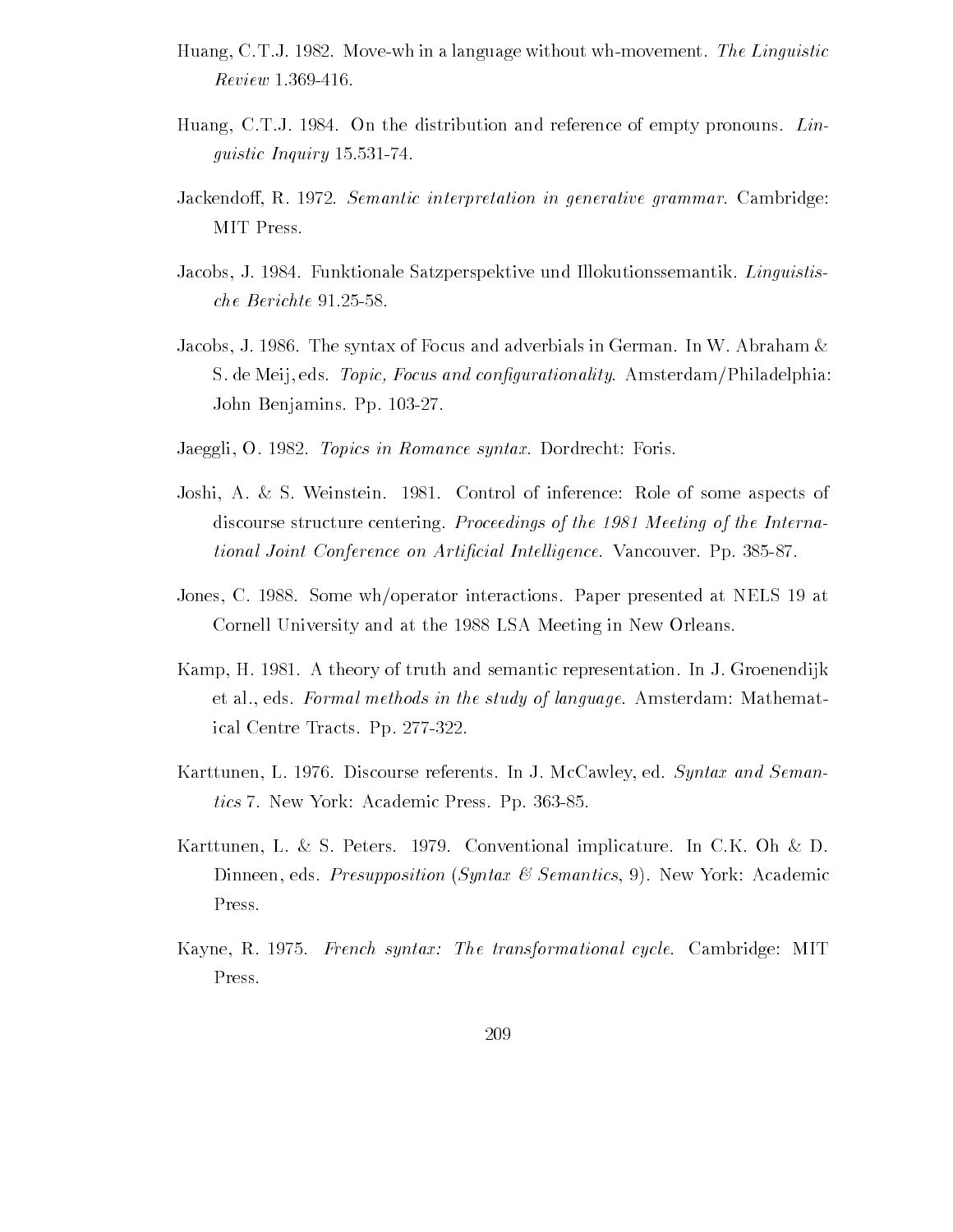- Kayne, R. 1989. Romance clitics and PRO. Paper presented at NELS 20, Pittsburgh
- $K$  is the result substitute and climbing In  $K$  and climbing In  $K$  Sa-  $K$  Sa-  $K$ The null subject parameter. Dordrecht: Kluwer. Pp. 239-62.
- Keenan-Ochs, E. and B. Schieffelin. 1976. Foregrounding referents: A reconsider-
- $\mathbf{P}$  results  $\mathbf{P}$  and the Delimitation of Semantics Cambridge  $\mathbf{P}$ Cambridge University Press
- Kenesei, I. 1986. On the logic of word order in Hungarian. In W. Abraham  $\&$  S. a focus - Topic-American Philadelphia and conguration and control and control and congress and congress and co John Benjamins Pp
- relation in the contractural relations in Hungarian, a free word order language. Linguistic Linguistic Line Computer in
- Kitagawa, Y. 1986. Subject in Japanese and English. University of Massachusetts Ph.D. dissertation.
- Koopman, H. 1984. *The Syntax of verbs*. Dordrecht: Foris.
- Koopman, H. & D. Sportiche. 1982. Variables and the Bijection Principle. The Linguistic Review 2.139-160.
- Koopman, H. & D. Sportiche. 1988. Subjects. UCLA. (Unpublished ms.)
- Kraak, A. 1966. *Negatieve zinnen*. Hilversum: W. de Haan.
- Kratzer, A. 1989. The representation of focus. Paper presented at the 1989 Conference on Cross Minguistic Quantizierini Ministration Cation Lines (Arizonal Ministration) Tucson
- kation referentiality and long-time cation referentiality and long which are the long where  $\alpha$ Paper presented at the Conference on CrossLinguistic Quanti-cation LSA Institute. University of Arizona, Tucson.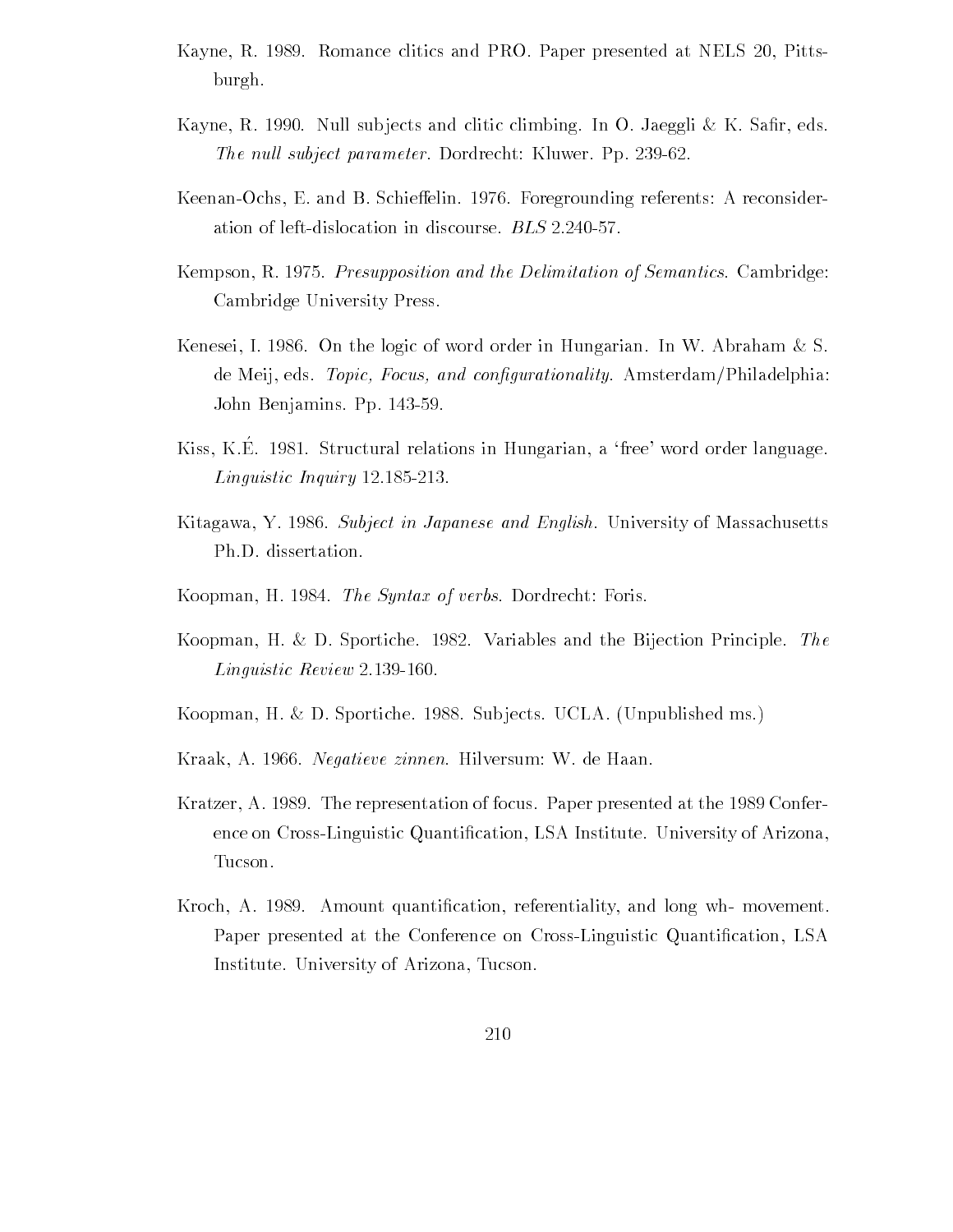- Kroch A B Santorini C Heycock Bare in-nitives and external argu
- Kuno, S. 1972. Functional sentence perspective. *Linguistic Inquiry* 3.269-320.
- $\mathbf{N}$  . The scope of the scope of the scope of the question in some verbers in some verbers in some verbers in some verbers in  $\mathbf{N}$
- Kuno, S. 1982. The focus of the question and the focus of the answer. *Parasession*  $p$
- Kuno, S. 1983. Principles of discourse deletion. In S. Hattori  $\&$  K. Inoue, eds. Proceedings of the 13th International Congress of Linguists. Tokyo. Pp. 30-41
- Kuno, S. 1987. *Functional syntax*. Chicago: University of Chicago Press.
- Kuno, S. & E. Kaburaki. 1987. Empathy and syntax. *Linguistic Inquiry* 8.627-72.
- Kuroda, S.-Y. 1972. The categorical and the thetic judgment: Evidence from Japanese syntax Foundations of Language
- Kuroda, S.-Y. 1986. Movement of NPs in Japanese. In T. Imai  $\&$  M. Saito, eds. Issues in Japanese linguistics. Dordrecht: Foris. Pp. 229-71.
- Lakoff, G. 1971. On generative semantics. In D. Steinberg & L. Jacobovits, eds. Semantics. Cambridge: Cambridge University Press. Pp. 232-96.
- Lambrecht K Topic- antitopic and verb agreement in NonStandard French Amsterdam/ Philadelphia: John Benjamins.
- Lambrecht, K. 1987. Sentence focus, information structure, and the thetic-categorical distinction. BLS 13.366-82.
- Lambrecht, K. 1988. When subjects behave like objects: A markedness analysis of sentence focus constructions across languages Expanded version of a paper read at the 1987 LSA Meeting, San Francisco.
- Larsson, E. 1979. La dislocation en Français: Etude de syntaxe generative. Lund: CWK Gleerup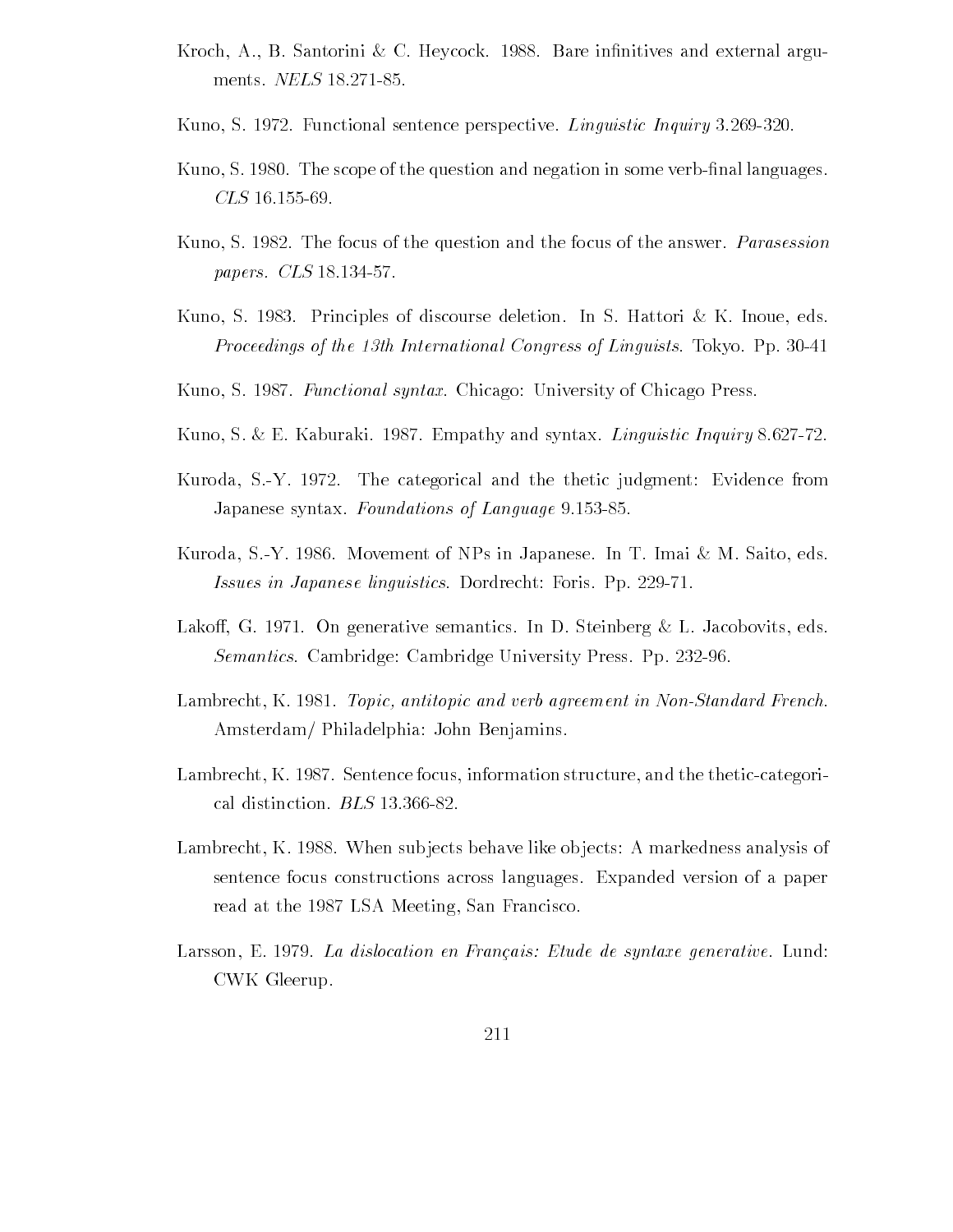Levinson, S.C. 1983. *Pragmatics*. Cambridge: Cambridge University Press.

- Li, C.N. & S.A. Thompson. 1976. Subject and Topic: A new typology of language. In CN Li ed Subject and Topic New York Academic Press Pp
- Lukasiewicz, J. 1922. On determinism. Translated and reprinted in S. McCall, ed. 1967. Polish logic 1920-1939. Oxford: Clarendon. Pp. 19-39.
- Lyons, G. 1968. *Introduction to theoretical linguistics*. Cambridge: Cambridge University Press
- Materna, P., E. Hajičová & P. Sgall. 1987. Redundant answers and Topic-Focus Articulation. *Linguistics and Philosophy* 10.101-113.
- mathesius V acare a passivus valendari chiquettining pirang viavo mavi.
- $\mathcal{M}$  . The information  $\mathcal{M}$ Harvard Studies in Syntax and Semantics
- Mathesius, V. 1941. Základní funkce pořádku slov v češtině. *Slovo a slovenost* 7.169-80
- many rays account any result and controlled manager and a district of the second control of the second control
- McGloin, N.H. 1987. The role of wa in negation. In J. Hinds et al., eds. *Perspectives* on Topicalization: The case of Japanese 'wa'. Amsterdam/Philadelphia: John Benjamins Pp
- Oehrle, R.T. 1988. Sources and structures of linguistic prominence in English. In S. Schiffer & S. Steele, eds. *Cognition and belief.* Tucson: Westview. Pp. 209-41.
- O second Orange Start The nature of subjects, represented by subjection of the substantial contracts of Indiana University Linguistics Club
- Packard, J. L. & Z. Shi. 1986. The grammaticalization of a 'post-sentential' slot in Colloquial Peking Mandarin. Paper presented at the 19th Annual Conference on Sino-Tibetan Languages and Linguistics. Columbus: The Ohio State University: September 12-14.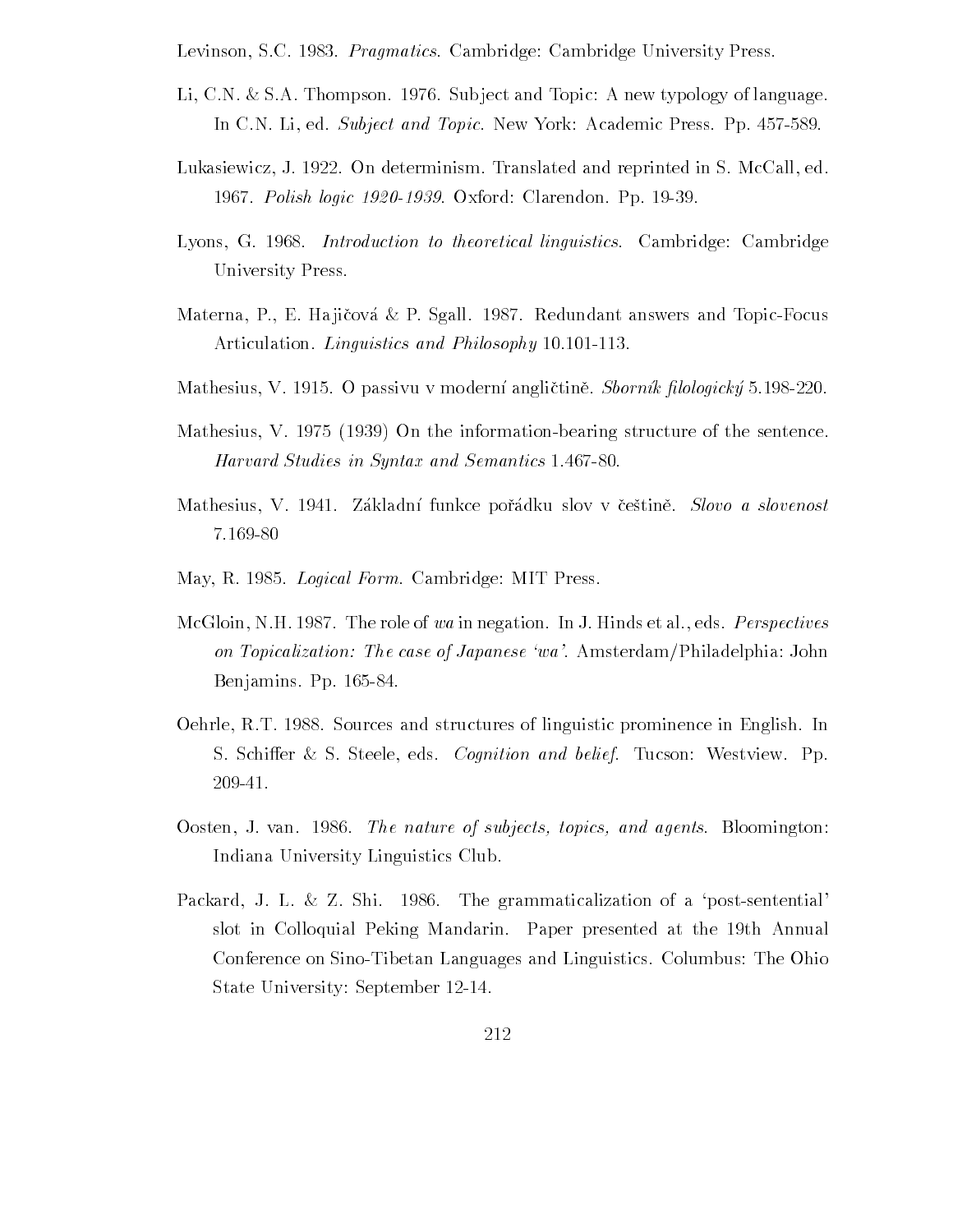- Payne J Negation In T Shopen ed Language typology and syntactic description I: Clause structure. Cambridge: Cambridge University Press. Pp. 197-242.
- Picallo, M.C. 1984. The Infl node and the null subject parameter. Linguistic Inquiry
- Pierce JR Symbols- signals- and noise New York Harper Brothers
- Plann, S. 1982. Indirect questions in Spanish. *Linguistic Inquiry* 13.297-313.
- Polanyi, L. 1986. The linguistic Discourse Model: Towards a formal theory of discourse structure. TR-6409. Cambridge: BBN Laboratories.
- Polanyi, L. 1988. A formal model of discourse structure. *Journal of Pragmatics* 12.601-38.
- Polanyi, L. & L. Martin. 1989. La- and -a in Mayan: A formal approach to discourse particles. Paper presented at the 1989 Annual Meeting of the Linguistic Society of America. Washington, D.C.: 27-30 December.
- Pollock, J.Y. 1989. Verb movement, Universal Grammar and the structure of IP.  $\mathcal{L}$  . The interval is the inquiry of the inquiry of the inquiry of the inquiry of the inquiry of the inquiry of the inquiry of the inquiry of the inquiry of the inquiry of the inquiry of the inquiry of the inquiry of
- Prince, E.F. 1978. A Comparison of wh-clefts and it-clefts in discourse. Language
- Prince, E.F. 1981a. Topicalization, Focus-Movement, and Yiddish-Movement: A pragmatic differentiation. BLS 7.249-64.
- Prince, E.F. 1981b. Toward a taxonomy of given/new information. In P. Cole, ed. Radical Pragmatics New York Academic Press Pp
- Prince, E.F. 1984. Topicalization and Left-dislocation: A functional analysis. In S.J. White  $\&\,V$ . Teller, eds. *Discourses in reading and linguistics. Annals of* the New York Academy of Sciences vol Pp
- Prince EF Fancy syntax and shared knowledge Journal of Pragmatics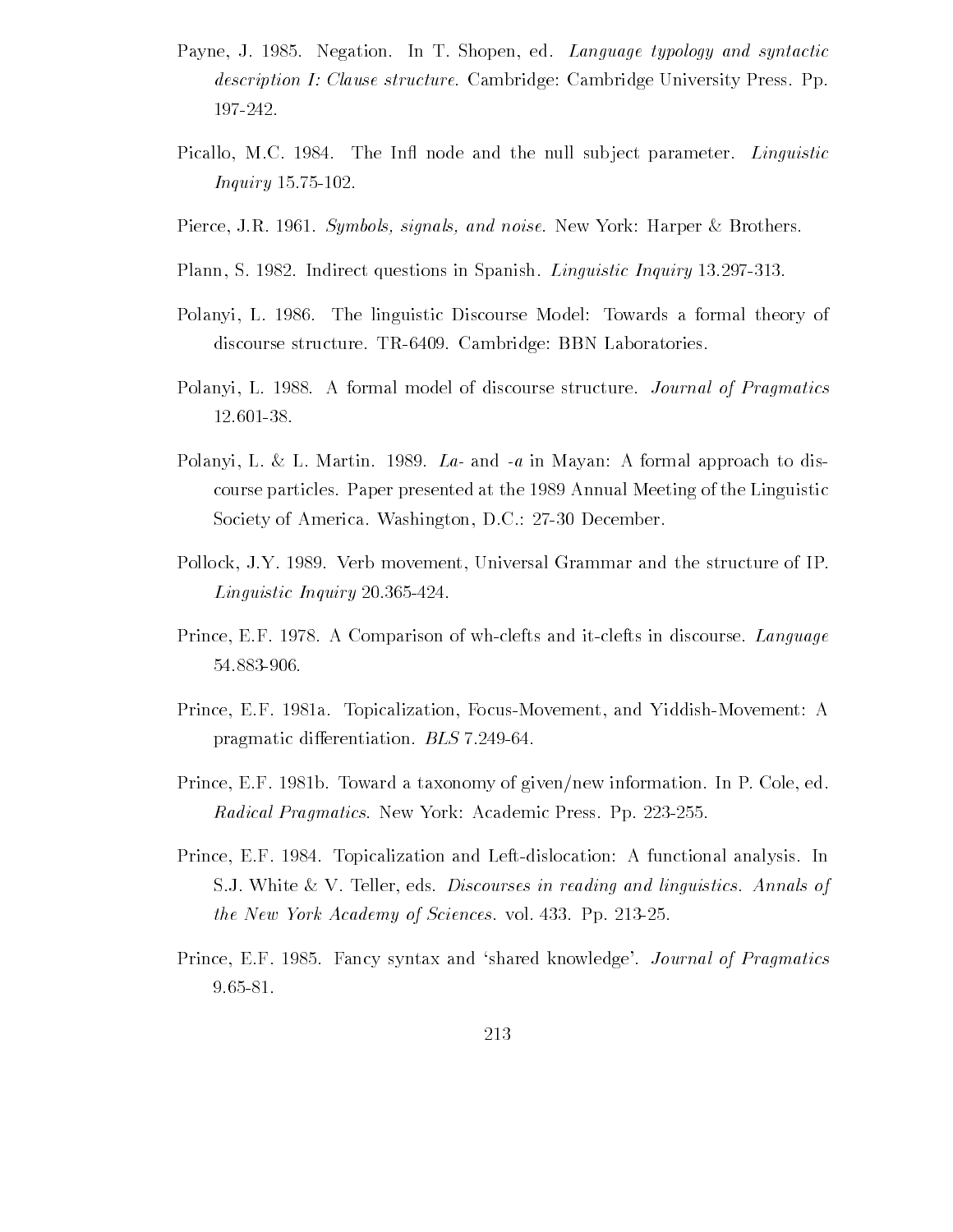- Prince, E.F. 1986. On the syntactic marking of presupposed open propositions. Parasession papers. CLS 22.208-22.
- Prince, E.F. 1988a. Discourse analysis: A part of the study of linguistic competence. In F. Newmeyer, ed. Linguistics: The Cambridge Survey, vol. 2. Cambridge: Cambridge University Press. Pp. 164-82.
- Prince EF b The ZPG letter Sub jects de-niteness and information status. To appear in S.A. Thompson and W. Mann, eds. *Discourse descrip*tion: Diverse analyses of a fund-raising text. Amsterdam/Philadelphia: John Benjamins
- Prince E.F. 1988c. Information-Status. To appear in W. Bright, ed. The Oxford Dictionary of Linguistics. Oxford: Oxford University Press.
- Quicoli, A.C. 1976. Conditions on clitic movement in Portuguese. *Linguistic Anal*ysis 2.199-223.
- Reinhart, T. 1982. Pragmatics and linguistics: An analysis of sentence topics. Philosophica
- Riemsdijk, H. van & E. Williams. 1986. *Theory of Grammar*. Cambridge: MIT Press
- Rigau, G. 1986. Some remarks on the nature of strong pronouns in null-subject languages. In I. Bordelois et al., eds. Generative studies in Spanish syntax. Dordrecht: Foris.
- Rigau G and Strong process and moving with the group of the strong strong and the strong and the strong strong of the strong strong strong and the strong strong strong strong strong strong strong strong strong strong stron
- Rivas, A. 1977. A theory of clitics. MIT Ph.D. dissertation.
- Rivero, M.L. 1980. On left-dislocation and topicalization in Spanish. Linguistic *Inquiry* 11.363-93.
- Rizzi, L. 1989. Relativized minimality. Cambridge: MIT Press.
- Rochemont, M. 1978. A theory of stylistic rules in English. New York: Garland.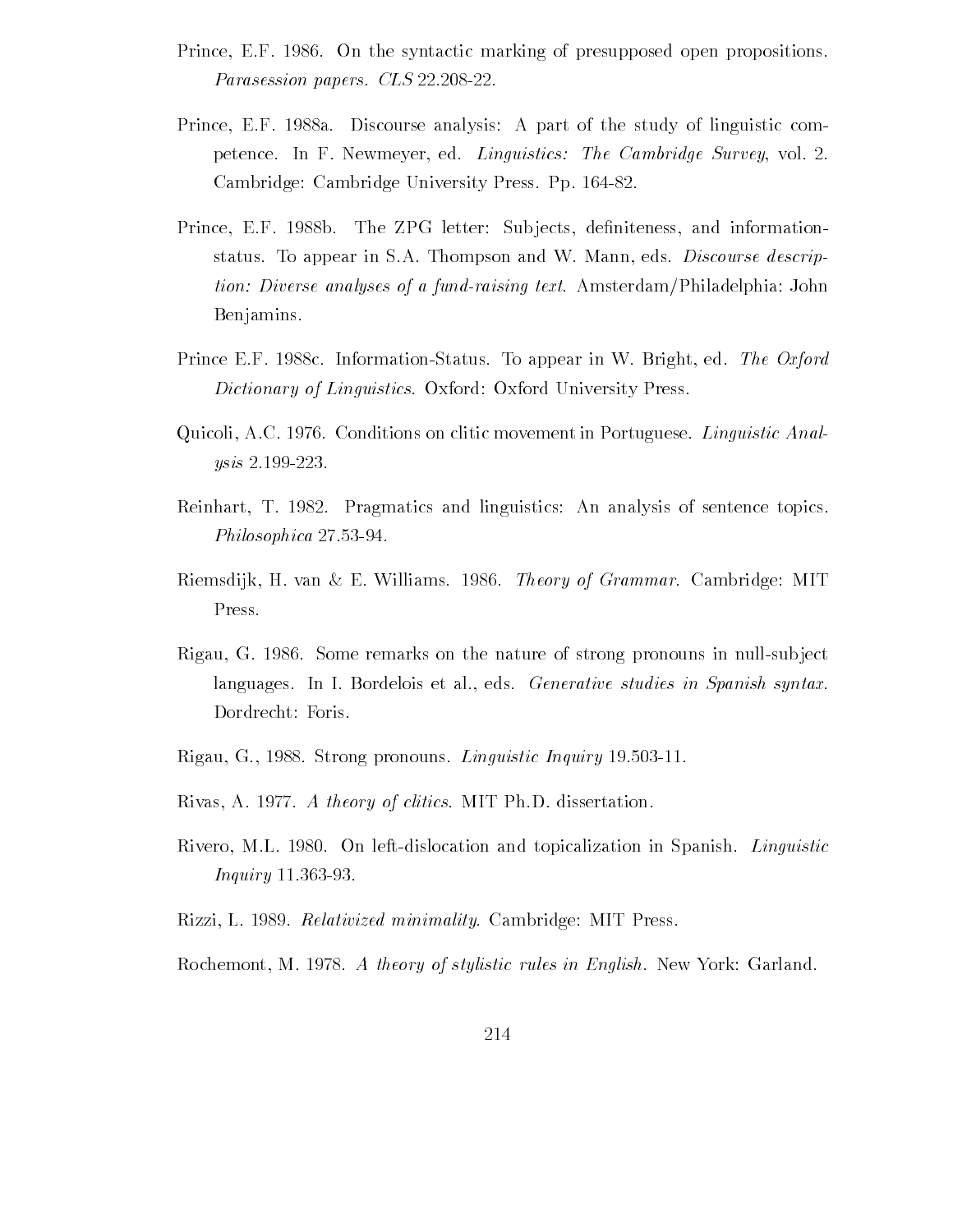- Rochemont, M. 1986. Focus in Generative Grammar. Amsterdam/Philadelphia: John Benjamins
- Rochemont, M. 1989. Topic islands and the Subjacency Parameter. *Canadian* Journal of Linguistics Journal of Linguistics
- Rodman, R. 1974. On left-dislocation. Papers in Linguistics  $7.437-66$ .
- Rooth M D B O D U LA STRIP WITH THE ROOT OF MASSACHUSETTS PRODUCED PARTIES PHD DISCOVERED AND DISCOVERED PHD D sertation
- Rothstein S The syntactic forms of predication Bloomington Indiana University Linguistics Club
- Rubinoff, R. 1987. Scalar implicature and the given/new distinction. Penn Review of Linguistics 11.101-7.
- Russell B On denoting Mind
- Saito, M. 1989. Scrambling as semantically vacuous  $A$ -movement. In M. Baltin  $\propto$ A. Kroch, eds. Alternative conceptions of phrase structure. Chicago: University of Chicago Press. Pp. 182-200.
- Santorini, B. 1989. The generalization of the verb-second constraint in the history of Yiddish. University of Pennsylvania Ph.D. dissertation.
- sasse, S. Tour. The theory and Although the theory and the theory and the Theory is a strong the complete Linguistics 80.
- Schlonsky, U. 1990. Construct and free state nominals in Hebrew. Paper presented at the 13th GLOW Colloquium, London.
- Schmerling. S.F. 1976. Aspects of English sentence stress. Austin: University of Texas Press
- Searle, J. 1969. Speech acts. Cambridge: Cambridge University Press.

searly J . How performance is and Philosophy work and Philosophy and Philosophy and Philosophy and Philosophy

Selkirk, E. 1984. *Phonology and syntax*. Cambridge: MIT Press.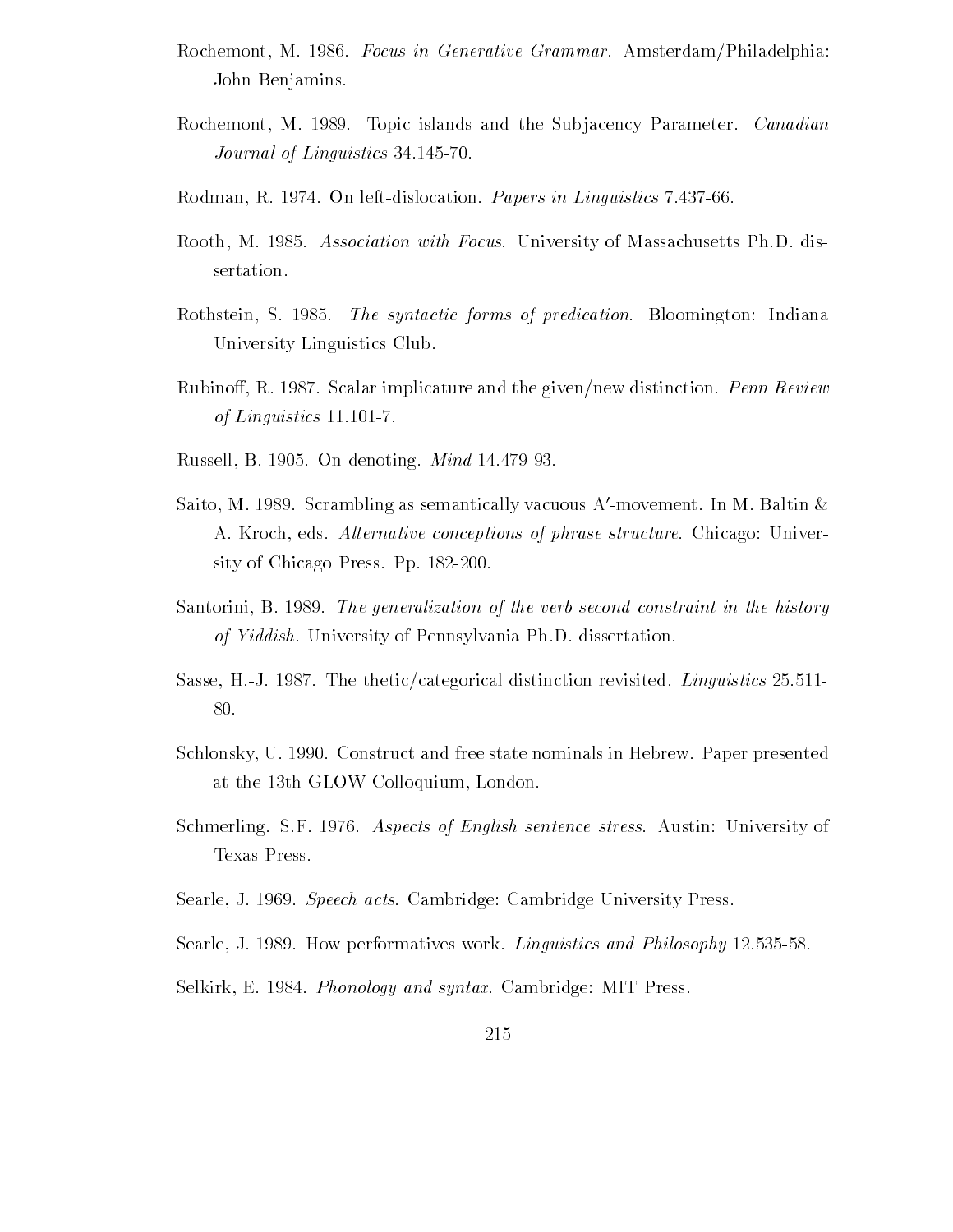- Sgall, P. & E. Hajičová. 1977-78. Focus on Focus. Prague Bulletin of Mathematical Linguistics and the contract of the contract of the contract of the contract of the contract of the contract of
- Sgall, P., E. Hajičová & J. Panevová. 1986. *The meaning of the sentence in its* semantic and pragmatic aspects. Dordrecht: Reidel.
- Sidner, C.L. 1979. Towards a computational theory of definite anaphora comprehension in English discourse. MIT Ph.D. dissertation.
- Sidner, C.L., 1981. Focusing for interpretation of pronouns. American Journal for Computational Linguistics 7.217-31.
- Silva-Corvalán, C. 1983. On the interaction of word order and intonation: Some OV constructions in Spanish. In F. Klein, ed. Discourse perspectives on syntax. NY: Academic Press. Pp. 117-40.
- Solan L Bottom Linguistic Inquiry and levels of representation Linguistic Inquiry and Linguistic Inquiry and Li
- Stalnaker, R. 1978. Assertion. In P. Cole, ed. *Pragmatics (Syntax & Semantics*, New York Academic Press Pp
- Stechow, A. von. 1981. Topic, Focus and local relevance. In W. Klein  $\&$  W. Levelt, eds Crossing the boundaries in linguistics Dordrecht Reidel Pp
- straws and the contract of the straight and contract of the straight  $\sim$
- Strawson, P.F. 1964. Identifying reference and truth-values. Reprinted in D. Steinberg & L. Jacobovits, eds. Semantics. Cambridge: Cambridge University Press. Pp. 86-99.
- Strozer, J. 1976. Clitics in Spanish. UCLA Ph.D. dissertation.
- Suner, M. 1988. The role of agreement in clitic-doubled constructions. Natural Language and Linguistic Theory 6.391-434.
- Svoboda, A. & P. Materna. 1987. Functional Sentence Perspective and intensional logic. In R. Dirven & V. Fried, eds. Functionalism in linguistics. Amsterdamphiladelphia John Benjamins Ppilar Benjamins P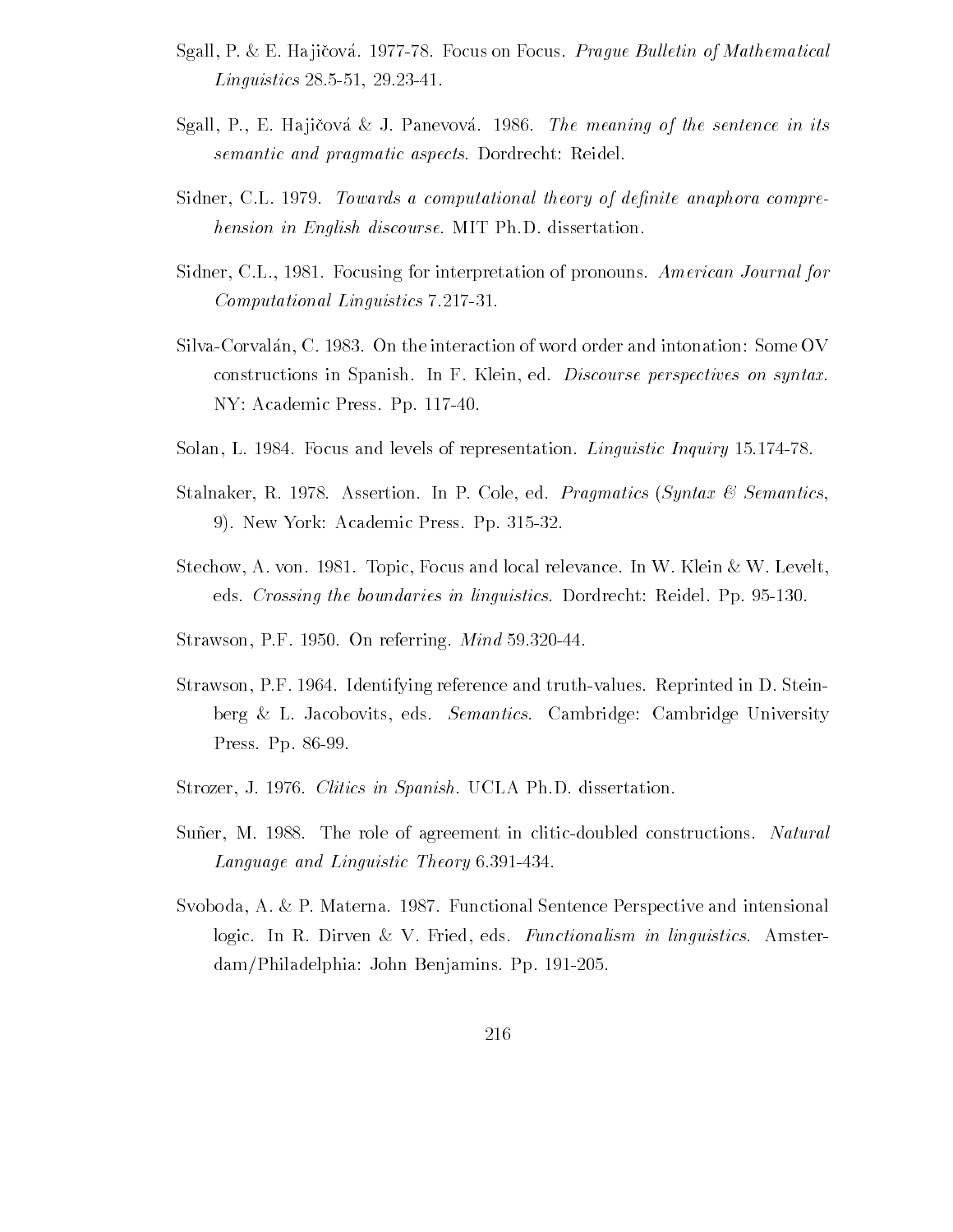- Szabolcsi, A. 1981. The semantics of Topic-Focus Articulation. In T.M.V. Jannsen & M.B.J. Stokhoj, eds. Formal methods in the study of language. Amsterdam: Mathematisch Centrum Pp
- sabolisi A Dan A Sabolisi A Romania properties or the transfer transfer and the transfer theoretical \_\_\_\_\_\_\_\_\_\_\_\_\_\_\_\_\_\_\_\_
- stabolcsi A a algo to lexical integrity integrity integrity integrity integrity integrity integrity integrity s de Meij en Topic Amsterdam Philadelphia (1999), and congurational products and congu delphia: John Benjamins. Pp. 321-48.
- Torrego, E. 1984. On inversion in Spanish and some of its effects. *Linguistic* In the set of  $\mathcal{I}$  and  $\mathcal{I}$  are the set of  $\mathcal{I}$
- Travis, L. 1984. Parameters and effects of word order variation. MIT Ph.D. dissertation
- Trávníček, F. 1962. O tak zvaném aktuálním členění větném [On the so-called Functional Sentence Perspective. Slovo a Slovesnost 22.163-71.
- v alimaatics and the clausestheir syntax-distribution in the clausestheir syntax-distribution in the clausestheir syntaxintonation. Ohio State University Ph.D. dissertation.
- Vallduví, E. 1987. The discourse functions of pro-drop and subject postposition in Catalan. Penn Review of Linguistics 11.129-36.
- Vallduví, E. 1988a. Constituent focusing and Catalan right dislocation. Paper presented at the 1988 Annual Meeting of the Linguistic Society of America. New Orleans: 27-30 December.
- Vallduví, E. 1988b. Functional load, prosody, and syntax: left-detachment in Catalan and Spanish.  $CLS$  24.391-404.
- Vallduví, E. 1989. Focus constructions in Catalan. To appear in C. Laeufer  $\&$  T. Morgan, eds. Proceedings of the Linguistic Symposium on Romance Languages XIX 
- OSU AmsterdamPhiladelphia John Benjamins
- Ward, G. 1984. A pragmatic analysis of Epitomization: Topicalization it's not. Papers in Linguistics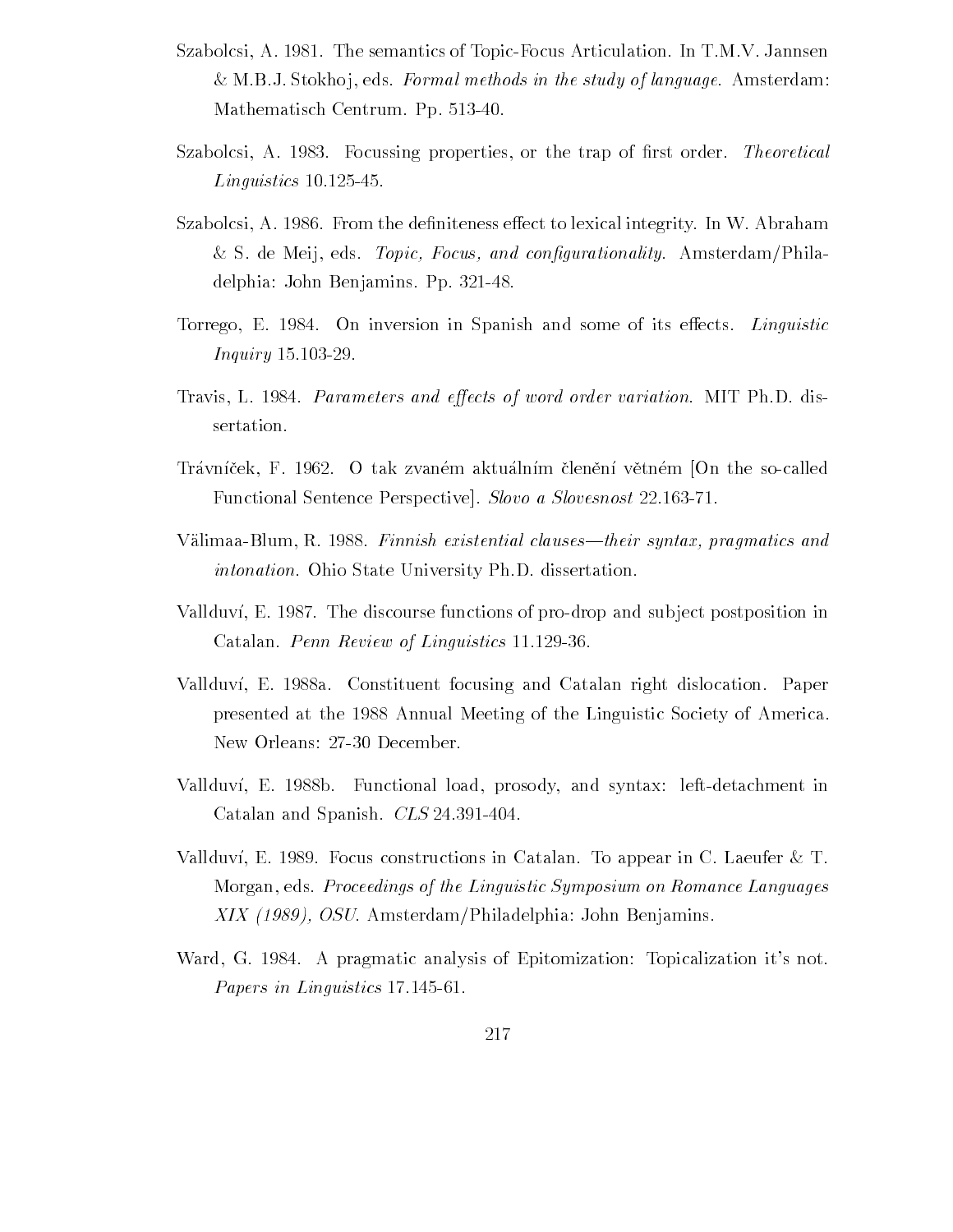- We see a semantic semantics and probability of probability of preposing University of Pennsylvania  $\mathcal{A}$ sylvania Ph.D. dissertation.
- ward G EF Prince  $\mathbb{R}$  . The topicalization of independent of independent of independent of independent of presented at the 1986 Annual Meeting of the Linguistic Society of America. New York
- Webber, B.L. 1982. So what can we talk about now? In M. Brady  $\&$  R. Berwick, eds. Computational models of discourse. Cambridge: MIT Press. Pp. 331-71.
- Webber, B.L. 1988. Discourse deixis: Reference to discourse segments. *Proceedings* of the 26th Annual Meeting of the Association for Computational Linguistics. SUNY Buffalo. Pp. 113-22.
- Weil, H. 1844. De l'ordre des mots dans les langues anciennes comparées aux langues modernes. Paris.
- Williams, E. 1981. Remarks on stress and anaphora. Journal of Linguistic Re $search$  1.1-16.
- Williams, E. 1986. A reassignment of the functions of LF. Linguistic Inquiry
- Wilson, D. & Sperber, D. 1979. Ordered entailments: An alternative to presuppositional theories. In C.K. Oh & D. Dinneen, eds. Presupposition (Syntax  $\mathcal C$ ) semantics- experiment continuous control experiment activities
- Wunderlich, D. 1981. Questions about questions. In W. Klein  $\&$  W. Levelt, eds. Crossing the boundaries in linguistics Dordrecht Reidel Pp
- Zagona, K. 1982. Goverment and proper government of verbal projections. University of Washington Ph.D. dissertation.
- Zubizarreta, M. L. 1982. On the relationship of the lexicon to syntax. MIT Ph.D. dissertation.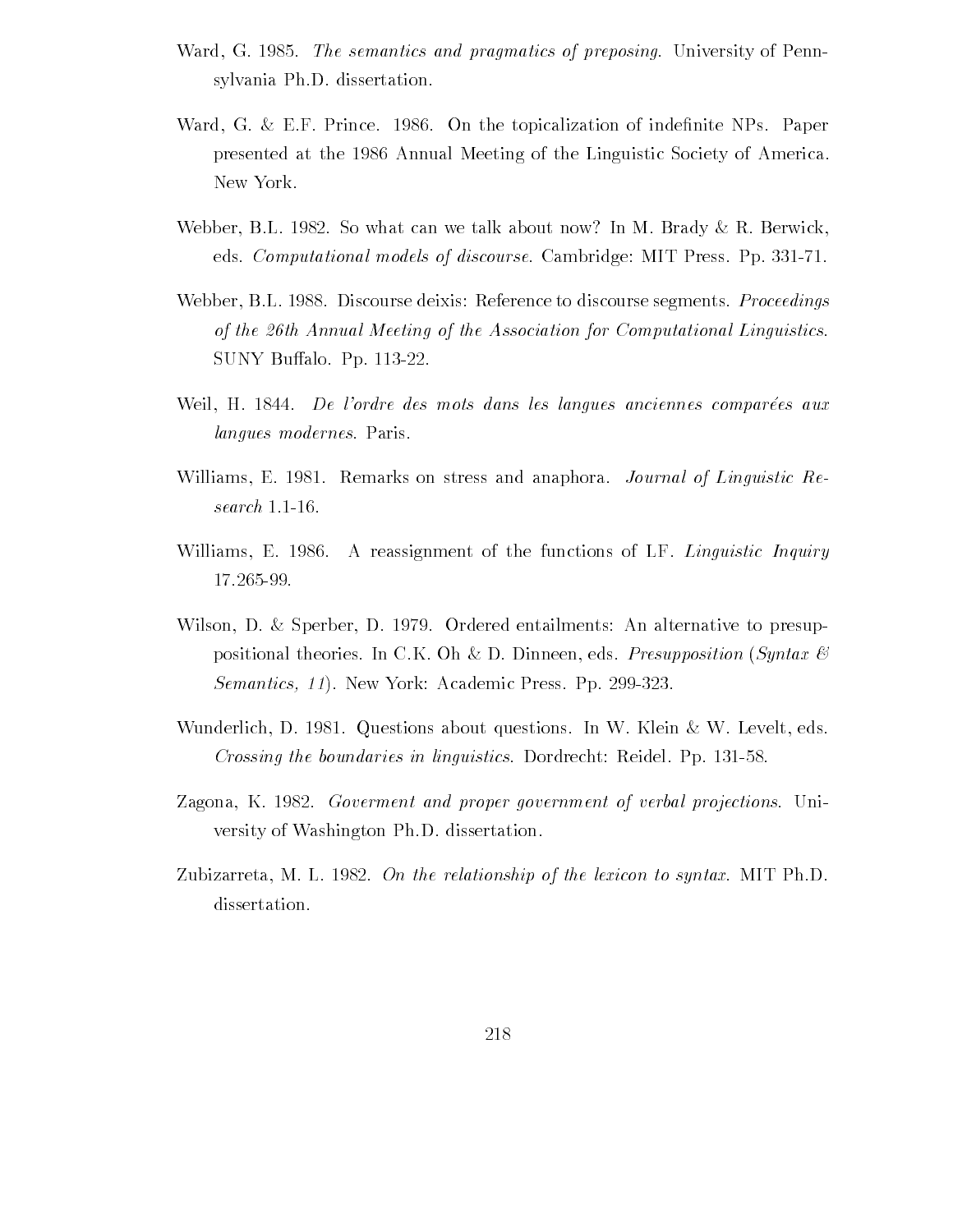## Index

Aboutness 37-9, 92, 198 Actual-world felicity 28-9 Address (creation, activation) 60-1, 71, 81, 198 AIfocus Akmajian, A. 12, 36, 47, 136, 168 Ammann, H. 36 Anderson, S. 171 Antinucci, F. 100, 102, 129 Ashby, W.J. 102 Assertion Stalina in die 19de jaar van die 19de eeu n.C. Soos van die 19de eeu n.C. Soos en gewone gewone gewone gewone Russell Association with focus  $only, 31, 146, 167-81$ negation and a contract of the contract of the contract of the contract of the contract of the contract of the Atlas J. 32-3, 168-9 Austin, J. 28, 30 Ball, C. 137 Baltin, M. 104, 116 Barbara Hillel Yangi dan kacamatan ing Kabupatèn Kabupatèn Kabupatèn Kabupatèn Kabupatèn Kabupatèn Kabupatèn K Barnes, B. 100-1 Barwise, J. 18 Bayer, J. 38 Bland, S. 42 Bolinger, D.L. 4, 12, 114

— -----, —- - - - - - - -

Bonet, S. 122 Borer, H. 6, 97 Brody, J. 143, 147 Brucart, J.M. 108, 122-5 Calabrese, A. 100, 102 Campion, E.  $101-2$ Campos, H. 118-9, 123 Catalana Catalana Catalana Catalana Catalana Catalana Catalana Catalana Catalana Catalana Catalana Catalana Ca Centering 21-2, 46 Chafe, W.L. 3, 4, 12-3, 21, 29-30, 46-7, Chinese Chinese Chinese Chinese Chinese Chinese Chinese Chinese Chinese Chinese Chinese Chinese Chinese Chinese Chomsky, N. 7, 12, 19, 36, 46-9, 118, 200 Cinque, G. 28, 100-2, 129  $Clark, H. 21$ communicative dynamical communicative design and communication of the communication of the communication of the communication of the communication of the communication of the communication of the communication of the commu 198 Contrast 13, 46, 88-90, 99 Contreras H  Cowper, E.A.  $102$ Creider, C. 12 Culicover, P. 7, 12, 47-8, 143, 148  $D$  all  $D$ .  $\pm$ ,  $\pm$ ,  $\pm$ ,  $\pm$ ,  $\pm$ ,  $\pm$ ,  $\pm$ ,  $\pm$ ,  $\pm$ ,  $\pm$ ,  $\pm$ ,  $\pm$ ,  $\pm$ ,  $\pm$ ,  $\pm$ ,  $\pm$ ,  $\pm$ ,  $\pm$ ,  $\pm$ ,  $\pm$ ,  $\pm$ ,  $\pm$ ,  $\pm$ ,  $\pm$ ,  $\pm$ ,  $\pm$ ,  $\pm$ ,  $\pm$ ,  $\pm$ ,  $\pm$ ,  $\pm$ ,  $\pm$ ,  $\pm$ ,  $\pm$ ,  $\pm$ Daneš, F. 17, 36 Davison, A. 36, 40, 43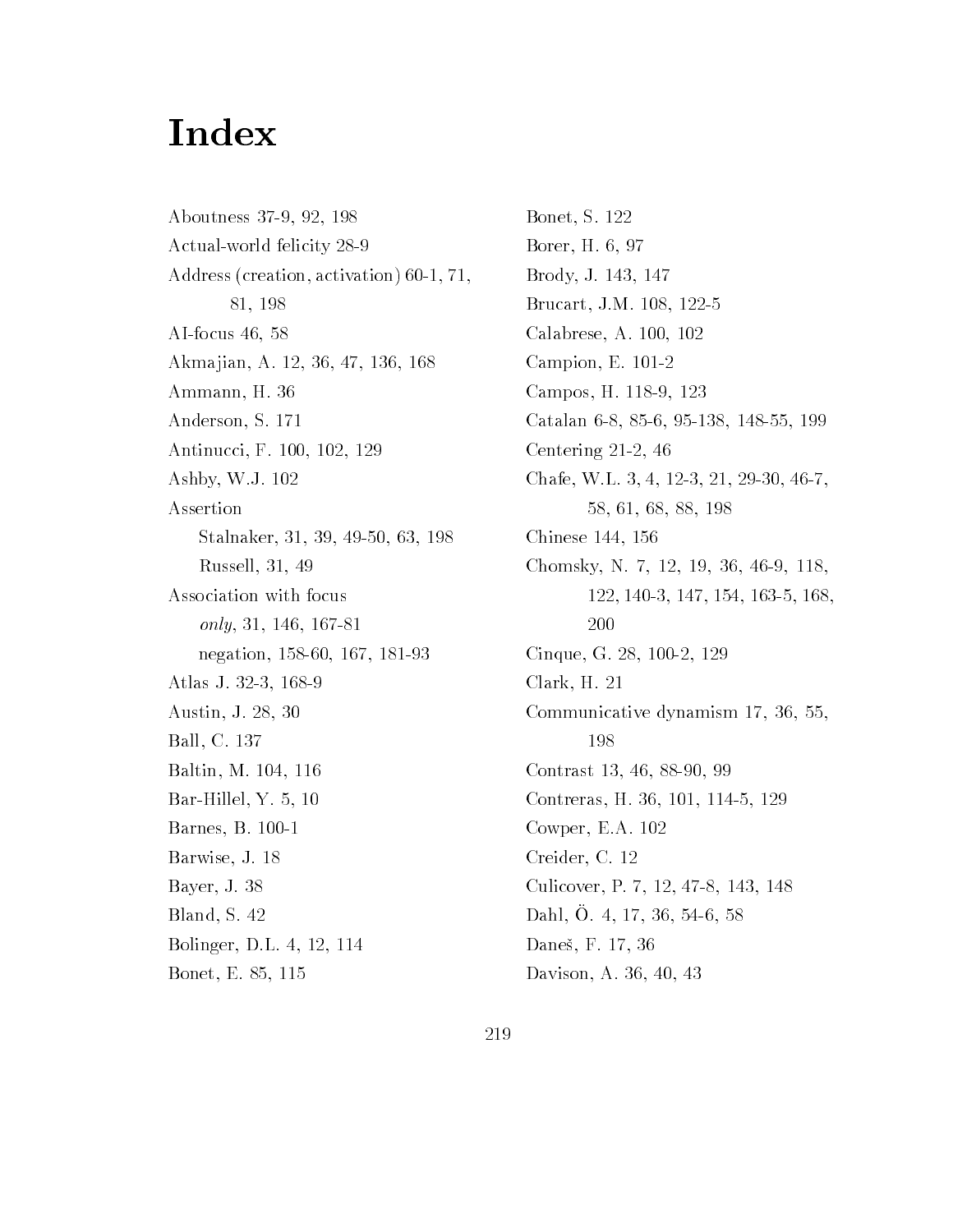Delin, J. 137 Diesing, M.  $46$ Dik, S. 39, 60-1 Discourse entity 20-1, 27, 81, 90 Discourse model  Discourse-old, discourse-new 21-26 Discourse-topic  $(D{\text -}topic)$  38, 46, 198 Dominance  Dretske, F.I. 14, 17, 196 Eguzkitza, A. 118-9, 123 Emonds, J. 97 Empathy (point of view)  $11, 13, 29-30$ English 6-8, 91, 114, 133-7, 144-8, 161- $\overline{4}$ ErteshikShir N  FernandezSoriano O File metaphor Firbas, J. 12, 17, 36-7, 39 Focus in the contract of the contract of the contract of the contract of the contract of the contract of the c 97, 199 Focus-preposing Catalan, 107-8, 119-31, 133-4 English, 108, 143-8, 160 Focuspresupposition   6 Fowler HW Frege, F. 181-3 Fukui Nama kalendari katika katika katika katika katika katika katika katika katika katika katika katika katik Gabbay, D. 182, 184, 196 Gabelentz. G. von der 17 Gazdar Gazdar Gazdar Gazdar Gazdar Gazdar Gazdar Gazdar Gazdar Gazdar Gazdar Gazdar Gazdar Gazdar Gazdar Gazda Geluykens, R. 102 Givón, T. 12, 22, 38, 40, 43-4, 46 Givón-topic  $22, 38, 44-6$ Grammar, structure of 139-41, 164-6, 200 Green, G.M. 12, 32 Grice, H.P. 2, 31-2 Grosz, B. 19-21, 46 Group and the contract and increased and contract of the contract of the contract of the contract of the contract of the contract of the contract of the contract of the contract of the contract of the contract of the contr Guéron, J. 12 Gundel Julian State College Louis and Gundel College College College College College College College College C Ha ji!cova E  Halliday, M.A.K. 12, 18, 21, 36-7, 39, Halvorsen, P.K. 168 Hatcher, A.G. 12, 114 Haviland, S. 21 Hearer-old, hearer-new 21-6, 93, 180-1 Heim Institute and the control of the control of the control of the control of the control of the control of t Hernanz, M.L. 108, 122-5 Herrich States and the States of the States and the States of the States and States and States and States and Heycock Constitution and the constitution of the constitution of the constitution of the constitution of the c Hirschell and the state of the state of the state of the state of the state of the state of the state of the s Hirschbühler, P. 101, 146 Hockett CF   Hockey, B.A. 20 Hoeksema, J. 171-2 Horn L  Horvath J Huang Communication of the communication of the communication of the communication of the communication of the Illocution 11, 30-1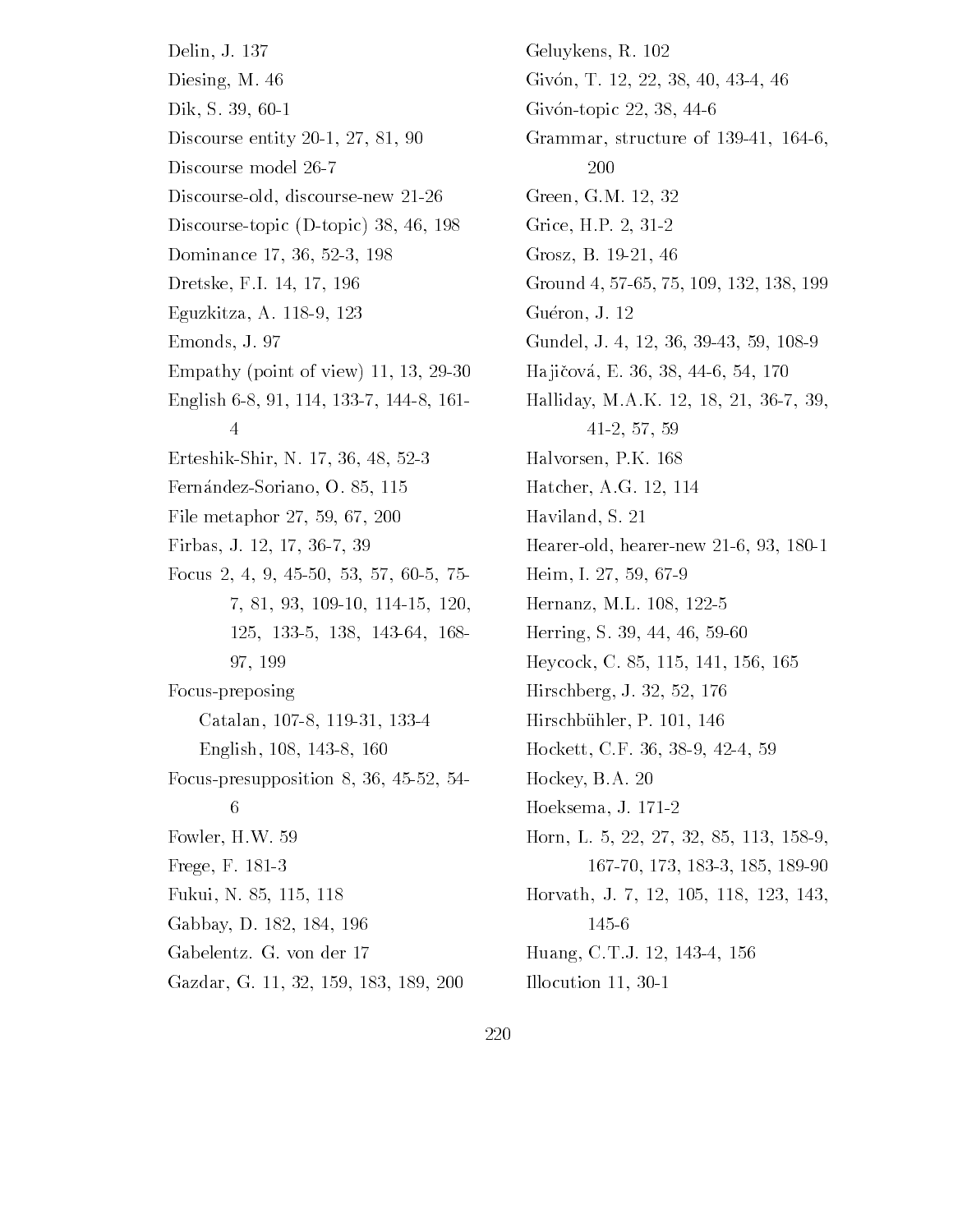Implicature 11, 31-2 Information of the control of the control of the control of the control of the control of the control of the control of the control of the control of the control of the control of the control of the control of the control Information and the contract of the contract of the contract of the contract of the contract of the contract of 86-7, 198 entry of the control of the control of the control of the control of the control of the control of the control of the control of the control of the control of the control of the control of the control of the control of the 198 Information packaging 2-9, 11-13, 18, 123, 133, 137-8, 142, 177-9, 186, 198 Information Structure  $(IS)$  9, 142, 149-64.200 Instruction of the control of the control of the control of the control of the control of the control of the c 110-12, 121, 138, 186-8, 198 Intonational prominence  It-clefts 136-7, 168-70 Italian sebagai kecamatan di kecamatan di kecamatan di kecamatan di kecamatan di kecamatan di kecamatan di kec Jackendo R  2, 196 Jacobs, J. 30-1, 171-2 Jaeggli, O. 97, 101 Joshi, A. 21 Jones, C. 167, 193, 196 Kaburaki, E. 29 Kamp, H. 27, 179, 182-3 Karttunen, L. 26, 171 Kayne, R. 97, 128 Keenan-Ochs, E. 38 Kempson, R. 49, 183, 189  $Kiss, K.E. 12$ 

Kitagawa, Y. 115  $\mathcal{N}$  and  $\mathcal{N}$  and  $\mathcal{N}$  and  $\mathcal{N}$  and  $\mathcal{N}$  and  $\mathcal{N}$  and  $\mathcal{N}$  and  $\mathcal{N}$  and  $\mathcal{N}$  and  $\mathcal{N}$  and  $\mathcal{N}$  and  $\mathcal{N}$  and  $\mathcal{N}$  and  $\mathcal{N}$  and  $\mathcal{N}$  and  $\mathcal{N}$  and  $\mathcal{N}$  and 67-77, 81, 87, 92, 109, 198-200 Koopman Harvard (1989) is a strong strong strong product to the strong strong strong strong strong strong strong Kraak, A. 182 Kratzer, A. 147, 171, 181, Kroch A Kuno, S. 4, 7, 12, 21, 29, 36, 64, 88, 123, 173, 182, 184 Kuroda, S.-Y. 42, 62, 115 Lakoff, G. 48 Lambrecht K   4, 102, 114, 148 Lappin S Levinson, S.C. 10-11, 27, 30, 32-3, 168-Li, C.N. 36, 43 Links and the control of the control of the control of the control of the control of the control of the control of . . . . . . . . . . . . . Lukasiewicz, J. 183 Lyons, G. 17, 28 Martin, L. 20 materna province province and the property of the contract of the contract of the contract of the contract of mathesius Vitalianus VIII valitteluvus valitteluvus valitteluvus valitteluvus valitteluvus valitteluvus valitt May, R. 143-4, 194, 196 McGloin, N.H. 143, 182, 196 Montague, R. 1 Moravcsik, J. 182, 184, 196 response to the contract of the contract of the contract of the contract of the contract of the contract of the Oosten, J. van 113 Packard, J.L. 102

Panevova Japonica Japonica Japonica Japonica Japonica Japonica Japonica Japonica Japonica Japonica Japonica Ja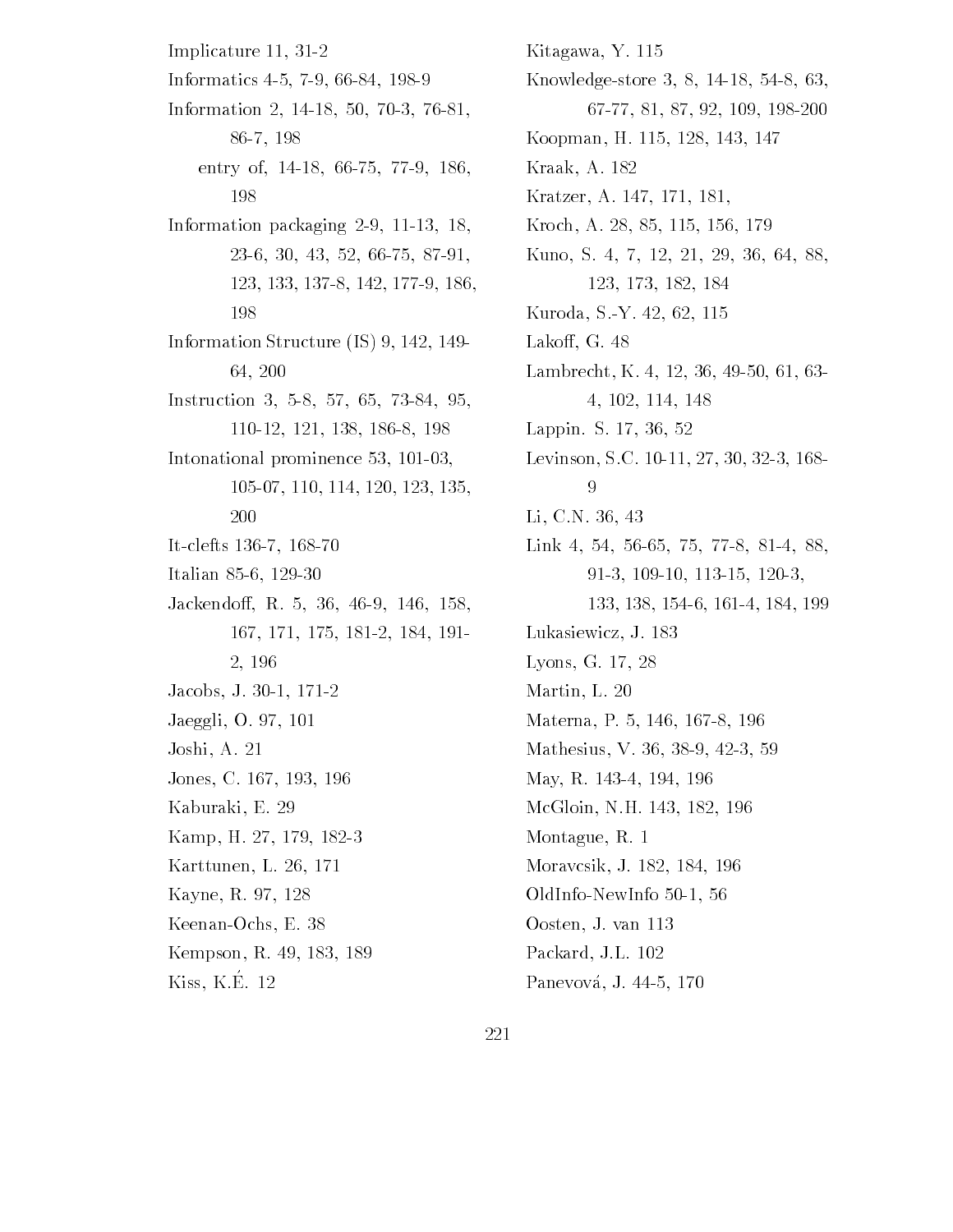Payne, J. 167, 182, 184-5 Perry, J. 18 Peters, S. 171 Picallo, M.C. 118, 124 Pierce, J.R. 15 Plann, S. 117 Polanyi, L. 19-20 Pollock, J.Y. 115 Poset relation   $P = P$  , and  $P = P$  , and  $P = P$  , and  $P = P$  , and  $P = P$  , and  $P = P$  , and  $P = P$  , and  $P = P$  , and  $P = P$  , and  $P = P$  , and  $P = P$  , and  $P = P$  , and  $P = P$  , and  $P = P$  , and  $P = P$  , and  $P = P$  , and  $P = P$  , and  $P = P$  , and  $P = P$ **Prague in provincial contracts** Presupposition  Prince EFFECTIVE CONTINUES IN THE EFFECTIVE CONTINUES IN THE EFFECTIVE CONTINUES IN THE EFFECTIVE CONTINUES IN 10, 113, 123, 136-7, 168, 173, 187-8, 198-9 Pronouns 91-4 per set and the set of the set of the set of the set of the set of the set of the set of the set of the set of Quicoli, A.C. 97 Referential status    199 Reinhart The Communication of the Communication of the Communication of the Communication of the Communication Riemsdijk, H. van 163 Rigau, G. 91, 99, 115 right and detachment and left and details are a Rivas, A. 97 Rivero, M.L. 101, 117 Rizzi, L. 28 Rochemont, M. 6-7, 12, 22-4, 36, 47-9, 87, 104, 116, 123, 143-8 Rodman, R. 102

romance languages in the control of the control of the control of the control of the control of the control of rooth Maria Maria Maria Maria Maria Maria Maria Maria Maria Maria Maria Maria Maria Maria Maria Maria Maria Ma Rothstein, S. 141 Rubinoff, R. 32, 176 Russell, B. 31, 49, 183 Saito, M. 104 santorini Barrieri Barrieri Sasse, H.-J. 17, 42, 62-4 Schieffelin, B. 38 Schlonsky, U. 128 Schmerling, S.F. 64 Scope interaction 193-6 Searle, J. 29-30, 179 Selkirk, E. 6, 12, 36 s Annel Prince Prince Prince Prince Prince Prince Prince Prince Prince Prince Prince Prince Prince Prince Prin Shi, Z. 102 Sidner, C. 19-21, 46 Silva-Corvalán, C. 12, 101 Situation address 63, 81 Solà, J. 122 Solan Lands and Lands and Lands and Lands and Lands and Lands and Lands and Lands and Lands and Lands and Land Spanish and the spanish of the spanish of the spanish of the spanish of the spanish of the spanish of the spanish of the spanish of the spanish of the spanish of the spanish of the spanish of the spanish of the spanish of  $\sim$  speaking and the speaking of the speaking of the speaking of the speaking  $\sim$ Sperber, D. 12, 32, 36, 47 sportification and the property of the Denis and the Denis and the Denis and the Denis and the Denis and the D Stalnaker R  steam a von de von de von de von de von de von de von de von de von de von de von de von de von de von de von Strawson, P.F. 36, 39, 49, 182-4 Strozer, J. 97 Suñer, M. 97 Sub jects   Syntax-informatics interface 138-9, 143-66, 200